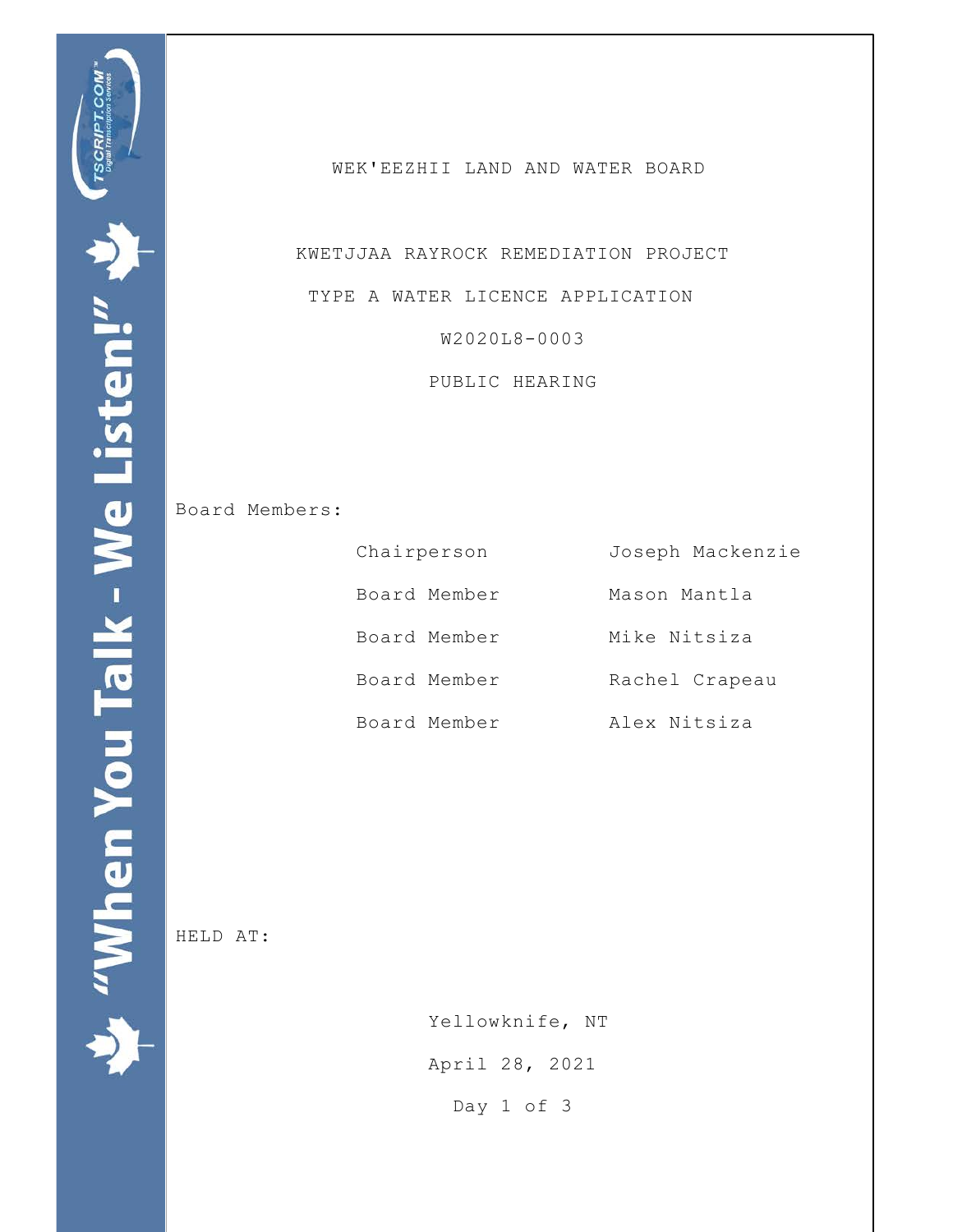1 APPEARANCES 2 Ryan Fequet (2008) NLWB Staff Roberta Judas ) Rhiana Bams ) Meaghan MacIntyre-Newell ) 6 John Donihee (by Zoom) (8) Board Counsel 8 Ron Breadmore (1999) (SIRNAC Andrew Richardson ) Myranda Bolstad ) 11 Matthew Spence (by Zoom) ) Jacqueline Mo (by Zoom) ) Russell Hossain (by Zoom) ) Lou Spagnolo (by Zoom) ) Jeff Mackie (by Zoom) ) 16 Tara Chism (by Zoom) Mark Yetman (by Zoom) ) Emma Gibson (by Zoom) ) Cassie Stead (by Zoom) ) Bridget Rusk )CIRNAC-CARD George Lafferty ) Gabriel Mahammed (by Zoom) ) Mandy Samertuck ) Legal counsel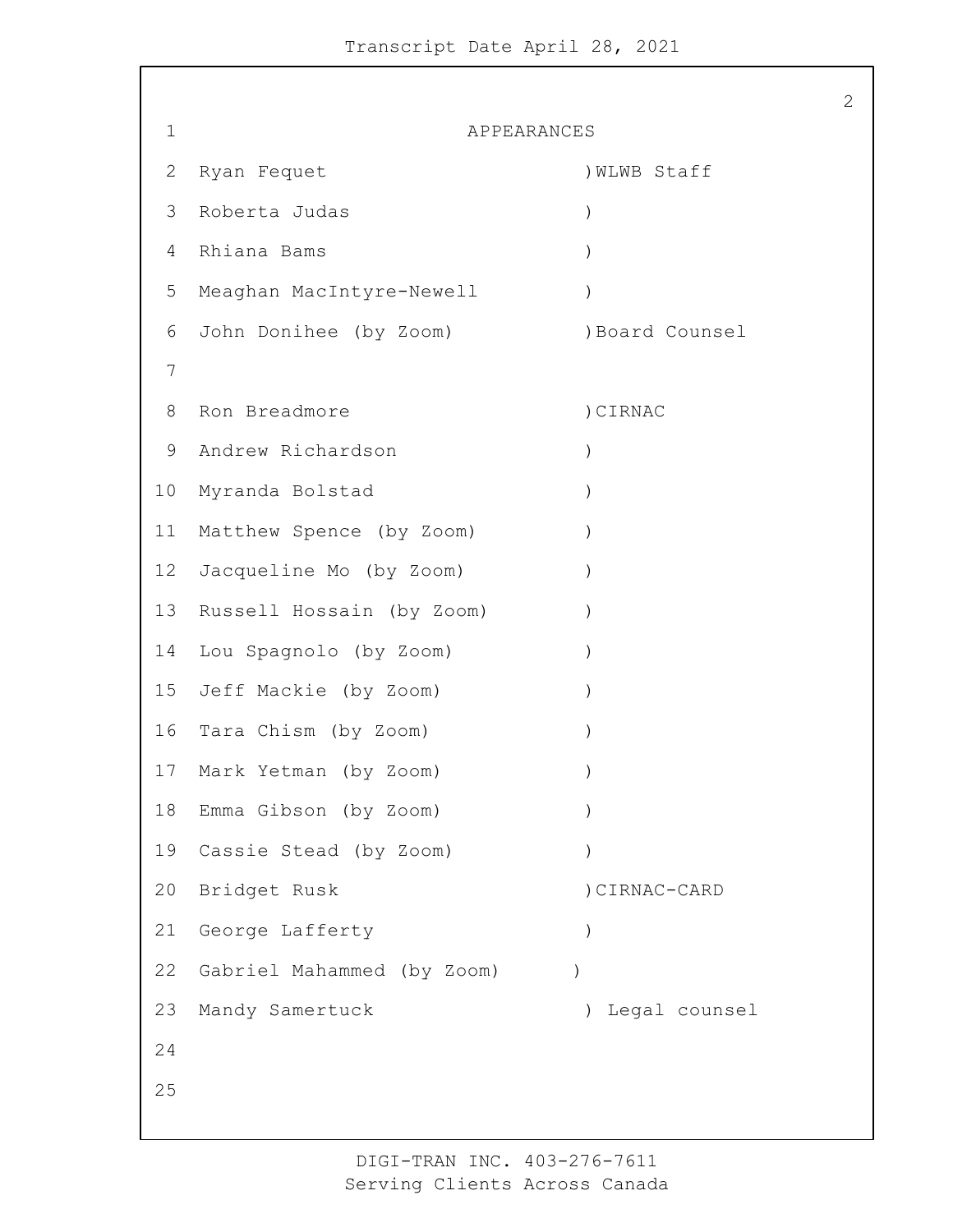1 APPEARANCES (Cont'd) Rick Walbourne ) GNWT Rohan Brown (by Zoom) ) Legal counsel Laura Malone ) GNWT-ENR 7 Anna Graham (by Zoom) (BCCC Duck Kim (by Zoom) ) Reg Ajucam ) Dana Pandolfi ) CNSC 13 Brett Wheler (1998) 1999 (1999) Tlicho Government Joseph Judas ) James Rabesca ) 16 Charlie Apples 17 Doreen Washie Francis Zoe ) Louis Zoe ) Grand Chief George Mackenzie ) Violet Camsell-Blondin ) Stephanie Beaverho ) Joseph Moosenoes ) Joshua Jeremick'aa )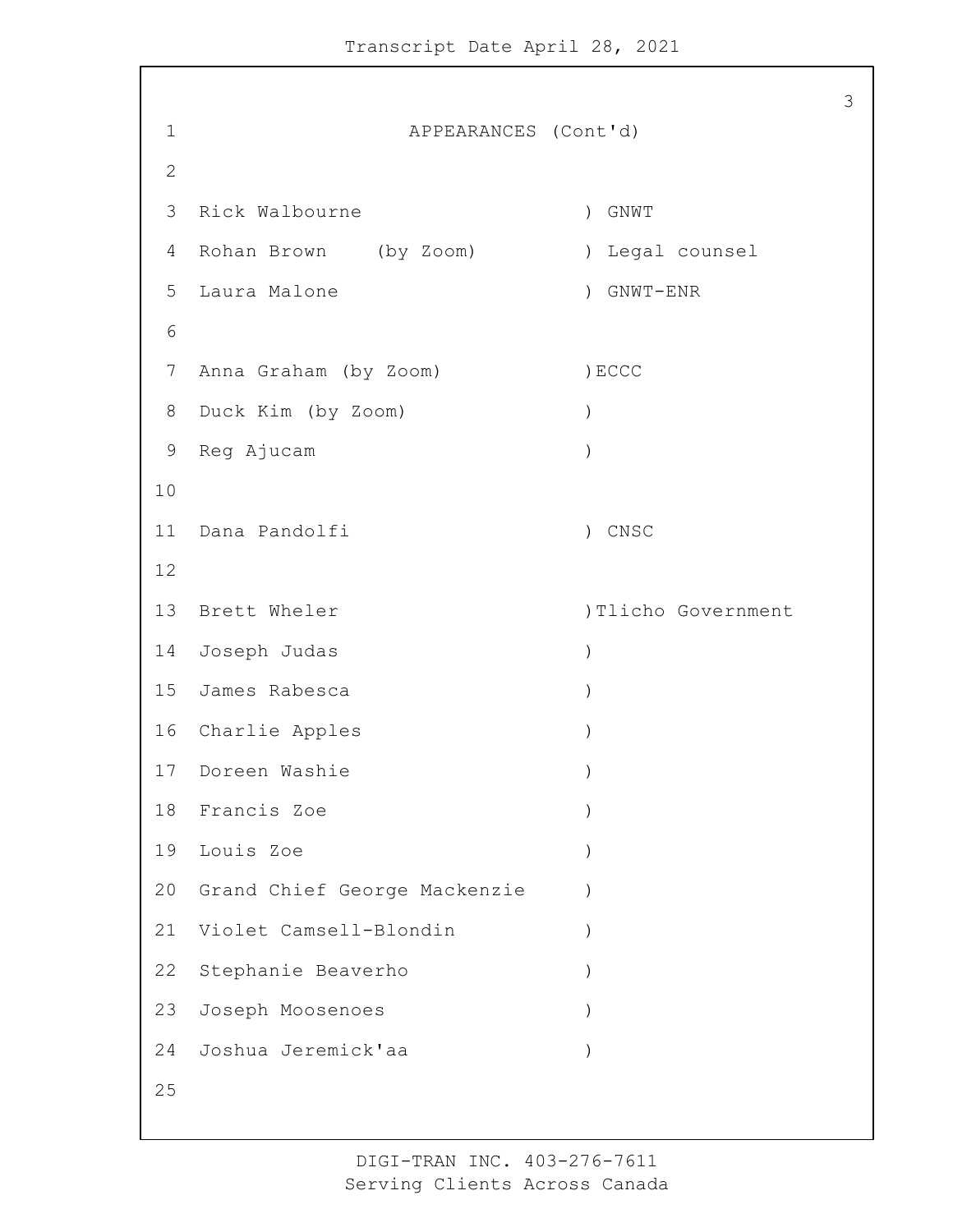1 APPEARANCES (Cont'd) Joe Rabesca ) Tlicho Government Rosa Husky ) Pam Drybones ) Jimmy Kodzin ) Noella Kodzin ) Sky Football ) Casper Mantla ) 10 Bethany Apples Colby Rabesca ) Hunter Mantla ) Marie Adele Football ) Marie A. Rabesca ) Sophie Williah ) Benjamin Pea'a ) Therese Zoe ) Nicole Blackduck ) Francis Simpson ) Alphonse Apples ) 21 Marion Apple 22 Wilfred Crapeau Julian Jeremick'aa ) Ragen Jeremick'aa )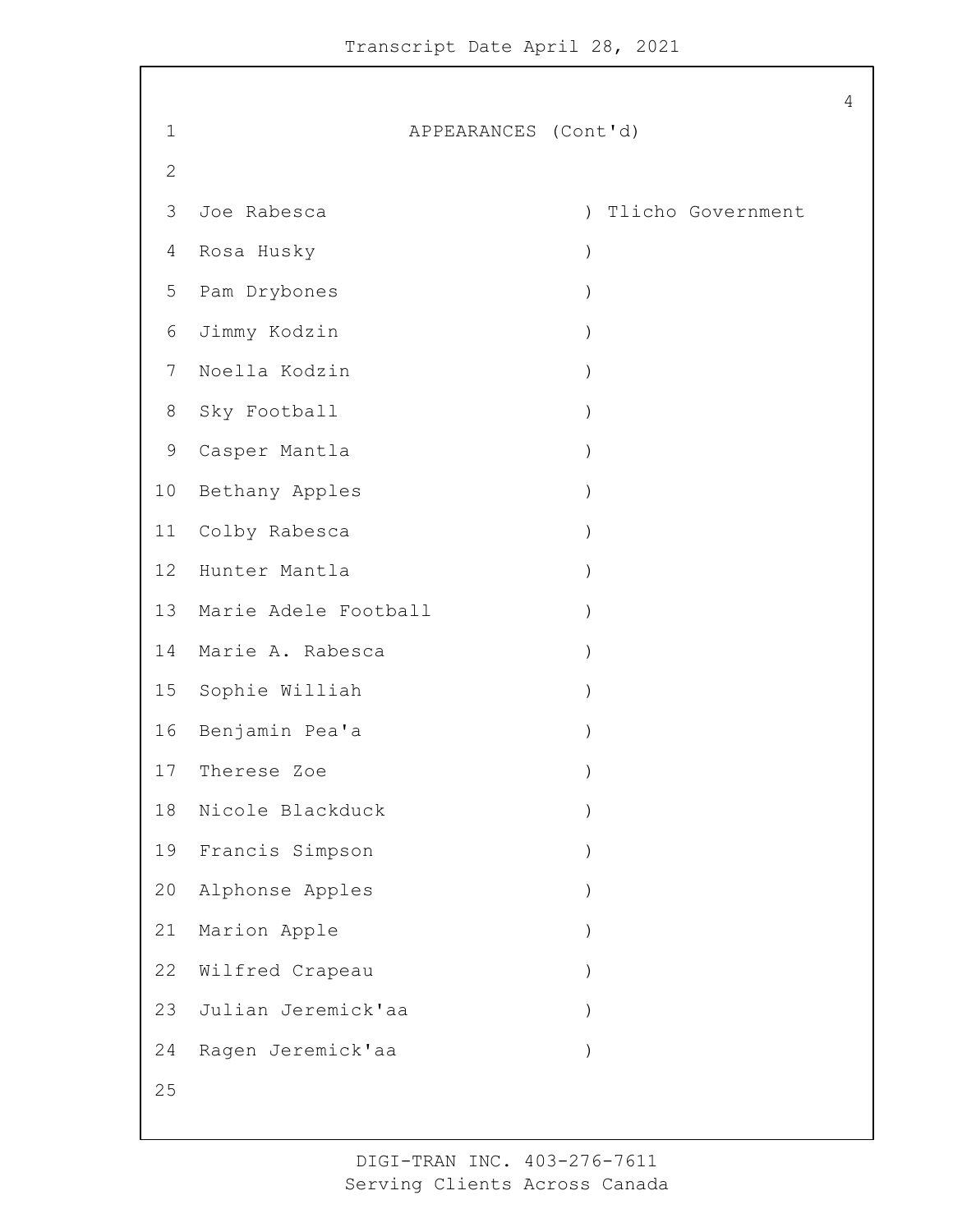1 APPEARANCES (Cont'd) 2 Harriet Phillips (by Zoom) ) CanNorth Luigi Larusso ) Health Canada Rebecca Studer-Halbach ) PSPC Chera Nelson ) Dave Bynski ) DXB Consulting Drew Nolan ) AECOM Joel Nolin ) Rob McCullough ) Morag McPherson ) Denise Radich ) Ginger Gibson ) Firelight Group Jenelle Croots ) Regan Fielding )Fielding Environment 22 Bobby Gon ) Public Millie Nitisiza ) Kaylee Nitsiza ) Sadetto Scott )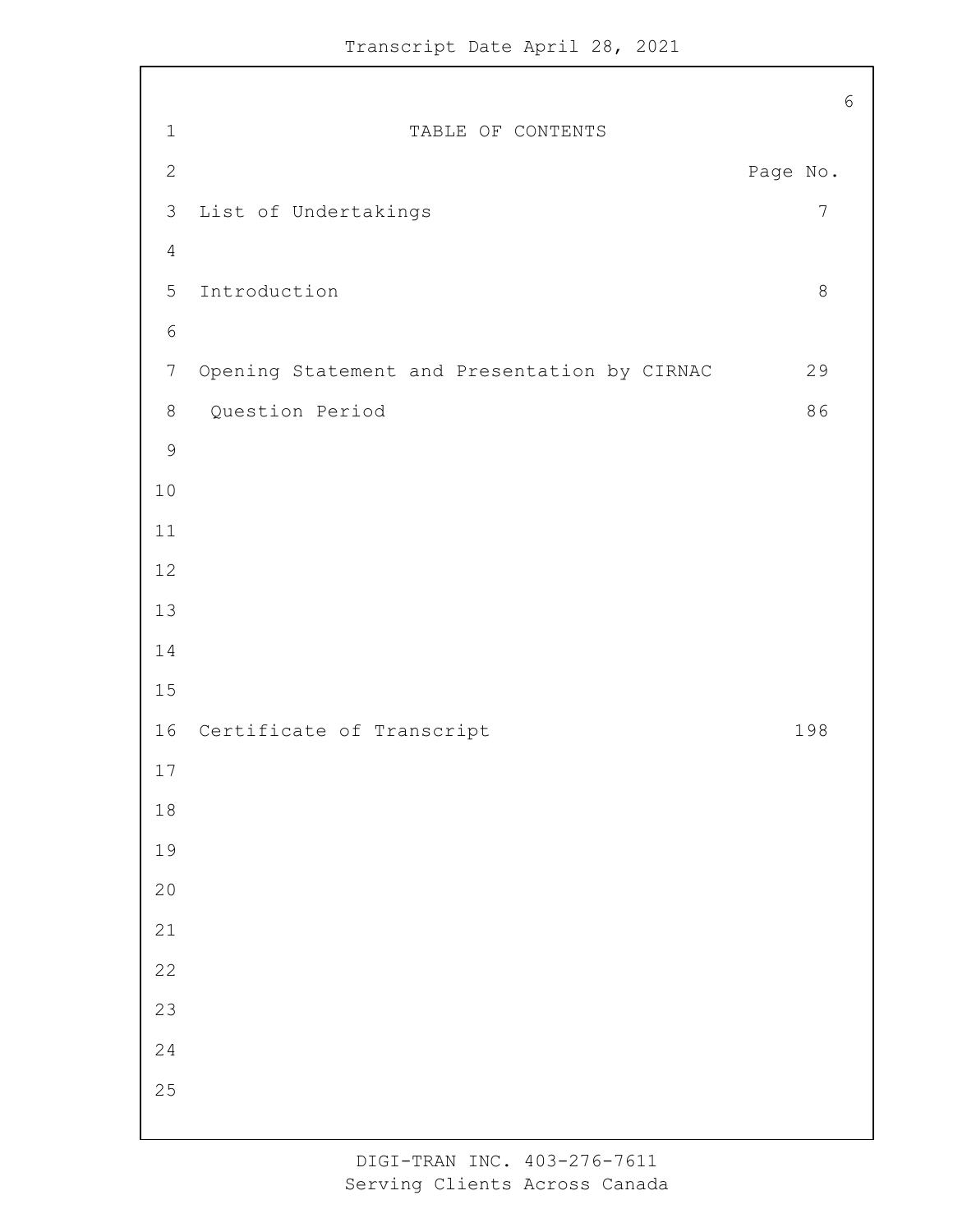|                |             |                                         | $\overline{7}$ |
|----------------|-------------|-----------------------------------------|----------------|
| $1\,$          |             | LIST OF UNDERTAKINGS                    |                |
| $\mathbf{2}$   | $\rm NO$ .  | DESCRIPTION<br>PAGE NO.                 |                |
| $\mathcal{S}$  | $\mathbf 1$ | CIRNAC to provide the remedial options  |                |
| $\overline{4}$ |             | analysis for Beta and Gamma lakes as a  |                |
| 5              |             | public hearing undertaking for the WLWB |                |
| $\epsilon$     |             | 189<br>record.                          |                |
| $\overline{7}$ |             |                                         |                |
| $\,8\,$        |             |                                         |                |
| $\mathsf 9$    |             |                                         |                |
| $10$           |             |                                         |                |
| 11             |             |                                         |                |
| 12             |             |                                         |                |
| 13             |             |                                         |                |
| $1\,4$         |             |                                         |                |
| $15$           |             |                                         |                |
| 16             |             |                                         |                |
| 17             |             |                                         |                |
| $1\,8$         |             |                                         |                |
| 19             |             |                                         |                |
| 20             |             |                                         |                |
| $2\sqrt{1}$    |             |                                         |                |
| $2\sqrt{2}$    |             |                                         |                |
| 23             |             |                                         |                |
| 24             |             |                                         |                |
| 25             |             |                                         |                |
|                |             |                                         |                |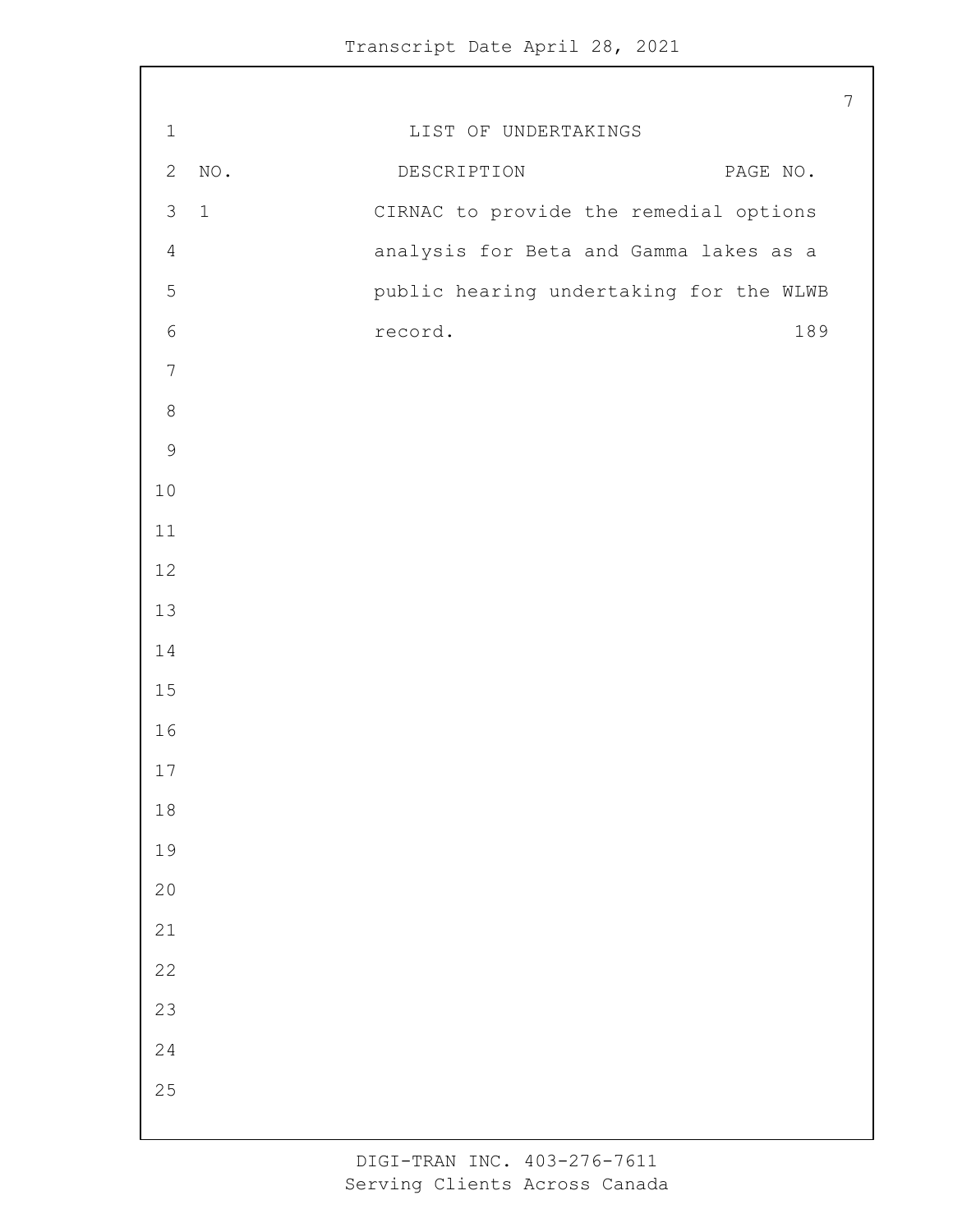--- Upon commencing at 9:12 a.m. 3 (INTERPRETED FROM THE TLICHO LANGUAGE INTO ENGLISH) 5 THE CHAIRPERSON: ... Julian Jeremick'aa, these are the people who will be doing the drumming for us. We'd like Casper -- we'd like to ask them to come over the desks near here to pick up their drum, and you can all stand behind -- somewhere behind that. 11 Joseph Scott will do the prayer for us this morning to open the meeting. This is how we're going to open the meeting today, by having the drummer do the prayers -- song for us. 15 THE CHAIRPERSON: We will be starting shortly. The first thing we will do is opening with a drum song. Just waiting for the drummers 19 (OPENING DRUM SONG) 21 (OPENING PRAYER) 23 THE CHAIRPERSON: (TRANSLATION NOT SWITCHED) ... because of the ongoing COVID-19 situation, the Wek'eezhii Land and Water Board has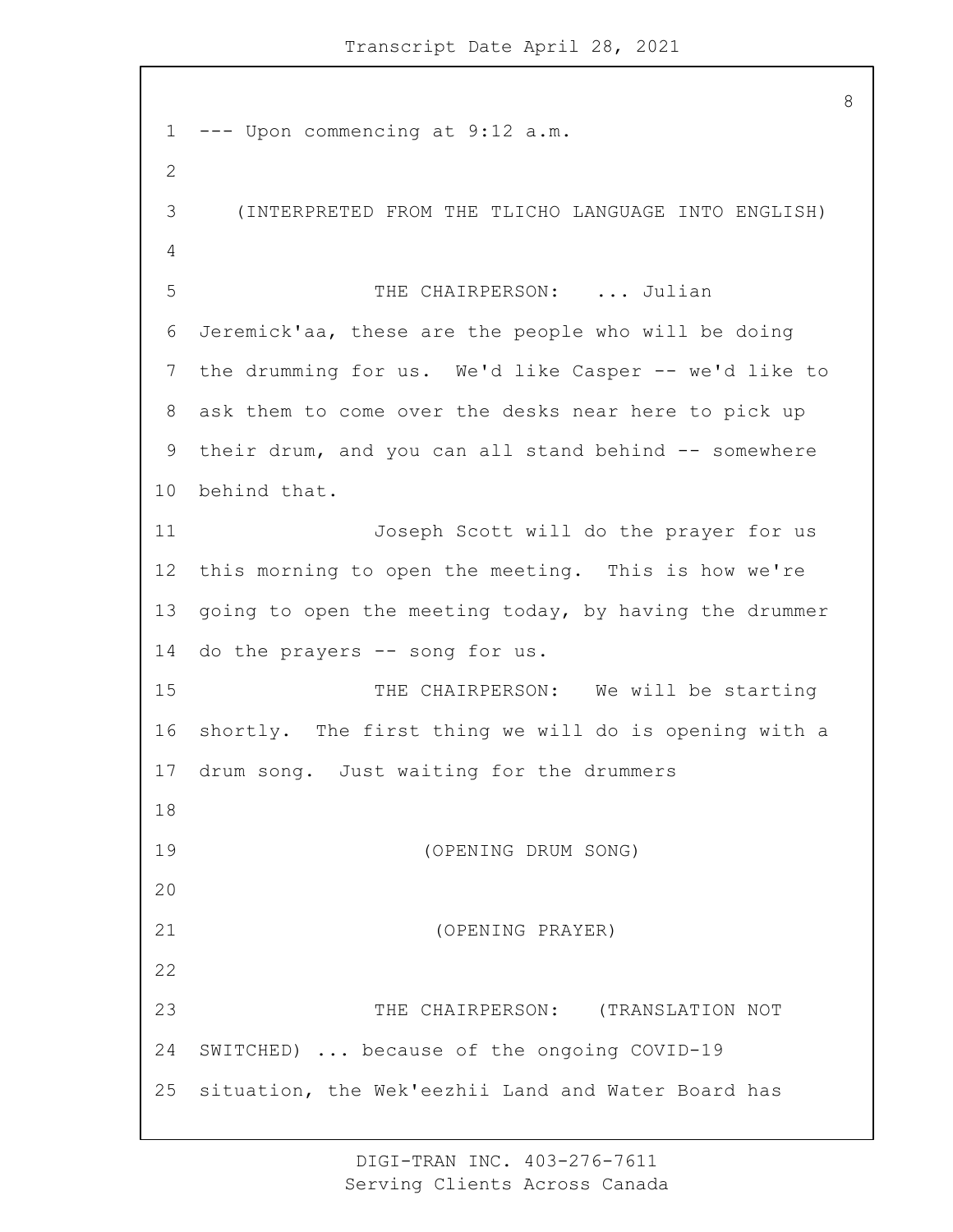taken several measures to protect the individuals attending the hearing in person. 3 In addition to restricting this event to a maximum of fifty (50) people and screening upon arrival, we ask that you be diligent in sanitizing your hands, physical distancing, and wearing masks when moving around the room and when you aren't able to maintain a physical distance of 2 metres, 6 feet, apart from the others. 10 Snacks have been wrapped individually, and coffee and water will be brought to your seat by Explorer staff to avoid unnecessary movement around the room. 14 The emergency exits are located out the doors you came in, and there are additional exits if necessary along the side of the room. If there is an emergency, please follow the instructions of staff to exit the building safely. 19 The washrooms are located in the hall, and there are additional washrooms in the lobby of the hotel. Please ensure your phone is turned off or silenced. 23 An agenda for this hearing was sent out on April 23rd and can be found on the public registry at www.wlwb.ca.

> DIGI-TRAN INC. 403-276-7611 Serving Clients Across Canada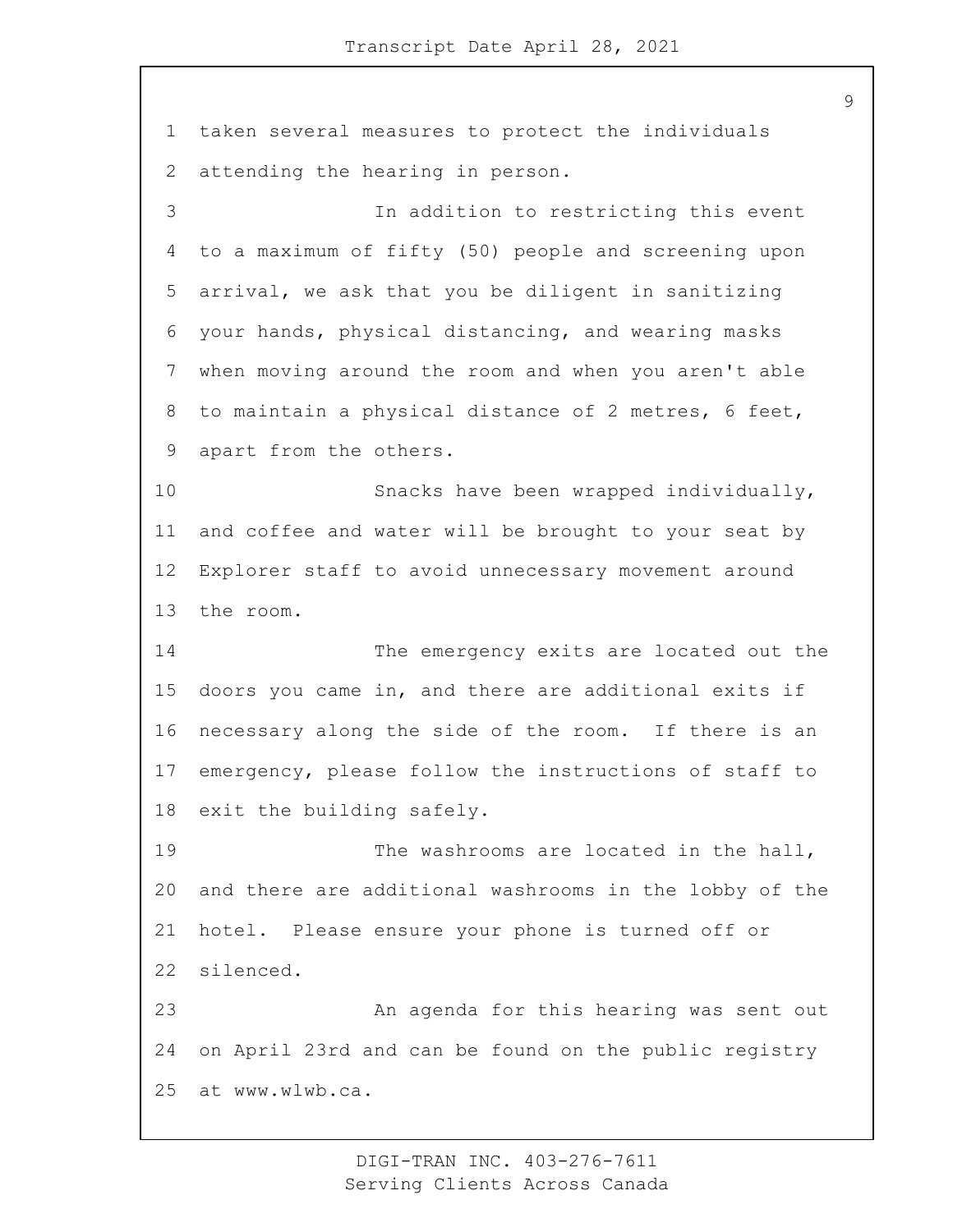1 Thank you to our Tlicho translators Violet Mackenzie, James Rabesca, and Francis Zoe who are here today, and thank you to Wendy who is overseeing the transcription remotely, as well as to Jeff and Chris from Pido who are looking after the sound and video conference feed. 7 Background of the Wek'eezhii Land and Water Board: We recognize that not everyone is familiar with the Wek'eezhii Land and Water Board and what we do, so I wanted to provide a brief overview of the Board. 12 There are four (4) land and water boards in the Mackenzie Valley. Each board is comprised of five (5) individuals that are responsible for the regulations of the use of land and water and the deposit of waste. Together, the regional land and water boards make up the Mackenzie Valley Land and Water Board. 19 The Wek'eezhii Land and Water Board was established after the Tlicho Land Claim and Self- Government Agreement came into force on August 4th, 2005. It became the legally recognized management authority for the area known as Wek'eezhii. 24 The Wek'eezhii management area is the area where the Wek'eezhii Land and Water Board

> DIGI-TRAN INC. 403-276-7611 Serving Clients Across Canada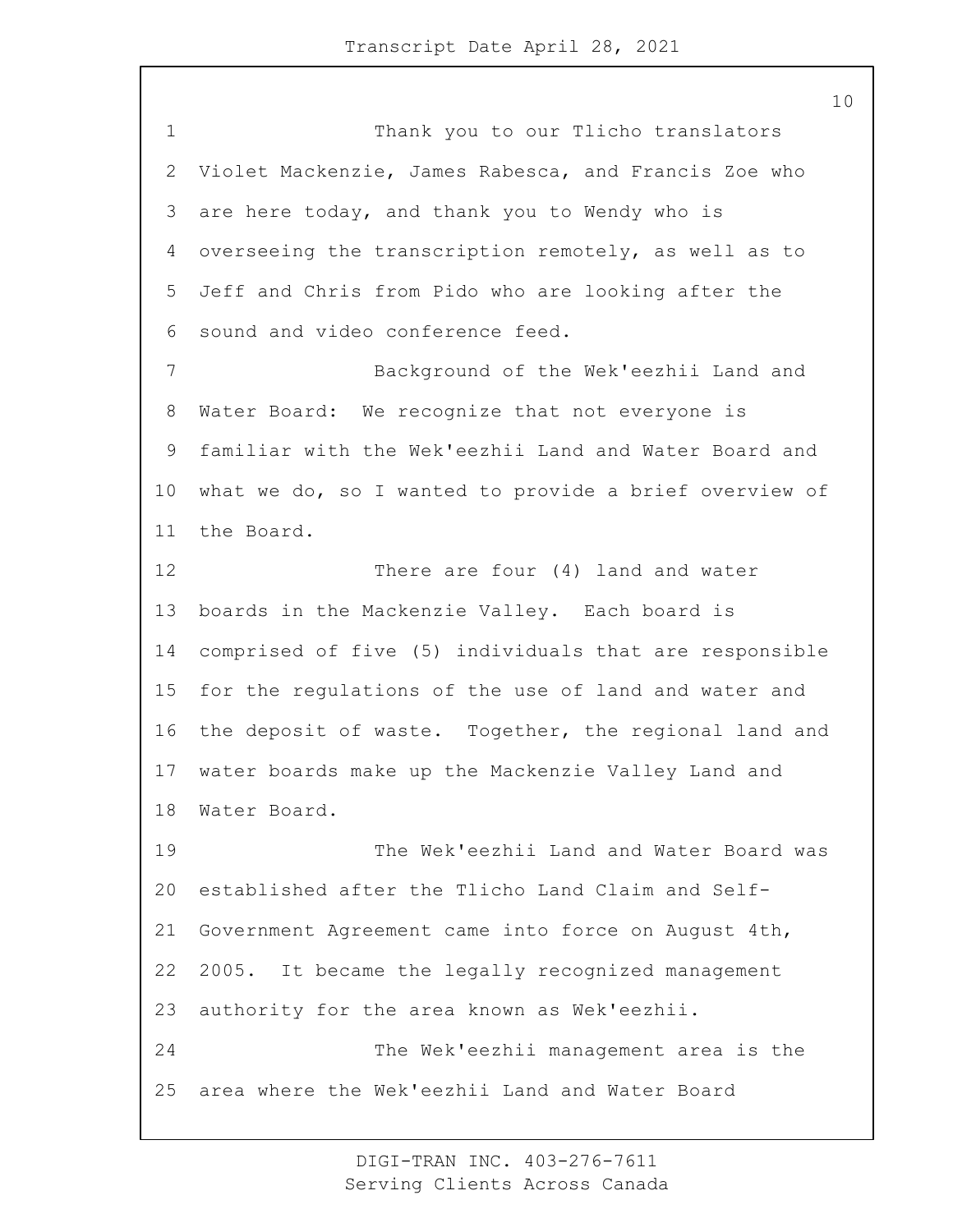regulates resource development. The Wek'eezhii management area is between Great Bear and Great Slave Lake which includes Tlicho lands, community lands, and territorial lands.

5 Our boards are appointed by both the federal and Tlicho governments. My fellow Board members are Mr. Mike Nitsiza and Ms. Rachel Crapeau who are federally appointed members. Mr. Mason Mantla and Mr. Alex Nitsiza are the Tlicho Government appointees.

11 I now will also take this time to introduce the members of our staff who are present today: Ryan Fequet is our Executive Director; Rhiana Bams is our regulatory specialist and the lead for the Rayrock Remediation Project; Roberta Judas of Wekweeti is the regulatory technician who lives in Wekweeti, okay; Anneli Jokela is our regulatory manager; Jessica Pacunayen is a regulatory specialist; and Mr. John Donihee is the Board's legal counsel and is joining us via Zoom. 21 Okay. What we do. The Wek'eezhii Land

 and Water Board is responsible for regulating the use of land and waters and the deposit of waste so as to provide for the conservation, development, and utilization of land and water resources in a manner

> DIGI-TRAN INC. 403-276-7611 Serving Clients Across Canada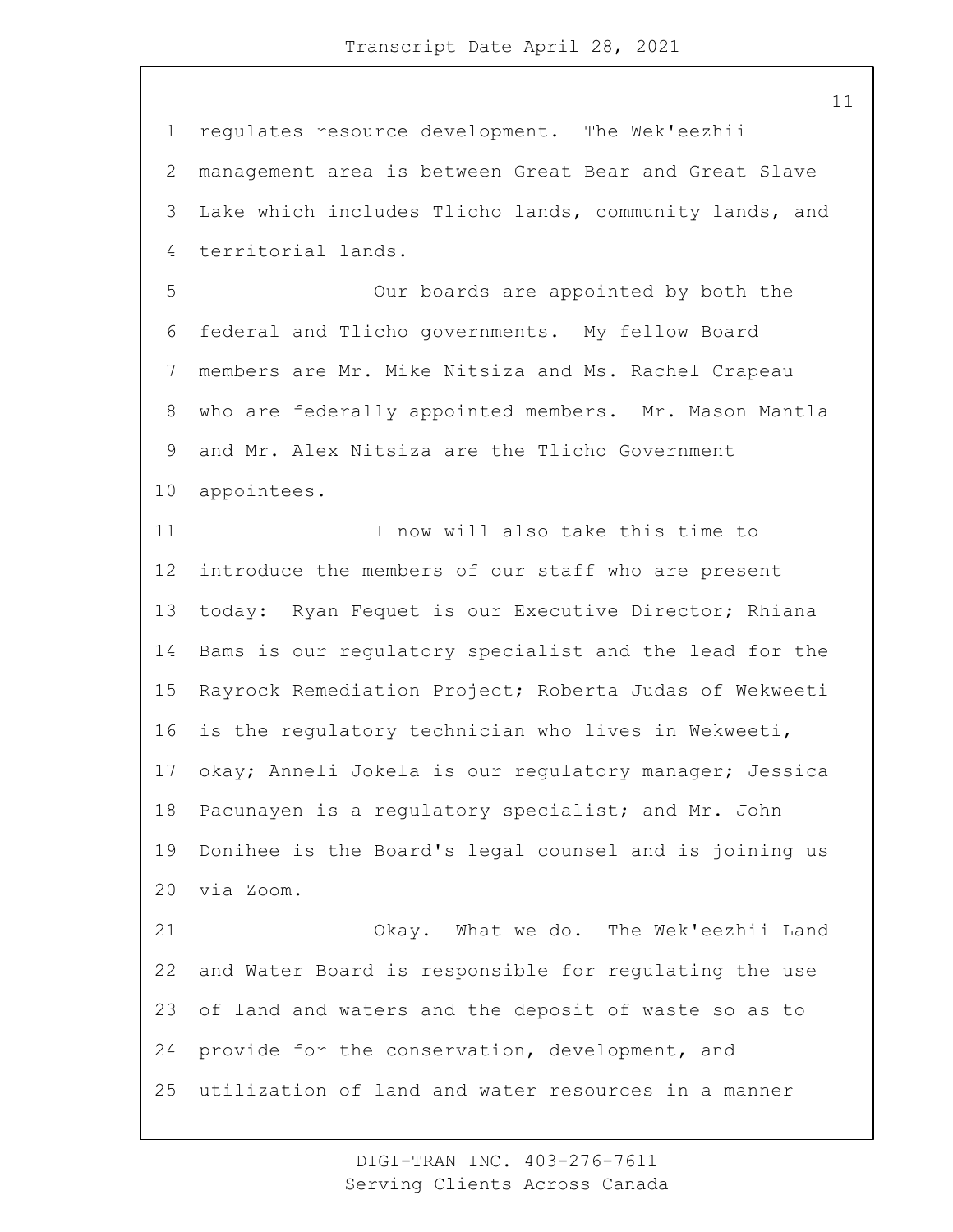that will provide the optimum benefit generally for all Canadians and in particular the residents of Wek'eezhii.

4 The Wek'eezhii Land and Water Board has authority over land use, permitting, and water licencing. And these permits and licences are the tools the Board uses to ensure that the land and water will be safe for future generations.

9 Some projects of Wek'eezhii. This authority applies to remediation projects, industrial projects like the mines, and also the Tlicho communities of Wekweeti, Gameti, Whati, and Behchoko. These are a few examples of the projects the Wek'eezhii Land and Water Board regulates.

15 This slide is Rayrock permitting and licensing. We are -- we are all gathering for this -- for the next three (3) days to discuss the applications submitted by Crown-Indigenous Relations and Northern Affairs Canada which we will refer to as CIRNAC moving forward.

21 Asking for approval to conduct remediation work at the former Rayrock mine. CIRNAC- CARD submitted applications to do this remediation work in September 2020. A preliminary screening determination was made by the Board in January 2021

> DIGI-TRAN INC. 403-276-7611 Serving Clients Across Canada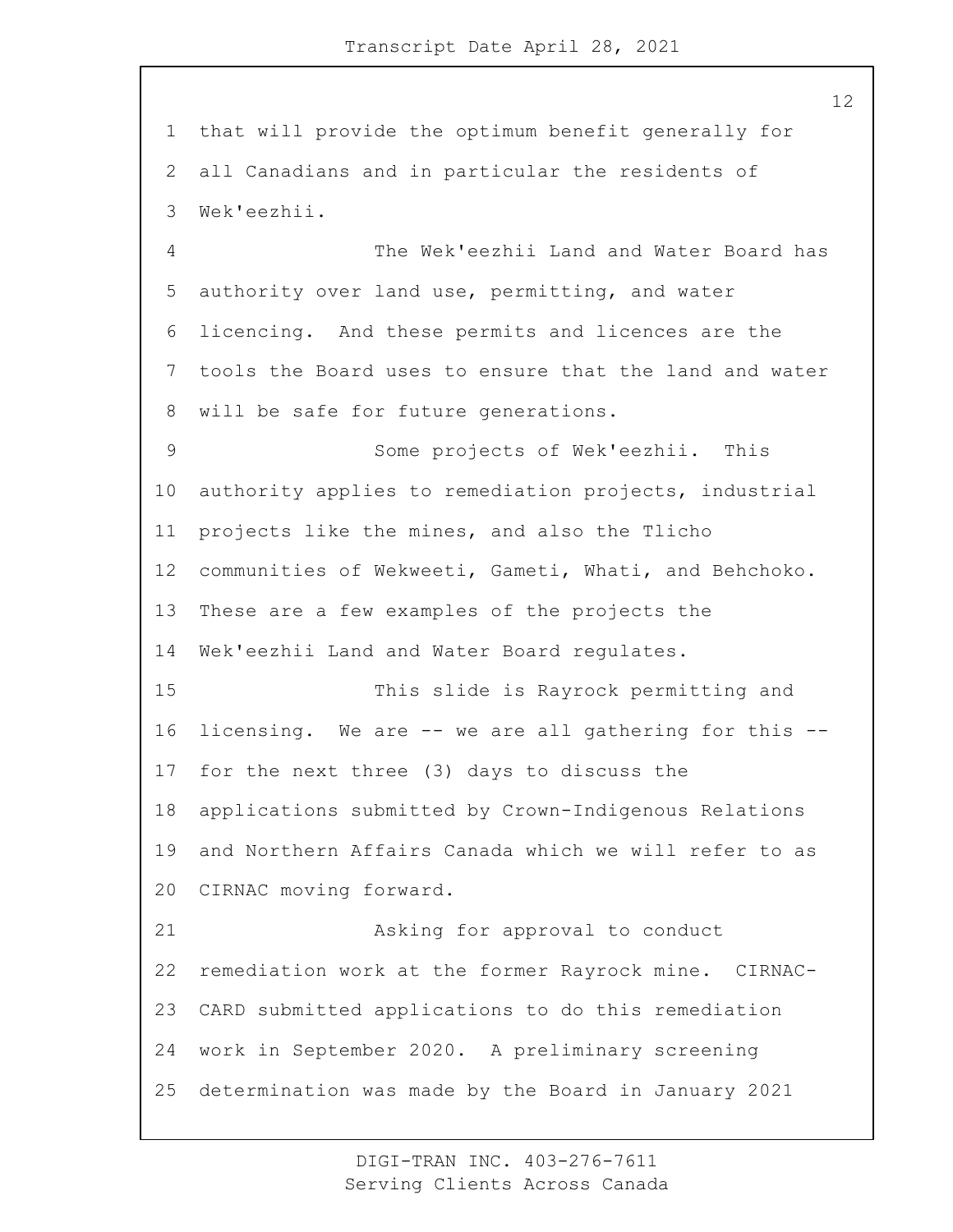and was not referred to Environment Assessment by the Mackenzie Valley Review Board. 3 A technical session was held in January 2021. New proposed activities in areas were identified during the technical session, and an additional preliminary screening determination was made by the Board in April 2021, and there was no referral to Environmental Assessment by the Review Board. 10 Interventions were received on April 8th from the Government of the Northwest Territories and the Tlicho Government, and CIRNAC submitted its responses to interventions on April 19. 14 The Board's process includes several opportunities for review -- reviewers to provide the information to the Board. The Board will make a decision before September 2021. 18 It is a public hearing. The Wek'eezhii Land and Water Board is required to call for a public hearing to consider an application for a Type A water licence. 22 The public hearing is a meeting though that provides parties and members of the public an opportunity to speak directly to the Board. It is important for the Board to have accurate and fulsome

> DIGI-TRAN INC. 403-276-7611 Serving Clients Across Canada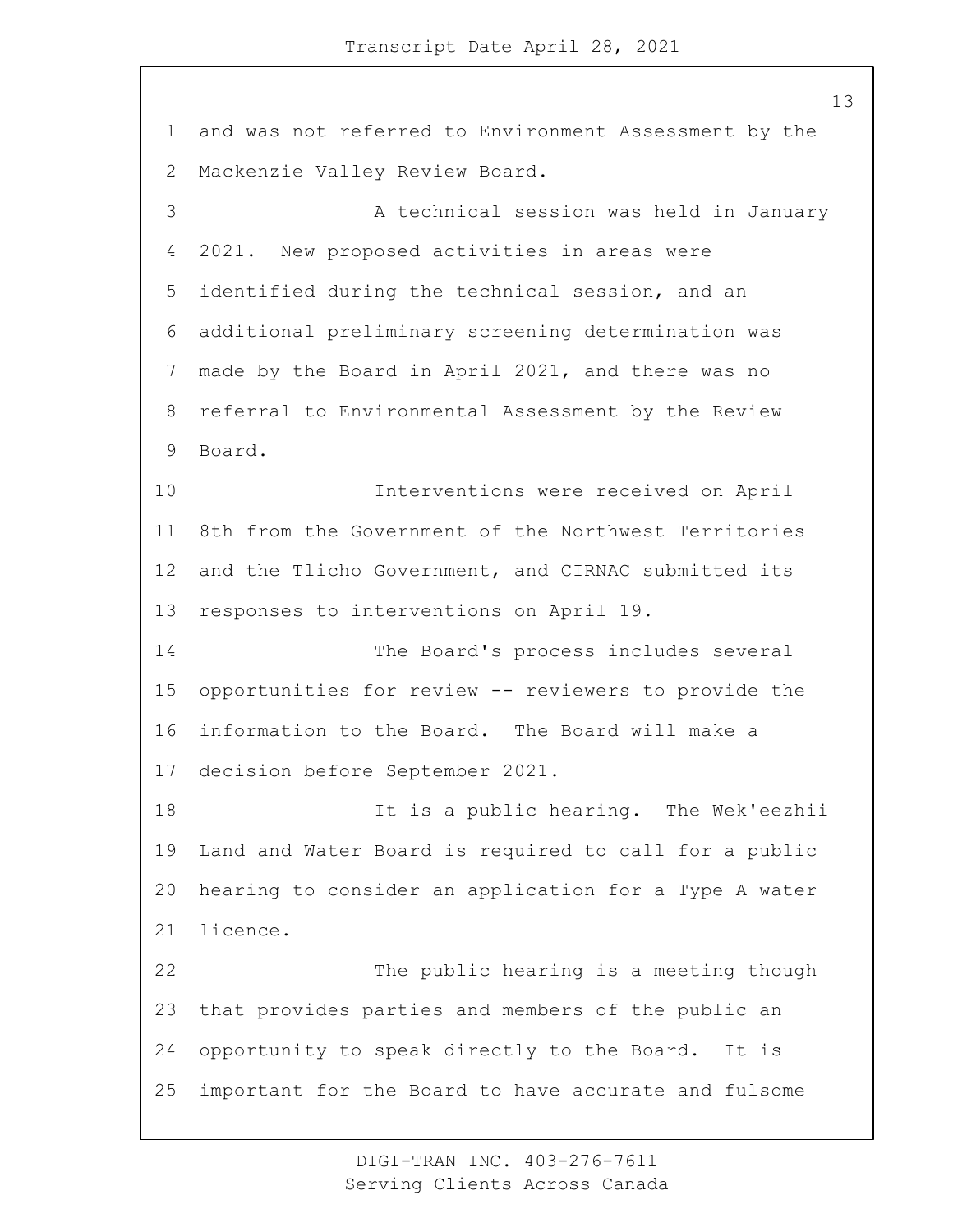information in order for us to make the best decisions we can. 3 So far, this reason -- so -- so, for this reason, we ask all parties to explore one another's understanding and to ask and answer questions that will help us understand what the main concerns are and what the options for addressing them are. 9 Our executive director, Ryan Fequet, will be serving as the Zoom facilitator. And we'll now go over the Zoom and public hearing etiquette and how the hearing will work. Ryan...? 13 MR. RYAN FEQUET: Masi cho. Denaze (phonetic) everyone. My name is Ryan Fequet, with the Wek'eezhii Land and Water Board. 16 So, this public hearing is being broadcast to Cabin Radio's Facebook page in an effort to increase the ability of the public to participate. This broadcast is also being live streamed on the WLWB's website. 21 We suggest folks joining virtually selecting the side-by-side speaker view from the view icon on the top right of your screen as the optimal way to watch the presentations and to participate. 25 We will hear presentations from CIRNAC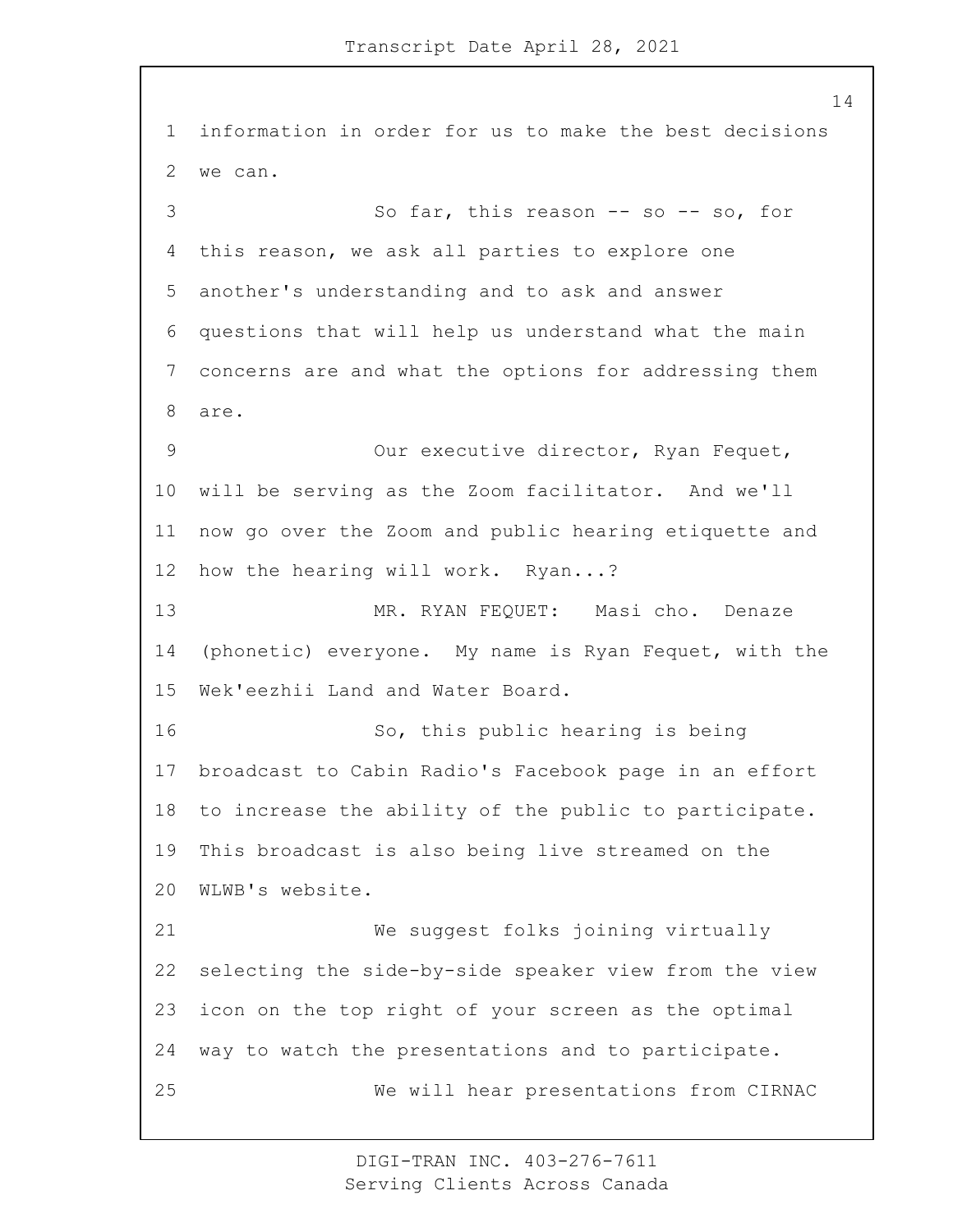and from the two (2) parties who have chosen to intervene, as Joe mentioned, the Tlicho Government and the Government of the Northwest Territories Environment and Natural Resources. 5 Interveners and members of the public will then be provided an opportunity to ask questions to each presenter following the order of questioning as outlined in the agenda or as otherwise directed by the Chair. 10 Members of the public can ask questions through Cabin Radio's live stream, and it will be forwarded on to Board staff and read into the record at the appropriate time. 14 Please ensure you provide your name as a name is required for the transcripts. And please note that the Facebook feed is not part of the Board's public record for this proceeding. 18 Members of the public may also email Board staff, there's email addresses on our website, or message Jessica through Zoom, and you'll be placed in the queue. 22 There will also be a wireless mic in the back corner of the Explorer for anyone who would like to step up and ask a question at the appropriate time. Please just remember to wear a mask.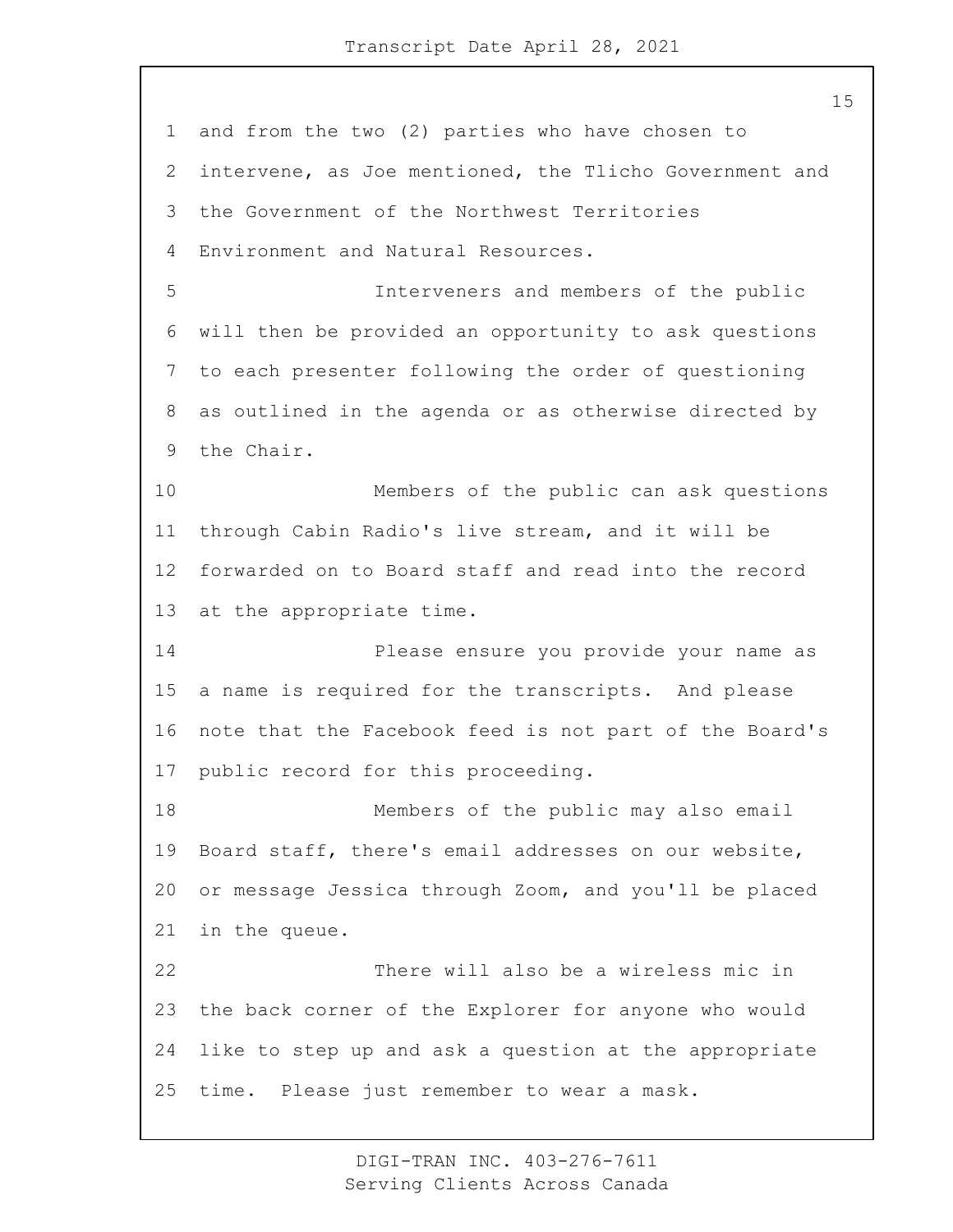1 There is limited space for members of the public to join in person. So, during that time, when the members of the public are allowed to ask questions, we may need to ask others to step out of the room to ensure that we don't go over capacity. 6 Please keep the Zoom phone number handy should you lose internet so you don't miss out on these events. Please remember to keep your microphone and headset muted when you're not speaking. And please only unmute yourself when the Chair or myself has indicated it's your time to speak. 12 Please do not use the raise hand function in Zoom as it will not be monitored. Participants are asked not to take screen captures or pictures of the hearings in -- in accordance with privacy legislation. 17 And when participants are -- wish to speak or want to get in the queue to ask questions, we ask that people please turn on your video so that everyone else in the meeting can see. 21 If anyone is experiencing technical difficulties, please use the chat function in Zoom, and WLWB staff will -- will help you, or email us. 24 There is internet backup system in place for the hearing. So, if the internet goes out,

> DIGI-TRAN INC. 403-276-7611 Serving Clients Across Canada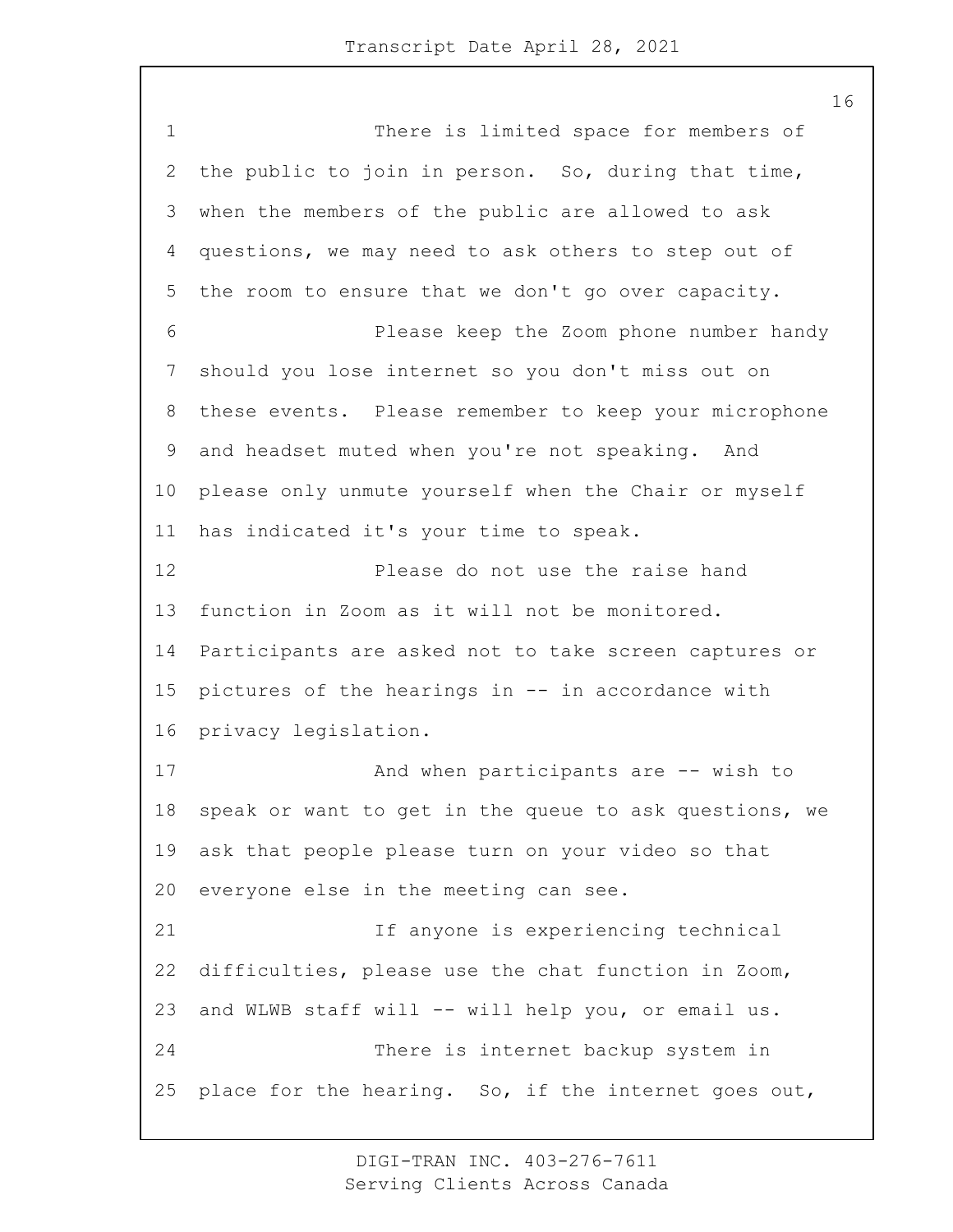the hearing will continue. If there is a larger scale power outage, we may recess and contact representatives from each organization just to communicate next steps. 5 And a reminder that a transcript of the hearing is being produced as we speak, so please make sure to state your name and organization each time you speak. 10 (BRIEF PAUSE) 12 MR. RYAN FEQUET: A reminder that questions are intended to focus on seeking clarity on issues that will assist the Board in making their decisions at the end of the day. 16 The opportunity to ask questions is not intended for parties to restate positions or introduce new argument or evidence. Regular breaks will take place throughout the hearing in an effort to keep everyone fresh. Back to you, Joe. 21 THE CHAIRPERSON: The -- the Board would prefer that this hearing be as informal as possible. However, as a judicial -- quasi judicial body, we are bound by the rules of procedural fairness.

> DIGI-TRAN INC. 403-276-7611 Serving Clients Across Canada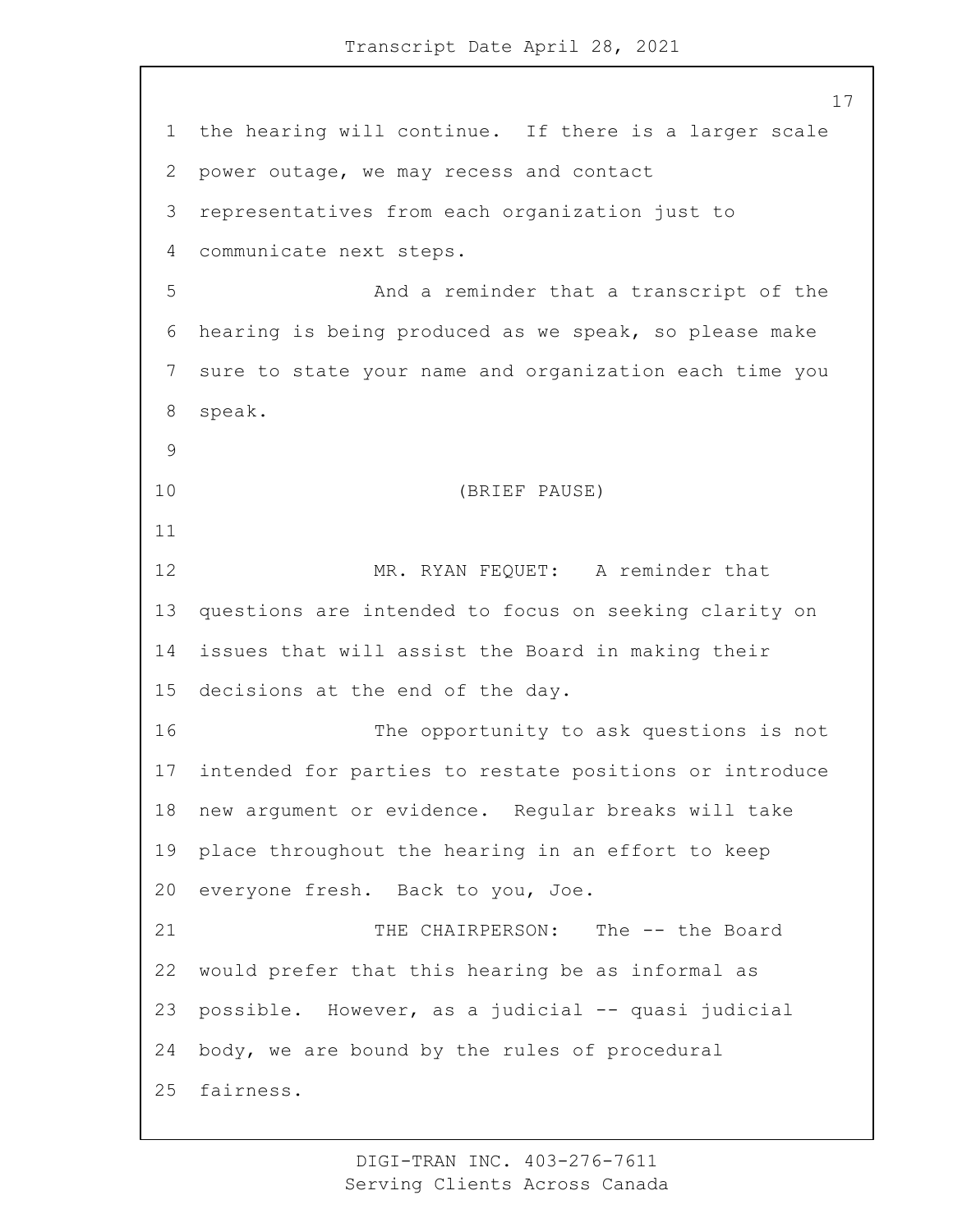1 As the Chair, I am responsible for the conduct of this hearing, so please direct your questions through our executive director and wait to speak until asked to do so. 5 A reminder that this hearing is being translated and transcribed, so please speak slowly and use plain language at all times. 8 I want to thank Public Health Canada and the Canadian Nuclear Safety Commission. 11 (AUDIO CUTS OUT) 13 THE CHAIRPERSON: Test, test. Okay, back to -- I want to thank Public Health Canada and the Canadian Nuclear Safety Commission for making themselves available for this hearing. 17 And I appreciate Environment and Climate Change Canada and the Department of Fisheries and Oceans for also joining as observers. We would also like to welcome the communities of Gameti, Whati, Wekweeti, and Behchoko. 22 Now we'll do introductions. I would now ask each organization for a single spokesperson that can identify themselves and introduce the rest of their teams. We'll start with the applicant, CIRNAC.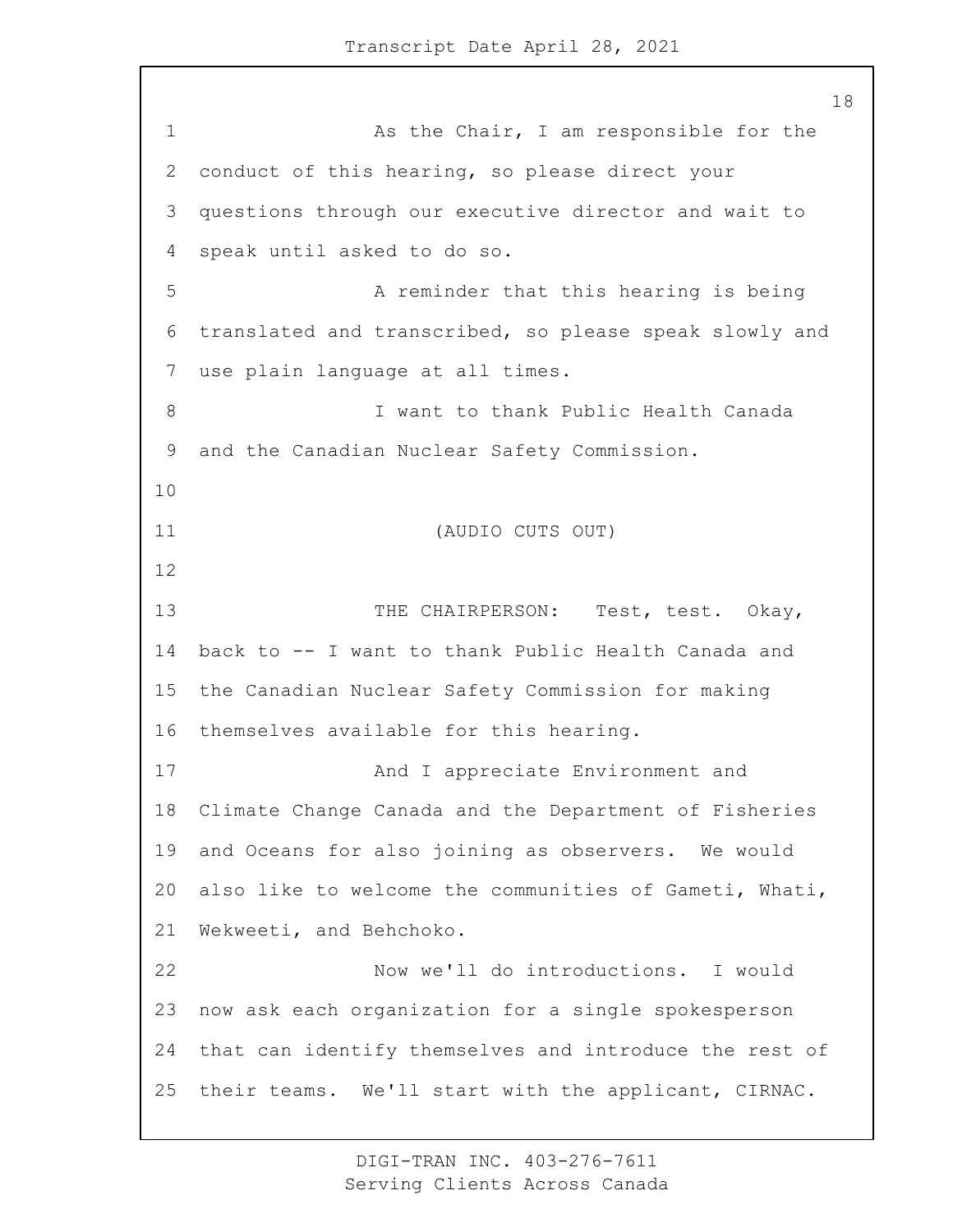1 Next, I'd ask the Tlicho Government to introduce themselves; next, the GNWT. 3 MR. RON BREADMORE: Masi, Mr. Chair. Ozi (phonetic), everyone. I'm Ron Breadmore, CA. I'm the project manager for the Rayrock remediation project with CIRNAC. 7 And with me here today on my right we have Andrew Richardson, our project officer and technical lead. On my left, we have Bridget Rusk, our project specialist and regulatory lead. And beside her, Mr. George Lafferty, our consultation officer. 12 We'll also be joined today by our regional director general, Matthew Spence (phonetic), who will pop in and out of the hearing through the -- the three (3) days. 16 In KAT Room D we have our communications people; Myranda Bolstad, our senior communications advisor, and Jackie Mo (phonetic), communications officer. 20 And also, we have our engineering student, Gabe Mahammed (phonetic) who is joining us in KAT Room D for the three (3) days. 23 Virtually, I will introduce our team. Joining us from Calgary, we have Russell Hossain (phonetic), our senior manager for CARD. From Ottawa,

> DIGI-TRAN INC. 403-276-7611 Serving Clients Across Canada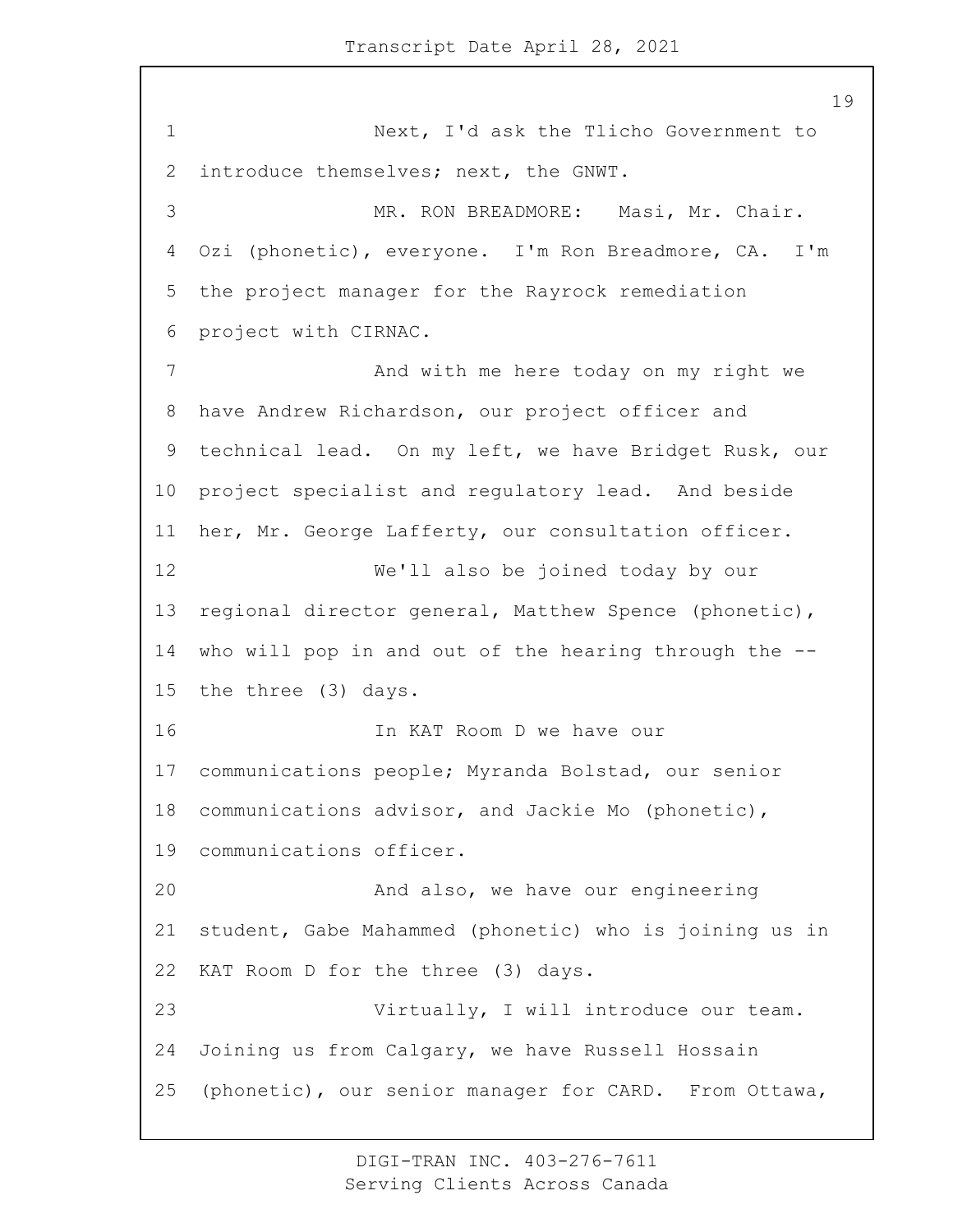we have Lou Spagnolo (phonetic), our senior director, Northern Contaminated Sites Program. Jeff Mackie (phonetic), director, Policy and Program Management Directorate. Tara Chism (phonetic), manager, Program Policy Planning and Reporting. Mark Yetman (phonetic), senior advisor, Project Technical Office. Emma Gibson (phonetic), analyst, Project Technical Office. And Cassie Stead (phonetic), Project Technical Office. 10 Also, here in Yellowknife, we have our legal counsel, Mandy Samertuck (phonetic). 12 From Public Services and Procurement Canada and their Technical team, in Edmonton, we have Rebecca Studer Halbach, project manager; Chera Nelson (phonetic), communications officer. 16 From DXB Consulting in Winnipeg, Dave Bynski, PM support. **From AECOM**, in their Calgary office, Joel Nolin, project manager. From Halifax, Rob McCullough, technical lead. From Edmonton, Morag McPherson, aquatic biologist. All the way from Baton Rouge, Louisiana, Denise Radaich, sediment remediation specialist. 24 And last, but not least, from CanNorth in Markham, Ontario, Harriet Phillips, risk assessor.

> DIGI-TRAN INC. 403-276-7611 Serving Clients Across Canada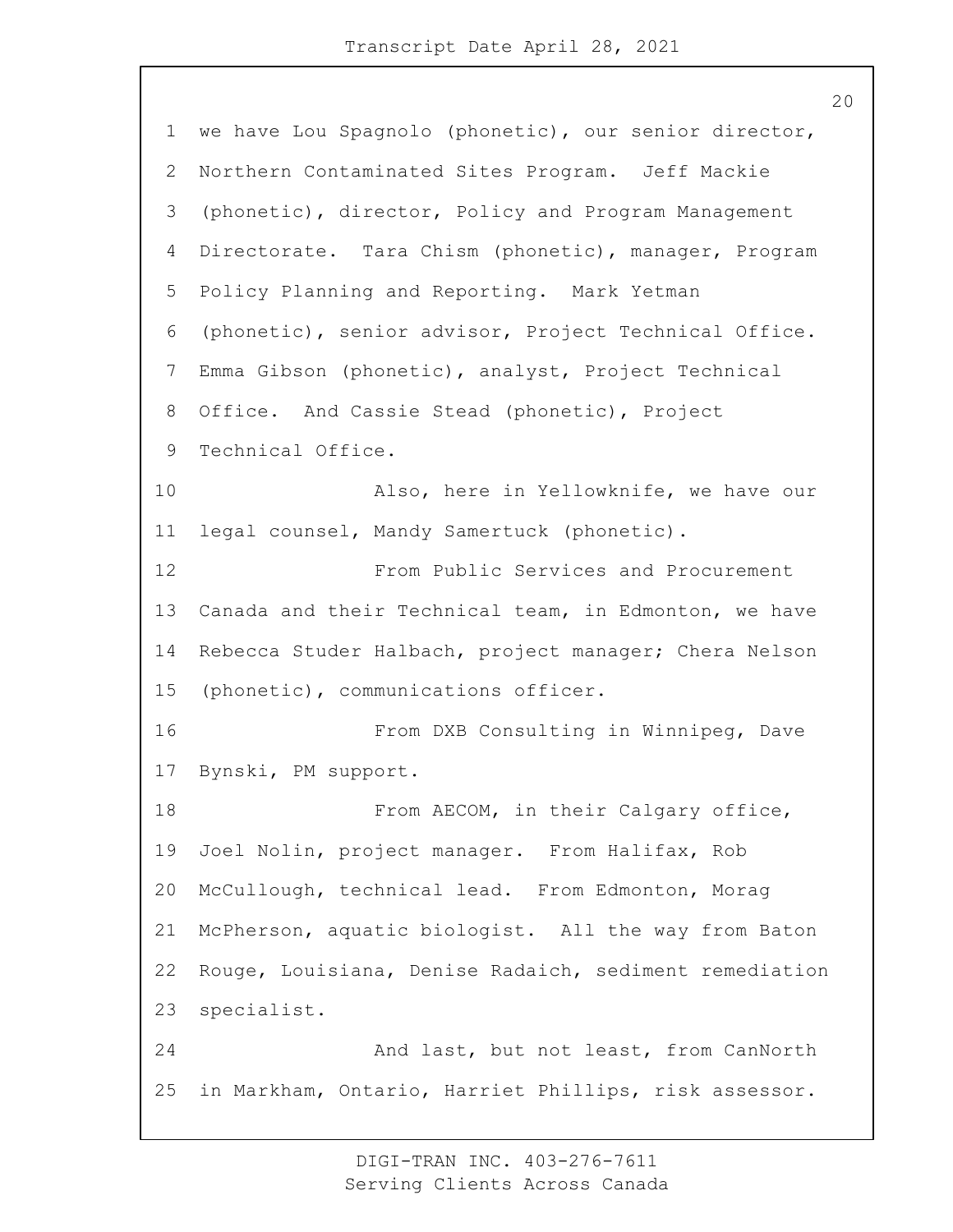Masi. 2 THE CHAIRPERSON: Okay. Thank you. Tlicho Government. 4 MS. VIOLET CAMSELL-BLONDIN: Violet Camsell-Blondin, manager, Environment Department, Tlicho Government. 7 We have Brett Wheler, our technical advisor. Doreen Washie, regulatory coordinator assistant. Pam Drybones, regulatory admin assistant. 10 We have Grand Chief George Mackenzie with us this morning. 12 And on the virtual, we have Ginger Gibson from Firelight Group. Regan Fielding (phonetic) from Fielding Environment. Longadus Epi (phonetic), regulatory specialist from Mississauga. Jenelle Croots (phonetic), she's the assistant from the Firelight Group as well too. 18 And what I'll do is I'll have each Elder and the representative from our four (4) Tlicho community of Behchoko, Whati, Gameti, and Wekweeti introduce themself as well. 23 (TRANSLATED FROM TLICHO LANGUAGE TO ENGLISH) 25 MR. KOMODO JOSE: Komodo Jose.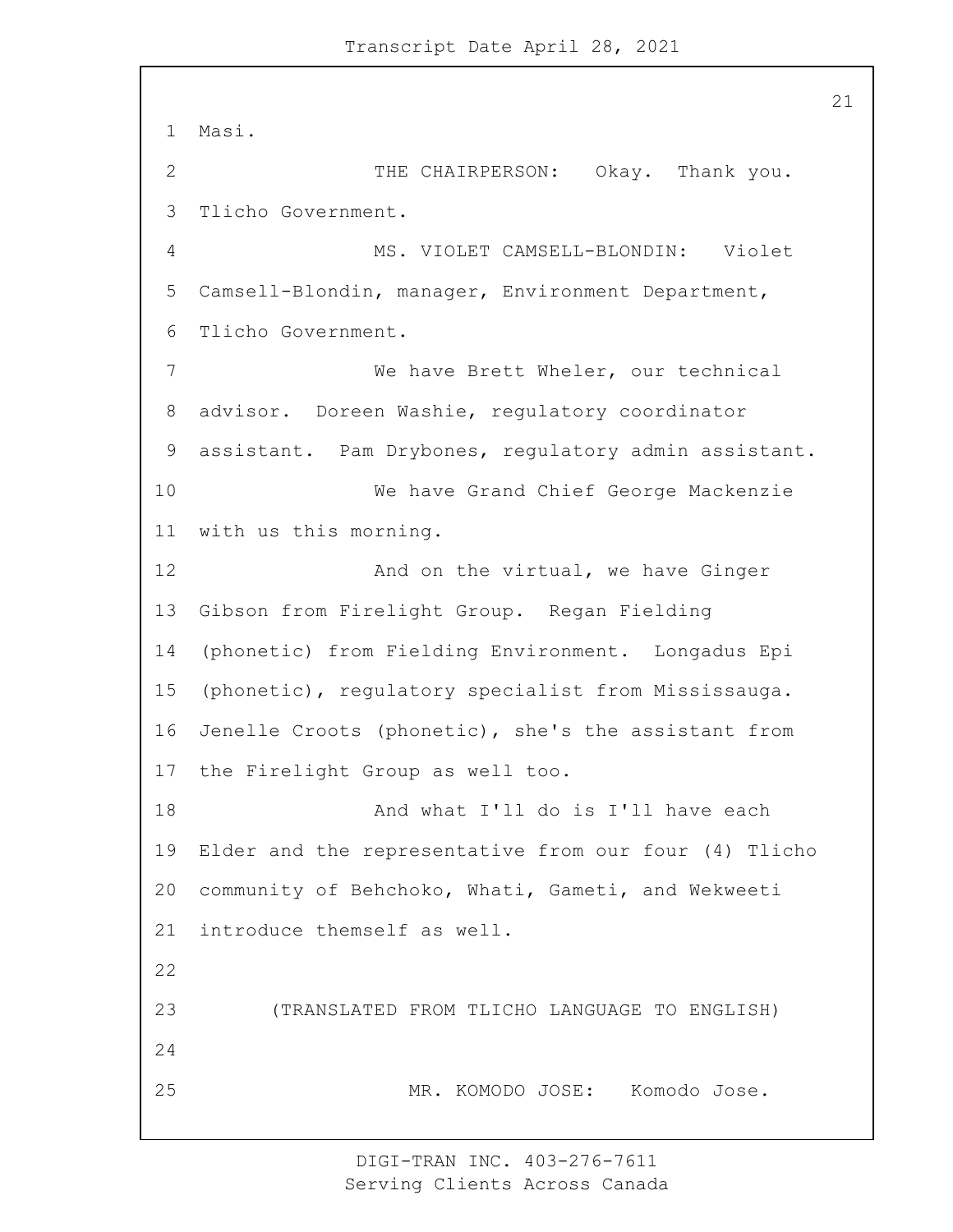Yes, good morning. It's a beautiful morning. I'm not going to be here with you most of the time here. We're supposed to have meeting at ten o'clock but I wanted to be here to -- for the opening -- for the hearing here, the meeting here. 6 I came here for this particular moment to view the opening of this meeting. I want to view all the people here. There are so many people sitting here in this room. I'd like to say thank you to the Land and Water Board and the government, federal government. The members are here. And all the -- the Tlicho members are here. 13 When I look at them, there are so many young people here. Young womans, young mens here. I am so pleased with this. 16 Eventually, possibly tomorrow, I will make a presentation here. But as of now, I'd just like to ask each of you to do a welcome for being here this meeting. I'm hoping that you could listen carefully to each other and we do know that people are worried about this particular land area in Rayrock. This has been talked about for many, many years. Many Elders had -- had expressed a concern about this. 24 That's all I'm going to share at this time. I just -- I just want -- I'm so pleased this is

> DIGI-TRAN INC. 403-276-7611 Serving Clients Across Canada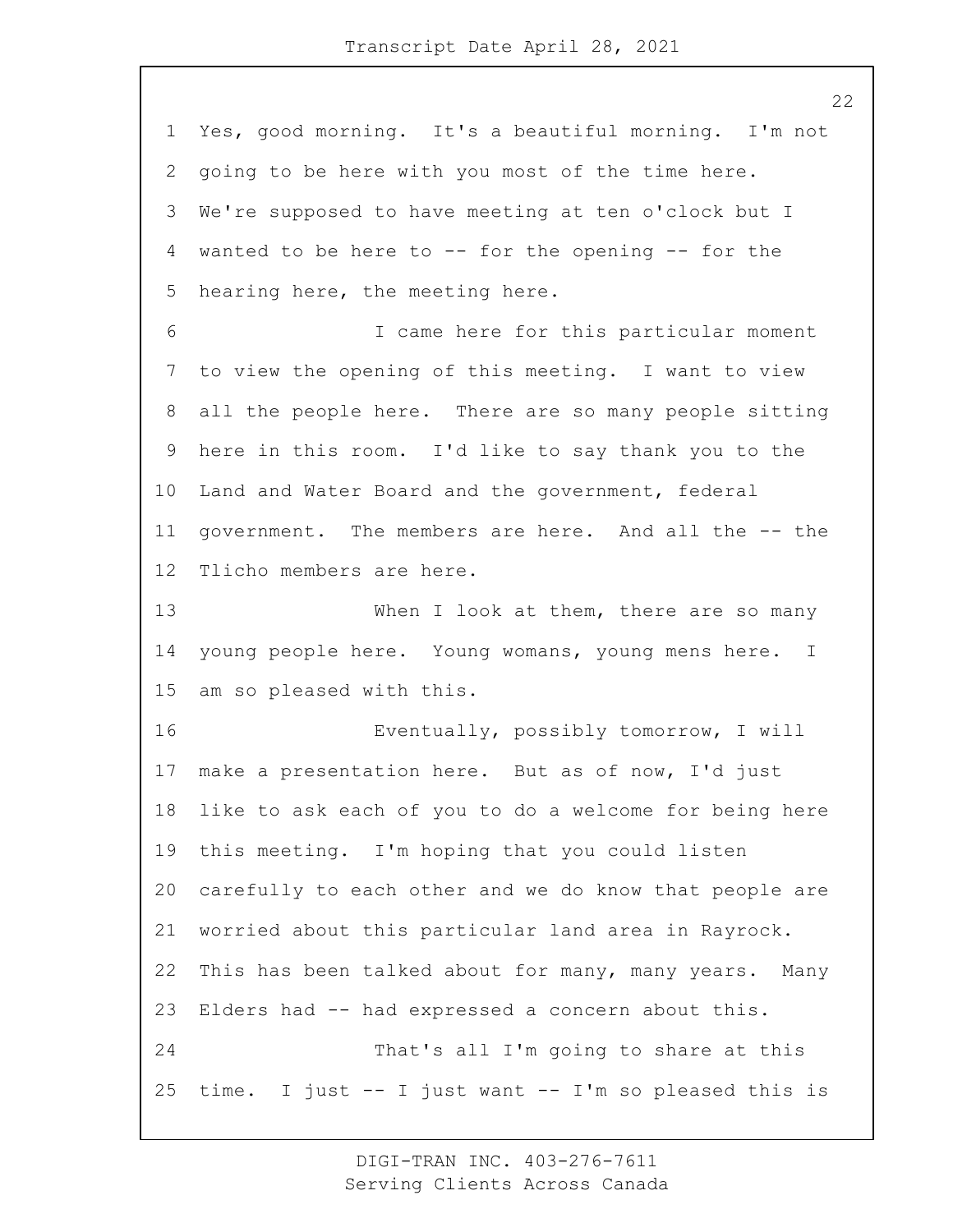-- for this reason, I am making this speech here at this time. 4 (TRANSLATION CONCLUDED) 6 MR. JOSEPH JUDAS: Joseph Judas, from Wekweeti. 9 (TRANSLATED FROM TLICHO LANGUAGE TO ENGLISH) 11 MR. JIMMY KODZIN: I'm from Wekweeti. I come from Behchoko. I constantly accompany the trips and meetings with this group here. 15 (TRANSLATION CONCLUDED) 17 (TRANSLATED FROM TLICHO LANGUAGE TO ENGLISH) 19 MR. LOUISE ZOE: I am from Gameti. Louis Zoe is my name. I constantly come to visit -- to be part of the meeting here. I've been going to their meetings quite often. 24 (TRANSLATION CONCLUDED)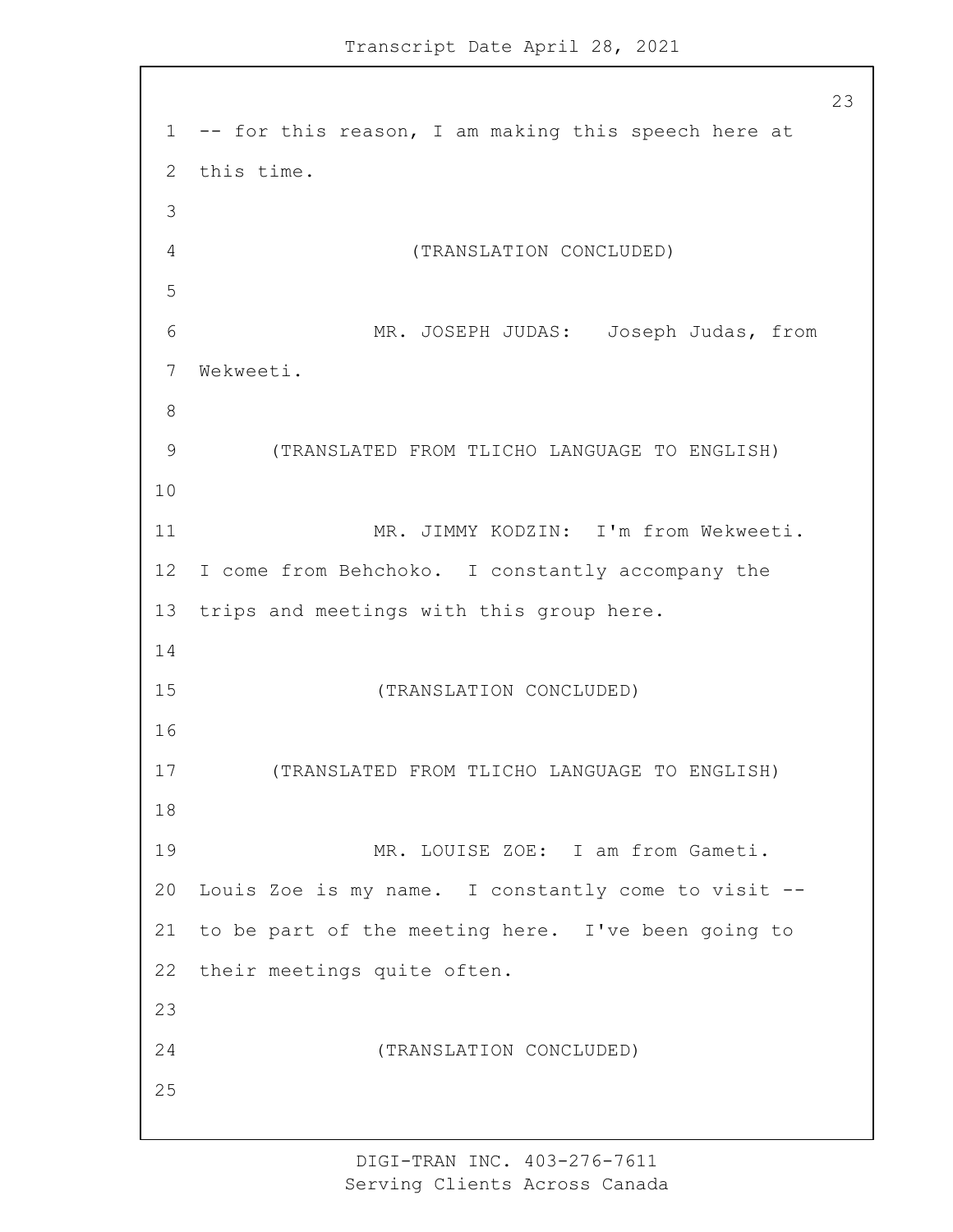1 (TRANSLATED FROM TLICHO LANGUAGE TO ENGLISH) 2 3 MS. NICOLE BLACKDUCK: My name is 4 Nicole Blackduck. I come from Gameti. 5 MS. THERESE ZOE: Therese Zoe, from 6 Gameti. 7 MS. MARION APPLE: Marion Apple, from 8 Gameti. 9 MS. SOPHIE WILLIAH: Sophie Williah, 10 from Whati. 11 MR. JOE RABESCA: From Whati. Joe 12 Rabesca. I'm here for this meeting. 13 14 (BRIEF PAUSE) 15 16 MS. ROSA HUSKEY: Rosa Huskey is my 17 name. I'm from Behchoko. 18 MS. NOELLA KODZIN: Noella Kodzin, from 19 Wekweeti. 20 MR. BENJAMIN PEA'A: Benjamin Pea'a, 21 from Wekweeti. 22 MS. KAYLEE NITSIZA: Kaylee Nitsiza, 23 from Whati. 24 MR. JOSHUA JEREMICK'AA: Joshua 25 Jeremick'aa, Whati.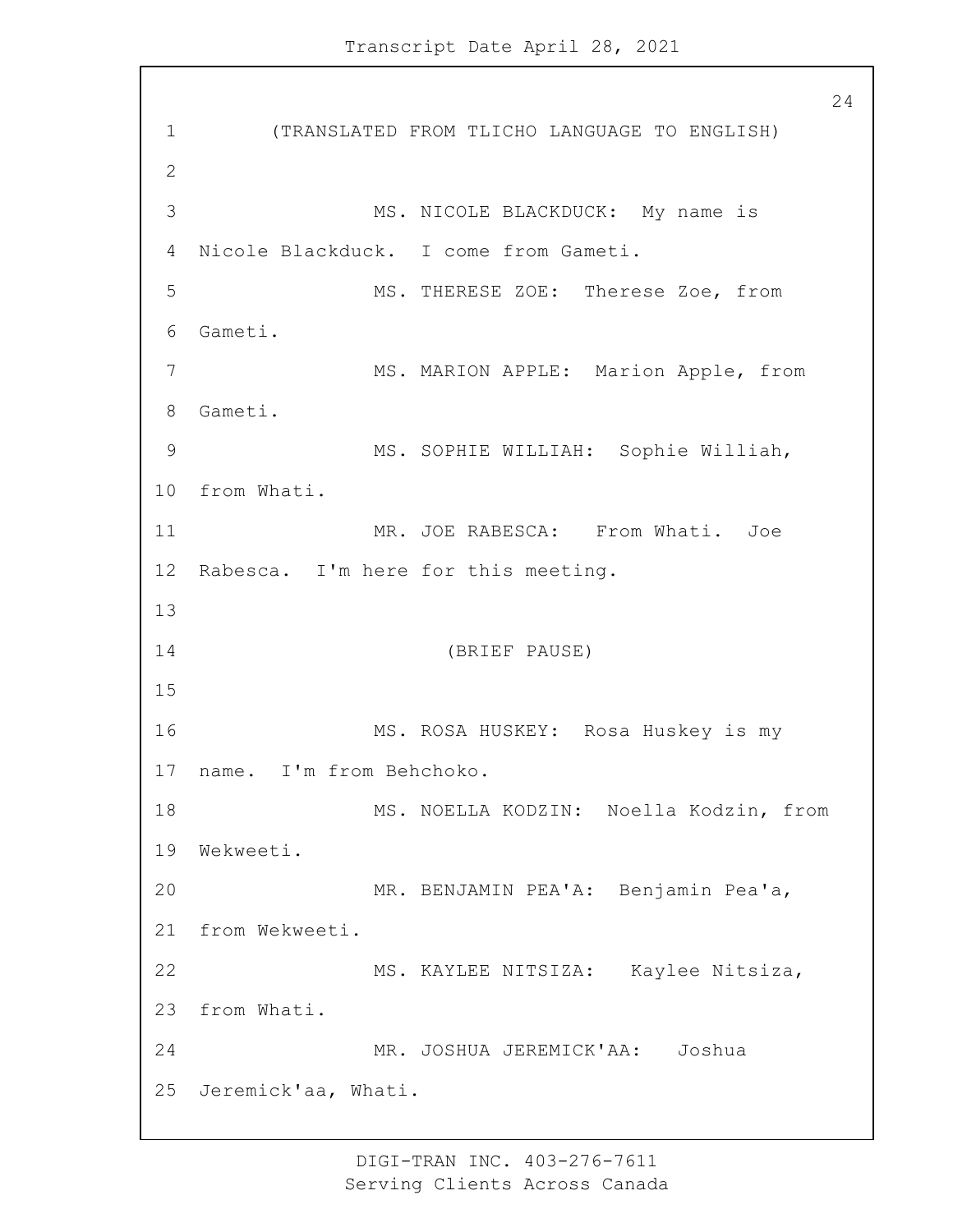25 1 (TRANSLATION CONCLUDED) 2 3 MR. JOSEPH KUZMA: Joseph Kuzma 4 (phonetic), from Whati. 5 UNIDENTIFIED SPEAKER: (NATIVE TONGUE 6 SPOKEN). 7 MS. STEPHANIE BEAVERHO: Stephanie 8 Beaverho, from Whati. 9 10 (TRANSLATION CONCLUDED) 11 12 (TRANSLATED FROM TLICHO LANGUAGE TO ENGLISH) 13 14 MR. HUNTER MANTLA: Hunter Mantla, 15 from Gameti. 16 17 (TRANSLATION CONCLUDED) 18 19 MS. SKY FOOTBALL: Sky Football, 20 Wekweeti. 21 MS. MARIE ADELE FOOTBALL: Marie Adele 22 Football, from Wekweeti. 23 MS. BETHANY APPLES: Bethany Apples, 24 from Behchoko. 25 MR. COLBY RABESCA: Colby Rabesca, from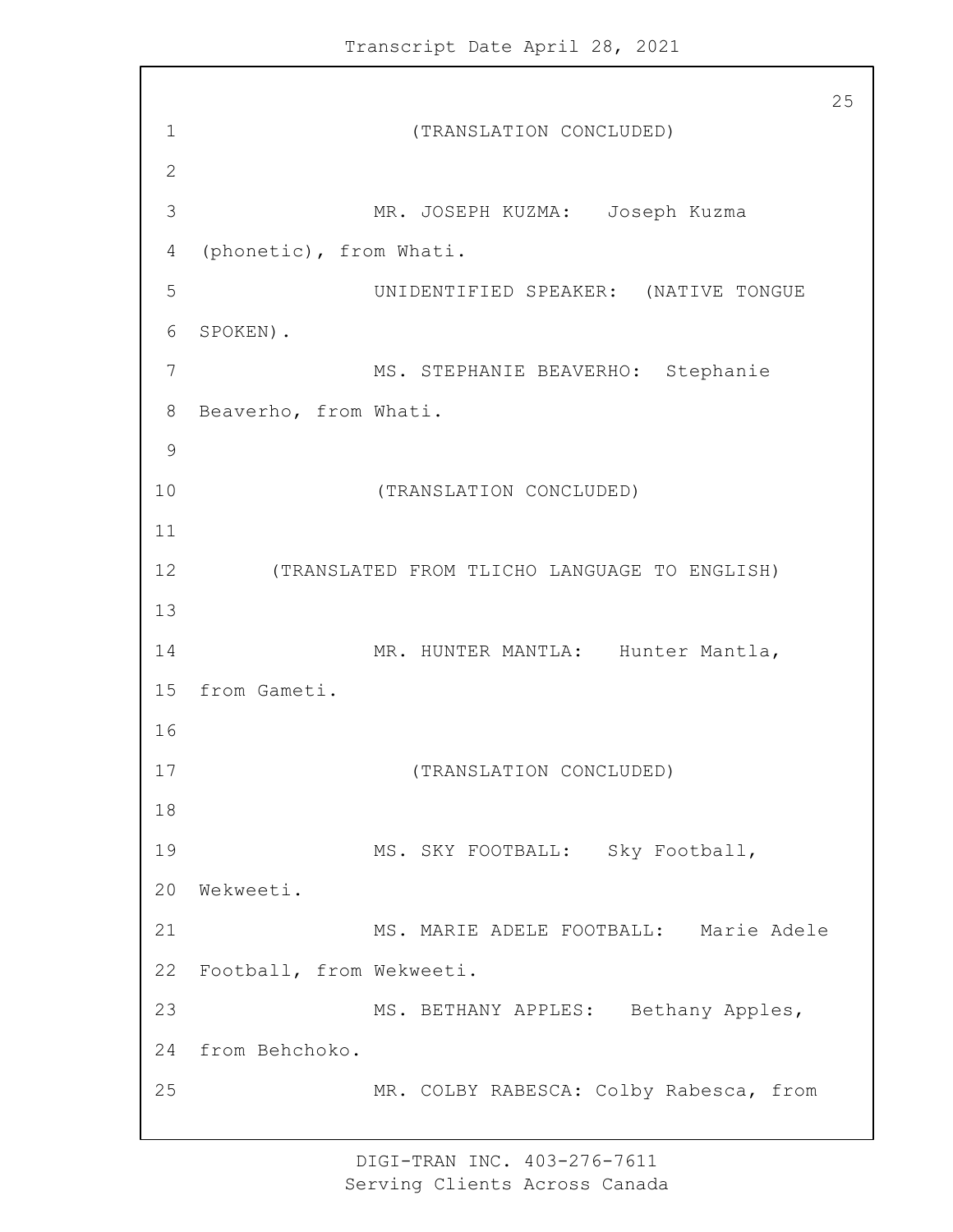Behchoko. 3 (BRIEF PAUSE) 5 THE CHAIRPERSON: Can we have the GNWT? 6 MR. RICK WALBOURNE: Good morning, Mr. Chair. My name is Rick Walbourne. I'm the manager of the Water Regulatory Group in the Water Management and Monitoring Management with the GNWT-ENR. 10 Here with me today, I also have Ms. Laura Malone, regulatory science advisor with ENR. 12 As well as Mr. Rohan Brown, from Department of Justice, GNWT, who will be joining us through Zoom. 15 I would just like to thank the Board for providing us with the opportunity to present our Intervention later in the week. We look forward to a productive couple days of discussion with CIRNAC, the Tlicho Government, and the other parties and Elders that are here with us. Thank you very much. 21 THE CHAIRPERSON: Thank you. Now, any questions or presentations, please refer to Ryan Fequet. He'll be facilitating. 24 MR. RYAN FEQUET: Masi, Joe. And now, we'll have introductions from those folks online.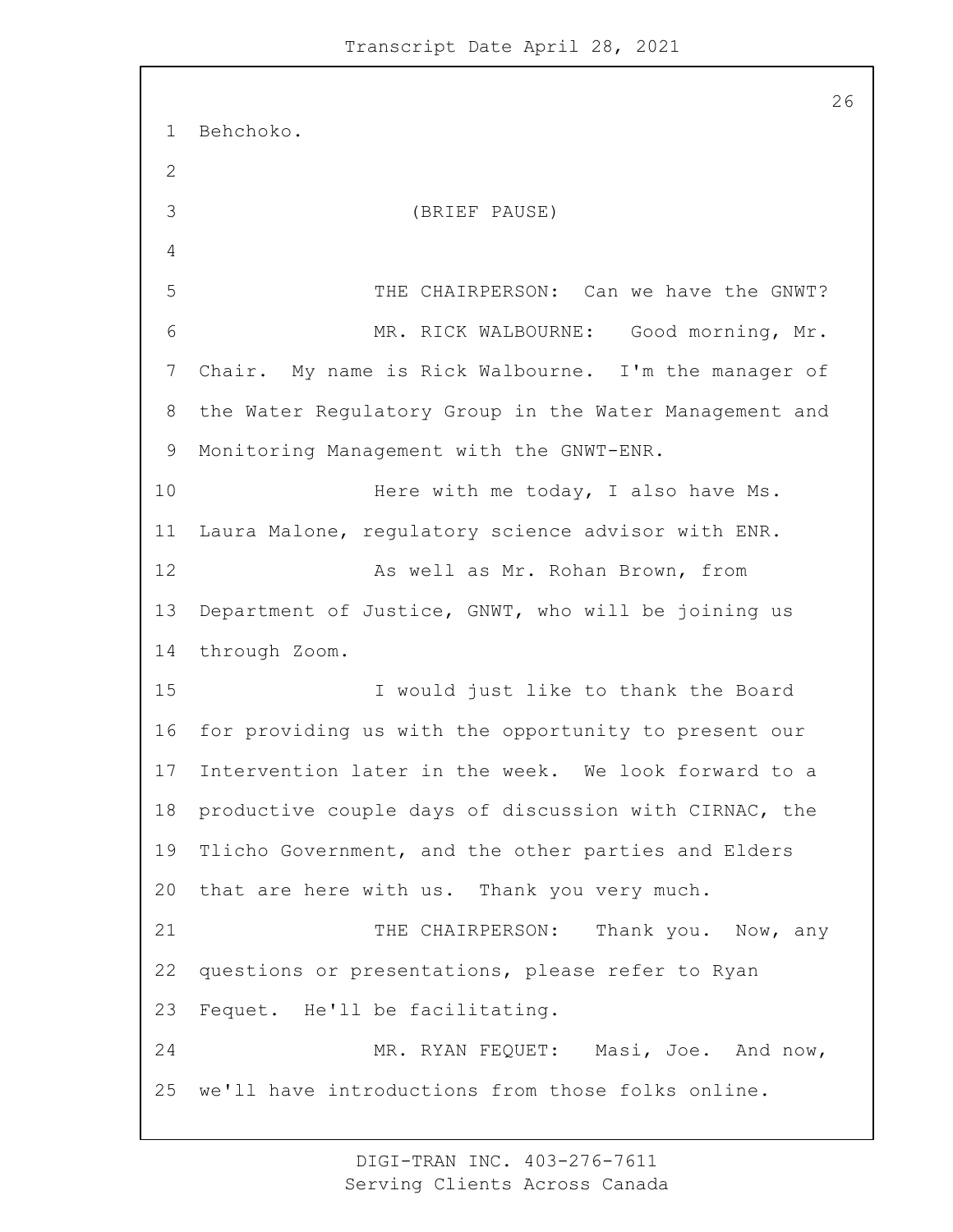Maybe we'll start with Environment and Climate Change Canada. And then -- first. 3 MS. ANNA GRAHAM (by Zoom): Hello. Thank you. My name is Anna Graham. I'm with Environment and Climate Change Canada. 6 And with me today supporting is Reg Ejeckam and Kim -- Duck Kim (phonetic), Katelyn O'Grayha (phonetic), Krupesh Patel (phonetic), Georgina Williston (phonetic), and Anne Wilson as water quality and mining experts. Thank you. 11 MR. RYAN FEQUET: Masi, Anna. Next, Health Canada. 13 MR. LUIGI LARUSSO (by Zoom): Good morning and thank you for inviting Health Canada as observers today. My name is Luigi Larusso, I'm with Health Canada contaminated sites division and with me I have Aseesh (phonetic) Mahapatra (phonetic) from our regional office in Calgary who is a human health risk specialist. Thank you. 20 MR. RYAN FEQUET: Masi. Department of Fisheries and Oceans. 22 MR. GABRIEL BERNARD-LACAILLE (by Zoom): Good morning, this is Gabriel Bernard-Lacaille with Fisheries and Oceans Canada. I'm a senior biologist, and thank you for having me.

> DIGI-TRAN INC. 403-276-7611 Serving Clients Across Canada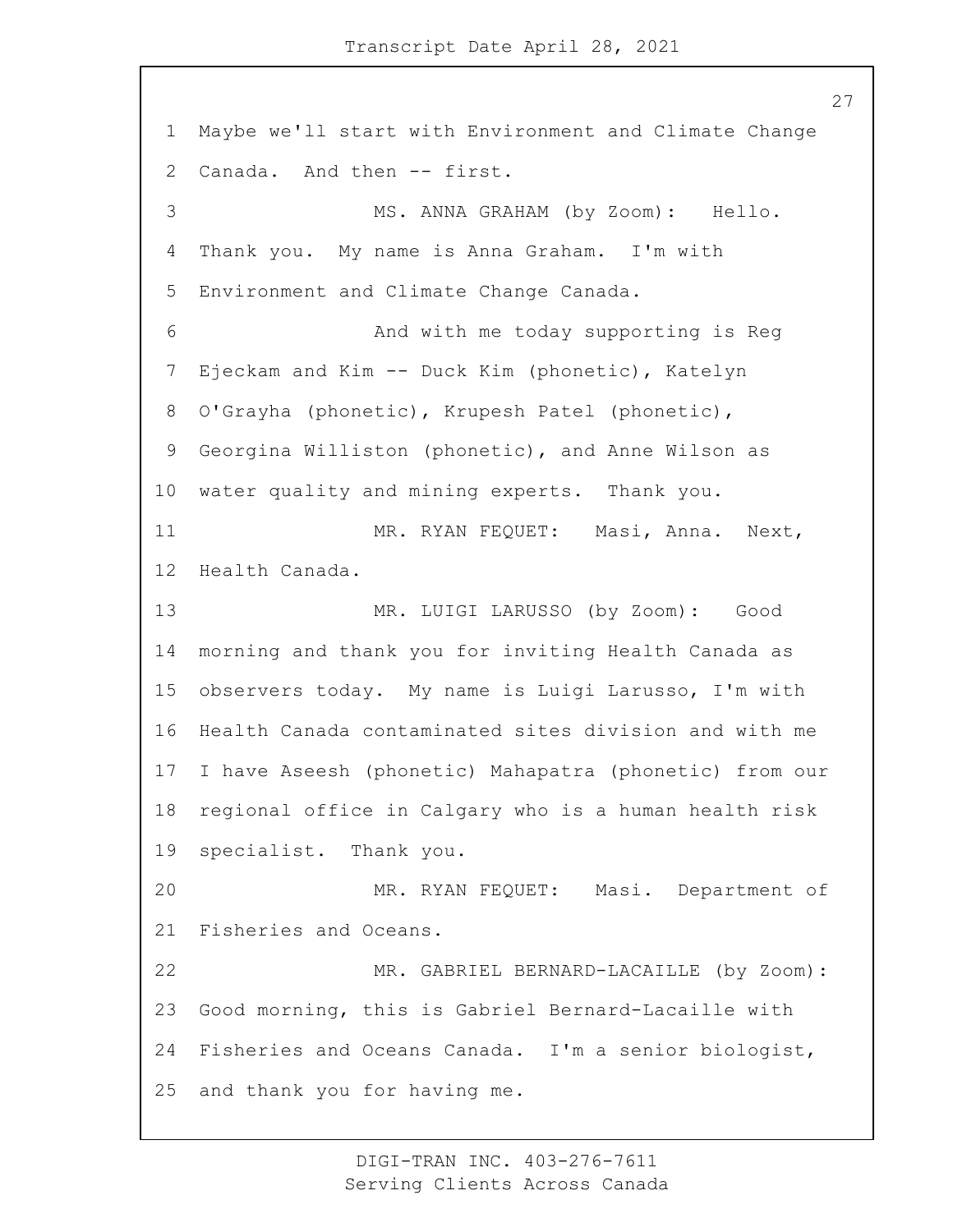1 MR. RYAN FEQUET: Masi. CanNorth. Might be Can Nor. 3 MS. HARRIET PHILLIPS (by Zoom): Good morning, this is Harriet Phillips, with CanNorth and I'm with the CIRNAC team. 6 MR. RYAN FEQUET: Masi. North Slave Metis Alliance. 8 MS. JESS HURTUBISE (by Zoom): Hello, this is Jessica Hurtubise with the North Slave Metis Alliance. 11 MR. RYAN FEQUET: Masi, Jessica. Canadian Nuclear Safety Commission. 13 MS. DANA PANDOLFI (by Zoom): Dana Pandolfi here, from the Canadian Nuclear Safety Commission. As well, I have Samantha Klein (phonetic) who's our radiation protection specialist. 17 MR. RYAN FEQUET: Masi, Dana. And I know that some folks from PPSC and DOJ and AECOM already got introduced but just wanted to double- check, is there anyone else on the phone that hasn't been introduced by way of their organization already? Just to make sure we know who's all here. 24 (BRIEF PAUSE)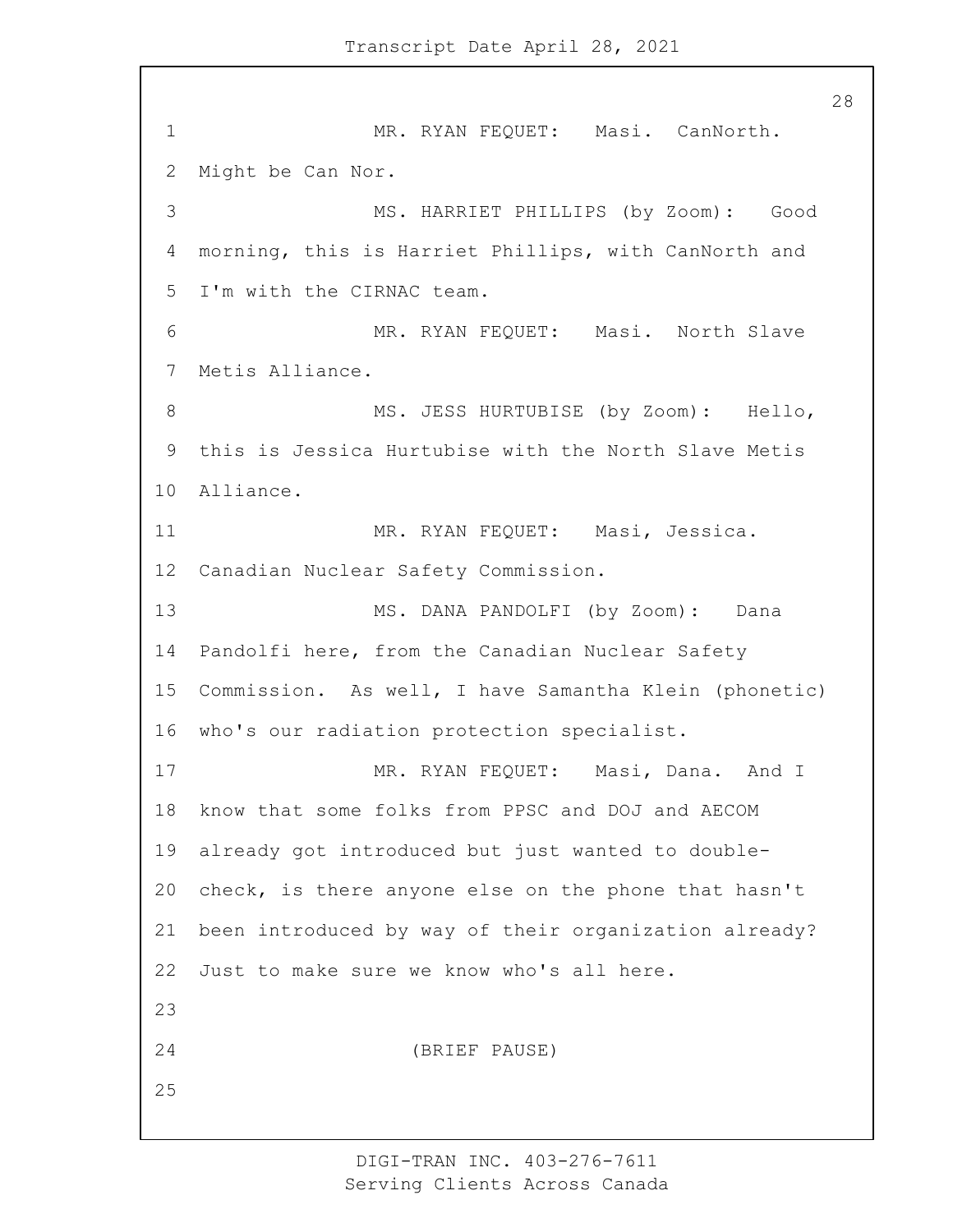1 MR. RYAN FEQUET: Okay. Well, the next item on the agenda is for the presentation from CIRNAC-CARD and we'll hand it over. CIRNAC-CARD PRESENTATION: 6 MR. RON BREADMORE: I'm reading my opening statement first. Masi, Ryan and masi, Mr. Chair and Board members and koamasozee (phonetic) again to the Board, Tlicho representatives and Elders. Once again, Ron Breadmore, CA, I'm the project manager for the Kwetjjaa (phonetic) Rayrock Remediation Project, which our team will now refer to as 'the project'. 14 I've been the project leader on Rayrock since 2009. We acknowledge that we are meeting today on the traditional territories of the Yellowknife Dene First Nation, Tlicho Nation, and the homeland of the North Slave Metis. We also want to acknowledge that the Kwetjjaa project and associated sites are situated within the heart of Tlicho lands, within the Wek'eezhii resource management area and the boundaries of Monfwi Gogha De Niitlee. 23 Our goal for the project is to make Rayrock and all the project sites safe again for the Tlicho people and future generations.

> DIGI-TRAN INC. 403-276-7611 Serving Clients Across Canada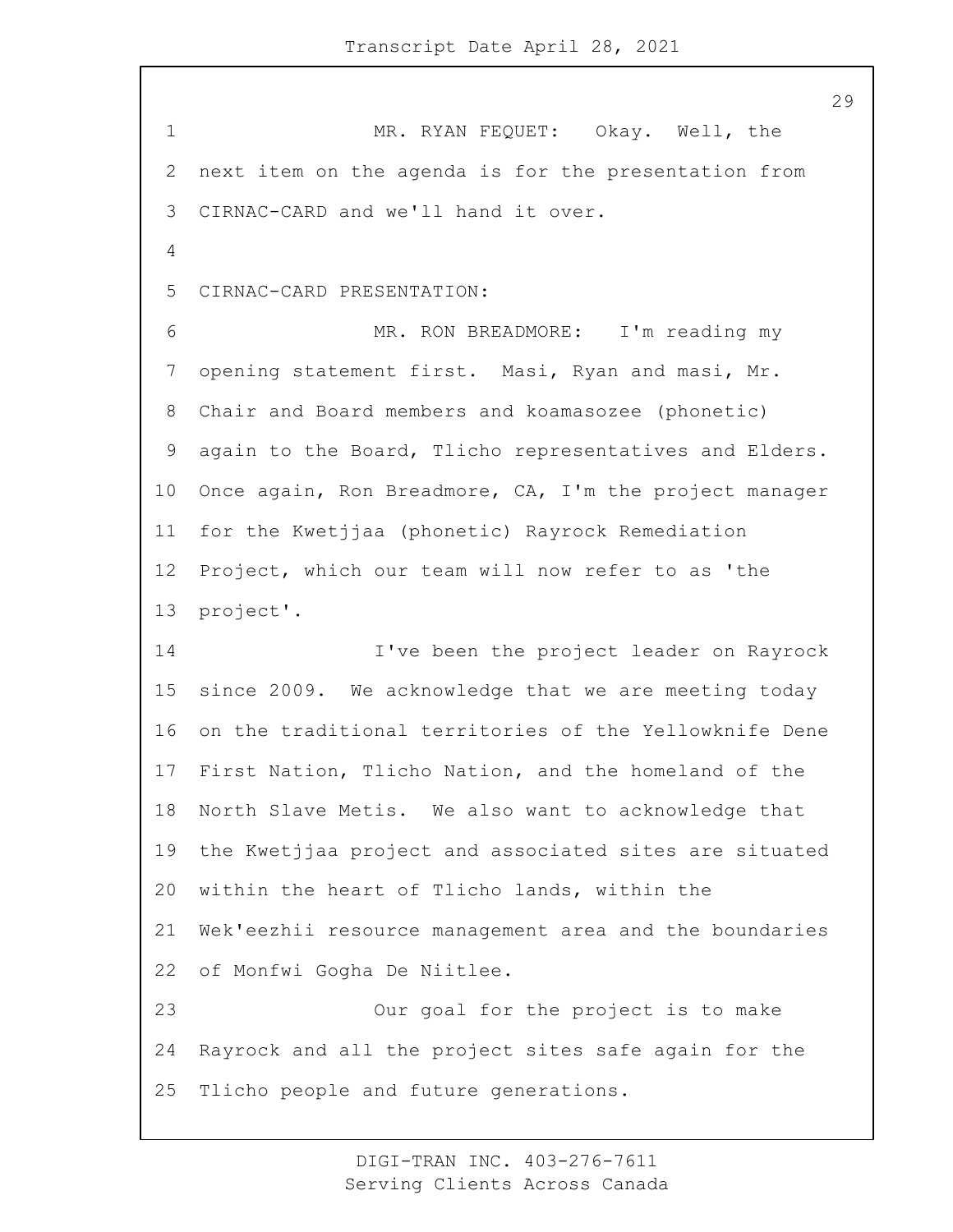1 Just to note, Mr. Chair, some of our subject matter experts who are online may be not connected at all times, but we will be available when there's a request by the Board. 5 I would like to start by acknowledging the Tlicho technical team, as already introduced consisting of, over the years, DCLP regulatory and your TR, TI offices, as well as Far Light Consulting and Fielding Environmental. 10 The Tlicho team has been a true project partner on Rayrock for these past ten (10) years. 12 And, Mr. Chair, before I continue with our opening statement, in light of the tragic events of this week related to workplace incidents: the helicopter crash involving Great Slave Helicopter Nunavut earlier this week; a mining fatality in the Yukon just the other day; even looking back to March 5th and the -- and the passing of Michael Geena (phonetic) from Power Corp, we would request that the Board observe a -- a moment of silence at 11:00 p.m. - - or 11:00 a.m. today, in recognition of the National Day of Mourning. Masi. 23 Mr. Chair, our team sits before the board today to discuss our Type A Water Licence and Land Use Permit Applications. These will allow us to

> DIGI-TRAN INC. 403-276-7611 Serving Clients Across Canada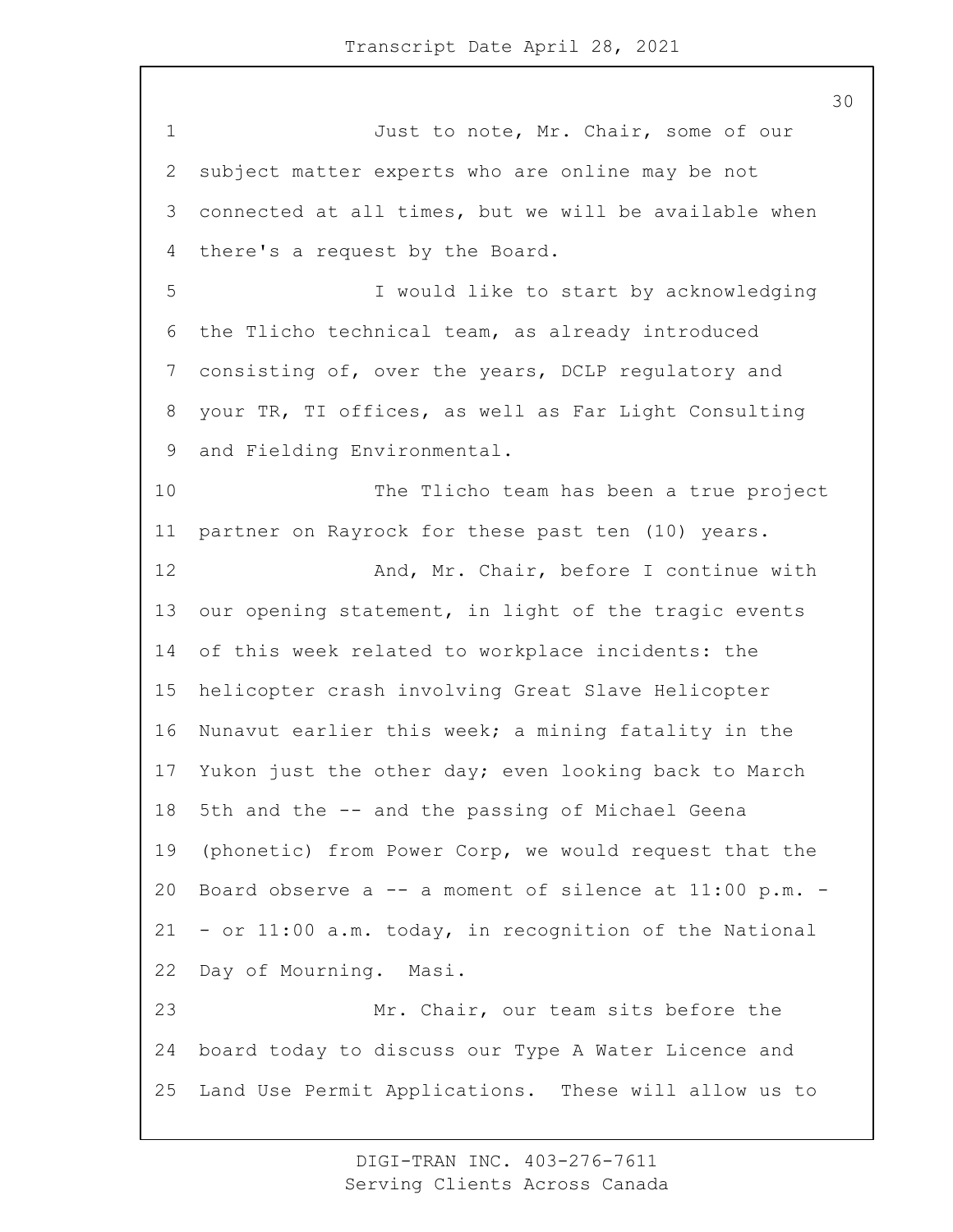remediate the Rayrock mine site and surrounding project sites. 3 The Rayrock mine carries heavy significance with the Tlicho. Before the mine opened, the Tlicho used the lands and waters around Rayrock extensively for hunting, fishing, and gathering. 7 Since the mine closed, the Tlicho have been concerned about the mine's impact on land and water, and they avoid these areas when conducting traditional land use activities. 11 The Elders have told us that they are especially concerned about possible impacts to fish, wildlife, and plants on and downstream at the Rayrock site. 15 Tlicho leadership has told CIRNAC that they are concerned about possible downstream impacts on water quality and community health in Behchoko. CIRNAC has heard these concerns and will continue to work with the Tlicho to make Rayrock safe again, to restore Elder trust in the land, and to encourage a return to traditional land use in the area by future generations. 23 Mine exploration in the area took place back in the 1940's and 50's, and the Rayrock mine operated between 1957 and 1958. Some Tlicho citizens,

> DIGI-TRAN INC. 403-276-7611 Serving Clients Across Canada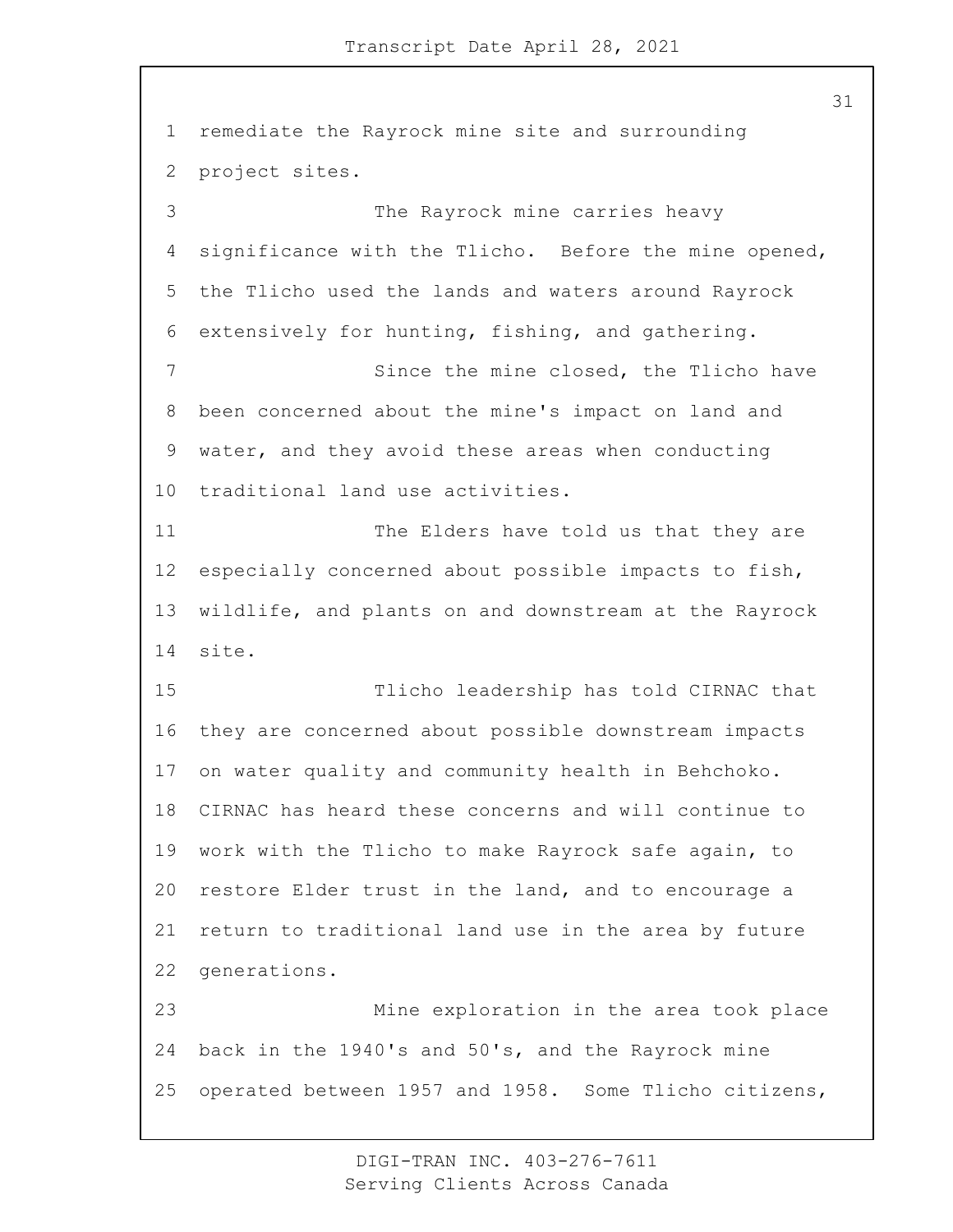like the late Philip Husky, worked at the Rayrock mine and have shared their extensive traditional knowledge with us over the years. This knowledge has included details relating to mine development, mining operations, transportation to the sites, impacts to surrounding land and water, and in some cases, impacts to Tlicho workers themselves. 8 The mine -- the Rayrock mine only operated for two (2) years but has left a lasting legacy on the land and waters around the Rayrock site. In 1996 to 1998, the Rayrock site was partially remediated by Canada under the Arctic Environmental Strategy. At that time, we capped the exposed tailings and sealed mine openings. 15 In 2010, after ten (10) years of monitoring, CIRNAC conducted a performance assessment review that identifies some gaps in our monitoring and made recommendations for additional site assessment. 19 Between 2013 and 2020, we've carried out additional phase 3 environmental site assessment work. It was during this period, in 2015, that CIRNAC completed a comprehensive conceptual site model that identified Mill Lake as a possible additional source of uranium loading to the receiving environment. 25 Based on that information, and with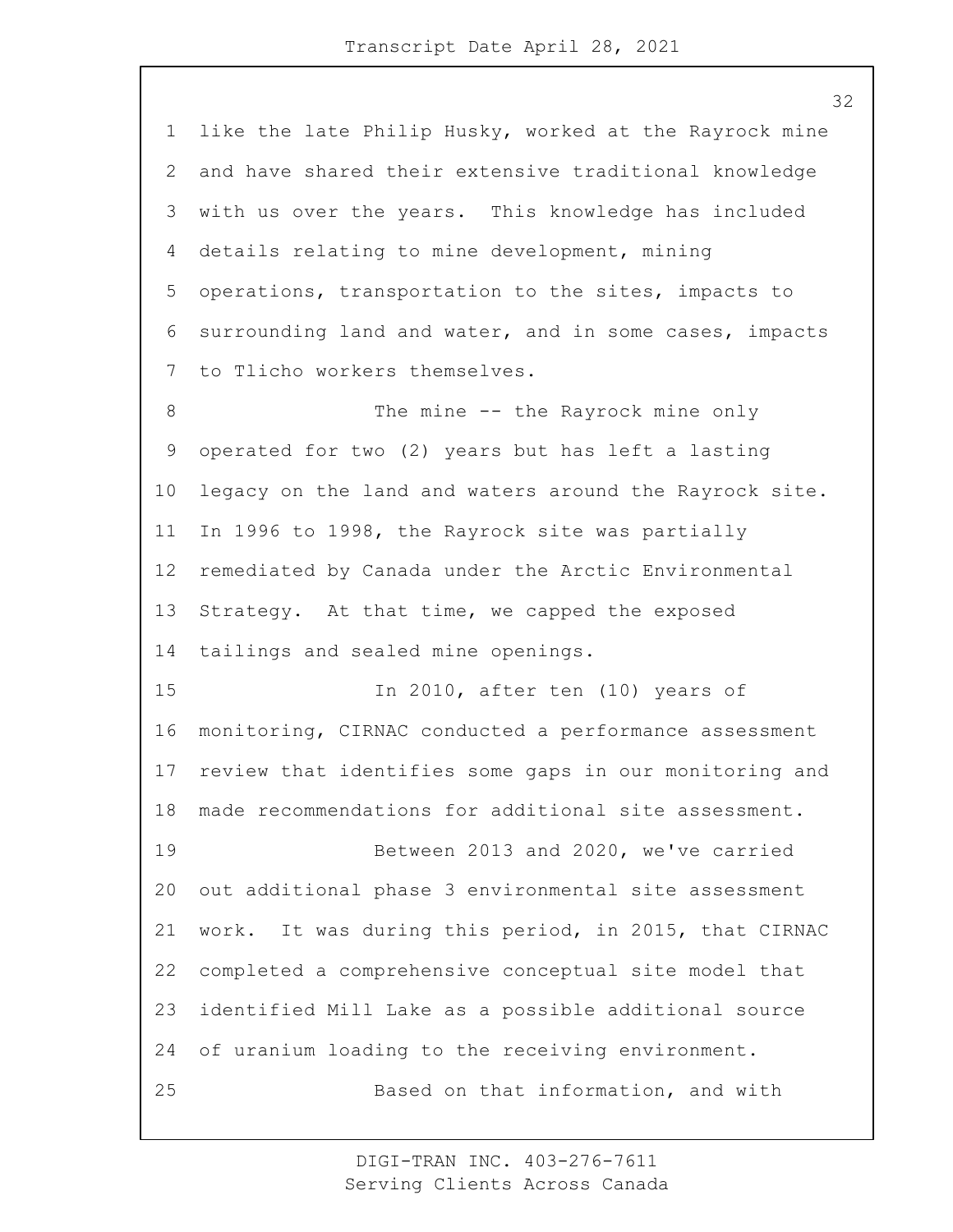approval from our Northern Contaminated Sites Program Project Technical Office in Ottawa, we were able to advance further investigations and we carried out additional sampling of the sediment in Mill Lake. 5 In 2017, that sampling confirmed elevated uranium concentrations in Mill Lake sediments. And a human health and ecological risk assessment confirmed that the sediments posed a potential hazard to human health and the environment. 10 Between 2018 and 2020, we developed a remedial action plan based on these findings with additional site characterization work continuing right up until February of 2020. All this was to advance the RAP to completion and to support our application for Type A Water Licence. 16 While Rayrock carries the greatest risks, we also identified a number of sites in around Rayrock that formed part of the exploration work at the time or the infrastructure used to support the mines during operation. These sites do present risks to land, water and wildlife and need to be addressed. They include: Sunrose group of sites, MK, Ted, GS, and REX Exploration sites, the barge landing at Marion Lake, the winter roads spirs into the Rayrock and Sunrose sites, and the power line between Rayrock and

> DIGI-TRAN INC. 403-276-7611 Serving Clients Across Canada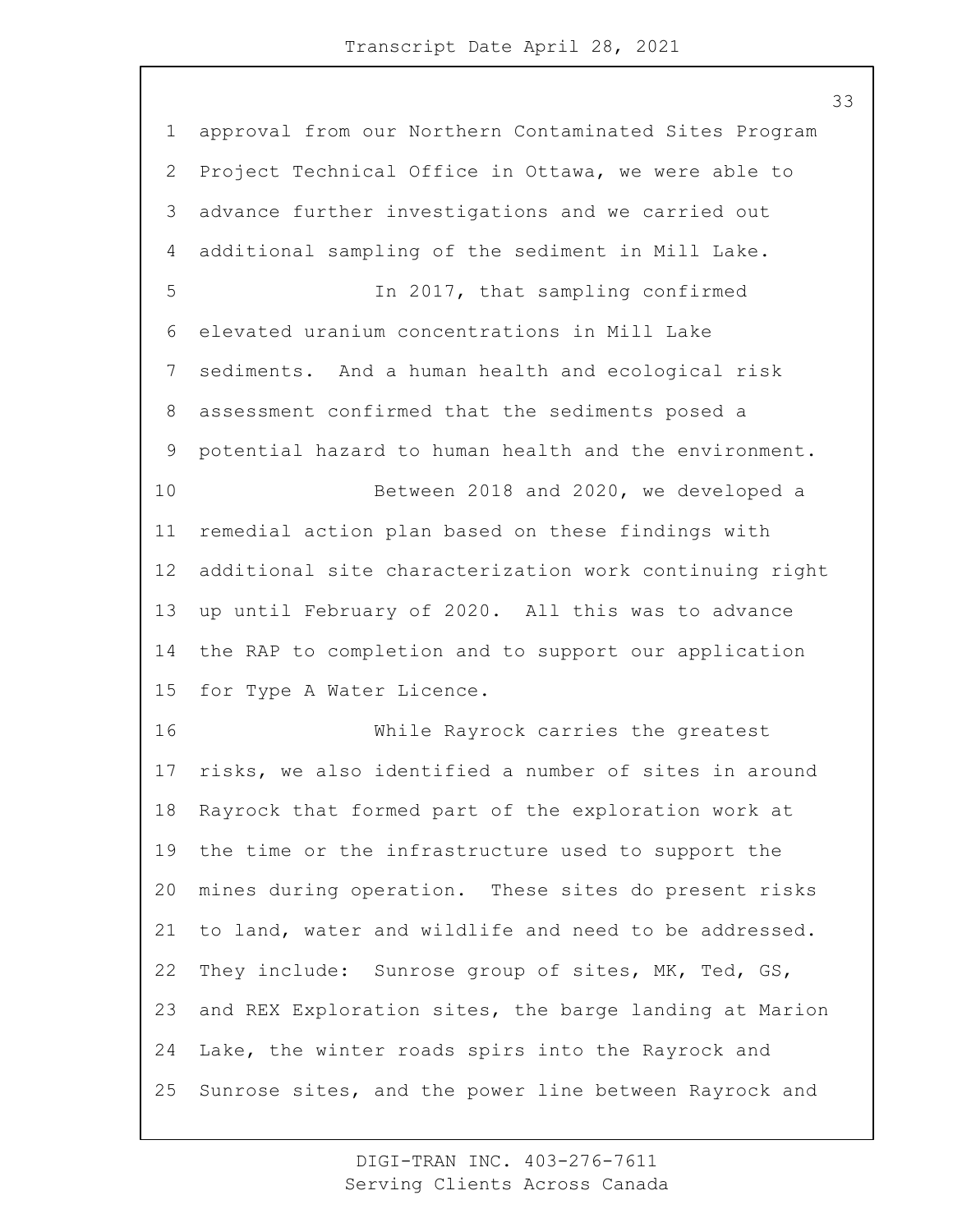the Snare hydro facility at Big Spruce Lake. 2 The Rayrock and Sunrose sites were excluded from Tlicho land selection process during the land claim exercise and therefore remain federal. 5 The remaining project sites in Winter Road spurs into Rayrock and Sunrose are situated on Tlicho lands. Mr. Chair, we want to make the project sites safe through our remediation and Canada is committed to managing the Rayrock site under our Waste Nuclear Substance Licence issued by the Canadian Nuclear Safety Commission. 12 Following our remediation, we're optimistic that the Sunrose sites will be transferred back to the Tlicho once our long-term monitoring confirms the sites are stable. The initial remediation of Rayrock in the 1990s was carried out with little to no consultation between Canada and the Tlicho. This oversight resulted in the traditional knowledge study entitled 'The Trees All Changed To Wood'. Commissioned by the Dogrib Renewable Resources Committee, Dogrib Treaty 11 council in 1997. 22 In 2010, CIRNAC recognized this history and the need for us to do better. Our response was the creation of the Kwetjjaa (phonetic) Elders Committee. Over the past ten (10) years, CIRNAC has

> DIGI-TRAN INC. 403-276-7611 Serving Clients Across Canada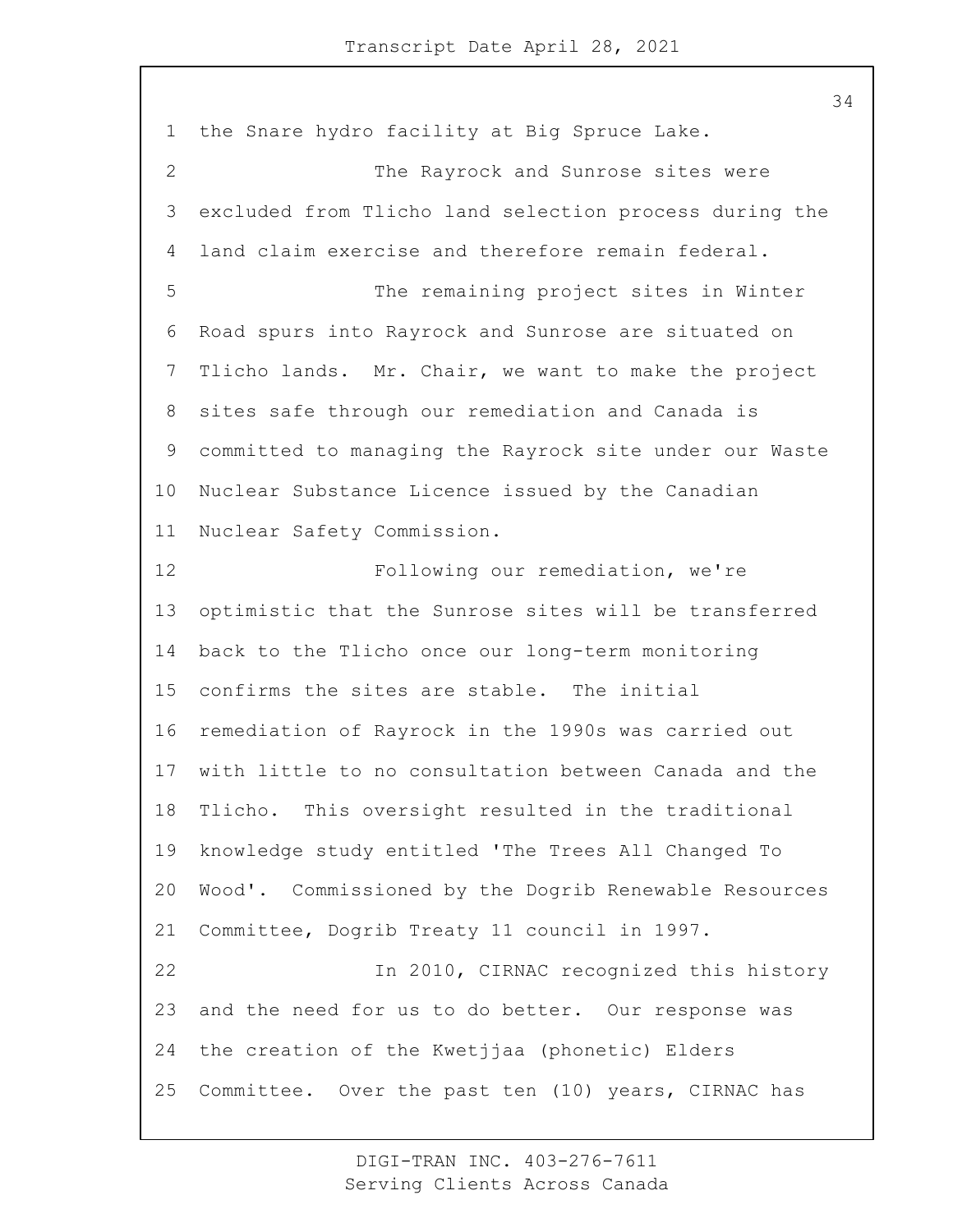involved the Kwetjjaa Elders Committee, or KEC, in site assessment and remediation planning phases of the project and will enhance that engagement through our project execution and in to closure. 5 The KEC has been involved with mapping exercises, a risk workshop, site tours and site blessings, an offsite watershed tour which was a first for our program, a multi-day stay at Kwetjjaa, another first for our program, as well as extensive KEC guided site sampling and monitoring. 11 Our partnership with the Tlicho was highlighted in 2020 with the finalization of the RAP. Our previous two (2) RAP workouts at 50 and 75 percent completion had been done in person, but of course this wasn't possible in 2020 due to COVID. 16 The Tlicho technical team worked hard to help us facilitate the 90 percent RAP workout and to come up with alternative strategies to engage their KEC, ultimately leading up to the KEC sessions we had here in Yellowknife back in February. 21 This work allowed the RAP to be finalized and allowed CIRNAC to submit its applications to the Board. CIRNAC wants to highlight that without this effort, and the Tlicho's willingness to find those solutions, we would not be where we are

> DIGI-TRAN INC. 403-276-7611 Serving Clients Across Canada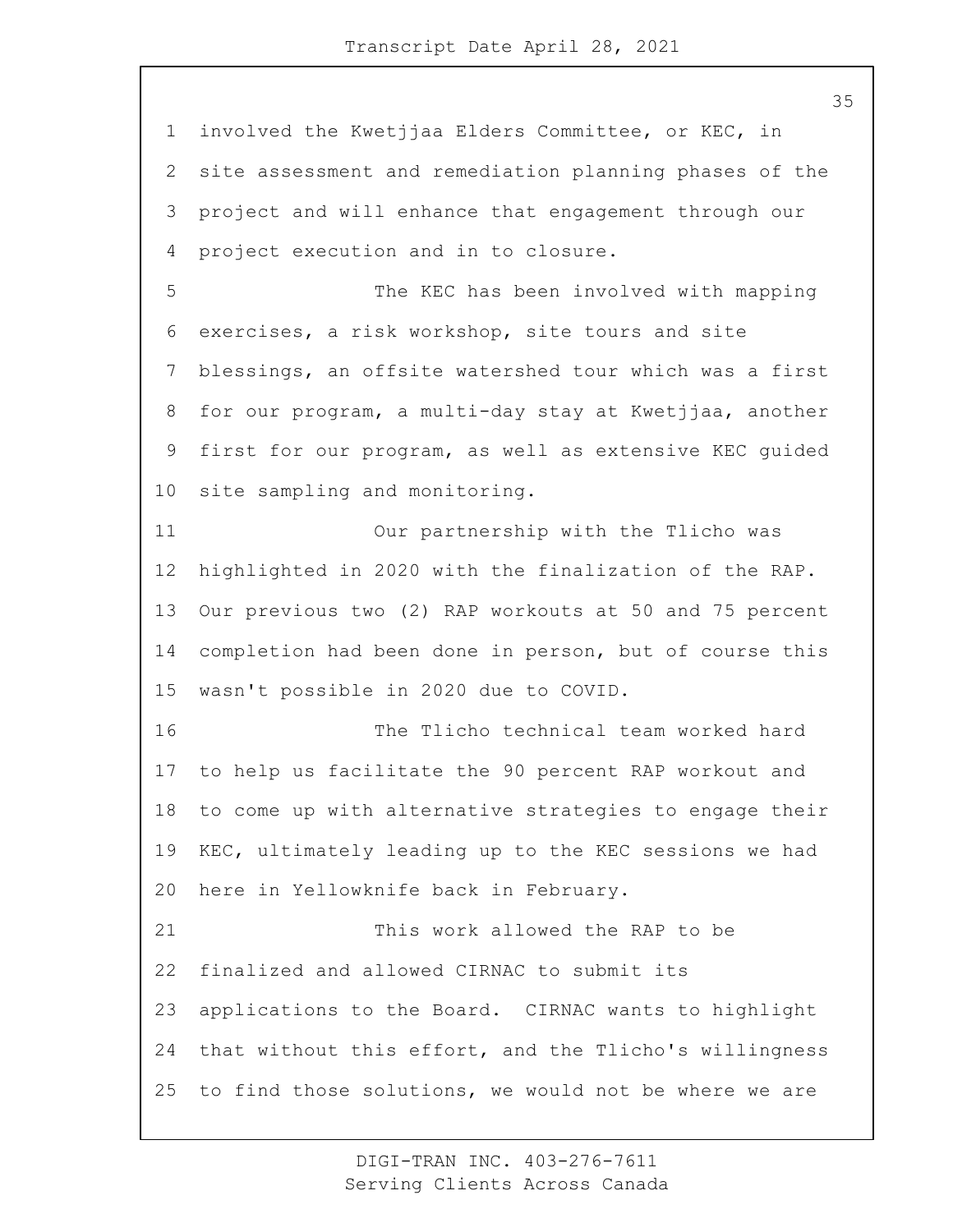today speaking with you. 2 Through our engagement with the Tlicho over the past ten (10) years, CIRNAC has gained a solid understanding of the Tlicho's traditional land use in the area before mining, as well as their involvement at the site during mine operations and how they view the land and water around the Rayrock site today. 9 The Tlicho technical team has worked extensively with the KEC to identify an exclusion zone around the Rayrock site within which the Elders don't feel safe carrying out traditional land use activities. From these efforts, CIRNAC and the Tlicho have created a shared vision for the Kwetjjaa project. And that vision is to effectively carry out remediation of the Rayrock project sites and shrink that area or zone of avoidance such that the Tlicho feel comfortable returning to traditional land use practices in that area. 20 Our vision will be upheld through transferring knowledge of traditional land use on and around the sites, addressing human health and environmental hazards associated with these sites, including environmental quality on and downstream of the sites, addressing these site risks through our

> DIGI-TRAN INC. 403-276-7611 Serving Clients Across Canada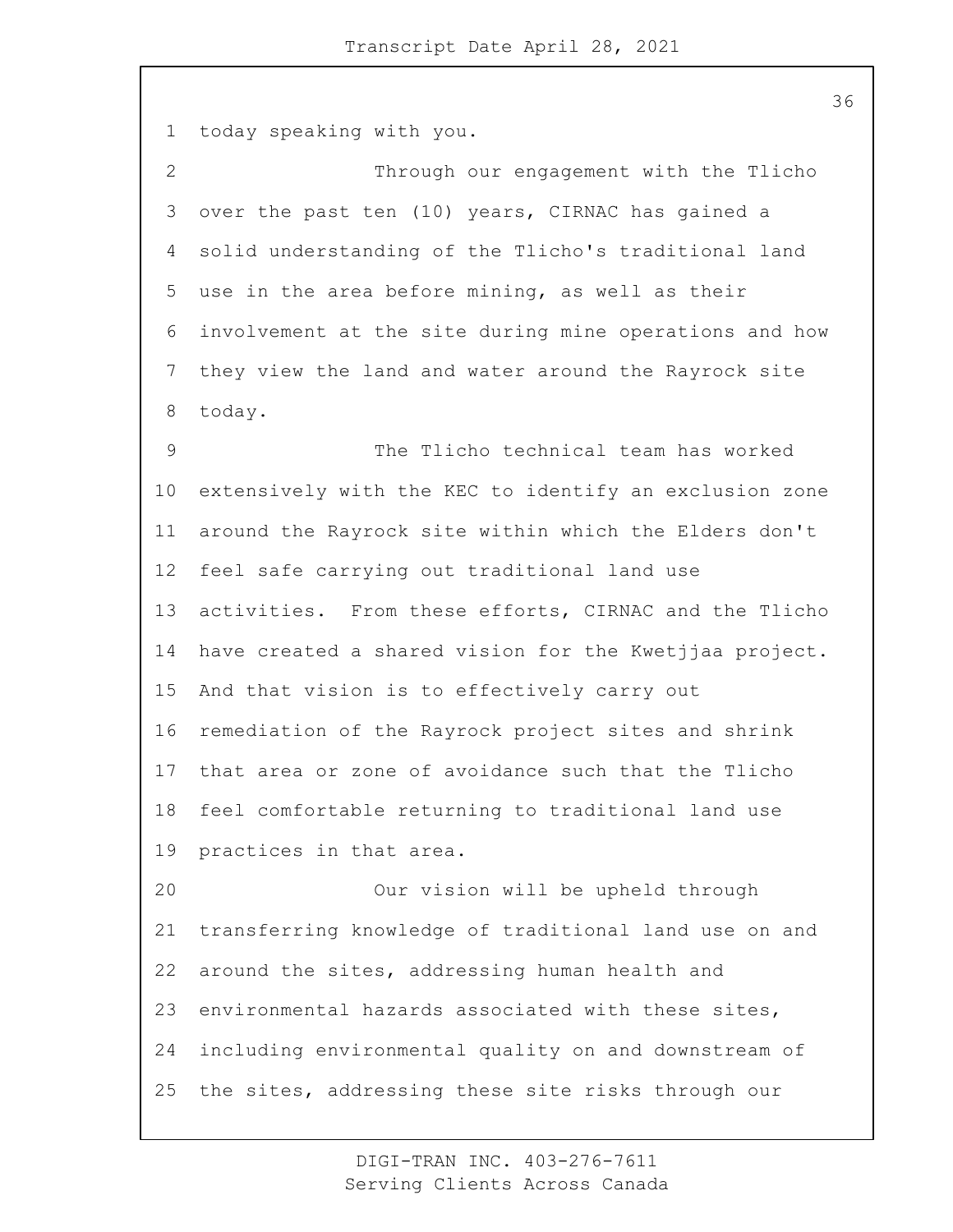remedial actions and involving the Tlicho at all stages of the project from remedial actions planning, engineered design development, remediation execution and into monitoring. 5 Mr. Chair, as you know the project operates within a dual stream regulatory environment, Wek'eezhii Land and Water Boards and the Canadian Nuclear Safety Commission. 9 CIRNAC would like to acknowledge the efforts and assistance of the Board and the CNCS to date as true project partners, and this has really helped CIRNAC and the Tlicho develop our applications and move forward. 14 CIRNAC has also received strong support from our fixed expert support departments, DFO, Environment Canada, Health Canada, as well as our partners, The Tlicho Government and the GNWT. 18 In addition to the Water Licence Land Use Permit, CIRNAC also carries a Waste Nuclear Substance Licence with the Commission and will be required to ensure that our project contractors obtain with the Waste Nuclear Substance Licence and comply with those requirements, as well as all other regulatory permits and requirements. 25 Under the Waste Nuclear Substance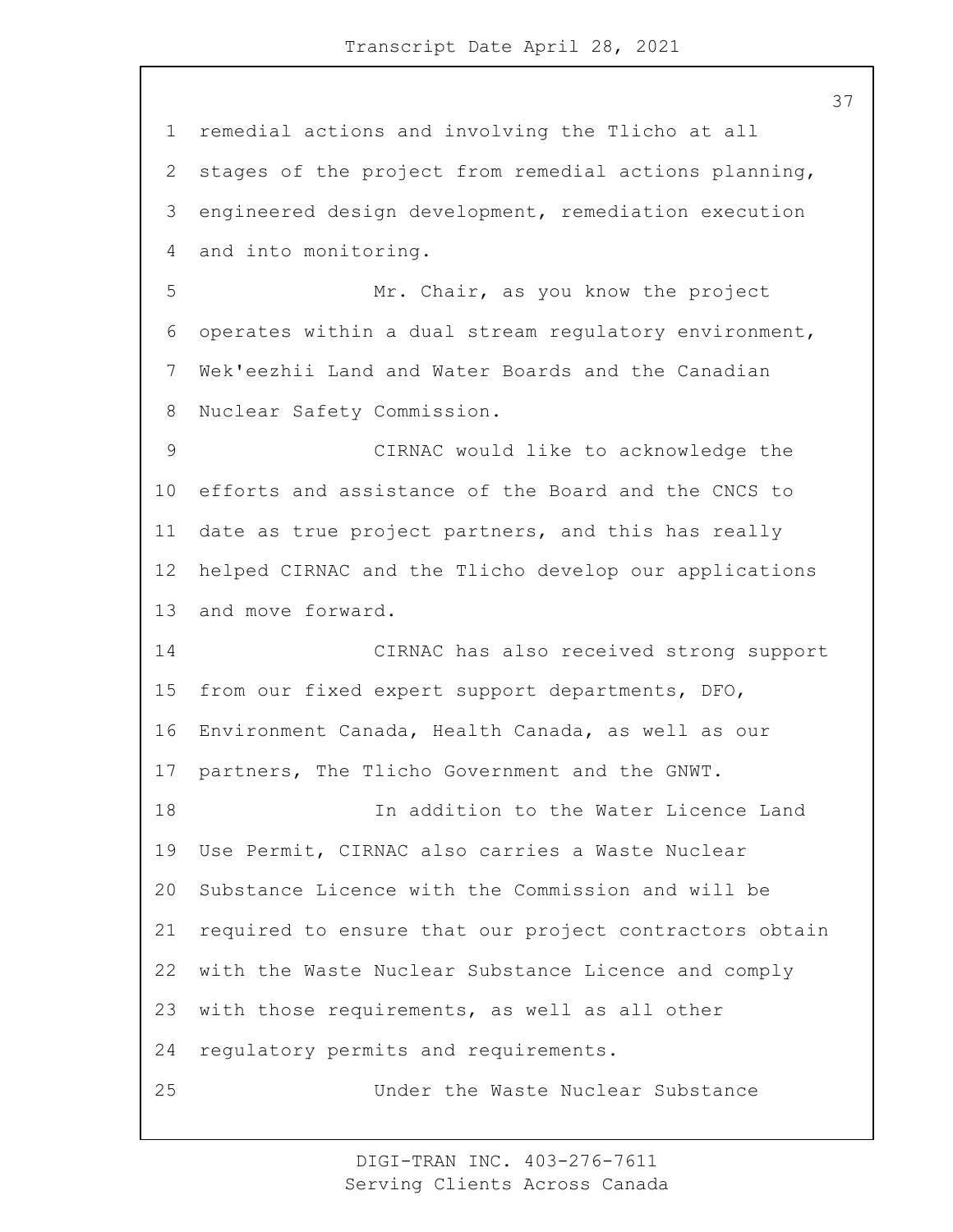License, CIRNAC will monitor and maintain the Rayrock site for the foreseeable future. In our applications to the Board, the project has presented a Remediation Action Plan as opposed to a Closure and Reclamation Plan, and by doing so we attempted to align our closure criteria with Board guidelines and we presented this as Table C1 in our RAP. 8 During the IR process, we provided a revised closure criteria table that proposed revisions and clarifications based on input received from our reviewers. 12 The closure criteria are risk based and we believe are protective of human health and receiving environments. 15 CIRNAC has engaged the authorities having jurisdiction heavily to date to better understand our regulatory requirements and ensure that our remediation activities are safe for Tlicho people, workers and the environment. We've developed and submitted comprehensive management plans, along with our applications to the Board, and CIRNAC will be working closely with DFO, Wek'eezhii Renewable Resources Board and other groups on monitoring strategies. 25 CIRNAC has also had discussions with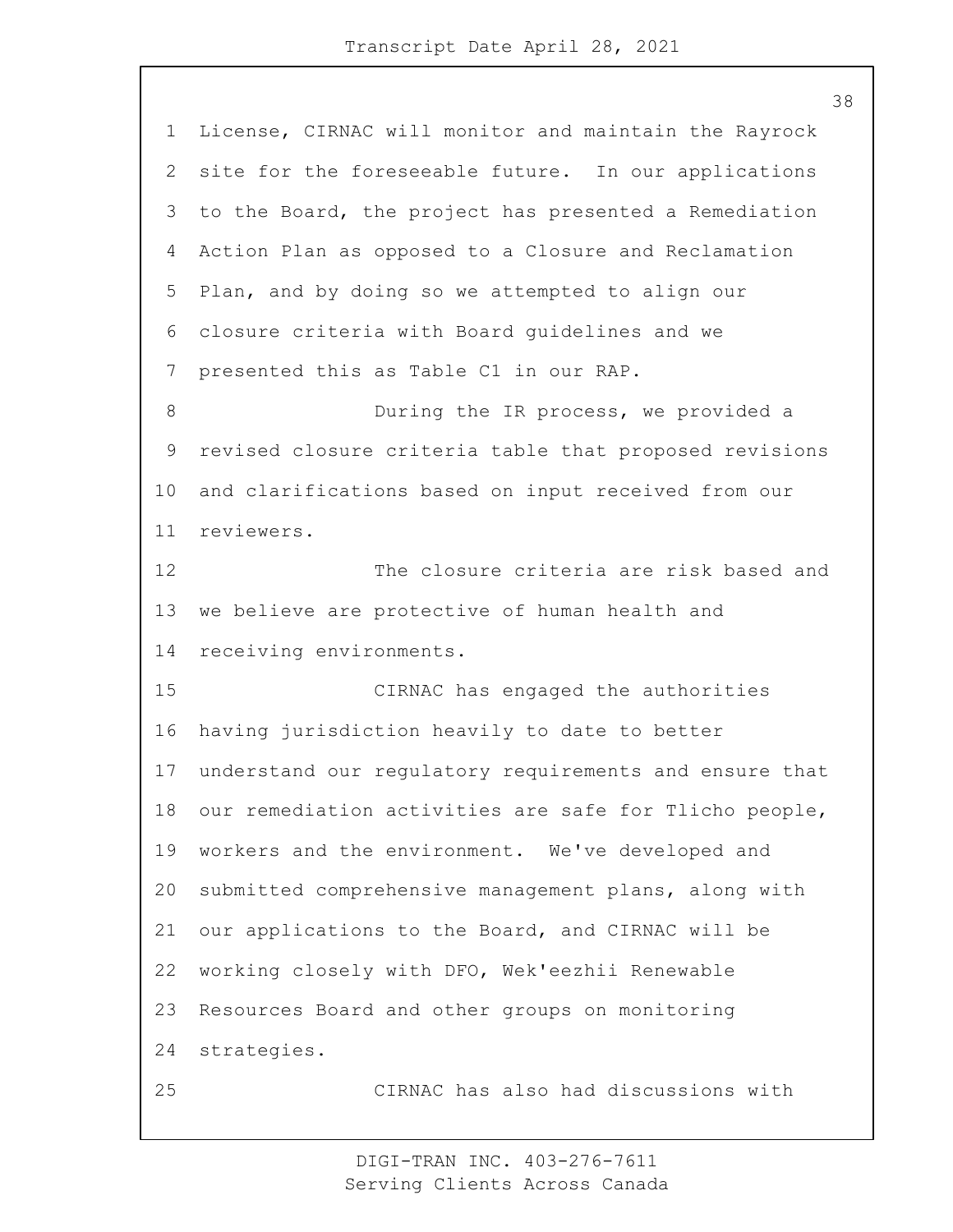the Tlicho on the development of working groups, such as AEMP, the Aquatic Effects Monitoring Program, and risk communication strategies and these initiatives are underway. 5 The Rayrock Kwetjjaa remediation project is estimated to take about three (3) years to complete and we want to start that work in 2022. 8 CIRNAC currently has project approval and funding under fixed app. phase 4 which is in effect until March 31st, 2025. A delay to the start of the project will relay (sic) a result in the delay of much needed remediation of these sites and potential risks continuing for human health and the environment. 15 CIRNAC has heard from the KEC members as recently as February of this year that they would like the plan to be finalized as soon as possible and for the work to begin. 19 The project has and will continue to

 provide social economic benefits to the Tlicho in accordance with the Tlicho final agreement during project execution and into post-closure with longer term capacity building and worker and research benefits.

25 CIRNAC is committed to returning the

DIGI-TRAN INC. 403-276-7611 Serving Clients Across Canada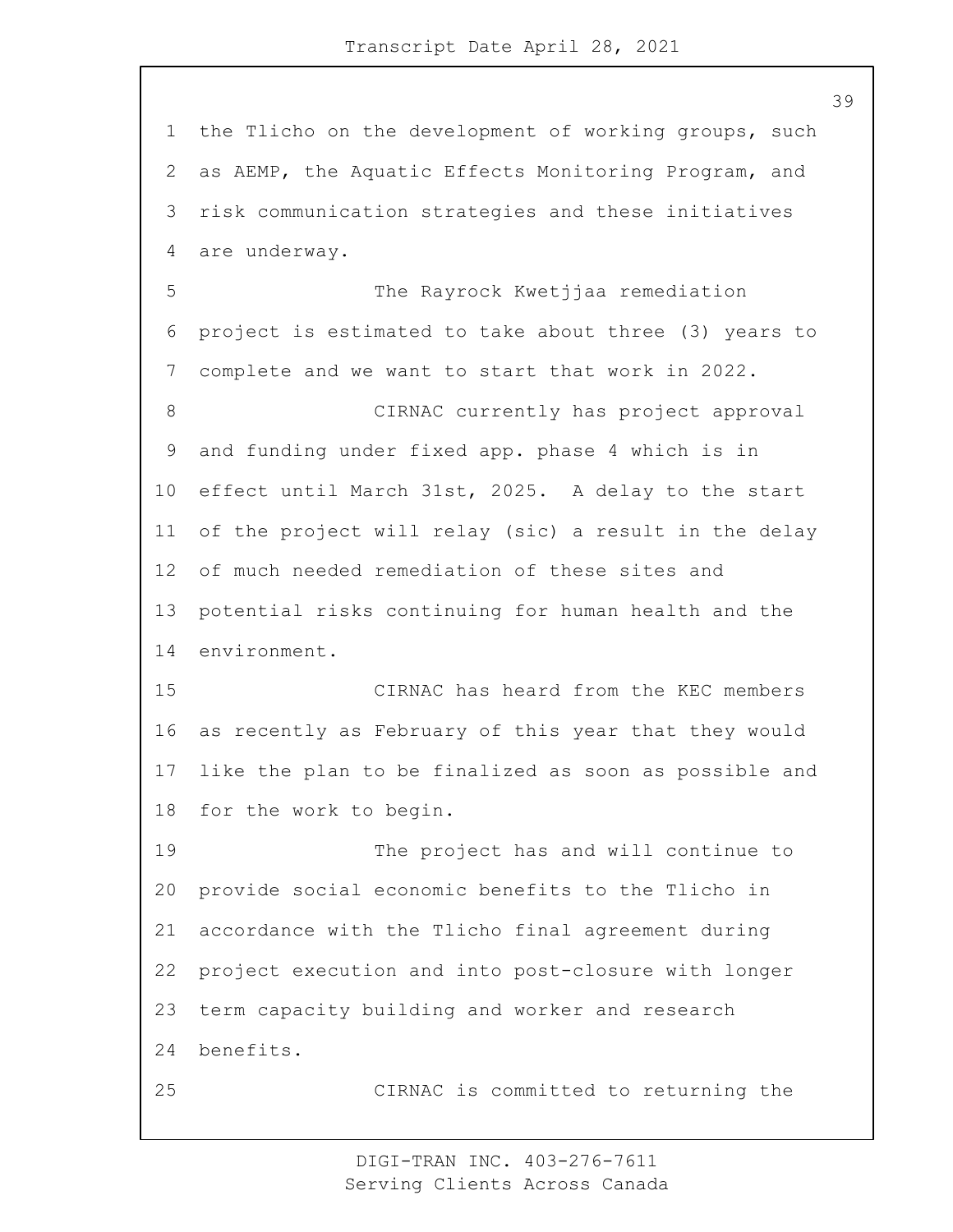sites to conditions greatly improved from both an environmental and a human health perspective. 3 In summary, the regulatory process confirms for us the level of concern among the Tlicho, as well as our other project stakeholders. CIRNAC is committed to working with the Tlicho and all of our rights holders and stakeholders to effectively move forward on these issues. 9 Our presentation today will focus on the principles and themes set out by the Tlicho government and the GNWT in their interventions, and we would like to thank everyone again for their time and effort in putting these interventions together. 14 As requested, we have a single presentation prepared for you today which will start with an overview of the technical aspects of the project, and this will be led by Joel Nolin of AECOM. We will follow that with an overview of how our remediation aligns with the Tlicho principles and the themes set out by the GNWT, and this will be led by Andrew Richardson. 22 Mr. Chair, Rayrock is a complex project, and the CIRNAC and Tlicho teams have put a lot of work and hard effort into this project over the past ten (10) years. There's a lot of information to

> DIGI-TRAN INC. 403-276-7611 Serving Clients Across Canada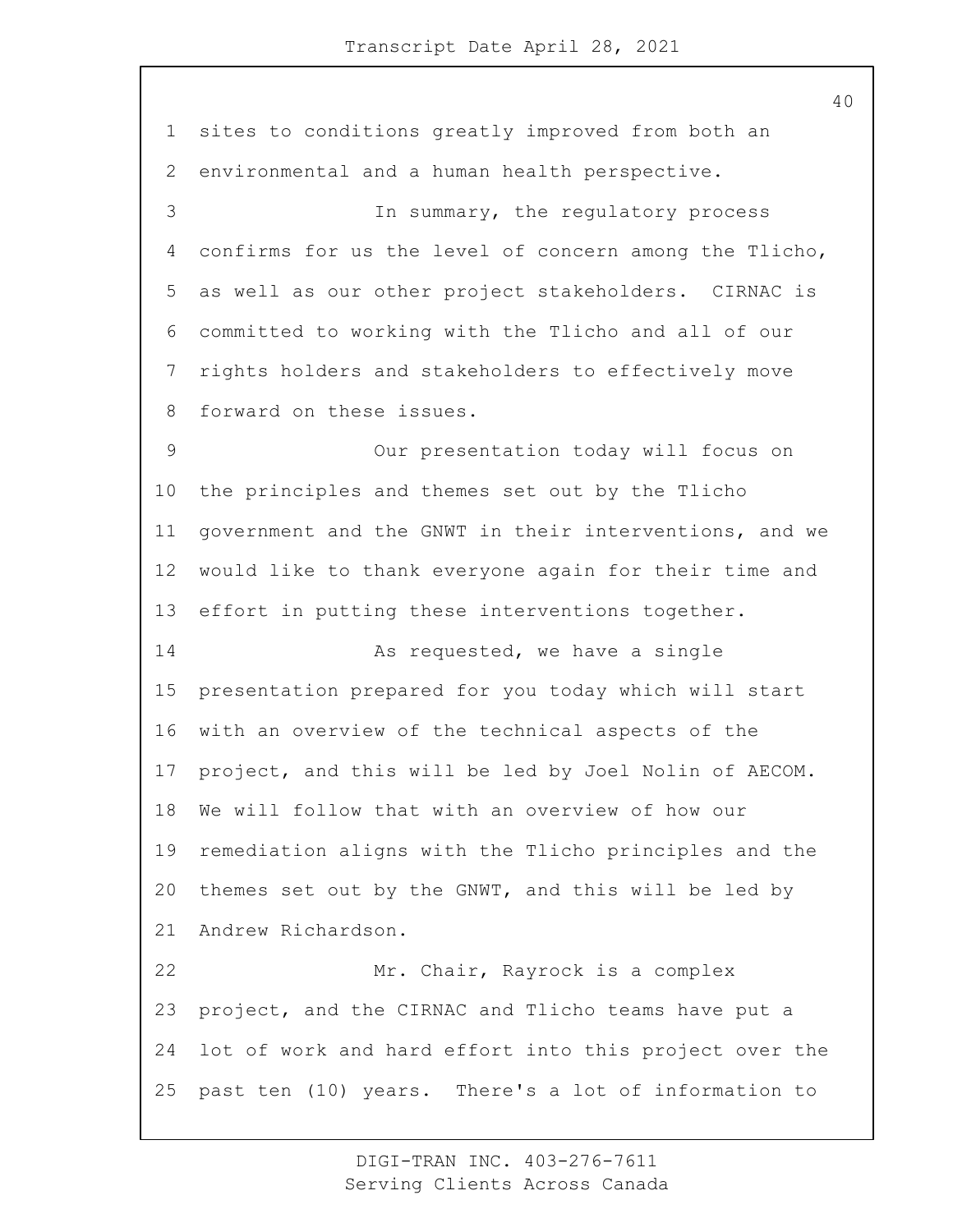work through still, and there will be more challenges ahead, and we appreciate the Board's time and patience as we work through this process together. 4 We hope that the hearings this week provide the Board with the evidence it needs to prepare a water licence and land use permit to allow us to carry out the remediation of the Kwetjjaa Rayrock Remediation Project sites. 9 With this approval from the Board, CIRNAC will deliver on its commitments to the Tlicho by making Rayrock, and all the sites, safe for the Tlicho people and their future generations. 13 In closing, Mr. Chair, on behalf of the project, I would like to thank you very much for this opportunity to present to the Board this morning, and we look forward to the discussion this week and moving the project forward to execution. Masi cho. 18 THE CHAIRPERSON: Thank you. We were considering taking a break, but we'll continue. 21 (BRIEF PAUSE) 23 MR. JOEL NOLIN (by Zoom): Thank you, Mr. Chair, Ryan, Tlicho Elders, community, and participants. My name is Joel Nolin. I am with the

> DIGI-TRAN INC. 403-276-7611 Serving Clients Across Canada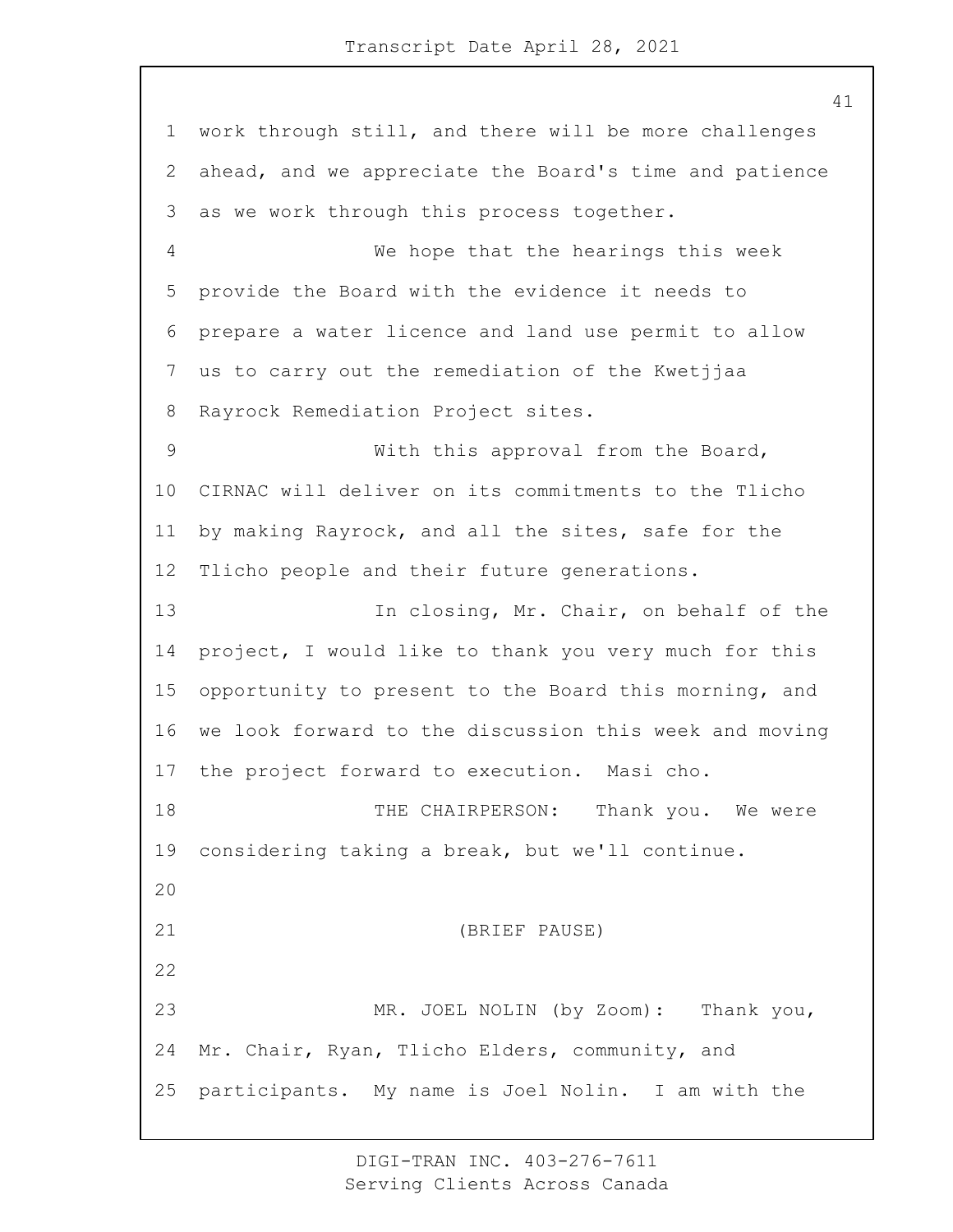firm AECOM, who is supporting the technical aspects of the project. 3 I'll walk through some of the technical elements of the project, going through each of the project sites. What I'll do with the slide deck is just say 'next' when I'm ready for the next slide. Thank you. Next. 8 As mentioned, there are a number of project elements, the most complex being the remediation of the sediments in Mill Lake. Today I'll talk to you about how we will treat the water; how we will construct a facility known as a Confined Disposal Facility; the sediment transferred to the Confined Disposal Facility. 15 For the project, we will need some soil to construct; we will need to blast and crush some bedrock to produce gravel; we will need to obtain some clay soil for some capping purposes; and we will do some grading and reclamation to restore the lands when complete. Next slide. 21 Number of other activities at Rayrock include the collection of contaminated soil, including spilled tailings and waste rock; the removal of concrete foundations from the site; how we will address the mine openings into the former mine site.

> DIGI-TRAN INC. 403-276-7611 Serving Clients Across Canada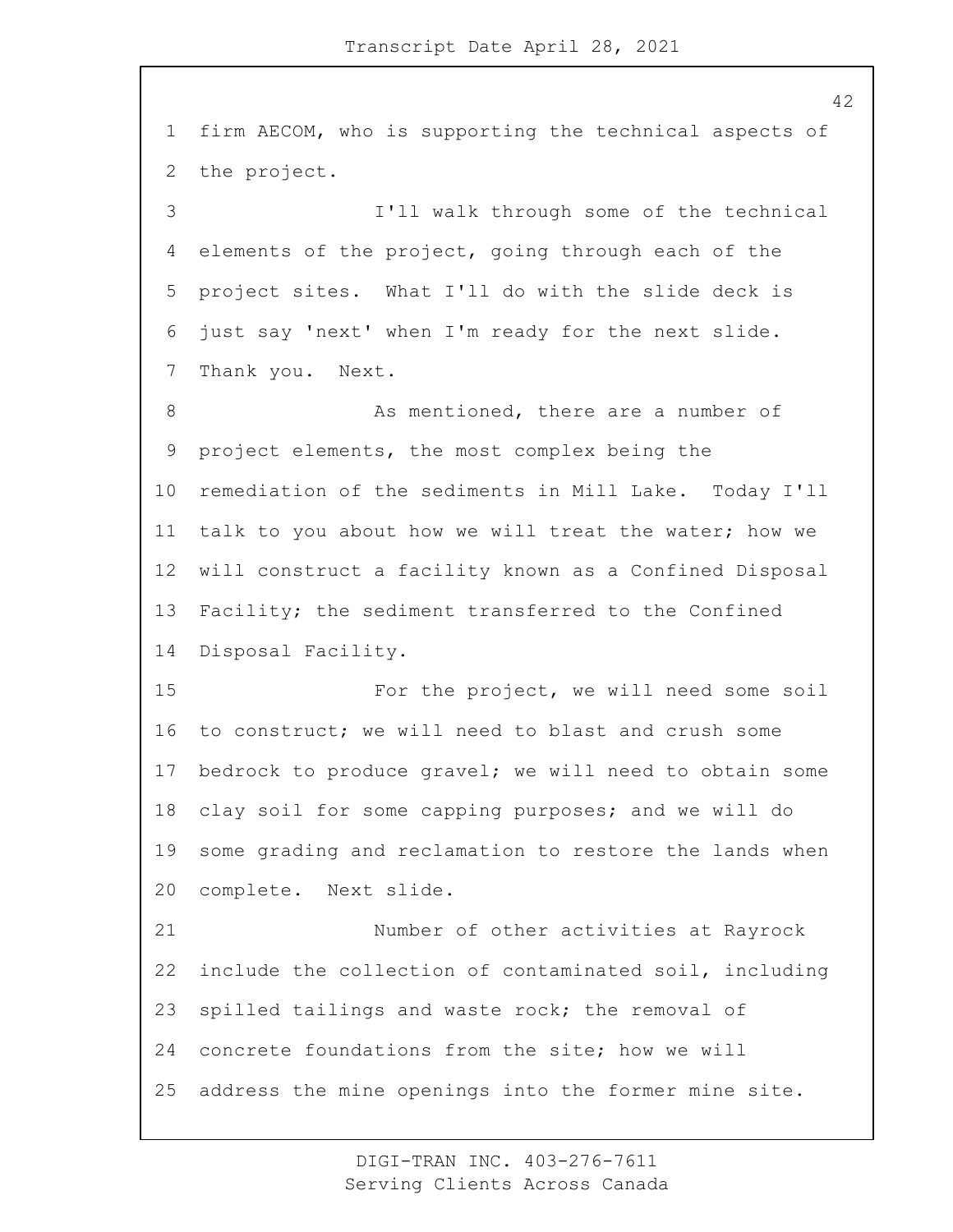1 At the Sun Main location and REX location, there are exploration workings that need to be addressed. There is an open shaft at Sun Main. And there are some stockpiles at Sun Main that need to be addressed. Next slide. 6 Furthermore, across all project sites, there is waste at all locations that needs to be collected and disposed of properly. Winter roads will need to be constructed for the project. There are power poles that need to be removed and the associated waste cleaned up. And a few other activities that I'll speak to. Next slide. 13 And, first, I'll speak to you about the Mill Lake sediment remediation. Next slide. 15 Remediation of the Mill Lake sediments, as mentioned, is the most challenging part of the project. Sediments are the soil that can be found along the lake bottom. As Ron mentioned, the environmental testing has shown these sediments to have high levels of uranium and the Environmental Risk Assessment undertaken at the site have shown these sediments to be of concern. 23 In the photos above are a raft constructed by Tlicho Engineering that we used to collect the sediment samples. And, on the right, is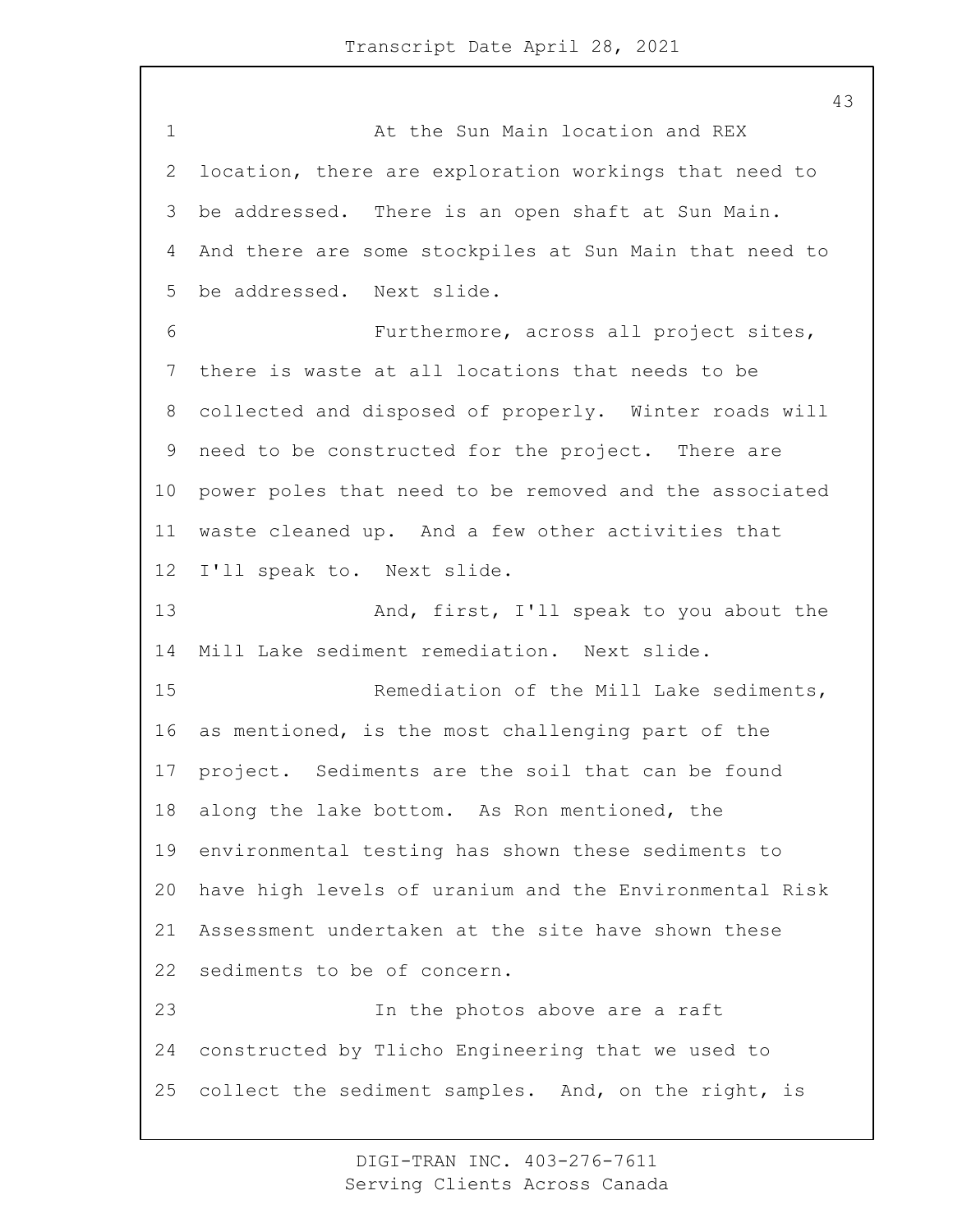how we collect sediment samples within the Lake. Next. 3 Testing of the sediments in the last two (2) years has provided a lot of new information. We originally thought that the sediment thickness was about half a metre. We now know that the sediment is much, much thicker; in the order of about two-and-a- half (2 1/2) metres thick. 9 The photos at the top shows it was complex to investigate the sediments and we had to go out in the winter to collect the materials. It was complex, but, assisted with Tlicho support and a number of other stakeholders, it was successful in helping us to identify the problems at the site. Next slide. 16 I wanted to communicate to you what the sediment looks like since it's an important part of the process. The photo at the left shows a sample collected of the material and you can see it's a heady substance and there is a solid's component and a liquid's component to it. 22 On the right are photos of various jars of -- showing field testing that we did. The testing was undertaken to try to separate the solids from the liquids. Next slide.

> DIGI-TRAN INC. 403-276-7611 Serving Clients Across Canada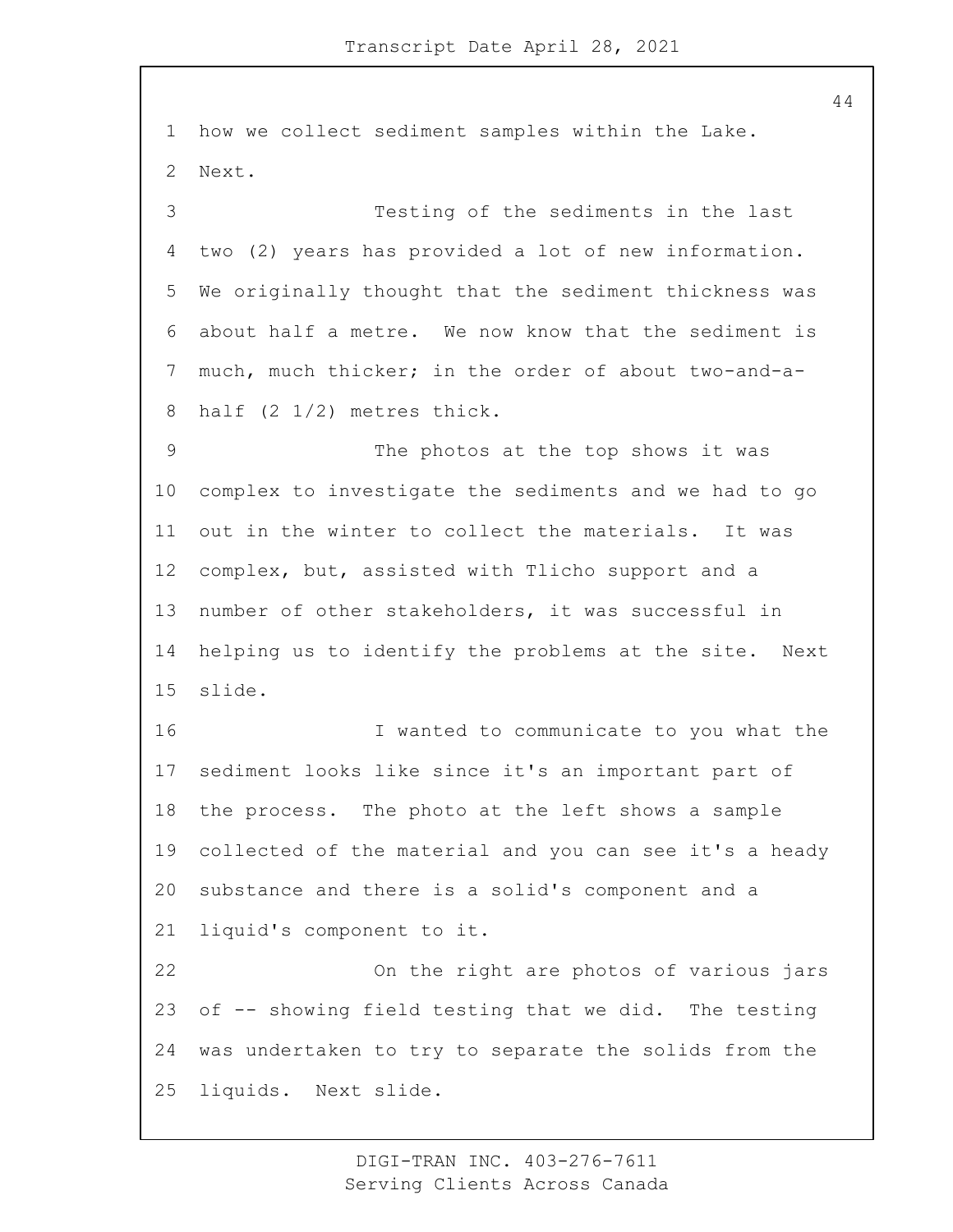1 Field testing was important to help us understand the problem. At the left, we see a chemical injection into the sediment, the -- which includes water and solids -- trying to separate the materials. And on the right is a bag which we call a pillow. The mixture was poured into the pillows and the solids stay inside the pillow and the water drains out. This information was helpful to know for us to scale it up for the larger remediation process. Next slide. 11 The photo on the left shows a similar pillow -- white, instead of black -- and you can see the clarity -- the clear water coming out of the pillow after the sediment was put into the pillow. I just wanted to show this as an illustration for how clean water comes out of the pillow because that's what we will be speaking to more for the larger remediation. 19 The photo on the right is dried sediment from the pillow. You can see it has a very loose appearance. Next slide. 22 The next step is to talk about how we will separate the solids from the liquids in the sediment for remediation. Next slide. 25 This chart helps to show the picture of

> DIGI-TRAN INC. 403-276-7611 Serving Clients Across Canada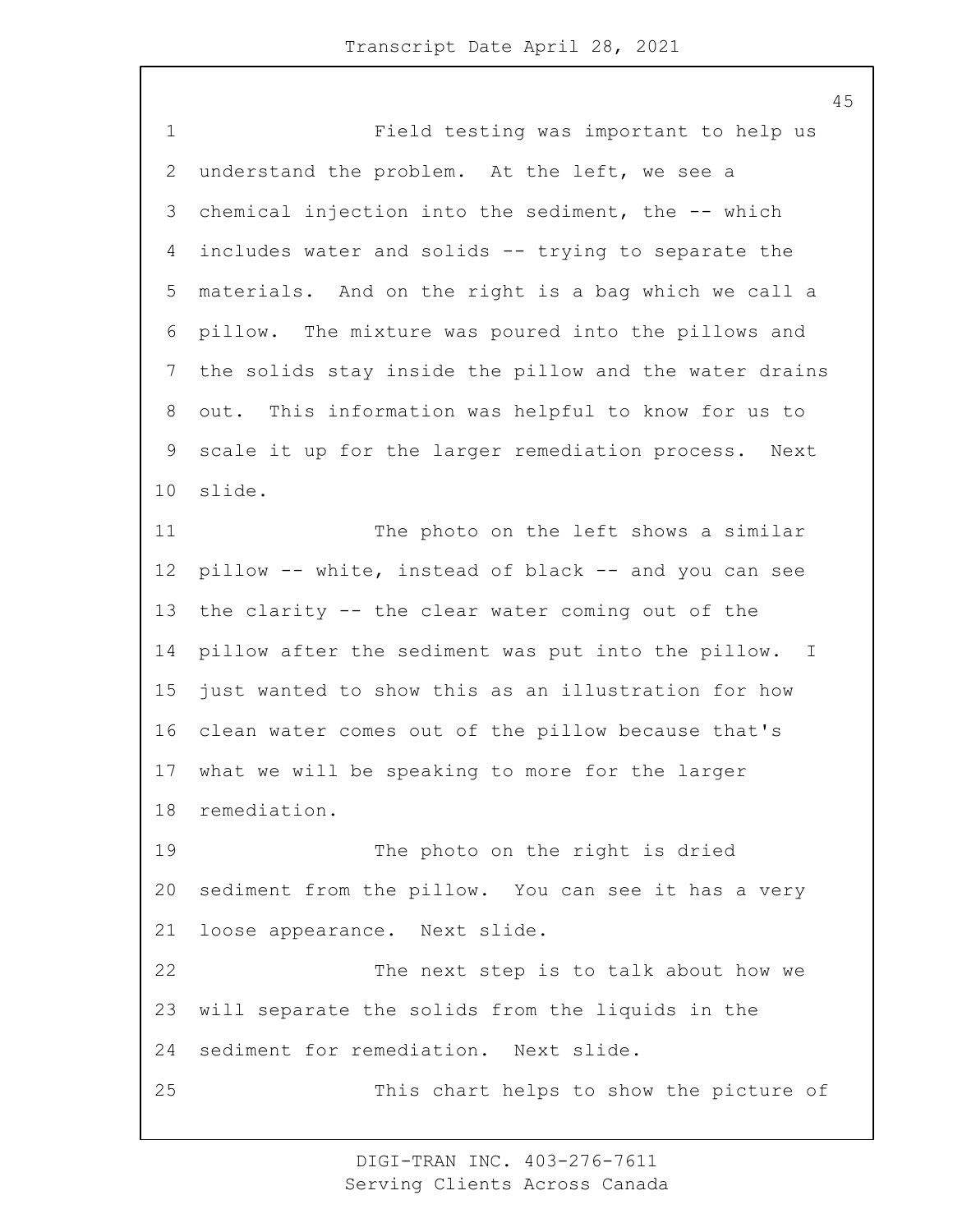what we're doing, and, the next slides, I'll get into a little bit more detail. 3 We start with the lake sediment, which is the mixture of soil and water. The mixture will be placed into large dewatering tubes. And we will then have two (2) streams. 7 Water will leave the tubes, it will be treated, and it will be discharged to Sherman Lake. The contaminated sediment will stay in the tube and be kept in the CDF. You can think of the CDF as a landfill. Next slide. 12 These photos show an example of pumps that will be placed into Mill Lake. They'll -- the pumps used at the site will look something like this. The pump head will be lowered and the sediments sucked out of the bottom like a vacuum, and it will be pumped to the dewatering tubes. Next slide. 18 These are photos of dewatering tubes. They are examples from other projects. You can see how the tubes are filled and the water drains out of the tubes. The water that drains out, again, will be treated prior to discharge to Sherman Lake. Next slide. 24 The pillows I was just speaking about need to be stored somewhere and that is in this

> DIGI-TRAN INC. 403-276-7611 Serving Clients Across Canada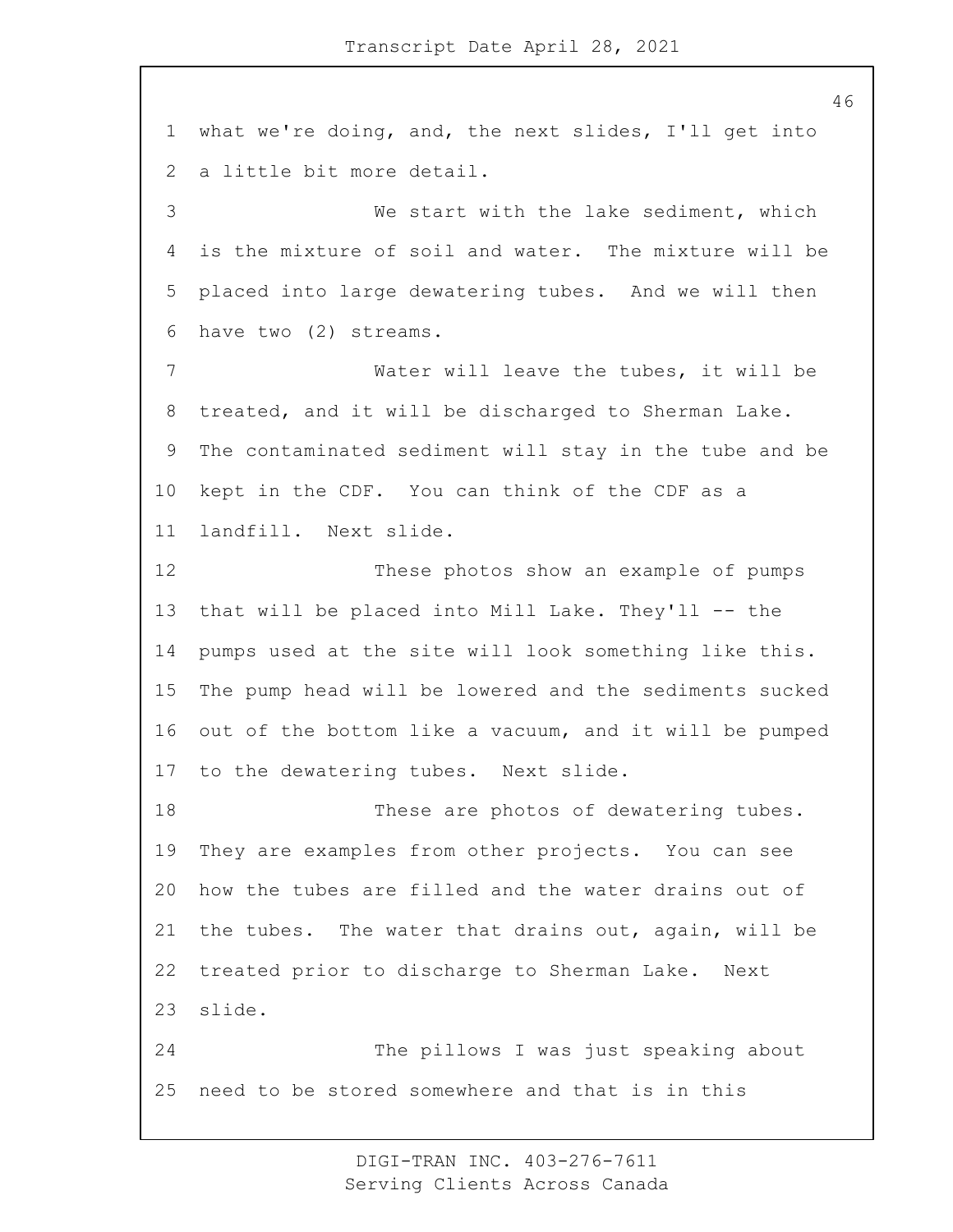Confined Disposal Facility. Next slide. 2 Again, the facility can be thought of as a small landfill cell. The intention is to build this cell on the solid ground where the former mill was. It is shown by the dark red on this aerial photo. Next slide. 7 This is another photo of the site. And the pink outline shows approximately where the cell will be built. To note in this photo is the very uneven land in the location of the cell that will have to be flattened out before construction. Next slide. 12 This is a -- what we call a cross- section or think of it as a slice through the cell showing how it will be constructed. First, the ground is levelled and a liner is placed on the bottom. The liner is like a piece of plastic that prevents water from seeping into the ground underneath. On top of the liner will be placed the tubes. These are the oval-shaped objects shown. 20 These tubes are similar to what I showed on the photos a few slides ago. These tubes will be filled. The intention is to do so in 2022. The tubes will take a little while to drain out. So we plan on leaving the tubes there to drain over the winter of 2022 and 2023, allow them to take the summer

> DIGI-TRAN INC. 403-276-7611 Serving Clients Across Canada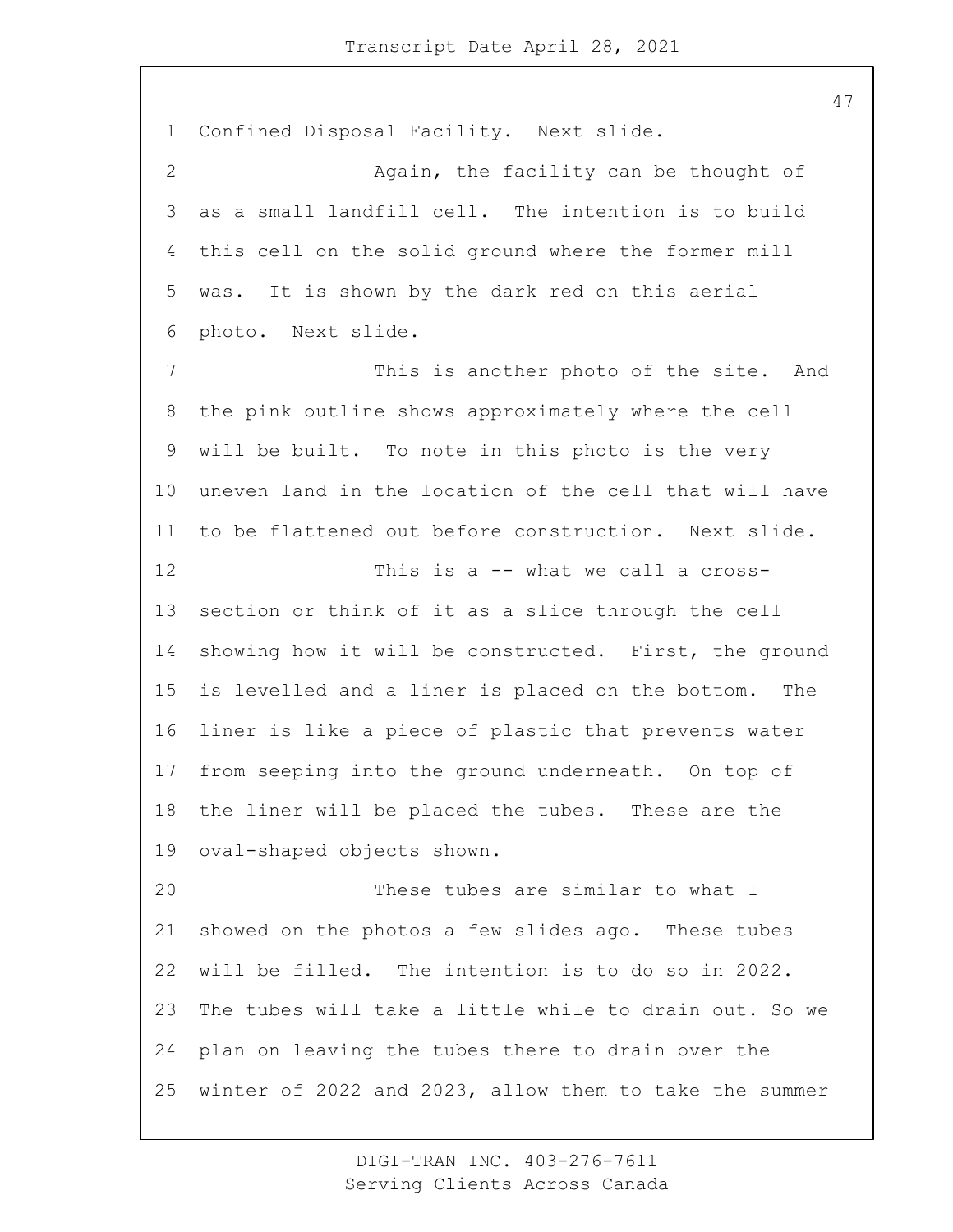heat of 2023, and not cover the tubes until late 2023. 2 The material will be covered -- the tubes will be covered with the contaminated soil and waste rock and spilled tailings. The material will be graded to allow rain and snow to melt off and drain to the sides. Another plastic liner will be placed at the top to stop water from going into the cell. And then, a layer of clean gravel will be placed on top. The purpose of the clean gravel is to protect the cell underneath. Next slide. 11 And this is an example, just looking the other way, into the cell. If you were looking from the mill pad and looking towards the ADIT, or the Marian Ridge (phonetic), this is what it would look like into the cell, and you see the tubes running the other direction. 17 The blue line on the right represents where Mill Lake is now and that will be -- that water will be gone following the construction of the cell. Next slide, please. 21 These are photos from other projects that, I'm hoping, will illustrate what we plan to do. Trucks and heavy equipment will build sidewalls, like on the photo to the left, and that will go around all four (4) sides of the cell.

> DIGI-TRAN INC. 403-276-7611 Serving Clients Across Canada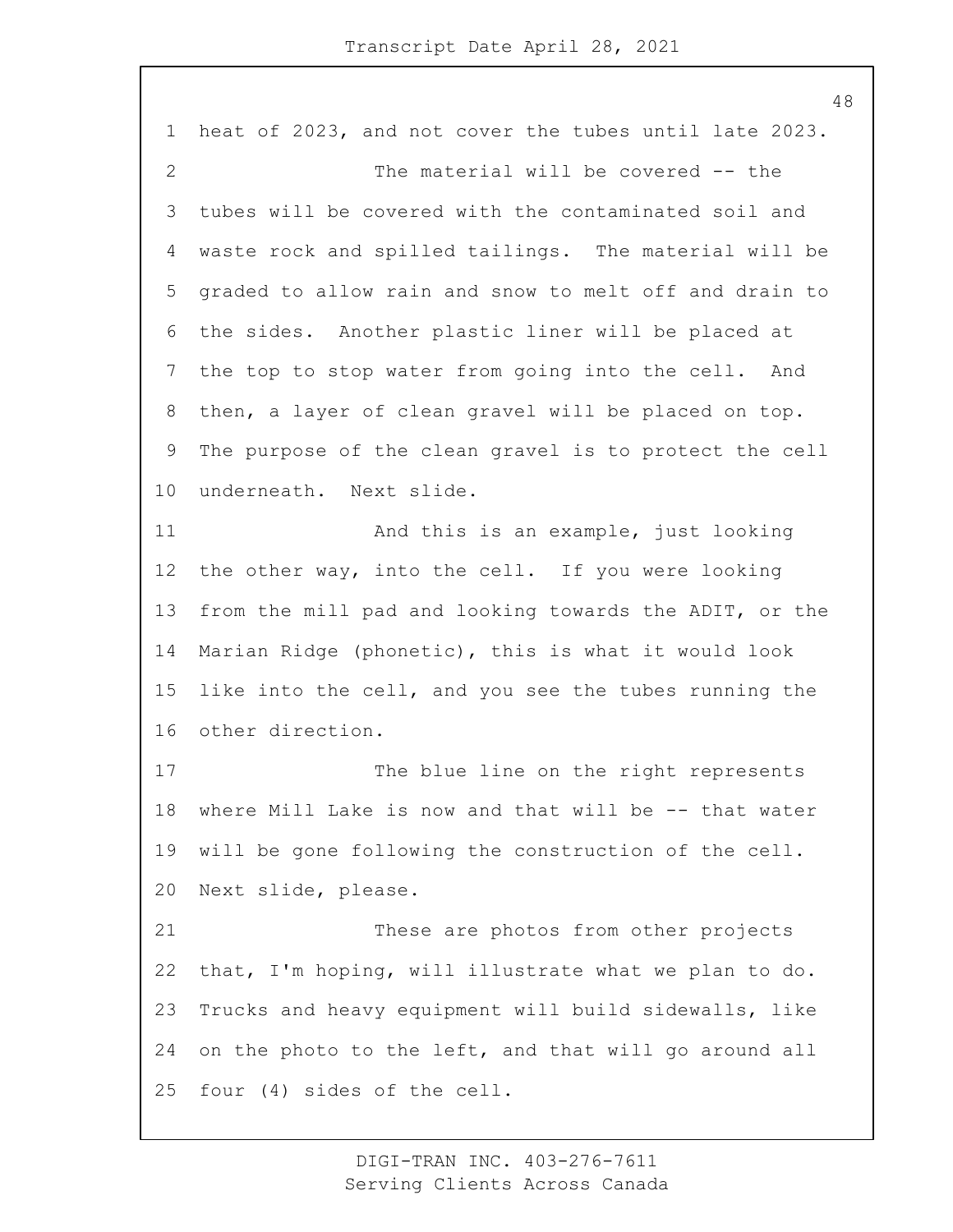1 And the photo on the right is an example of the liner that will be placed on the bottom. And a similar liner will be placed at the top. Next slide. 5 Water treatment. As I mentioned, the water leaving the cell needs to be treated to remove contaminants before being discharged to Mill -- pardon me -- to Sherman Lake. Next slide. 9 Again, these are example photos of what a water treatment plant might look like on our site. It will be a building that's heated, with the water treatment equipment inside. The water treatment plant will be brought to site on a winter road. 14 Water from within Mill Lake -- either from the lake itself or as it's discharged from the bags -- will be put through the water treatment plant. No water will be discharged to Sherman Lake without it going through the water treatment plant first. Next slide. 20 One (1) of the first things we will do once the water treatment plant is set up is lower the lake water a little bit. The illustration on the right shows what it looks like in the lake. There is about three (3) metres of surface water on top. The brown represents the organic sediment that we need to

> DIGI-TRAN INC. 403-276-7611 Serving Clients Across Canada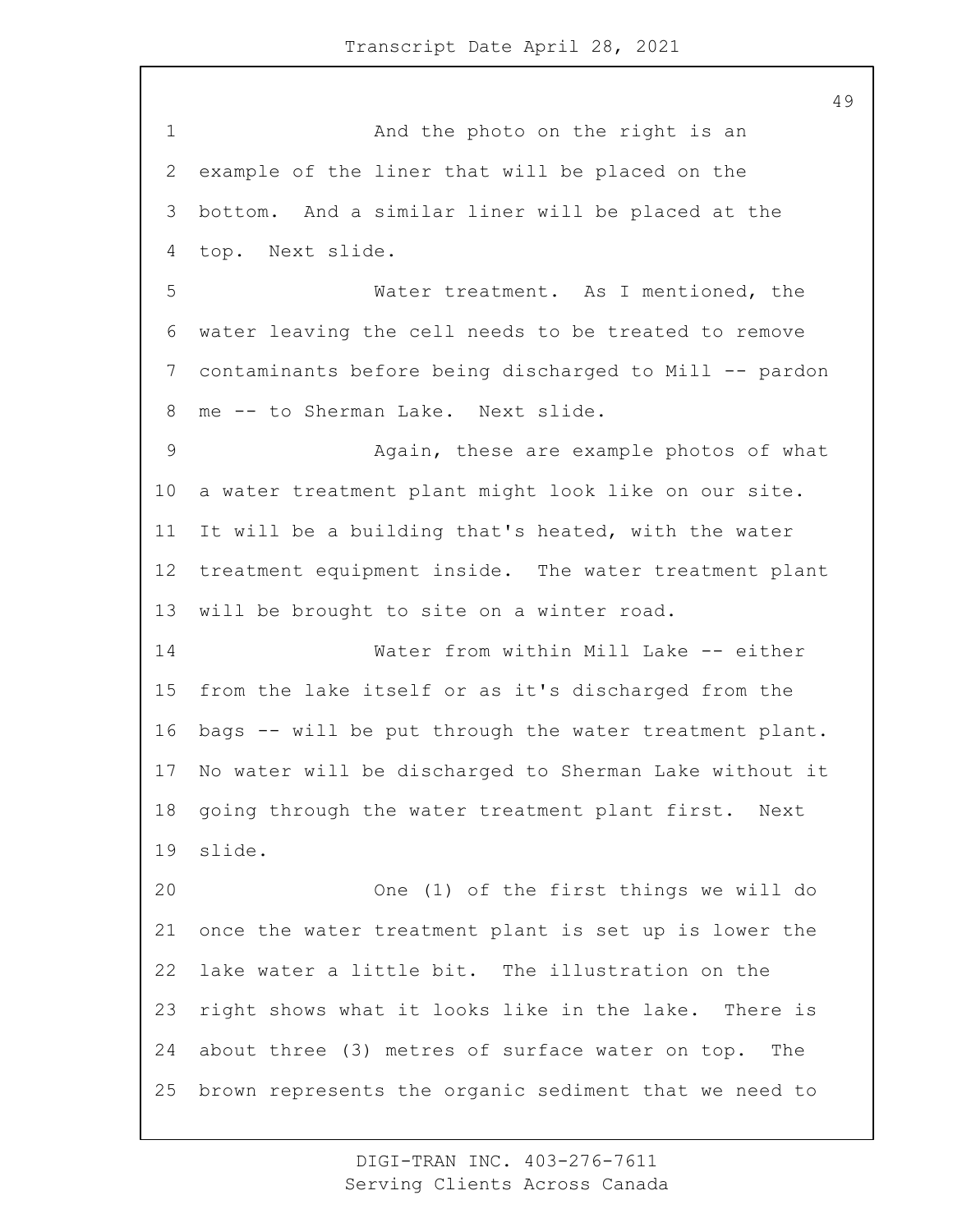clean up, and there is clay underneath in many locations; sometimes bedrock. 3 Our initial step will be to lower the lake water levels. This water will be taken directly from the lake, run through the treatment plant, and discharged to Sherman Lake. Next slide. 7 Water will be discharged approximately where shown by the arrow. Water will be discharged into the lake, offshore. The water in this location is quite deep; over three (3) metres. Next slide. 11 As I mentioned, we will need two (2) types of soil at the site; bedrock and clay. Bedrock blasting is needed in order for us to develop a flat pad for the Confined Disposal Facility. Bedrock that is there right now will be blasted and then it will be crushed and re-used to construct facility. Rock will be used to form the walls, as well as for the cap of the CDF. Next slide. 19 We also need a small amount of clay for the project. This clay will be obtained from the former airstrip and it will be placed in places of waste rock near the mine ADIT. 23 These photos show us taking samples of the clay last year at Rayrock. The photo on the right shows the type of equipment that would be used to

> DIGI-TRAN INC. 403-276-7611 Serving Clients Across Canada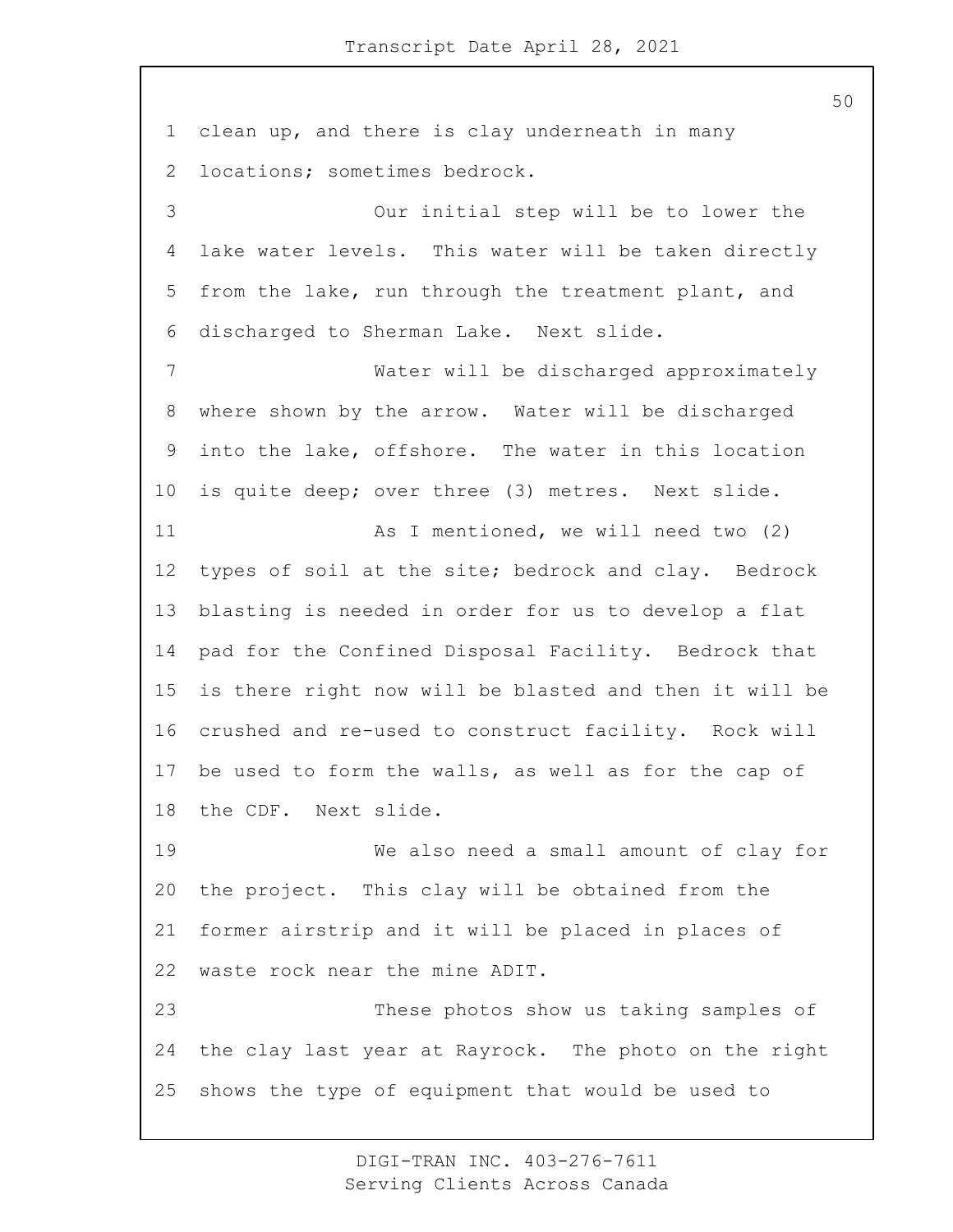place the clay onsite. Next. 2 An important part of the project is grading and reclamation. Grading is moving soil to allow water to flow in the direction we want. Reclamation includes those activities primarily associated with growing vegetation -- trees, shrubs, plants. 8 Both grading and reclamation are very important because these are the very last things we will see with respect to the project. Next slide. 11 When the sediment and water are removed, the lake bottom will be empty. At the bottom we will see locations where the bedrock is high. We will see locations with clay soil. And we won't know what this will look like until the sediment is removed. 17 Our intention is that the bottom -- to grade the lake so that water continues to flow out and the lake will not fill again. 20 We will have a number of ponds constructed in the lake bottom and ditches to allow water to transfer between the ponds. This will help with plant growth. It will help to clean the water as it leaves the lake. 25 And I will go to the next slide,

> DIGI-TRAN INC. 403-276-7611 Serving Clients Across Canada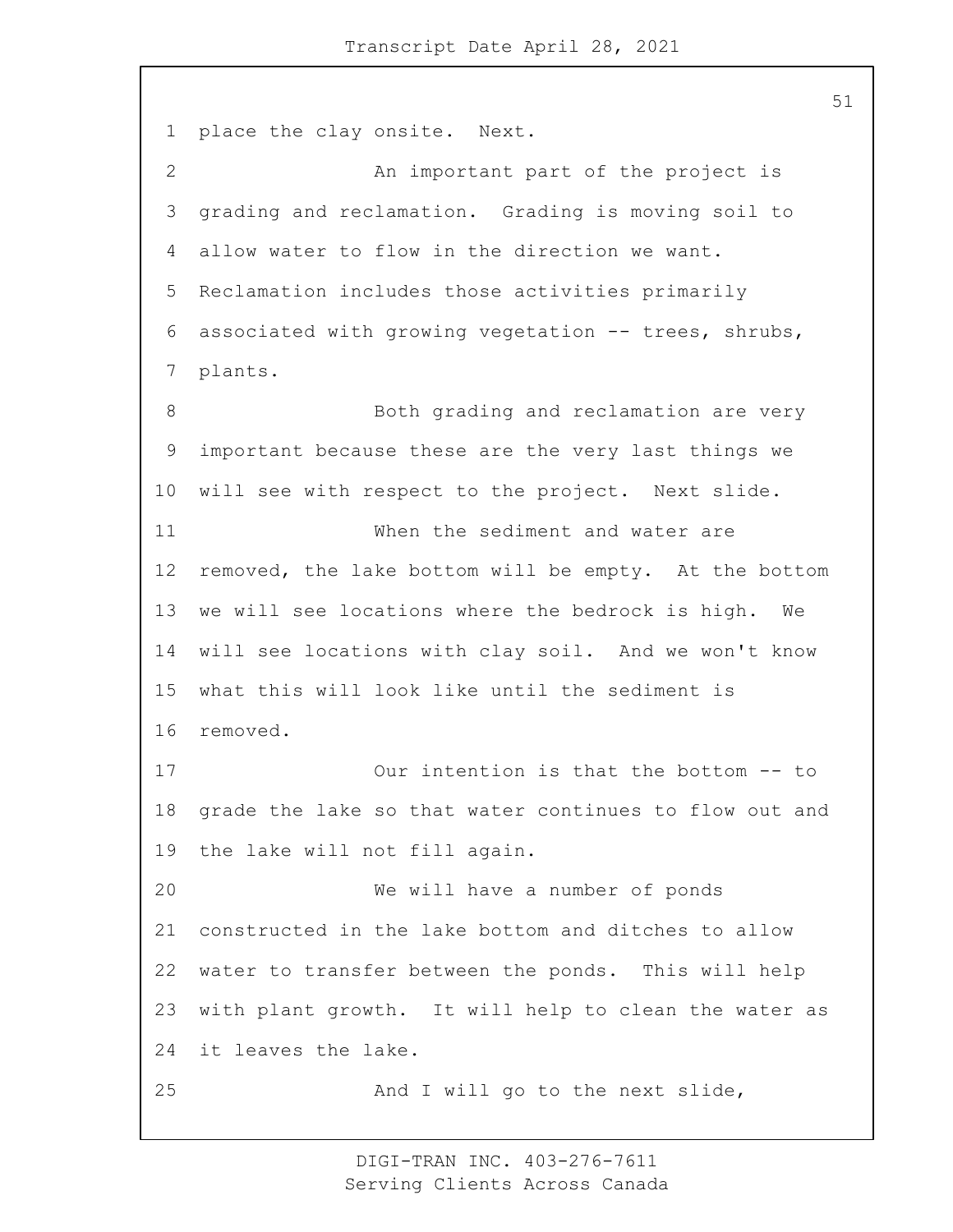please. As I mentioned, vegetation growth is very important.

3 Our plan is to use grasses, shrubs, and trees to cover the ground. We intend to do a lot of planting in the area. We expect a lot of trees that we plant to die -- either through weather conditions or maybe hungry animals -- so we will be planting a lot of trees in the basin. Next slide, please. 9 We have a preliminary list of the types of vegetation that we would like to plant at the site. One (1) thing left to do on the project is we do need to consult with Tlicho to review the list we have, to learn more about traditional knowledge of the site, and to confirm what the plant species actually will be. We do still expect that there will grasses and trees, shrubs, sedges, and shoreline plants. Next slide, please

18 The photo on the left is the former airstrip. This is where clay was taken in 1990s to cap the tailings areas.

21 You can see, on the left, that there is some growth coming back, but there are also a lot of areas of dry exposed clay. The project will look to rehabilitate these areas or plant seeds and grass and additional trees and shrubs in these areas to return

> DIGI-TRAN INC. 403-276-7611 Serving Clients Across Canada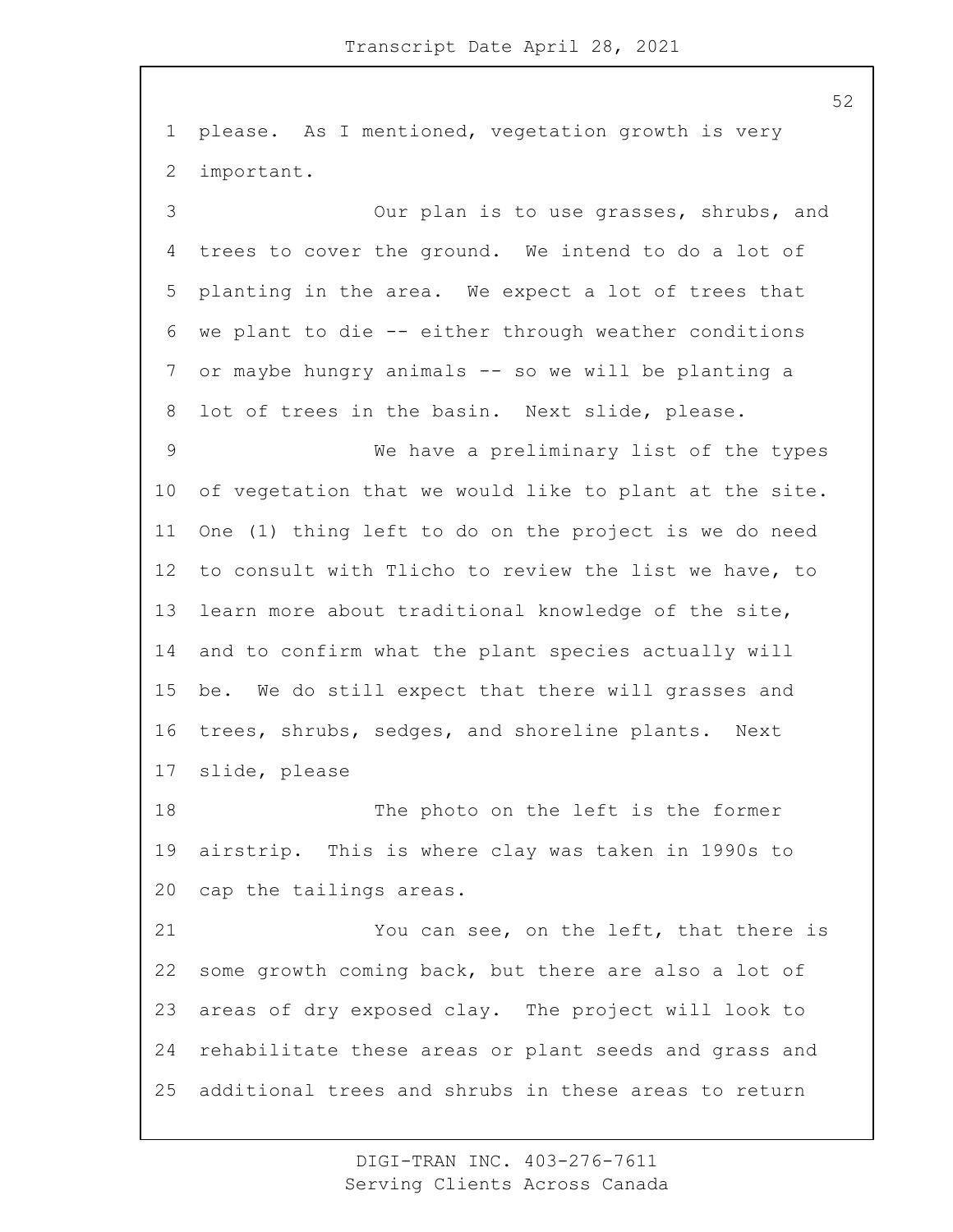to a more natural condition. Next. 2 The items I just spoke to are the larger, more complicated parts of the remediation. I'll now speak to you about different parts of the project that we will be working through. Next. 6 There are several locations throughout Rayrock where soil remediation is required. This includes small pockets of contaminated soil. There are spilled tailings along a former tailings pipeline. There is waste rock in a number of locations. 11 These materials will be removed and placed into the CDF, or Confined Disposal Facility, that we talked about before. This material will be placed on top of the tubes. It will actually help us in the project in that it will help take the water out of the tubes. Next slide. 17 As mentioned, in the 1990s, the tailings containment areas and former waste dump were covered with clay and capped, but there are still a few activities left to be done. 21 There is still waste or garbage around the sites that needs to be cleaned up. There are locations of bare soil that need to be revegetated. And there are locations along the shoreline that need to be fixed to prevent erosion into the tailings caps.

> DIGI-TRAN INC. 403-276-7611 Serving Clients Across Canada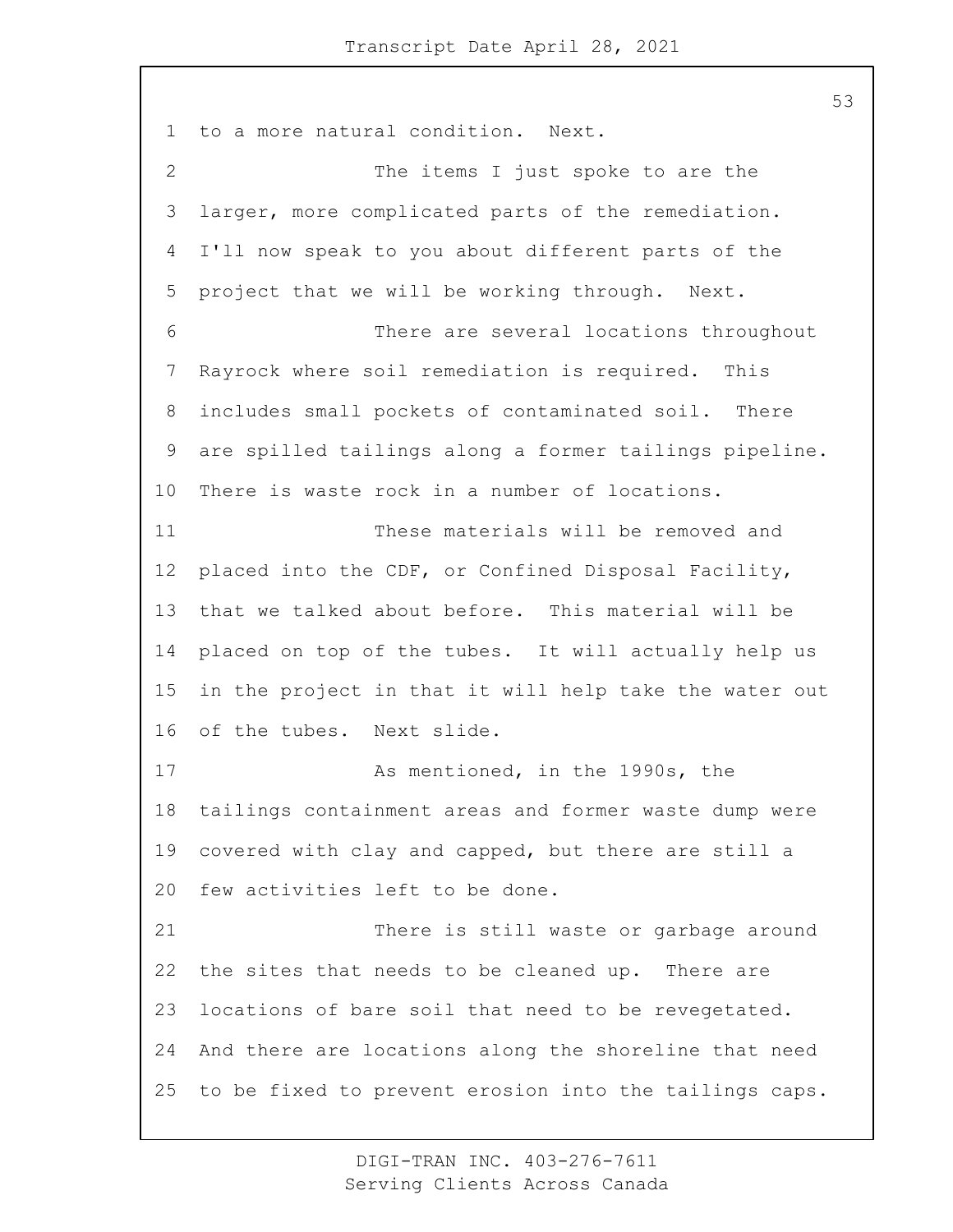Next slide. 2 There are a number of concrete foundations across the site. These are from the buildings located at site in the '50s. The concrete will be removed, it will be crushed, and it will be placed into the containment cell. Next. 7 Mine vents were closed at Rayrock in the 1990s as well. The photo on the left is an example of a concrete covered mine vent. It's covered in concrete and there is a perimeter chainlink fence around it. 12 Unfortunately, there are no records to show how the concrete was placed and new concrete caps need to be placed in order to get regulatory closure. Next slide. 16 The mine ADIT was closed in the 1990s and it was closed by filling the opening with waste rock. The ADIT is the hole in the side of the rock from which the miners entered or went underground. The ADIT is currently performing -- or the seal is performing well, and we do not intend to touch the ADIT since it is performing well; although, there is some waste removal that has to be undertaken. 24 Monitoring of the mine ADIT opening will occur throughout -- in perpetuity for the project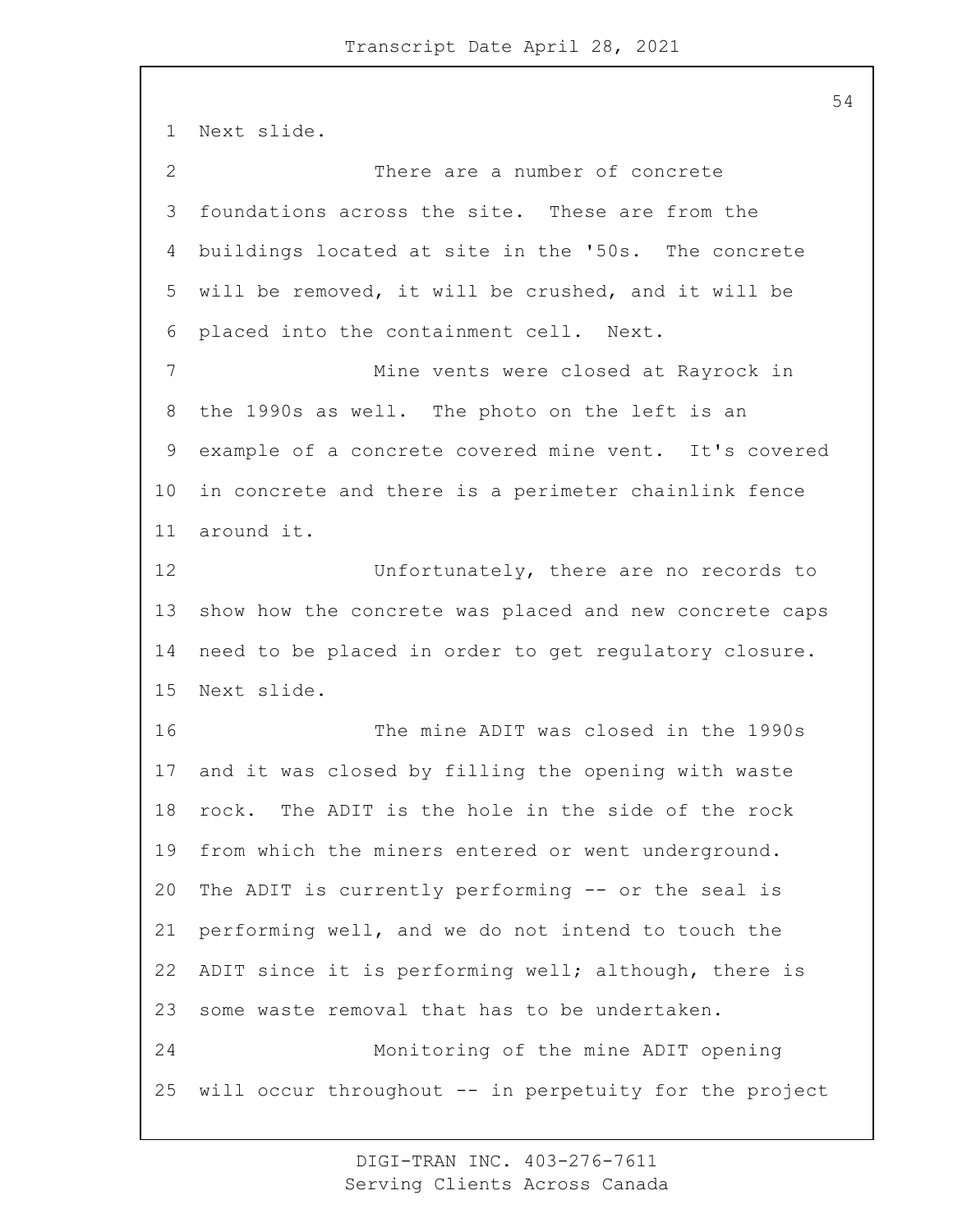-- in essence, forever with the project -- to make sure that the seal holds in place and that there is no leakage coming from the mine. Next slide. 4 Beta and Gamma Lakes are two (2) smaller lakes near the Rayrock mine. The lakes were modified, or changed, due to mining activities. The Human Health and Ecological Risk Assessment did not identify the lakes to represent a hazard; that being said, we are still looking at options to clean up these lakes or work around the lakes as an improvement. This is not part of the RAP, but it is being looked at on the side. Next slide. 13 Sun Main is another main location of the sites to be investigated. Sun Main is a large bedrock dome that can be easily seen against the flat landscape around it. This was not an operating mine site, rather, it was an exploration site. 18 There are three (3) main issues with Sun Main. They include elevated radiation levels at exploration workings; they include an open mine shaft, a deep hole in the ground; and a number of waste rock piles from the exploration activities. Next slide. 23 The left photo is an exploration working. There is not much to be seen. It is broken rock at the ground surface. These are locations where

> DIGI-TRAN INC. 403-276-7611 Serving Clients Across Canada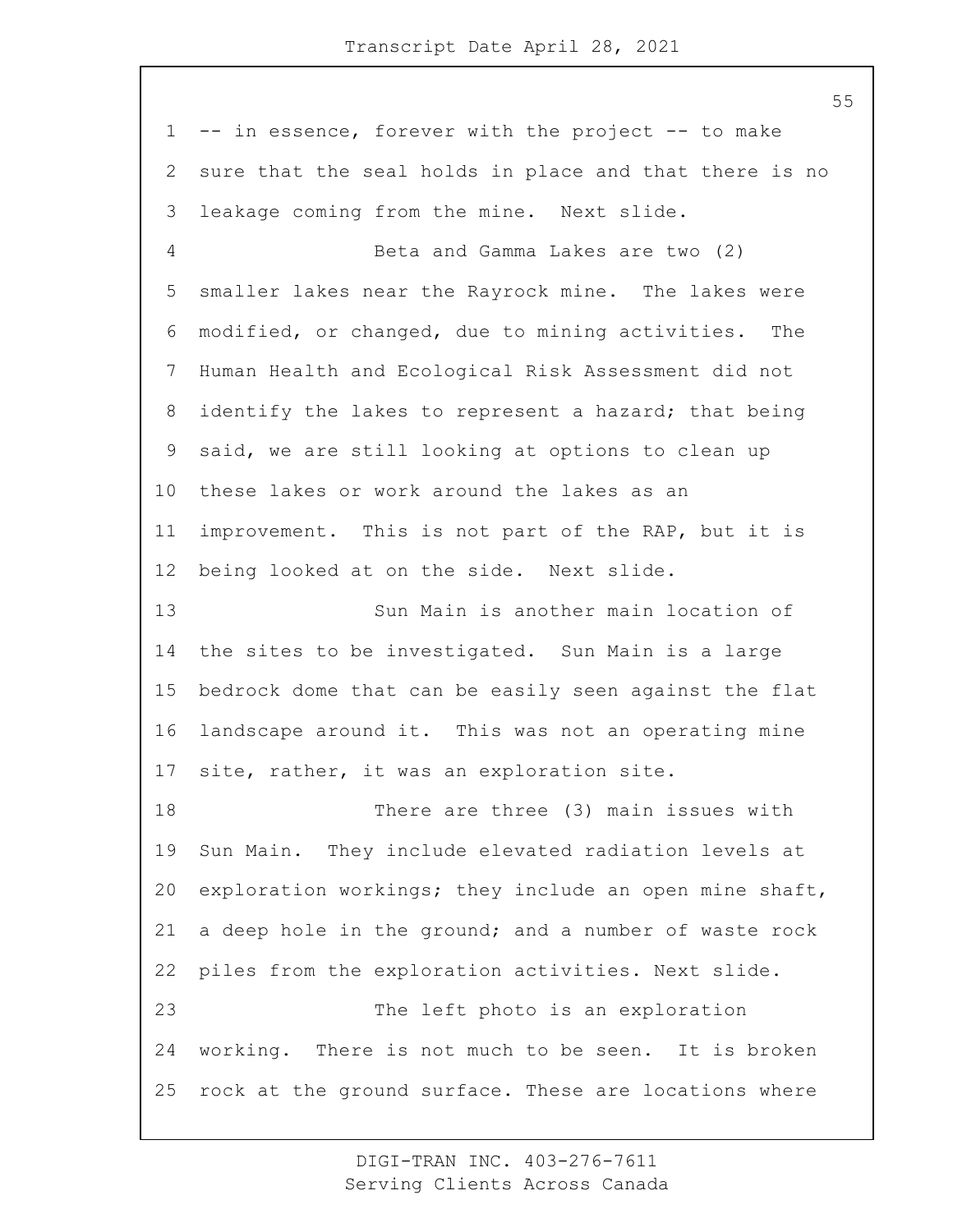explorers used explosives to blast the rock to test the rock for mining purposes. 3 The reason the miners looked at these locations at that time was that they had elevated radiation levels. The elevated radiation levels are still there. 7 The project intent is to remove the loose rock, manage it with the waste rock -- which I'll talk about in a moment -- and to apply a concrete slab on top of the areas of elevated radiation to reduce the radiation levels outside of the exploration workings at the exploration workings. Next slide, please. 14 We need to close the exploration shaft at Sun Main. The shaft is an opening into the ground that's very deep. The opening has a fence around it and we could call it a cover -- it's loose metal and wood as shown in the photo of the right. Not very strong. We'll be covering this with concrete to prevent -- as a safety measure and to get regulatory closure of the opening. Next slide, please. 22 There are several places of loose rock or waste rock at Sun Main. The biggest being located right next to the former shaft. The photo on the left, if you look closely, you can see the perimeter

> DIGI-TRAN INC. 403-276-7611 Serving Clients Across Canada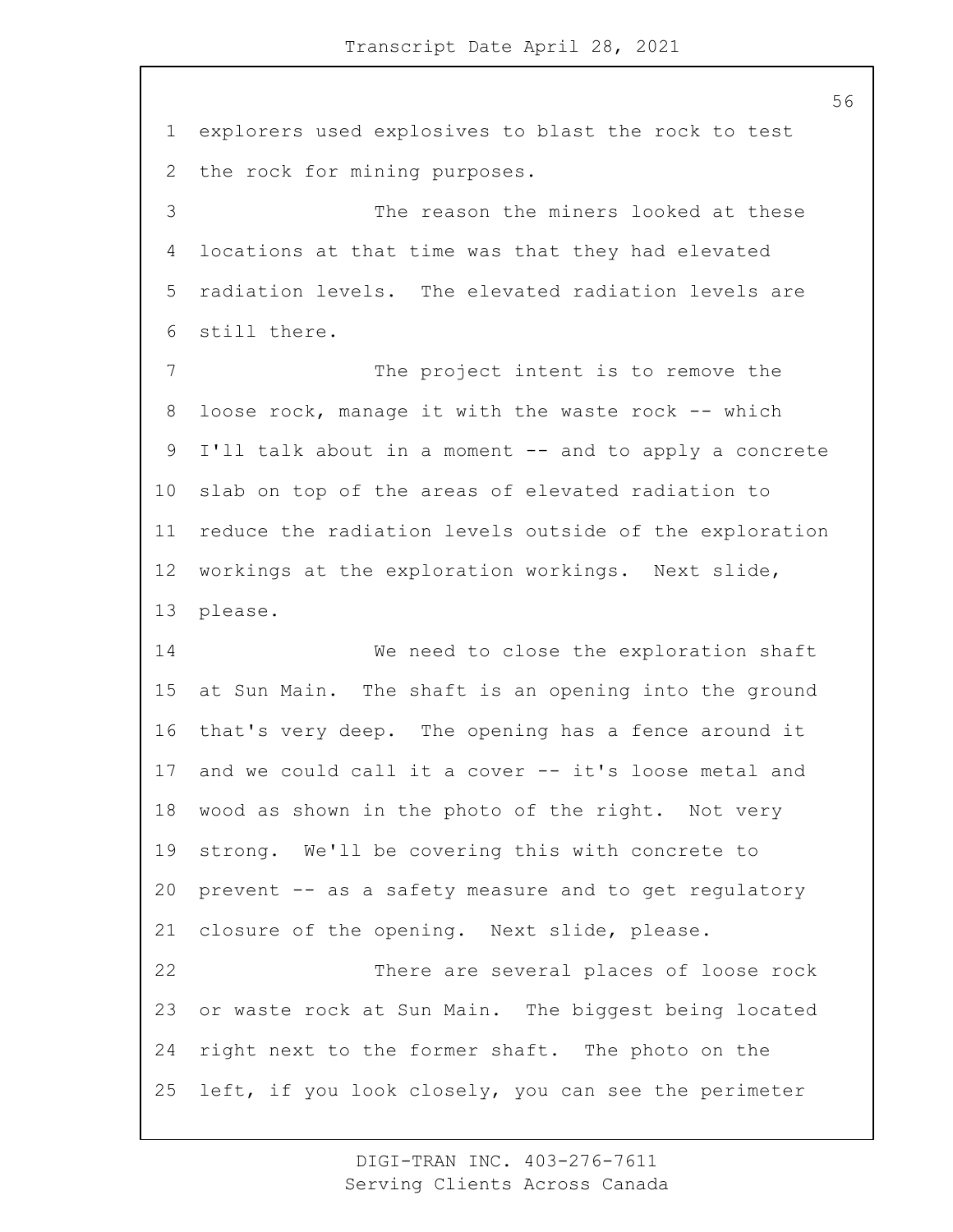fence and the open mine shaft. And on the right of that photo is a lot of loose rock. That loose rock came from within the shaft. The photo on the right is what this rock looks like. 5 This rock has elevated, but low, radiation levels associated with it. The project intent is to use a bulldozer and heavy equipment to place this rock in a smaller pile, to cover the rock with a liner -- the same type of liner that I showed you a photo of for the Rayrock landfill -- then, on top of that liner, to apply clean rock. 12 What this will do will minimize the potential for radiation exposure to people in the area. The rock provides a shield, or insulation, against radiation. 16 Loose rock will be collected from two (2) small waste rock piles, as well as the exploration workings. At the top of the slide, these are labelled as 'BP-1', 'BP-2', 'BP-3', and 'BP-4'. These are small amounts of rock compared to the WR-1, which is the main waste rock stockpile as shown on the left photo. Next slide, please. 23 As I mentioned at the start, there is waste located at every project site. In 2015 and 2016, some of this waste was collected at Rayrock and

> DIGI-TRAN INC. 403-276-7611 Serving Clients Across Canada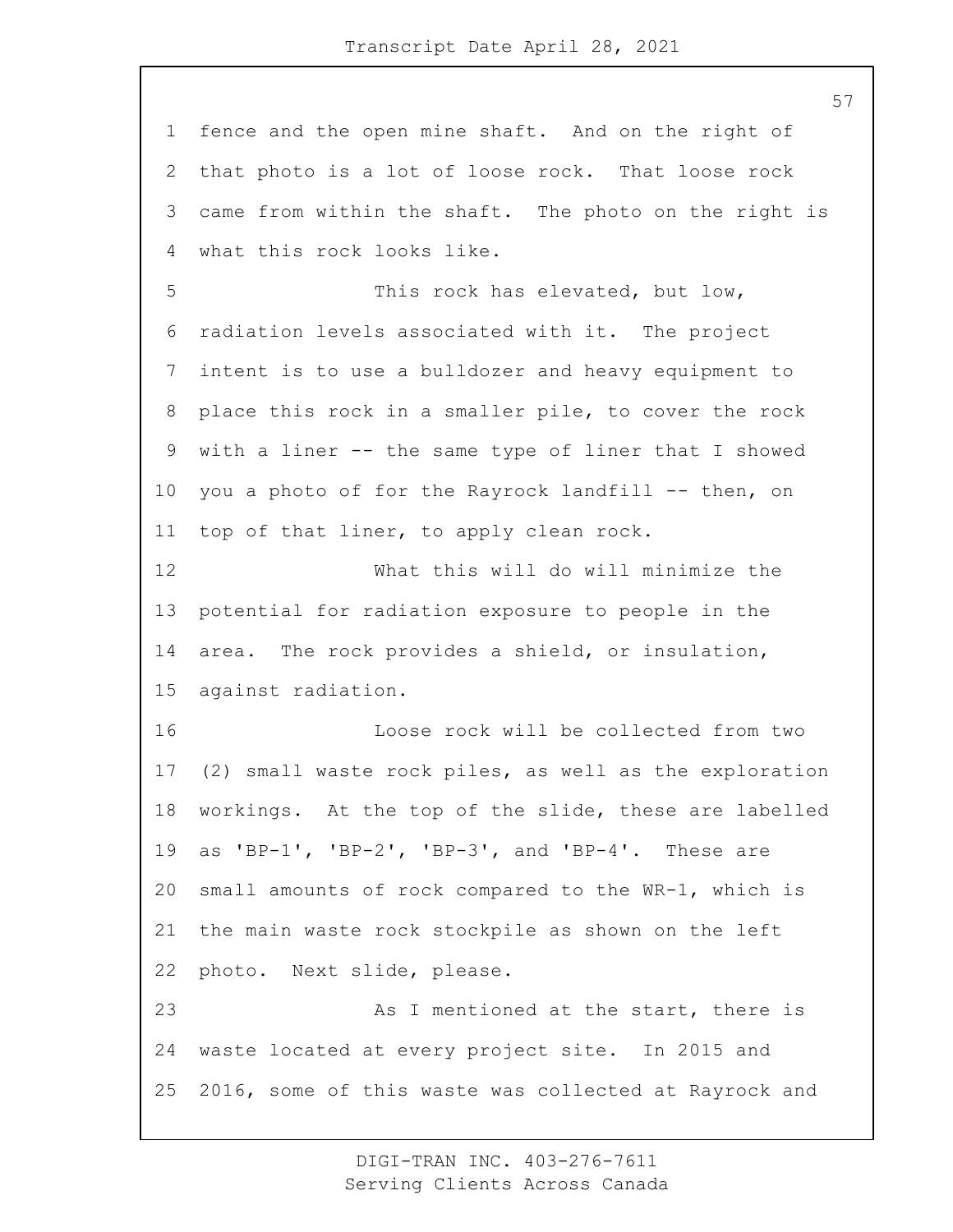placed in a small area. And the photo on the right shows how hazardous wastes -- including materials with asbestos and lead -- were placed in the wood boxes. There is drum storage and metal storage. 5 Unfortunately, there is still much more waste to be collected. For the project, waste will be collected from each of the project sites, brought to Rayrock, and hauled away for disposal or recycling. 9 Should any of the waste have elevated radiation levels, it will not leave site and it will be placed into the Confined Disposal Facility. 12 Next slide. I'll just ask my colleague, Rob McCullough, to speak to the winter road. 16 (BRIEF PAUSE) 18 MR. JOEL NOLIN (by Zoom): Okay. Might be a connection with Rob. 20 Winter roads will need to be constructed. These roads will come off existing government roads located near Rayrock. While located near, we still need to have spurs come from the main roads to both Rayrock and Sun Main for construction. This is in order to get heavy equipment and materials

> DIGI-TRAN INC. 403-276-7611 Serving Clients Across Canada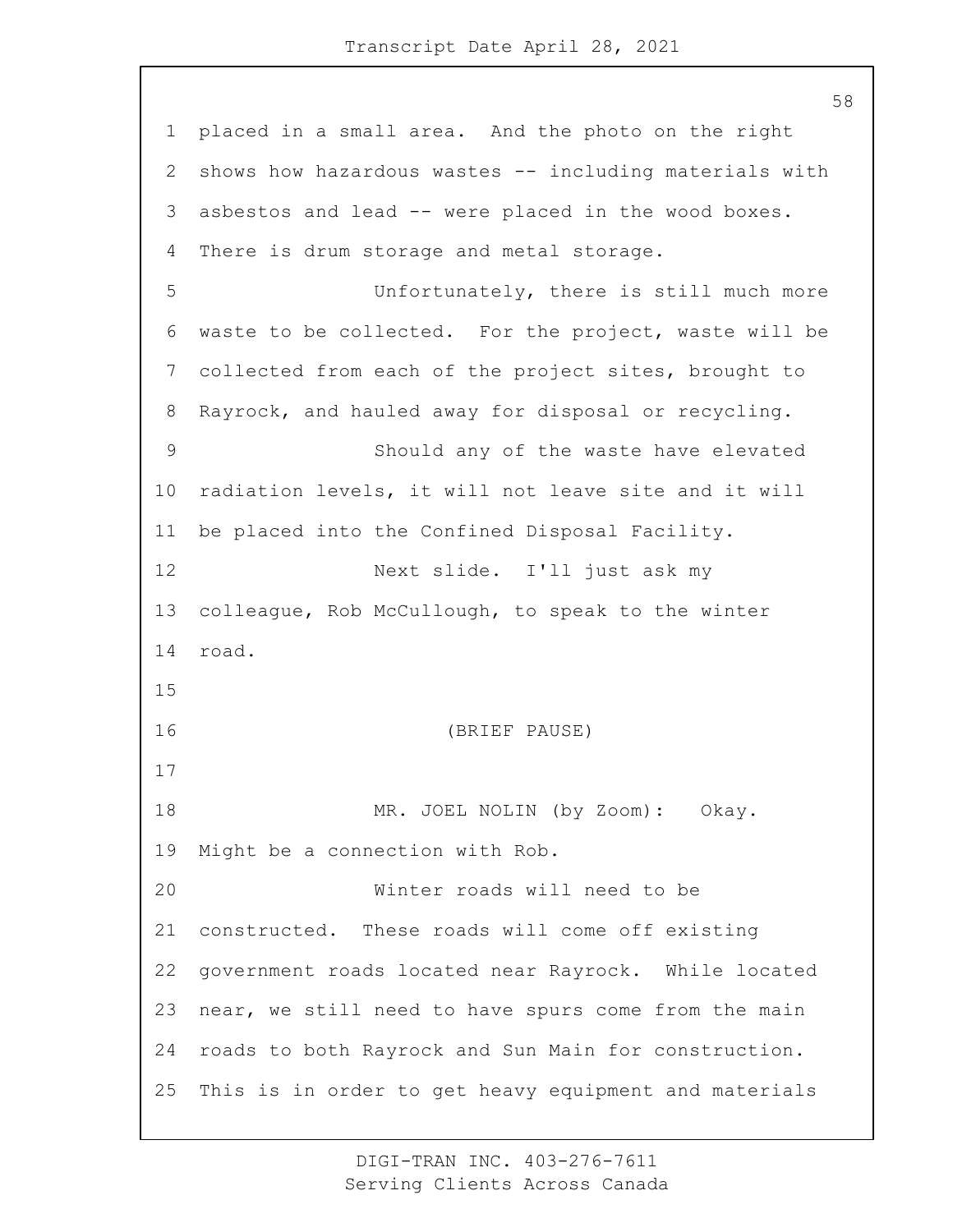we need to both locations.

2 Archaeological impact assessments will be undertaken this year to assess the condition and status of these potential winter roads. Next slide. 5 As Ron mentioned, there is a former power line located between Rayrock and a hydro station at Big Spruce Lake. There are a number of wooden poles along the line, and, unfortunately, with some of the poles, there is some garbage. This includes the metal power line, it includes glass insulators, it includes metal guy-wires, and other garbage. This will be picked up as part of the project and brought to Rayrock. Next slide, please. 14 Smaller activities that are needed and required for the project include the -- the construction of or expansion of floating docks at Rayrock. The contractor will need an all-season camp at Rayrock. There are a number of roads at Rayrock that need to be repaired so that access and -- trucks can run on the roads in good conditions and in bad conditions where there is poor weather. And a contractor laydown area is necessary. A laydown area is where a contractor will store their materials prior to their use in the project. 25 Thank you, Mr. Chairman, Ryan, Tlicho

> DIGI-TRAN INC. 403-276-7611 Serving Clients Across Canada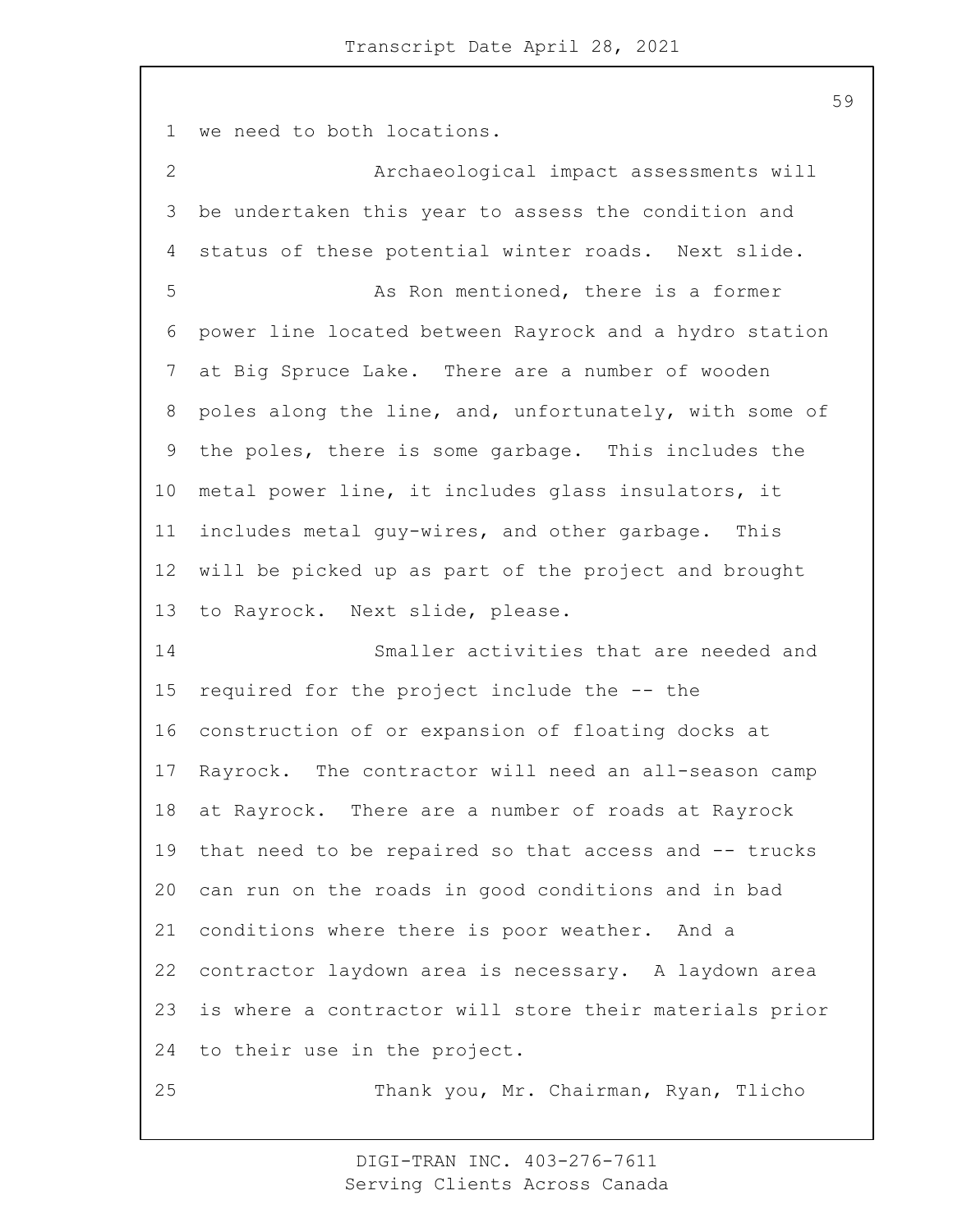Elders, community, and participants. That's the end of my portion of the presentation. 3 THE CHAIRPERSON: Okay. Thank you. Before we continue... There's another one? 6 (BRIEF PAUSE) 8 THE CHAIRPERSON: To you want to continue, Ron. 10 MR. RON BREADMORE: Masi, Mr. Chair, and we'll continue now with our presentation by Andrew Richardson. 13 MR. ANDREW RICHARDSON: Good morning, Mr. Chair, and thank you for this opportunity to speak about the Rayrock remediation project. 16 This portion of the project that we will be reviewing, some of the concerns that we heard during the intervention process. We will look at some of the principles that were expressed in the intervention documents and some of the interests that were discussed and described to us. And we will look at a number of the specific concerns and provide a brief indication of our responses that we gave for the concerns that were made. 25 Just to let you know, we will also, as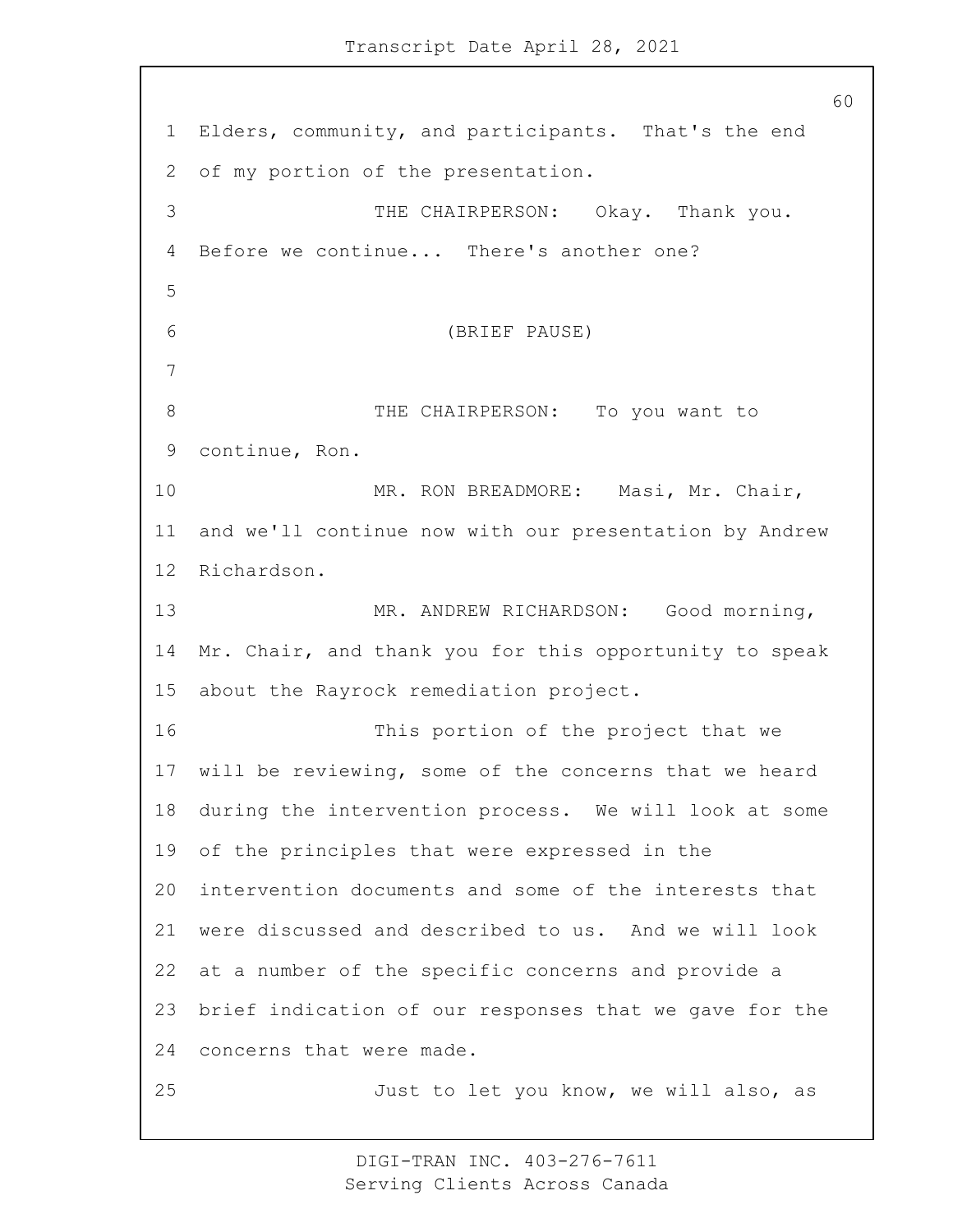you may be aware, we're going to make a pause at eleven o'clock so we're keeping an eye on the clock and we will make a pause to remember the workers who have lost their lives. But I'll be keeping an eye on the clock, somebody will remind me if -- if I'm not missing the time.

7 One (1) of the other things that I would like to point out is that we are calling this the Rayrock Kwetjjaa Remediation Project. Of course, 'Kwetjjaa' is the name of the area when it is clean, and we have been using Rayrock to describe it while it's dirty, and we hope that in the future we will only be calling this area 'Kwetjjaa'.

14 One (1) of the principles that was expressed throughout the document, the intervention from the Tlicho government, was that they want to make the site safe and to shrink the avoidance zone. The zone that was identified by the Elders to -- where they no longer complete traditional land use because of their -- their concern with the contamination of Rayrock.

22 The Rayrock remediation team shares this goal of wanting to make the area safe again, and we are looking forward to working with the Tlicho government to make the Tlicho people more confident in

> DIGI-TRAN INC. 403-276-7611 Serving Clients Across Canada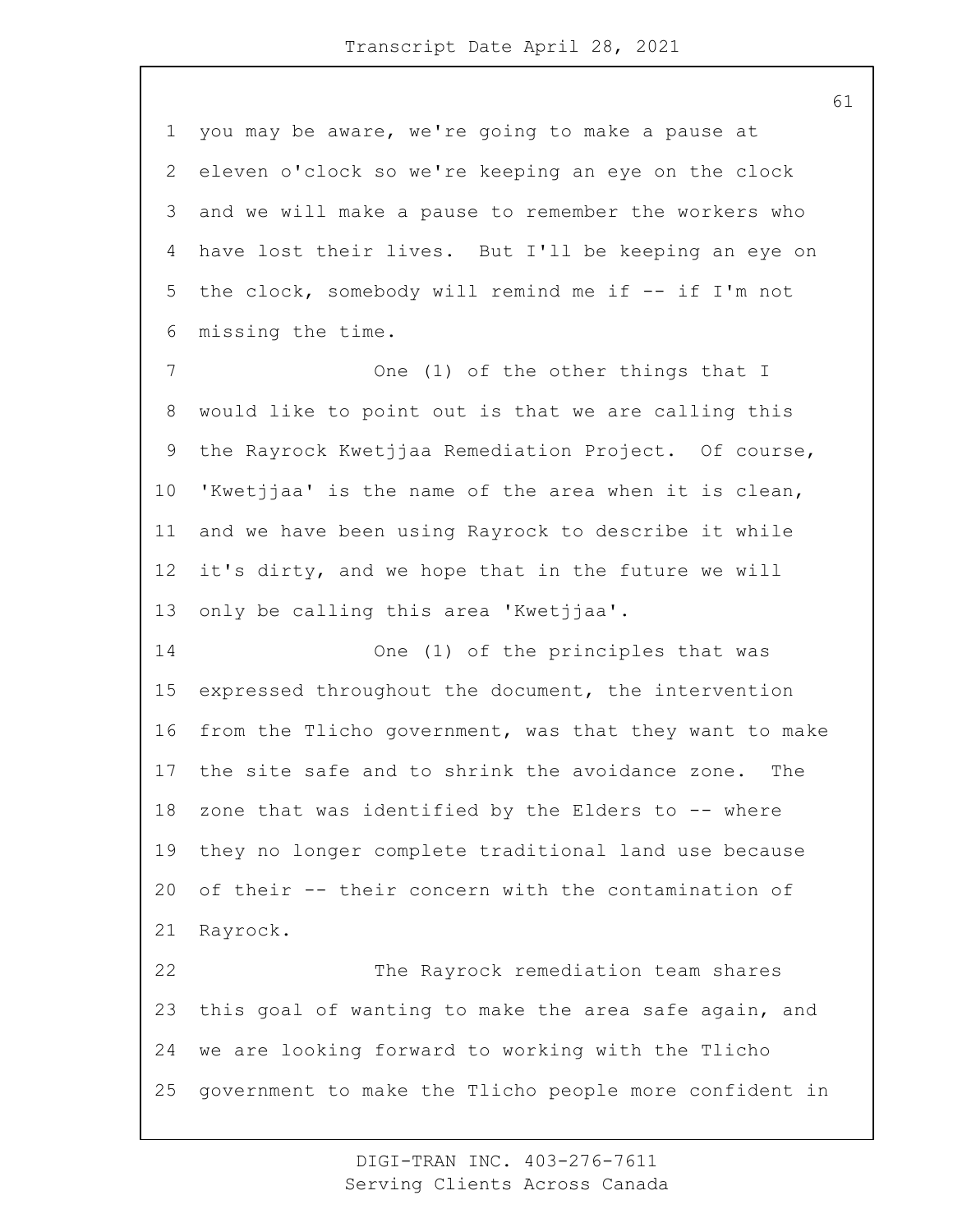the Kwetjjaa area and more confident in the safety of the plants and the animals that live in this area. 3 It is our hope that as the project proceeds and after the remediation is complete that this zone of avoidance, the area in red that is shown around Rayrock, we hope that this area will shrink and that people will be more comfortable with going to the Kwetjjaa area to conduct traditional land uses. 9 Another principle that -- another concern that the Tlicho government expressed was that they want all spilled tailings picked up and it was stated that leaving any tailings is unacceptable. They also want all repairs -- all necessary repairs done on the tailings containment areas. 15 The Rayrock remediation team current proposes to pick up the tailings that are easily accessible. And the reason that we have said it in that manner is that in many places, such as the area shown on the picture in the bottom right here, the spilled tailings support trees, brush, forests, and to go in to dig out these tailings, we would have to tear down the trees and tear down the forests around it. And that would do more harm than good. 24 These tailings are very thin layers and they are not really harming people. They are not

> DIGI-TRAN INC. 403-276-7611 Serving Clients Across Canada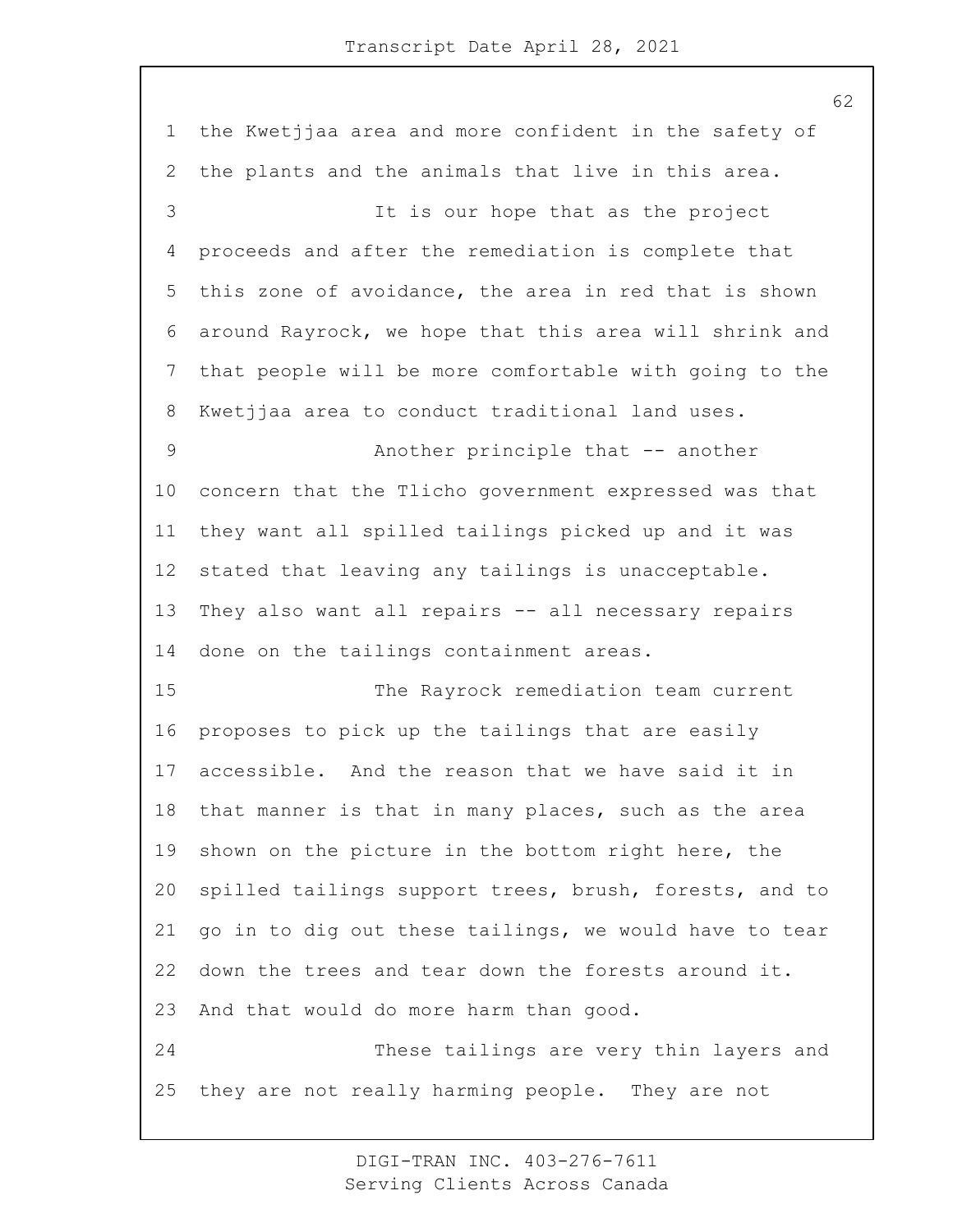harming animals. There's very little to them but they are -- there is enough there to support plants. 3 So, we are not proposing to go in to -- to pick up in these areas where forests and trees are growing, but we will continue to discuss this with the Tlicho government to see how much of this area you would want clear. 8 When it comes to the tailings containment areas, it is -- we share the goal of making sure that the tailings containment areas are repaired in all areas where there are exposed liners or other places where the tailings could be exposed, they will be repaired. **Another Tlicho concern, and one (1)**  that was touched upon by Joel during his presentation, is that the Tlicho government has asked that the water and sediment in Beta and Gamma Lake be improved. 18 The Rayrock remediation project's current submission before the Board describes frequent monitoring and -- and -- and the taking of water samples, sediment samples, and sampling of benthic insects and -- and the like throughout the project to show that there is no effect. 24 But the RAP does not include any remedial work at this time. And this is because when

> DIGI-TRAN INC. 403-276-7611 Serving Clients Across Canada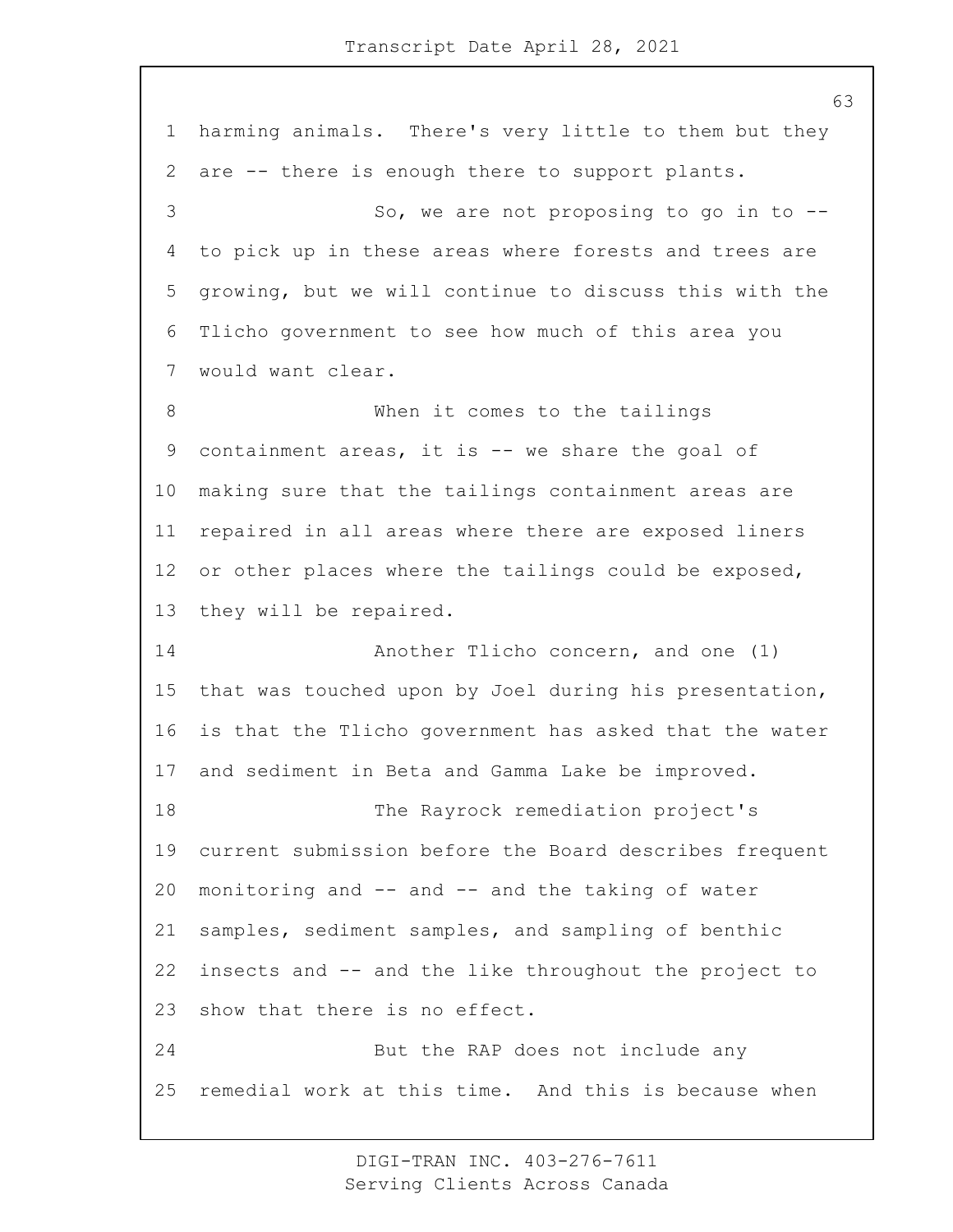we went in, we have done a lot of water sampling and a lot of testing of both Beta and Gamma Lake, and the -- and we have determined that the risk associated with 4 the water and sediment is not enough that it -- they should undergo the remediation process. 6 These water bodies are not currently causing harm to people or to the animals that use these areas. And it is Rayrock Remediation Project's position that we need to be careful to not do harm to the existing ecosystems. So, those ones that are functioning, those lakes that are currently working and supporting animals and supporting plants and insects, we don't want to go and harm them. Our remediation, when we do it, should do more harm -- shouldn't do -- should not do more harm than good. 16 However, the project team will continue to discuss this with the Tlicho to find a resolution and to find the best way forward to do something with these lakes that we are all happy with. 20 The Tlicho government stated that they want radiation and contamination controlled at Rayrock for a very long time. During the work, CIRNAC will require the -- the contractor to -- who does this work to submit a site specific Health and Safety Plan that will also include a radiation protection plan, so that

> DIGI-TRAN INC. 403-276-7611 Serving Clients Across Canada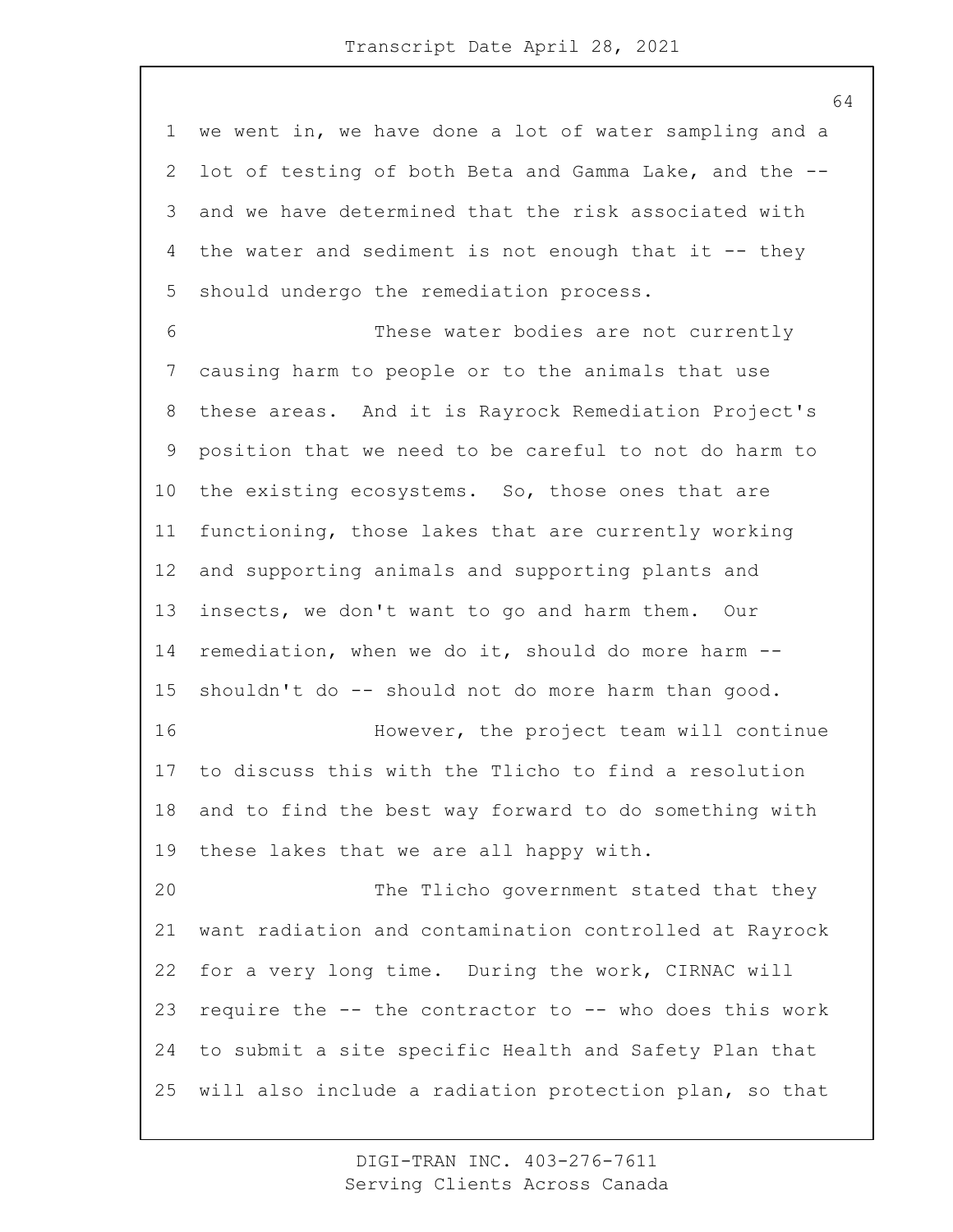when people are working on the site, they have the training and they will have the equipment necessary to make sure that they can stay safe.

4 This Radiation Protection Plan will be reviewed by the Canadian Nuclear Safety Commission and it will have to meet their standards. Also, the Canadian Nuclear Safety Commission requires CIRNAC to consistently maintain the Rayrock site. We will always have to maintain the Rayrock site. And monitoring will always occur to make sure that everything that is buried stays buried in the manner that it's -- it is supposed to be.

13 The Tlicho government requested that the inlet and outlet to Mill Creek be sampled for water sampling. As part of the cleanup process, as Joel described, one (1) of the first things that we are going to do is to lower the water level in Mill Lake so that water -- any water coming from Mill Lake after the project starts will only go through the water treatment plant.

21 So, any water in the Mill Lake area, after we get the project set up, will be treated before it is allowed to go to Sherman Lake. What this will mean is that Mill Creek will be dry from the time we start the project until the final a grading is

> DIGI-TRAN INC. 403-276-7611 Serving Clients Across Canada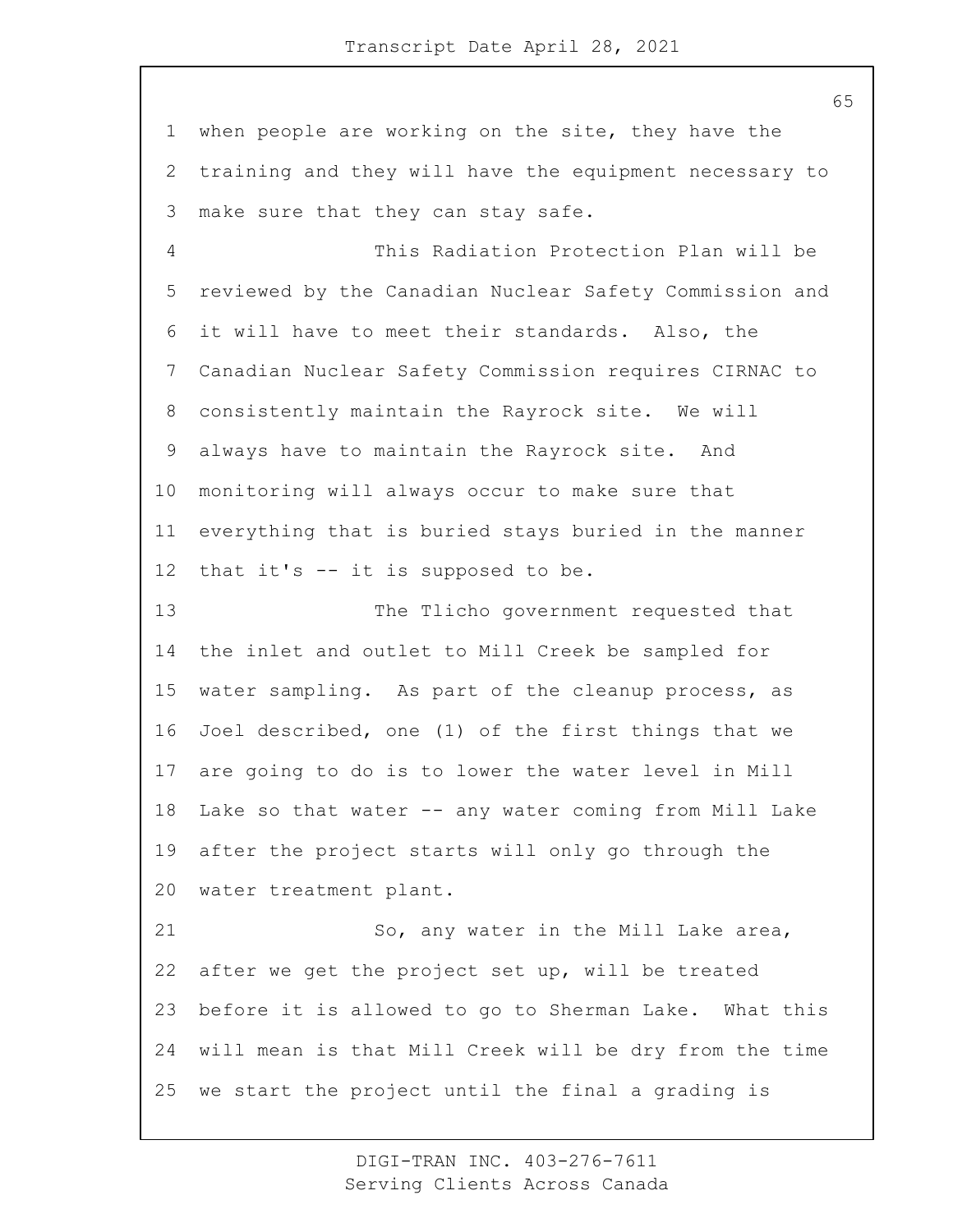completed and we allow precipitation to flow through the channel again. That will not occur until all of the remediation's complete and all of the repairs are done, and that will be 2025. 5 So, during the project, there isn't really an opportunity to sample the water within Mill Creek. So, we are not proposing to do so. 8 MR. RON BREADMORE: Mr. Chair, Ron Breadmore, CA, as previously requested I would recognize April 28th as a National Day of Mourning for places across Canada; use this day to remember those who have lost their lives, or have become seriously injured, or suffered illness due to work. 14 With the tragic events of this past week, we'd like to reflect on everyone's commitments to protecting health and safety, the well-being of all workers, and especially those who have been affected by COVID-19 with this past year. We can now observe a moment of silence. 21 (MOMENT OF SILENCE) --- Upon recessing at 11:08 a.m. --- Upon resuming at 11:23 a.m. 

> DIGI-TRAN INC. 403-276-7611 Serving Clients Across Canada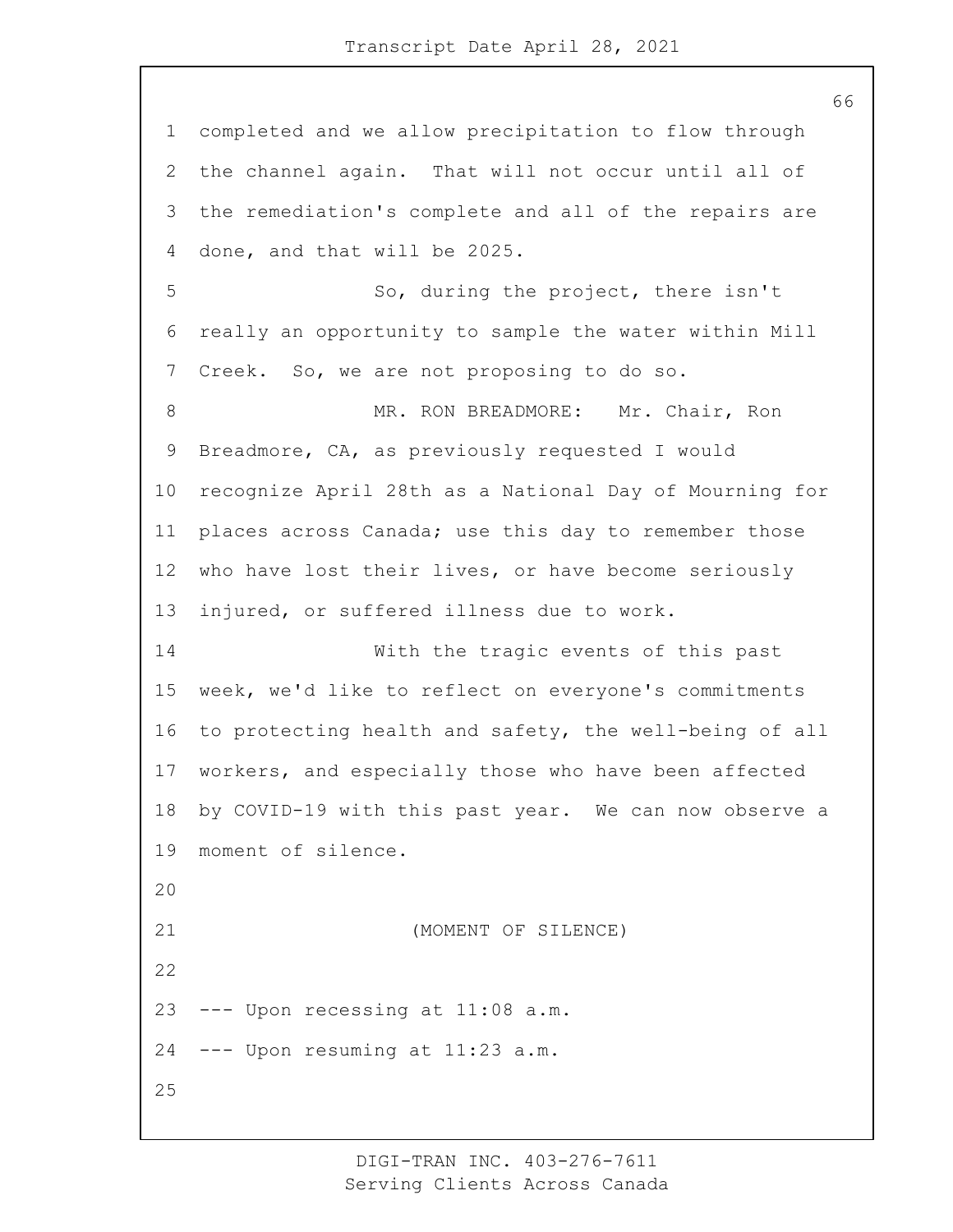1 THE CHAIRPERSON: Okay. We're ready to resume. 4 (BRIEF PAUSE) 6 THE CHAIRPERSON: Go ahead. 7 MR. ANDREW RICHARDSON: Okay, I guess we're getting started again. Masi. It's Andrew Richardson, from CIRNAC, continuing the presentation on the principles and the interventions that were sent to the Board from Tlicho Government. 12 So, we are discussing some of the main concerns that were reviewed by the Tlicho and some of the concerns that they had. And we're at the point right now where one (1) of the main concerns that they stated was that they wanted insects, vegetation, animals -- and animals in the Rayrock lakes to be monitored throughout the project. 19 The Rayrock Remediation Project actually submitted a draft version of an Aquatic Effects Monitoring Program. And the reason that we did this is that the monitoring of the lakes in the Rayrock area is a very important part of showing that the cleanup that we are doing is working. 25 And one (1) of the things that we want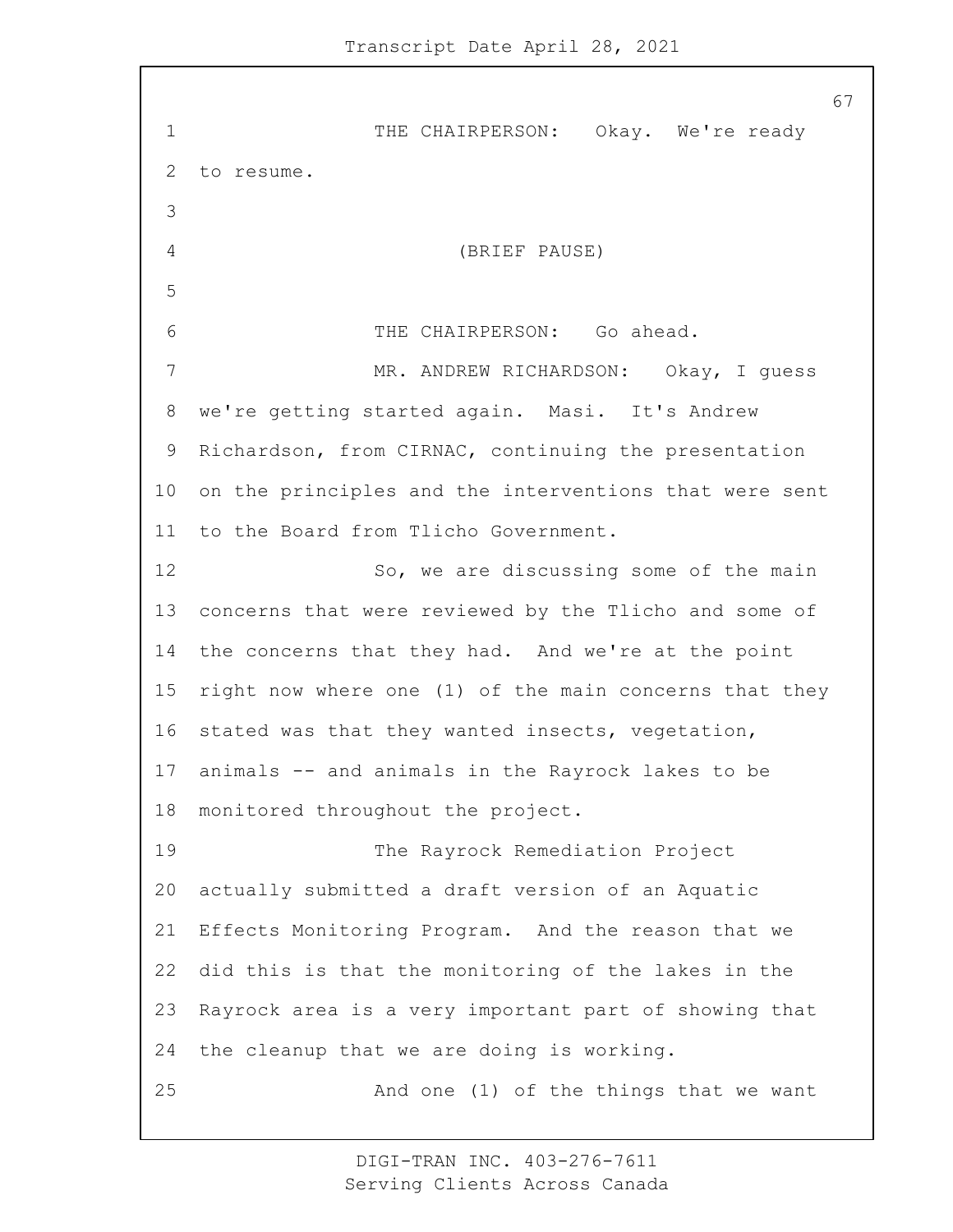to do is to be able to start the pro -- the cleanup -- or start the monitoring before we start the cleanup so that we can show that, as we do the work on the land, the water doesn't change. 5 So, we want to have a water sampling done before we start doing the work. We will then continue to take water during the work, and -- and then afterwards, as well. 9 And what we're intending to show is that we're going to be very careful when we're doing the work on the land to make sure that the water doesn't get affected by the work that's being done on the land and the water quality shouldn't change any -- at any time as we're doing this project. 15 This process is described in this Aquatic Effects Monitoring Program. And we -- CIRNAC will be working with the Tlicho Government to form an aquatic effects monitoring working group that will discuss exactly what monitoring is necessary and to discuss the plan as it is submitted for -- and before it is finalized. 22 One (1) of the important things to consider when discussing monitoring is that we will also be providing funds to the Tlicho Government that are intended to do any monitoring in the Rayrock

> DIGI-TRAN INC. 403-276-7611 Serving Clients Across Canada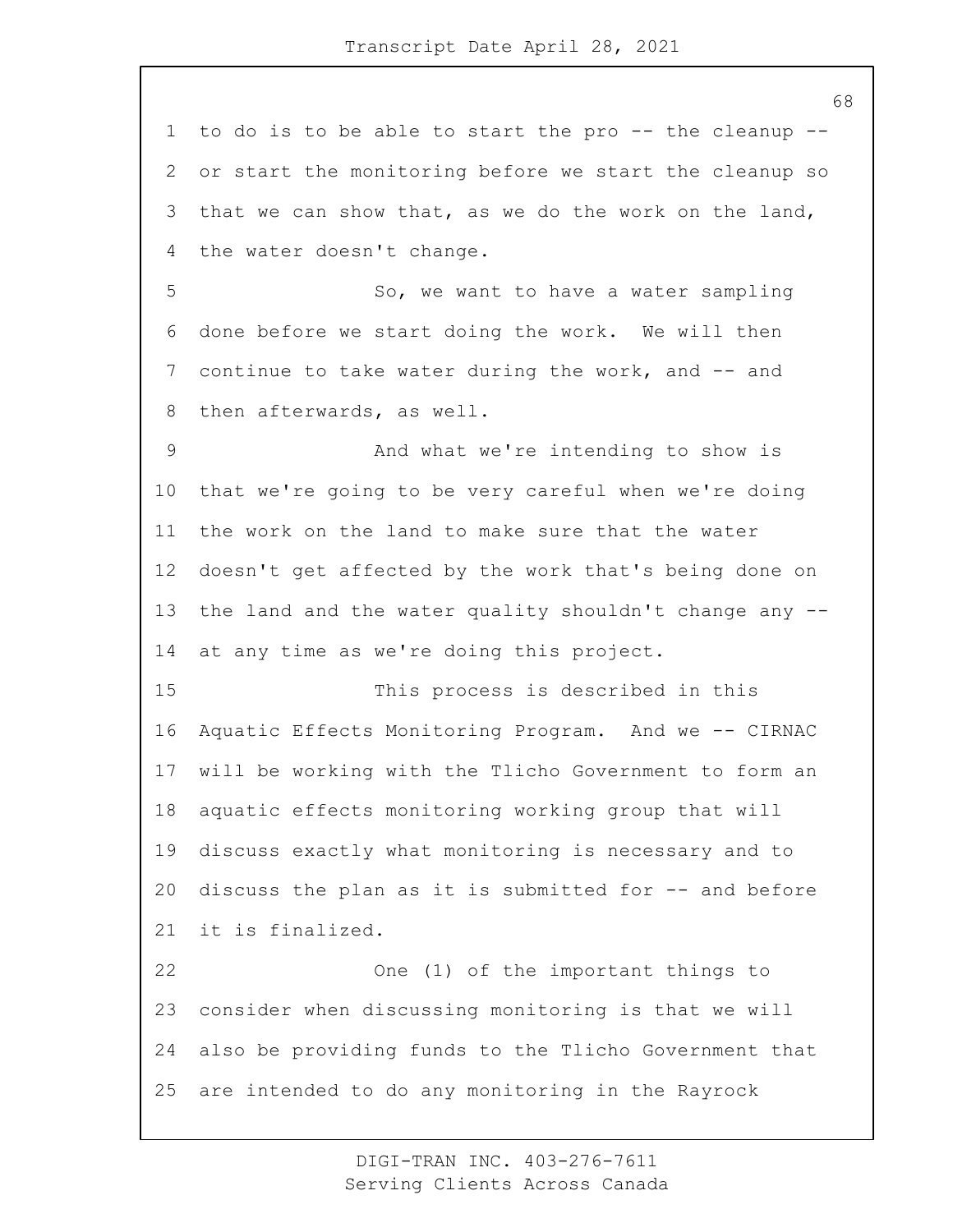region that is not being done by the Rayrock remediation team. 3 These funds can be done on any Elder- driven or Tlicho Government concerns, and they -- and will allow the Tlicho Government to collect their own information on the condition of the water, of the wildlife, and of anything that they want to measure in the Rayrock area. 9 And we will work together in interpreting the data and in determining that the project is not affecting the water in the region. 12 The Tlicho Government requested that we monitor the drainage between Gamma Lake and Lake B. Gamma Lake is the only lake on the Rayrock site that does not drain to Sherman Lake. 16 Gamma Lake actually goes through a series of swamps and small lakes and ponds on its way between -- on its way to Lake B. We have done testing through the area between Gamma Lake and Lake B, and we have found that nothing of concern with -- with respect to the metals and the levels of contamination in the area that is below Gamma Lake. 23 This is not a surprise because with these swamps filtering the water before it gets to Lake B, any -- anything that's in the water will be

> DIGI-TRAN INC. 403-276-7611 Serving Clients Across Canada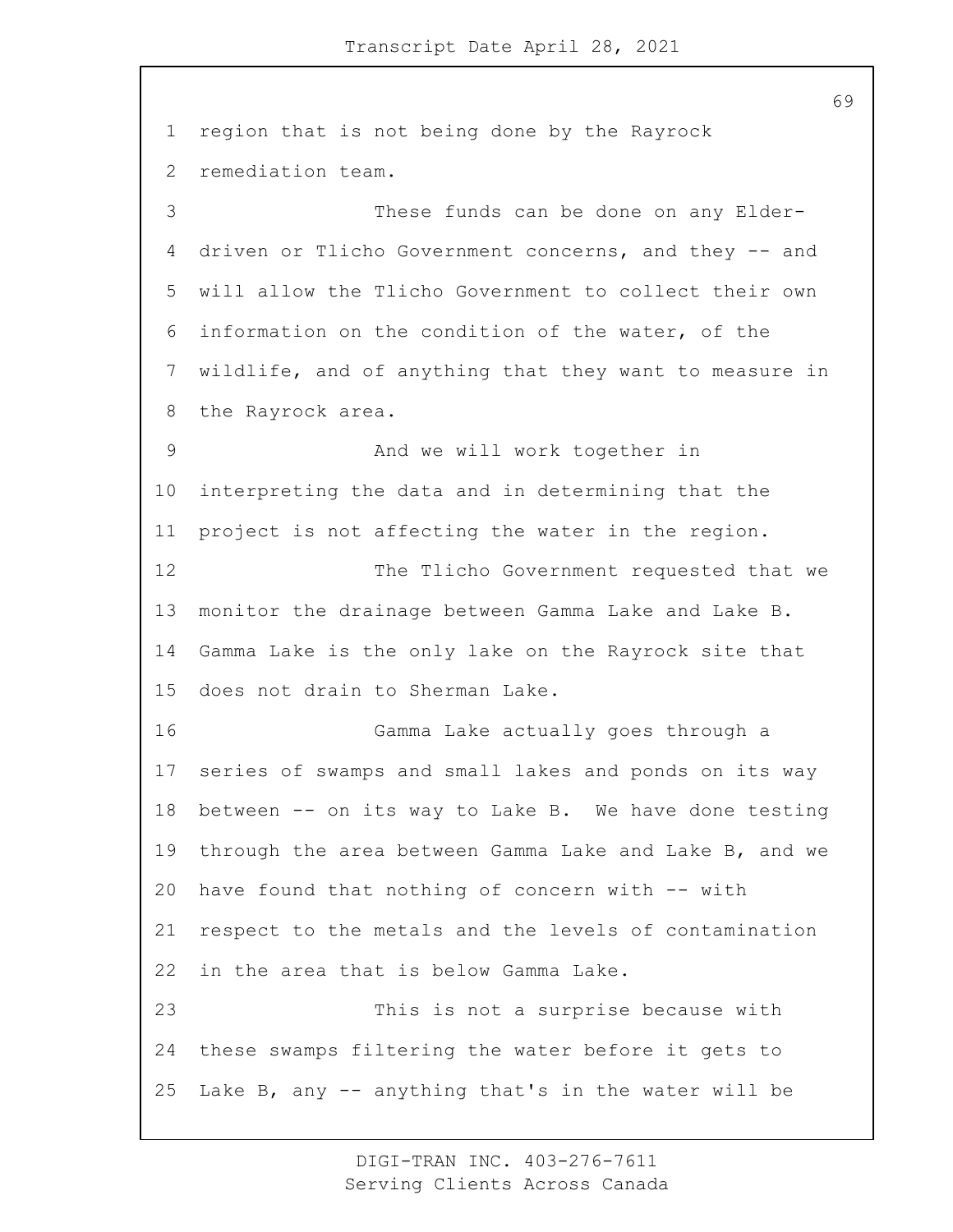taken out as it goes through these swamps, and it will not travel down to the lake -- Lake B or other -- or even further down to the Marian River. 4 Uranium is a very heavy metal and filters very easily, and especially through material like this. However, if this monitoring is still of interest to the Tlicho Government, we strongly encourage them to include it within the Tlicho led monitoring portion for which we'll be contributing funding. 12 (BRIEF PAUSE) 14 MR. ANDREW RICHARDSON: The Tlicho Government requested that we monitor air quality, especially for dust and for radon. And, of course, dust is a major concern when we're working on this site because uranium contaminated dust is not something that we want to have in the air. 20 As part of our submission package, we submitted a Sediment and Erosion Control Plan which outlined air quality monitoring that we will be doing to show that dust levels are maintained at an acceptable level throughout the project. 25 Radon monitoring has been done at the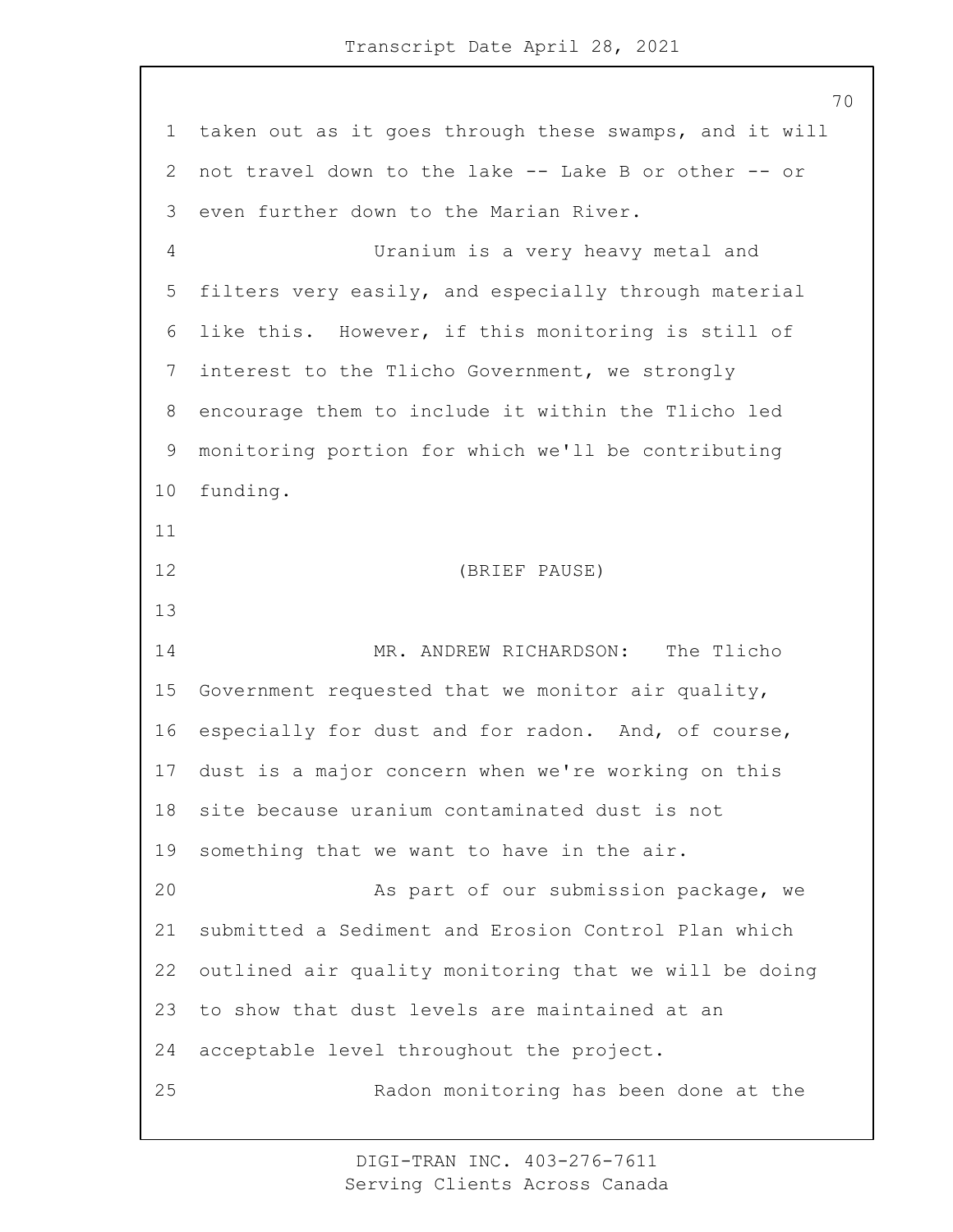site. And as -- and to date, we have not gotten any concentrations which would be considered unacceptable in the ambient air.

4 We can continue monitoring for radon, but in an open environment such as we have at Rayrock, the chances of radon collecting ore of having radon, even if it's present, be in -- the chances of it being in a concentration that could cause harm to people is very low.

10 Radon, however, will be monitored when we put buildings on the site if they -- especially any building that's directly on the ground because it's in buildings and it's in enclosures where the radon is potentially a problem.

15 The Tlicho Government requested that we complete under ice water quality monitoring. And the Rayrock Remediation Project Team is -- is more than willing to -- to do this if we're onsite.

19 The winters, however, there is a good chance that the project will be shut down over at least one (1) or two (2) of the winters because the work that is being done can only be done through the summertime.

24 As part of the project, we in fact will be doing a full winter of work in order to do the last

> DIGI-TRAN INC. 403-276-7611 Serving Clients Across Canada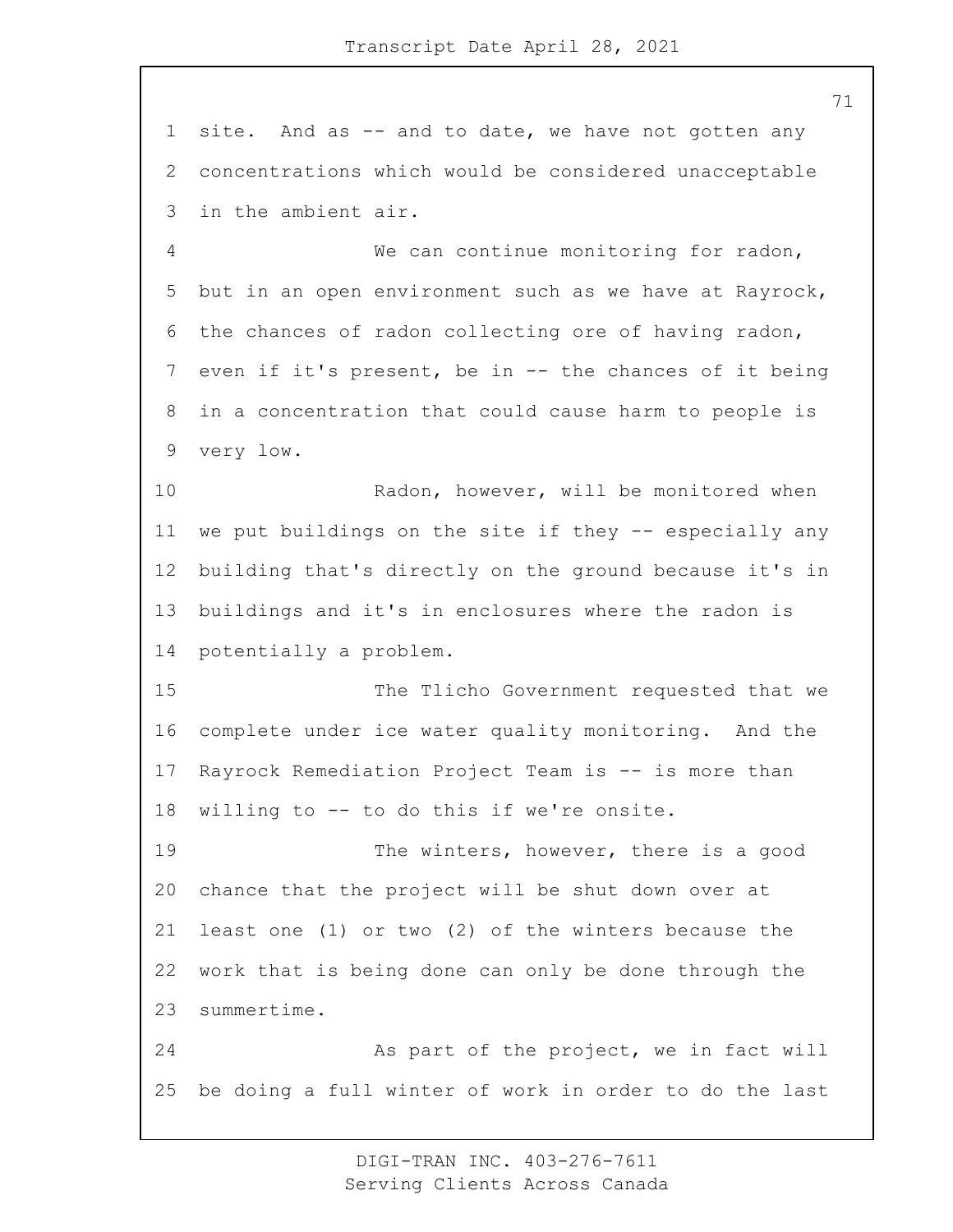phase of the project; this is anticipated within the plan that we have. But the problem is, if we are not onsite, we would not want to be regulated to have to go in to take monthly samples under ice. 5 There is a real health and safety risks to going to the site just to collect water samples. However, when we were onsite, we will commit to -- to taking water samples on a regular basis through the ice. 10 The Tlicho Government wants to make sure that we monitor for sediments in the water when we're doing work near the water. This is a common problem, and it is well described in the Sediment and Erosion Control Plan that was submitted to the Board. 15 The -- we have very robust monitoring requirements during any work activity that's being done close to any of the lakes or pods. 18 We will be requiring the contractor to strictly follow the -- the procedures that are outlined in our plan as a minimum, and we will expect them to submit a Sediment and Erosion Control Plan that specifies exactly how they intend to make sure that sediment does not enter these lakes. 24 The Tlicho Government requested that water quality monitoring of the Marian River be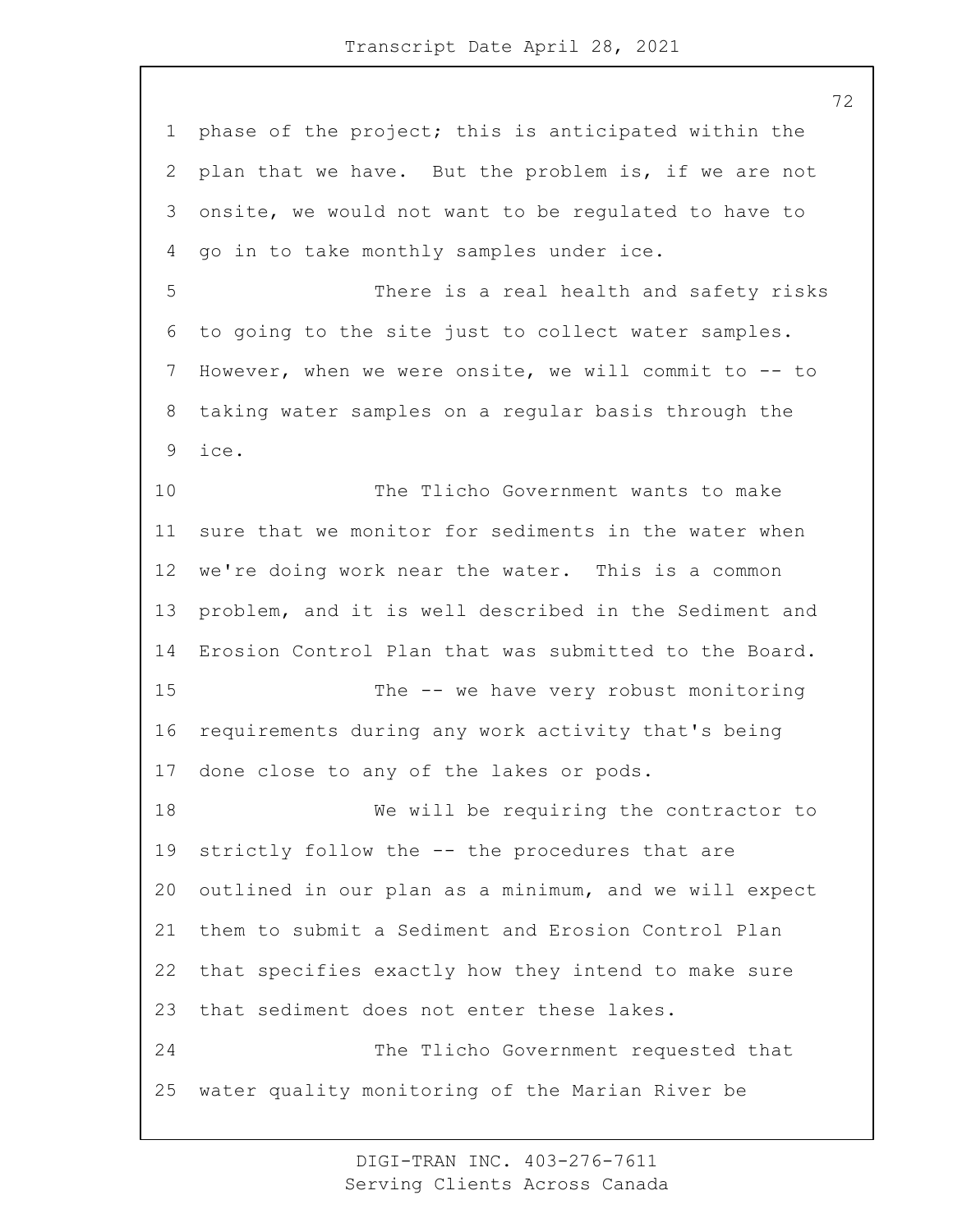completed. The Marian River is where this -- all drainage from Rayrock ends up, so all of the water on the Rayrock site goes through 12 kilometres of small ponds, waterways, swamps, and finally ends up in the Marian River just upstream from where the Emile River connects to the Marian River. 7 All of our monitoring to date, including the monitoring done back in the 1980s, '90s, and 2000s, all of the monitoring has shown that the Marian River is not impacted by the Rayrock site. We're -- we're saying this based upon uranium levels in the water. They are not elevated in the water of the Marian River. 14 However, again, we continue to strongly support the Tlicho Government in -- in -- if they are interested in -- in maintaining this monitoring. They

 past as part of their work, and we strongly encourage them to continue to do so.

have done the monitoring of the Marian River in the

20 The Tlicho have indicated that they want Tlicho youth and Tlicho Elders to participate in all of the work that's being done at Rayrock. The Rayrock Remediation Project is committed to making sure that the involvement of the Tlicho Elders and youth are -- is in all phases of the work that we are

> DIGI-TRAN INC. 403-276-7611 Serving Clients Across Canada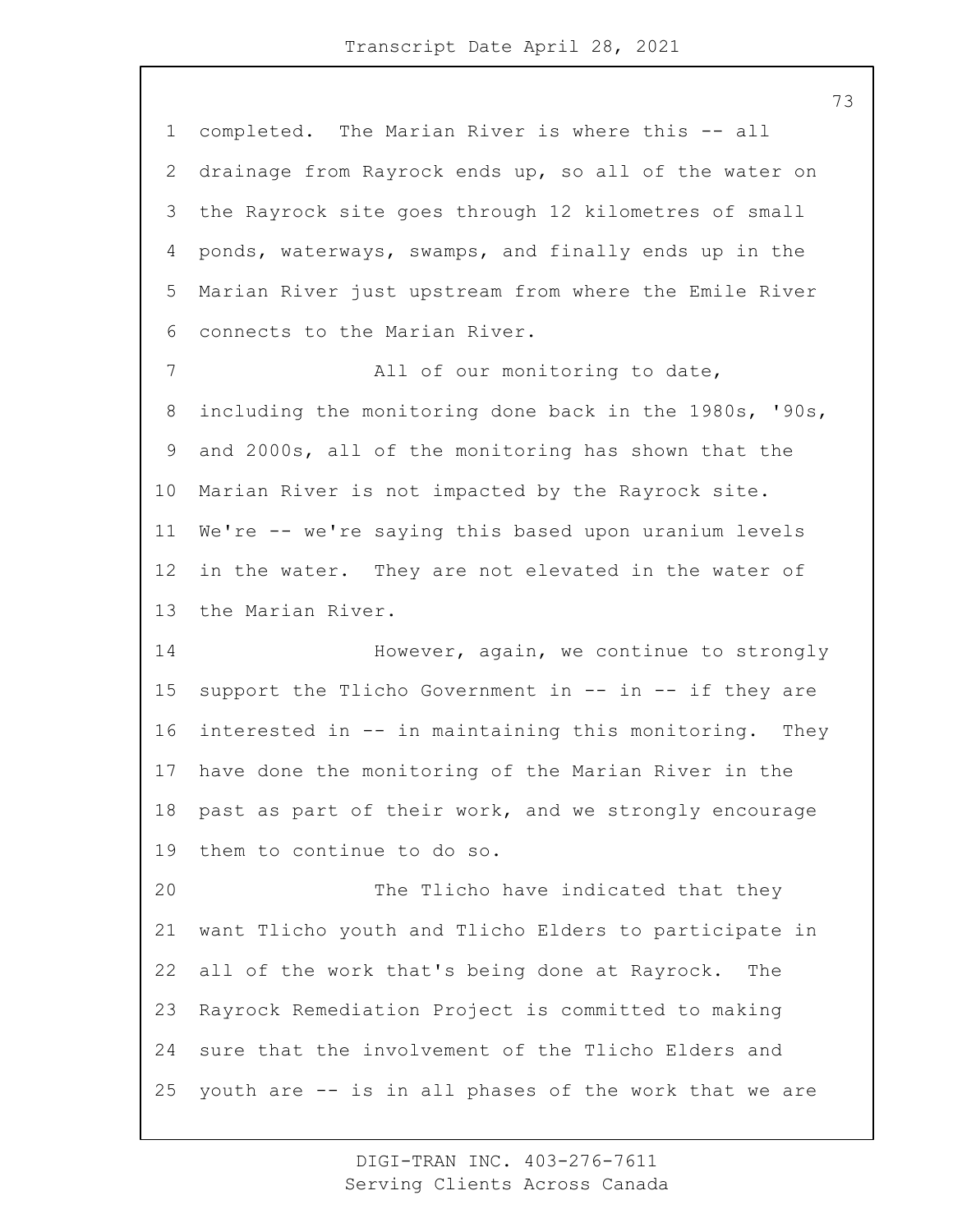doing. 2 Work to date has been a real partnership with the Tlicho Government, and we encourage the Tlicho youth and Elders to participate in the clean-up -- Tlicho youth to participate in the clean-up and the Tlicho Elders to be available to see the progress that we are making on the site. 8 This work is being done so that the Tlicho people will feel comfortable with returning to the -- the area, and the only way that this can be done is with participation and through seeing that the clean-up is completed. 14 (BRIEF PAUSE) 16 MR. ANDREW RICHARDSON: In the past, we have done many programs through the Rayrock Remediation Project to encourage Tlicho youth to get more involved in the environmental sciences, to understand both the environmental science and the monitoring and the water quality and the science behind the work that we are doing, but also to hear from the Elders, to get the traditional knowledge and the understanding of the land that they provide so that Tlicho youth can get a full appreciation of the

> DIGI-TRAN INC. 403-276-7611 Serving Clients Across Canada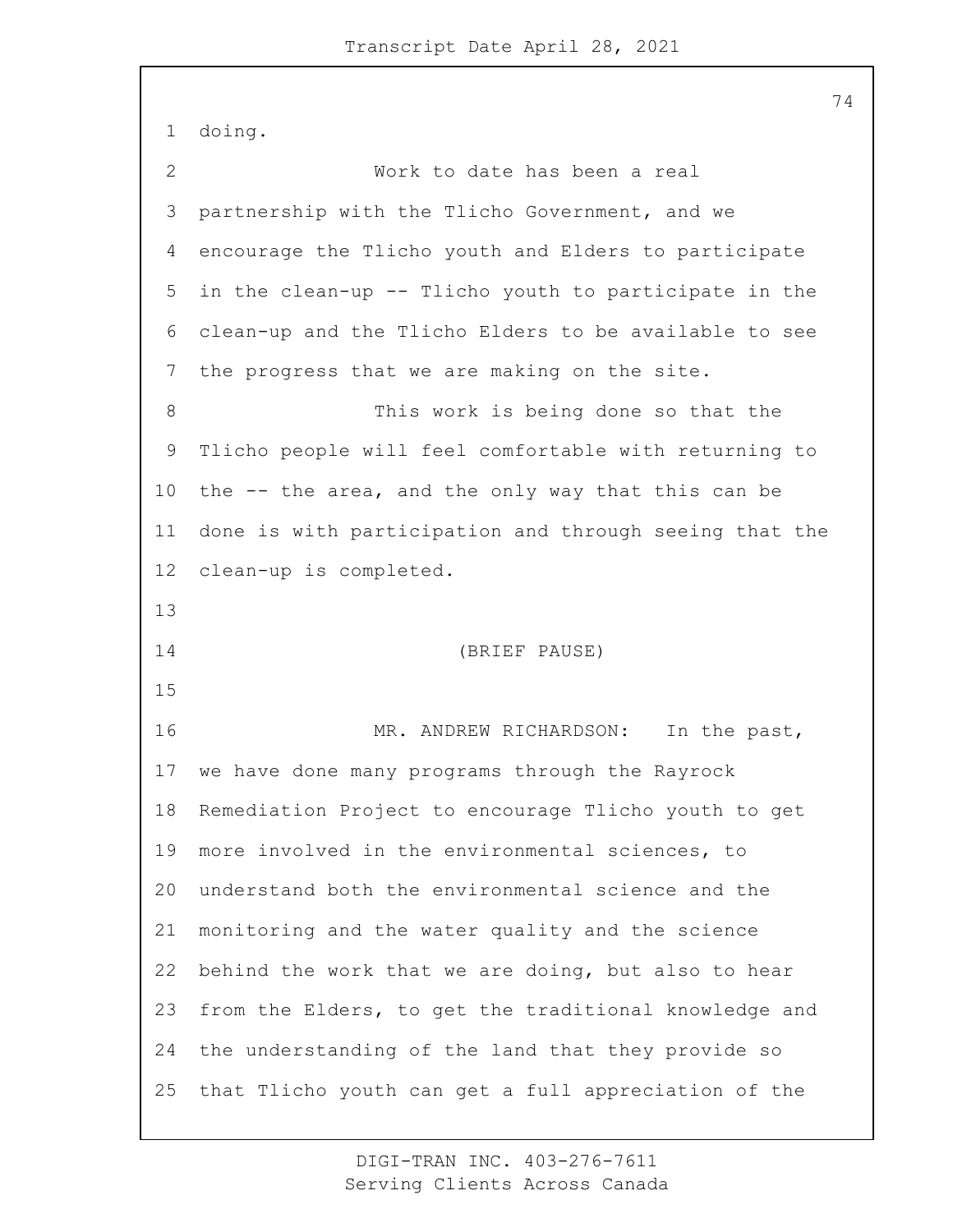beauty of the land in the area. 2 The science can tell us things like is there uranium in the water, but to be able to say that the water is healthy, it requires people to feel comfortable with using the water and -- and with being able to fish in the lakes. And that is very important to us as we proceed forward. 8 We want to continue to involve the Tlicho youth in this project and have them see the work that we are doing because in the future there is a lot of work that -- to be done in clean-ups. And having them trained and understanding what needs to be done is important. 14 The Tlicho Government stated that they want us to continue discussions with the Tlicho Elders on the project, in general, but specifically with what to do with Beta and Gamma Lake. 18 The Rayrock Remediation Project acknowledges that the Tlicho Elders have contributed greatly to how -- our understanding of the problems at Rayrock. Without their knowledge, without their history of the area, we would not have been able to understand the problems that we have at the Rayrock site.

> DIGI-TRAN INC. 403-276-7611 Serving Clients Across Canada

25 CIRNAC and the Rayrock remediation team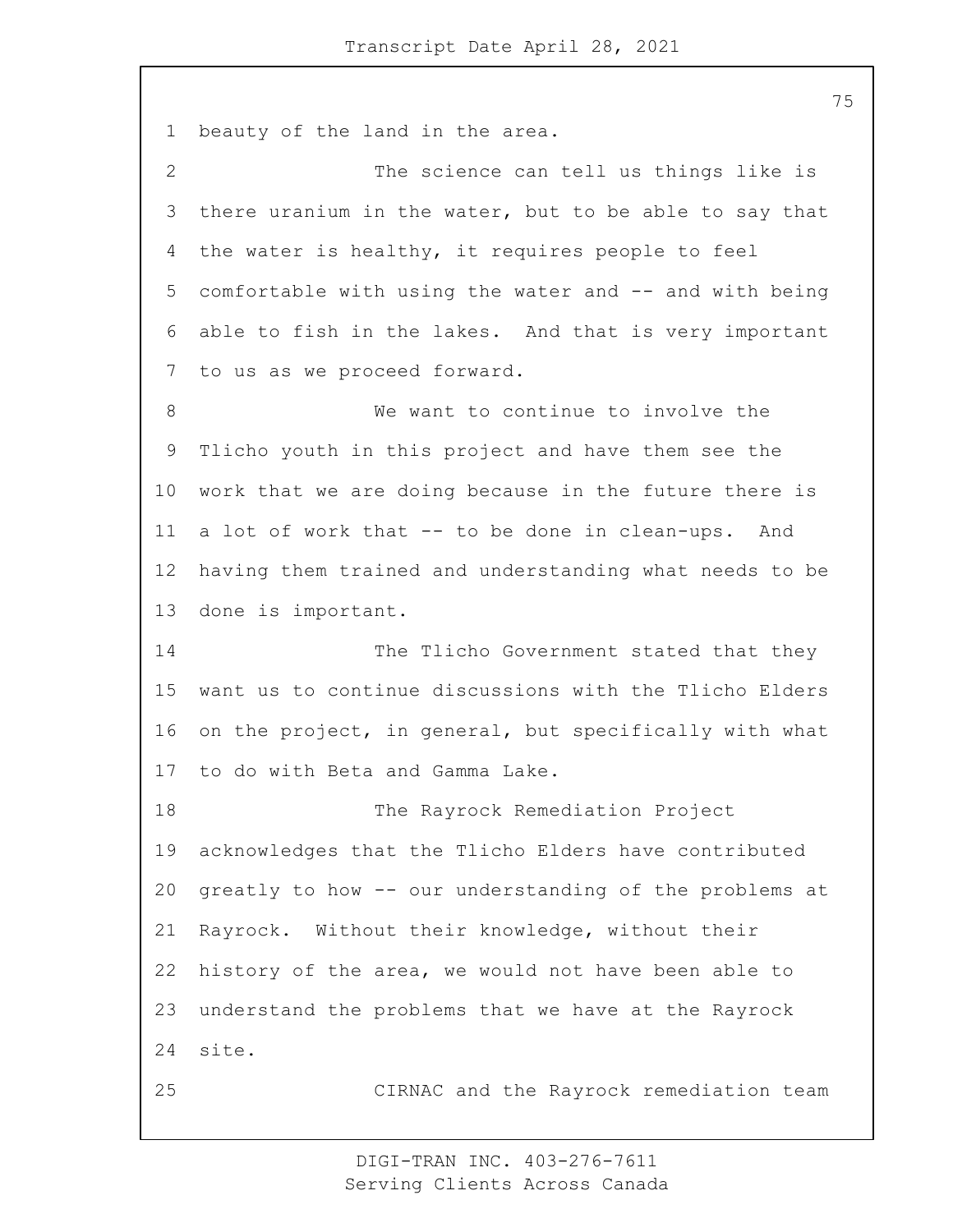will continue to work with the Elders, and we will find answers to the Tlicho questions about Beta and Gamma Lake.

4 The Tlicho Government noted that the Elders and the Tlicho youth have a lot of experience with vegetation in this area, and they should be available to provide guidance and participate in the re-vegetation work that will be happening once all the clean-up is done.

10 The Rayrock Remediation Project team is -- will continue to develop a re-vegetation strategy, and this will be done in partnership with the Tlicho Government.

14 This work has already been started, and it was mentioned by AECOM that Tlicho youth were helping with the initial setup of some of the test plots that we did to find some of the local plants that would work well in growing in the Rayrock area. They harvested some of the local plants and tried various ways of replanting to find out what worked best.

22 This work is very important and will help the project find the best ways to make sure that after we complete the project, that we can return the land as quickly as possible to a place that would be

> DIGI-TRAN INC. 403-276-7611 Serving Clients Across Canada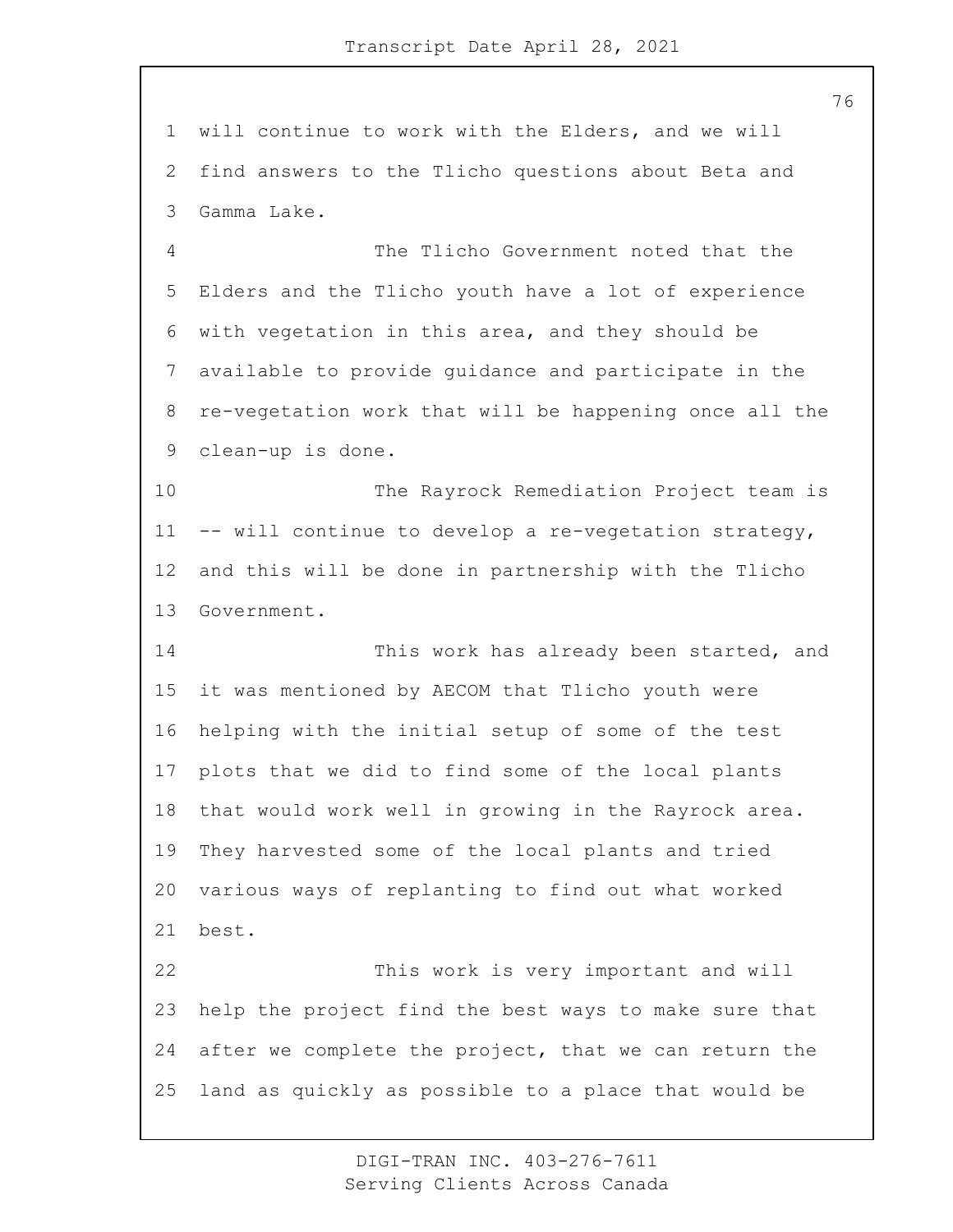good to use again. 2 The vegetation also helps hold the ground where it is, stabilize the earth, and it's very important to get it established so that all of the work that we do will be held in place for years to come. 8 (BRIEF PAUSE) 10 MR. ANDREW RICHARDSON: The Tlicho asked CIRNAC to commit to continuing communication and -- and learning from science and -- and traditional knowledge. This interchange of traditional knowledge and science is very important, both to the Tlicho Government and to CIRNAC. It's part of our mandate And it's very important for the progress of this project. 18 In order for us to understand the Rayrock area, we had to hear from the Elders. We had to get direction. 21 In order for the science to be understood, we had to explain the scientific ideas in terms that could be easily understood -- more easily understood. 25 This interchange is extremely important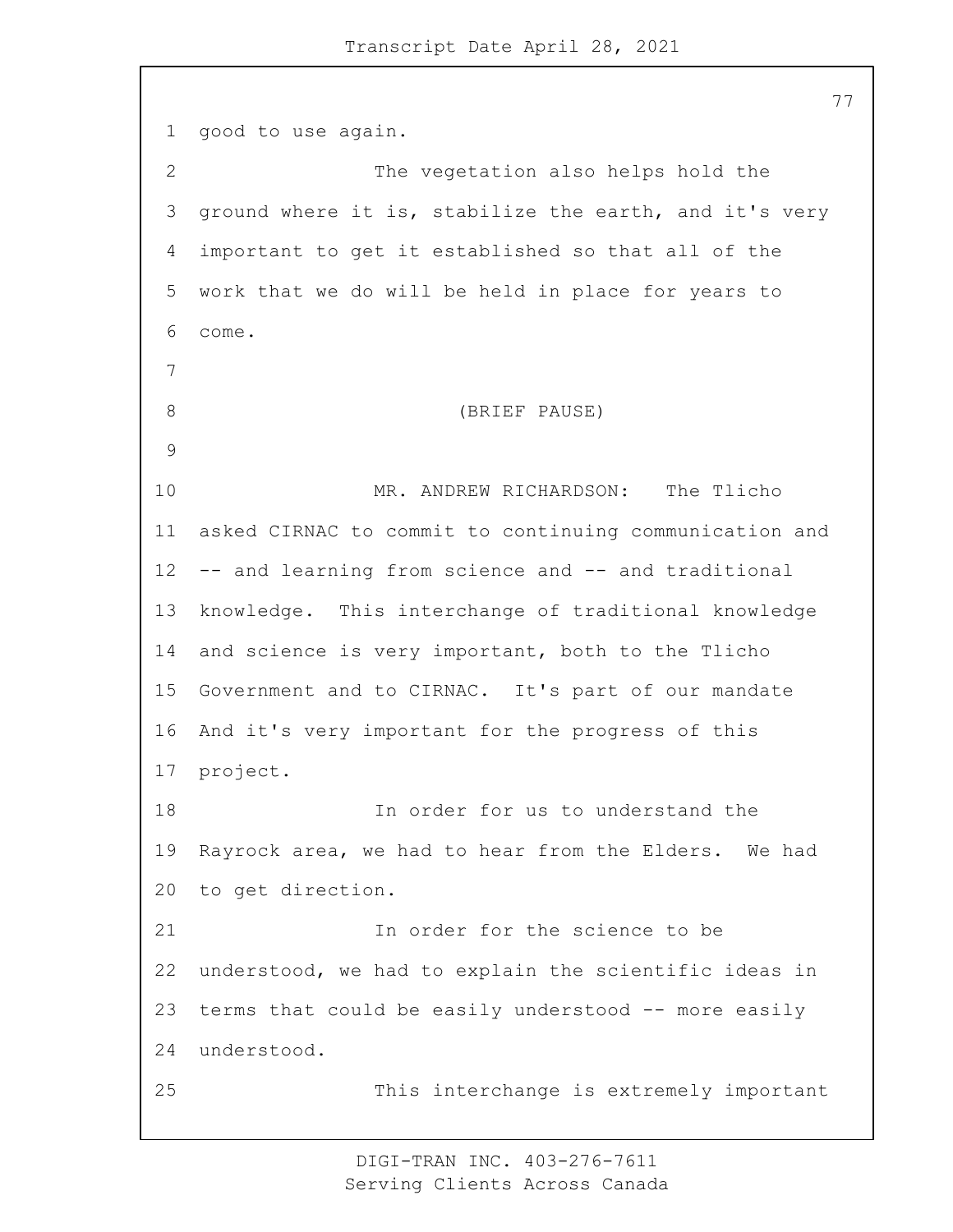because it's the only way that we truly can communicate and feel confident that the work that is being done is the work that needs to be done. And we look forward to continuing this information exchange in the future. 7 (BRIEF PAUSE) 9 MR. ANDREW RICHARDSON: The Tlicho Government also requested that the Elders be brought into the Rayrock site for site visits on a regular basis, so that they can see the progress of the work. 13 Earlier this week, I met with the -- with the Elders and with the Tlicho Government. And specifically, we were requested to have at least two (2) site visits per year with the Elders; preferably during freshet and the other one either late summer or fall. 19 We support this idea. We want the Elders to see the progress that is being -- being made, once we get work underway on this site. 22 It has been a long time of talking and of studying. And we are finally moving to the point in which we are doing something about the contamination that is on this site. We are finally to

> DIGI-TRAN INC. 403-276-7611 Serving Clients Across Canada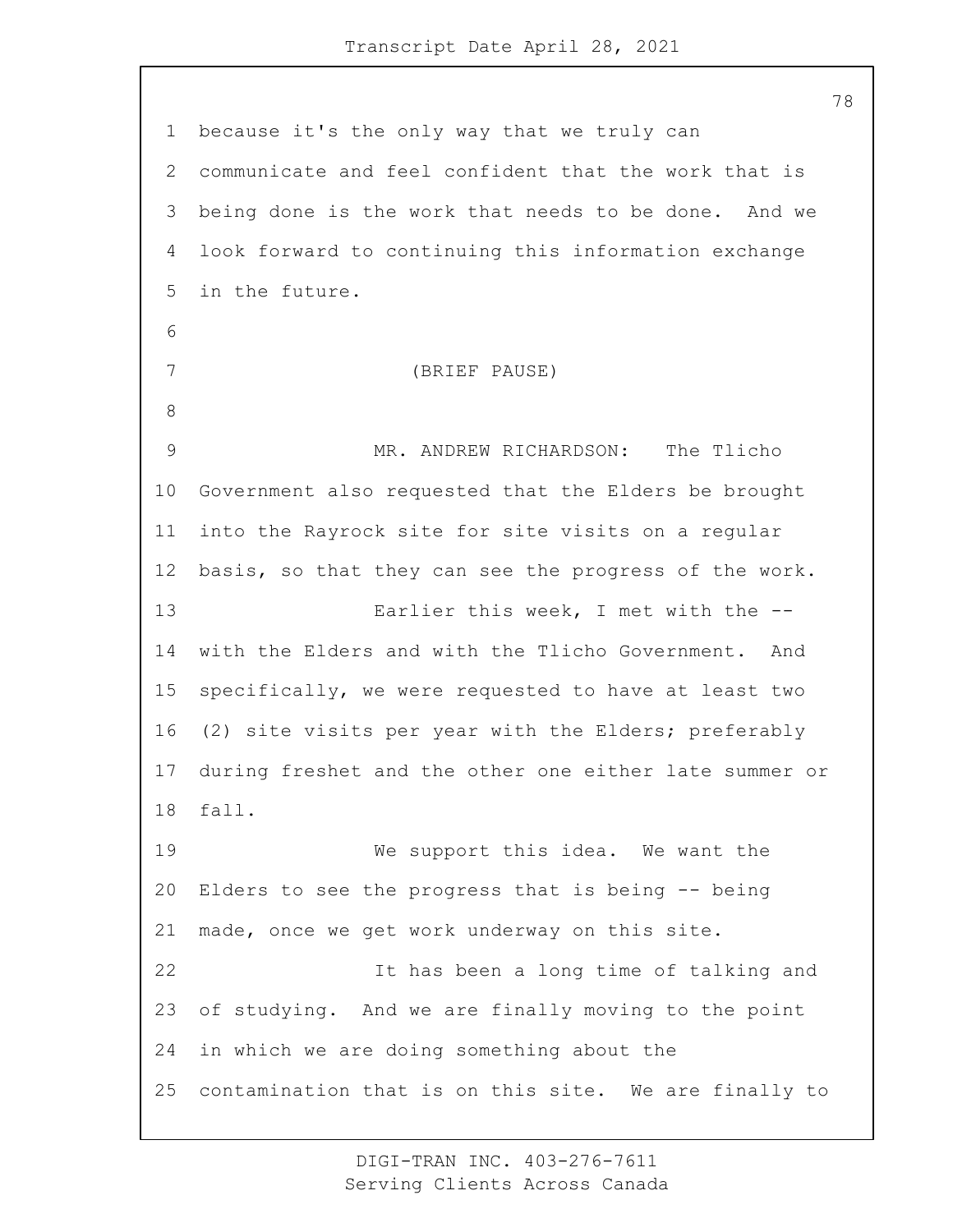the point where we're going to be cleaning things up. 2 To have the -- the Elders available and to have the Elders see this will be a very proud moment for us. It will show our commitment to getting this done right. 6 GNWT also provided a number of concerns that I will go over as well. 8 GNWT suggested that the maximum average concentrations be used when we're treating the water for -- from Mill Lake, as well as maximum grab. 11 11 In our pres -- in our application, we only included maximum grab. In other words, every sample had -- that we took had to meet that criteria. 14 The GNWT suggested that we have two (2) sets of criteria with the lower being applied on an average from all of the samples that we take, and a little bit higher for each individual one that we take. 19 The method that we proposed is actually -- requires better water quality. And so, we discussed it with the Tlicho Government and it was stated that they would prefer the one -- the method that provides the better water quality. 24 We have to be more careful if we -- and treat the -- make sure that the treatment works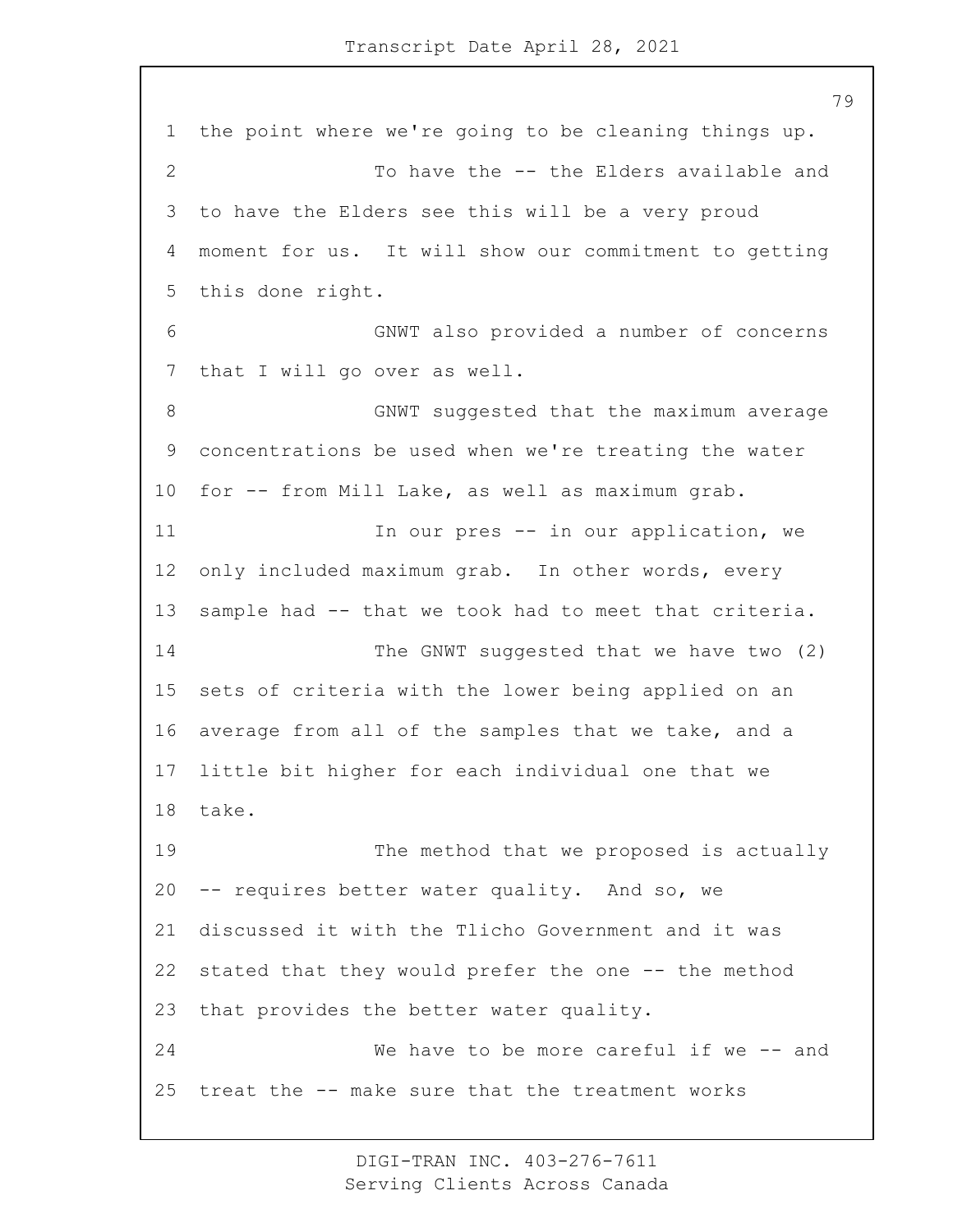perfectly if we do it in -- with a maximum grab criteria. So they suggested that we maintain that criteria as the one that we use for the water coming from Mill Lake. 5 The GNWT suggested that the -- the Surveillance Network Program sampling occur twice a month, as opposed to the monthly sampling that we are proposing at this time. 9 The Rayrock Remediation Project was, in fact, a monitoring project before we started this. Following the 1996 remediation, there were ten (10) 12 years of -- of water quality monitoring that was done. And, in fact, we have water quality data extending all the way back to 1979. 15 We have taken extensive water samples throughout the project, in many locations, through the -- through the Rayrock area and, in fact, regionally as well. **And with over twenty (20) years of**  water quality data from these lakes, the project feels that the -- we have sufficient water quality criteria. We -- or excuse me, we have sufficient water quality data. 24 That, combined with the fact that the water quality criteria that we are proposing is very,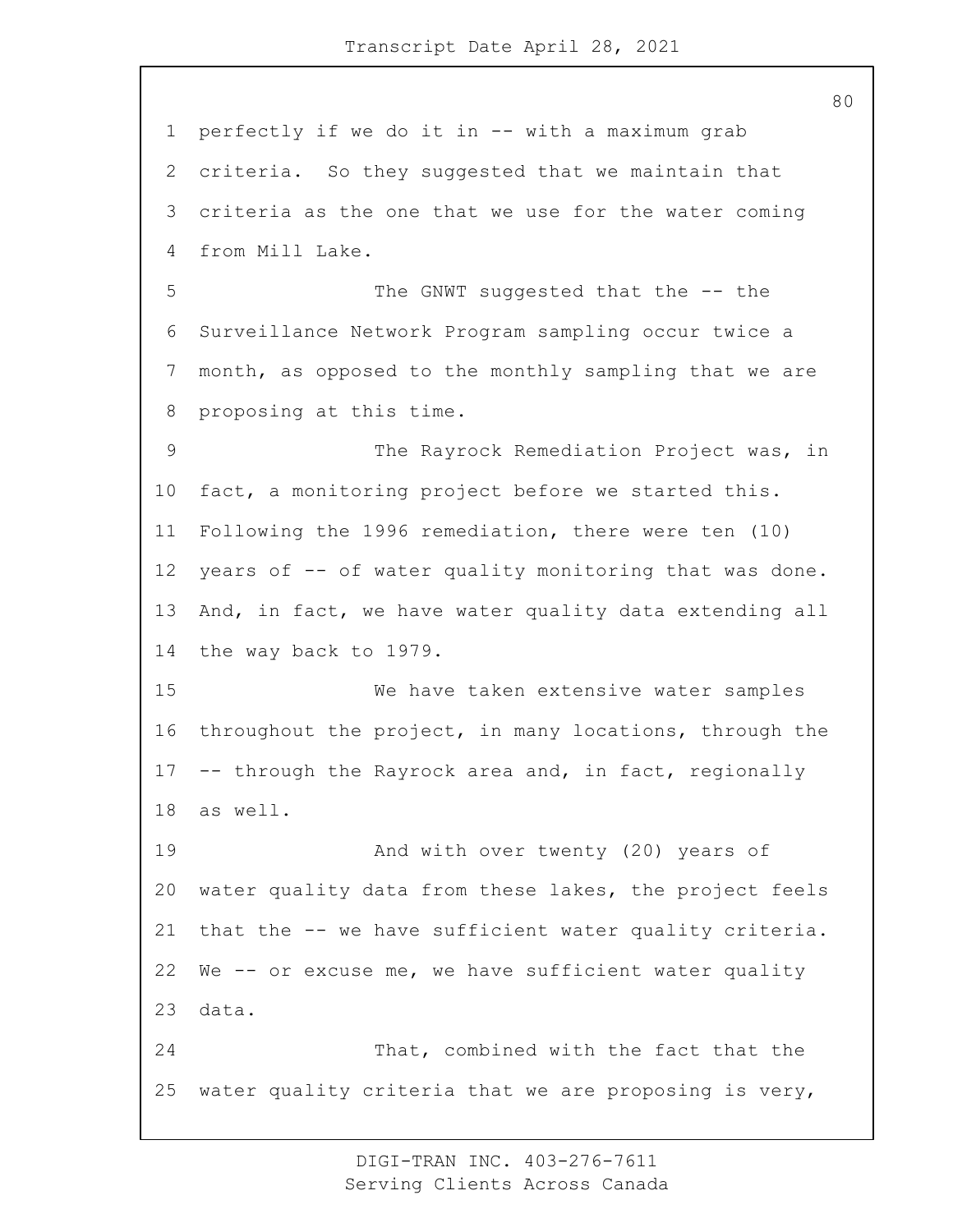very low, will mean that even though we're putting Mill Lake water into Sherman Lake, the water quality is going to be so good that it will not have an affect. 5 So we strongly feel that monthly water quality monitoring is -- is sufficient. 7 The GNWT requested that geochemistry criteria be included in a Quarry Management Plan when that plan is submitted. 10 The Rayrock Remediation Project will include this criteria in the Quarry Management Plan. We're happy to say, however, that to date -- one (1) of the main things with respect to the geochemistry criteria that is of concern is whether the rock might produce acid that could cause problems with releasing metals -- more metals into the lake, and with potentially making the lakes more acidic. 18 All of our results to date indicate that with the manner in which that we're planning on - - on using the rock that we quarry, it should not produce acid. 22 However, regardless, we will still adhere to testing to verify that -- that all the rock -- or the rock that we are quarrying is not acid generating.

> DIGI-TRAN INC. 403-276-7611 Serving Clients Across Canada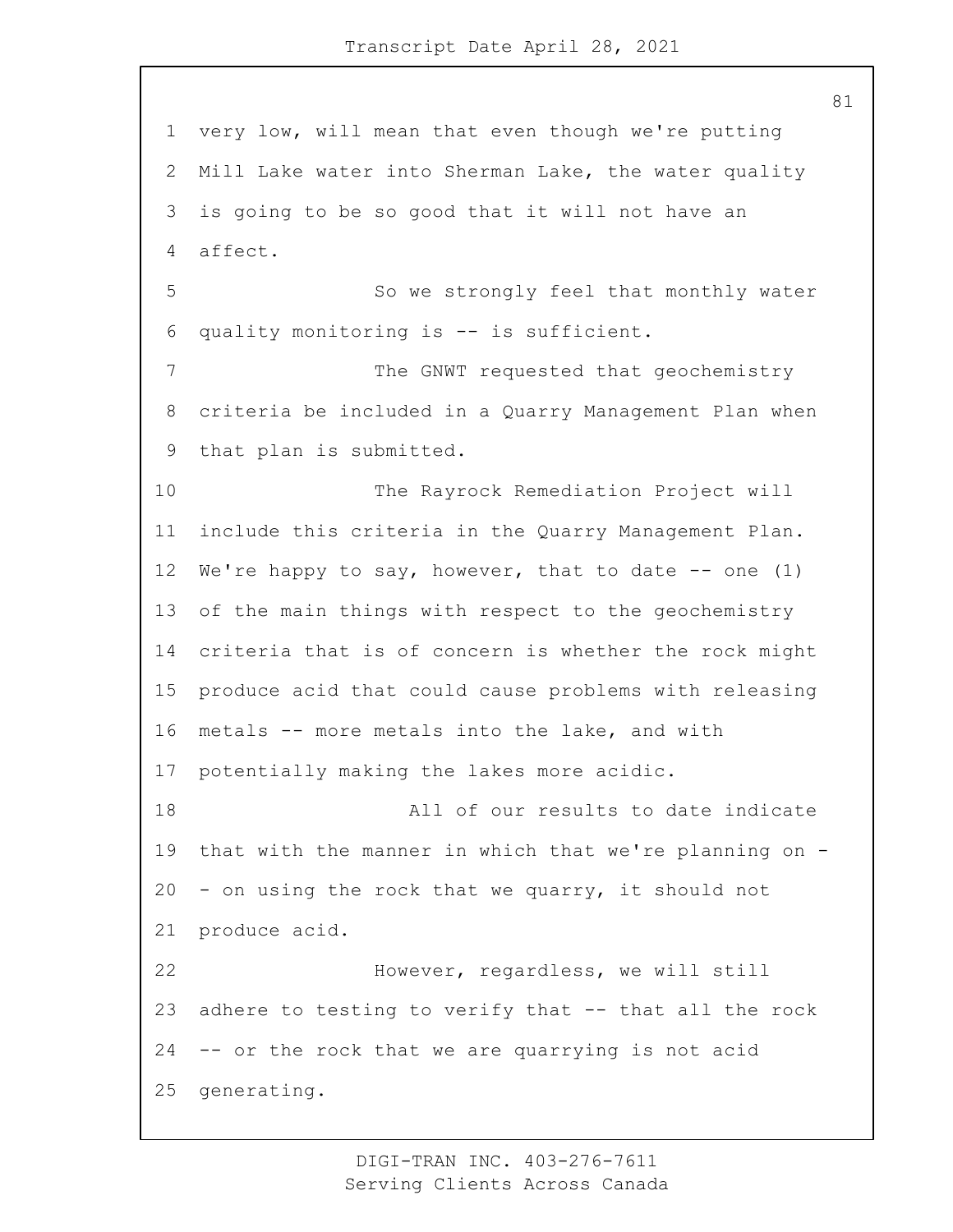1 And, finally, one (1) of the last -- one (1) of the other GNWT concerns was that they considered that the expansion work necessary to -- to put more floats and expanding the dock that's in Sherman Lake, they feel that should be considered in- water construction, and they requested that sediment and erosion controls be described for this in-water construction. 9 The project team consulted with the Department of Fisheries and Oceans. And the Department of Fisheries and Oceans agreed that, if we were to install this particular type of floating dock and, in fact, place holes into the sediments, that that does, in fact, meet the definition of in-water construction. 16 However, the disturbance from putting these two-inch (2) poles into the sediment is very, very low. And sediment and erosion control measures are not going to be necessary. 20 We are proposing to do expansion of the dock so that more traffic -- air traffic can come in and more work can be done on the dock itself. 23 These floating docks that we have installed to date, that are shown in this picture, have been very good for our purposes. And it's what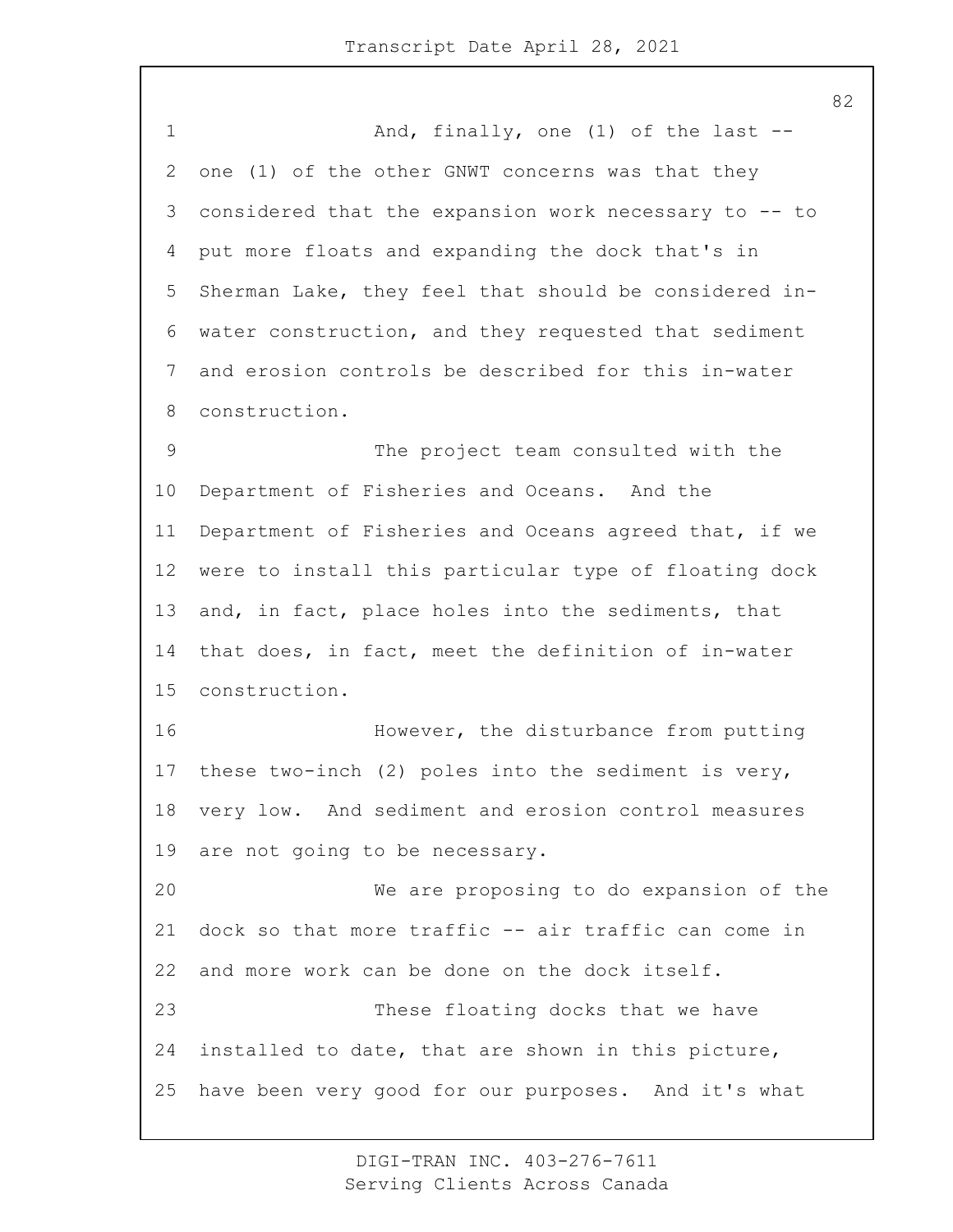we propose to continue to use in the future. 2 Installation of these -- this style of floating dock will not cause disturbance in the lake bed sediments. 5 So that was a relatively quick review of our responses to some of the Intervention concerns. And I will send it back to the Chair and say thank you very much -- masi cho -- for providing us with the time to provide this presentation today. 10 THE CHAIRPERSON: Masi for your presentation. We may be going for an early lunch. 12 MR. RYAN FEQUET: Masi cho. Just one more order of business. We just had our legal counsel, Mr. John Donihee, he just wants to make a statement for the record. So, John, turn it over you. 16 MR. JOHN DONIHEE (by Zoom): Thank 17 you, Ryan. The  $--$  the issue that I  $--$  I'll speak to on behalf of the Board relates to the scope of the proceeding in relation to evidence that has been provided by and is expected from the Tlicho government and evidence that's -- that's come from -- from CIRNAC. 23 The Land and Water Board considers both traditional knowledge and western science in its decision making process. The Tlicho government

> DIGI-TRAN INC. 403-276-7611 Serving Clients Across Canada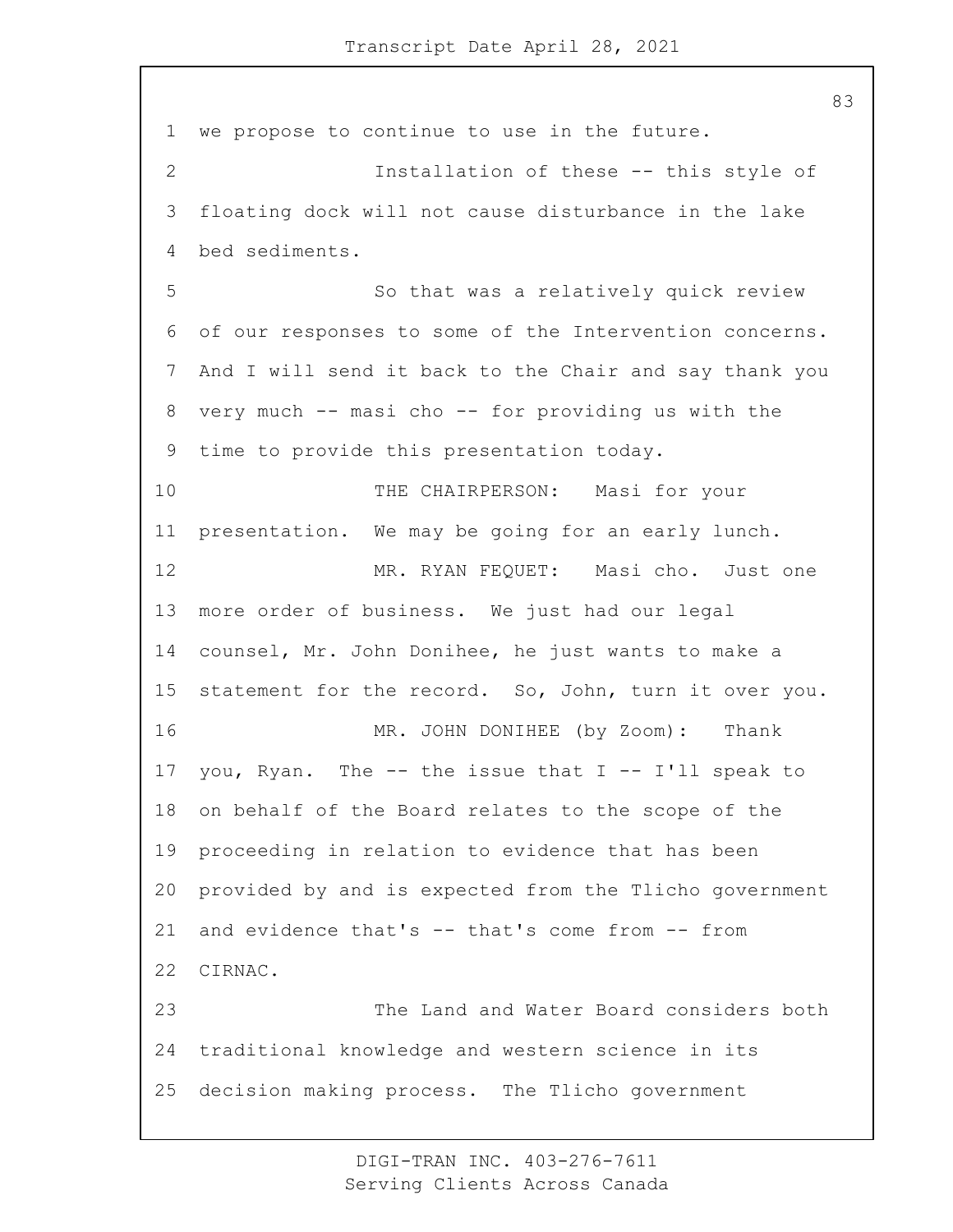intervention relies on both science and traditional knowledge to provide evidence to the Board and comments about the CIRNAC application. 4 Review of the Tlicho government intervention indicates that it includes evidence and recommendations for potential improvements to Beta and Gamma Lakes and areas downstream of them, as well as traditional knowledge for larger area including the avoidance zone. 10 The Board also understands that the Tlicho government and CIRNAC have discussed potential remedial activities for some of these areas, and that through the questions to presenters and during the

 presentation of the Tlicho government intervention, that the Board may hear about these potential remedial activities in those areas as well.

17 Further, the Board expects to hear from Elders and members of Tlicho communities through this virtual hearing process. And it seems likely that the evidence which will be presented through that process 21 will contribute to the story, the history, and knowledge of the effects of the Rayrock mine, but that they may go beyond the scope of the applications before the Board, and the areas and activities that were the subject of preliminary screening.

> DIGI-TRAN INC. 403-276-7611 Serving Clients Across Canada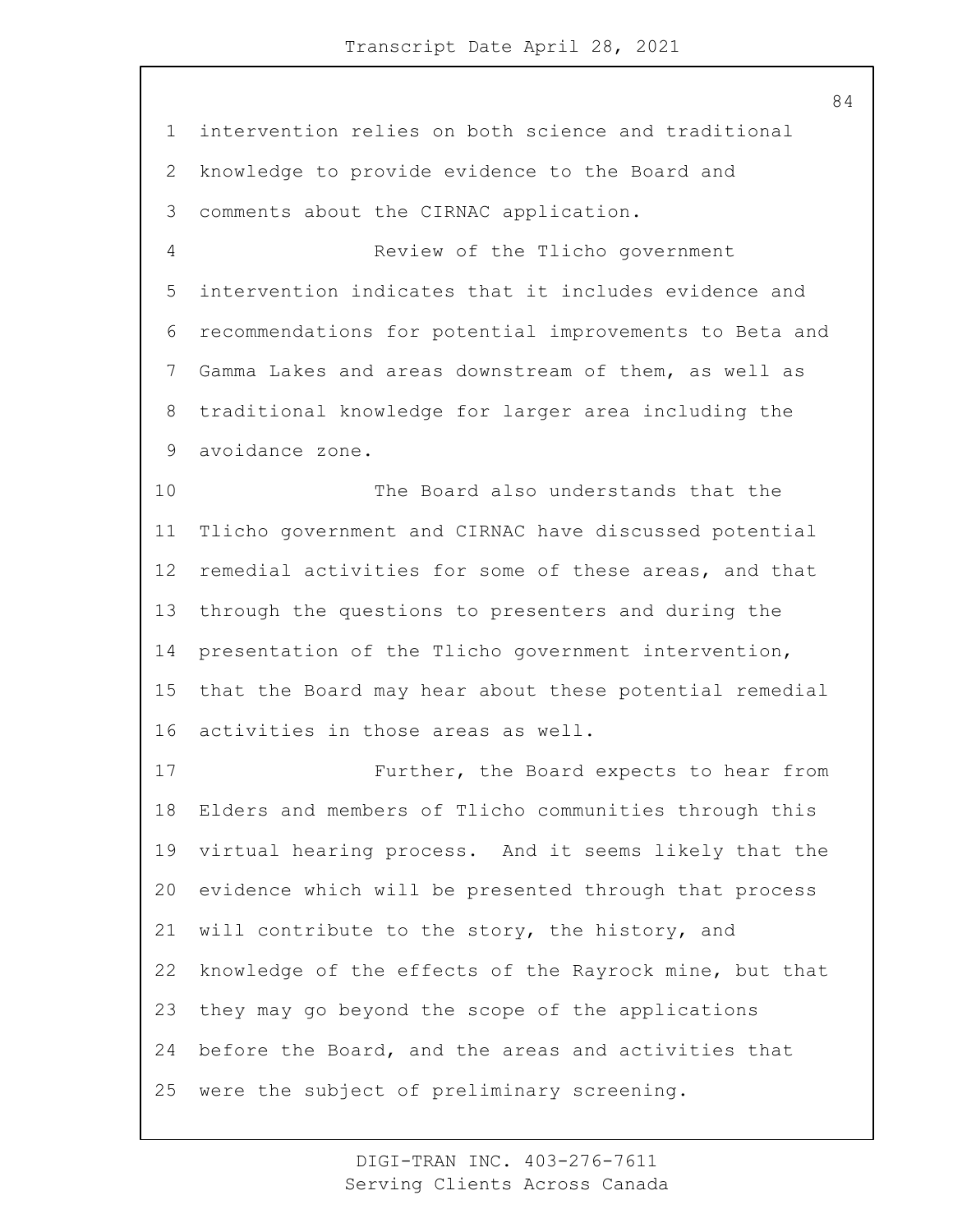1 So, for the record and -- and for purposes of the participants, the Board would like to indicate that it will allow sufficient latitude with respect to this evidence and these lines of questioning because, in the Board's view, this information will contribute to the historical and traditional understanding of the site and the surrounding area. 9 The Board wants to hear from Elders and community members. And if CIRNAC is able to respond to any questions that arise about these historical concerns or the broader areas that may have been affected by the Rayrock mine, the Board encourages CIRNAC to do so. However, all parties should understand that the decisions that the Board will make, the licence applications, will only be based on the evidence that is within the scope of this proceeding and the preliminary screening. 19 If the Applicant makes commitments to carry out activities that require regulatory approvals that are outside the scope of the current proceeding, such as armoring the shore of Beta or Gamma Lake, these activities will have to be subject to new applications or amendments to licenses and permits, if issued.

> DIGI-TRAN INC. 403-276-7611 Serving Clients Across Canada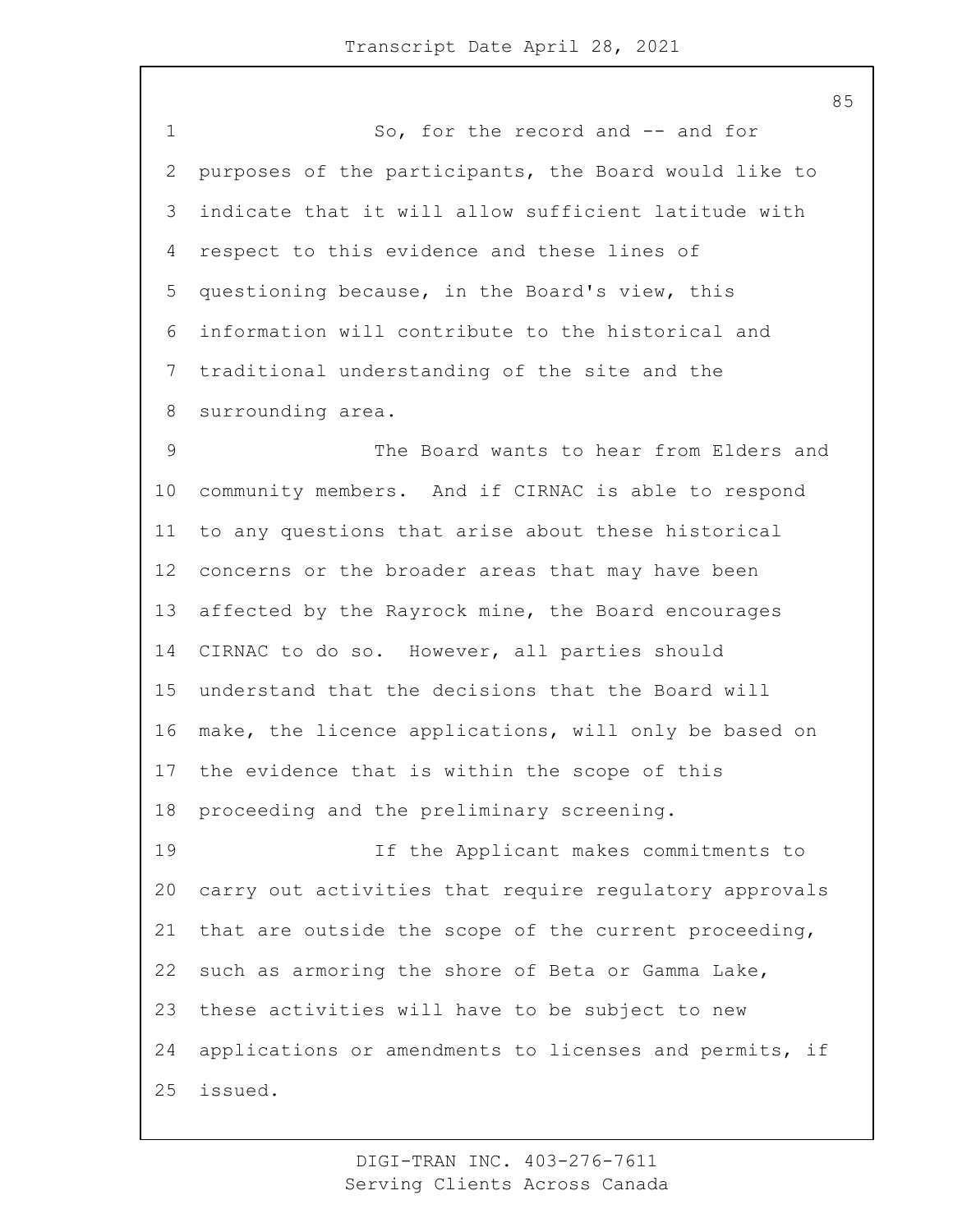1 While the evidence provided to the Board about Rayrock's history and Tlicho traditional knowledge will inform the Board's general management and decisions about the permit and licence, and they'll be -- they'll -- and will be constrained to, well the applications -- the scope of the applications that are currently before the Board. 8 Mr. Chairman, I -- I think that covers this matter and I'll leave it there. Thank you, sir. 10 THE CHAIRPERSON: Okay, thank you, John. All right. We'll break for lunch, come back at 1:30. Masi. --- Upon recessing at 12:00 p.m. --- Upon resuming at 1:38 p.m. QUESTION PERIOD: 18 THE CHAIRPERSON: And now we're going to comments and questions, if there's any from the Tlicho community hubs. Tlicho communities -- Whati, Gameti, Behchoko, Wekweeti. 23 (TLICHO LANGUAGE SPOKEN) 25 (BRIEF PAUSE)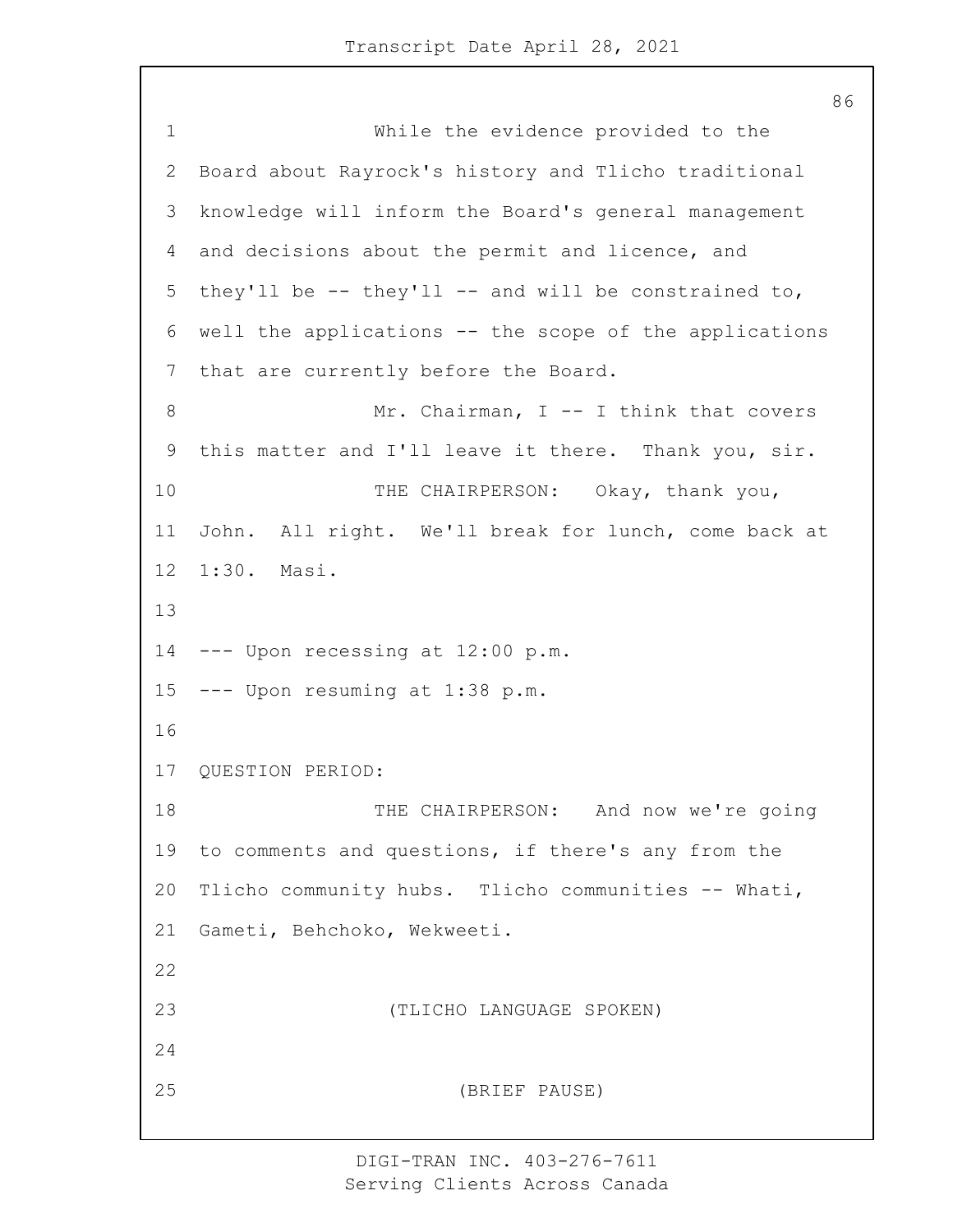1 THE CHAIRPERSON: Okay. We'll go to the first community hub. We'll go to Behchoko. Behchoko, any comments or questions from Behchoko? 5 (BRIEF PAUSE) 7 THE CHAIRPERSON: Looks like we don't have any comments or questions from Behchoko, so we'll go to Whati. Whati, do you have any comments or questions to CIRNAC? 12 ELDER MARIE ADELE RABESCA: 14 (TLICHO LANGUAGE SPOKEN NOT TRANSLATED) 16 (INTERPRETED FROM THE TLICHO LANGUAGE INTO ENGLISH) 18 ELDER MARIE ADELE RABESCA: ...when we gather like this, we gather like this, and sometime men -- sometime three (3) to six (6) men, they would talk among each other. They need to document all that information. 23 We need to hold kind of like a form of a group workshop consisting of Elders. Is it possible that we need to do that kind of work?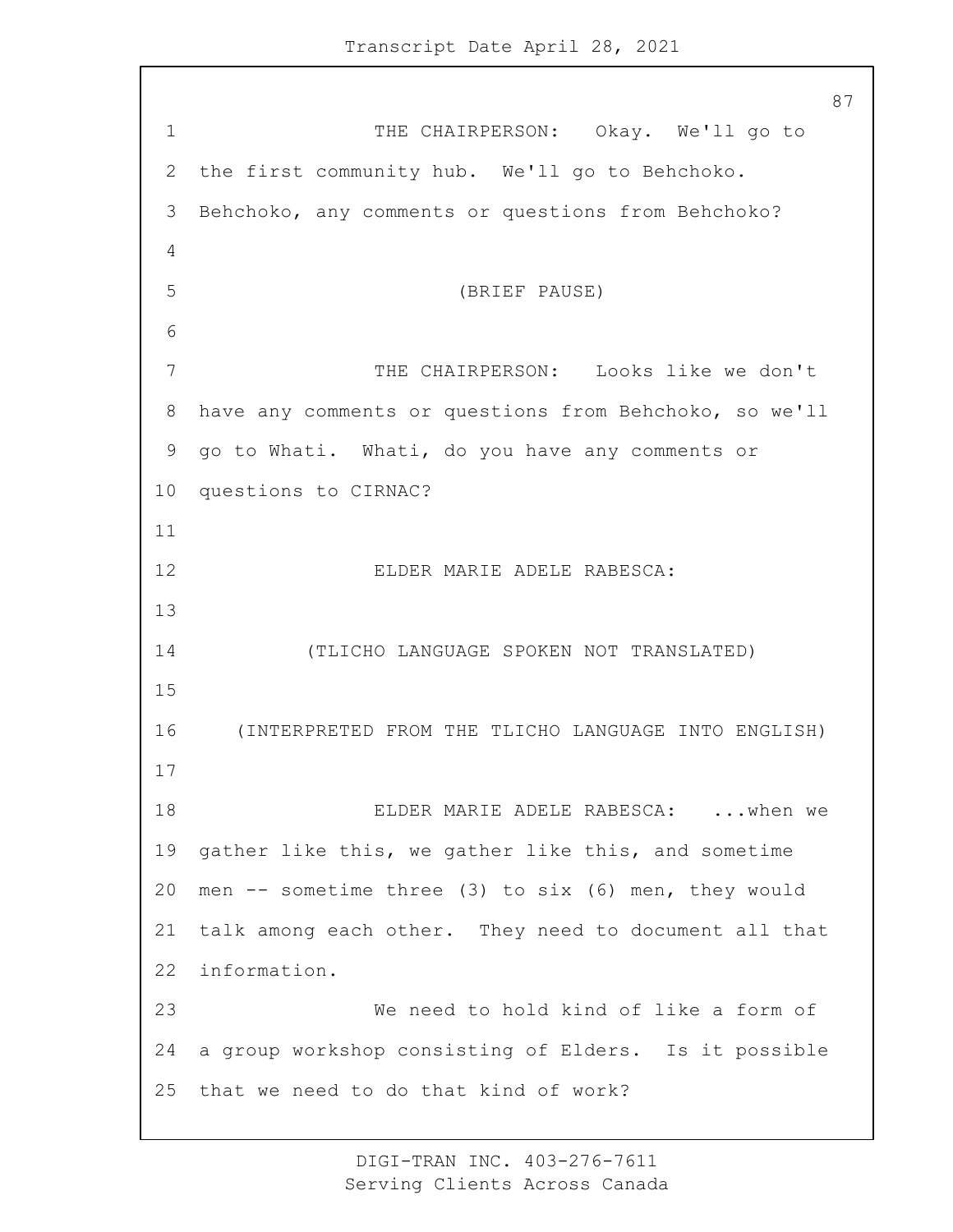1 (INTERPRETATION CONCLUDED) 3 THE CHAIRPERSON: Masi, for your comments and questions. It's Marie Adele Rabesca from Whati, but she's in the room here. We can either answer that here and then go back to the communities. 8 (BRIEF PAUSE) 10 THE CHAIRPERSON: Yeah. CIRNAC can respond to Mrs. Rabesca. 12 MR. RON BREADMORE: Masi, Mr. Chair. Ron Breadmore, CA. Yes, worker safety is -- is a huge concern on all of our projects. Our projects are complex. There's a lot of risk associated with our work. Even just getting to and from our sites by air, by road, which road, boat. 18 The contractors that we procure are required to have very strong health and safety plans that they must submit to the authorities having jurisdiction for approval, and the contract requires them to adhere to all the conditions in those approvals from those agencies. 24 For Rayrock, Kwetjjaa, the contractor will be required to develop very strict plans for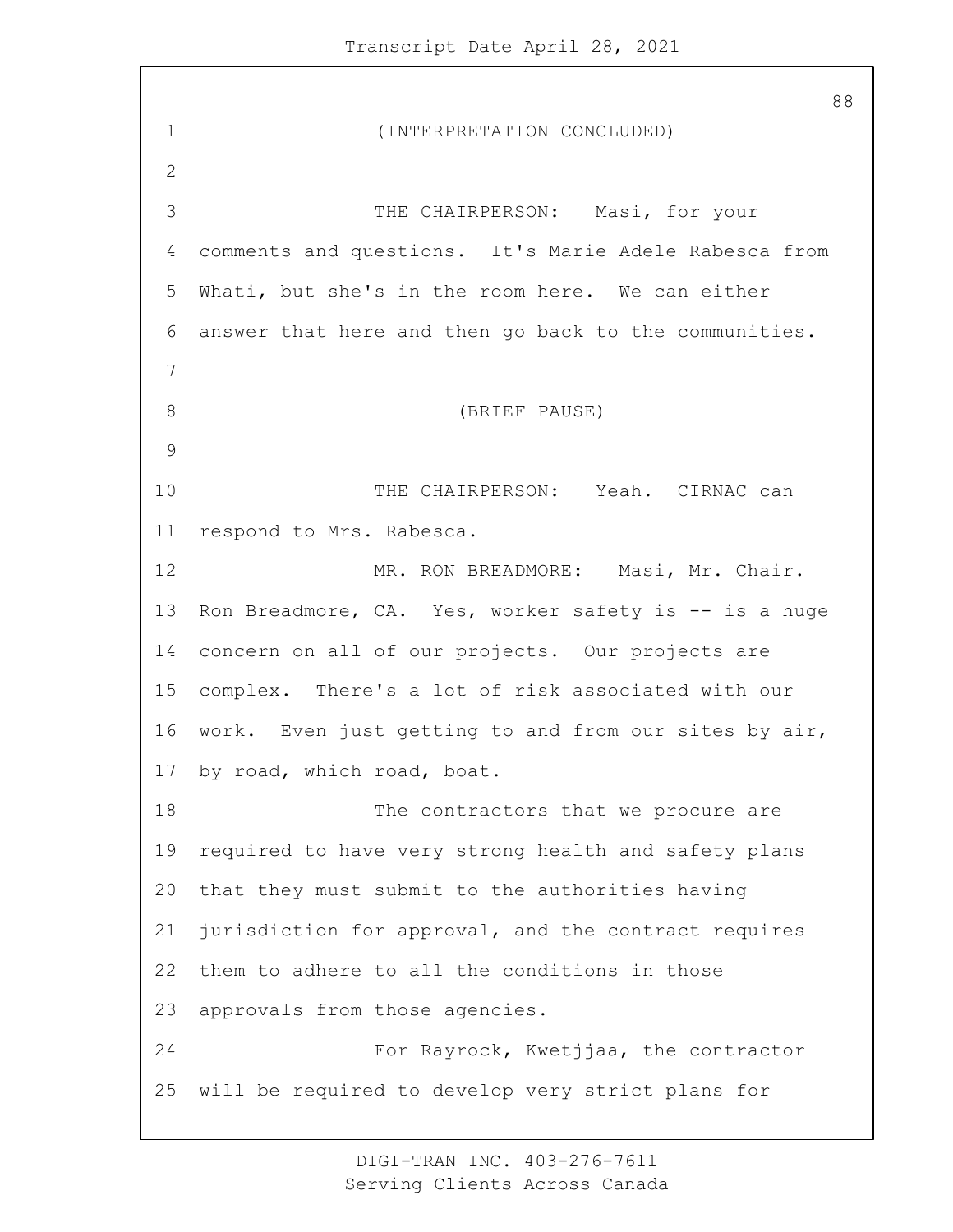worker health and safety and submit those both to the Workers' Safety and Compensation Commission for NWT Nunavut for approval. 4 And as well, CIRNAC will be required to take a portion of that plan, the Radiation Protection portion of that plan, and submit that to CNSC for their approval. 8 So it's -- it's very -- it's a high priority of course for the project, for the contractors, and priority is given to worker safety, as well as public safety. We -- we have concerns with people accessing the -- the project sites during remediation by winter road or over land, so we need to control access to our sites. 15 So, yes, worker safety is of utmost importance to our project team, and we heard as well a note in there about the details of the work. And maybe I'll just let Andrew Richardson reflect on -- back on his presentation and describe the work in general. Masi. 21 MR. ANDREW RICHARDSON: Yeah. Andrew Richardson, with CIRNAC. 23 Worker health and safety, as Ron said, is a very important part of this project, and when this work starts, it's going to be done a little

> DIGI-TRAN INC. 403-276-7611 Serving Clients Across Canada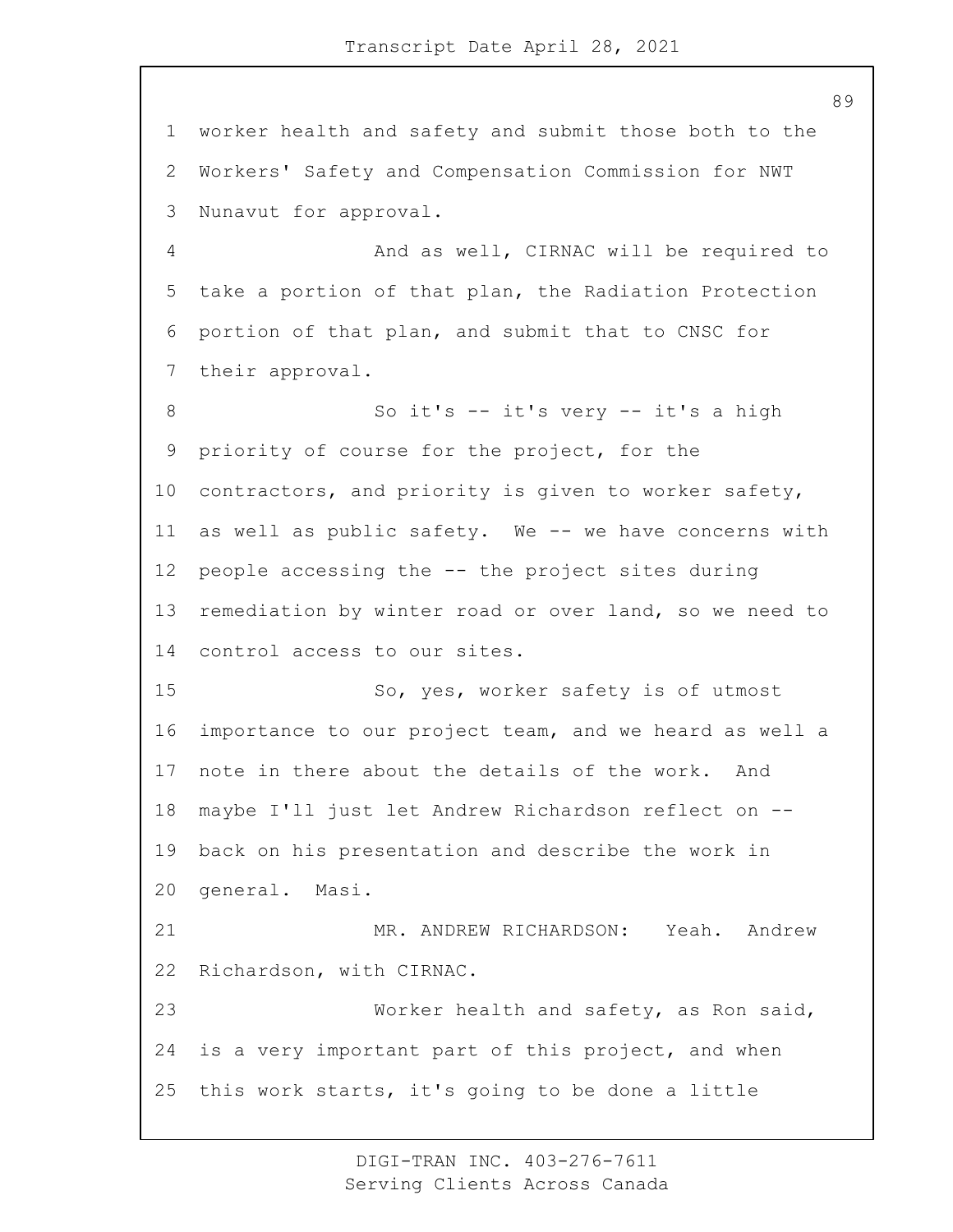differently than some of the projects that have been - - that people may have seen in the past.

3 On the projectors right now, I -- I'm showing the area where the Confined Disposal Facility will be located. That area is right beside Mill Lake, and the area around Mill Lake, the area around the Confined Disposal Facility, and all area that drains into Mill Lake will be blocked off so that you will not be able to go into that part of the site while the work is going on unless you have the proper equipment and unless you have been trained on how to protect yourself when working around the uranium.

13 We're quite concerned that there are high concentrations of uranium in this area, and we're still in the process of developing exactly what the people will have to be taught before they're allowed to work in there.

**However, the area, once remediation**  starts, will -- you will only be allowed in after you've been given the proper equipment and to -- and the -- the proper clothing and protection that you can wear to make sure that you -- that you do not take in any of the uranium into your body. 24 You will also be -- everybody who works

in there will also be trained on how to keep

DIGI-TRAN INC. 403-276-7611 Serving Clients Across Canada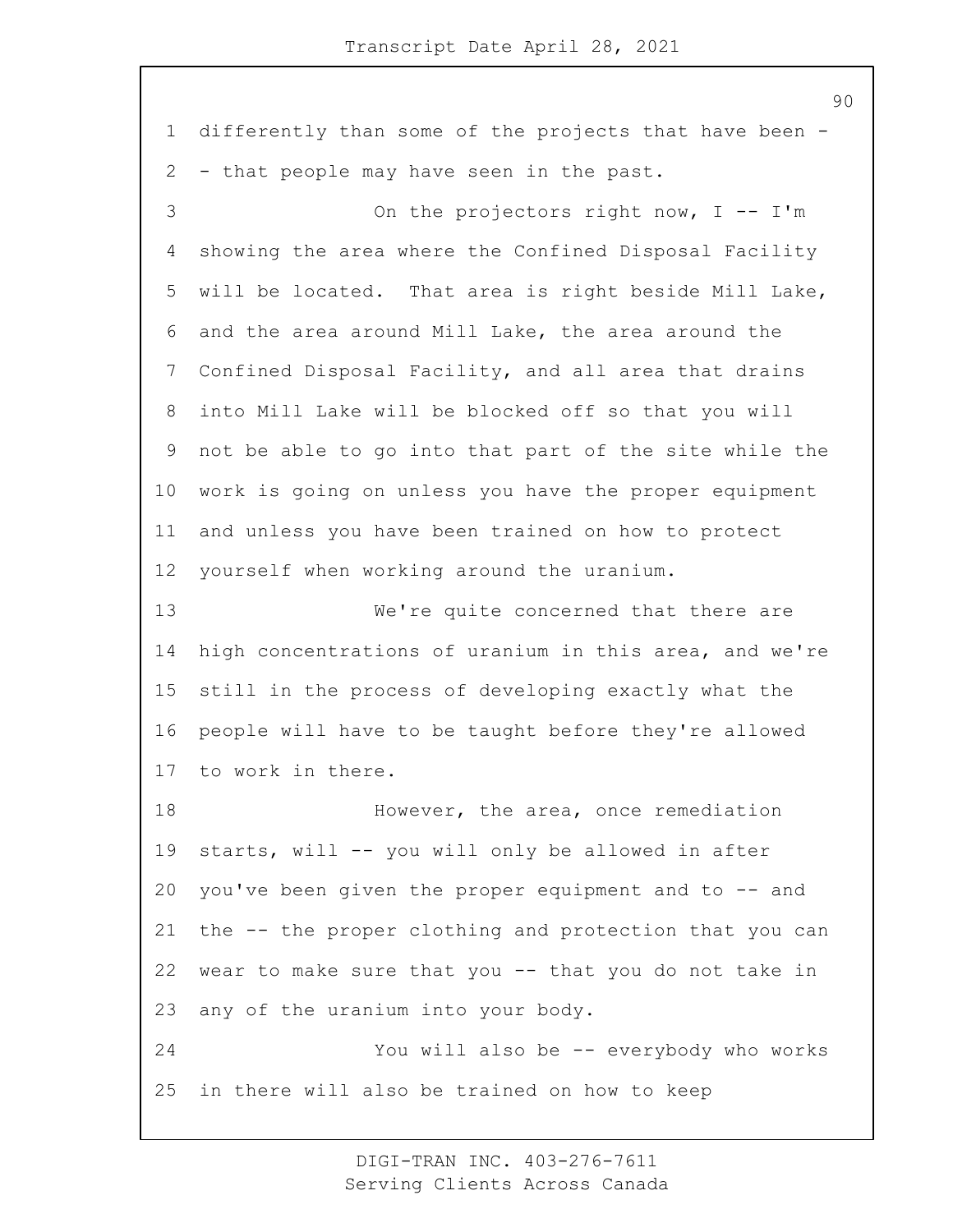themselves safe. Everybody that works in the area will also have to wear little machines that measure how much radiation you are getting every day. 4 And every person that works there will have to keep -- will be given one (1) of these, and they will be monitored by the people on the site every day to make sure that you are not being exposed to too much radiation through the project. 10 (BRIEF PAUSE) 12 MR. ANDREW RICHARDSON: The worker health and safety is very important. And the work that we are doing at Mill Lake involves working with dangerous materials. 16 So, we will make certain everybody that is doing it will be properly trained and will have the equipment and protection that they need to do the work safely so that they can return home after finishing their work at the Kwetjjaa (phonetic) remediation project and go home to their families safely. Masi. 23 (BRIEF PAUSE) 25 THE CHAIRPERSON: I think she had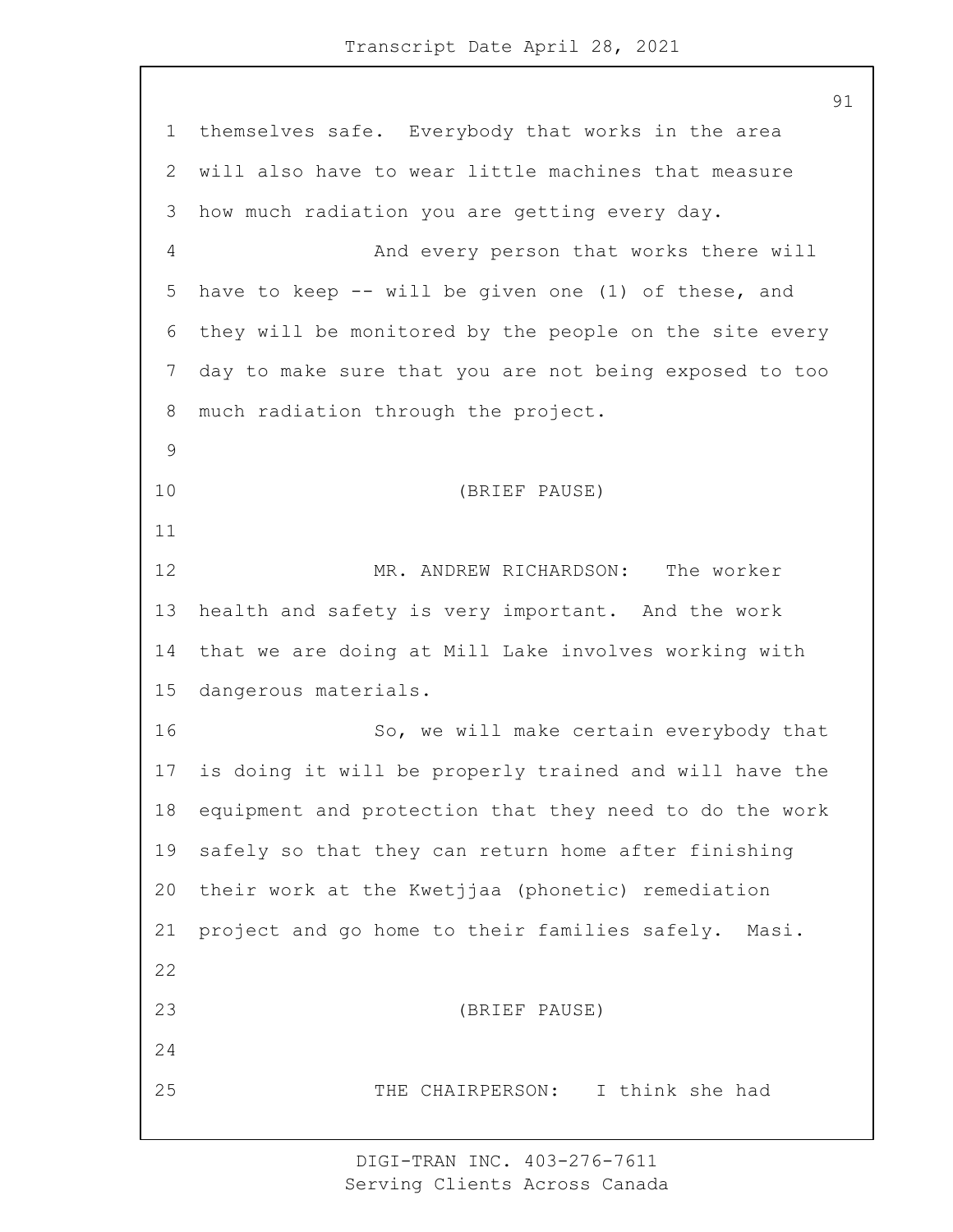another question on whose permission or whose order that this will be taken place, this remediation. 3 MR. RON BREADMORE: Mr. Chair, Ron Breadmore, CA. So, we are applying for a Type A water licence for this project, as well as a Type A land use permit in order for us to get to our site and -- and use the lands around Rayrock. 8 So, we will be required to uphold all the conditions, terms and conditions, of those instruments once issued. So, CIRNAC will be responsible for complying with all of those requirements. 13 As well, we will -- we hold a waste nuclear substance licence with CNSC. And we are also the licencee under that licence. And we are required to comply with all the requirements of that instrument, as well. 18 So, the ultimate responsibility is on CIRNAC as custodian of the Rayrock and associated sites. And through our contractors, we're required to comply with a whole host of other regulatory requirements from the other various agencies. We have some of those groups with us here today. Masi. 24 THE CHAIRPERSON: Okay. Thank you, Ron. It may help if you explain that it's a donut and

> DIGI-TRAN INC. 403-276-7611 Serving Clients Across Canada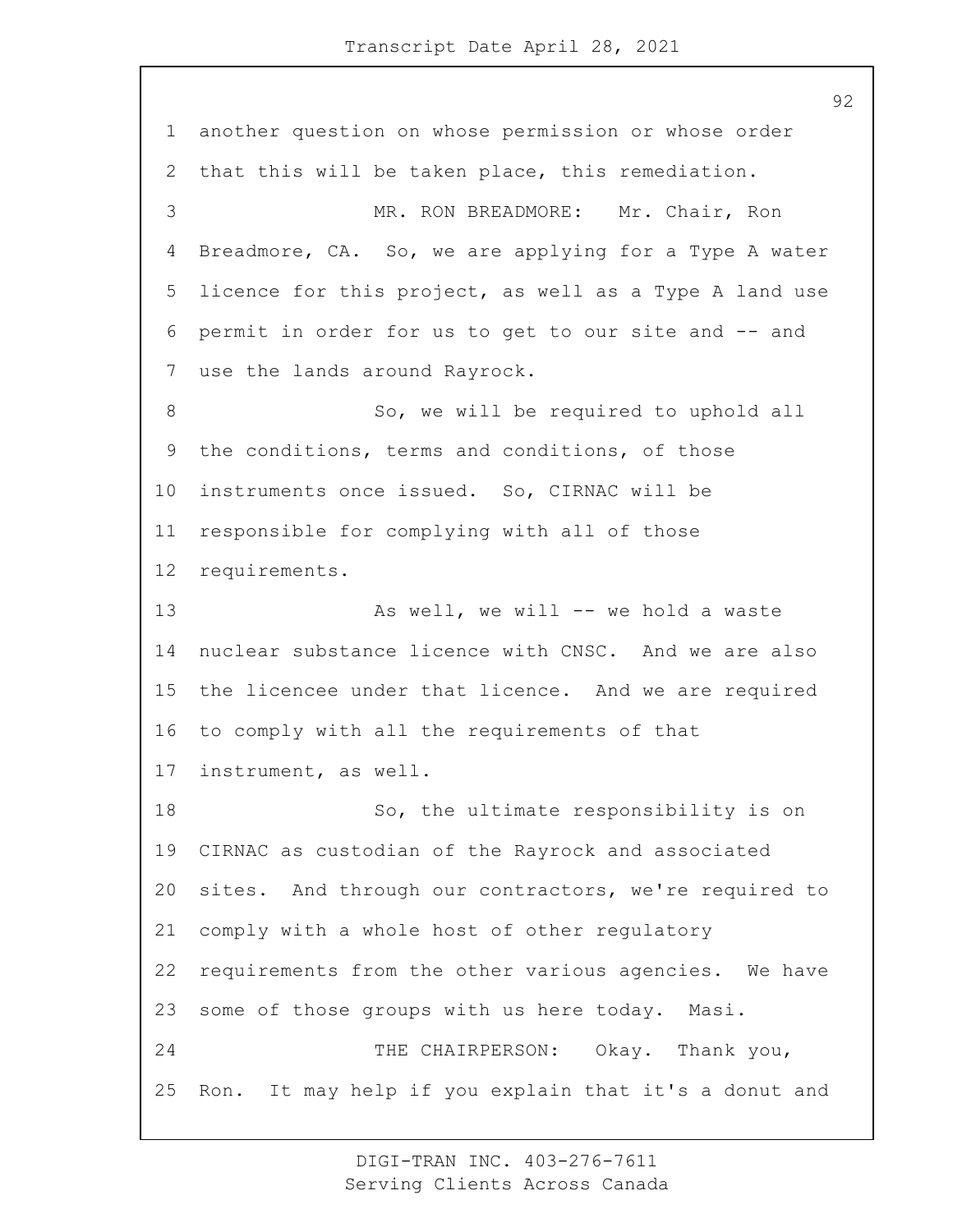that it's not the Tlicho lands that's been cleaned up, right. So, it was federal -- it's federal land, so you want to explain that part? 4 MR. RON BREADMORE: Masi, Mr. Chair. Ron Breadmore, CA. I did mention in our opening statement earlier just briefly about the -- the land selection process. 8 And, yes, Kwetjjaa is a federal donut within the Tlicho lands. It was excluded from land selection because of its contamination, so it remains a federal site. So, CIRNAC is responsible, is -- is the owner. I am custodian for the Rayrock Kwetjjaa site, as well as Sun Rose (phonetic). Those are both federal packages of land. Masi. 15 THE CHAIRPERSON: Okay. Masi, the -- the -- you got your answers? 18 (INTERPRETED FROM THE TLICHO INTO ENGLISH) 20 ELDER MARIE ADELE RABESCA: Yes. Yes. At the same time, if we don't ask questions sometime - - we -- we have to ask questions in order to know what's happening. 24 Just now, he mentioned that Federal Government is a responsible person that -- that owns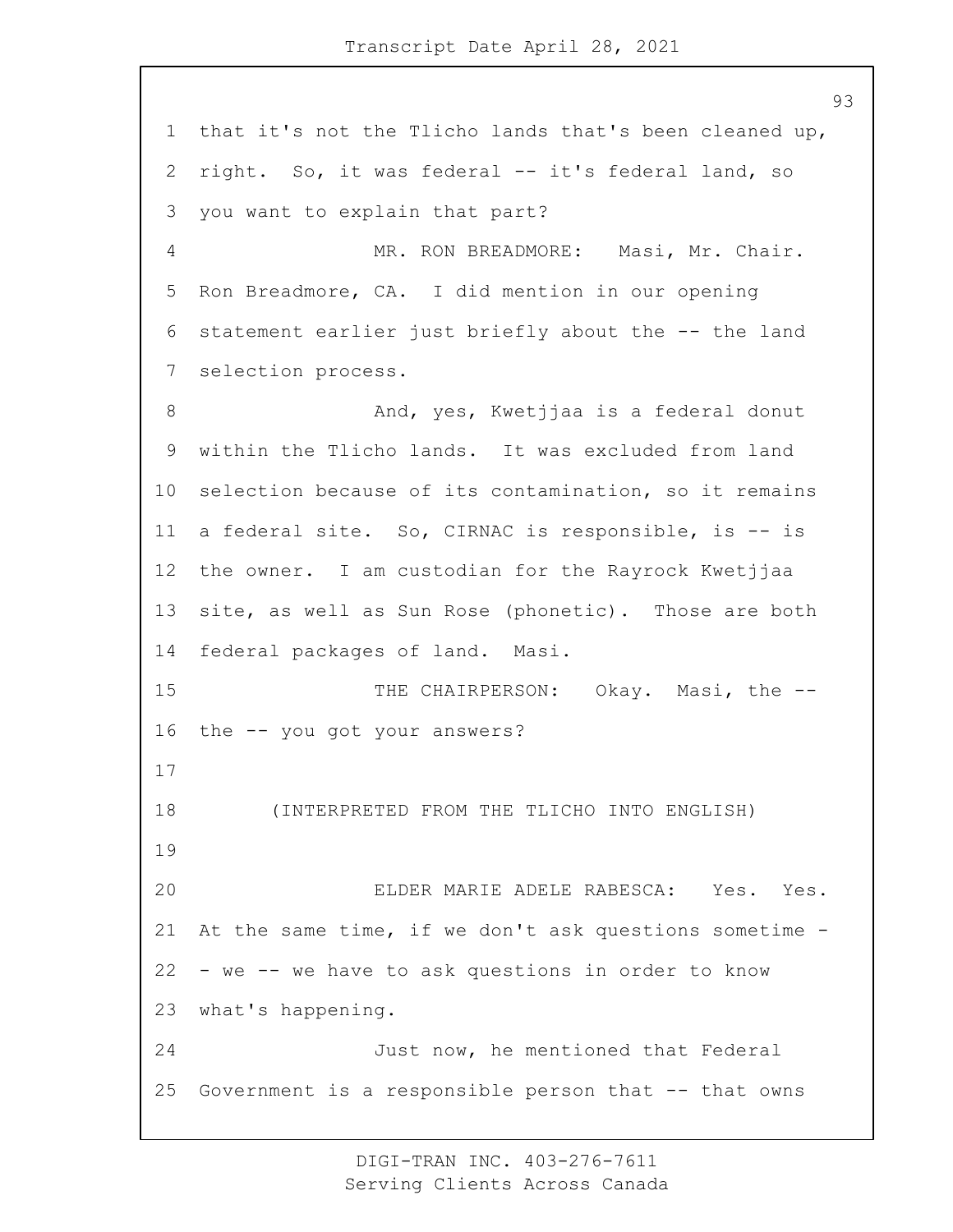and is responsible for the land. And it sounds like it's the money, federal money, that's also been used to clean up. 4 Even that -- we had no idea, so it's good to -- to hear that. And so, as we go along, it's good to know more information clearly. 7 And the workers that are at -- going to be at Kwetjjaa, they will sleep there as well as they will work there. Is -- are they going to live there and sleep there? Are they going to have a camp set up? What's -- what's... 13 (TRANSLATION CONCLUDED) 15 MR. RON BREADMORE: Mr. Chair, Ron Breadmore, CA. I'll defer this detailed question to Andrew. 19 (BRIEF PAUSE) 21 MR. ANDREW RICHARDSON: Masi. Andrew Richardson, CIRNAC. Currently, we are still in the process of finding a contractor to go in to do the work on the Rayrock site. 25 We expect this summer to -- to go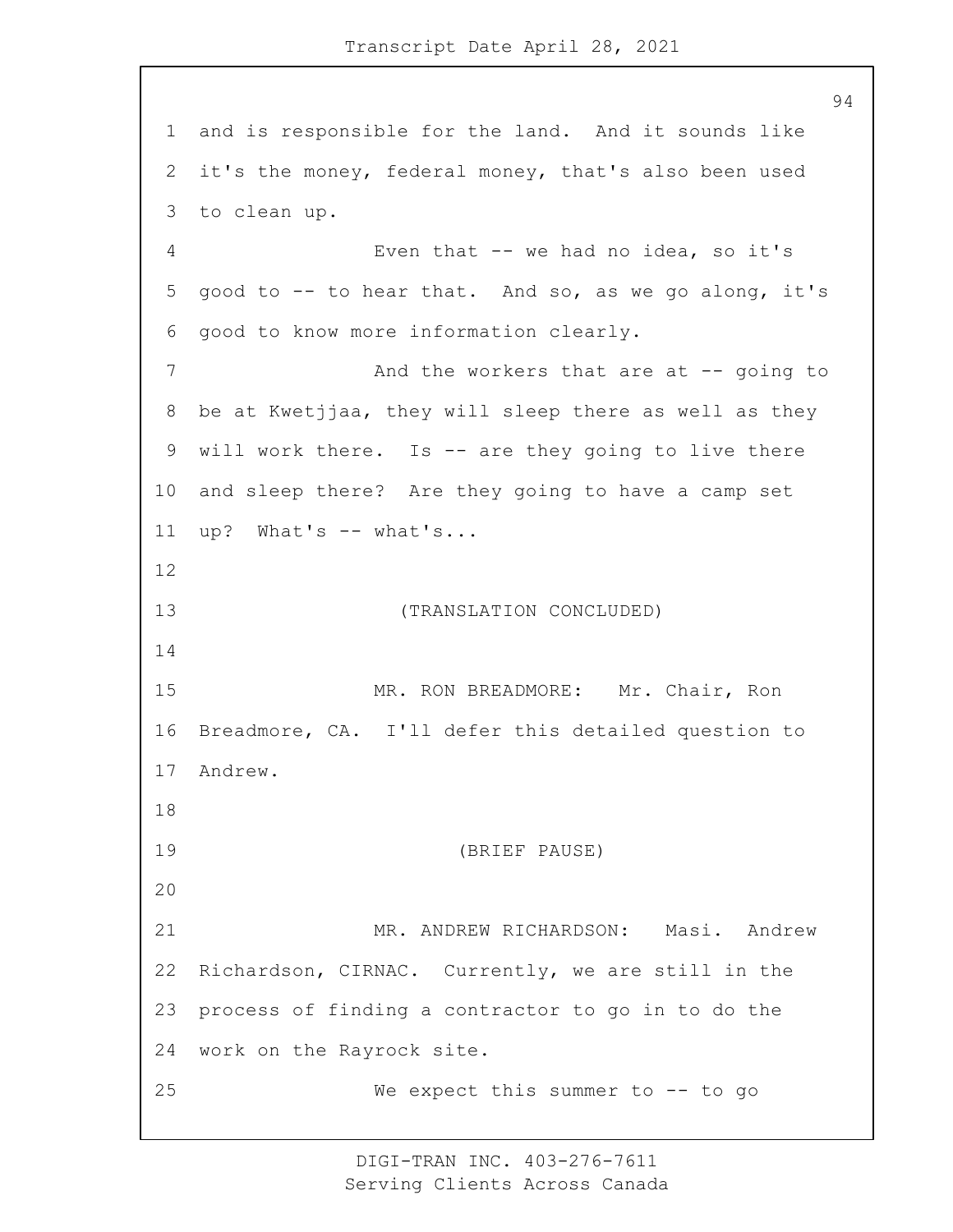through the contracting process to hire the work -- the -- the company that will do the work. How that company will set up the camp and what type of rotations they will have will be up to the person -- or the company that is going to be doing the work. 6 What is typical for this type of a project is that they will have shift work where the workers will fly in for two (2) weeks of work, and then they will be off for two (2) weeks of work; that is quite common in the area. 11 There will be a camp set up at Rayrock for the people when they are working on the site. Right now, the camp is located between the Mill Lake area and the float dock, which is located at the bottom of that hill. 16 So, for the -- for the Elders who have visited the site, they know -- they have seen the camp is set up on a hillside in that area. We don't know if the contractor is going to want to use that area or someplace else to set up their camp because they will want to set up something that's more permanent. 22 We will learn a lot of these details later this year in -- after the contracting is complete. And we will be able to report back to the - - to the Board at that time.

> DIGI-TRAN INC. 403-276-7611 Serving Clients Across Canada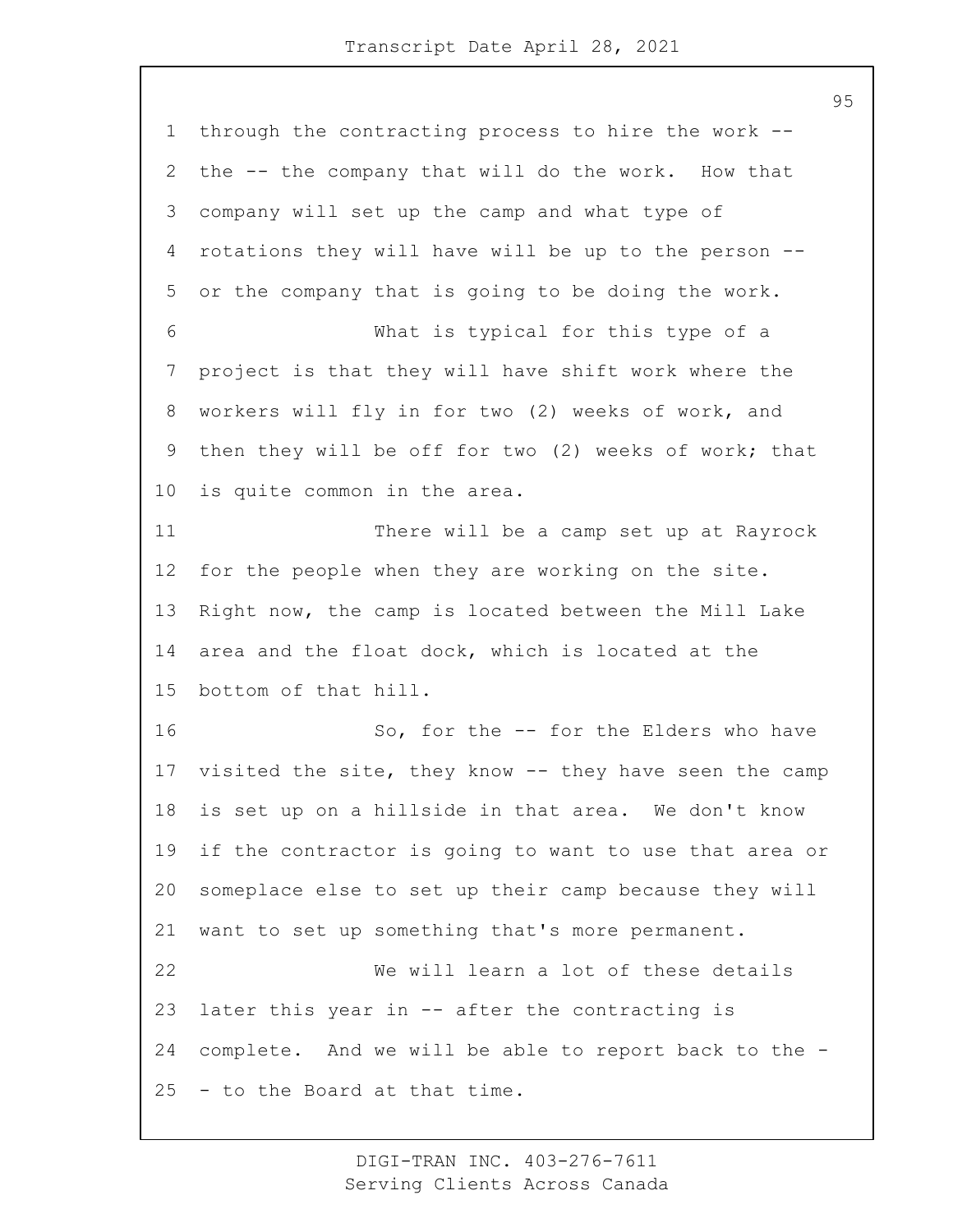1 Currently, all of our information anticipates that we will be setting up though near the area of the float dock and near Sherman Lake. Masi. 4 THE CHAIRPERSON: Thank you. Any more -- any other questions from Mrs. Rabesca? 7 (TRANSLATED FROM TLICHO INTO ENGLISH) 9 ELDER MARIE ADELE RABESCA: It's good for now. I'll -- I'm finished asking questions. 12 (TRANSLATION CONCLUDED) 14 THE CHAIRPERSON: Okay. Thank you. Now we are going back to the hub communities. Yeah. We're -- right now we're in -- with Whati. If there's's any questions, concerns, or comments from Whati, it is the time say it now. 19 MS. STEPHANIE BEAVERHO: Hello, I'm Stephanie Beaverho, from Whati. And I just want to say masi for having me here from -- masi to the Board and Tlicho Government. 23 Rayrock has been an issue for a long time, but as I sit here, I have realized how serious it is. I can understand how important it is for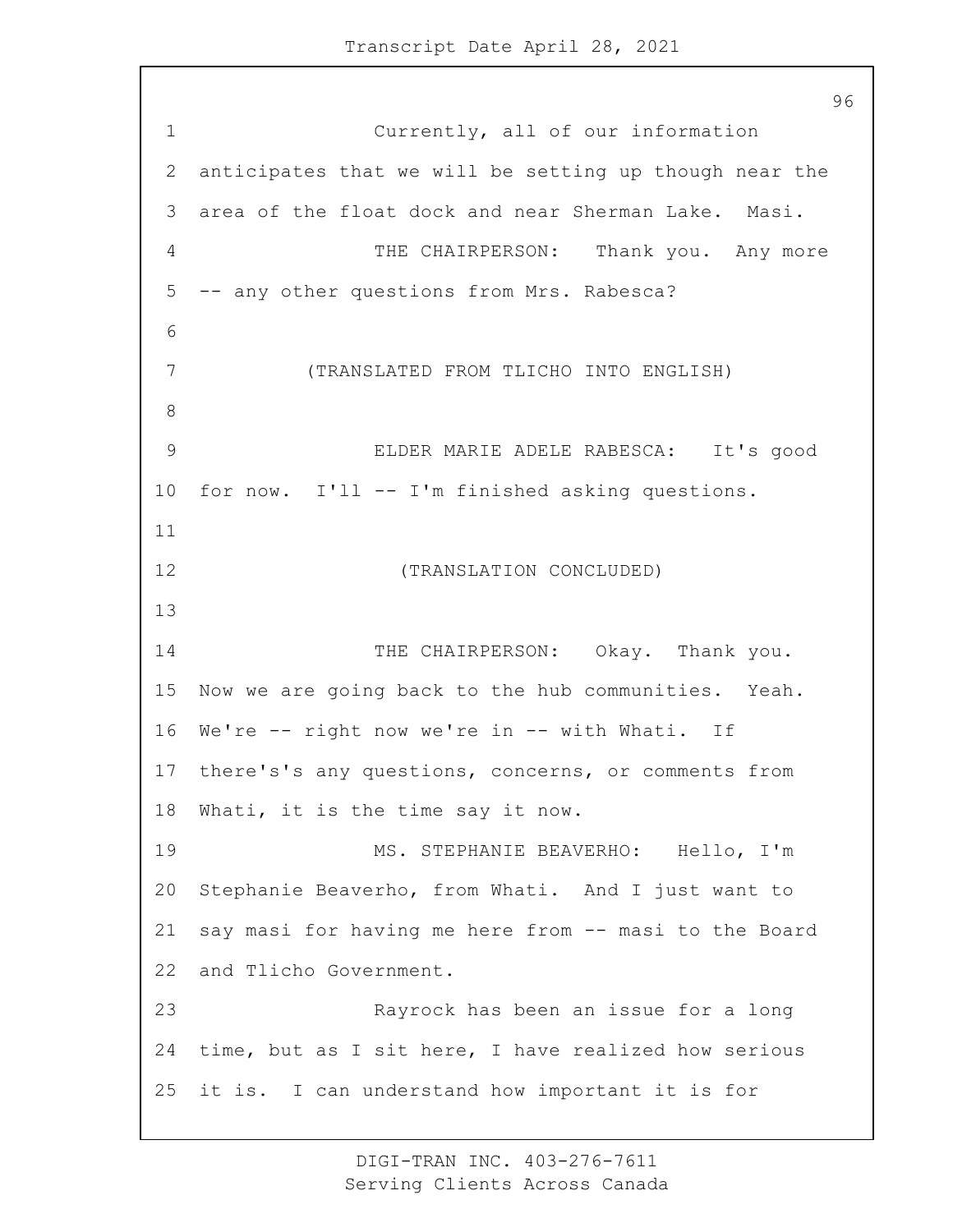Elders -- sorry, I'm kind of nervous. 2 Our land and water has always been our way of -- our way of life. And I just wanted to bring up what Jimmy Rabesca said in February 2021. We had a community government present in our community that -- that could report back -- report back to newsletter or any other means that would have been -- help us for 8 the younger generation with no -- while we will know the department is doing for -- to help our -- to help our leaders. 11 And he also said that if you work together as a nation, we can accomplish lots; that's what Jimmy Rabesca said in February. 14 And then, from what Joseph Judas said too, Today we need more youth involved and training for our youth to do -- to some more studying and sampling for service and how to do some regulation priority. Knowing that Elders are -- that are from -- from every community are in prison with us. 20 And I just thought that those two (2) comments was very important, so I just wanted to say that. Thank you. 23 THE CHAIRPERSON: Any comments from CIRNAC? 25 MR. RON BREADMORE: Mr. Chair, Ron

> DIGI-TRAN INC. 403-276-7611 Serving Clients Across Canada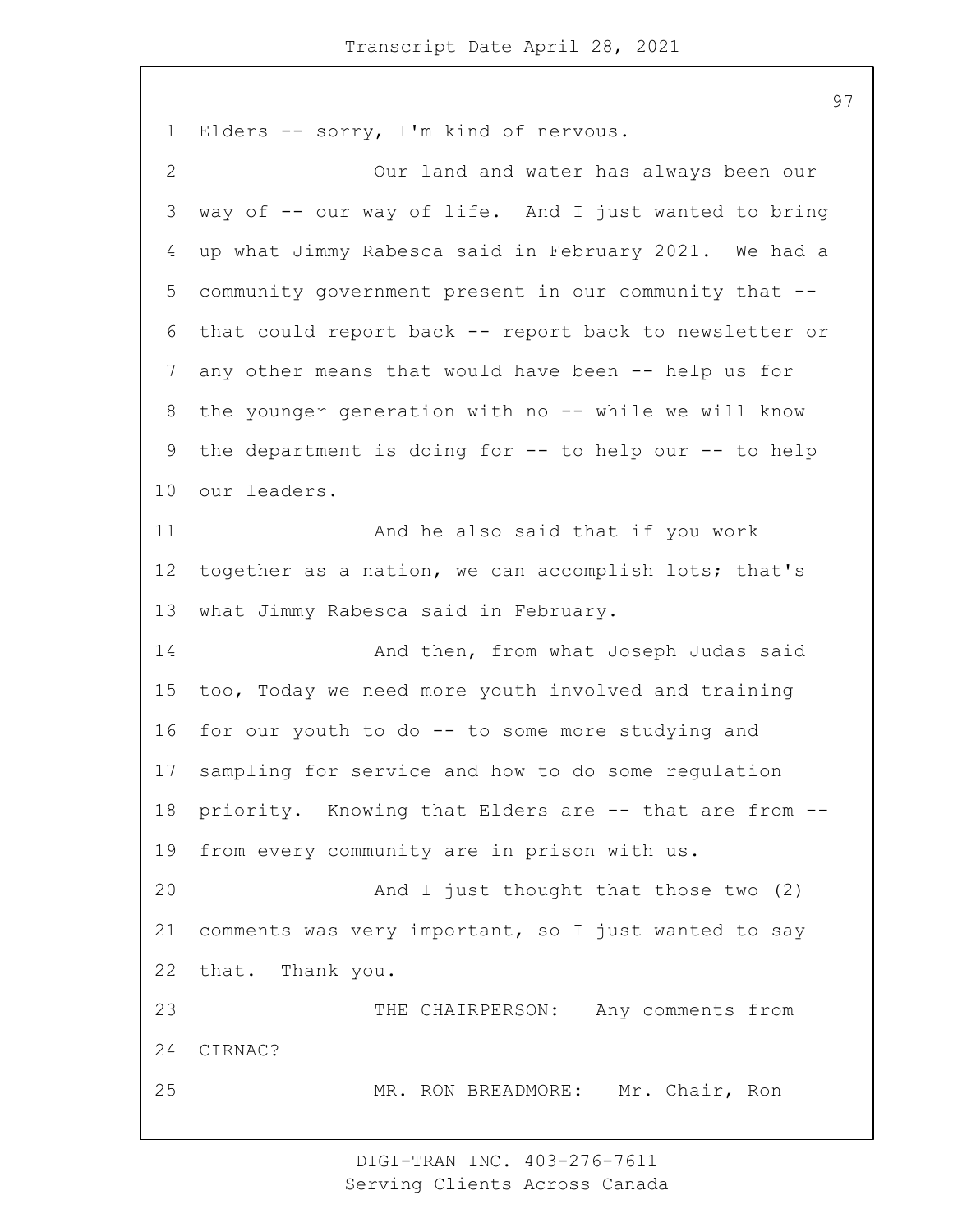Breadmore, CA. Yeah, these are very important points that Stephanie raises. 3 We -- we were lucky enough to meet with Jimmy and -- and some of the other Kwetjjaa Elders in February. And we did hear that there was a need to have a newsletter or some other kind of a product that we can use to report back to. 8 And we have done that over the years, on past projects, like Colomac and we are considering that again for Rayrock. 11 Today, we were able to assemble some booklets and handouts for participants. And I think, you know, it'll -- it'll take something like that to - - that kind of shape or form. But it will be in the form of a newsletter. We did hear that from Jimmy B. in February. So we -- we are taking an action on that. 18 And the -- the point regarding the youth and having them involved is -- is very important as well. 21 And, in 2016, CIRNAC, in partnership with DFO, funded a BEAHR program, B-E-H-A -- sorry, B- E-A-H-R -- Bettering Environmental Aboriginal Resources -- Human Resources. And that -- that was for the training of Tlicho youth on contaminated site

> DIGI-TRAN INC. 403-276-7611 Serving Clients Across Canada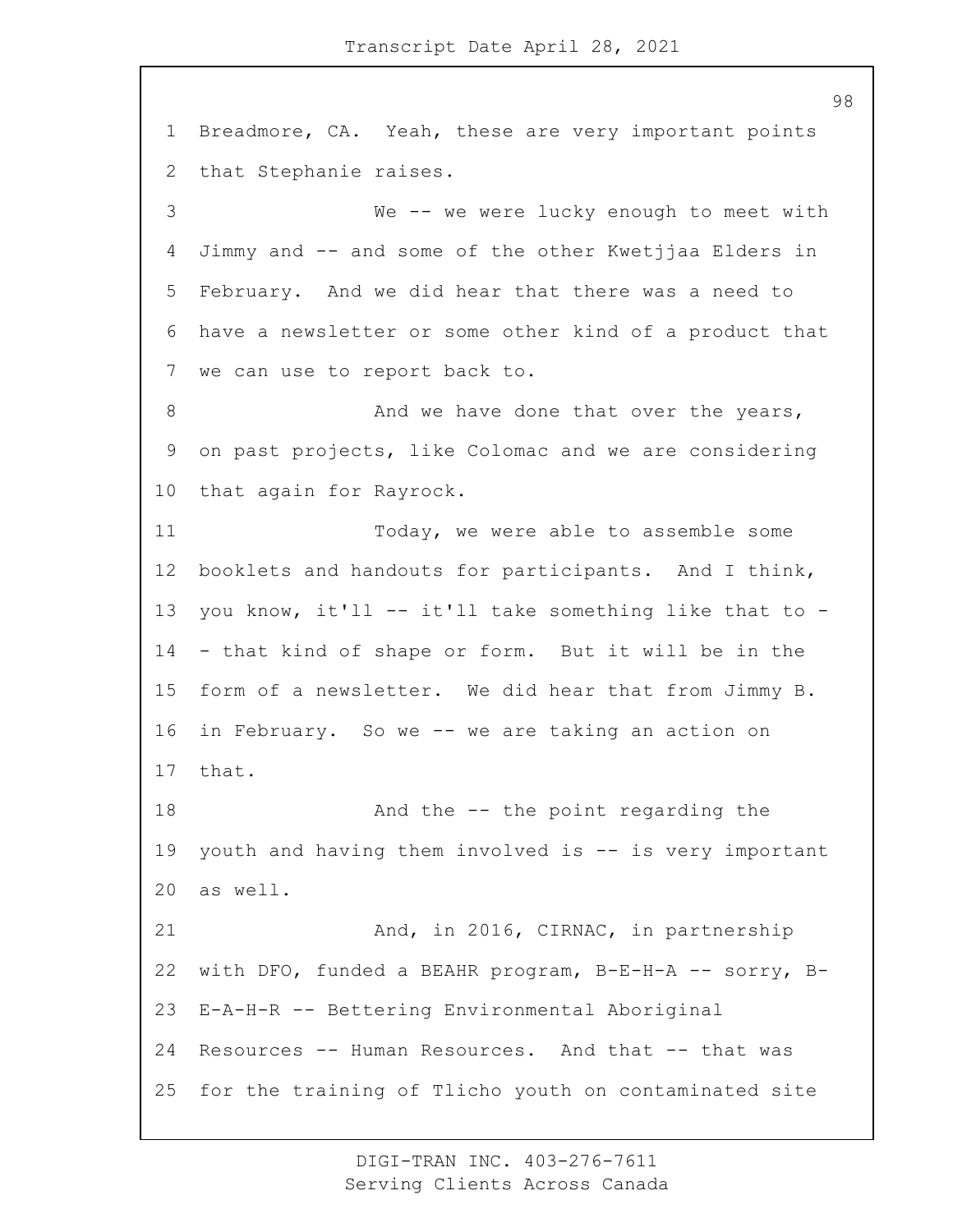management. 2 That was, I believe, a three (3) month program. It involved some time at the Rayrock site in 2016. Very successful program. I believe there was twelve (12) or thirteen (13) graduates. 6 And, over the past few years, those graduates have worked at the Kwetjjaa site conducting monitoring and some other Elder-directed work. 9 So it's very important to have youth involved. And, when possible, we like to have the youth at site with the Elders, so they can learn from each other. And we would like to do more of that. Masi. 14 THE CHAIRPERSON: Any -- any other comments from Stephanie? 17 (BRIEF PAUSE) 19 THE CHAIRPERSON: Okay. If Stephanie's done, we are -- on our agenda, we have -- can't see it. We were going to the communities of Behchoko. There was no questions or comments from there. 24 Whati, the two (2) people that are here that ask questions, comments. But we want to hear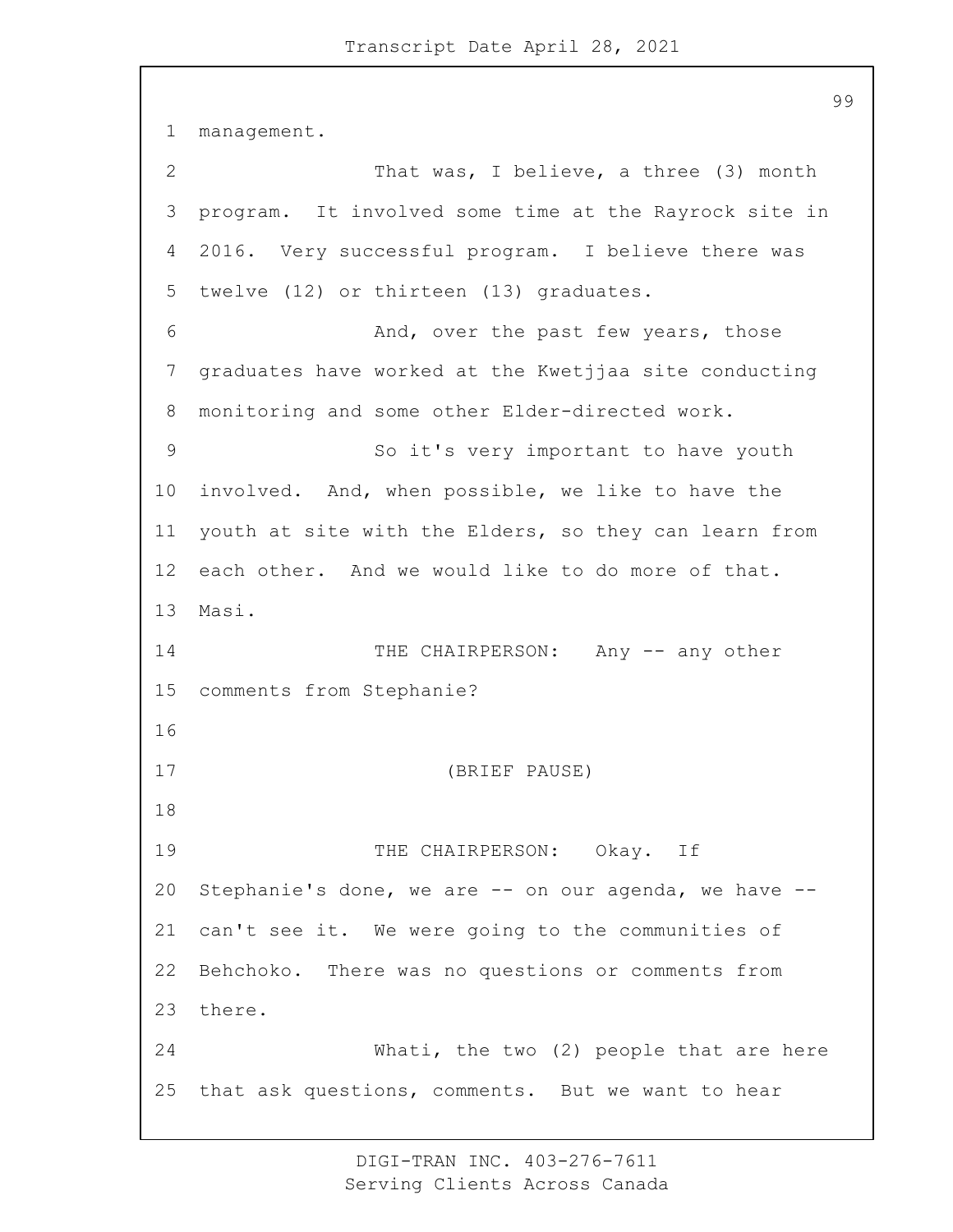from the outlying communities of Whati, Gameti, and Wekweeti. And so, we're still going to ask if there's anybody in Whati? I don't know how we -- anybody's there. There's no comments, then we'll just go to Gameti. Go ahead, Violet. 8 (INTERPRETED FROM THE TLICHO LANGUAGE INTO ENGLISH) 10 MS. VIOLET CAMSELL-BLONDIN: Joe, we've never had this form of meeting like this before in the past because of COVID-19, as well as the radio opportunity for people to listen from the communities as well. Mostly, our people -- because of COVID, people are at home and listening to the radio. 16 People from Behchoko came in here to the building, but left. From Whati, there was one (1) person, one (1) of our employees reported what he came in. And so, a lot of people are at -- in their communities listening to us by radio. 21 And so, according to our agenda, opportunity is here for Elders to ask questions. And so, if there's, in the community -- in our community government, any person who wishes to ask questions here at this meeting, they're -- they're allowed to.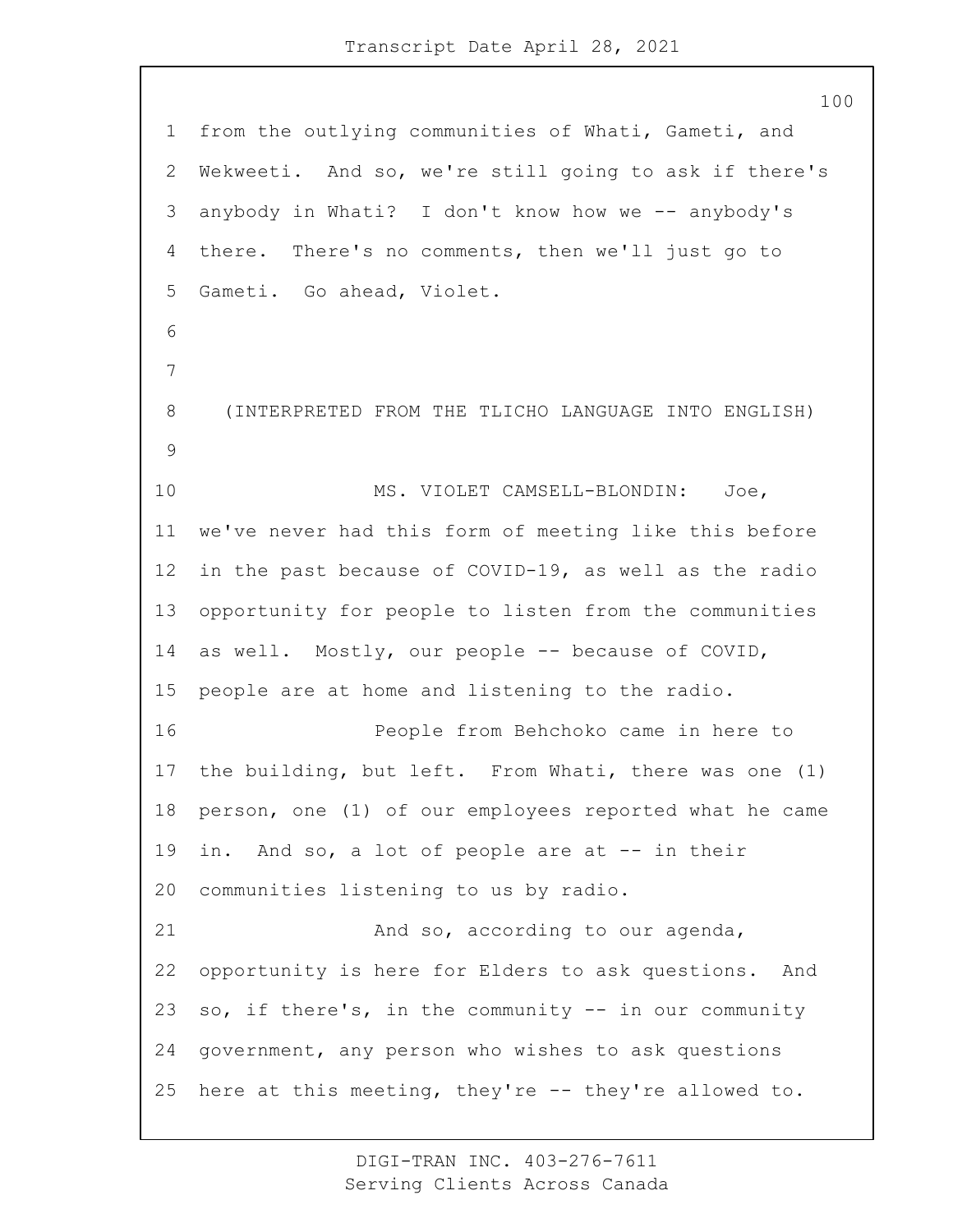1 And so, if there's opportunity for people from Whati, if -- and so, we -- we thought -- we meant virtual from Whati. 4 But this afternoon, the government will do their presentation. After the government's presentation, they will -- people will be given opportunity to ask the government questions. Maybe anybody on behalf of the Tlicho Government, as well as our lawyers and our community people have opportunities to ask questions of our people who present today. 12 Tomorrow morning, the Tlicho people will give their presentation. And so, at that time, we will be -- there was a little bit of confusion here, and so, according to the agenda, it shows that there's opportunity for Elders to speak. So I just wanted to sort that out. 19 (TRANSLATION CONCLUDED) 21 THE CHAIRPERSON: Thanks, Violet. I hope that clarifies that when we say the hub communities, that means that the communities that -- people that are home. And so, Violet just said there's no -- there will be no comments from the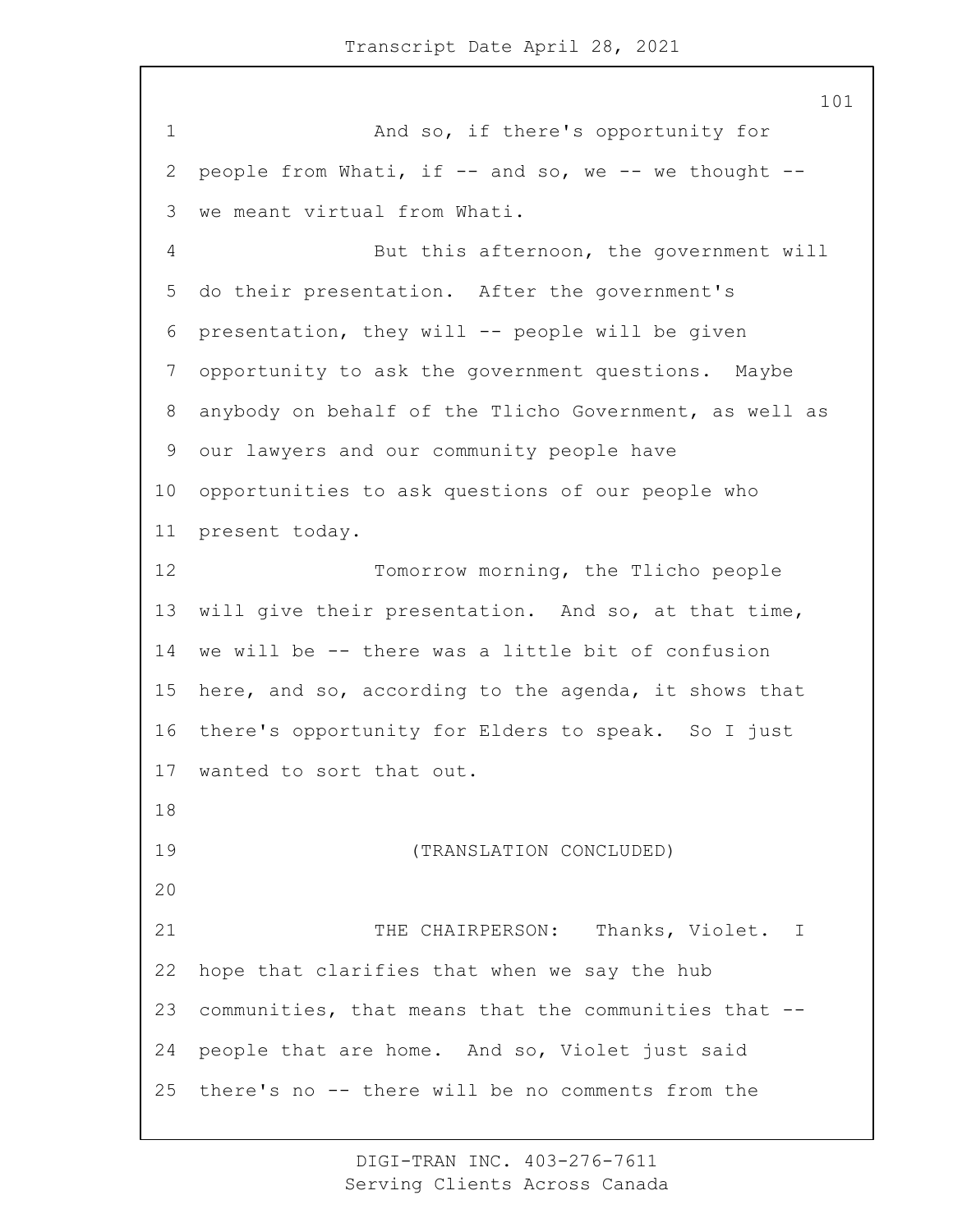Transcript Date April 28, 2021

 outlying communities. People -- one (1) or two (2) people show up and then they leave. 3 So -- so this -- same thing with -- but I'll ask Gameti if there's anybody there that wants to question or make a comment. The floor's open. If not, we'll go to Wekweeti. So Gameti...? 8 (BRIEF PAUSE) 10 THE CHAIRPERSON: Andrew. Dolodi (phonetic) means 'nothing'. 13 (BRIEF PAUSE) 15 THE CHAIRPERSON: Oh, just wait. The general public -- not yet. Just hang on, Bobby. Okay. Any questions, comments from Wekweeti? Go ahead, Joe -- Joseph. 20 MR. JOSEPH MOOSENOES: (TLICHO LANGUAGE SPOKEN). 23 (INTERPRETED FROM THE TLICHO LANGUAGE INTO ENGLISH) 25 ELDER JOSEPH MOOSENOES: Regarding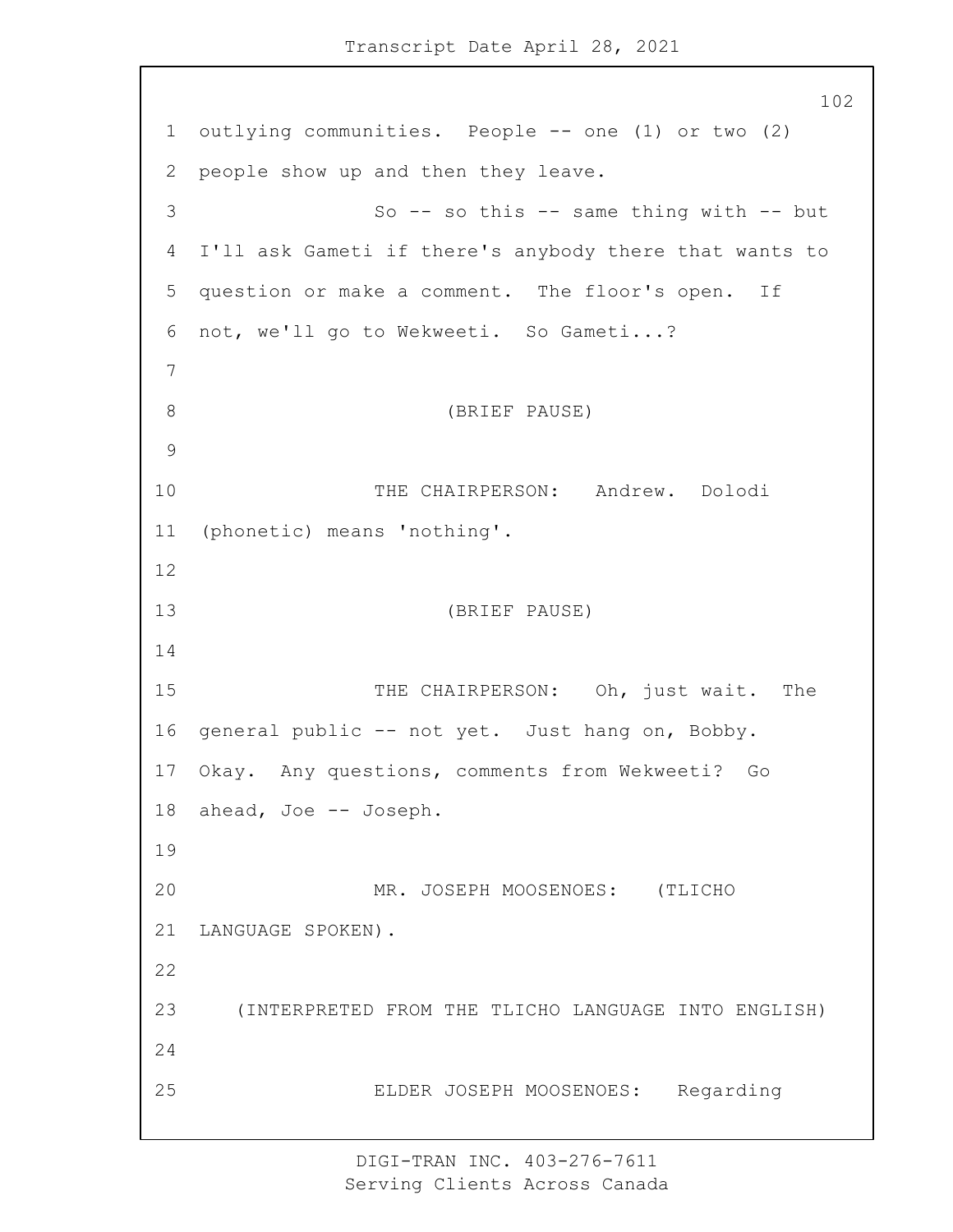CIRNAC's presentation, it looks like we have 2 opportunity for questions for two -- two (2) days yet. So, as -- in regard to Marie Adele Rabesca, regarding her questions to CIRNAC about the safety of workers and safety of the clothing that they're using. 6 In the past, when the mine first started in the beginning in the '60s and '40s, and they just used ordinary clothing because they weren't inform of the dangers of the -- the work that they were doing. They weren't provided with that but today, as we go forward we need to be -- keep our workers health and safety. 13 And so this morning, Rob and Andrew talked and -- and said -- they also talked about site visit for one (1) year -- they can have two (2) site visits in one (1) year. And so, this is a kind of -- we were wondering about that. We appreciate that kind information because we should keep it like that, the site visits. If we -- we visit during freshet there's a lot of water and in the fall time, there's less water on the land. 22 And so, employees, workers are working in contaminated sites, so our people who visit the site will see the site, they'll see the workers clothed in protective clothing. And so, it would be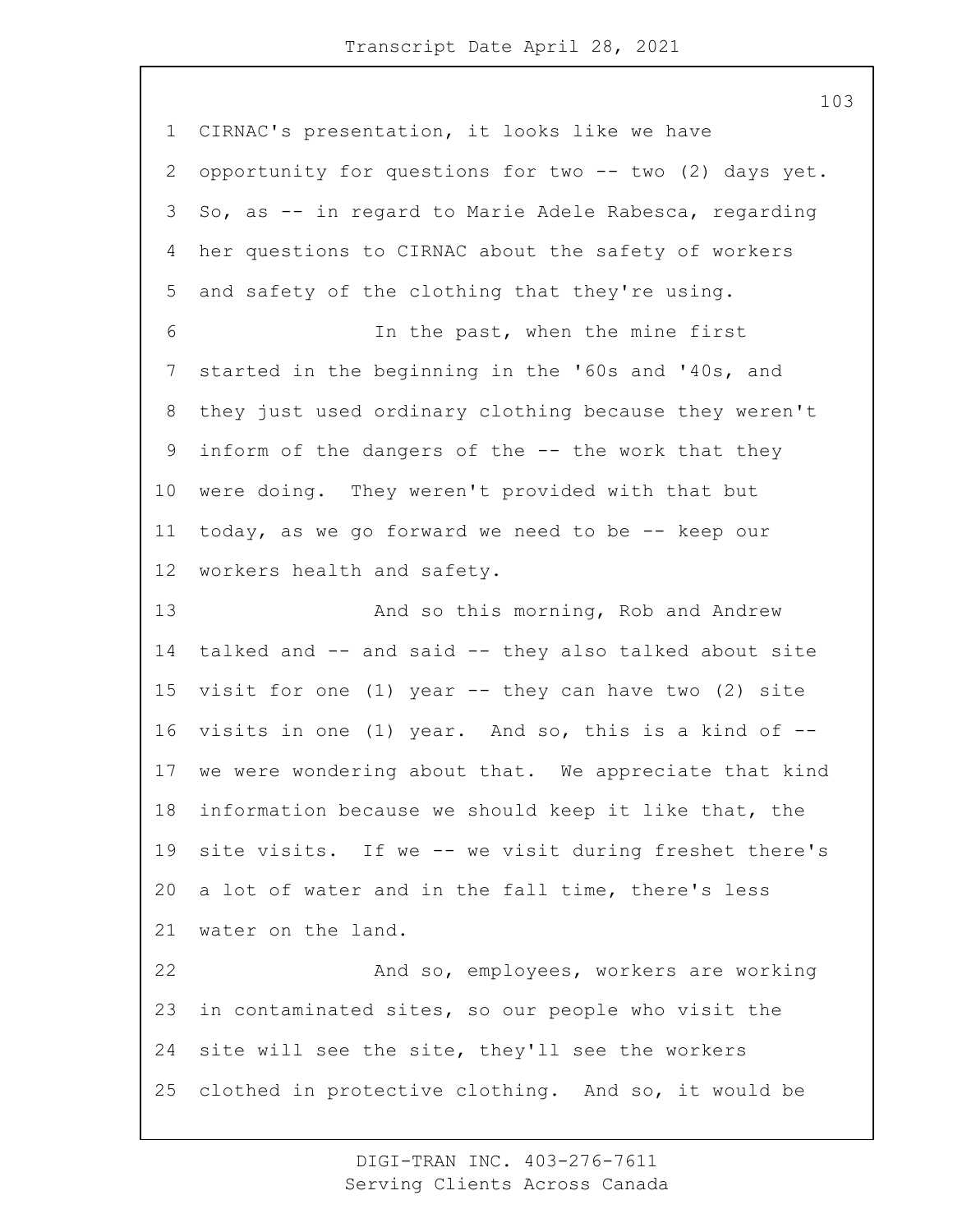good to see that and to feel -- and so, it's good also to hear monitors going around making sure that the health and safety is done well, monitored well. And site visits twice a year sounds good.

5 The Marion Lake water, how deep is it? And according to your information that you have, you 7 might tell us how deep it is. As -- as well as from the top of the hill in Sherman Lake. How long do you think that sediment has been under Sherman Lake for -- for how many years do you think that the sediments have been there?

12 And so, if the sediments are collected and placed in two (2) bags -- I know we have this presentation yesterday and it looks like in the bay, over there, there's a small hole in an opening of a rock. It seems like almost in a middle of the rock it -- that mount of sediments it -- it's removed from the lake and it's going to be placed on the ground. And - - and then, over time there'll be how many layers and -- and -- and you -- and also, if you did all that work and it's all capped, we're still wanting that whole area capped because that water is very -- could be very contaminated, as well as the sediments there. 24 Maybe -- maybe we should put freshwater back in there. We've mentioned that in a past. We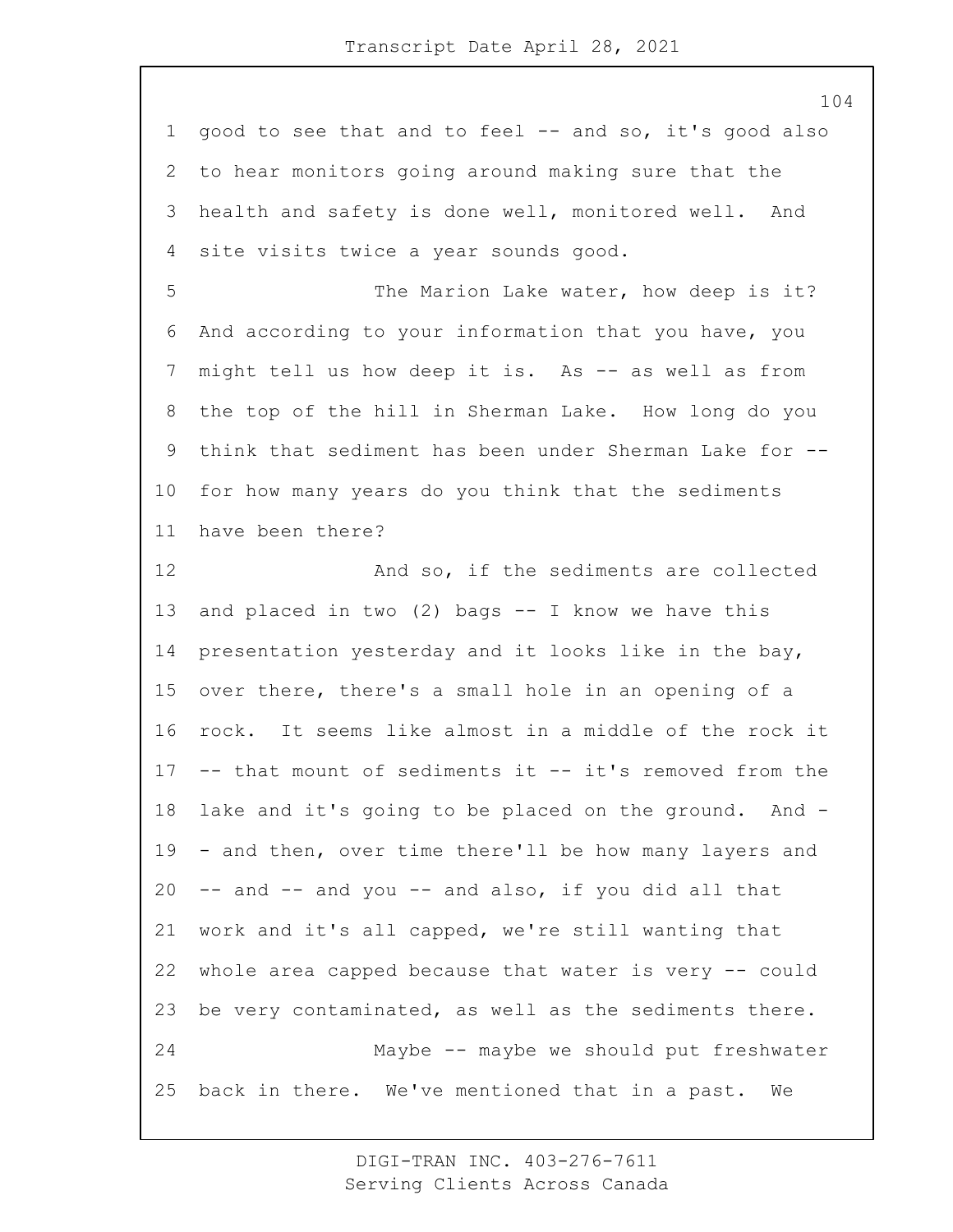should put freshwater in that area. In a -- after when they start work, they're going to start by de- watering the Sherman Lake. So, if the water is washed -- if the water is cleaned, only at that time when it -- when it meets the safety standards it will be released.

7 And so as well, we talked about sediments need to be cleaned and so, all the set up -- all the set up will begin. The camp will set up, equipment will be brought in. And that lake below the hill, the Sherman has a little stream -- there's streams as well, and all that water in Sherman Lake has collected. And if that lake is empty -- and eventually the water will come back into Sherman Lake area. As well as all the streams, that water training facility, the water cleaning facility will be -- be placed I -- I heard the presentation on how they'll put the camp and set up at Kwetjjaa (phonetic). 19 If there's something that we may have missed or something that we may have not thought of, we -- the communities of Tlicho, there's four (4) Tlicho communities. There's not many Elders left in our communities today. It's not only this kind of work is -- has to be really planned well and then the work can be done well. That's what I think.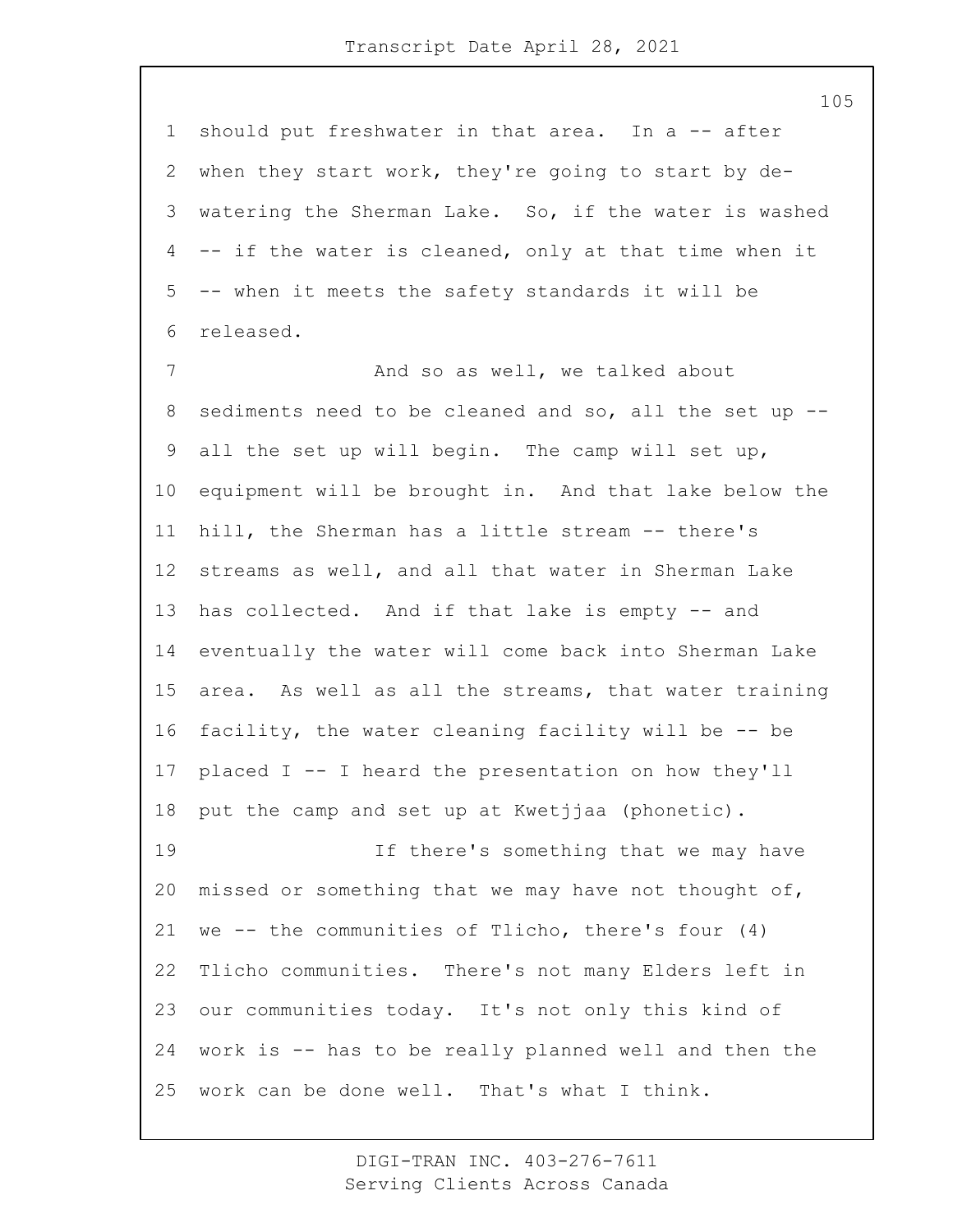1 The two (2) -- two (2) other waters that they're talking about, the two (2) other waters that they're trying to ignore, I really think it's great opportunity while the camp is set up, while the camp is in a form when it's set up for cleaning up Mill Lake. We think that it's a opportunity to also work on a two (2) lakes, Beta and Gamma. And so, those two (2) lakes that we want to be thoroughly investigated in -- we would like -- we would like to get a feedback on people as to how well the work has been done when it's completed. 12 As well as water -- people who issue water licence -- because it's a land that we always use in a past, those -- those river systems that flow eventually into Behchoko is a concern and that's the reason why we'd like to have the work done very well. We still thinking further about more intensive work. 18 Maybe the women too, are also concerned and -- and so, today when -- when the land like this is suffering from being mined and left, I really think today we need to give young people more opportunity to expose themself with this kind of work that abandoned mines and the cleanup. Eventually, when -- when they will, in their lifetime work with mine industry, that they'll know what to do.

> DIGI-TRAN INC. 403-276-7611 Serving Clients Across Canada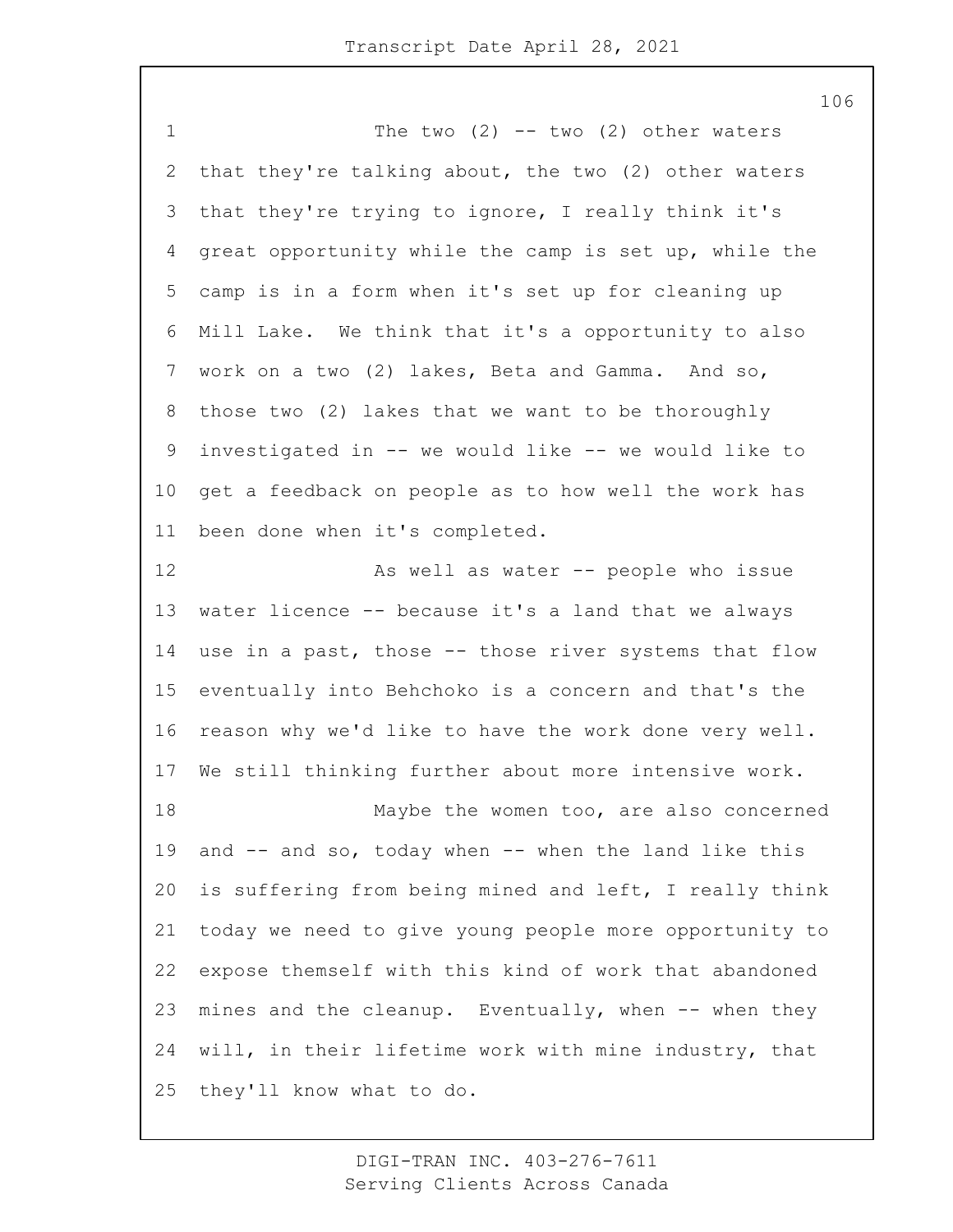1 And so, at this time, I really appreciate the young people to make their minds sit and to understand, and to listen to our leaders as well as our Elders. And by listening and planning -- that's the only way you can plan well. So, if we don't ask questions, we won't know what kind of better plan to put in place because, eventually, all these streams and water would come down and flow into the -- our communities and especially in Behchoko. 10 10 In a past -- in a past, how the land used to be pristine and clean in our -- in our lands. We know that it cannot be returned to that state but can we return it to the best as we can do? **And so, this is a concern that we**  always have, as well as our lawyer who is also -- we 16 have to make sure that our -- our -- our lawyer is always involved with our concerns and -- and know about our issues. 19 And so, if there's still, after the work is completed, there still happens to be leaching into the waters and contaminating our waters after work's done, there will be a concern. So, I really want to say we need to do a good job. I want to thank the young people who are here. They're trying to understand what kind of work our people are -- are

> DIGI-TRAN INC. 403-276-7611 Serving Clients Across Canada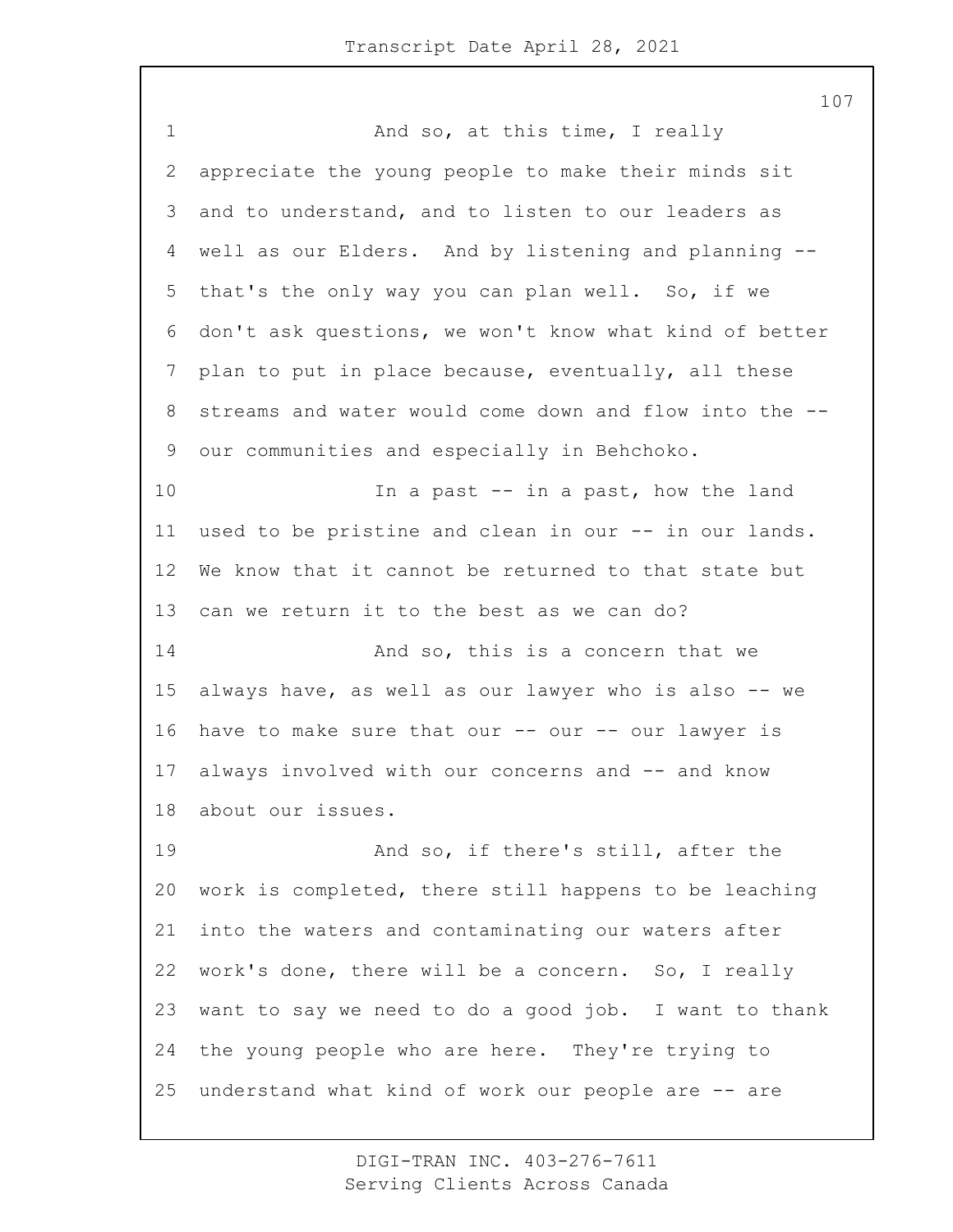involved in. And so, I just would like to say that much, Mr. Chairman. 4 (TRANSLATION CONCLUDED) 6 THE CHAIRPERSON Okay, masi, Joseph. Response from CIRNAC on Joseph's comments and concerns? 9 MR. RON BREADMORE: Masi, Mr. Chair. Ron Breadmore, CA. 11 We have talked about Mill Lake extensively with the Tlicho over the past three -- three (3) years, almost four (4) years now. And using western-based science and engineering and, of course, TK from Kwetjjaa Elders, we agreed that the lake needed to be drained in order to remediate the sediments. 18 To Joseph's point about refilling Mill Lake with freshwater, we've also had some of those discussions, and we touched on this in February of 2021, but that does come with some risk. And I'm going to turn it over to Andrew now to describe those risks a bit more. Masi. 24 MR. ANDREW RICHARDSON: Masi, Andrew Richardson, CIRNAC.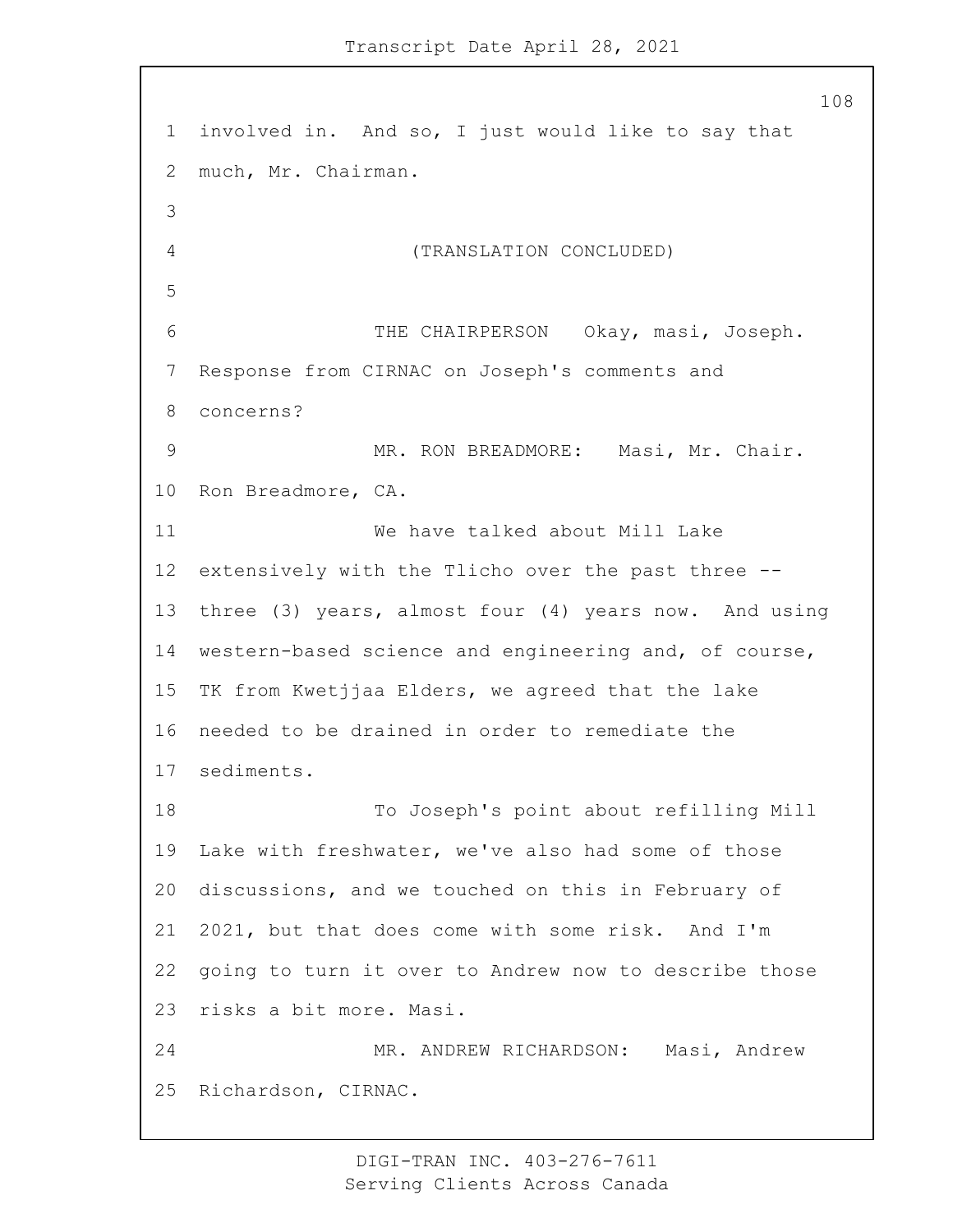1 We had many discussions with the engineers who are designing how to make sure that the Confined Disposal Facility, once we put the sediment into this Confined Disposal Facility, we discussed with them, how can we make sure that it stays there, that is doesn't move, that it always remains sealed away so that plants and animals can not -- never come in contact with it again. 9 And a concern that they had was that if we let the lake come back, the lake could move the -- the rocks and stone that we put around to hold everything in place. It could move it and wash it away and loosen up all of the -- the seal, the rock that we used to seal the sediment inside of this -- this containment cell. 16 So, if we let the water fill up again, it might, and we're concerned that it would in the future, wash away the support that holds the cell together and the cell would start falling apart. 20 This is part of the reason why we discussed with the Elders the idea of letting -- once all of the water is gone, putting a channel in so that the water will -- will flow out at a lower level and just have a few small ponds in there afterwards. 25 I believe we have a photo of what it

> DIGI-TRAN INC. 403-276-7611 Serving Clients Across Canada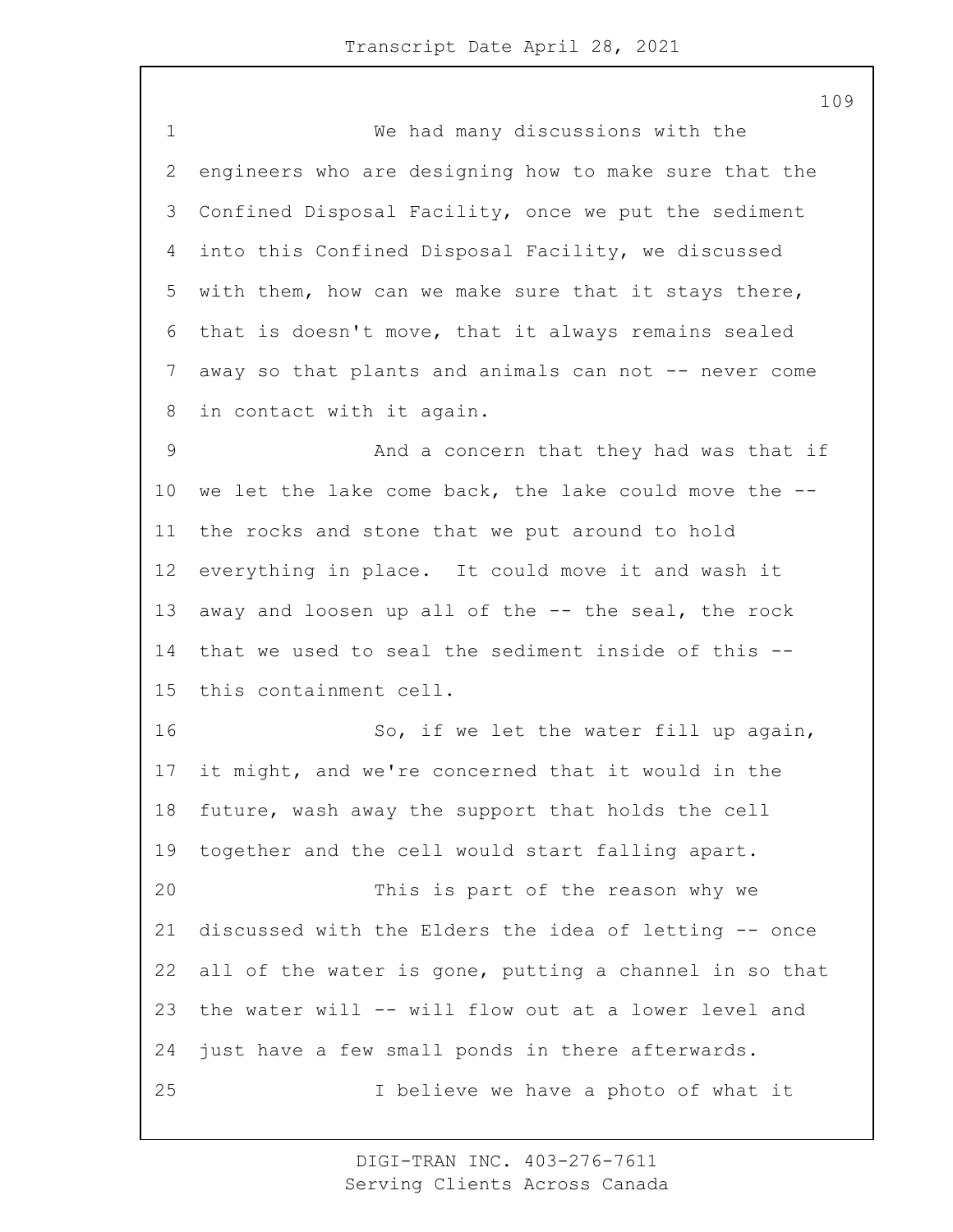would look like. So, what we want to do is to have a series of small ponds and some screens that -- so that when it rains, these ponds will fill up with rain water. We will have plants, put plants in that will grow in the ponds, and we will plant trees and bushes around the area, and all of that will help hold everything where it is for many, many years to come. 8 And with -- without the water there, it will mean that the CDF won't have the water washing it away, and -- and all of the -- all of the material that's in the Confined Disposal Facility will be -- will be kept away from plants and animals for many, many years to come. 14 The construction of the Confined Disposal Facility will have a bottom which -- which won't -- which will prevent water from coming up. It will also have a seal on the top, which will prevent water from going down into it. 19 So, once we get all of the water out of those tubes, and once the material is dry, it is going to be sealed in there and we never want it to get wet again. We will put rocks around it and keep it supported, and then put this -- this plastic or -- or this material that won't let water go through it on top, then we're going to put rocks on top of that and

> DIGI-TRAN INC. 403-276-7611 Serving Clients Across Canada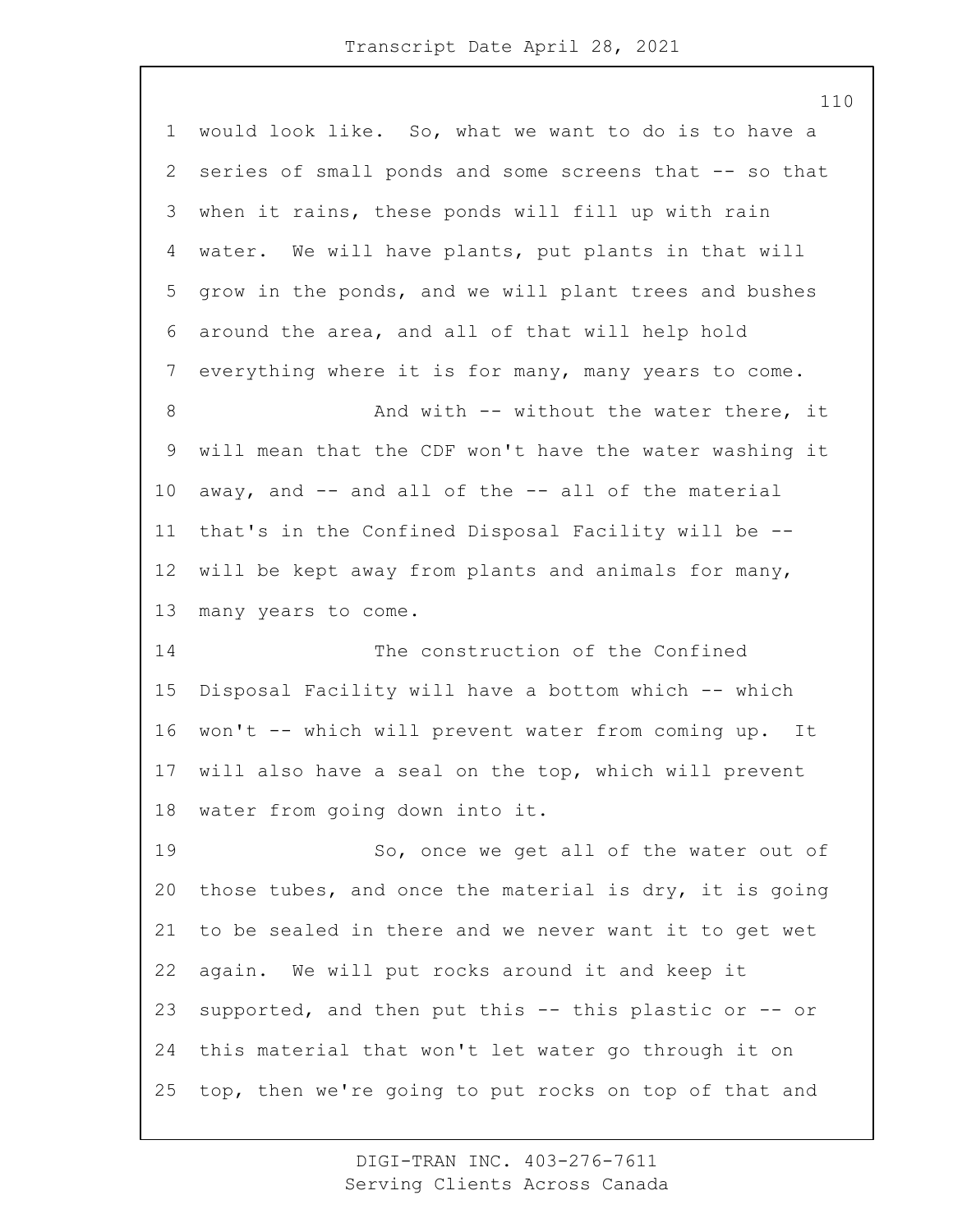all of that water will always flow down into these ponds that we will set up after all of the water is taken away. 4 So that when it is set up like this we will feel much more confident that it will last for many, many years and will -- it will keep people and animals safe from this uranium material. Masi. 8 THE CHAIRPERSON: I think Joseph also asked about the depth of the water there and -- and the depth of sediment.

11 MR. RON BREADMORE: Masi, Mr. Chair. Ron Breadmore, CIRNAC. I'd like to turn that over to our AECOM team, Joel.

14 MR. JOEL NOLIN (by Zoom): Hello. The sediment is not at the same level throughout the bottom. In some places the water is, I can't recall exactly, but let's say it ranges between about three (3) and twelve (12) to fifteen (15) feet deep. So, the water level changes throughout.

20 We've tested six (6) locations in the lake, and I think the average depth of the sediment that needs to be removed is about eight (8) or nine (9) feet. That's the best I can answer off the top of my head.

DIGI-TRAN INC. 403-276-7611 Serving Clients Across Canada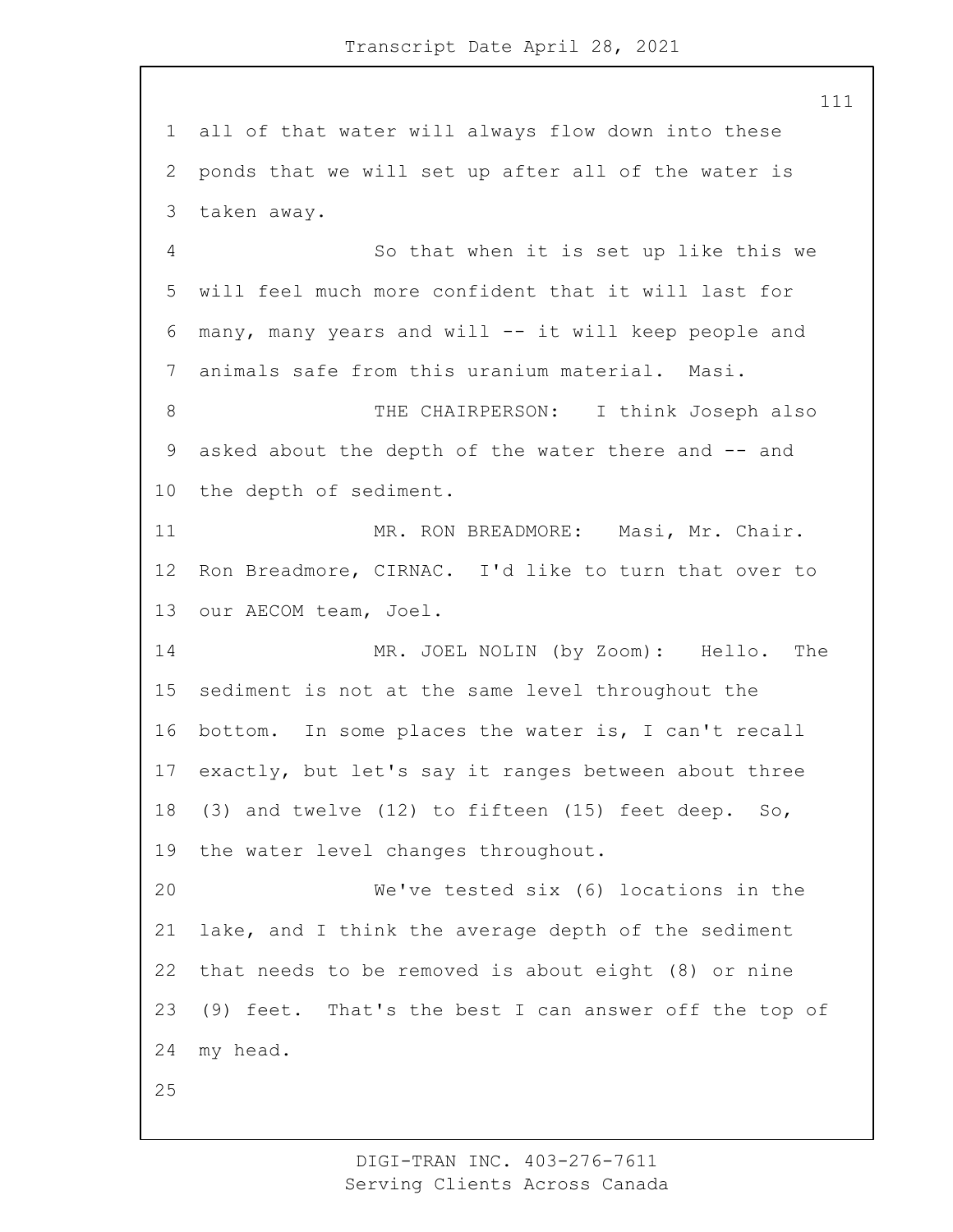1 (BRIEF PAUSE) 2 3 MR. RON BREADMORE: Does that answer 4 the question? 5 THE CHAIRPERSON: And he also asked 6 about the depth of the -- how deep the sediment is. 7 MR. RON BREADMORE: Yeah, the sediment 8 is about eight (8) or nine (9) feet in thickness and 9 it's found anywhere between, say three (3) and twelve 10 (12) feet below the top of the water surface. It 11 changes throughout the lake. 12 THE CHAIRPERSON: Okay, Joseph. 13 Okay, I quess -- we ask Wekweeti if they have any 14 questions from the town of Wekweeti, but it looks like 15 we're not getting any questions. So, we'll go to the 16 general public now. Anybody from the general public 17 can ask a question. 18 19 (INTERPRETED FROM THE TLICHO LANGUAGE INTO ENGLISH) 20 21 MR. ALPHONSE APPLES: Can you give me 22 a chance to say a few words, Mr. Chairman, about the 23 people who had said -- made comments about that 24 Rayrock mine? 25 I appreciate what's been said. We live

> DIGI-TRAN INC. 403-276-7611 Serving Clients Across Canada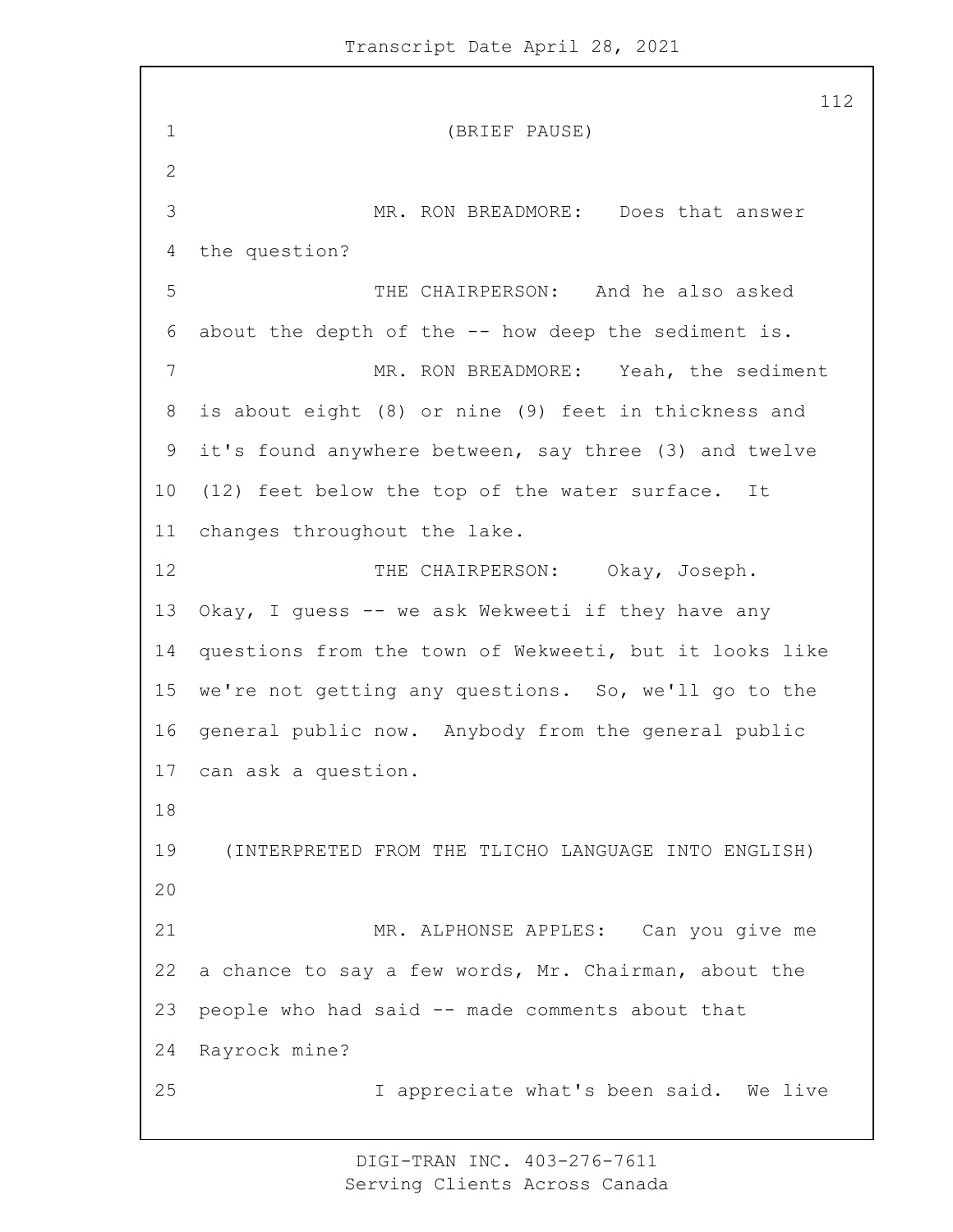in Gameti, and the people that are living in -- in Behchoko, yes, if anything happens to the water, it will flow to our lake and it will -- it will be trouble -- a problem to us. 5 You are doing things that would maybe be healthy for us. In the summertime, we normally use these rivers to -- to travel with our canoes in -- in these areas. If the water's not good, what's going to happen? Most of the water that comes from Rayrock goes to Gameti and also goes to Behchoko. 11 So if anybody has any concern -- I'm sure people have concern. I'm -- I know -- do know that the people here are all assisting us, helping us to make the water healthy for us. 15 Yes, if the water's not -- it's contaminated or there's something wrong with the water, it will go to -- to Gameti first. It's on our path. It's on a route that we normally use. We have a winter road coming through that Rayrock -- Rayrock. 20 In the summer, we still use that path. It's -- it's -- with the river flowing past that Rayrock. Yes, we normally bypass Rayrock even with the boats, canoes. 24 And so when you talk about Rayrock, 25 yes, you  $-$  you speak to us that it's  $-$  that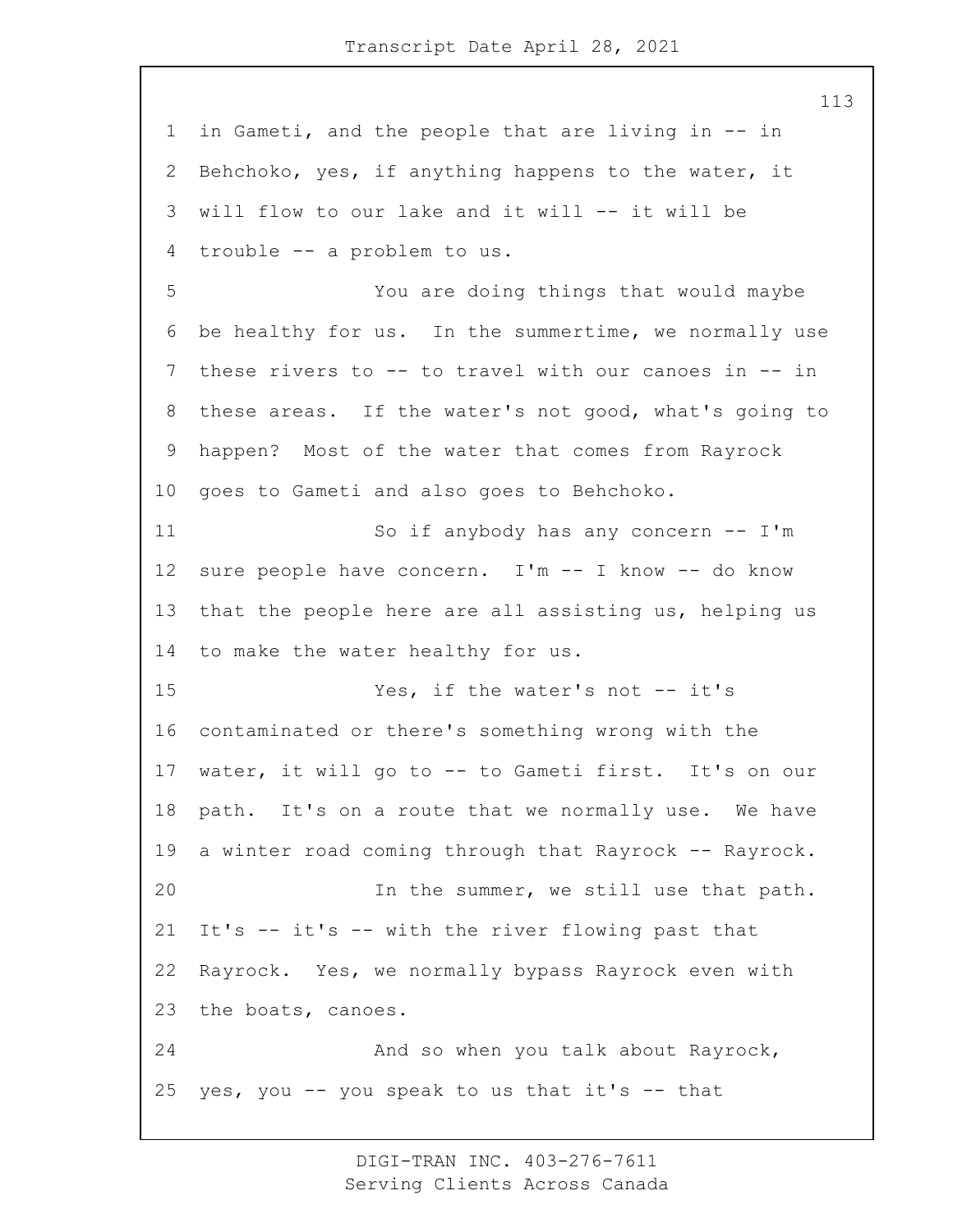radiation is -- is not good for the health of the people. These are the kind of things we do understand being a Aborignal people. 4 That rock that you have there, it's contam -- it's -- it has radiation. So when you say you're going to do a remediation for that area, it's important to me. 8 First of all, what can we -- we prioritize to clean up? What should we -- what should we do first? And then we'll do it step by step, went to clean the water or the land. 12 We should prioritize what we should fix first. When we're talking about remediation, that means we're going to clean up the area which should we -- we attack first? We are the only Elders that are living among -- in our communities. 17 We are the actual Elders, and we have many youth that are here with us. We're hoping that they would collect all the information, vital information they can get so they can gain -- so they can make use of it in the future. 22 This is my thought. I think we should come to some sort of solution here. Now, we were talking about we could come up with some solutions. What are the things that we should attack first in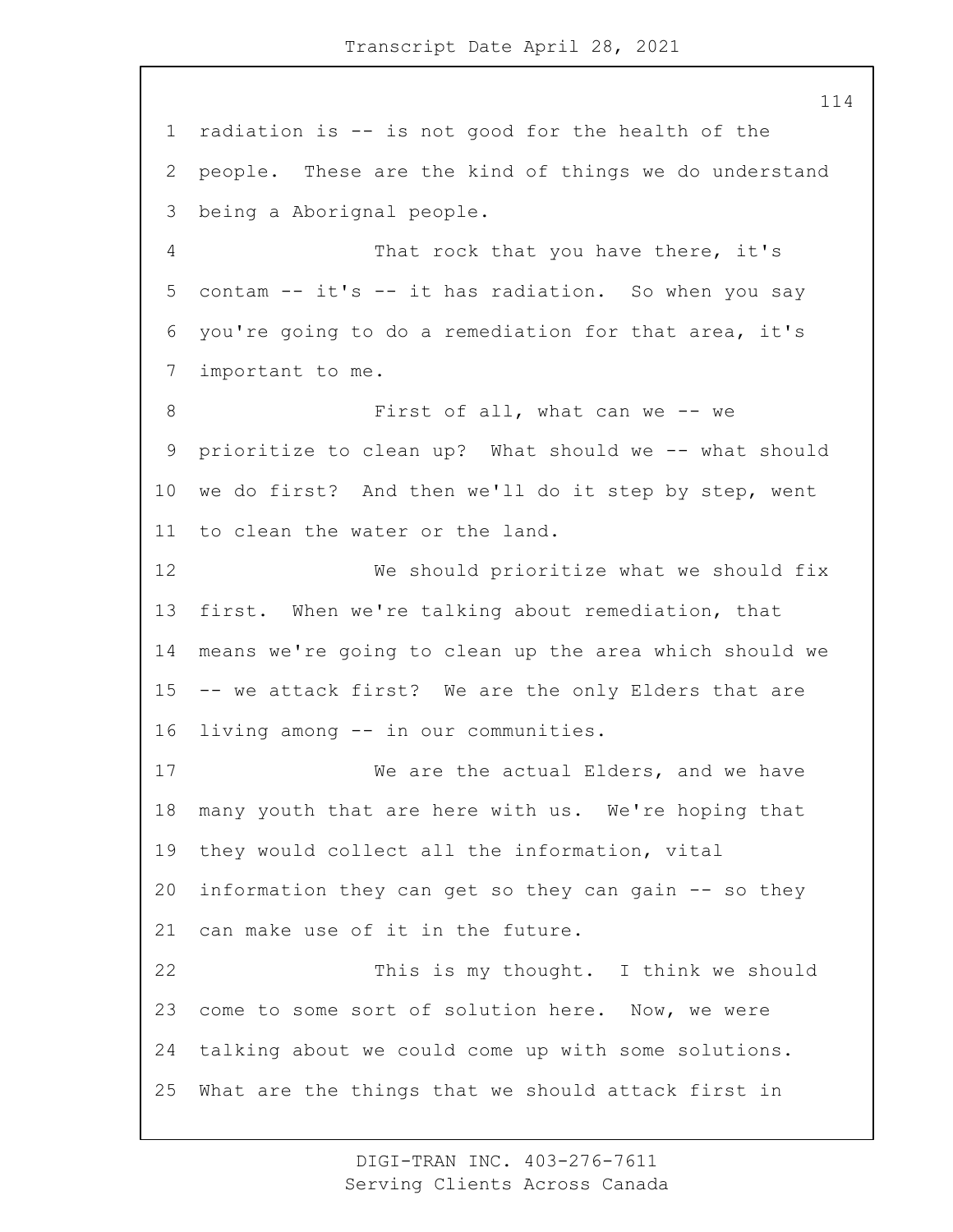cleaning up that area? This is what I want to be done, the work that has been done. As for the -- the contamination that you're talking about, it's going to be -- you're going to do a bit of clean-up. 5 Thank you. Alphonse. 6 THE CHAIRPERSON: Tomorrow, the Tlicho Government will do their presentation, and Elders will also be included. You'll be make -- presenting their presentation. After presenting your presentation, you will be asked -- you will be questioned. Based on your presentations, the questions will come to you. A question will be forwarded to you. 13 As of now -- tomorrow you will be given a chance to speak as -- if you have any concern, you can speak and you can talk tomorrow. We are doing this work in a proper way. I hear many good -- good words are being shared, but at this time the question is forwarded to CIRNAC. 19 The way you have spoken about every  $-$  everything that needs to be done, talk about reroute and that -- that remediation. I accept what you're saying. 23 From public, we have Bobby. 25 (INTERPRETATION CONCLUDED)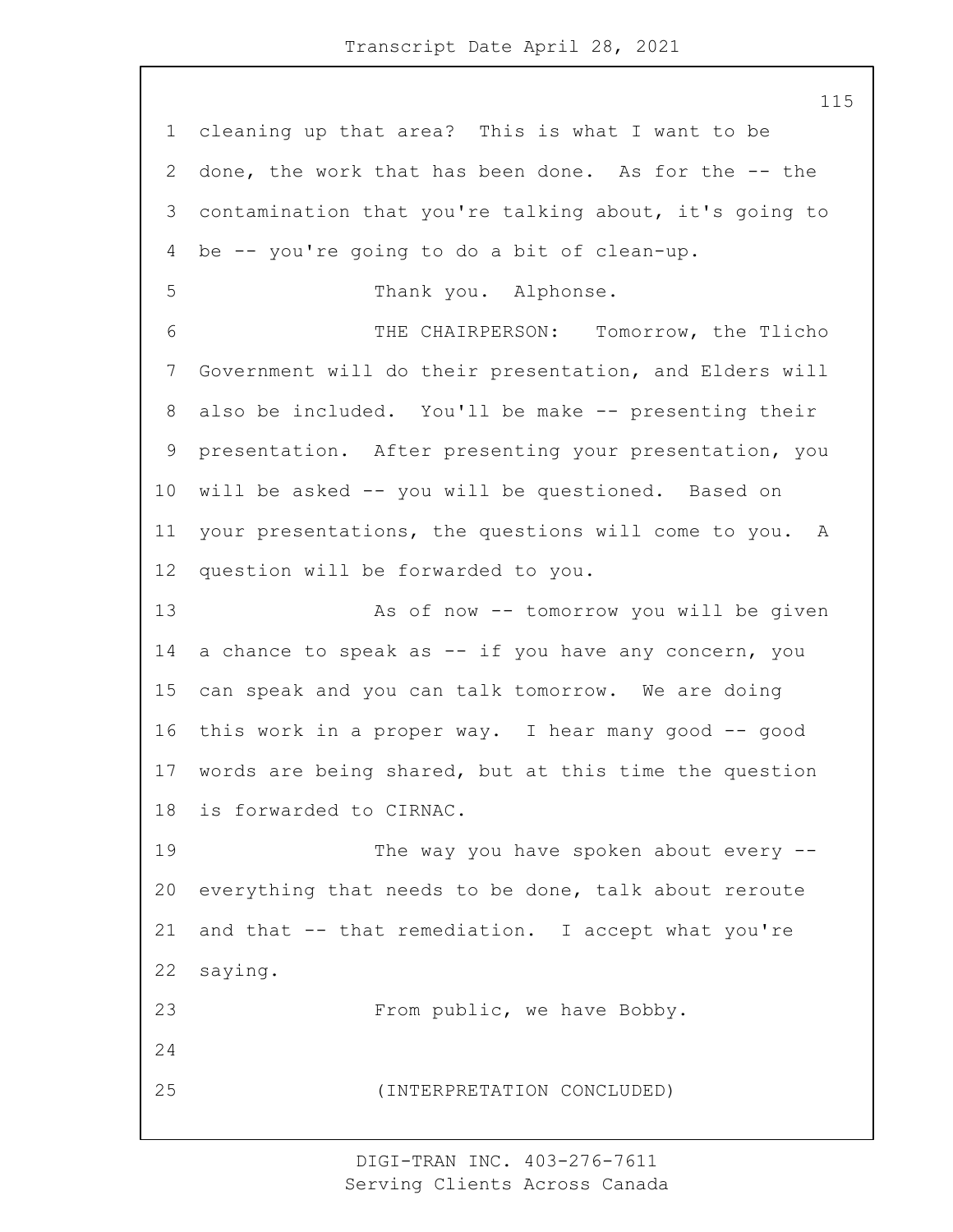1 (INTERPRETED FROM THE TLICHO LANGUAGE INTO ENGLISH) 3 MR. BOBBY GON: I remember work -- being in that area in the '70s and '80s. Jimmy Gon, I was with Jimmy Gon during that era. We did some work there. Actually, I was raised in that area there when we were doing the spring hunting. 8 There's two (2) questions I have. I want to say a few words. I want to share some words with you at this time. I will -- I'll ask questions later. 12 There was four (4) of us living in that area. I think I was about 15 or 16 years of age at that time that I was there with three (3) other members. Eddie was with me. Eddie's passed away now. 16 They ask us to go with canoe there, on a canoe trip there, so we did that in the area. He was talking to Uncle Abia Gilbert (phonetic). There's a lake called Duca (phonetic). There's a grave site near the area. That place is called Duco in Tlicho. 21 He asked me if he want -- if I want -- he want me to accompany him on a trip on a canoe to that area, so I did that. We passed over two (2) lakes. I remember him collecting water from the lake with -- with the kettle. I was wondering what he was

> DIGI-TRAN INC. 403-276-7611 Serving Clients Across Canada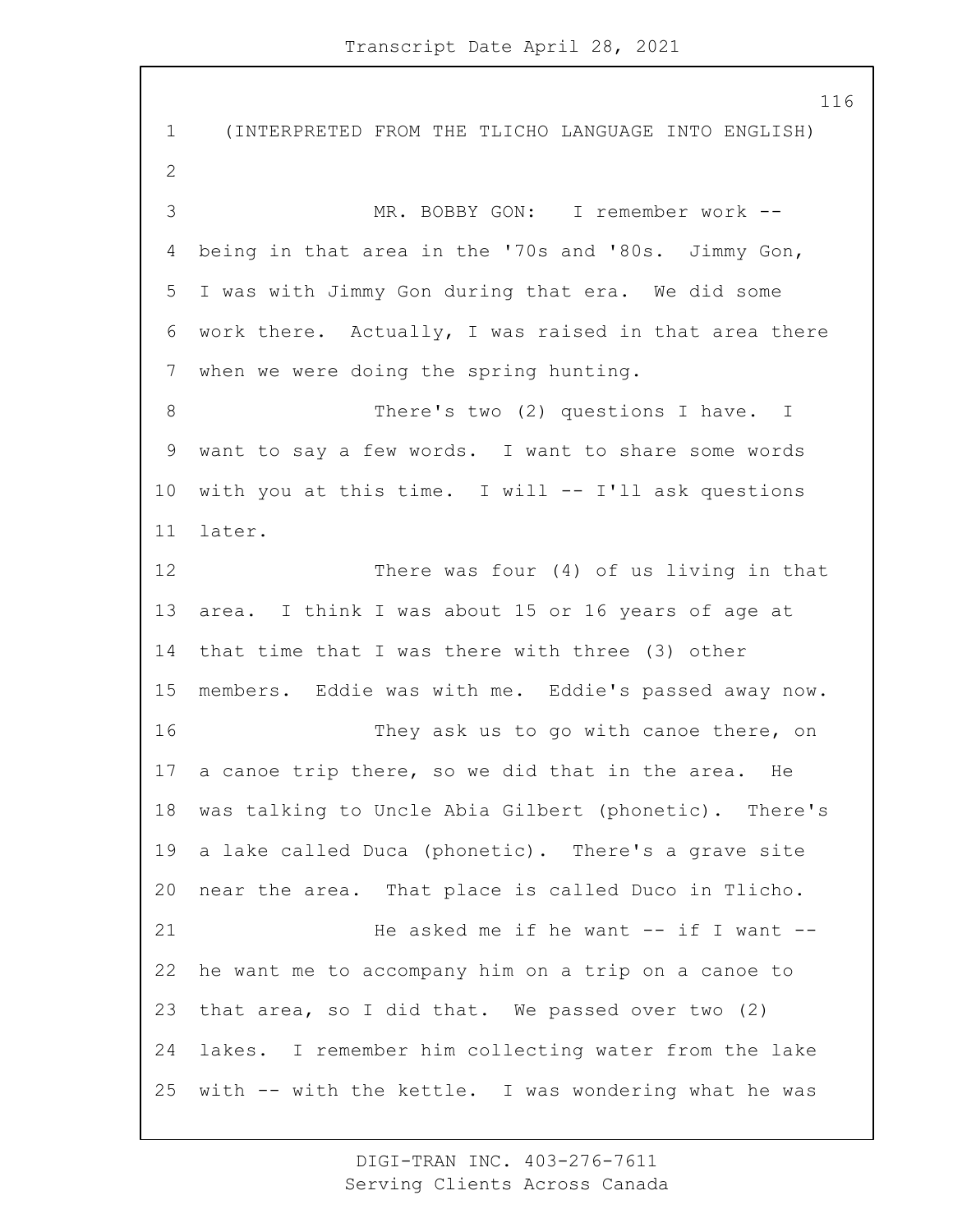doing, but he said that he could collect the water with the kettle. 3 There was a portage there nearby. We continue on to the portage. So we carried our rifle and cross over the portage. It wasn't quite a great distance. We seen -- we seen a people who were -- people might have lived there. There was a lot of teepee -- tent frames there. 9 1 want to see -- I understand -- I -- I've been through the area, and we used to play in that area. We used to play -- play in that area, but I pick up something from that man there. He wasn't looking at me, my uncle. 14 14 I took that rock and there was some seepage coming from it. I didn't know what it was. We crossed the portage and we came to Rayrock. We were using canoes, so we took that canoe over the portage and continue on -- on to the lake, the next lake, on the Rayrock lake. 20 And as I approached another area of the lake, I seen a building there. There was no windows or doors on it. I could -- it was visible that -- that there was no windows or door. I seen some dry plants in that area. I seen that that tree must have been dead and plants has been dead in that area. I

> DIGI-TRAN INC. 403-276-7611 Serving Clients Across Canada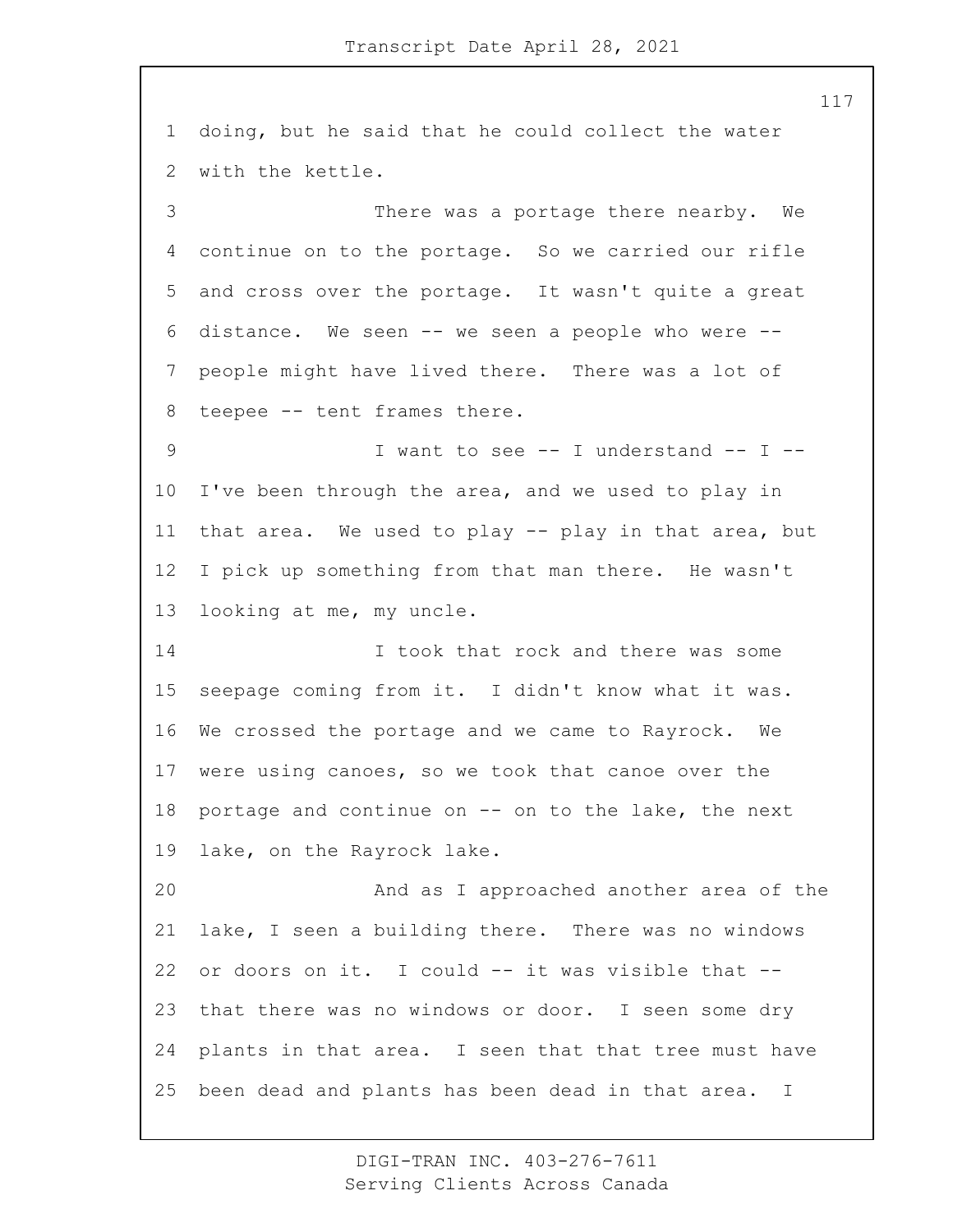should have taken a picture of that. 2 I was alarmed by the sight. It must have been 2 feet in the area that I approach. There was 2 feet that were just covered by -- it was -- it had a pale colour, white colour. 6 I seen the lake that it was really -- the -- the lake was really dark in colour, but I can see the ducks coming onto the lake. I -- the -- I wanted to drink some water, but my uncle told -- warned me, don't drink the water. 11 Yeah, I didn't see any beaver on the lake there. I got -- I was really alarmed because my -- my uncle told me not to drink the water. And I can see -- we can hear that metal being hit together in that area. I guess there were some metals left behind, that the wind was blowing against the metals and making sound. 18 I was alarmed. I was really scared 19 after what my -- my uncle told me, that -- that I was  $-$ - I became alarmed that I couldn't  $-$ - shouldn't pick up anything there or touch anything or be on the land, so we went back to the main camp that we were -- we were at. 24 I don't know what's going to happen in the future, in fifty (50) years from now. Is it going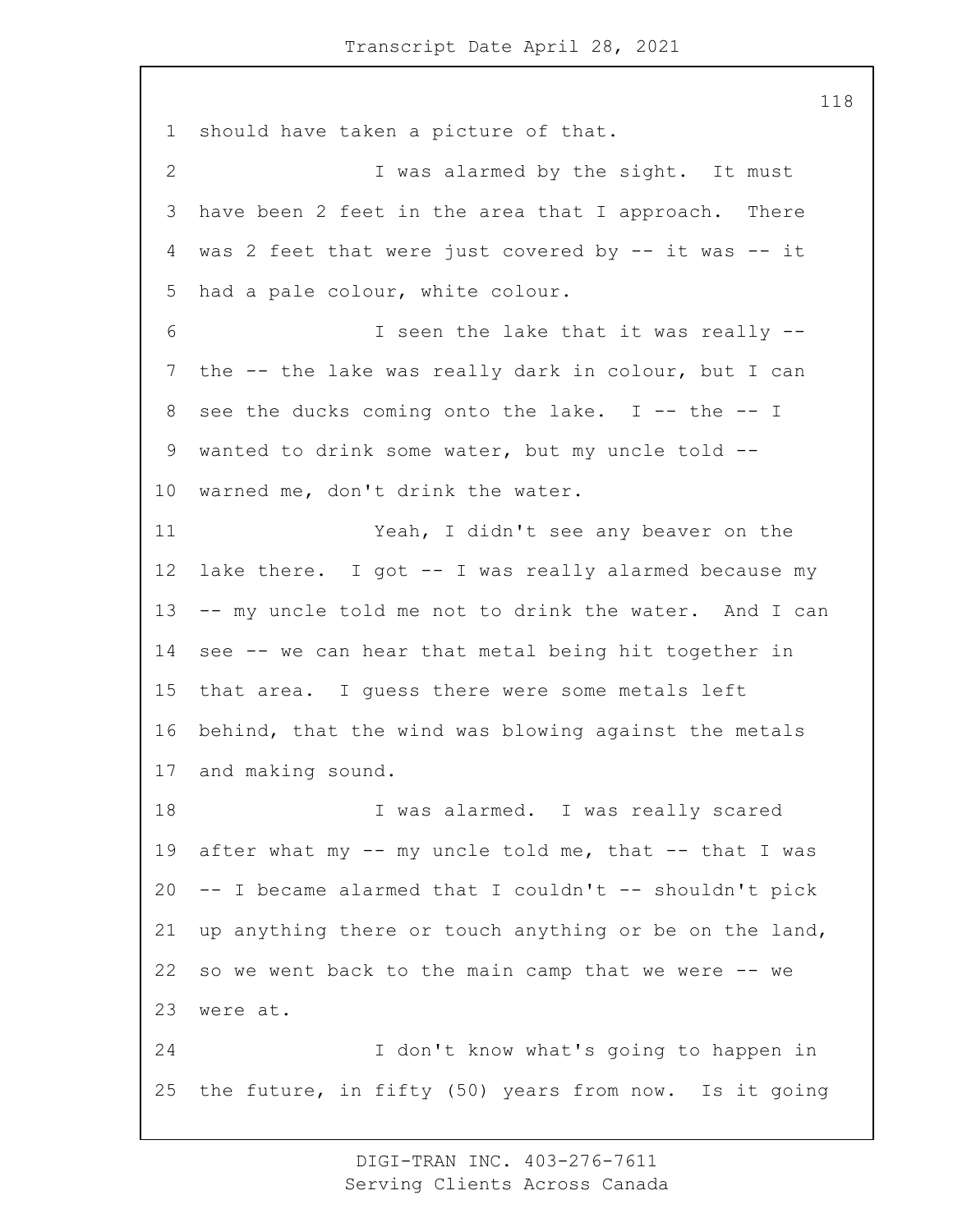to be -- going to be clean completely and that it'll be healthy to be there? 3 I'm sure that after remediation is done, that there'll be an appearance of whether the land is good. Will the land be good? And we're hoping that anything -- that rubbish that they leave behind or anything, waste that they might have, I hope they're taking -- will take it away or bury it. 9 Yeah, it's got Quiauchi (phonetic), that's what it's called. It's the river that's attached to each other. There's another area that -- that that river leads into another lake. And then there's -- and then goes all the way back to Behchoko River. 15 15 I remember that there have been many people there. Even there was grave sites in the area, too, and that people that might have been, you know, Cree or Slavey people. I'm hoping that they don't make a mess like this again. 20 I know that any mine that comes up, I hope they don't do any more damage to our land. What I've seen, I -- I became too alarmed and I felt unsafe in that area. And I'm hoping that I'll never see another mine that does that again. And I'm hoping that they could do a good remediation project and they

> DIGI-TRAN INC. 403-276-7611 Serving Clients Across Canada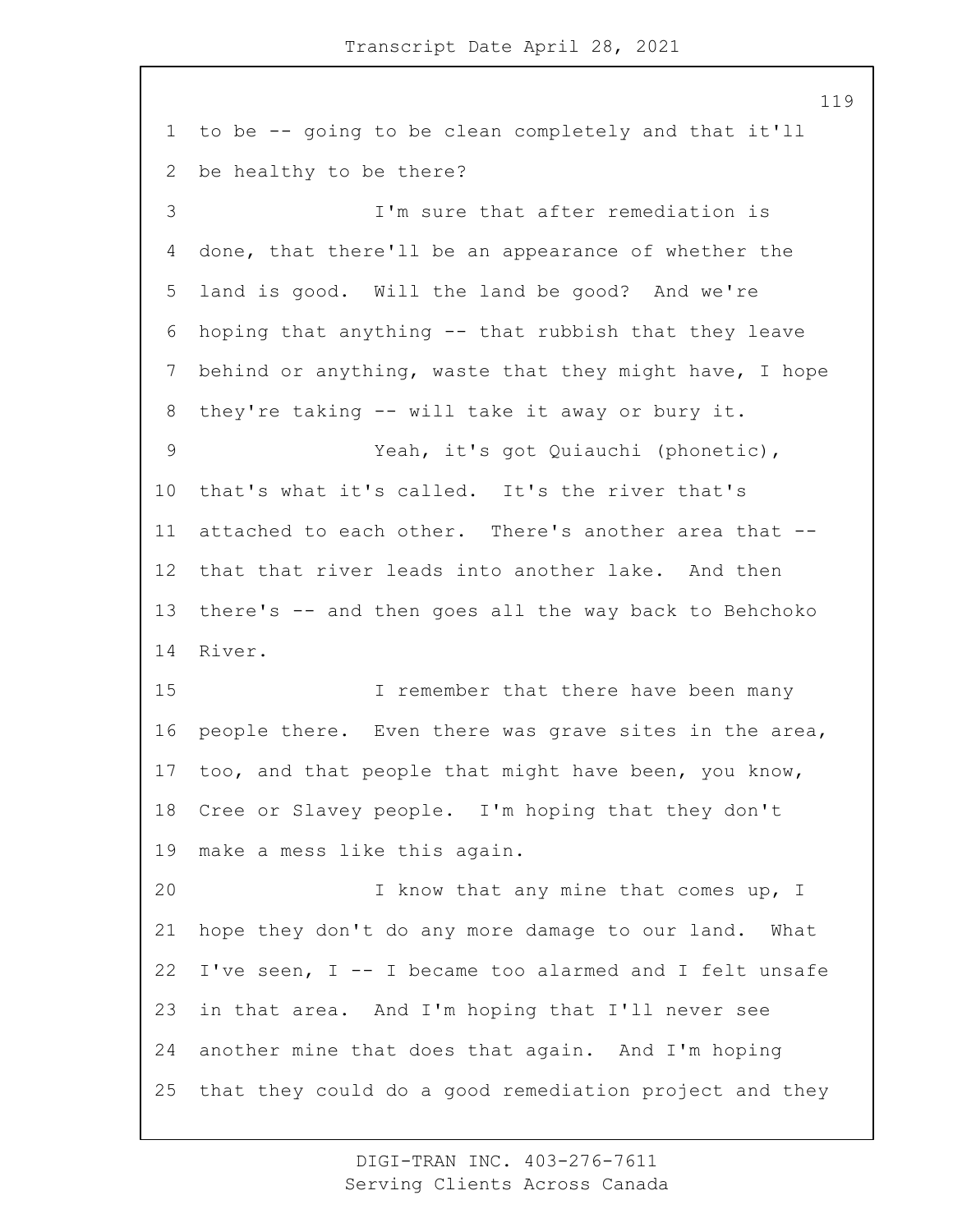will be successful. 2 And I've worked there with many Elders in the past. I know some Elders who have worked at Giant Mine. They -- I've listened to them with their stories. Even the Giant Mine, it's close to Yellowknife. 7 So, you might know there's a tunnel that goes all the way down to the -- on -- underneath the lake. They're saying that they want to make -- you know, they want to do some digging in that area to make it... **Actually, you know, it goes way**  underneath the lake, Slave Lake. And if there's any crack in the rocks there'll be seepage, and it will -- you know, there -- there'll be tailings coming from that area. 17 We're hoping that all that remediation project be successful because there's so many things that we are afraid of. It might be harmful to us. 20 I'm hoping that the material that they've brought in, if it's -- if they're able, if they could take that rubbish back somewhere else, it would be good. 24 I was raised in that area. I've been there to do some trapping and spring trap/hunting.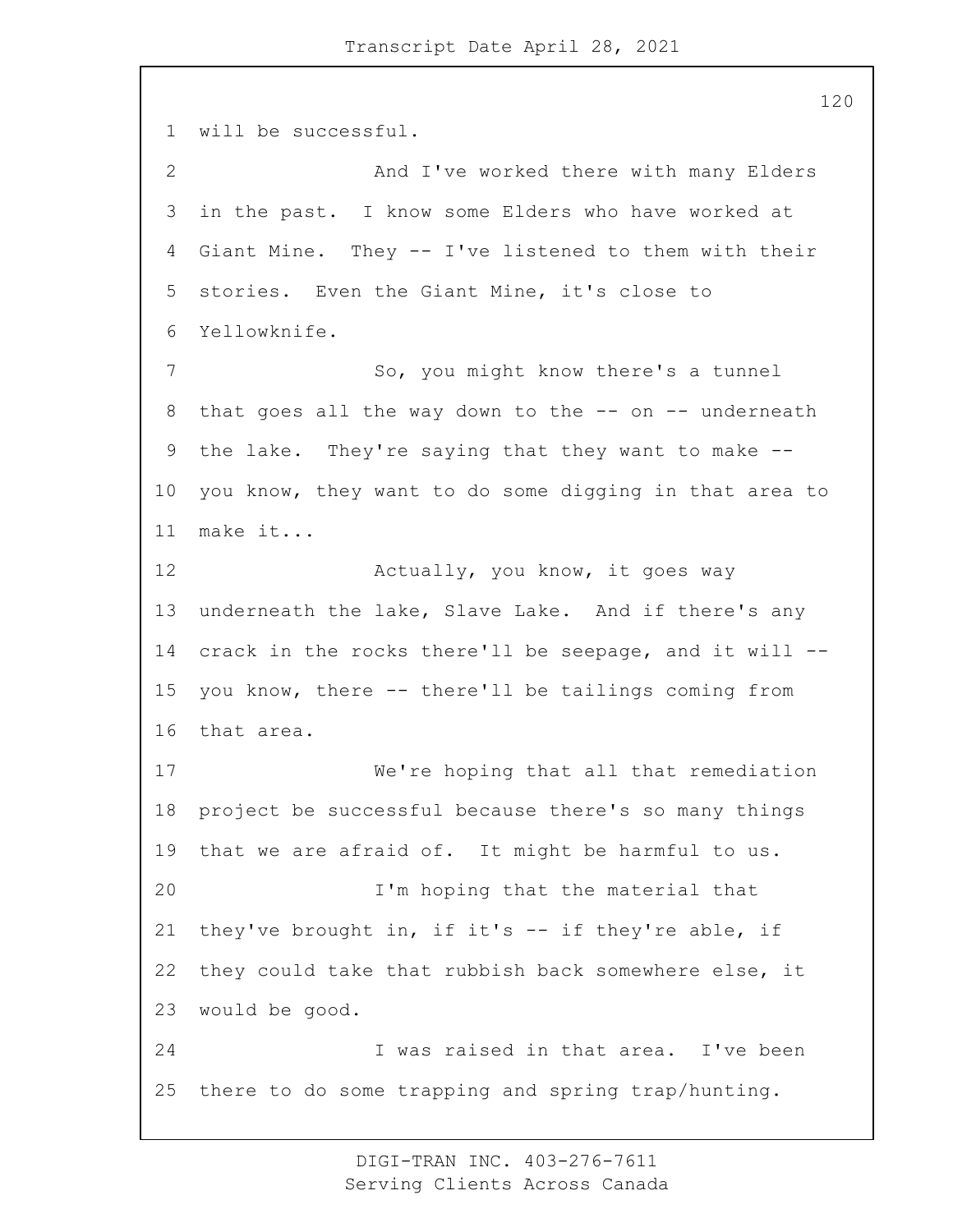This was the story that I wanted to share with you. Thank you, CIRNAC. 4 (BRIEF PAUSE) 6 MR. RON BREADMORE: Masi, Mr. Chair. Ron Breadmore, CA. And masi, Bobby, for your story. 8 Listening to you describe your trip into the Rayrock site, it's very familiar to us. We have heard similar stories from the Kwetjjaa (phonetic) Elders travelling in around this area. 12 The way you described the sites is very similar to what you might see on some of the posters we have up on the walls here. And these -- these photos were taken back in the 1970s and '80s before the buildings came down, so I can just imagine how alarming it must have been for you to -- to see that for the first time. 19 And, as we mentioned earlier, we share a vision with the Kwetjjaa Tlicho Government to clean up the Rayrock and -- and associated sites and make these sites safe for those types of activities again. 23 So, that is the goal of our remediation. We want the remediation to be successful, just like you and -- and all the others

> DIGI-TRAN INC. 403-276-7611 Serving Clients Across Canada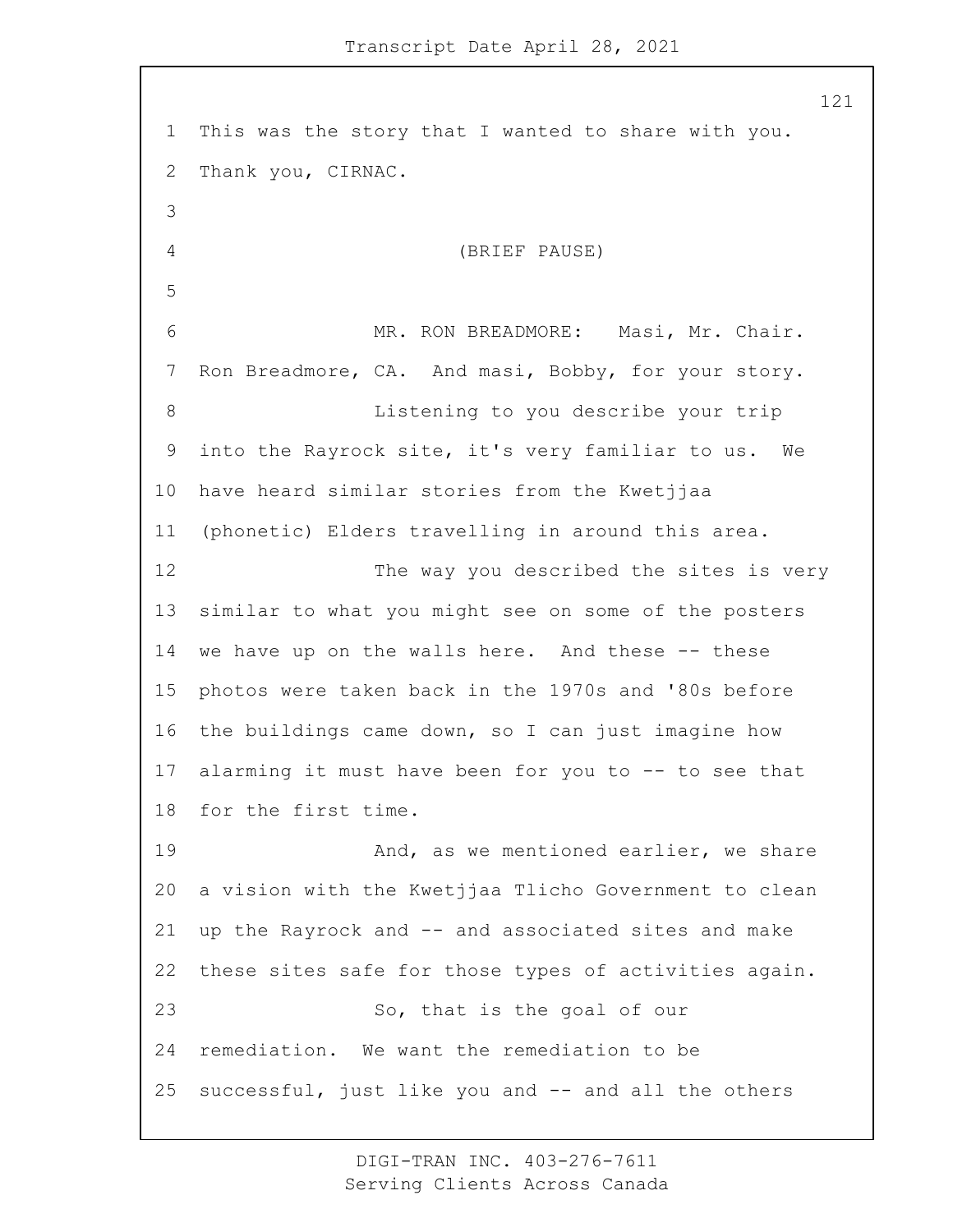around the table with us today. 2 And it's going to take a lot of time and a lot of money and a lot of effort for this project to be successful, but we -- we're convinced that we can -- we can do that. And we're committed to -- to working with the Tlicho and making the -- the project successful. 8 So, masi, again, for sharing your story. 10 THE CHAIRPERSON: Okay. Thank you, Ron. Now we can go to GNWT if you have any questions. And then it'll be Tlicho Government after that. Thank you. 14 MR. RYAN FEQUET: Joe, sorry. It's Ryan Fequet here, with the Wek'eezhii Land and Water Board. I think there was one (1) question that just came in through the Cabin Radio's live stream. 18 So, just before we get to GNWT, sorry, guys, CIRNAC has it and can read it into the record and provide a response. 22 (BRIEF PAUSE) 24 MR. RON BREADMORE: Okay. Masi, Mr. Chair. Ron Breadmore, from CIRNAC. I will read it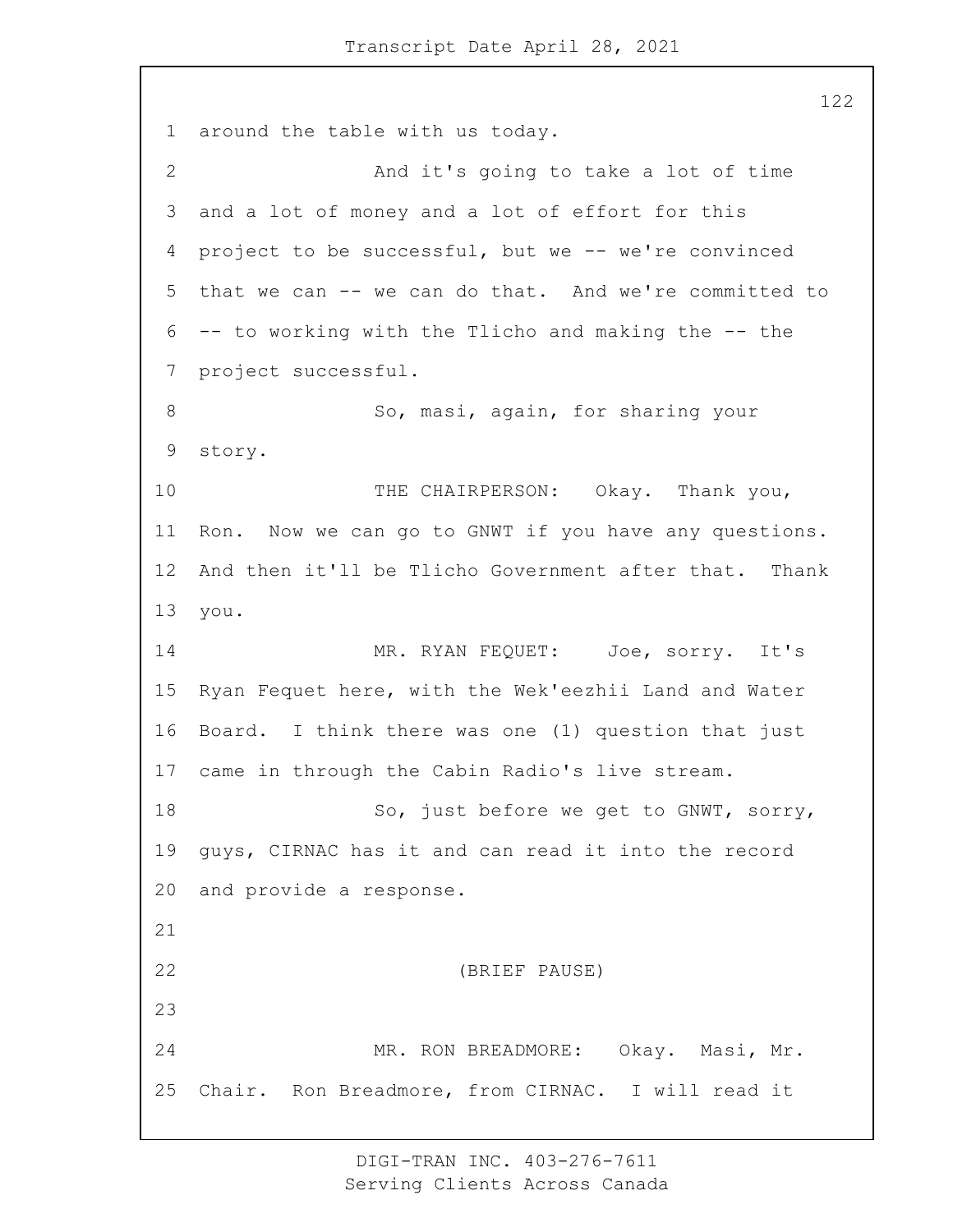1 in. And I will ask Andrew to provide a response. 2 So, the question reads, and this -- can 3 I say the person? Yeah. This is from Sadetto Scott. 4 The question reads: 5 "During the CIRNAC presentation, 6 they explained that ongoing water 7 monitoring will occur from Mill Lake 8 and potential drainage of sediments 9 of water into Beta Lake. 10 **Question:** What is the considered --11 what is considered a large enough 12 increase in drainage to instigate 13 action? I ask because most of the 14 North is experiencing high water 15 levels, and that may bring about 16 sediment flow between the two (2) 17 **lakes** through the swamp area they 18 mentioned." 19 And then added: 20 "Looking at a map, they may have 21 been talking about monitoring 22 between Beta Lake and Gamma Lake: 23 either way, the same question." 24 MR. ANDREW RICHARDSON: Andrew 25 Richardson, with CIRNAC. This question would be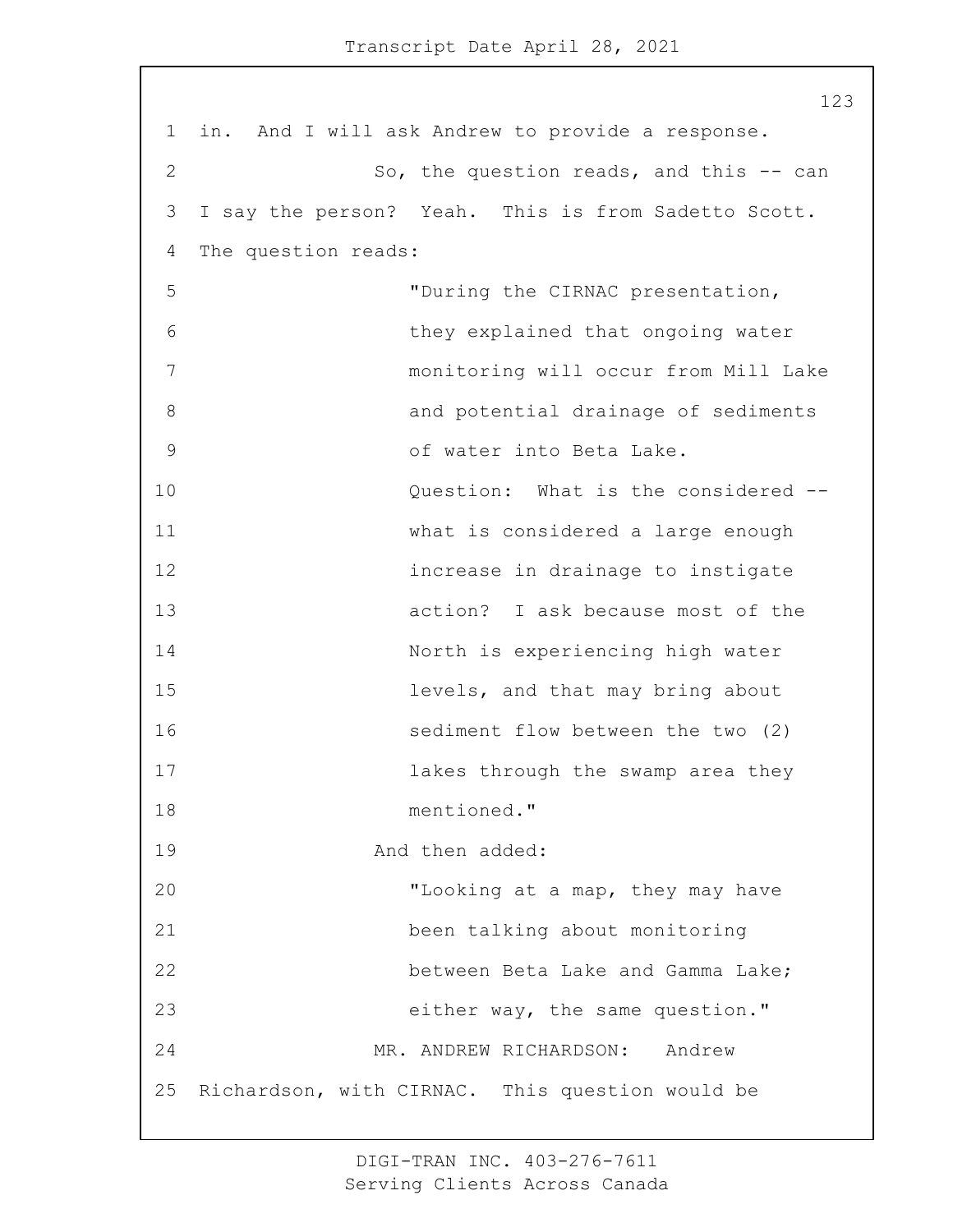easier to answer if I can bring up a map showing the area, so I will move back to a map. 4 (BRIEF PAUSE) 6 MR. ANDREW RICHARDSON: It's a large presentation. Okay. Oh, sorry, I'm not able to find the map that I was looking for. But the area that -- there are a few different lakes that were being discussed within this question. 11 For Mill Lake, the water in Mill Lake right now drains over a hill and down to Sherman Lake. And that is the only place that Mill Lake drains to. For Mill Lake, when the water's being -- the water in Mill Lake will be treated through our water treatment system. 17 17 If we do experience a year with heavy rain where the water levels come up quite a bit, it will mean all of that water that rains down in the area will flow into Mill Lake, and we will have more water that has to be treated to go through the -- to go through the water treatment system. 23 The engineers designing the water treatment system have expected a certain of precipitation or a certain amount of rain, a certain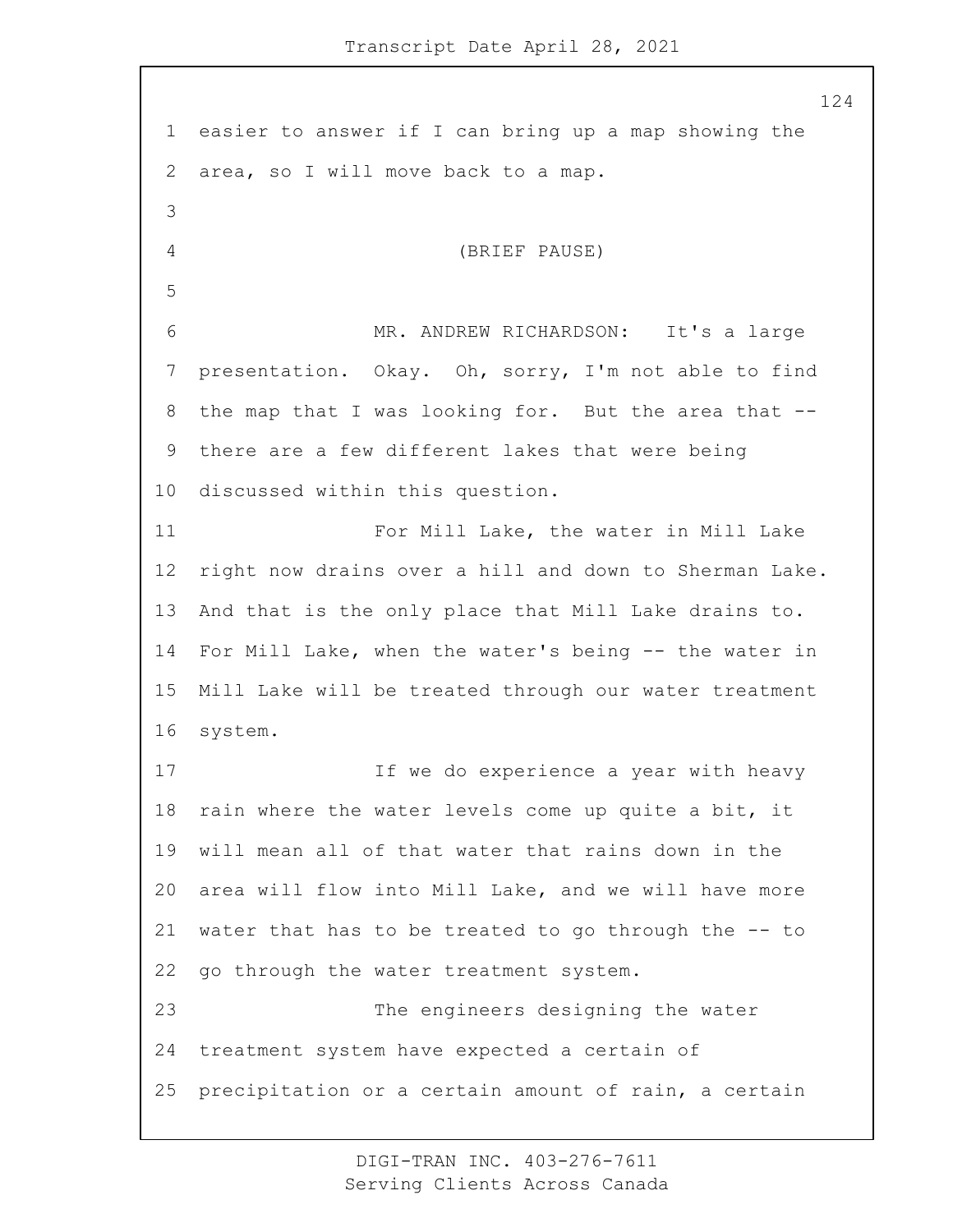amount of snow melt that will go in the wintertime. 2 But we will be able to handle even greater amounts, if necessary, for -- through the water treatment system. It will just take longer. It will take more water treatment in order to do it. 6 For both Beta and Gamma Lake the water levels in those lakes are affected by the -- the swamps and areas that surround them. 9 They could potentially flood somewhat. And this is part of the reason why, when we are talking about going to the tailings containment areas, we want to put some protection along the shorelines when we're doing the repairs on the tailings caps because that protection will help. If the water level does rise, it will prevent those lakes from washing away the repairs that we are going to be doing. 17 Right now, especially at Gamma Lake, there are quite a few areas right along the lakeshore where the lake has washed out the repairs that were done in 1996. Most -- if you walk across those tailings containment areas, they look like two (2) big beautiful fields with -- with green vegetation, with lots of animals living on them. And those animals that are living on them, they -- they can't come in contact with the tailings because the tailings are

> DIGI-TRAN INC. 403-276-7611 Serving Clients Across Canada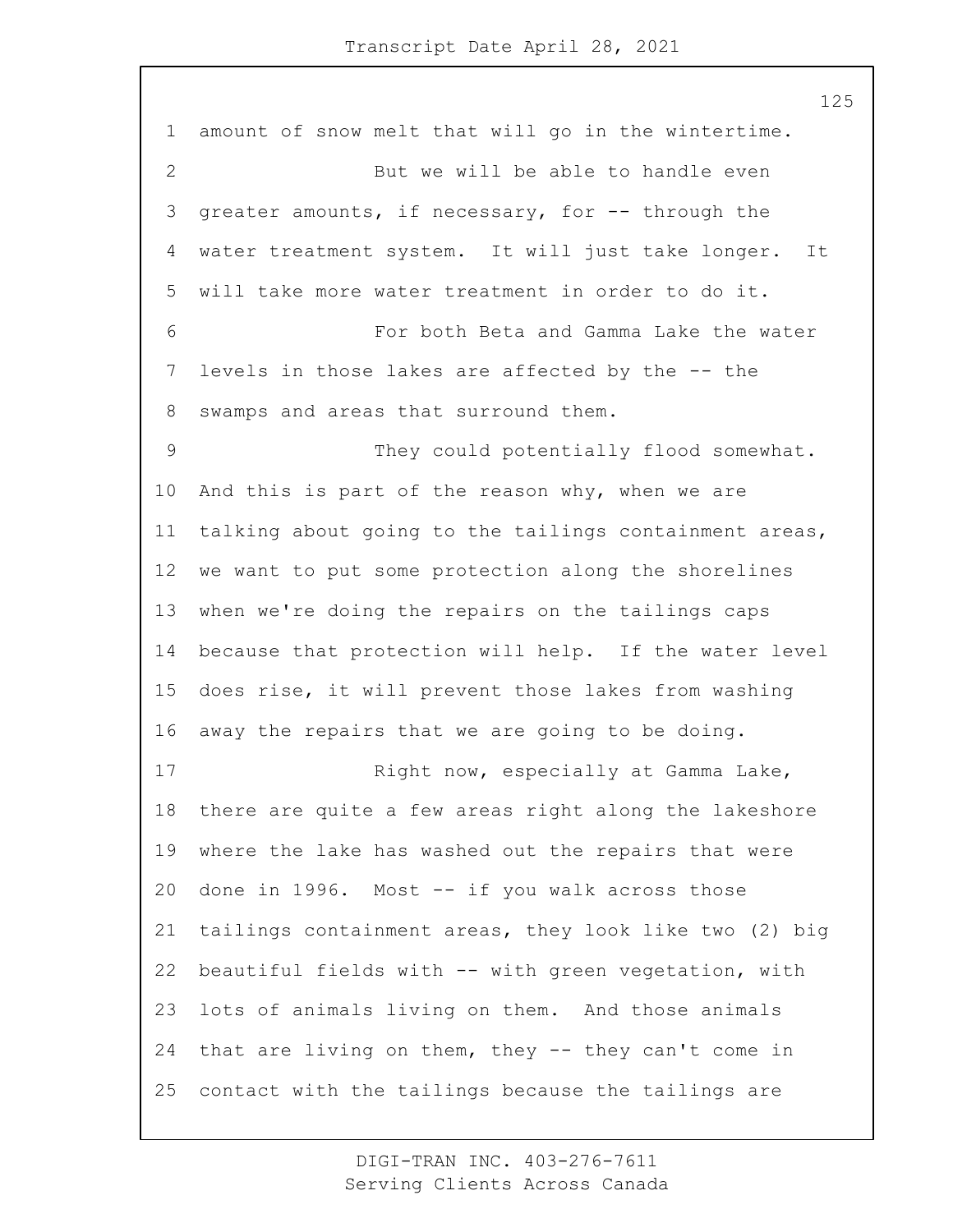buried -- still buried -- in almost all locations -- under three (3) feet of clean soil. But around the edges, there are problems. And it was caused by washouts in the past along these edges. 5 So the -- one (1) of the things that we need to do is to make sure that, when we do the repairs to the tailings caps in the coming years, that we put stones down and we put rocks down that aren't easily washed away. And those will hold the tailings where they are and hold -- and make sure that this doesn't happen again in the future. 12 One (1) of the other things that you can see on this map that's very important is there's a little road that runs in between Beta Lake and Gamma Lake in the 2017 version, in the 2017 photo. That road is -- represents the -- the divide. 17 Everything on the side close to Beta Lake, any rain, any snow that melts, any water that's on the Beta Lake side of that road flows towards either Sherman Lake or towards Beta Lake. 21 On the side of the road closer to Gamma Lake, anything on that side of that road, any rain, any snow, it will flow to Gamma Lake. 24 Gamma Lake doesn't -- doesn't flow into Sherman Lake. It actually flows out the bottom of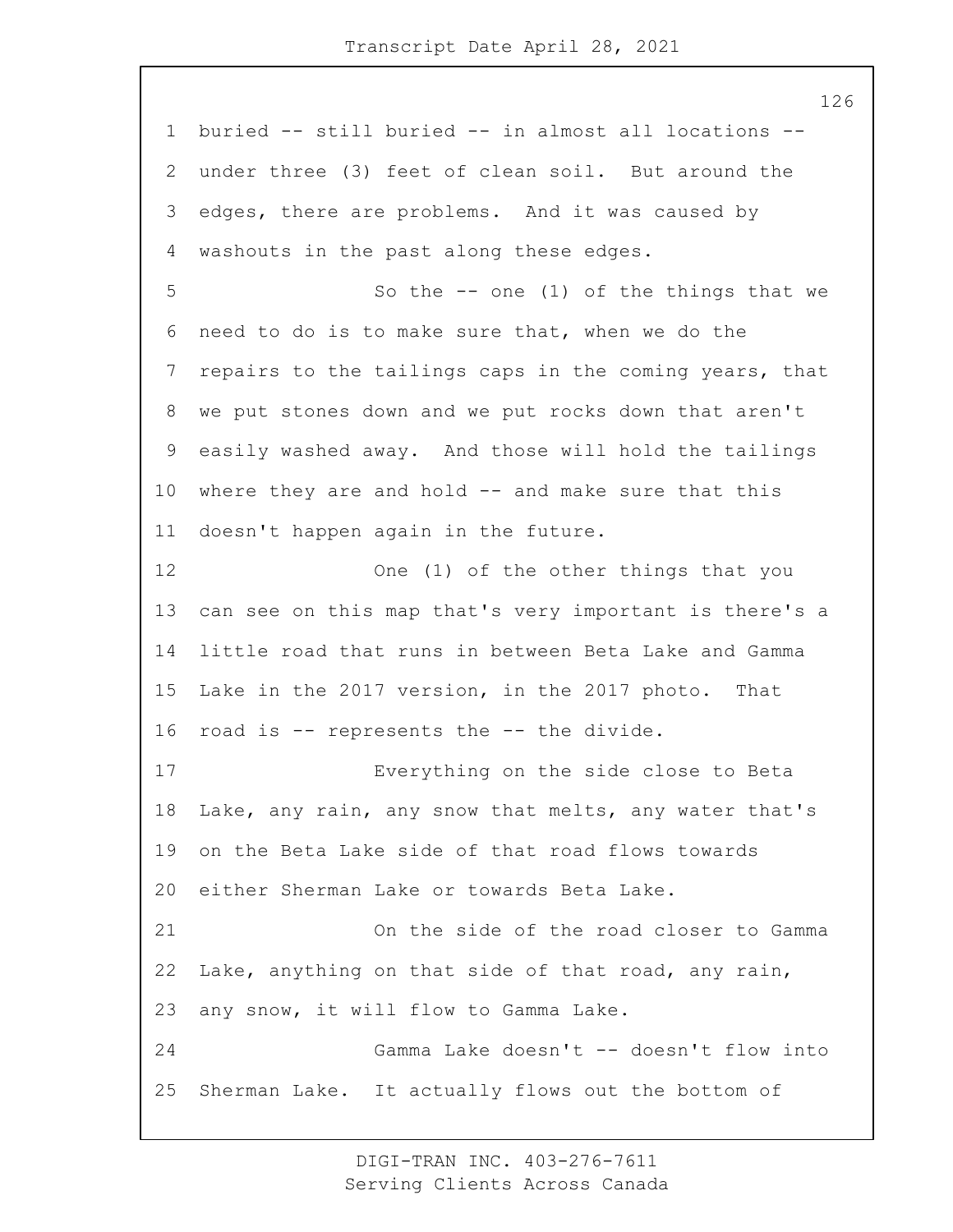that lake and down towards another set of lakes about two (2) kilometres away. It's called Lake -- we call it Lake B. And it goes through an entirely different series of lakes. 5 So Gamma Lake is the only lake on the Rayrock site that doesn't actually flow through Sherman Lake. 8 When we go to do monitoring, we will be taking water and we will be taking soil, we will be taking insects, and sampling all of these throughout the project to make sure that the water stays healthy. 12 We will also do it after we're complete -- after the remediation is done to show that nothing has changed throughout all the time that we have been working at the site. Masi. 17 (BRIEF PAUSE) 19 THE CHAIRPERSON: Okay. So we are on to GNWT. Are there questions to presentation by CIRNAC? 22 MR. RICK WALBOURNE: Thank you, Mr. Chair. Rick Walbourne, GNWT. 24 I'd just like to start out, thanks to CIRNAC -- Andrew and Ron -- for all the information

> DIGI-TRAN INC. 403-276-7611 Serving Clients Across Canada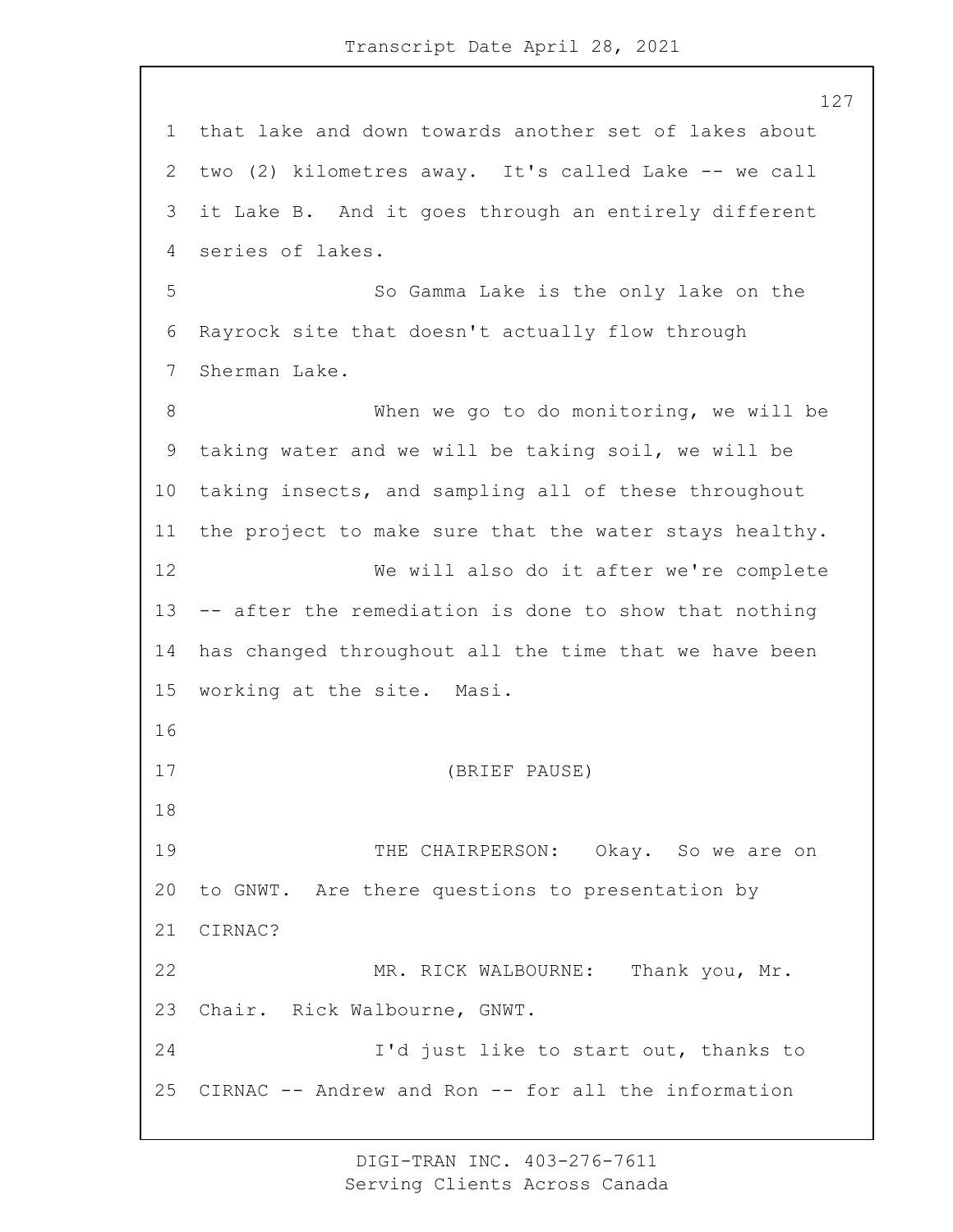and, specifically, the responses to the Interventions. Those were very helpful. So during our presentation on Friday, we will have some updates on our recommendations in response to some of that information. 6 We do have a few questions of clarification for the project team right now. So I'd like to pass it over to Laura Malone, who has a couple questions for CIRNAC. 10 MS. LAURA MALONE: Hi, it's Laura Malone with ENR. My first question is related to the SNP monitoring frequency. 13 In CIRNAC's response to GNWT Intervention Recommendation Number 11, regarding bi- weekly SNP sampling, CIRNAC stated that the health and safety risk and additional costs to sample bi-weekly, instead of monthly, during open water do not warrant the slight decrease in statistical uncertainty. 19 GNWT notes that while we acknowledge that monitoring has been occurring over a number of years, as Andrew outlined in his presentation, we're concerned with monitoring the water quality on and around the site during the remediation activities. 24 Could CIRNAC please provide more information on the additional costs and additional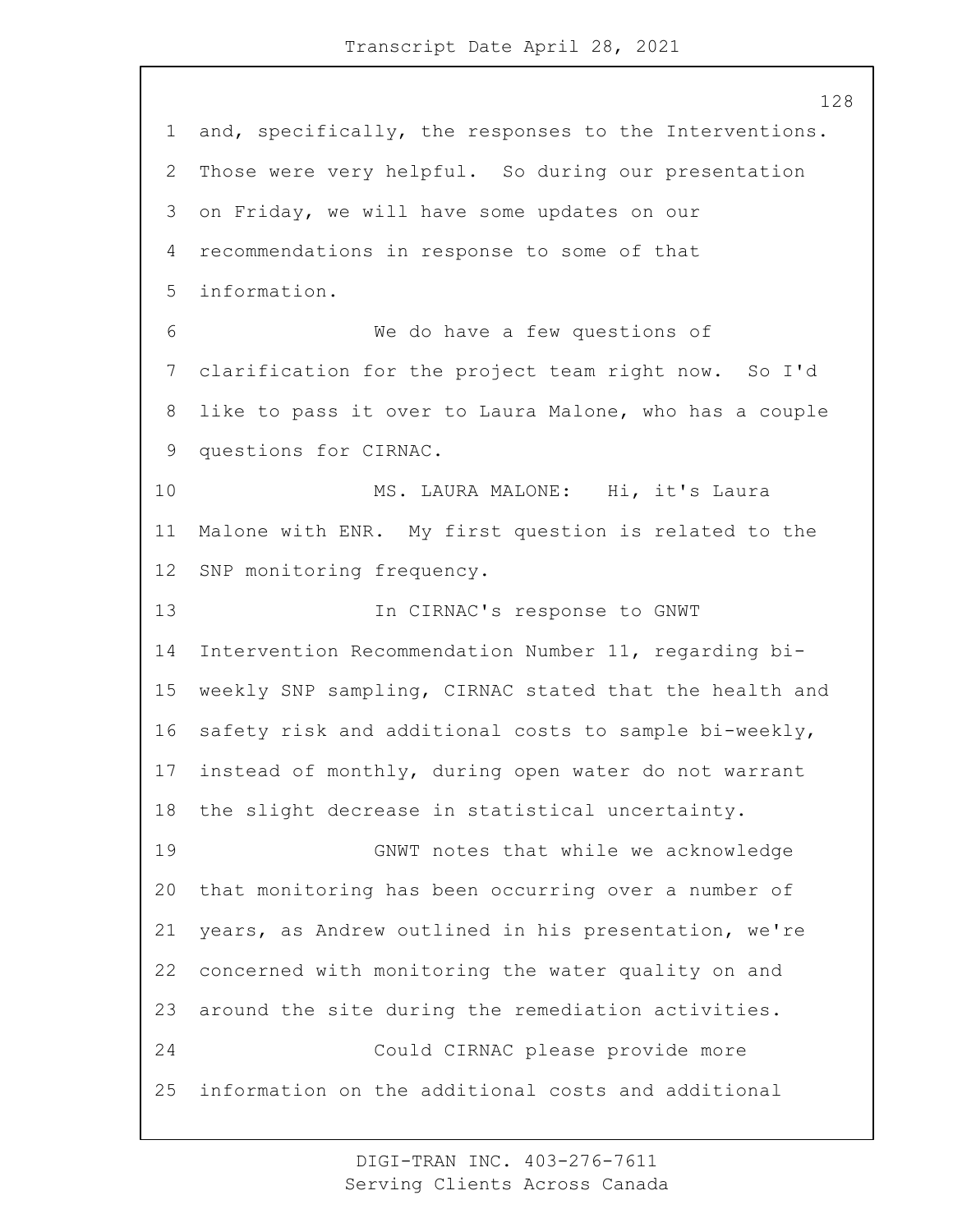health and safety risks that they are referring to? 3 (BRIEF PAUSE) 5 MR. RON BREADMORE: Mr. Chair, Ron Breadmore, CIRNAC. Thank you, Laura, for that question. 8 Yes, as Andrew had pointed out, we have done years of -- of monitoring around the sites. This time around, it is different -- you're right -- with the remediation work being carried out. 12 We have developed management plans that will capture some of that monitoring within our SECP, Sediment Erosion Control Plan. Also we have an AEMP that has been drafted and that will be initiated this year to set our baseline. It will be finalized with the input from the Tlicho. They -- they share similar concerns around how the monitoring should be done around the site and what we should be monitoring for. 20 So we feel confident that, with those plans, we'll have a good data set to work from for water quality, as well as some of the other aquatic ecosystems and -- and benthics. 24 With respect to the, I guess, issue over health and safety, we do have to consider that.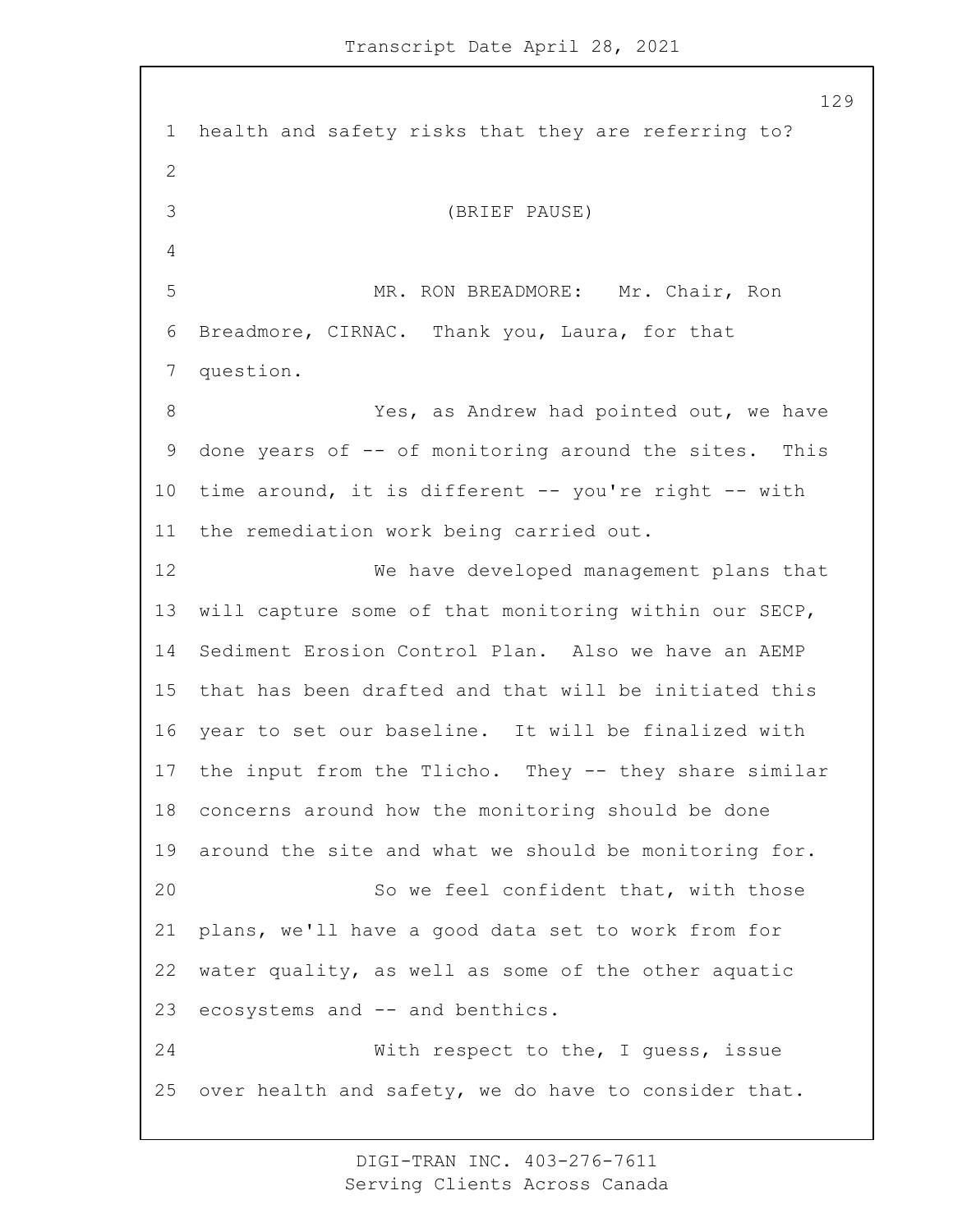On some of our other project sites, we -- we sometimes sample into October; sometimes we do not because of conditions. So it really depends on, you know, how the ice is formed and if it can be done safely. 5 So those are considerations that we take in as we're developing our plans. And I know that the Board recognizes that as well. So just a consideration around SNP frequency and timing. 9 But, yeah, I think Andrew has probably some more detailed responses for you on those questions. Thank you. 12 MR. ANDREW RICHARDSON: Masi. Andrew Richardson, CIRNAC. 14 With respect to the -- the cost, well, if we -- if we double the frequency of the sampling, quite clearly, the costs of the -- the sampling is going to be approximately double through the period in which you're discussing. 19 And one (1) of the things that -- that is very important to consider, though, when looking at the water quality of these lakes is that, currently, the water quality of the lakes is very good on all water bodies. The water quality has been found, 24 through a risk assessment, to be not -- to not pose a risk that requires remediation of any of the water

> DIGI-TRAN INC. 403-276-7611 Serving Clients Across Canada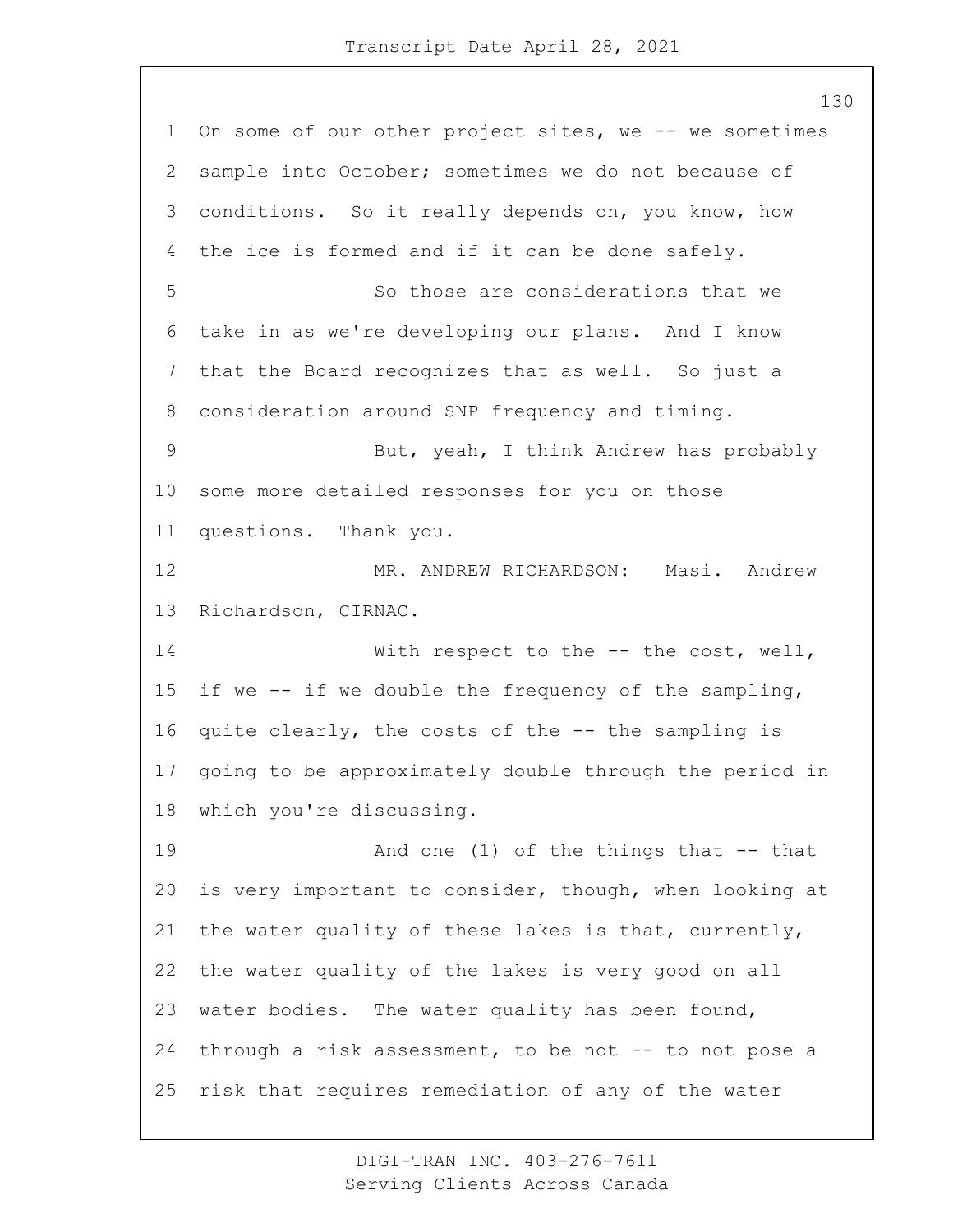bodies, except for Mill Lake.

2 And we have a great deal of historical data, and that historical data has shown that there is not a great deal of variability in the water quality over time which means that we already have an idea of what the water quality should be. And as such, doing 7 monthly sampling, as long as the water -- as long as the numbers that we receive remain the same throughout, whether you're seeing these same numbers every two (2) weeks or seeing these same numbers every month, makes -- doesn't make a great deal of difference. 13 The AEMP allows for an increase in sampling frequency should we start seeing trends in increases of concentrations in metals or trends of other things that we are measuring in the water. 17 But if we're not seeing trends, if we're getting the same answer every time, we don't see the advantage of putting people into boats, sending them out onto lakes to take water samples. They're -- which albeit manageable, the health and safety risks are real in putting people out onto the water and it - - it -- the additional information that we would receive -- in constantly getting the same answer, which is what we want -- is what we expect, but the

> DIGI-TRAN INC. 403-276-7611 Serving Clients Across Canada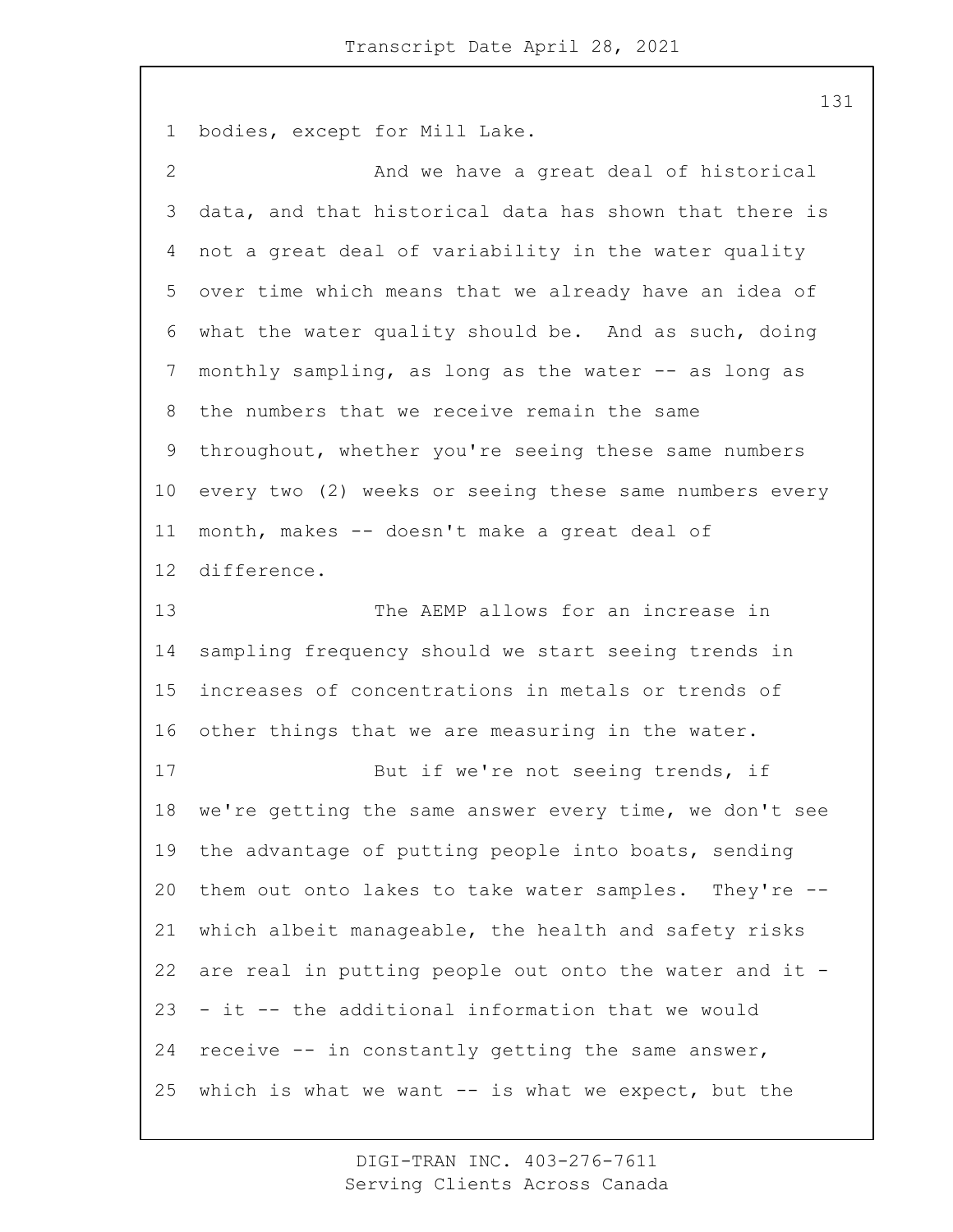additional health and safety risk is not, in our view, warranted for the additional frequency. Masi. 3 MS. LAURA MALONE: Laura Malone with ENR. Thanks Ron and Andrew for those answers. I just wanted to quickly clarify a little bit on the cost side of things. 7 So, when you say, Andrew, that it doubles the cost of sampling, I guess, is that -- does that include sending people to site each time or is there a presence that is on site already that could collect these samples? Or are you simply speaking to the analytical costs doubling? 13 I guess I'm just trying to get a sense of health and safety risk wise and cost wise. Are we talking additional trips to site, additional helicopter time, additional travel or simply -- simply additional trips out onto the water to collect the samples? Thanks. 19 MR. ANDREW RICHARDSON: Andrew Richardson, from CIRNAC. 21 I was actually speaking only about the additional cost for the analytical on the doubling. The people should still be on site, however, it is also true that if they will be out monitoring -- doing water qualify monitoring, we would expect that it

> DIGI-TRAN INC. 403-276-7611 Serving Clients Across Canada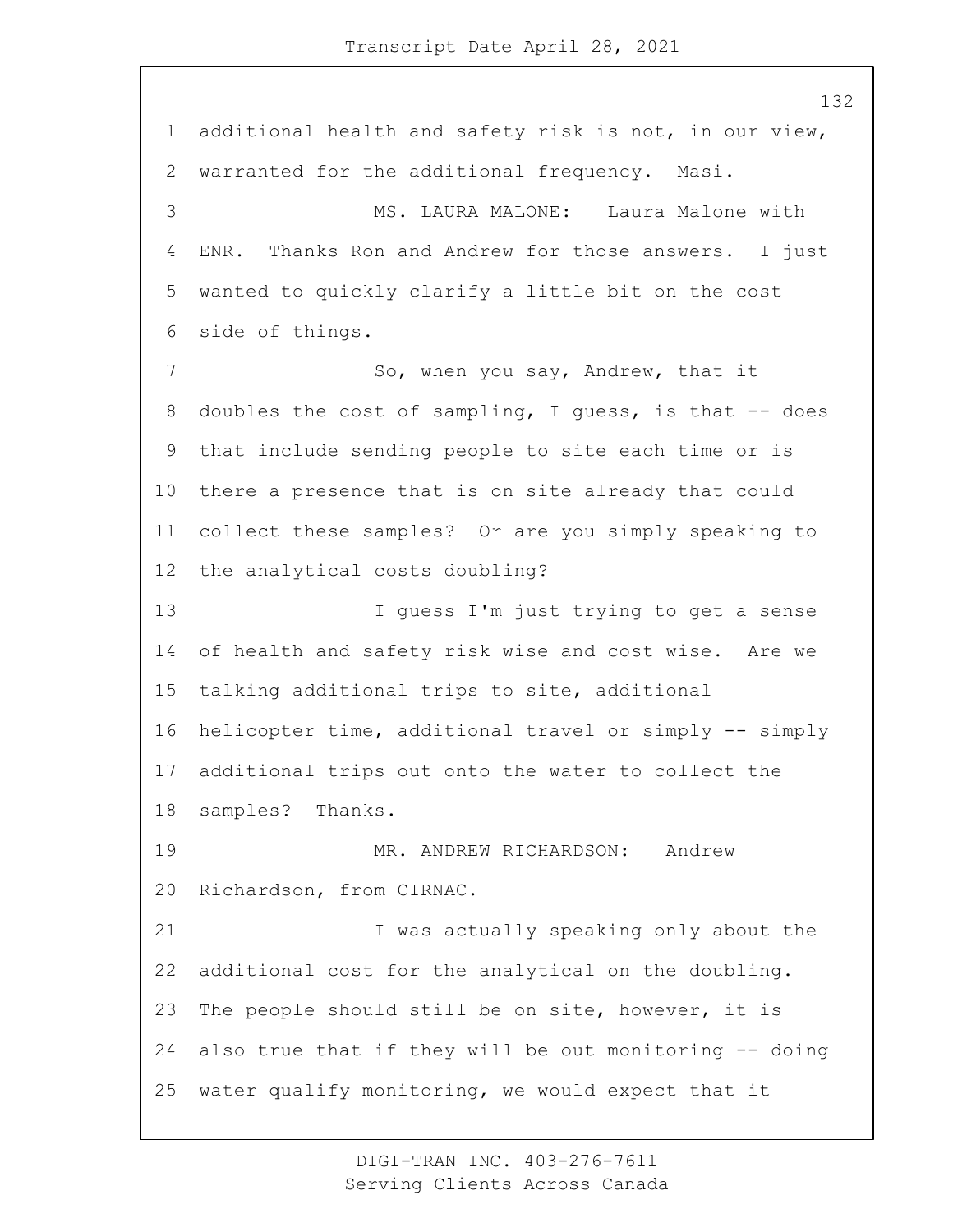would take approximately a full day to do a water sampling program. 3 The work that the people who will be doing monitoring -- the work that it will be expected of them is quite a bit. So, if they are doing an extra day of water sampling, it would -- it will take away from days that they could be doing other types of monitoring, sediment monitoring, any of the various other monitoring requirements that are built into the -- the plans that we have put before the Board. But, strictly speaking, on terms on cost we -- I was speaking only to the analytical. Masi. 13 MR. RON BREADMORE: And Mr. Chair, Ron Breadmore here. If I could just add to Andrew's statement? 16 In addition to those -- those direct costs, there's also cost associated with our health and safety controls that the contract would have in place. 20 So, if -- if a sampling team has to go out, you know, every -- every so often as opposed to monthly, that -- that increases the risk and we have controls in place such as wildlife monitors and all the other equipment that would be required. So, there are a lot of costs that would have to be considered

> DIGI-TRAN INC. 403-276-7611 Serving Clients Across Canada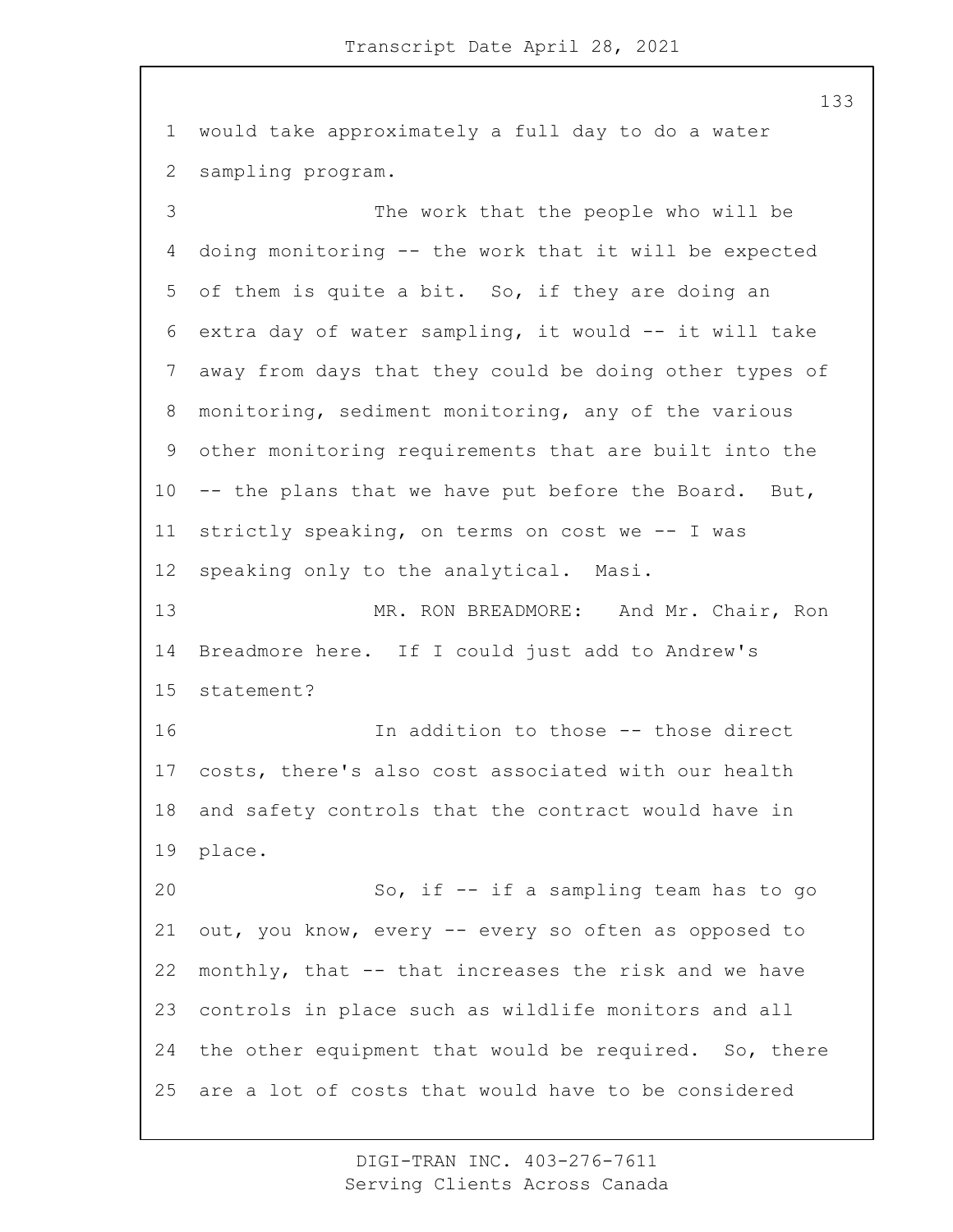and it -- it does increase pretty quickly. 2 So, just add to what Andrew was saying around the analytical or travel costs was also the associated costs with health and safety controls and measures on our sites. 6 We have a lot of wildlife hazards, as you know with -- with bears and other large mammals. We have to have wildlife monitors for all the work we do around the site. It does come at a cost. Masi. 10 MS. LAURA MALONE: Laura Malone, ENR. Thanks again for those responses. I guess I'm going to move on to some other questions but I just wanted to sort of reiterate where GNWT is coming from with this recommendation. 15 The concern is primarily around ensuring that there's adequate water quality sampling during remediation activities such as removal of tailings, moving of tailings and waste to the Confined Disposal Facility. 20 And so, that's where we're primarily recommending that there be the additional monitoring to capture any changes in the water quality as a result of those activities specifically. Whether that is captured in a SNP or an AEMP, we might give that a bit more thought in our closing arguments going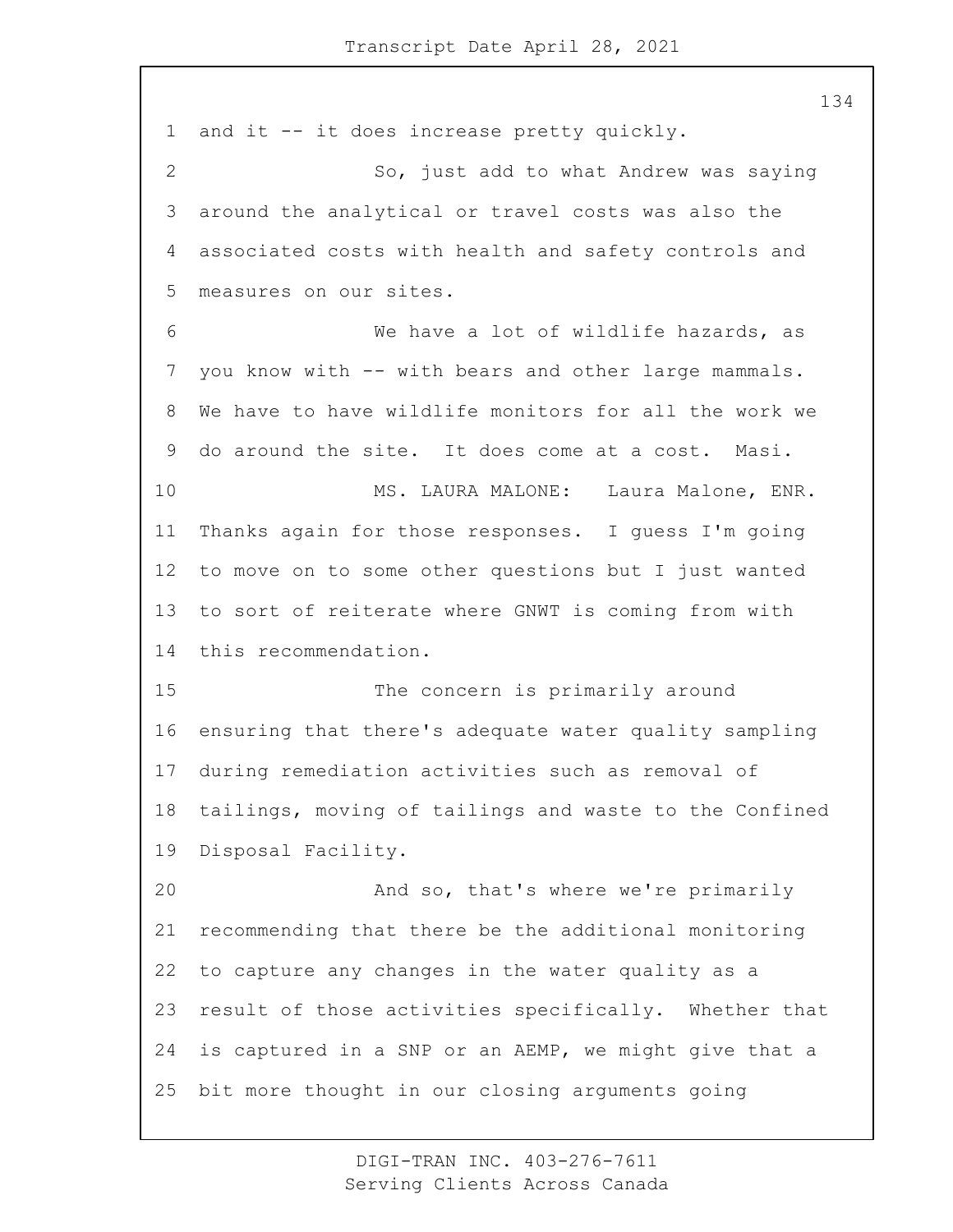forward. But it -- it's good to know that -- that you feel that monitoring has been captured in the AEMP. 3 So, my next question is on surface runoff monitoring at Mill Creek. So, in response to recommendation number 12 from the GNWT, CIRNAC described that after all impacted sediments have been contained within the Confined Disposal Facility, a drainage swale will be designed to promote drainage towards Mill Creek. 10 CIRNAC noted that sedimentation will be an issue during this phase and until vegetation is established. However, CIRNAC has also stated that they do not intend to monitor any runoff water in Mill Creek. 15 I recognize, Andrew, you spoke to this during your presentation. And so, I understand that the runoff will only be directed towards Mill Creek once the remediation activities have been completed. 19 I guess my question is: Could you clarify how the expected sedimentation issues with this runoff will be monitored to ensure that EQC are being met without having a monitoring station at the end of Mill Creek where it enters Sherman Lake? Thanks. 25 MR. ANDREW RICHARDSON: Andrew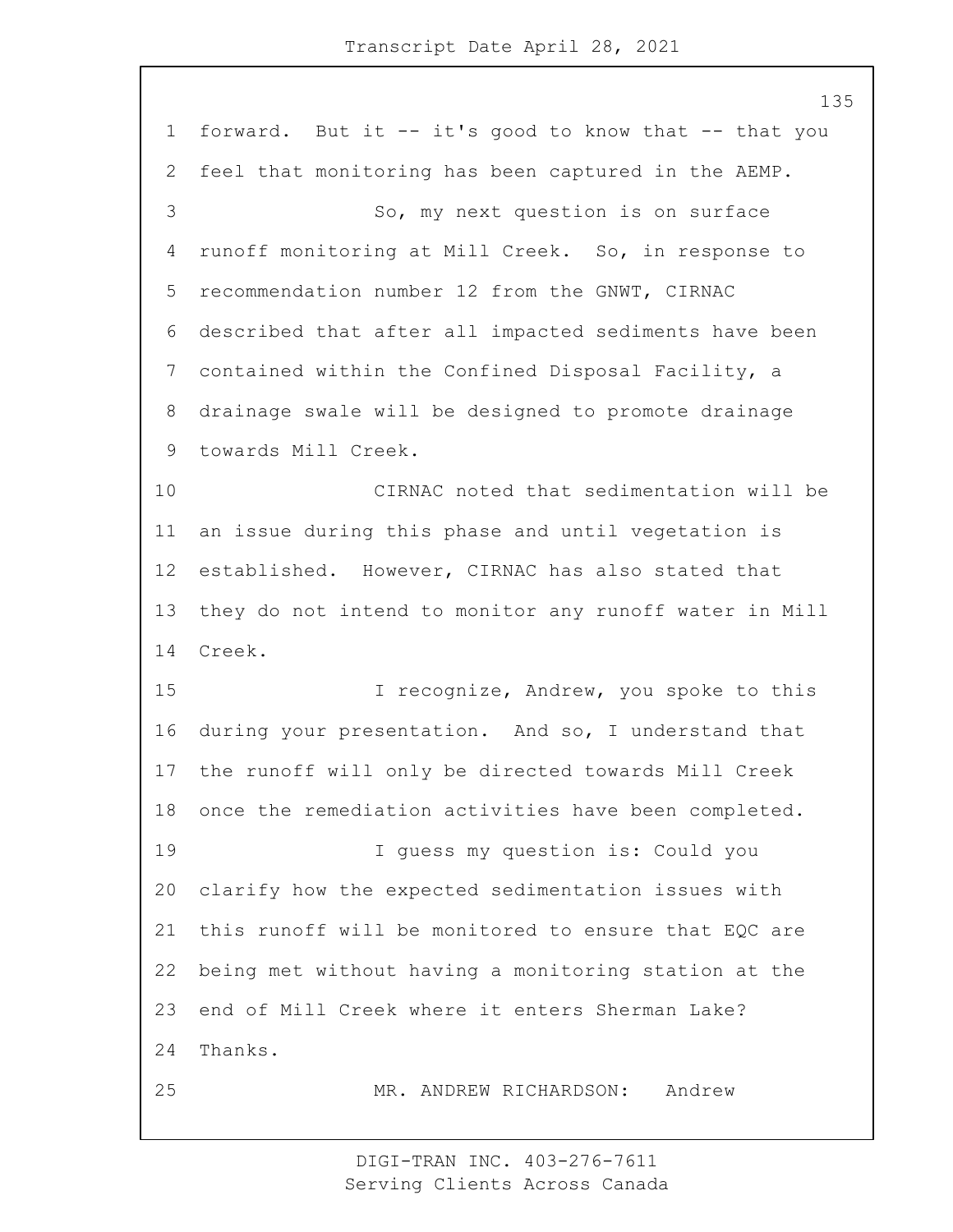Richardson, CIRNAC. Thanks, Laura, for -- for that question. 3 With -- with respect to the runoff that 4 occur -- that will occur, at this point -- once we reach this point of the project, we expect that we will have started to plant the areas around these ponds that we will have formed. But you are right, there's going a problem with the potential sediment in the water going down towards Mill Creek. 10 For the first while after this remediation is complete, we anticipate to -- the need to maintain sediment and erosion controls in the Mill Creek outlet. 14 The water itself, however -- any sediment loading with -- will be from the -- the residual clay. Any -- all of the clay that will be left over, anything that's left over at the bottom of this lake will have been tested and shown to be low in metals. We -- anything that's on top that is high in the metals will be removed. The material that's below will be tested to show -- to show that's it's low in metals. 23 Our data to date actually indicates that the metal concentrations in the clay that is below the sediments are -- are quite low and, in fact,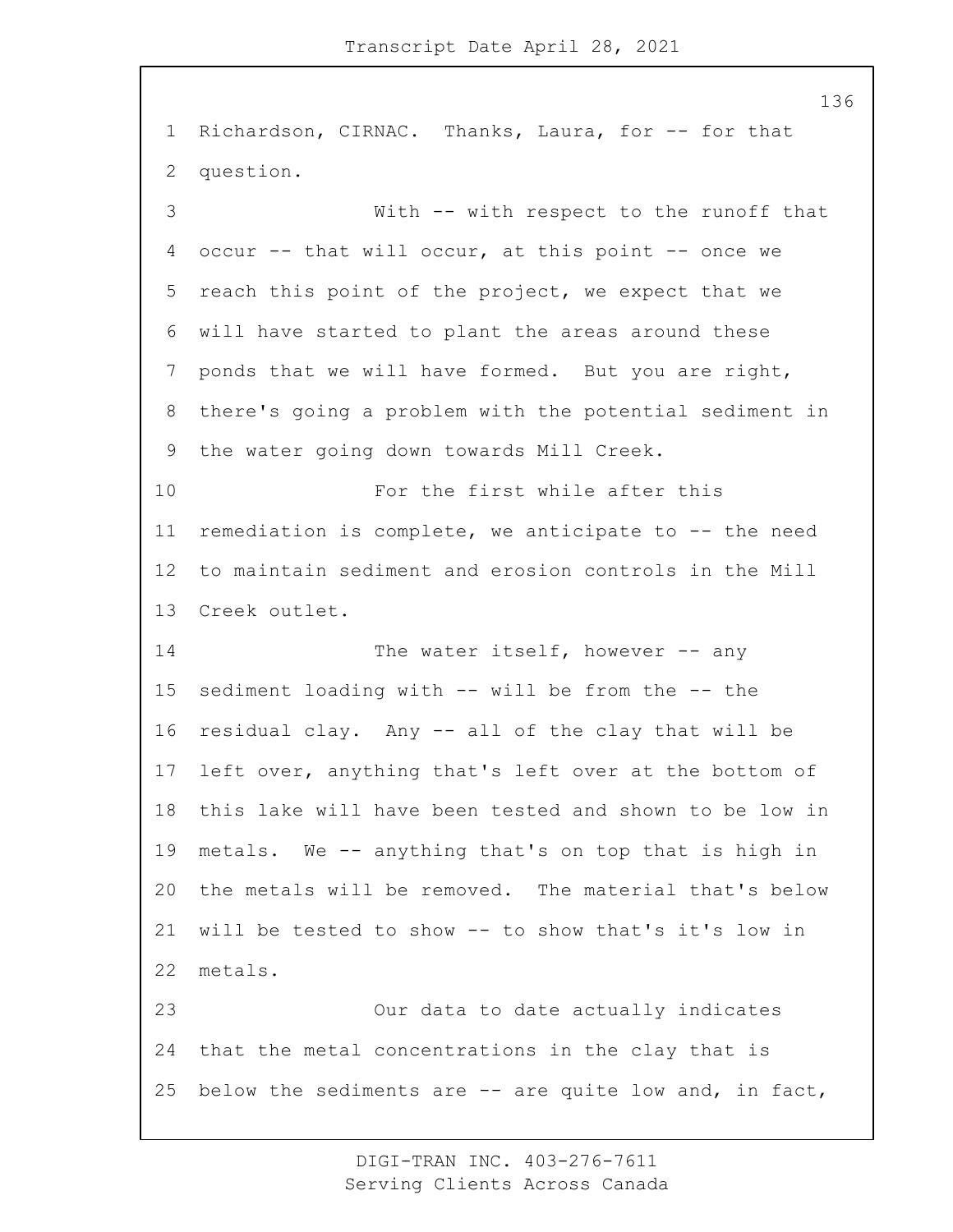very low in uranium. That would mean that the runoff itself, any -- any rainwater that would flow into this basin and any sediment that's picked up would be clean sediment. It would be the same as -- the same type of problem that we would have in the area -- the borrow areas where we remove clean soil, and rain washes away the sediment that's left over on that. 8 So -- but it still, as you say, there still would be a problem with the sediment in the water. So, the sediment and control measures would remain in place until we can establish the vegetation and prevent the sediment from flowing Mill Creek. 13 We still are not proposing, however, any sampling along Mill Creek because the outflow, even after we do the blasting, the outflow will actually go over a rock face, and this is currently the situation, when Mill -- Mill Lake, when the water level gets quite high so that it flows out, it actually flows over a rock face and down the side of a sloped cliff into kind of a broad area where -- where it's captured and then flows into a small creek. 22 That creek flows in some places where you can see it; in other places it flows almost underground, even when the water is flowing at its -- at its highest. It is not the -- you can tell where

> DIGI-TRAN INC. 403-276-7611 Serving Clients Across Canada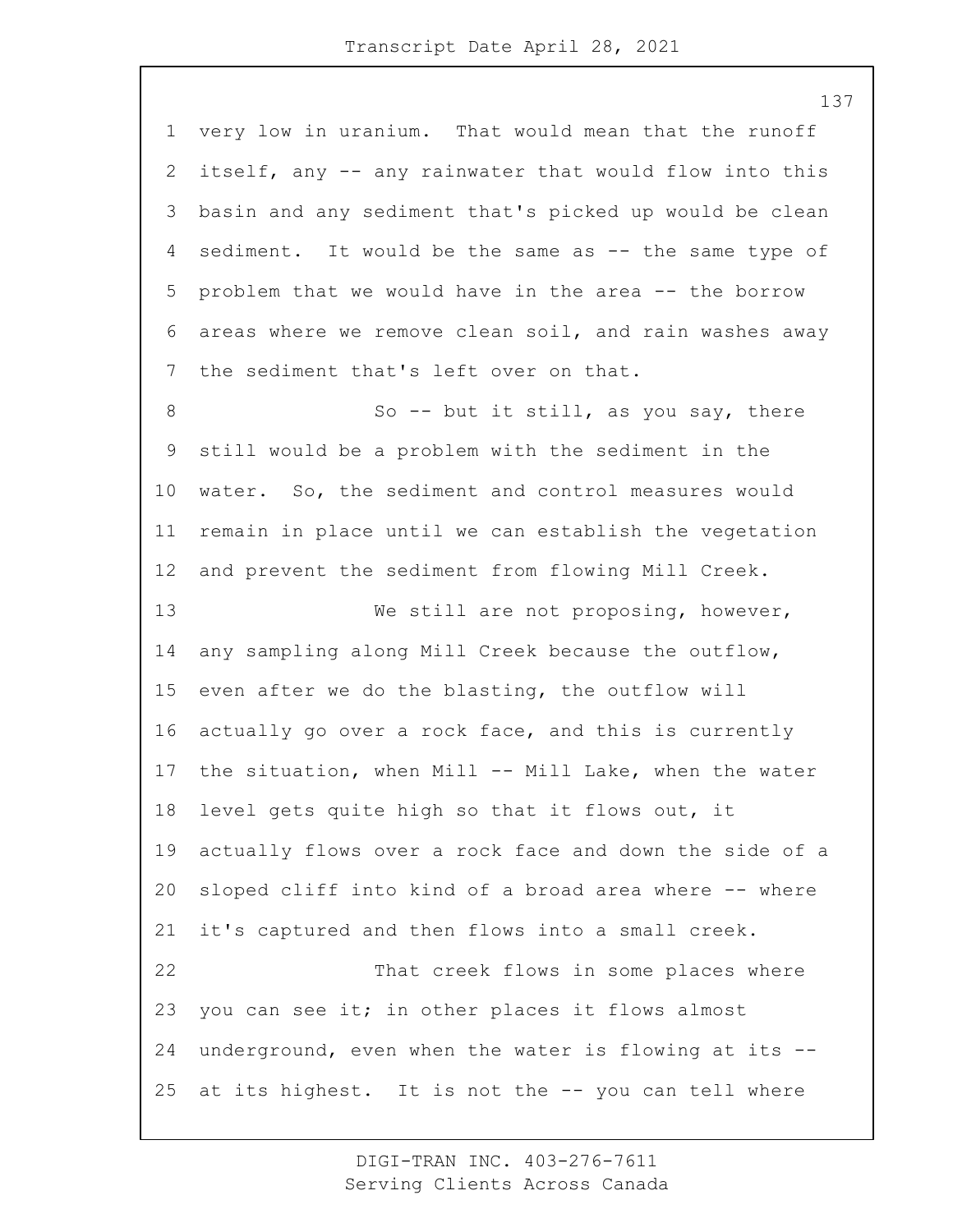it's wet but you can't always follow the whole length of the creek. 3 This means that the -- if any -- if there is any sediment in the water, that sediment will -- that sediment will be picked up in the creek bed itself. 7 So, there will be monitoring, of course, as well that will be occurring at the time with -- with the sediment controls. We will be monitoring PSS. Unless the water is flowing, I'm not sure that there will be opportunity to monitor it through this area; that is something I believe that we'll probably have to gauge and take a look at once the remediation is formed. 15 We find that it is very difficult to monitor Mill Creek because in the -- in the last twenty (20) years when we have tried to go to monitor Mill Creek, it is almost always dry. It only flows after it has been raining for a while and when it -- when it spills over. We think that will be the same even after the remediation is complete. Masi. 22 MR. RICK WALBOURNE: Thank you, Andrew. Rick Walbourne, GNWT. Just had a quick follow up question on that. 25 So, you did mention that sediment and

> DIGI-TRAN INC. 403-276-7611 Serving Clients Across Canada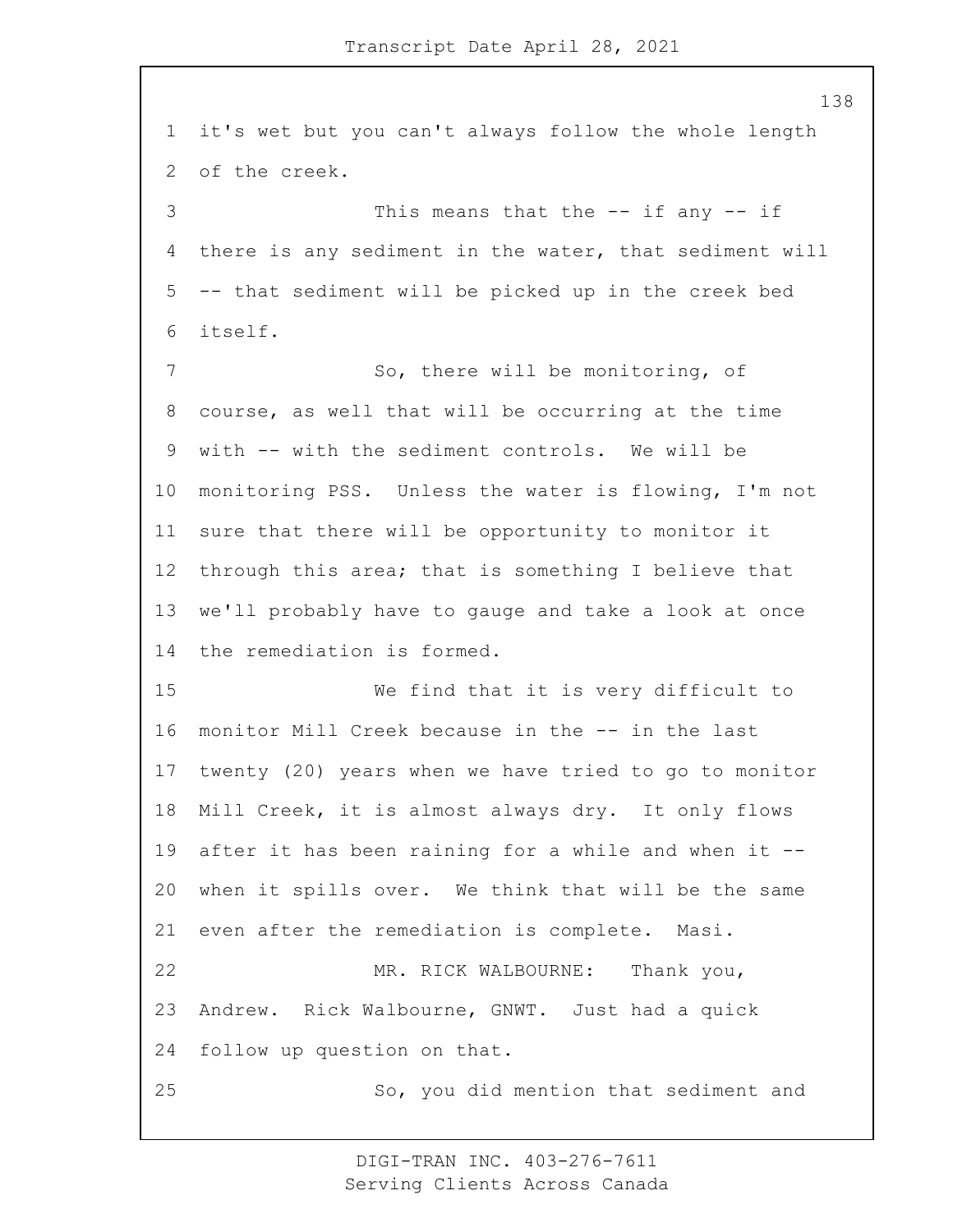erosion control measures would be in place for a certain amount of time after the works to -- you know, as a -- to capture any potential sediment laden water. 4 Can you speak to how that will be gauged? So, will that be then contained in the Sediment and Erosion Control Plan that triggers whereby we will not -- based on what you're seeing, in Mill Lake you'll determine the length of time or at what point you can remove those sediment and erosion control measures? 11 I'm just trying to understand the length of time or how you'll make a decision; at what 13 point that those can be removed and -- and where that'll be contained, whether it be in the sediment and erosion control plan or elsewhere. Thank you. 16 MR. ANDREW RICHARDSON: Andrew Richardson, CIRNAC. 18 I wouldn't -- because all of this will be occurring after the remediation is complete, I would anticipate the better location for describing these -- this monitoring would be in a Post-closure Monitoring and Maintenance Plan. 23 And within a typical Post-closure Monitoring and Maintenance Plan, goals can be set for removal of things such as sediment and erosion control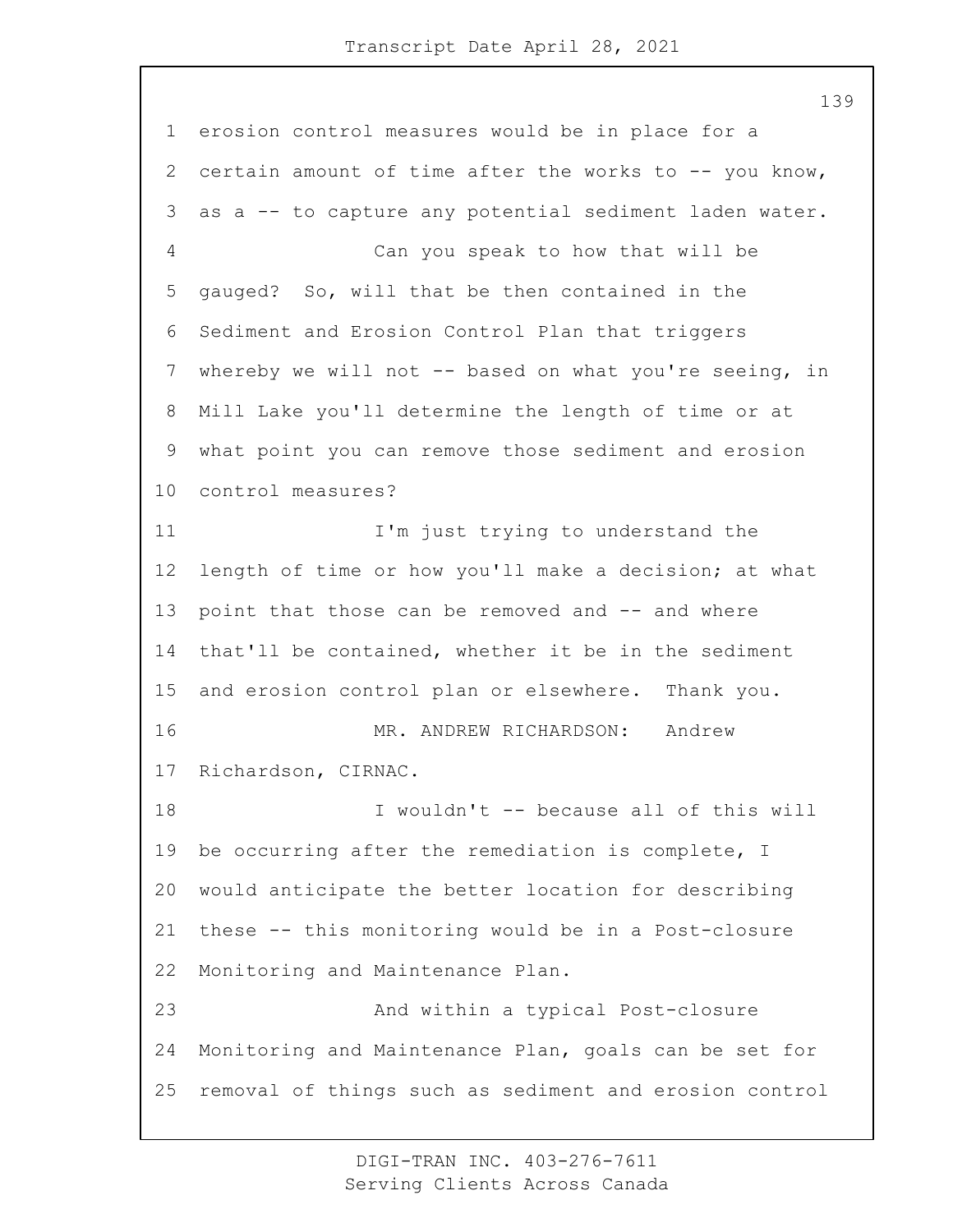in circumstances like this, and it would fit better. 2 The Sediment and Erosion Control Plan currently doesn't describe the -- the post-remediation sediment and erosion control, except peripherally. It -- there's a -- some description of it, but it doesn't go into great deal of detail. And that is because it's difficult right now to predict exactly what it's going to look like. So, I would say that it would be the -- in the long term monitoring plan -- the long term -- or, the Post-closure Monitoring and Maintenance Plan. Masi. 12 MR. RICK WALBOURNE: Thanks for that, Andrew. Rick Walbourne, GNWT. Just a quick follow up on that. 15 So, you mentioned post -- and just for some background and I -- it's sometimes confusing for federal remediation projects because I understand that CIRNAC has separate requirements as well on under the Federal Contaminated Sites Action Plan, and -- and certain steps such as post-closure monitoring. 21 So, can you just clarify, are you speaking to monitoring that CIRNAC will be undertaking under your own requirements under the Federal Contaminated Sites Action Plan, and your monitoring and your -- you know, post, remediation monitoring, or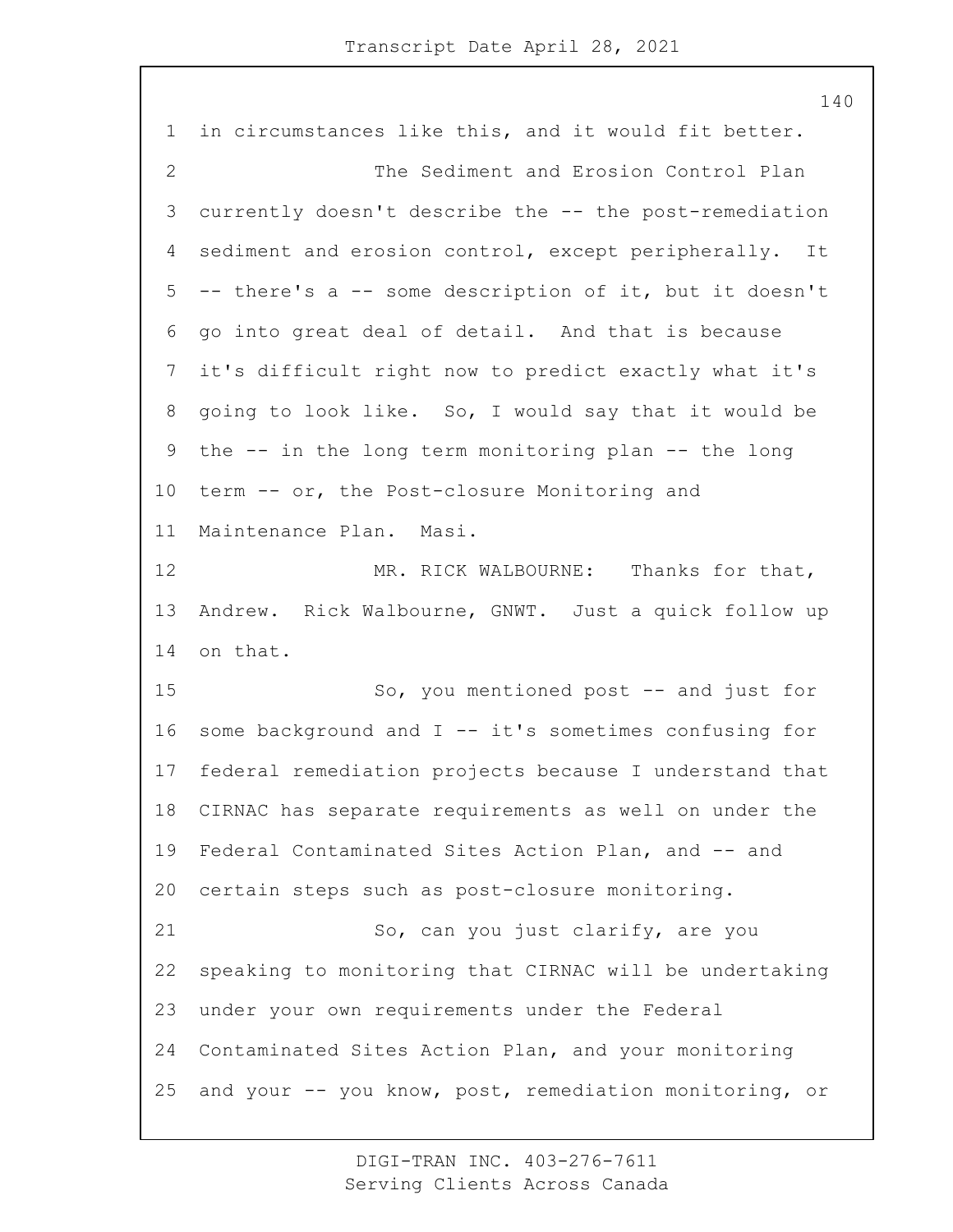are you anticipating that this will be part of the water licence or both? 3 I'm just trying to understand where that -- that post-closure monitoring document you speak of, or a final monitoring plan, whether it's your envisioning that as a water licence requirement or if that's a separate document that you guys might have requirements for under -- under the Federal Contaminated Sites Program. Thank you. 10 MR. ANDREW RICHARDSON: Andrew Richardson, CIRNAC. It is our understanding that post-closure or post-remediation monitoring and maintenance plans are -- are submitted to the Board towards the end of remediation projects and are part of the water licencing process. Masi. 16 MS. LAURA MALONE: Laura Malone, ENR. Thanks, Andrew. I just wanted to make one (1) very quick clarification again going back to the -- the surface of Mill Lake after remediation. 20 You said the material that would remain at the bottom of Mill Lake following remediation would be any clay residuals, but there's also been discussion of regrading. 24 So, I just wanted to clarify: Will material be placed on Mill Lake as well for that

> DIGI-TRAN INC. 403-276-7611 Serving Clients Across Canada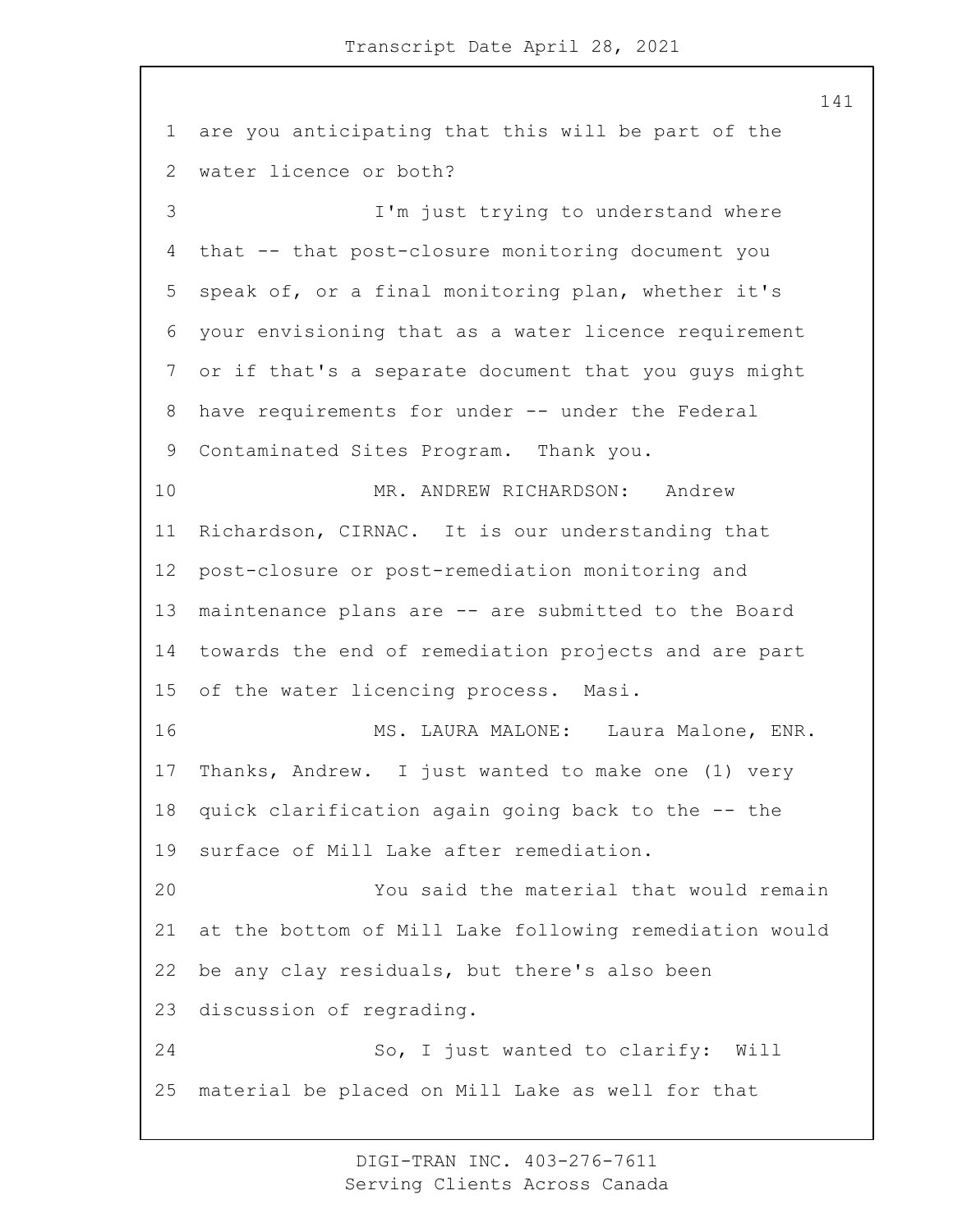regrading and to create a drainage swale, or will the Mill Lake surface only have the residual clays that were previously at the bottom of -- of the lake remaining on that surface? Thank you. 5 MR. RON BREADMORE: Mr. Chair, Ron Breadmore, CIRNAC. I'd like to turn this one over to our AECOM team, Joel. 8 MR. JOEL NOLIN (by Zoom): Yes. Thank you. Joel Nolin, AECOM. 10 Within the lake we have two and a half meters or so of sediment that has to be removed. Once that's done, we expect the -- we're not exactly sure the clay -- what's the bottom going to look like but expect it to largely be clay surfaced, but there will by bedrock outcrops. 16 In the image to the left you can see that there's a little island. We expect that by the time we remove, you know, two and a half meters or ten (10), you know, eight (8) to ten (10) feet of sediment, there will be more bedrock outcrops like that. 22 Once the sediment is removed, we will survey the whole area and adjust this grading plan that you see before you. When we do the grading, it would be great if we did not have to import fill.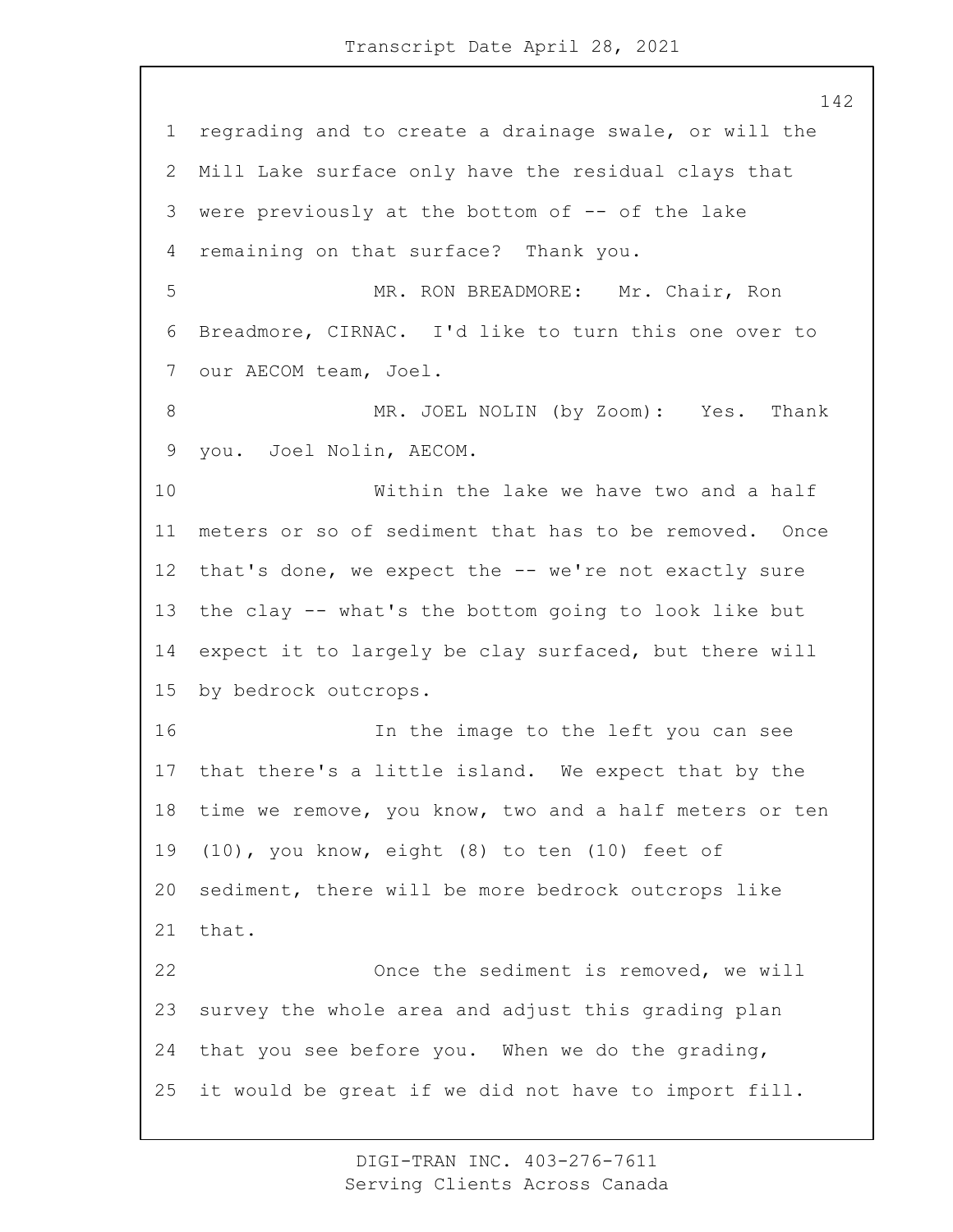1 It would be great if we could excavate some soil from the ponds, place it where we need it elsewhere, and that would make it easier. But it is possible that we may need to bring some clay from the airstrip for the grading. 6 So, to answer your question, we expect at the end of the day to have some bedrock surface, to have some clay surface that is natural under the lake. And there is the potential to bring in clay from the airstrip area to ensure that we get the drainage we want. 12 MS. LAURA MALONE: Laura Malone, ENR. Okay, thanks, Joel, for clarifying that. I just have one (1) final question, and this one's on the geochemistry criteria in the Quarry Management Plan. 16 So, in response to GNWT intervention recommendation 16, CIRNAC stated that geochemical criteria for defining PAG, or potentially acid generating material, would be included in the Quarry Management Plan. 21 CIRNAC's response did not address the inclusion of a Bedrock Geochemistry Monitoring Plan that GNWT had also recommended as part of this recommendation. 25 Does CIRNAC plan to include a

> DIGI-TRAN INC. 403-276-7611 Serving Clients Across Canada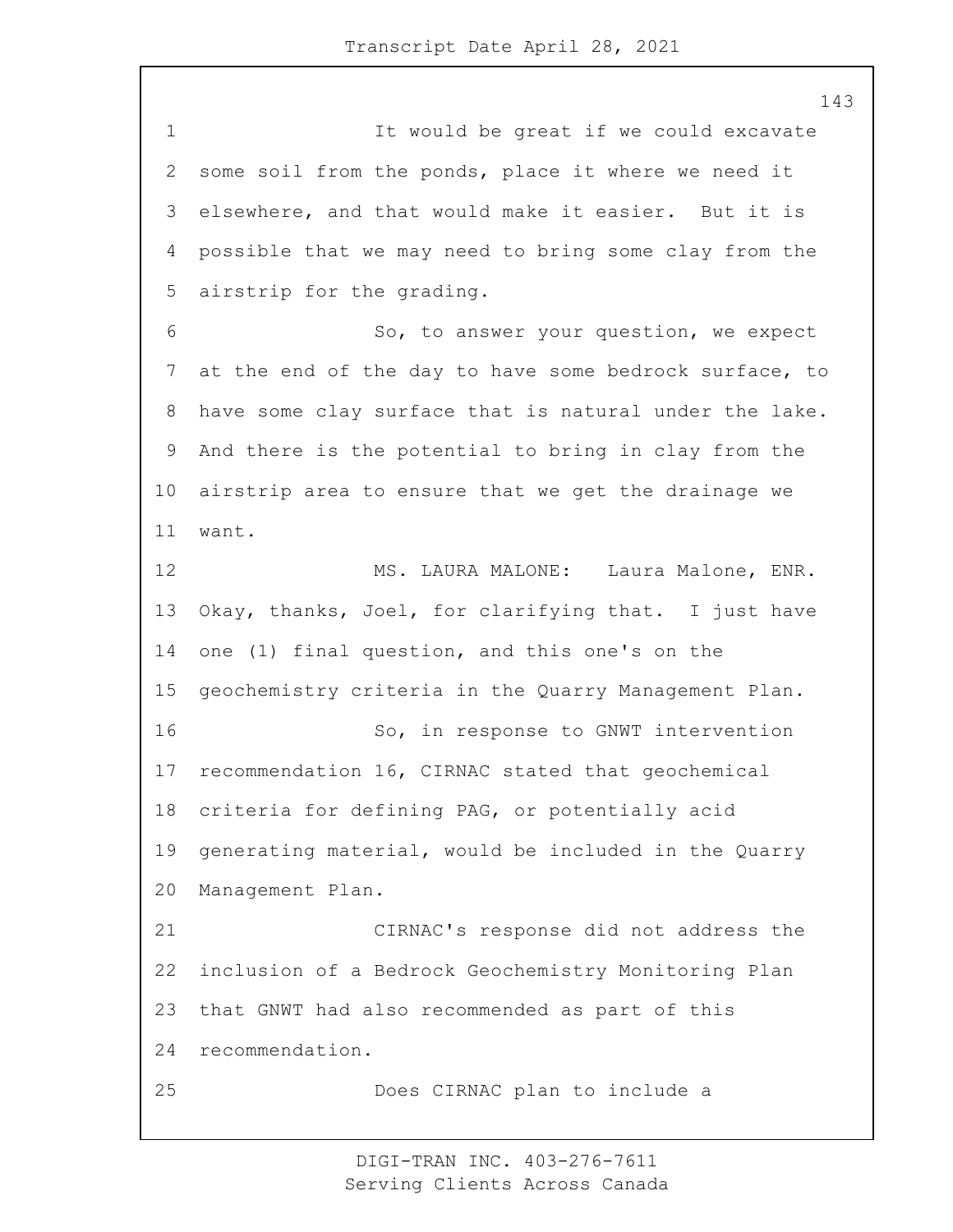description of the bedroom geochemistry monitoring in the Quarry Management Plan, as well as the geochemical criteria? Could -- could CIRNAC just clarify that for us, please? 5 MR. RON BREADMORE: Mr. Chair, Ron Breadmore, CIRNAC. I will also have to defer that to AECOM. Masi. 8 MR. JOEL NOLIN (by Zoom): Joel, with AECOM. I just want to say that this is not my area of specialty. My one (1) comment is that this could certainly be incorporated into the plan. I would have to consult with our geochemist on that. 13 I'm afraid I can't say much more. It's just an area of my expertise, but I certainly see it as being something that could be included. 17 (BRIEF PAUSE) 19 MR. ANDREW RICHARDSON: Mr. Chair, Andrew Richardson, CIRNAC. I'll speak to it a little bit further because I'm in the process of building the plan at this time, the Quarry Management Plan. 23 We have for the last couple of years completed -- AECOM has completed a great deal of monitoring of the rock of the area to determine the --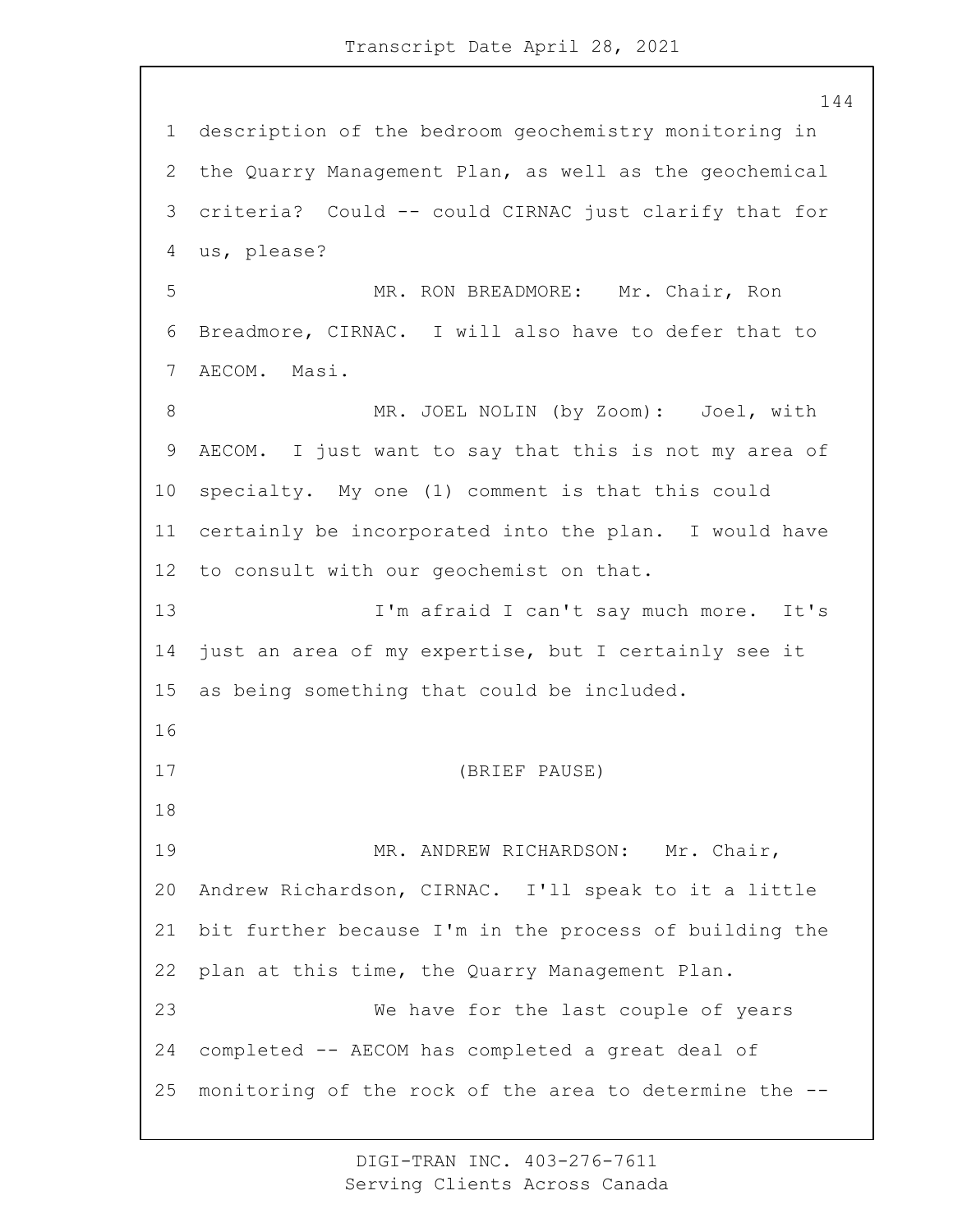whether it might generate acid. 2 And all of the data that we have to date indicates that the rock is not likely to be acid generating. We intend to include a monitoring plan for the rock, but we don't anticipate it to be that extensive at this time because the rock is fairly homogenous in -- in type through the areas that we're going to be blasting. 9 Most of the blast rock that we're going to be obtaining is in the area where the -- where we're going to be blasting out the creek and the -- and we're going to be getting a lot of the rock that we're using from the area where we have to blast the - - the Confined Disposal Facility. 15 We will be doing continued testing at the -- during -- after the blasting, but the results that we have to date show us that -- that it does not appear to be a great problem. 19 We're not seeing the indications of -- of the type of rock that generate acid, so, therefore, we won't be having an extensive program, but we will 22 be doing some sampling. That is our current -- the current approach that we have intended within the plan. Masi. 25 MS. LAURA MALONE: Laura Malone, with

> DIGI-TRAN INC. 403-276-7611 Serving Clients Across Canada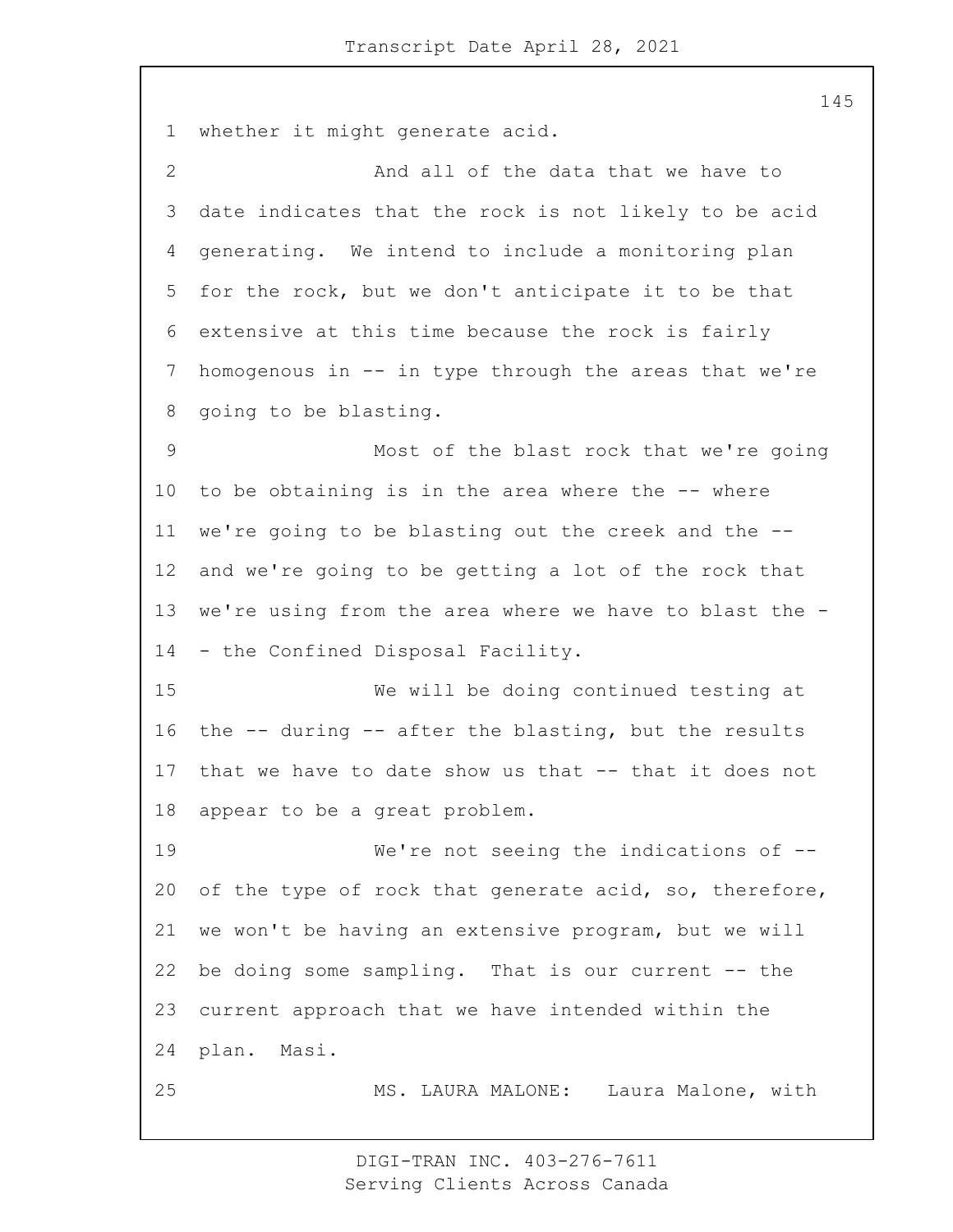GNWT. Yeah, thanks, Andrew. I just wanted to clarify that that monitoring that you just described would be included in the plan. 4 It was my sort of expectation that it probably would be, but it wasn't specified in the response, so I just wanted to clarify that. Thank you very much. I don't think GNWT has any more questions at this time. 9 THE CHAIRPERSON: Okay. Thank you, GNWT. We will take a five (5) minute breaks -- five (5) minute break, not six (6), five (5), so we can finish by 4:30. --- Upon recessing at 3:23 p.m. --- Upon resuming at 3:34 p.m. 17 THE CHAIRPERSON: Okay. Let's get back to the meeting. The Tlicho Government will be -- have questions for CIRNAC. 21 (BRIEF PAUSE) 23 (INTERPRETED FROM THE TLICHO LANGUAGE INTO ENGLISH) 25 MS. VIOLET CAMSELL-BLONDIN: This is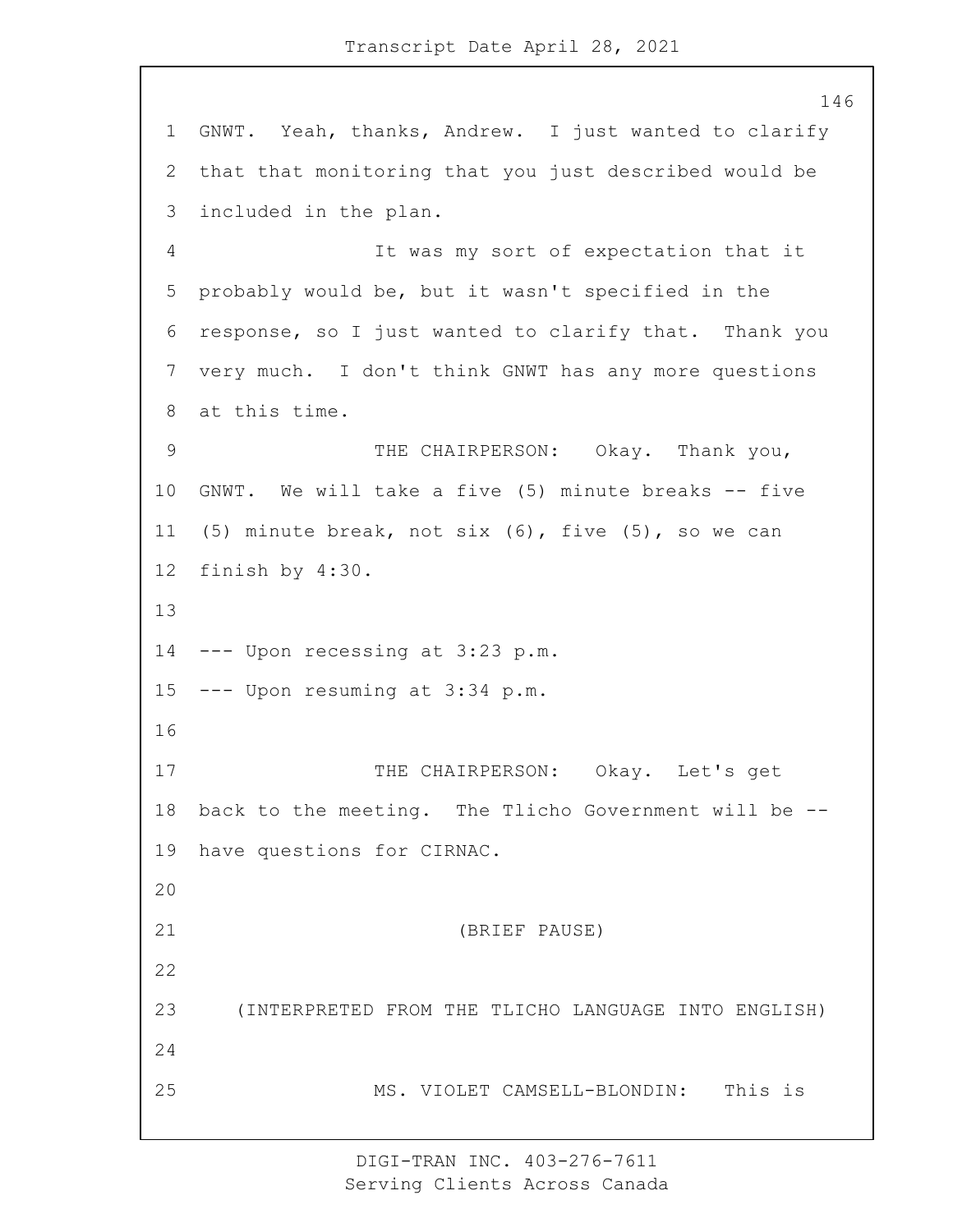Violet. I would like to ask the Elders in the hallway to come back into the main building. We see many seats are empty here. We have many others who have accompany on this -- accompany us on this trip, and we want them to be present -- present. 7 (INTERPRETATION CONCLUDED) 9 THE CHAIRPERSON: Questions for CIRNAC? Go ahead. 11 MR. BRETT WHELER: Masi, Mr. Chairman. (TLICHO LANGUAGE SPOKEN). Tlicho Government staff team has a -- has some questions for CIRNAC today. 14 We'll -- we'll start right off by saying that -- that the legacy of -- of Rayrock leaves a long shadow across Tlicho land and -- and in the hearts and minds of Tlicho people. 18 We have -- Tlicho Government has a very positive relationship with -- with CIRNAC and greatly appreciates the work that we have done together to plan the clean-up in a good way that would allow Tlicho people to use the area again. 23 The first question is about CIRNAC's response to interventions. In the response, CIRNAC makes many positive commitments about ways that the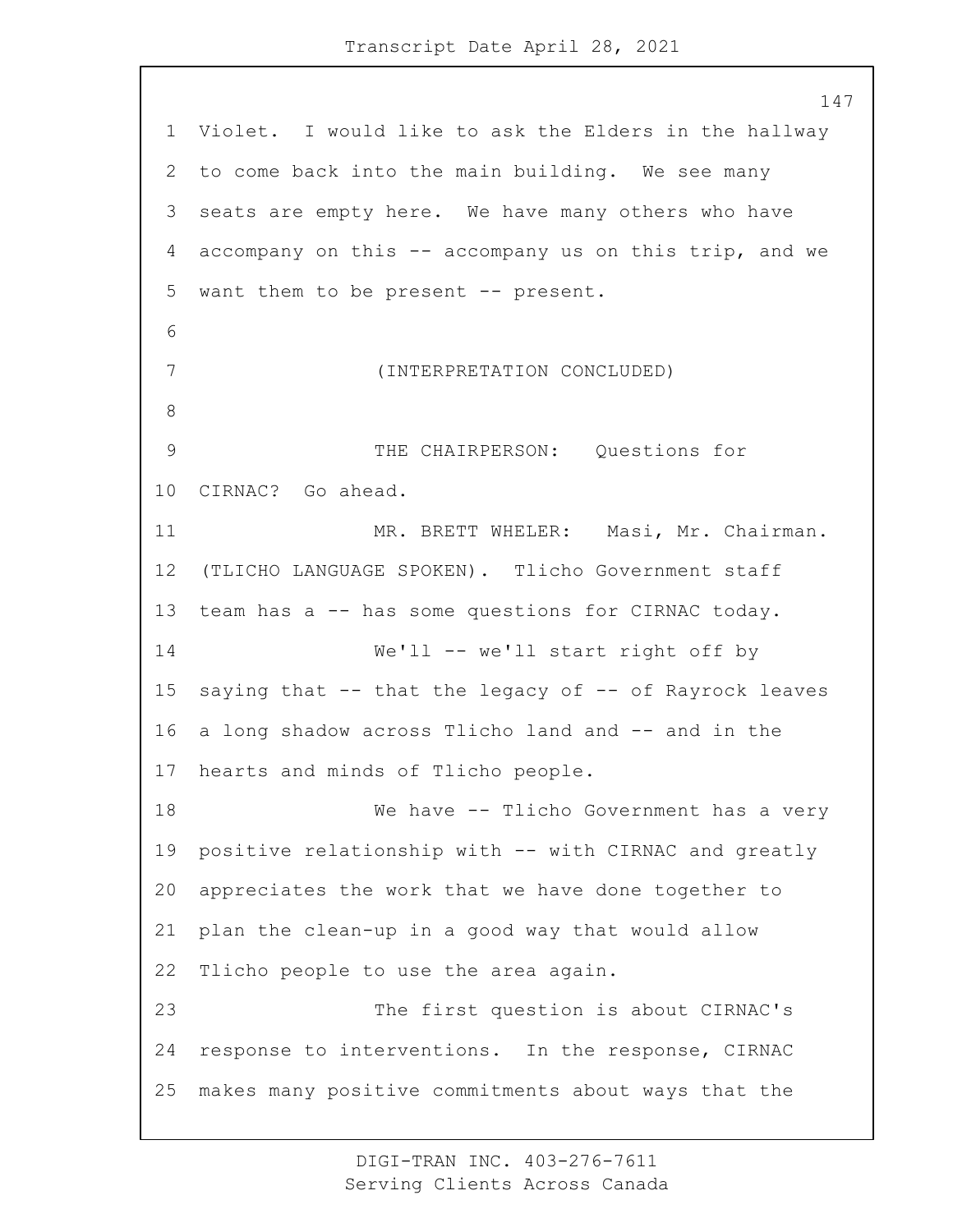federal government will support the Tlicho Government. In our view, these commitments for support will require significantly more financial support than -- than CIRNAC has provided in recent years. 5 So our question is: Is CIRNAC committed to -- to covering all the -- the reasonable costs for Tlicho Government related to all those topics where commitments are made in the response to interventions? Masi. 11 (BRIEF PAUSE) 13 MR. RON BREADMORE: Mr. Chair, Ron Breadmore, CA. Thank you, Brett, for that question, and, yeah, it's -- it's timely. 16 We -- we've had some recent discussions with yourself and Violet around funding, and we're just starting to get some plans together for getting funding in place for this next coming year. 20 The funding that's available has been increased from last year, recognizing the additional workload associated with -- with our plans for this year. 24 1 I think the short answer is that, where proposals come in that are -- are linked to the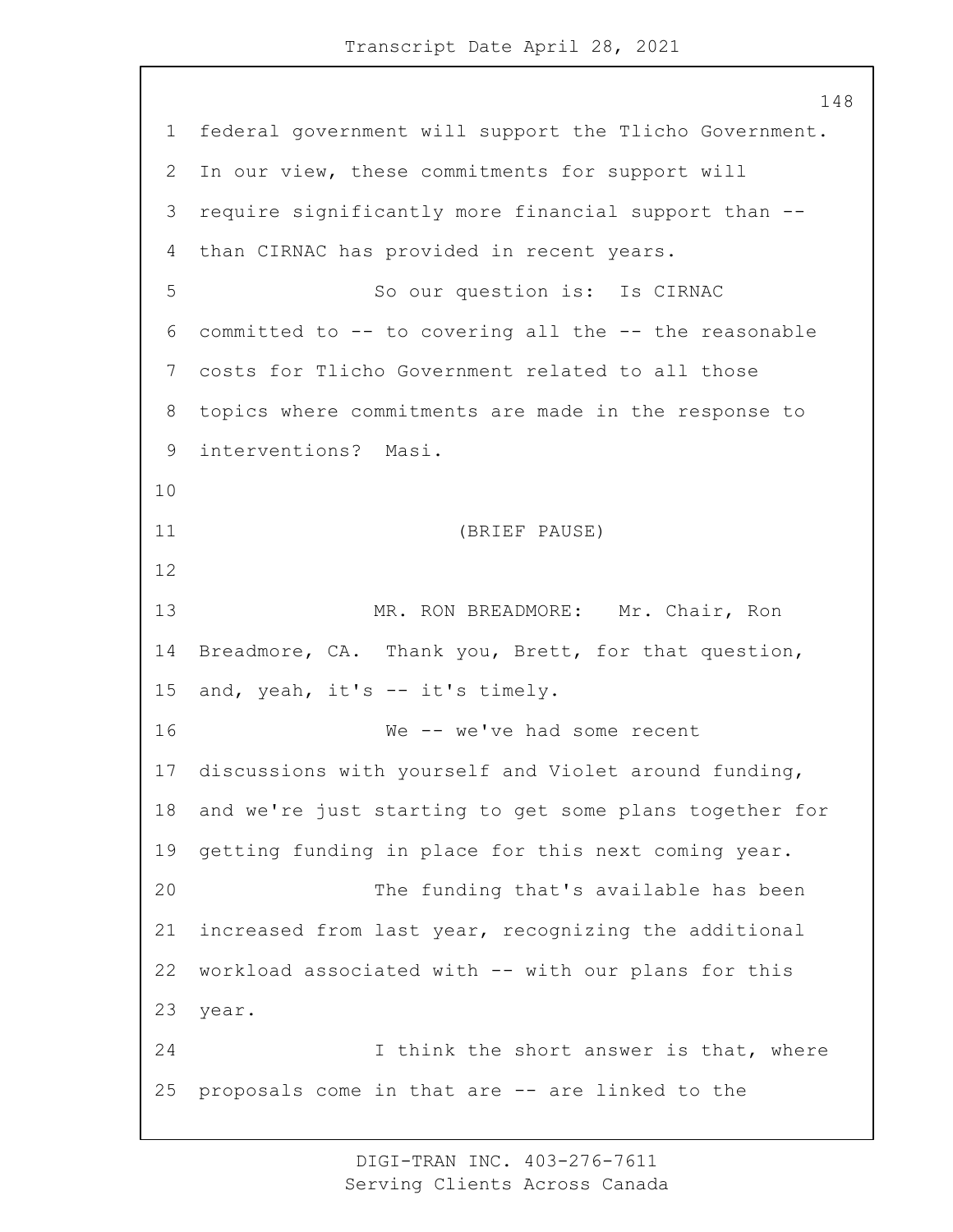project, to -- to Rayrock, to the Kwetjjaa Project, group of projects, we can seek funding for that. 3 And that does include things that are kind of a little bit around the borders, say around research, and we've had some good discussions already 6 with the Research Institute and the U of A  $-$  or, sorry, University of Toronto around winter roads and climate change, for example. So that funding is available. We are committed to providing that. 10 Currently, we are looking at getting more enhanced, project-specific training in place for Tlicho workers. Radiation protection is very specialized training, HAZWOPER, very specialized training. 15 And there's a lot of coordination that's required to get that delivered in -- in a timely way, so we are committed to sitting down as soon as we can with the Tlicho technical team and getting that training plan together, getting that work plan together. 21 Yes, and there's field activities this year again with input from the Tlicho on the archeological assessments. There's Wildlife Monitoring Plans that we have to get in place and surveys to be conducted that all require Tlicho input

> DIGI-TRAN INC. 403-276-7611 Serving Clients Across Canada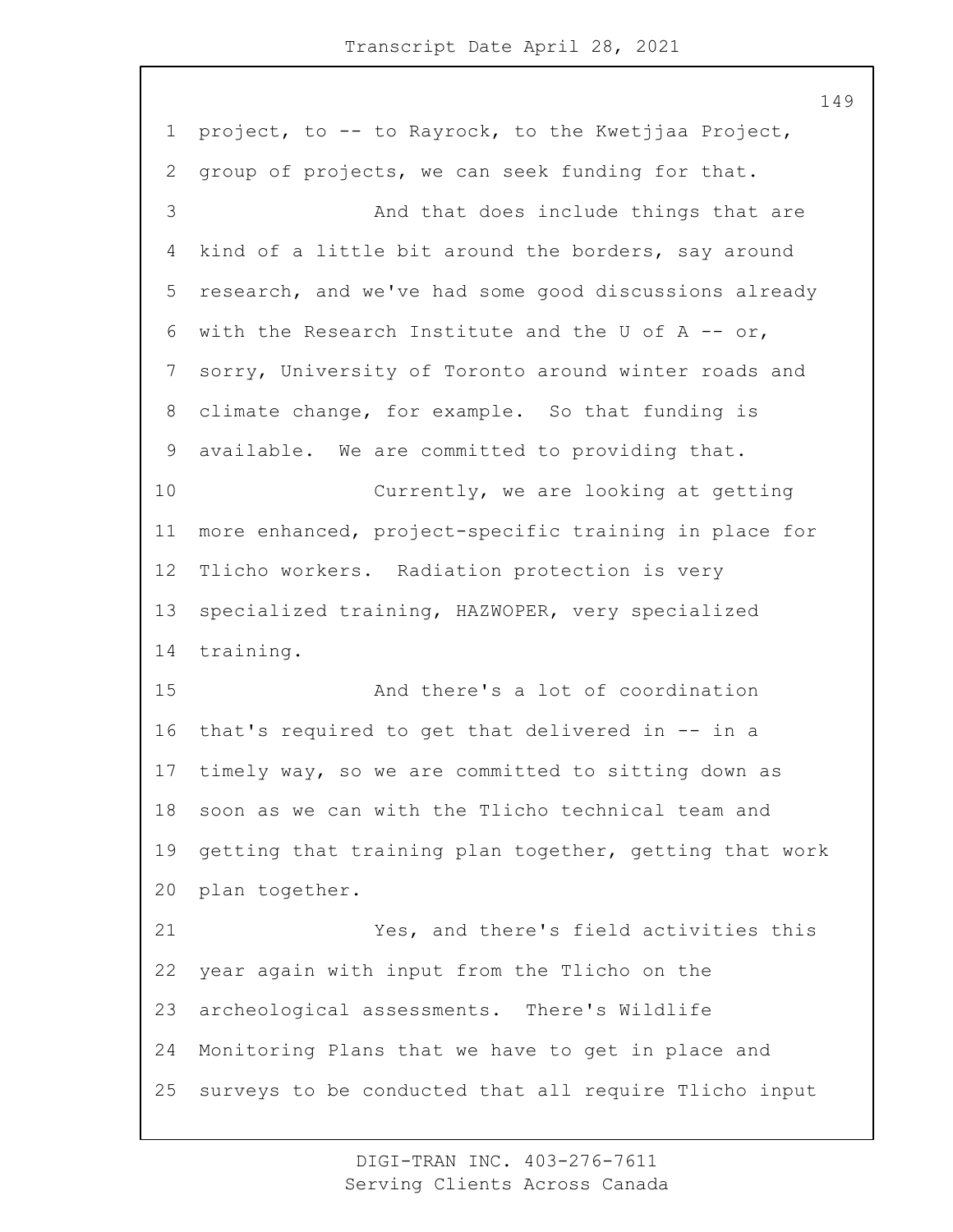and participation, so that -- that will be funded this year. 3 I guess a general comment on behalf of our regional director general as he was reviewing our work plan for this year, he's -- he's also identified that we -- we could seek out additional grants and contributions funding for -- for the Tlicho, recognizing the importance of the Rayrock work that we're doing. 10 So I guess the short answer is yes, we are committed, and we will match our funding to your proposal where it is linked to the project and we can 13 make a good -- good argument for that. Masi. 14 MR. BRETT WHELER: Masi for that, Ron. I'll go through some of the specific items in the response to interventions now. 17 In the response to interventions to number -- number 6, TG number 6, CIRNAC commits to supporting the Tlicho Government to develop maps and tools to help communicate risk posed by the sites. 21 We certainly appreciate that support and -- and what to -- and the very positive response that -- that you just gave. 24 We also know that, due to the legacy of Rayrock, risk communication is a monumental task that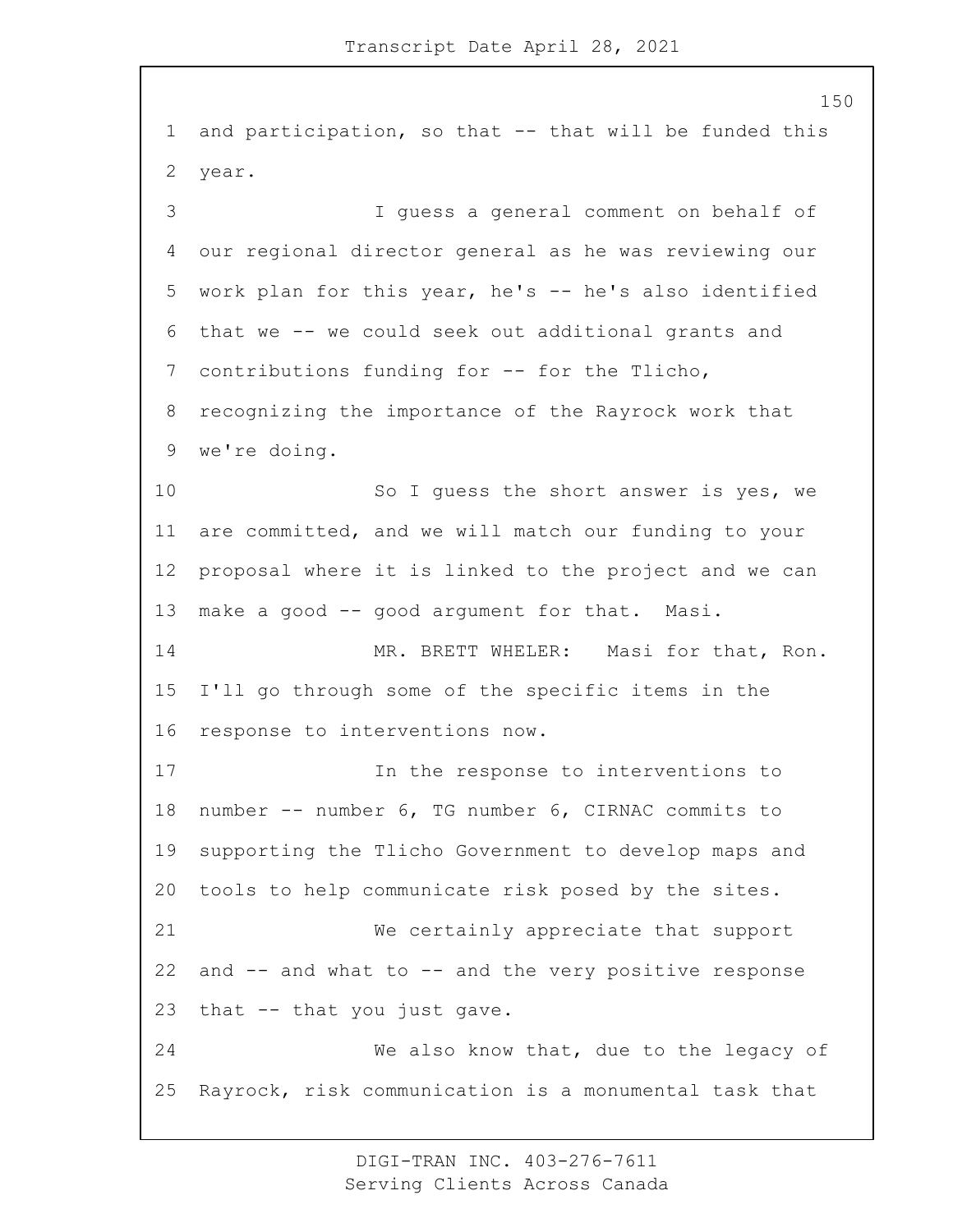will require more than maps and tools. And we feel strongly that, to be effective, Tlicho Government needs to take the lead on risk communication approach and design.

5 Is CIRNAC committed to providing the financial and in-kind support to Tlicho Government for development and implementation of a risk communication program that would -- would be for, at a minimum, during remediation and at least during the period of short-term monitoring, let's say around five (5) years after?

12 Our work will need to be conducted in Tlicho, and to be managed and designed by -- by Tlicho people. So the second part of the question is: 15 Can you confirm that you will also give leadership on this work to Tlicho Government and -- and work as a support where requested? Masi. 18 THE CHAIRPERSON: Okay, Brett. If you can slow down next go-around. 20 MR. RON BREADMORE: Masi, Mr. Chair. Ron Breadmore speaking. And I'm -- I'm glad it's not just me, Brett. I'll slow down as well. 23 Yeah, we -- just a little bit of history on that. We -- we've had some discussions already with your team around risk communication.

> DIGI-TRAN INC. 403-276-7611 Serving Clients Across Canada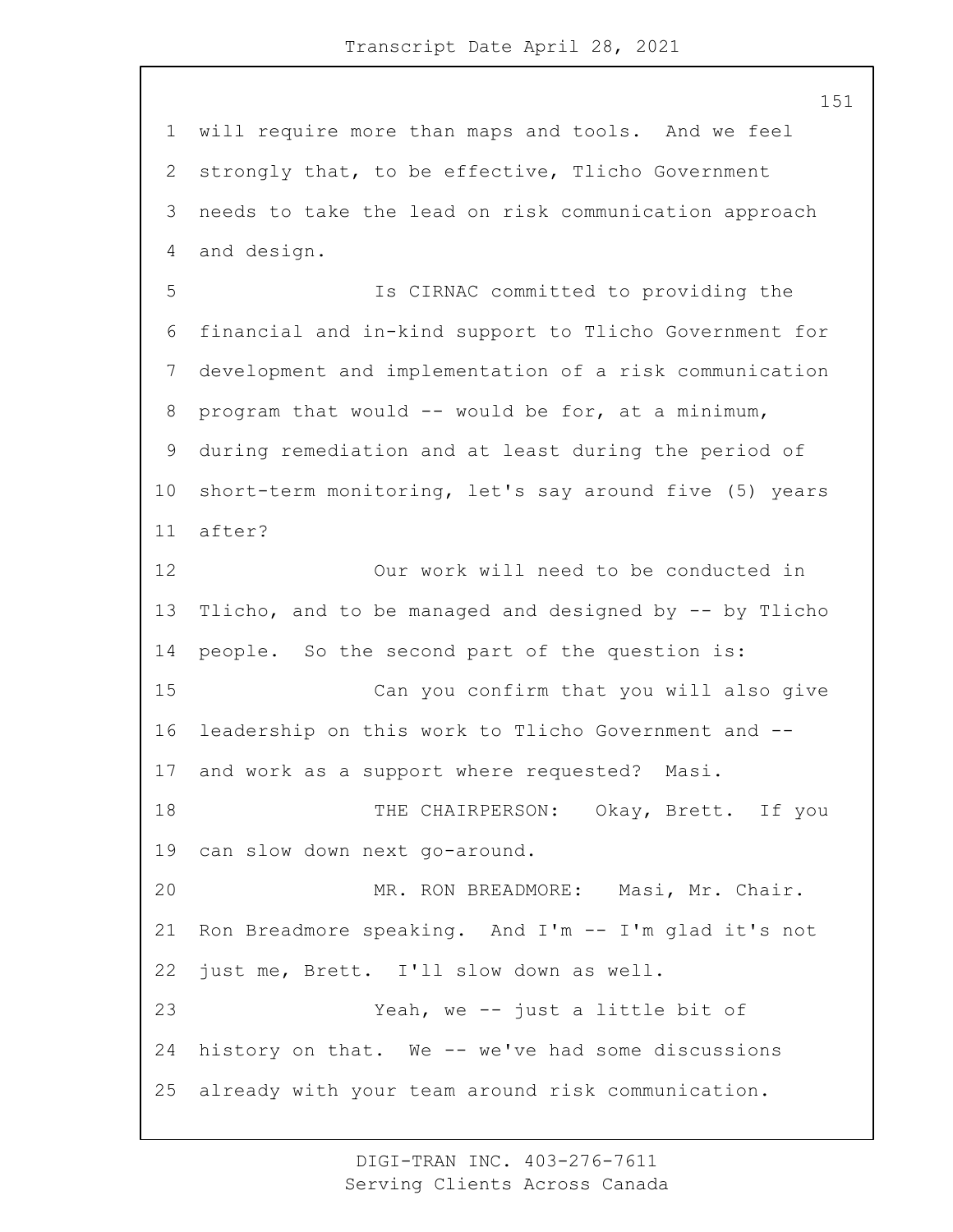CIRNAC has reached out to our partners at CNSC and the Radiation Safety Institute of Canada. We're also getting some contacts through other similar uranium projects in Saskatchewan: Gunnar, Cluff Lake. 5 So those contacts are being made, and we can continue to do that. And I believe we've had a initial discussion already within your research group around the -- the Radiation Safety Institute of Canada. So I think those connections are being made. Just a matter of getting a more formal work plan together and talk more about timing. 12 As you've indicated, the risk communication strategy or program, that was a commitment that we made in the technical sessions back in January. And we've got confirmation from both CNSC and Health Canada that they are willing to participate and work with us and your team to develop that strategy. 19 It will be challenging. As you know, radiation safety is not an easy -- is not an easy subject, but they are the experts and we would want to pull them in and put together a good strategy. 23 It will be important probably more so during remediation when that risk is higher, but also during closure and post-closure monitoring.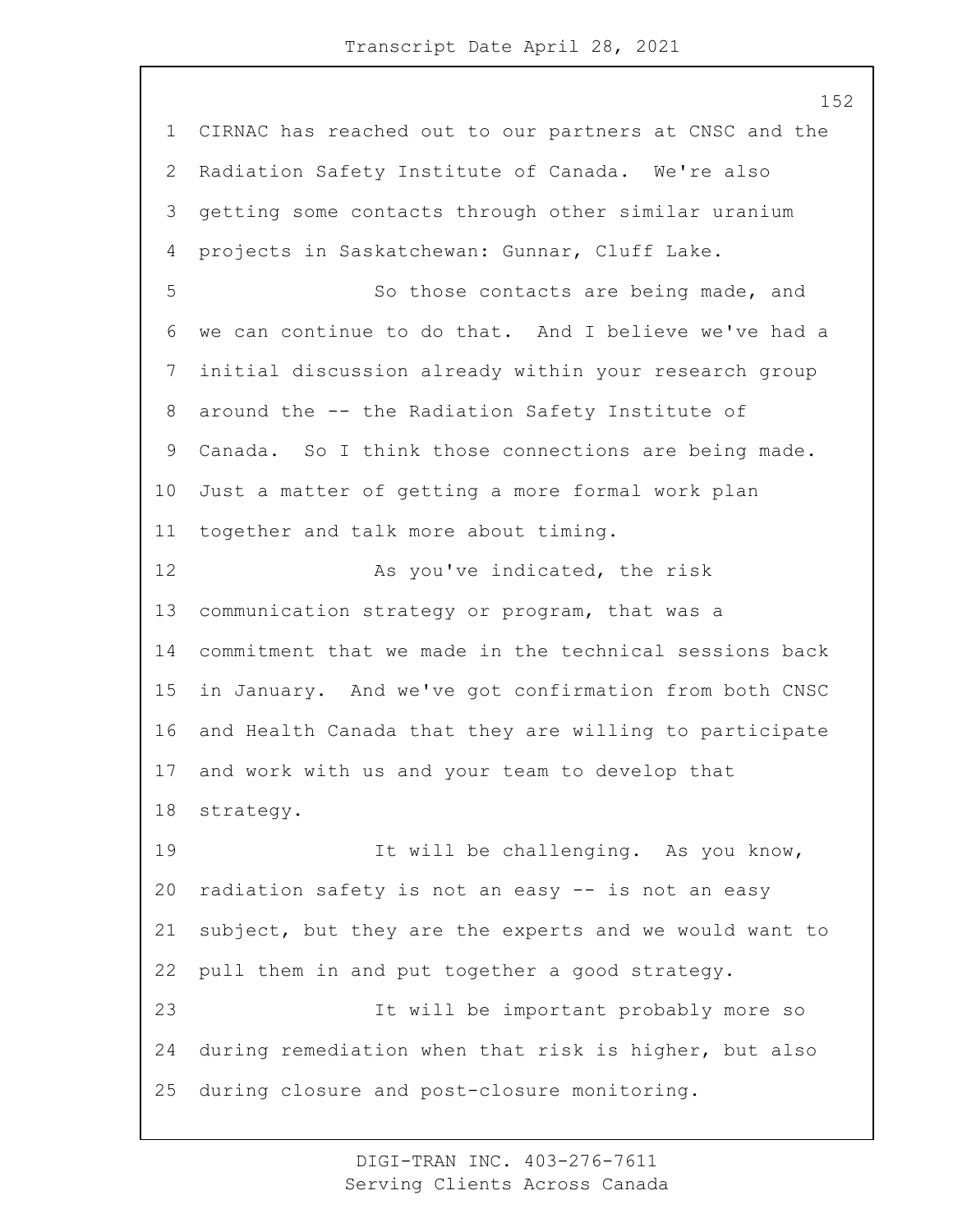1 So, CIRNAC is committed to seeing that through, to getting that strategy, risk communication strategy, in place. And we'll build that with the Tlicho in a way that works best for your -- your people. 6 And an example, I think, a couple years ago would be the -- the hazard signs that we helped the Tlicho develop for the Sun Rose (phonetic) winter road access point. 10 We have photos of that -- of that sign in place on -- on the winter road just recently. Bridget took that a few weeks ago, and I think the sign is fantastic. 14 So, that's an example where we can work together and get that message out. So, yeah, we're -- we're looking forward to doing more of that with the Tlicho. Masi. 19 (BRIEF PAUSE) 21 MR. BRETT WHELER: Masi. It's Brett Wheler, Tlicho Government. So, you're -- just to confirm, you're okay to -- to let Tlicho Government lead on -- on this work and -- and provide the kinds of support that you -- you talked about? Masi.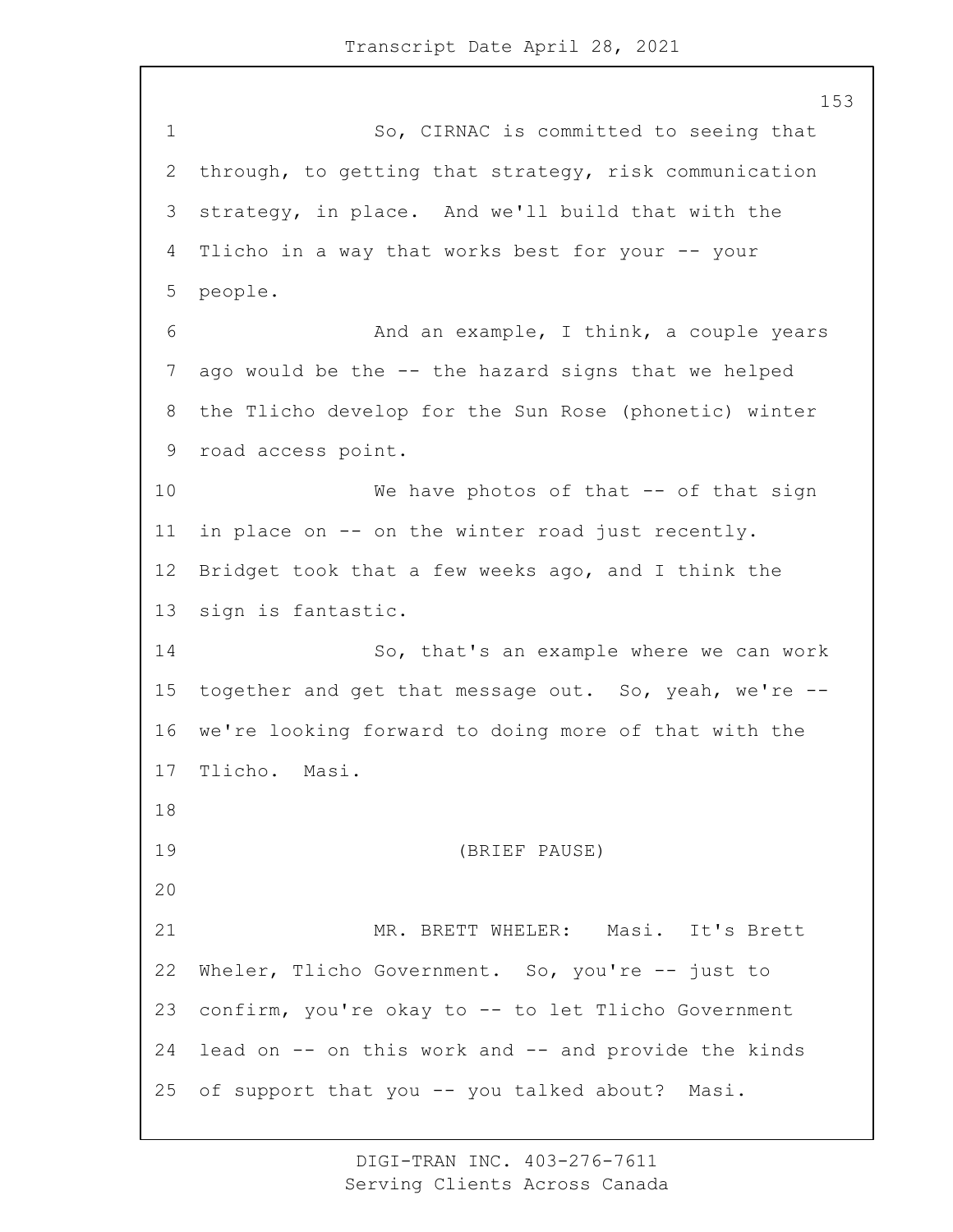1 MR. RON BREADMORE: Mr. Chair, Ron Breadmore, CIRNAC. 3 Yes, to answer that question, Brett, CIRNAC is comfortable. And, again, I would draw from the example of the work your team did with the avoidance zone, the exclusion zone. 7 So, that was fantastic work and we -- we've supported that. And that would be one (1) example where the Tlicho has led successfully and we support that through our funding. So, yes, we will continue to do that. 12 MR. BRETT WHELER: Masi for that, Ron. Brett Wheler, Tlicho Government. 14 Regarding site visits, just a quick confirmation. This morning, I think you said CIRNAC was in agreement to have at least two (2) site visits per year during remediation. 18 I'm not a hundred percent clear of whether you -- you just like the idea or -- or whether CIRNAC is committed to doing that. So, I just wanted to confirm that with you. Masi. 22 MR. RON BREADMORE: Mr. Chair, Ron Breadmore, CIRNAC. 24 Committed, Brett, yes. And, again, 25 another example would be  $--$  I forget the year, maybe

> DIGI-TRAN INC. 403-276-7611 Serving Clients Across Canada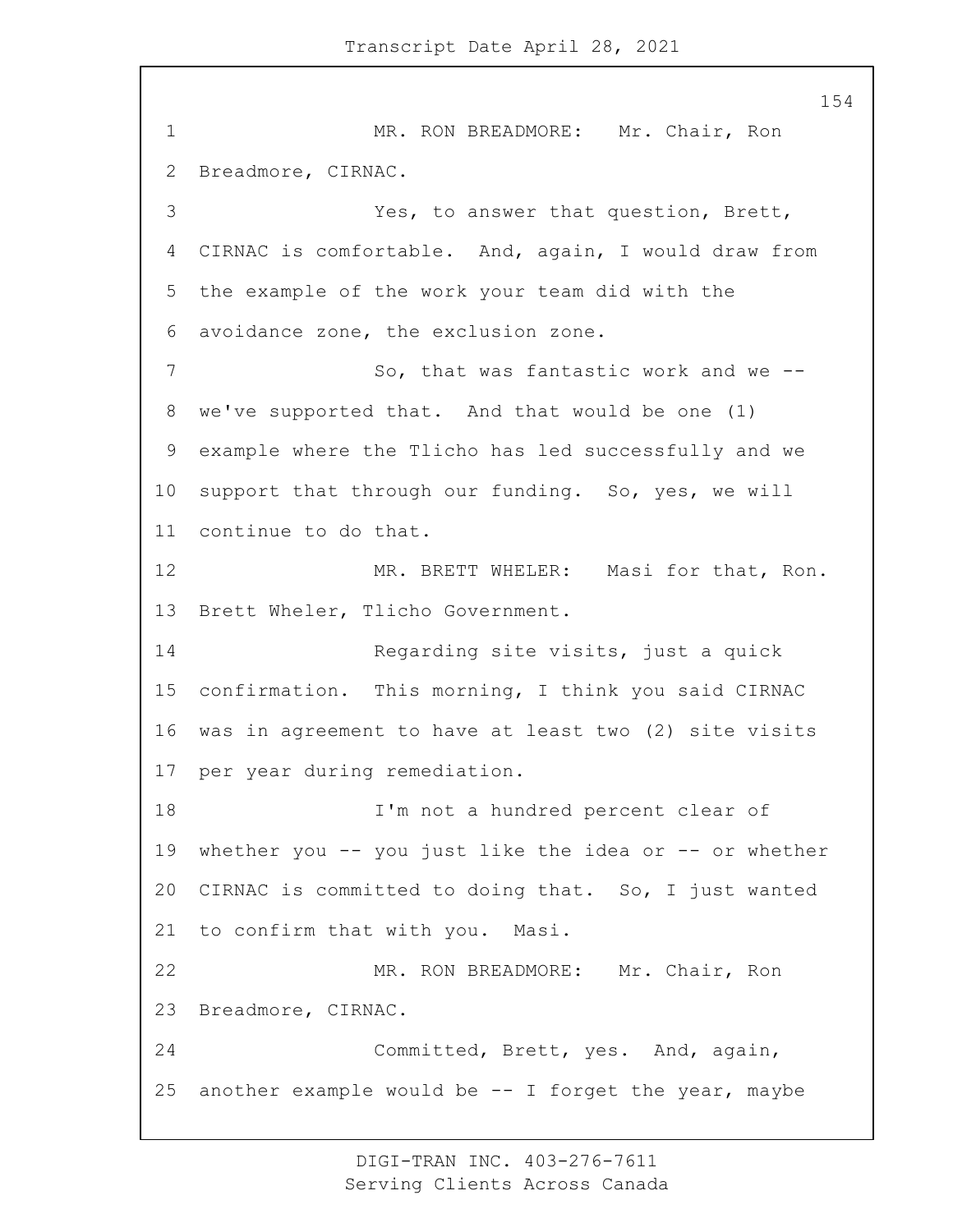2017/'18, we did get out to site with a small group from the Tlicho under freshet conditions. 3 And we thought that was a great -- a great day. We were able to see the -- the Kwetjjaa (phonetic) site just at the end of freshet, high water levels, maximum flows. And we do see value in having those types of visits. 8 So, almost a spring and fall frequency would be something that we would consider reasonable. Masi. 11 MR. BRETT WHELER: Masi. Brett Wheler, Tlicho Government. You spoke this morning about involving Tlicho people and use in the field. 14 Is CIRNAC committed to prioritizing Tlicho hires for field operations and camp roles? The first question. 17 Second, for monitoring, we -- we really need adequate time to prepare. Is CIRNAC committed to -- to field planning with Tlicho Government, for example, in winter and early spring, so that we can plan, train, and prepare youth and Elders for meaningful involvement in those monitoring activities? Masi. 25 (BRIEF PAUSE)

> DIGI-TRAN INC. 403-276-7611 Serving Clients Across Canada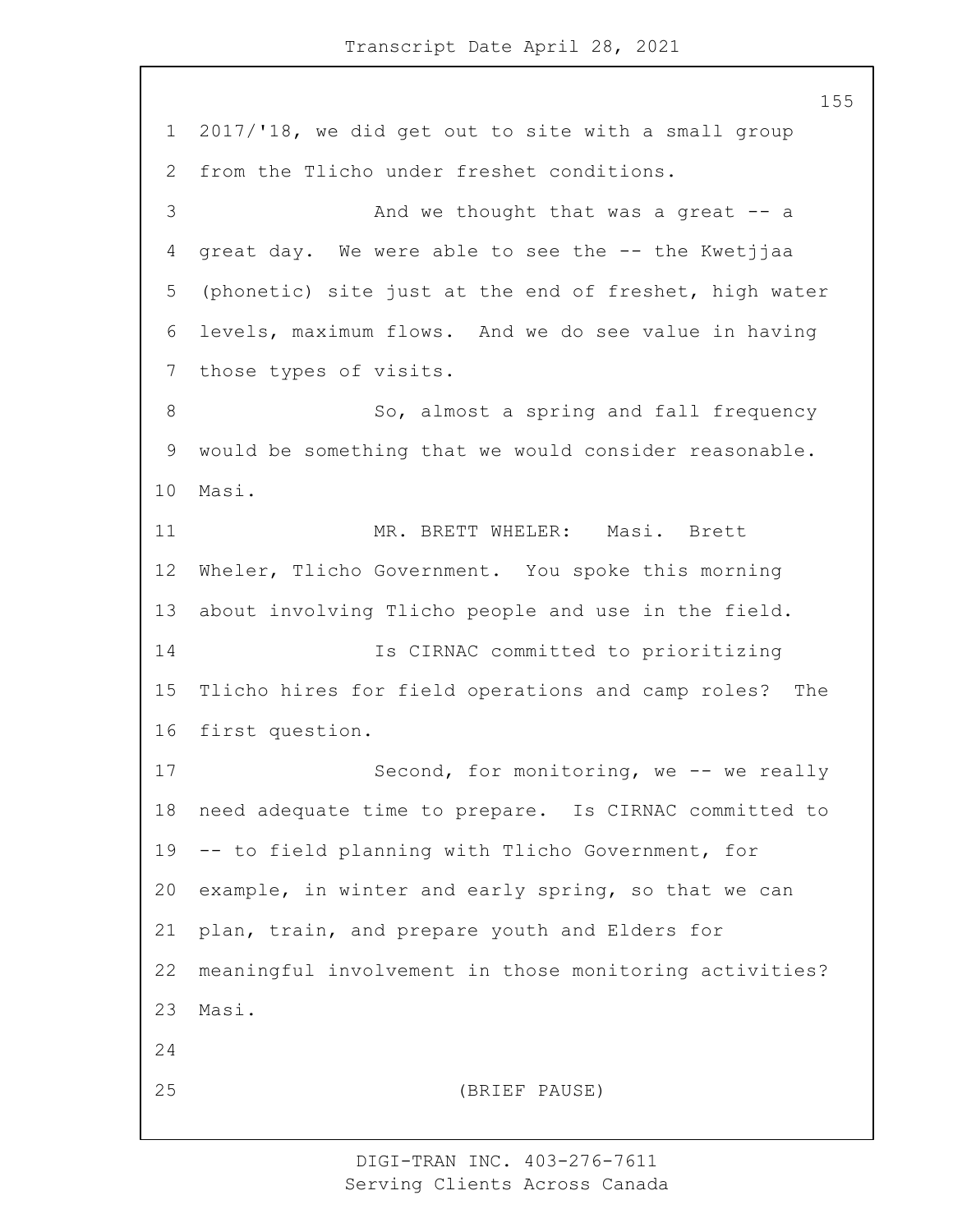1 MR. RON BREADMORE: Mr. Chair, Ron Breadmore, CIRNAC. Yes, this -- this issue, Brett, has been a bit of a sore spot over the past couple of years. 5 We have made attempts to -- to get that -- that planning and coordination earlier on in the field season, but despite best efforts, it hasn't worked out that well to date. 9 And I think there is some, I guess, on -- on both sides where improvements could be made. So, I think everyone recognizes that. 12 As far as -- I mean, we've done this in different ways over -- over past years, either through 14 contribution agreement and -- and job shadows. Getting that -- those resources coordinated with our contractors has not always been easy. 17 So, recently, it's been a little more effective to have the contractor hire those people directly and put the contractor in direct contact with your HR department. 21 So, again, improvements could be made there, but I -- I think I would like to ask Rebecca Studer Halbach, from Public Works, if she might have any additional thoughts on that and if you have any thoughts on how we could improve that planning and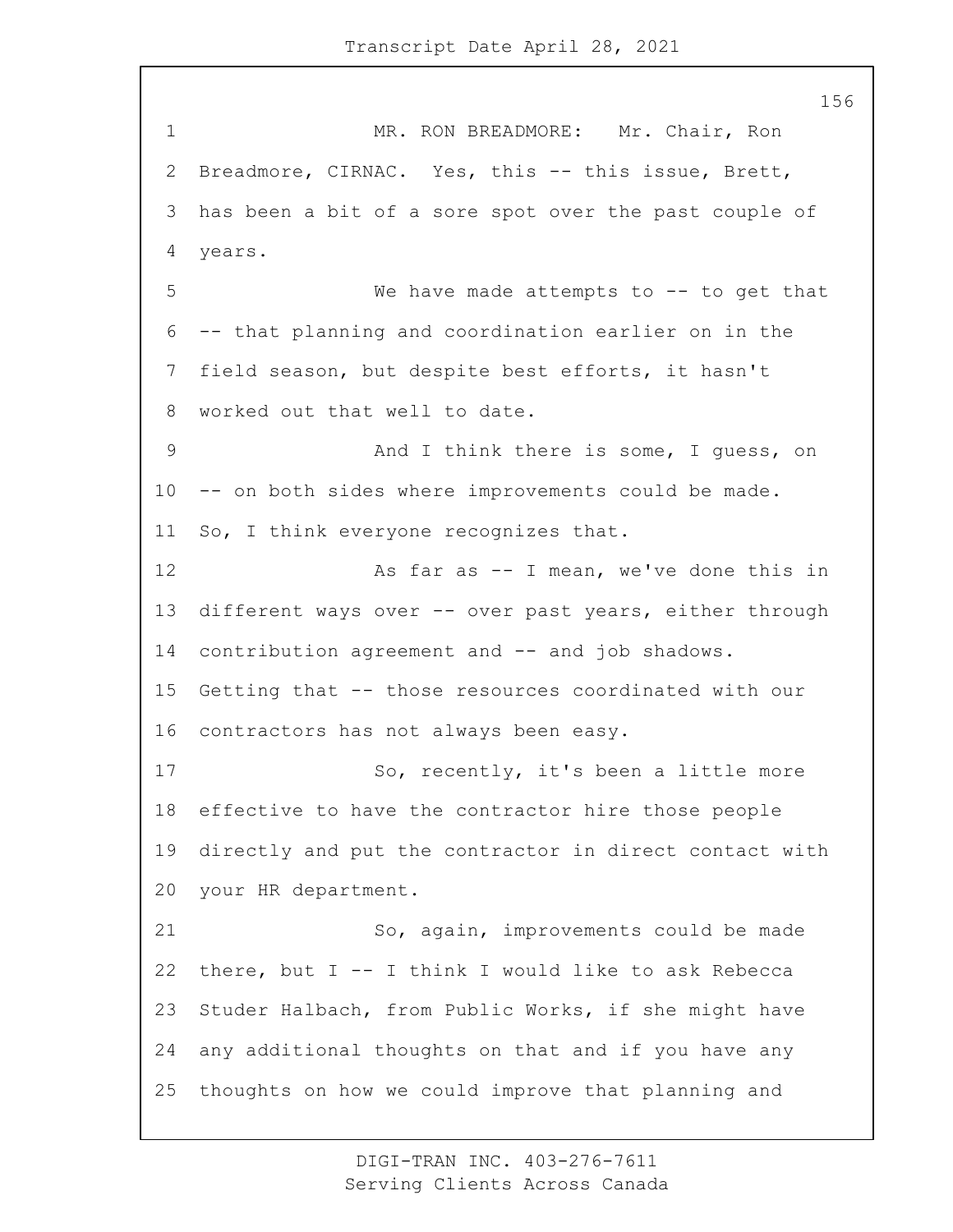coordination for -- for this coming field season. Rebecca...? 3 MS. REBECCA STUDER-HALBACH (by Zoom): Thank you, Ron. Rebecca Studer-Halbach, from PSBC, on behalf of the Project. 6 Yeah, Ron, I -- I think you have it covered quite well. There definitely are areas where I think we can improve. 9 Lately, we've been working quite closely with the Tlicho Government in discussing how we can maximize Tlicho employment opportunities, training, skills development in all of the work that we do on the site. 14 So, I -- I think it's important that those conversations continue. We have had quite a bit of success in the past. As you mentioned, Ron, putting our consultant in direct contact with the Federal government HR and so I think that has also been quite successful. Masi. 21 (BRIEF PAUSE) 23 MR. BRETT WHELER: Masi. It's Brett Wheler, Tlicho Government. Looking at water quality criteria, we need to be really confident that water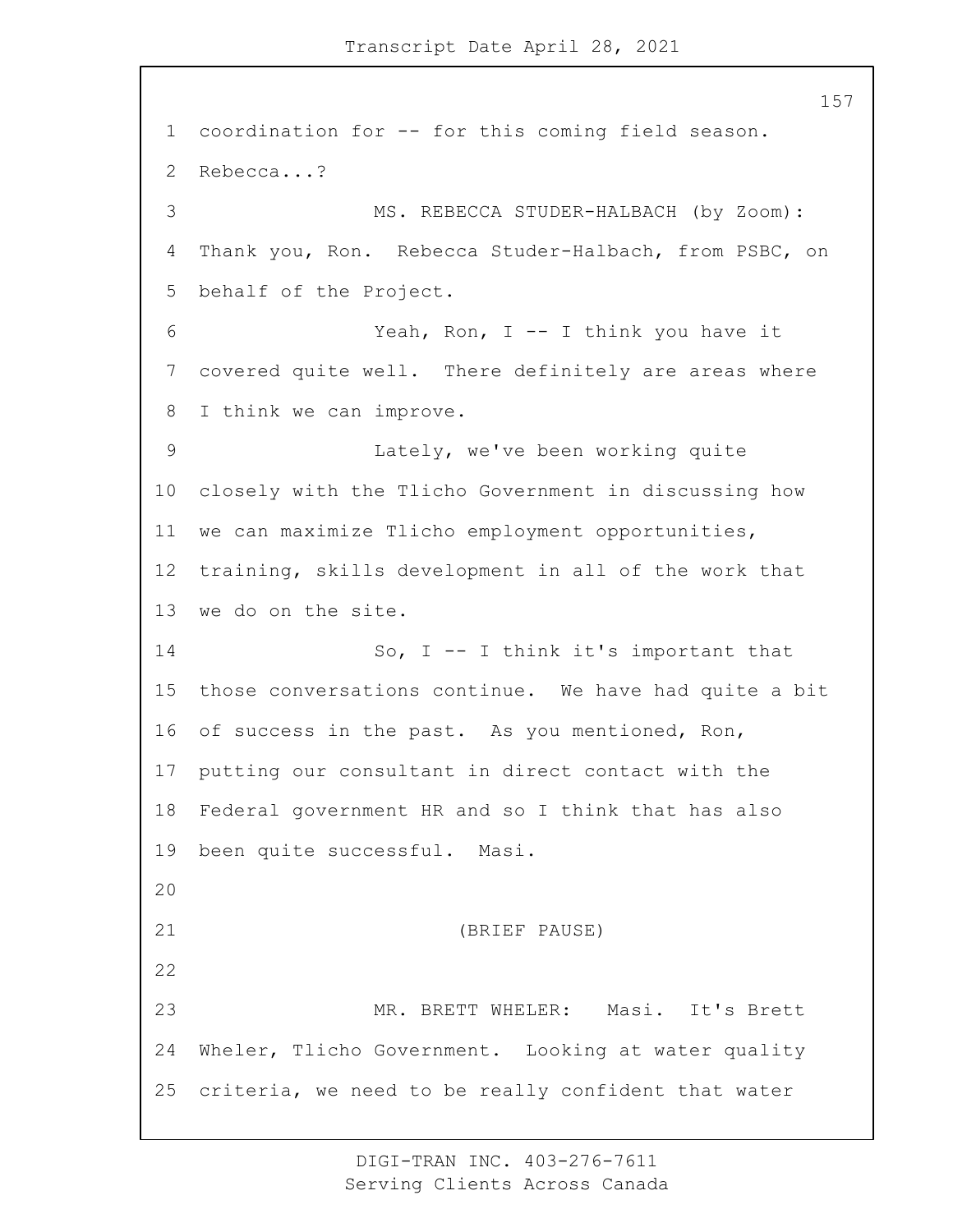being discharged from the remediation work is -- is clean and is meeting criteria. 3 We are confident that -- we are confident in the Board and we -- we fully expect that the Board will -- will make sure that happens with ever -- with whatever water quality limits are set in the licence, but we also want to have a detailed understanding of -- of the water management and monitoring system. And if those details are not available now, we -- we need to be engaged on it in the future. 12 Does CIRNAC know which chemicals will be monitored realtime or field tested for discharge from the water treatment plant? 15 And -- and can -- can you explain what the -- the selected parameters are that will be inline analyzed, which I think were talked about in the CIRNAC response to IR number 3? Masi. 19 MR. RON BREADMORE: Mr. Chair, Ron Breadmore, CIRNAC. I think we'll tackle this from two (2) angles, Brett. First, I would like to have AECOM speak to the design and the performance of the water treatment plan -- plant and the -- and the discharge monitoring. Joel...? 25 MR. JOEL NOLIN (by Zoom): Thanks,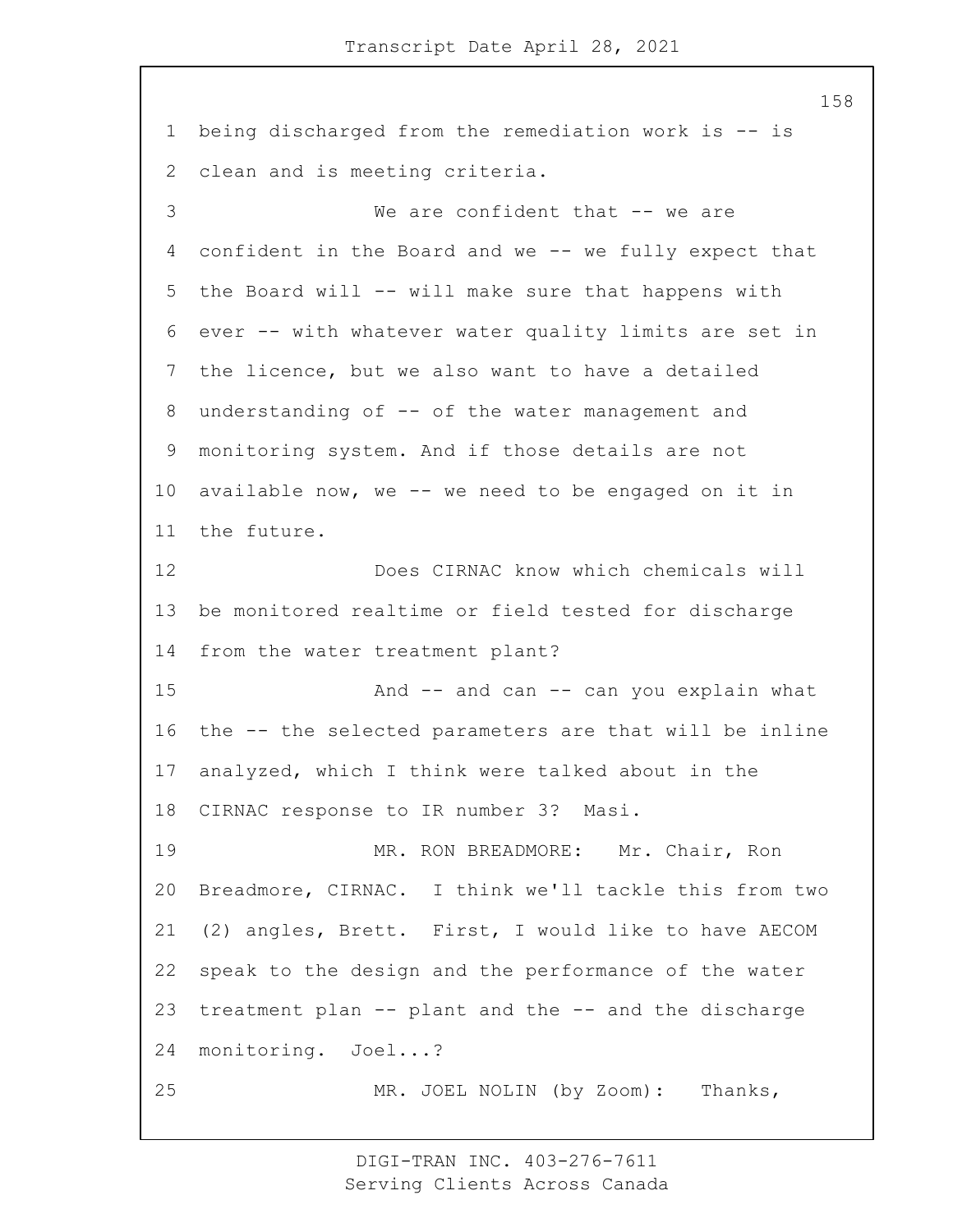Ron. Joel Nolin, AECOM. There are two (2) types of monitoring that will occur from the water treatment plant.

4 First, there will be online analysers for a selected number of parameters. I can't recall which they are. I think there are three (3), uranium being the key one, copper I believe is the second and I'm afraid the third escapes me. These are detailed in our -- I believe in our IR response.

10 Secondly to that, there will be onsite field testing, so, in essence, grabbing water samples from the treatment plant regularly during the day testing in them field. And then, thirdly, samples will be collected from the water treatment plant and sent to Yellowknife for third-party testing of the water.

17 These treatment requirements, I'll have to ask Andrew to identify exactly which plan but the exact monitoring sampling testing that we will be doing is documented and will be shared with Tlicho. 22 (BRIEF PAUSE) 24 MR. BRETT WHELER: Masi. Brett Wheler, Tlicho Government.

> DIGI-TRAN INC. 403-276-7611 Serving Clients Across Canada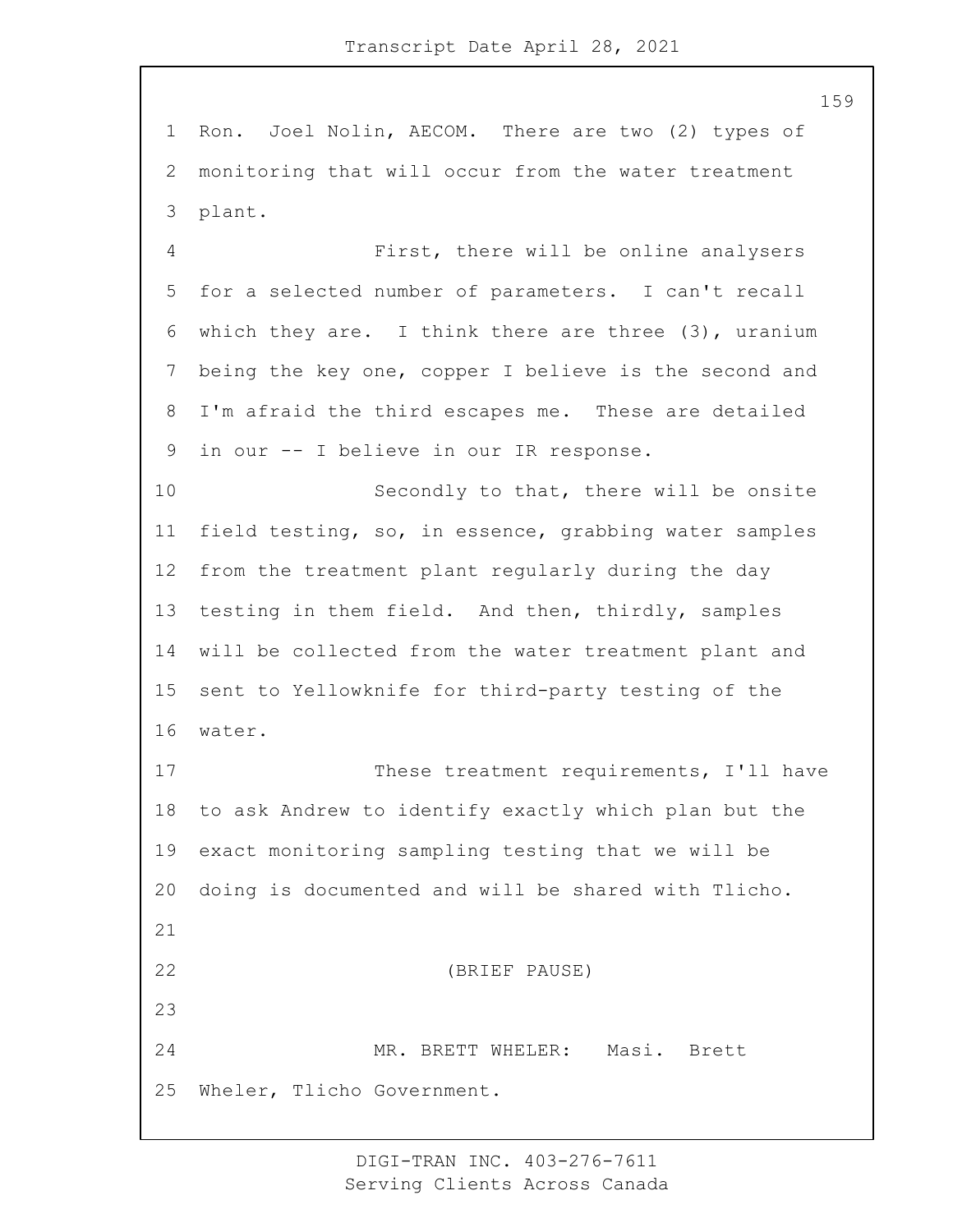1 How will radionuclides, other than uranium, be monitored? Masi. 3 MR. JOEL NOLIN (by Zoom): Radionuclides in the -- Joel Nolin, AECOM. 5 Radionuclides in the Mill Lake water right now are not the larger concern as compared to uranium and copper but they will, I believe, be part of the third party -- third party laboratory testing program. Those samples will have to go to an offsite lab for testing. 11 Again, the radionuclides in the Mill Lake water are not of paramount concern. It is the uranium and the copper. 14 MR. BRETT WHELER: Masi. It's Brett Wheler, Tlicho Government. 16 Has CIRNAC looked into whether the -- the long turnaround time in analyzing some of those samples of uranium decay products, whether that time can be reduced? Masi. 21 (BRIEF PAUSE) 23 MR. JOEL NOLIN (by Zoom): Joel Nolin, AECOM. We have not looked into accelerating the time right now, but that can be a conversation that can be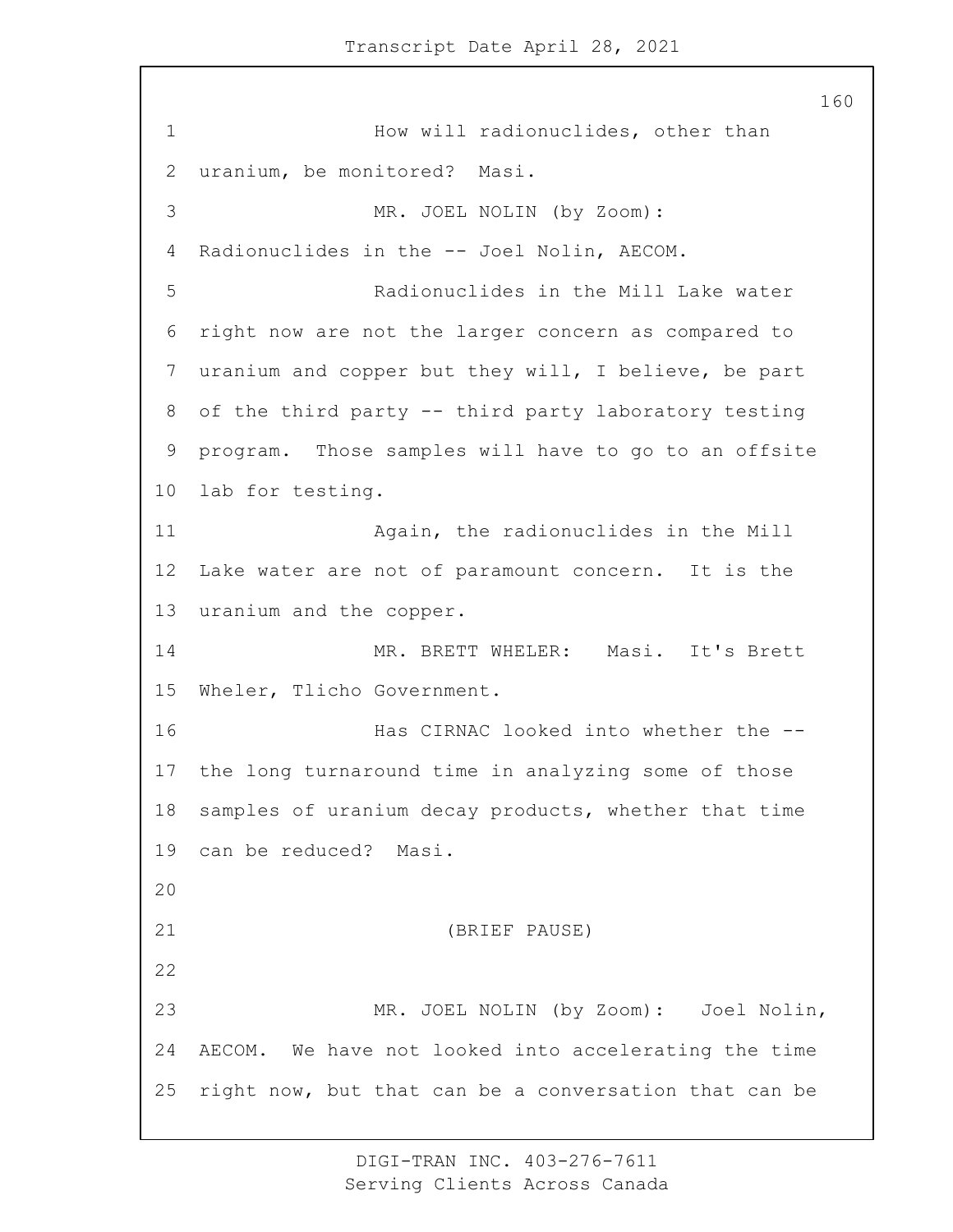held within the laboratory.

2 MR. ANDREW RICHARDSON: Mr. Chair, I -- Andrew Richardson, with CIRNAC.

4 I can add to that somewhat, in that one of the things that we will be monitoring is elemental uranium. And the fact is that the radionuclide series that are -- that can be measured reflect the concentrations that you get when you measure the radionuclides, they're also reflected in the concentrations you measure when you measure uranium itself.

12 So if you send it off for an elemental analysis, the elemental analysis will tell you this is how much uranium you have. The radionuclide analysis tells you you have this much of this type of uranium, this type of another type of uranium, and the fact is that if you're -- if you have low amounts of all of the uranium, you will never have amounts of the -- each of the portions of uranium that are very high. 20 For example, if you have one (1) ppm of uranium in water, which is one (1) part per million, 22 it means you have one  $(1)$  gram of  $-$  it would be one (1) microgram of uranium for a million micrograms of water, which is a lot of water. So it's not very much.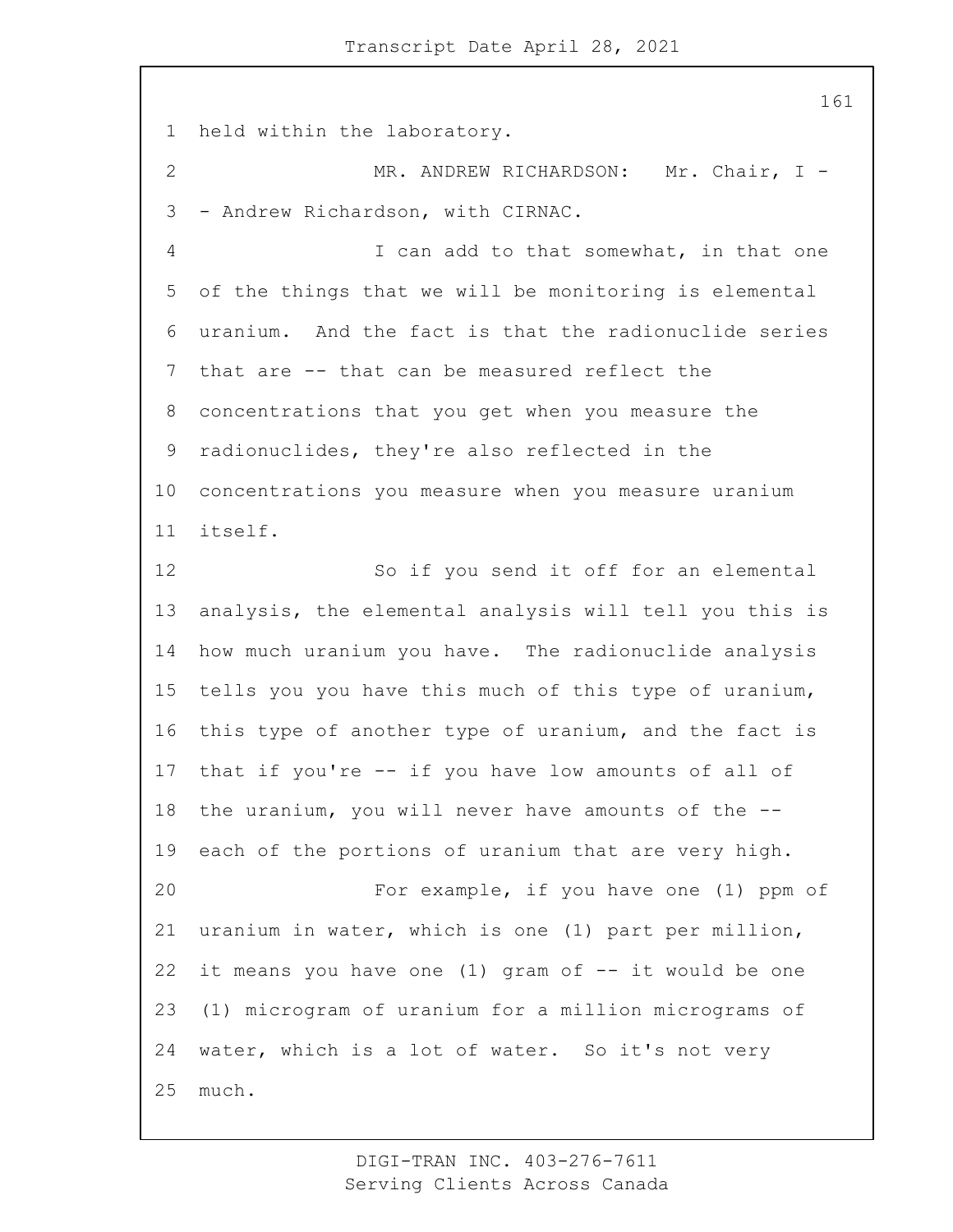1 The amount that is in the radionuclides is a fraction of that because the radionuclides, when added up, make up the elemental. 4 So, in other words, the -- if you have the total number, you know that the radionuclides have to be low. And the numbers that we are looking at for -- for the concentrations that we will be allowing out of the Mill Lake water treatment system are so low there is no way that the radionuclides can be high. 10 So while it is -- while we will be measuring the radionuclide, we know what the answer 12 will be. Because they have -- they are a fraction of the total number, we know that they will have to be low. Thank you, Mr. Chair. 15 MR. BRETT WHELER: Masi. Brett Wheler, Tlicho Government. 17 Can the water treatment system achieve a lower uranium concentration than point-zero-one-five (.015) milligrams per litre in treated water? 20 We asked this in relation to Information Request Number 12 and a proposed EQC for uranium, noting that that proposed water quality is -- is a much higher amount of uranium than the average concentration in Sherman Lake. 25 And we want to clarify because from --

> DIGI-TRAN INC. 403-276-7611 Serving Clients Across Canada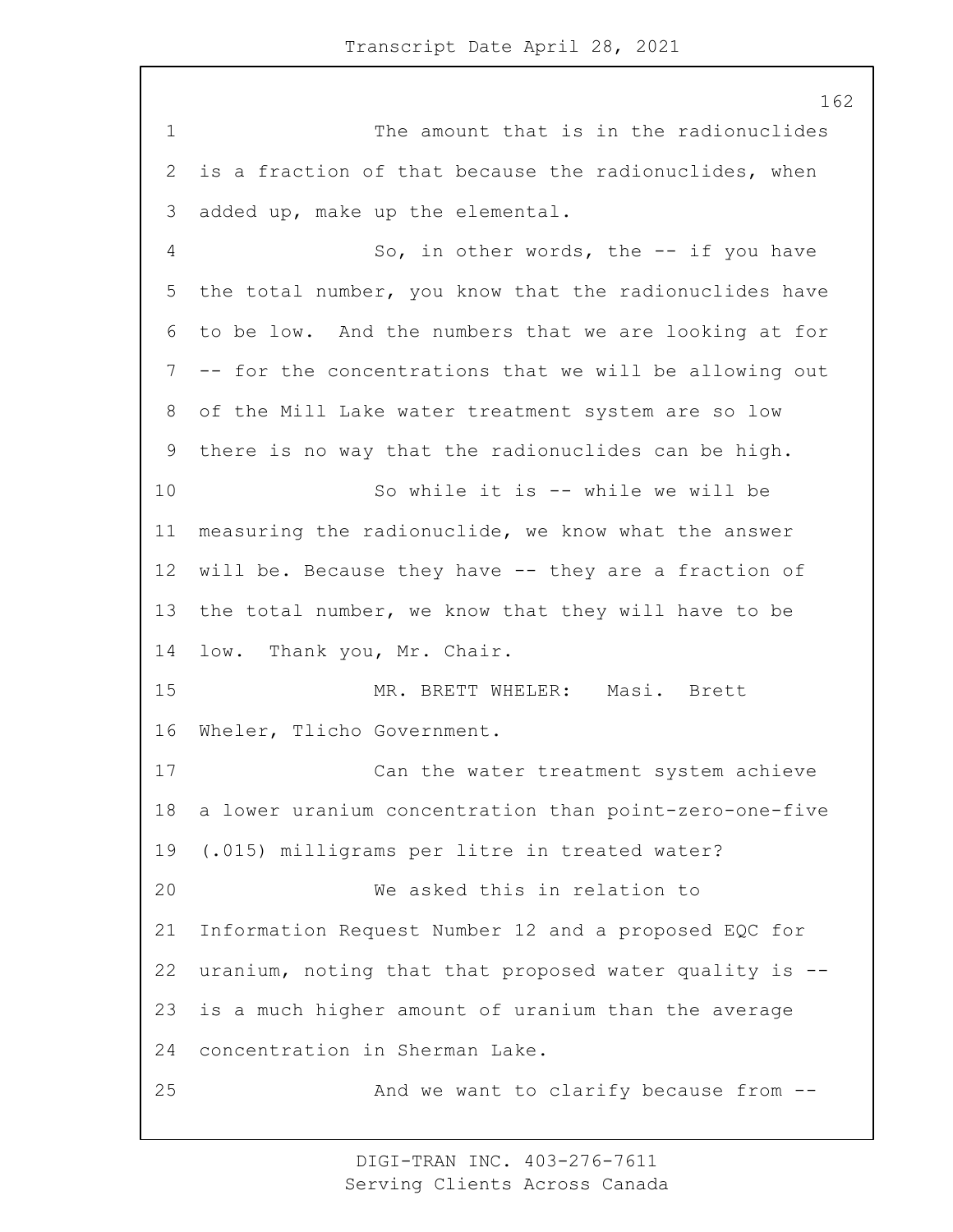from at least some previous discussions with CIRNAC and Kwetjjaa Elders' committee, we understood that water discharged to Sherman Lake would generally be the same quality or cleaner than Sherman Lake water. Masi. 6 MR. JOEL NOLIN (by Zoom): Joel Nolin, AECOM. I can't remember the exact number you quoted, but the water treatment plant has been designed and specified to be able to meet the target criteria. 10 So, again, I don't know what the number was but it will be able to meet the criteria specified. 13 MR. ANDREW RICHARDSON: Mr. Chair, Andrew Richardson, from CIRNAC. **Just to add to what Joel said, we have**  committed to achieve CCME freshwater aquatic life or what's already -- or what's in Sherman Lake. **Is that -- that -- I'm -- I just want**  to verify that that's what you were saying. 20 The reason that this becomes important is because for one (1) of the components that we will be treating is copper. Copper is naturally quite high in the rock around Rayrock. All of the lakes in the area have concentrations of copper that are above the CCME guidelines.

> DIGI-TRAN INC. 403-276-7611 Serving Clients Across Canada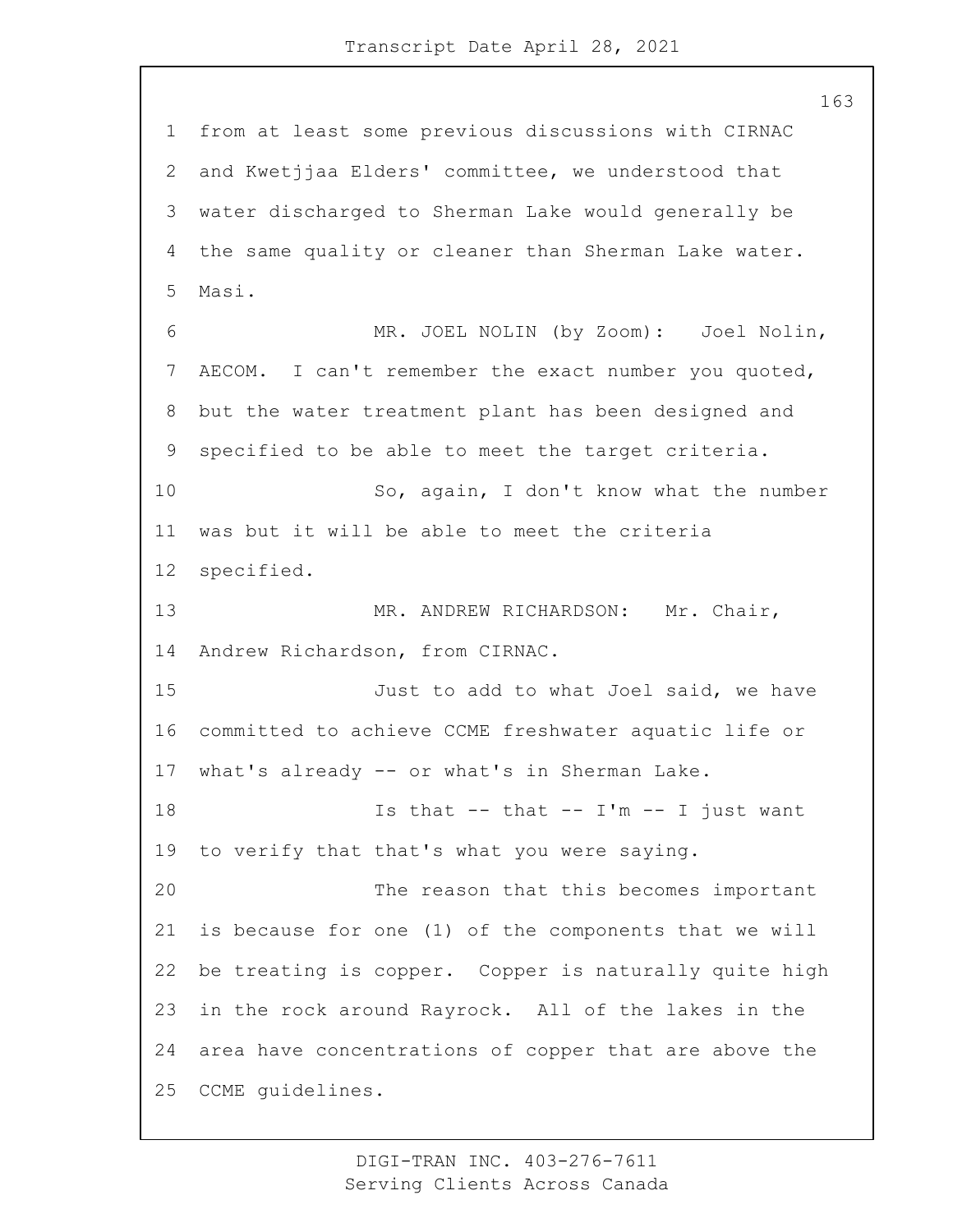1 This happens on occasion when you -- especially in areas with -- with bedrock and it's quite common in -- in lakes in the north that, occasionally, some metals will be higher than the guidelines that are available for all of Canada. Because the area has, in its rock, these metals naturally. 8 It's also true for aluminum and iron. Aluminum and iron are also quite commonly high in all the lakes in the Rayrock area. 11 The water treatment that we will do -- we have committed to ensure that we will be below the CCME freshwater aquatic guidelines. These guidelines are designed for all of Canada and are very conservative, in that they are considered to be very low and considered to be safe for all bodies of freshwater in Canada. 18 Otherwise, for things like copper, where the -- the concentrations are a little bit higher, in those cases we are proposing that the EQCs be the same as the -- or better than the lake -- the Sherman Lake water where the water will be going. 23 In other words, we will not be treating the water to be much, much better than the water we're putting it into. We want it to be as good as the

> DIGI-TRAN INC. 403-276-7611 Serving Clients Across Canada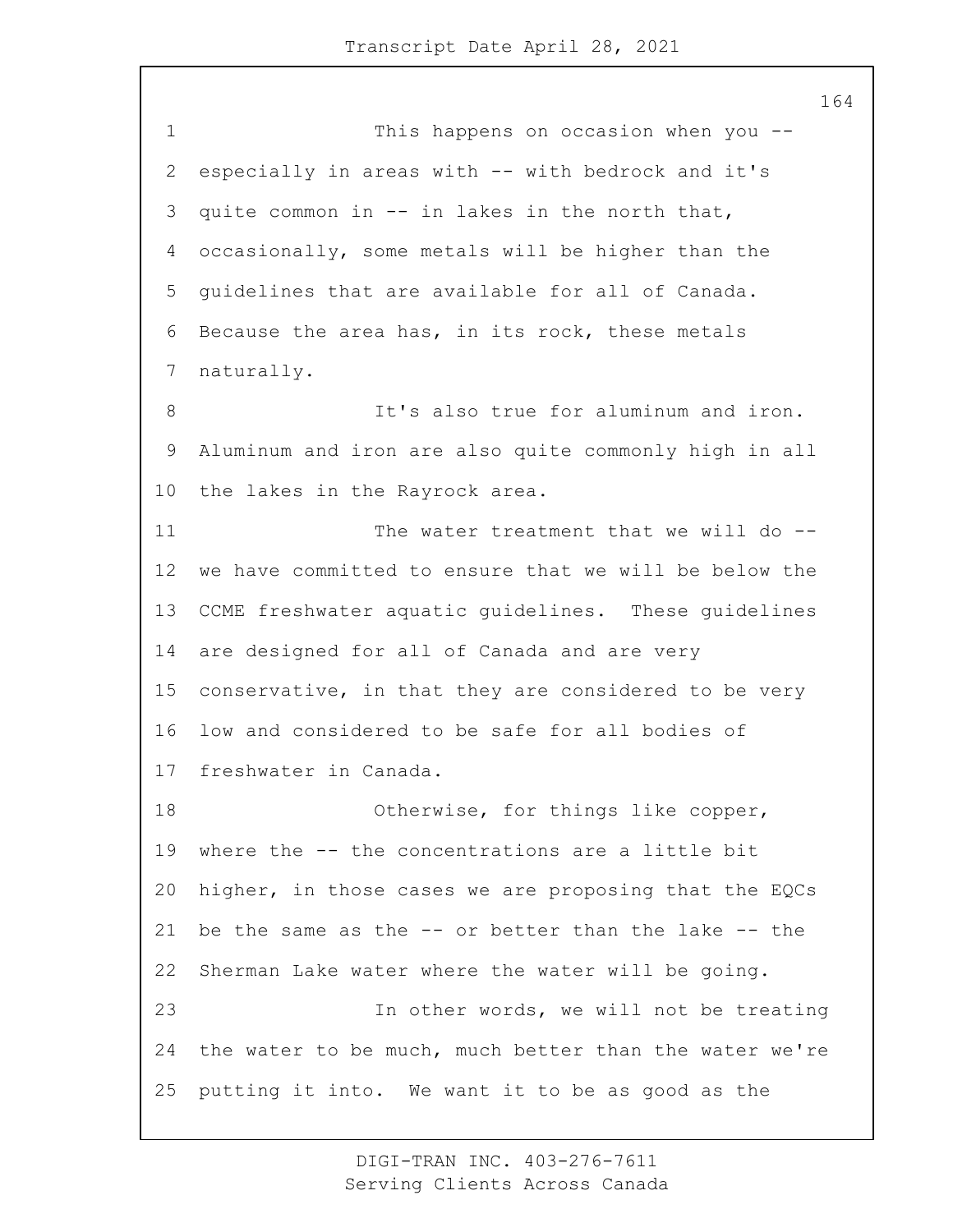water we're putting it into. Masi, Mr. Chair. 2 MR. BRETT WHELER: Masi. Brett Wheler, Tlicho Government. 4 So just to make sure I understand, the -- the concentration of uranium, as -- as far as we know, in Sherman Lake is quite a bit less than the 7 CCME quideline. So, for -- for uranium you're proposing to treat the water to CCME in that case. So, the effluent will have quite a bit more uranium than what's in Sherman Lake now but will meet the CCME guidelines. Is that -- is that correct? 12 MR. ANDREW RICHARDSON: Mr. Chairman, Andrew Richardson, CIRNAC. 14 That -- we are proposing the CCME as the criteria when the water is treated. In a typical water treatment system that is the maximum that you can have and the water -- the uranium in the water will be much less than that. 19 We fully anticipate that the water that -- the water treatment will be to levels that are the same as Sherman Lake. It's the only way to run the water treatment system safely and to feel confident when you're putting the water out that it is going to always meet those guidelines. 25 But, it isn't reasonable for us to --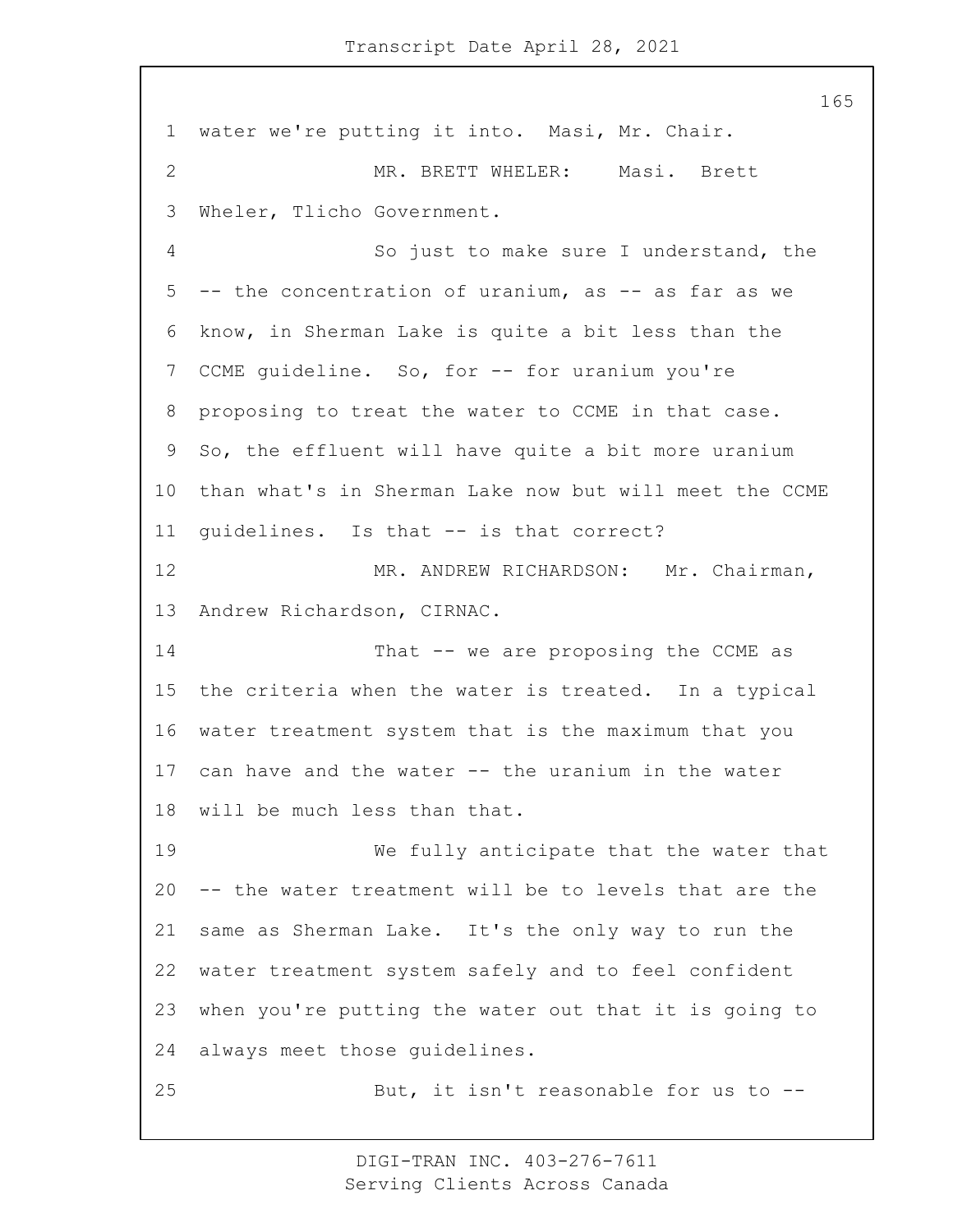since CCME is established to be safe for any lake in Canada, it isn't reasonable to set water quality goals that are more strict than the CCME Freshwater Aquatic Guidelines. So that is why in a typical situation like this, you would never propose something that is - - is safer than safe, if you will. Thank you, Mr. Chair. 8 MR. BRETT WHELER: Masi for that clarification. I have more to say about it but it's not really in the form of a question so we'll save that for later. 12 The next couple of questions are about the Confined Disposal Facility where the sediment from Mill Lake will be stored. We know that that facility is meant to be a permanent structure and -- and we need to -- to understand and be confident in the management of that facility, including long-term management and maintenance. 19 Can you please explain CIRNAC's short- and long-term plan for monitoring that -- that disposal facility? And -- for example, how will long- term monitoring and maintenance be addressed in the facility's management plan or -- or -- a similar -- similar plan? 25 And who will provide oversight of this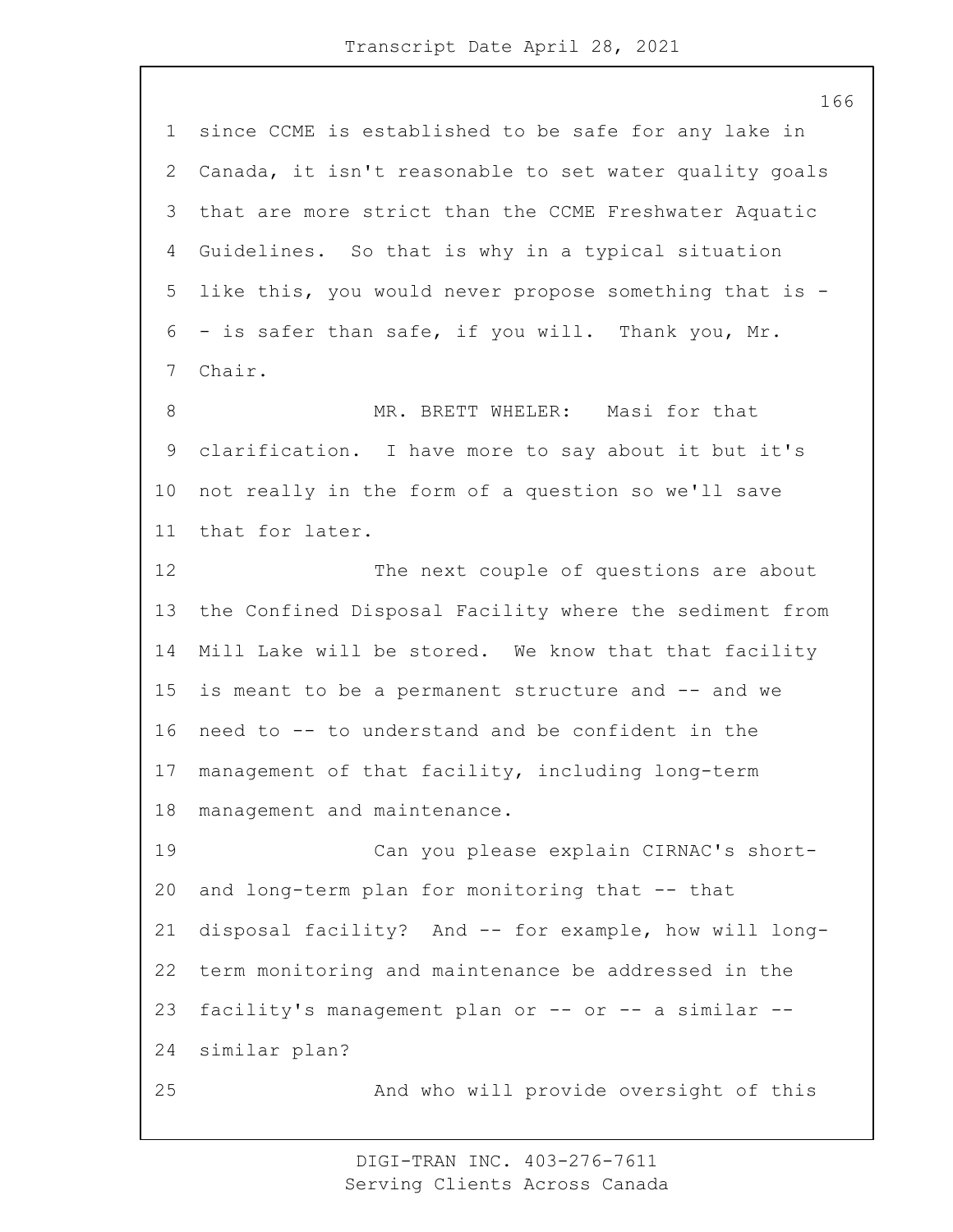plan? Perhaps the Land and Water Board initially? Perhaps CNSC over the long-term? If you could share at least what you know about -- about that we'd appreciate it. Masi. 5 MR. RON BREADMORE: Mr. Chair, Ron Breadmore, CA. I'll take a first shot at this and then I'll hand it over AECOM. And these, again, are very good questions. 9 So, we are looking at initially -- obviously as -- as Brett mentioned, we have a short- term and a long-term vision for the CDF. It's going to be critical piece of infrastructure on the -- on the Rayrock site that will require strict vigilance and monitoring. 15 In the long term, that monitoring and maintenance would be captured under our Operations Maintenance Surveillance Plan; that would be likely outside of the -- the water licence process, perhaps overseen by CNFC. 20 But in the short-term, we've already built some of our monitoring considerations into the - - the design. We work through a failure modes and effects analysis with -- with AECOM as lead and -- and had Tlicho involved in that. And we -- we've talked about a lot of these various risks and mitigations in

> DIGI-TRAN INC. 403-276-7611 Serving Clients Across Canada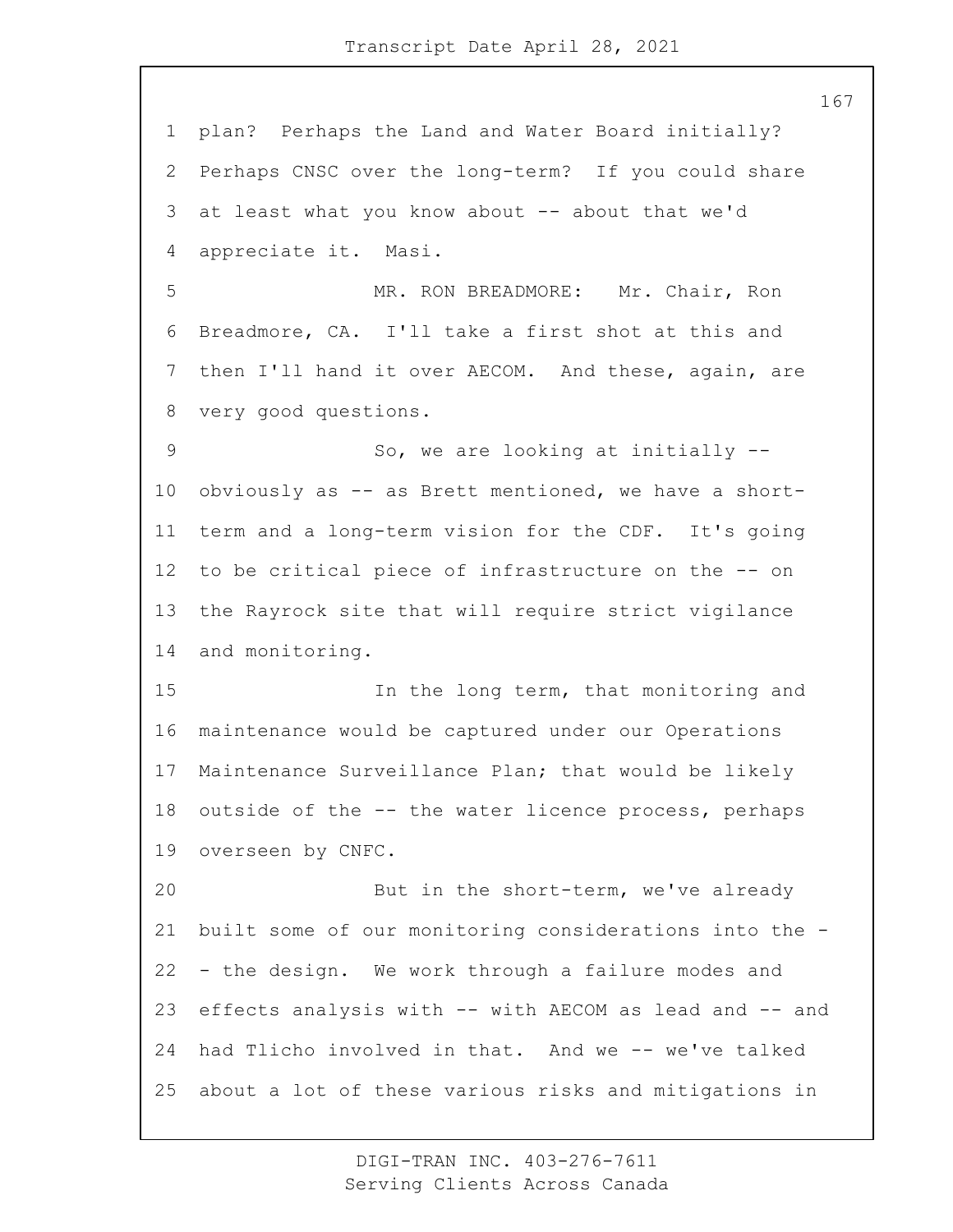the design. So, maybe with that, I'll turn it over to Joel at AECOM. 3 MR. JOEL NOLIN (by Zoom): Thank you Ron, Mr. Chairman. Joel Nolin, AECOM. 5 Requirements for monitoring are going to occur in a few different places with the cell and as Ron mentioned, the cell will be monitored both short-term and long-term. And the long-term monitoring requirements might change based on the outcomes of the short-term monitoring. 11 The three (3) things that come to mine immediately with respect to monitoring the cell are, Number 1, being settlement and by "settlement" I mean the -- the cell changing shape a little bit as time goes on. This is a possibility with the CDF in particular because of the type of sediment. 17 17 In the slides earlier today, you may recall a photo I showed of the sediment. It kind of looked like a peat, it's organic. And that's a little bit different than sediments we normally manage, which are more like sands, and gravels, and -- and clays. 23 This is one (1) of the reasons we are leaving the cell open for a year is to settle and dewater and compress. Once we put waste rock on top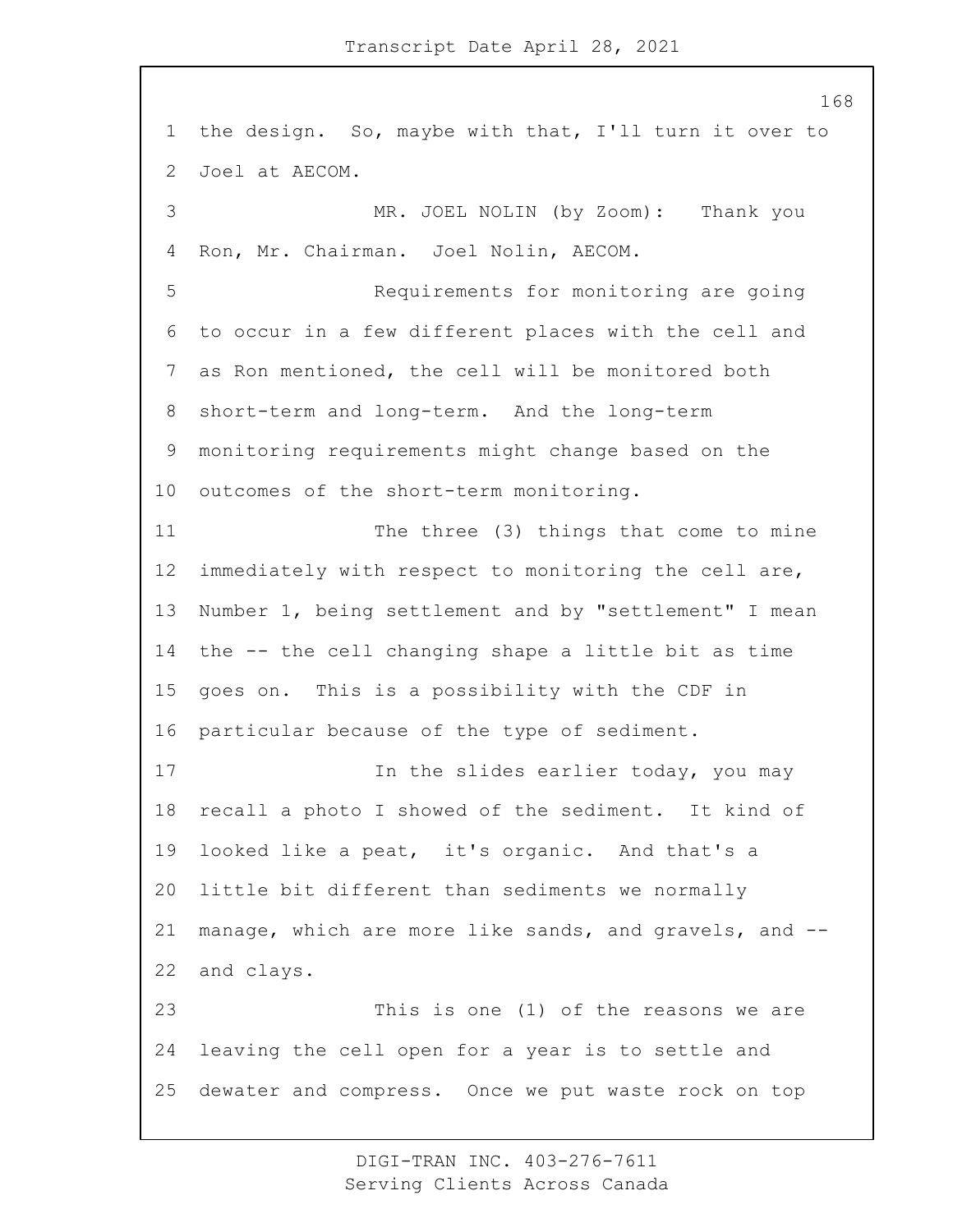and we put the cover on, it's possible that this cell will still continue to settle for a few years after construction.

4 One (1) of the things that we will be doing is placing a pile of rock near the cell so that if monitoring shows settlement, we can add rock to the cell and help the water to drain off properly. So, settlement is one type of monitoring. And that could be easily handled by standard survey practices.

10 Second type of monitoring that we will do, is there will be three (3) plastic pipes that go into the cell that will allow us to monitor water levels within the cell.

14 Our intention is not to cover the cell until it is dry as possible but there will always be a little bit of water in that sediment despite our best efforts. These three (3) pipes will allow us to both monitor the water that's in the sediment -- or in the cell but they will also allow us to remove the water if it's necessary.

21 The third type of monitoring that will be in place is gas. Because these sediments are organic, they might -- they will decay overtime. And when organic matter decays, it will give off gas and that will contribute to -- somewhat to sediment as

> DIGI-TRAN INC. 403-276-7611 Serving Clients Across Canada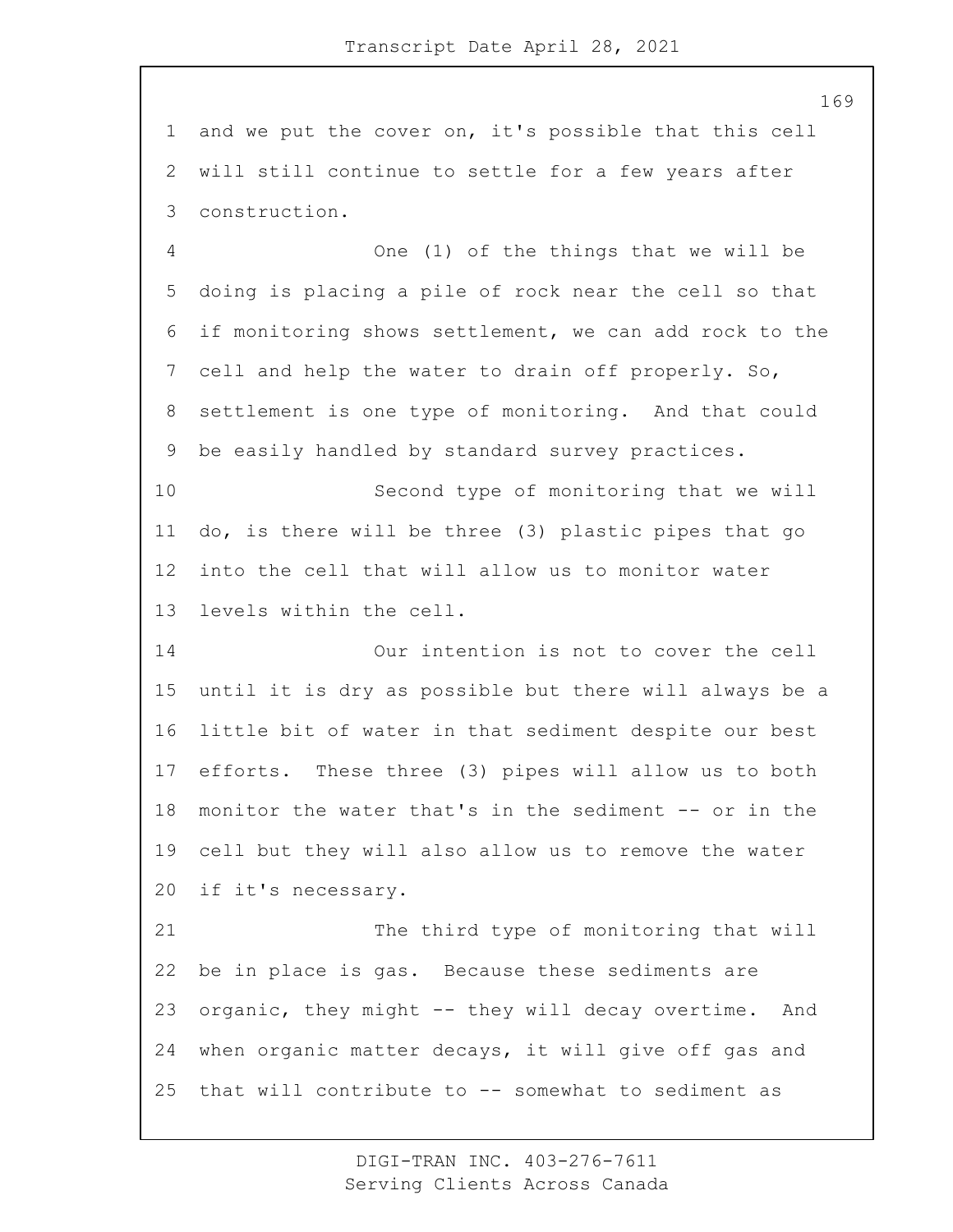well. The cell is designed with vents placed on top so that the gases can come out of the cell. And that would -- monitoring of those gases will be part of the program. 5 The fourth type of monitoring that will come up as well is just visual inspection around the cell to identify potential points of leakage and I'll leave it at that, Mr. Chairman. 9 MR. BRETT WHELER: Masi. Brett Wheler, Tlicho Government. It's very helpful to -- to understand those -- all those types of -- of monitoring. 13 One (1) other area of monitoring is -- that we're interested in is water around that -- that may be around or running off of the facility. 16 After construction is completed, how will CIRNAC monitor the disposal facility and the 18 surrounding area to confirm that -- that water is not interacting with the sediments and that seepage is -- is not occurring; or if it happens, that the seepage is not contaminated? 22 MR. JOEL NOLIN (by Zoom): Mr. Chairman, Joel Nolin, with AECOM. 24 I think, to answer your question, if I understand, there are two (2) pieces: One (1) is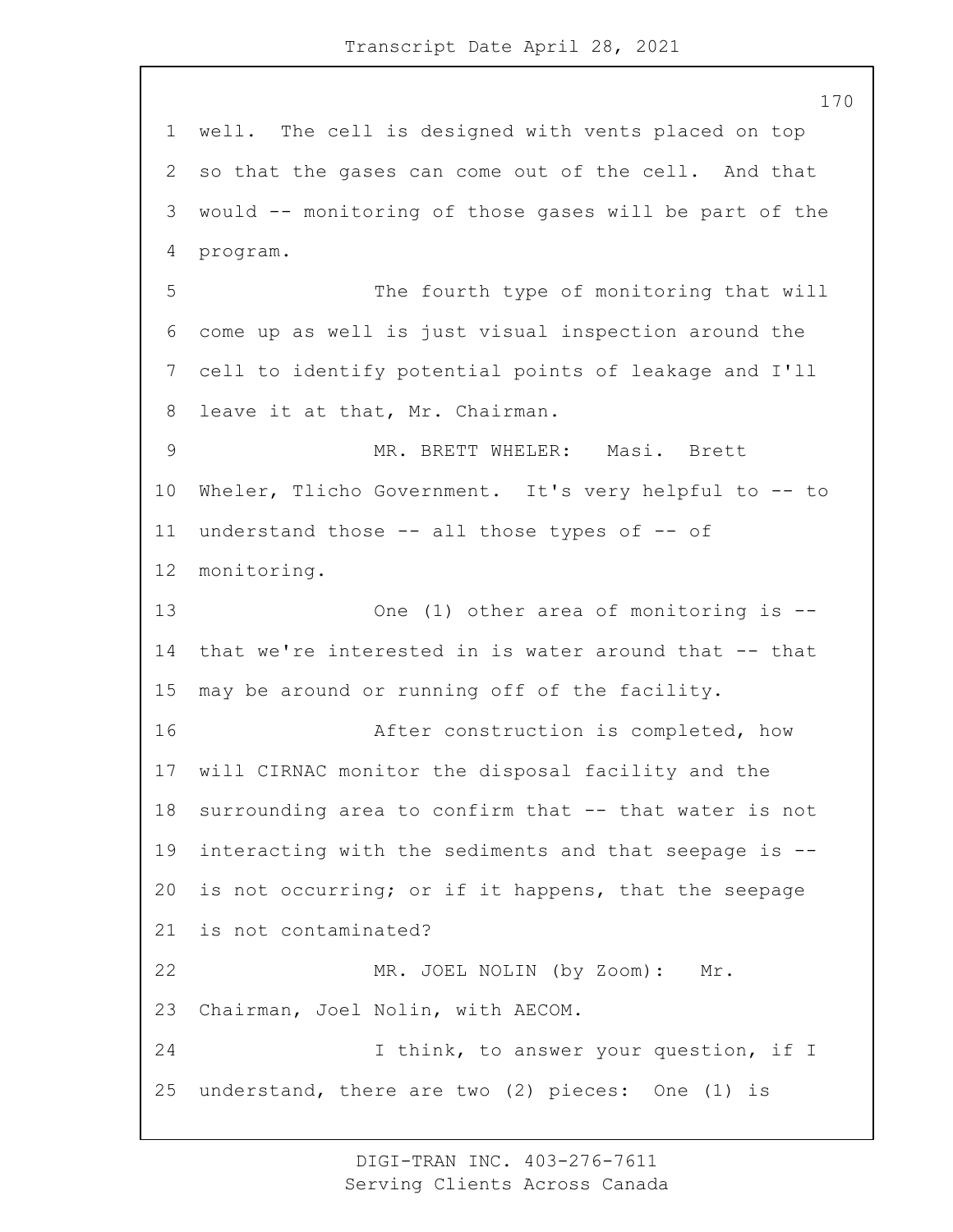monitoring surface water and the other is infiltration into the cell. So first I'll address surface water. 3 The cell will be shaped if -- if you think of a tent or crown and the water will run to the sides, and it will actually drain to Sherman Lake. 6 On the photo that's shown, you can see a ditch sort of in front of the CDF and water will be running from the top of the CDF for the most part, into that ditch and into the Mill Lake. 10 During inspections of the facility, part of the inspections will be to look at the drainage paths and see how effective they are and if there is sediment that is compromising the drainage and if so, it can be fixed relatively easy onsite. 15 The second question -- or the second part of the question was in relation to monitoring of leakage into the cell. And I understand that to be, let's say, there's a failure of the cover and rainwater and snow melt is getting into the cell. 20 A moment ago I had mentioned that we will have three (3) pipes going into the cell. The cell will drain to the left or towards Mill Lake, and the cell has a low spot in the bottom, and that's where these pipes will connect to. 25 So, by monitoring the water levels in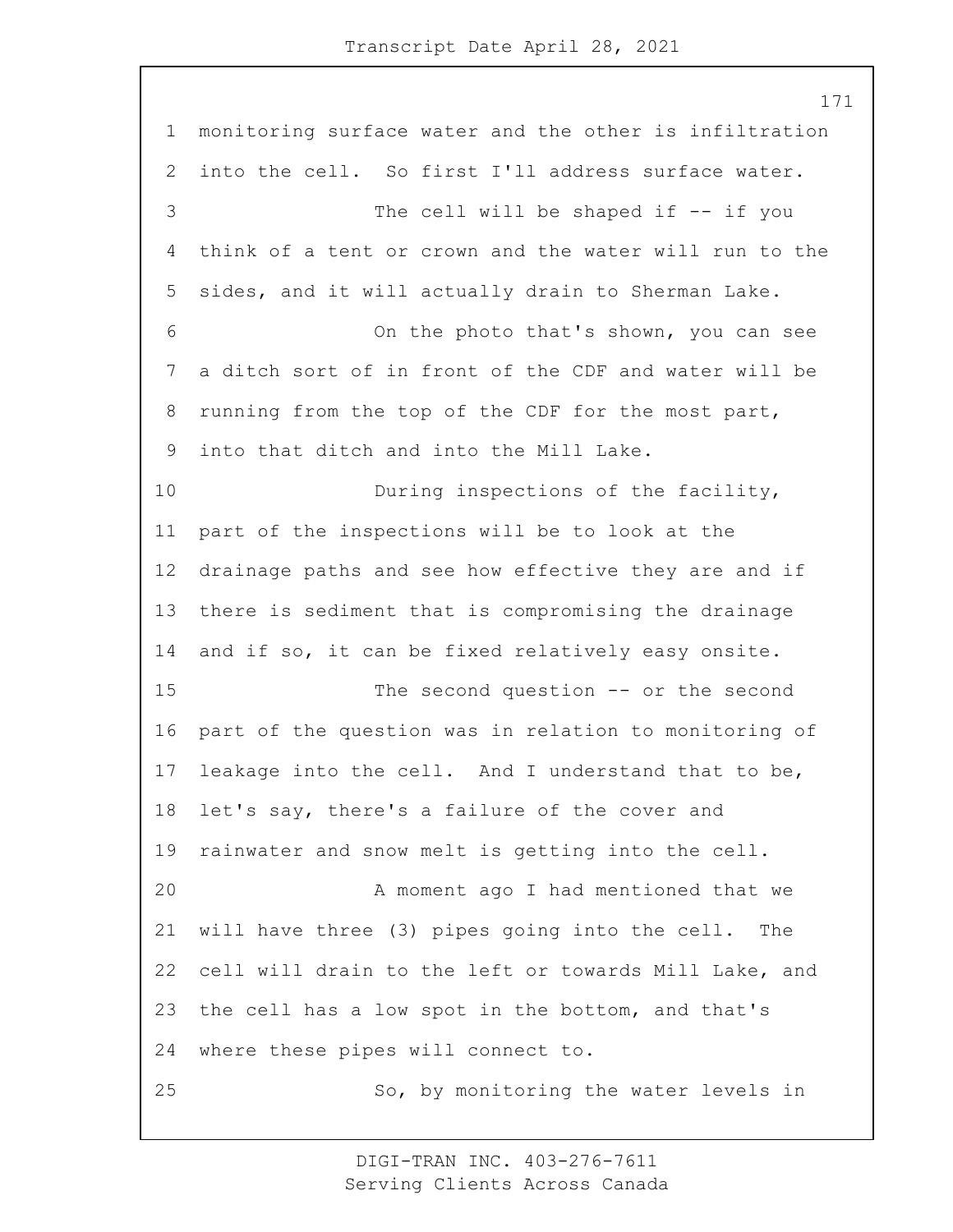these pipes, we will be able to see if the water levels are going up in the cell. And if monitoring does identify that to be occurring, repairs can be undertaken. Thank you, Mr. Chair. 6 (BRIEF PAUSE) 8 MR. BRETT WHELER: Masi. It's Brett Wheler, Tlicho Government. The Tlicho Government and Tlicho people need to know that the remediation work will last and will continue to perform in the long term. 13 We have asked for engineering design to be based on a one thousand (1,000) year outlook. We know that in -- in past Land and Water Board decisions the Board has recognized the limitations of climate modelling beyond one hundred (100) years, which CIRNAC also mentioned in its response to interventions. 19 But the Board has also said in past decisions that engineering designs should be based on the purpose of the structure that's being designed. So, we ask: Is the disposal facility being designed based on a one thousand (1,000) year engineering design life considerations? 25 And, more generally, can CIRNAC please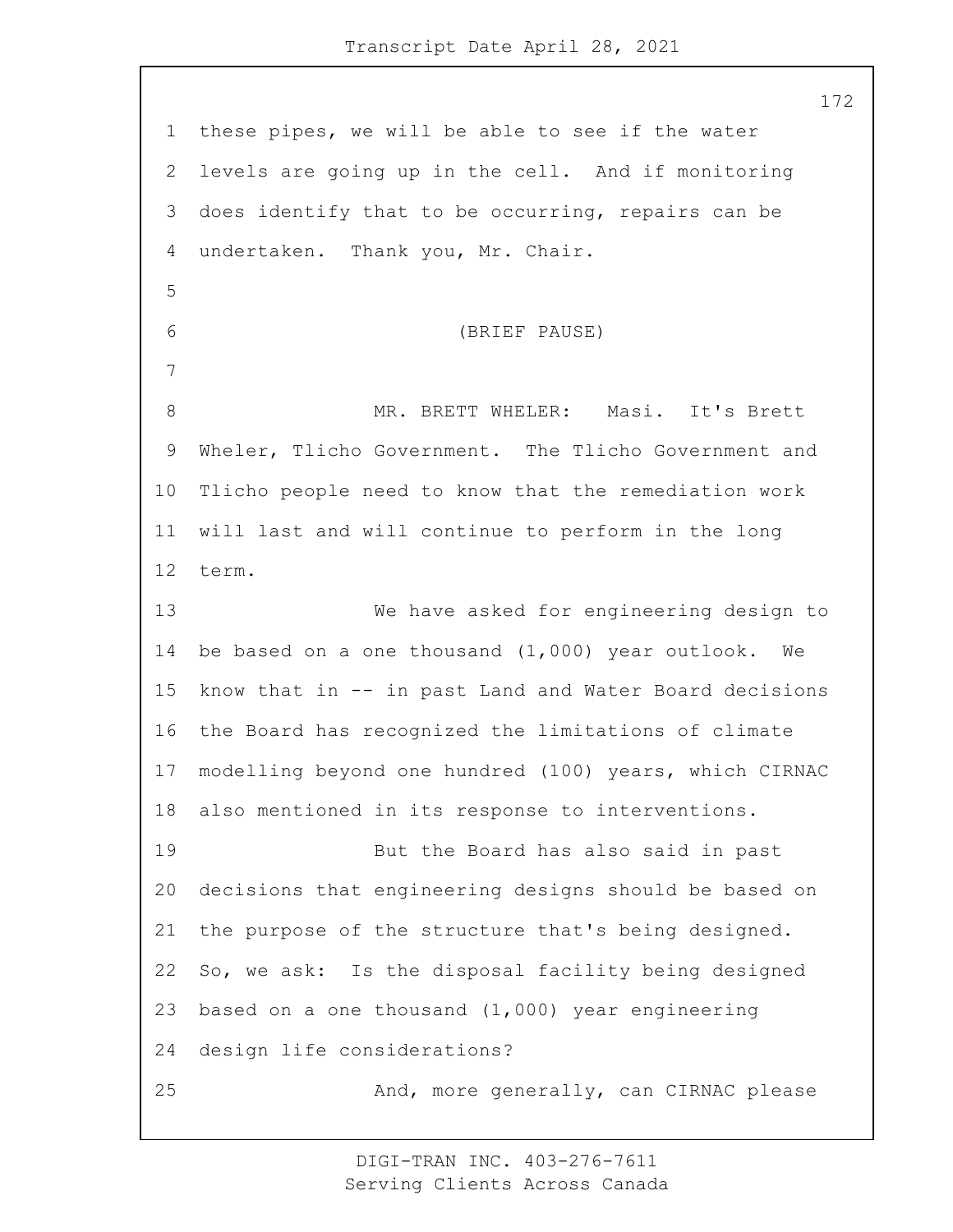describe how you have applied appropriate engineering judgment to the design of the facility? Masi. 3 MR. RON BREADMORE: Masi, Mr. Chair. Ron Breadmore, CIRNAC. 5 This is a big issue, so thank you, Brett, for raising it. I'll start by saying that we work through this process as part of our -- the FMEA with the Tlicho led by AECOM. 9 But it's important for the Board to know, as well, that, as part of that process, CIRNAC tied in the -- our independent peer review panel out of -- you know, led out of Ottawa, but including members with decades of experience around geotechnical stability and design, leaders in the industry, if you will, this IPRP. **And I know that Tlicho values their**  input as much as we do. So, it underwent a very robust review as part of that MFEA PROCESS. 19 And I'll just maybe ask Joel to clarify where we landed on that and -- and how the CDF fits into that -- that lifespan analysis. Masi. 22 MR. JOEL NOLIN (by Zoom): Thank you, Ron. Mr. Chairman, Joel Nolin, AECOM. 24 The -- the peer review and failure modes analyses were very important parts of the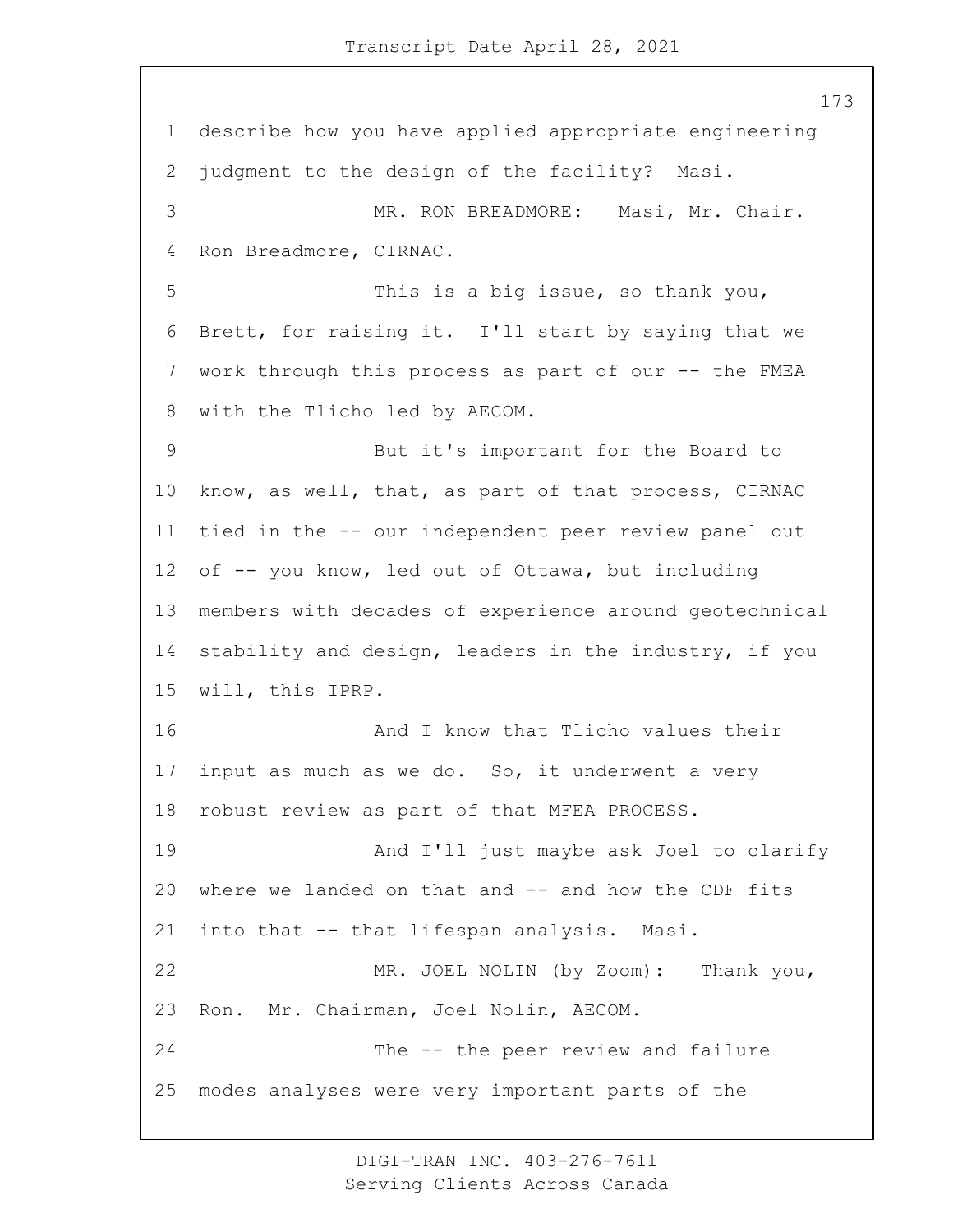project design. The project design evolved a lot over the last year and especially in the last six (6) months. 4 Some of you may remember original plans and as placed in the RAP that the cell would go within the lake. And the intent was to minimize the aesthetic impact of the cell. 8 Through engineering processes and the input from the IPRP and others, including ourselves, it was determined that placing the cell in the lake carried too much engineering design risk, physical stability risk, the clays were soft and, thus, we moved the structure outside of the lake and on to bedrock. This provides greater stability and greater predictability over the long term. 16 With respect to designing for a thousand years, it's very difficult to do that. We would like to but the cost to do so would be absolutely prohibitive because a thousand (1000) year outlook from an engineering standpoint is very, very difficult if -- probably impossible. 22 The cell design follows standard

 engineering principles and considers a life more likely of around one hundred (100) years, but what will happen to be -- monitoring over the long term is

> DIGI-TRAN INC. 403-276-7611 Serving Clients Across Canada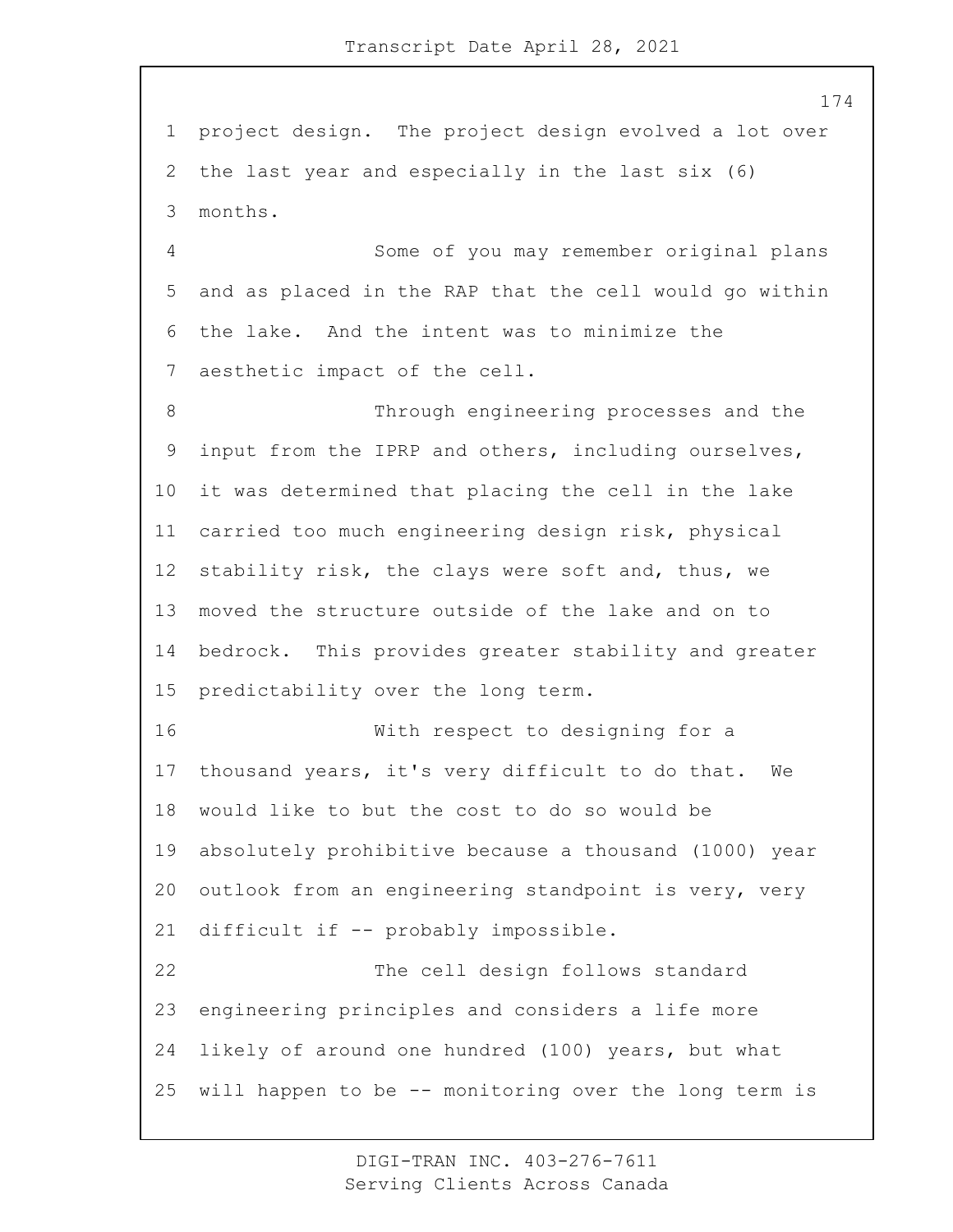CIRNAC will need to manage this site over the long term in perpetuity as part of their waste nuclear substances licence.

4 Regular and ongoing monitoring of the site will include monitoring of the CDF. If failure modes are identified or if concerns are identified during monitoring, they will be repaired.

8 With respect to climate change over a thousand years, or a hundred years, again, difficult. Our hydrologist, for those who consider precipitation, rainfall, and water movement on the ground, consulted with experts within our firm, as well as with Environment and Climate Change Canada to come up with the modelling of precipitation around the site. 15 For the most part, climate change modelling really only affects drainage within Mill Lake. And that will be revisited again once we know what the bottom looks like. But with the cell now constructed on solid bedrock, that provides must greater stability over the long term. 21 So, again, we build it to meet standards of the day looking to the future for a robust facility, but nothing is a given and the long- term monitoring provides the opportunity to identify if something was changing for corrective actions to be

> DIGI-TRAN INC. 403-276-7611 Serving Clients Across Canada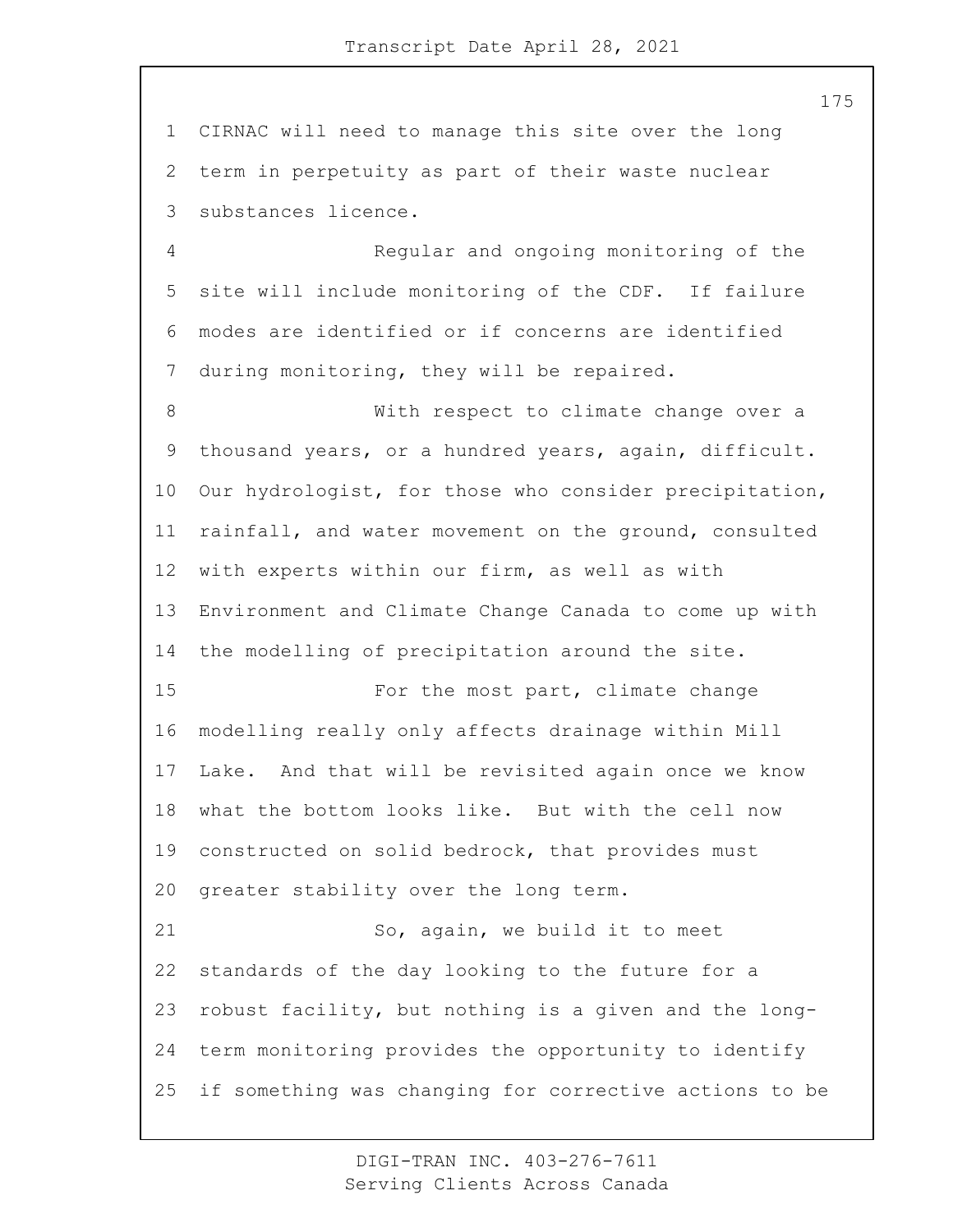undertaken. Thank you, Mr. Chairman. 3 (BRIEF PAUSE) 5 MR. BRETT WHELER: Masi. Brett Wheler, Tlicho Government. Over to Mill Lake revegetation. 8 CIRNAC is proposing to cover the dry -- the dry lake bed of Mill Lake with grasses and shrubs. The Elders have told us how important vegetation studies are and how important vegetation is for a healthy future environment. 13 Can CIRNAC commit to having a vegetation workout session with the Tlicho Government to verify the list of vegetation species, what types of plants and grasses will be planted in Mill Lake and around the site in general? Masi. 18 MR. RON BREADMORE: Mr. Chair, Ron Breadmore, CA. Yeah, since we last engaged the KEC in February, there has been, obviously, advancement within the design itself. 22 We're at 90 percent and approaching 95. At the 90 percent phase we -- we saw room for improvements around the -- the revegetation approaches for Mill Lake; that has been flagged.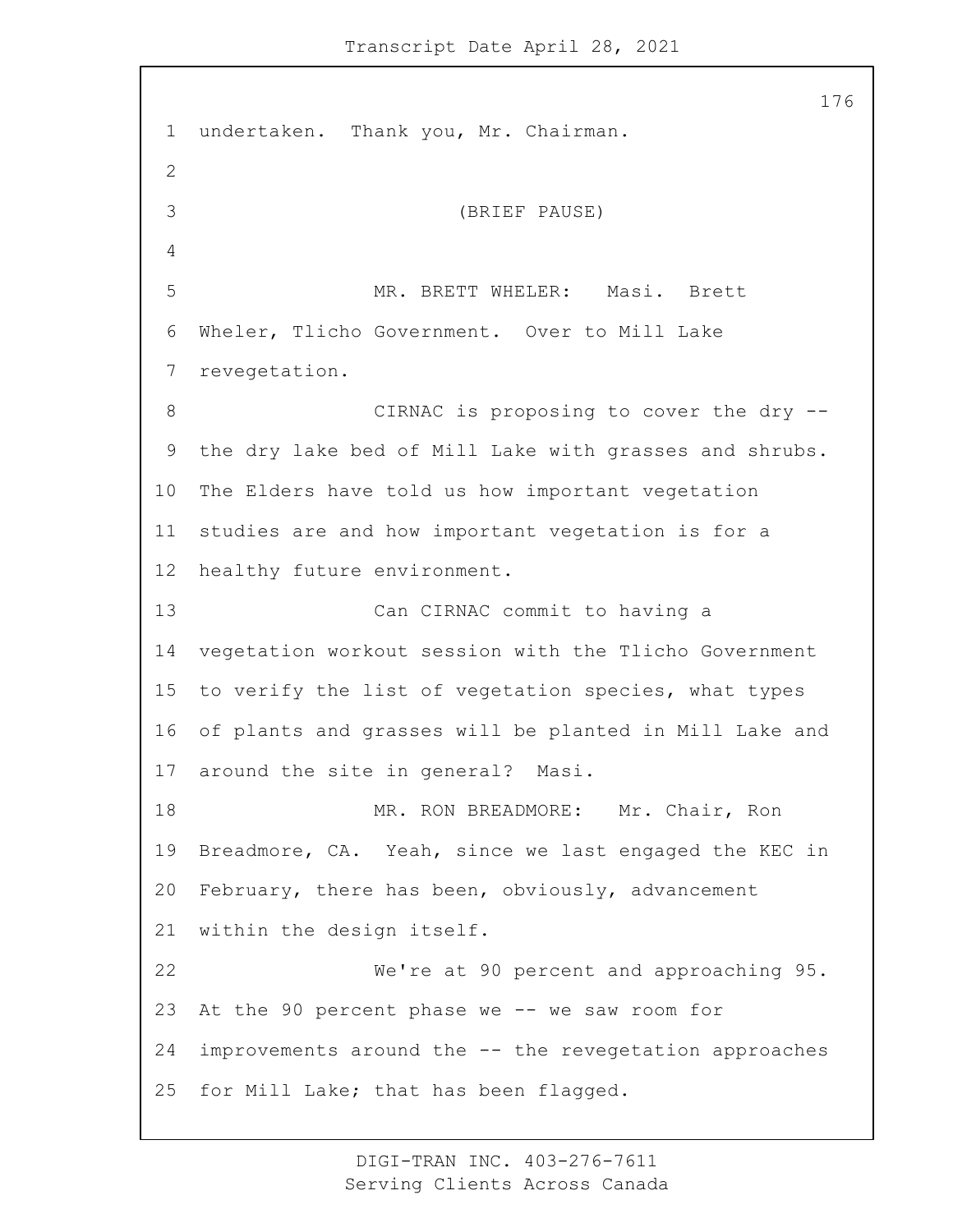1 There's been information shared from the Kwetjjaa (phonetic) story map with respect to the KEC's seed inventory that's been developed over the last couple of years. So, that now is being used as an input into the design to make that more appropriate for site-specific conditions. 7 As Joel noted earlier, only species that are Indigenous to the Rayrock site would be used. But the question, I think, remains: Are those species appropriate for the Mill Lake basin? We don't yet know how the Mill Lake basin is going to perform in the long term, how it's going to flow. 13 And Bridget from our team here might have some additional information to add to that, but first I'll turn it over to Joel, and just maybe you can update us, Joel, where you are with the -- that re-vegetation information from the KEC. 18 MR. JOEL NOLIN (by Zoom): Thanks, Mr. Chair and Ron. We have a preliminary list of seed species. I would call this a placeholder for now. 21 The project team has always recognized that it needs to engage with the Tlicho to confirm and identify species based on traditional ecological knowledge and site-specific knowledge to the site, so that is a gap.

> DIGI-TRAN INC. 403-276-7611 Serving Clients Across Canada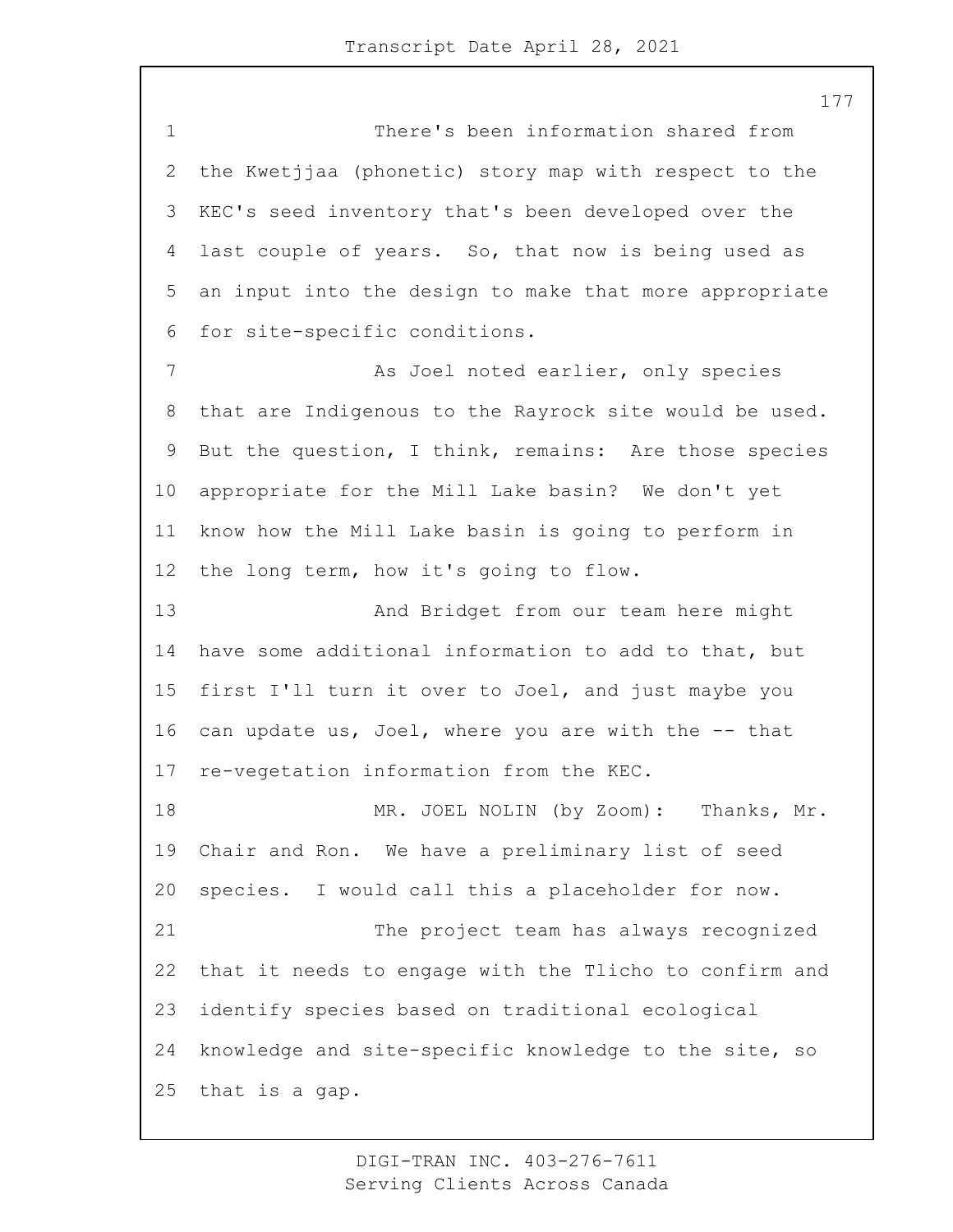1 I really like the idea personally of a workout session. I think that would be fantastic for the project and would benefit the project. Thank you. 4 MR. RON BREADMORE: My Chair, Ron Breadmore, CIRNAC. 6 And just further to Joel's comments on that, we are working to fill that gap, and at the 95 percent check-in that we are planning over the next couple of weeks to have with the Tlicho, I think we'll have that deeper dive into that -- that type of information. 12 And then Bridget I think wanted to add a few thoughts on -- on the re-vegetation of the basin. 16 (BRIEF PAUSE) 18 MS. BRIDGET RUSK: I'm Bridget Rusk, with CIRNAC. 20 I just wanted to echo what Ron and what Joel have said in regards to selecting the appropriate vegetation for the basin. That not only ensures that it is a successful re-vegetation following the project, but also that it is a successful re-vegetation that meets vegetation that the Tlicho would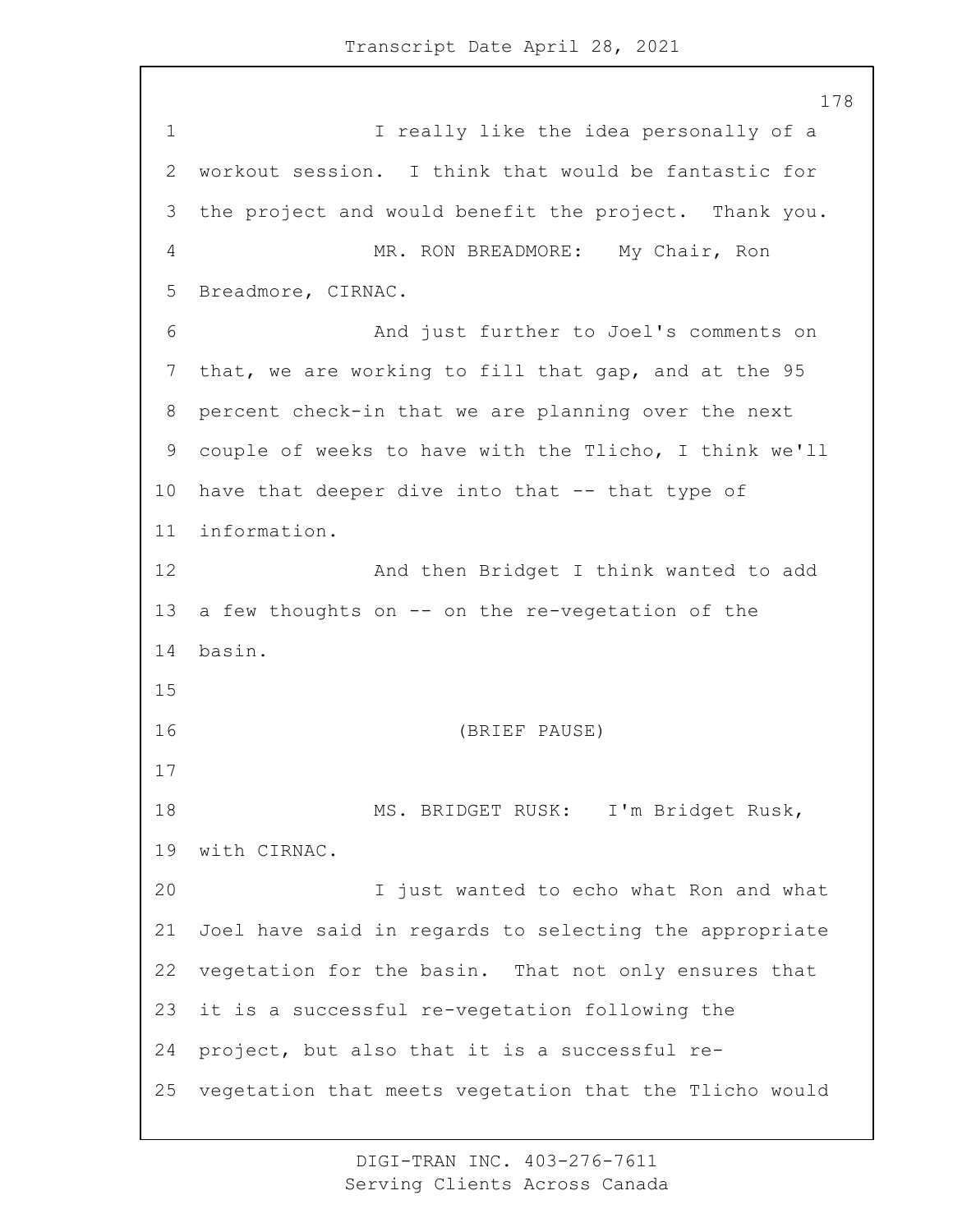like to see in the area. Thank you. 3 (BRIEF PAUSE) 5 MR. RON BREADMORE: Mr. Chair, Ron Breadmore, CIRNAC. So just back to the commitment, Brett, to confirm. 8 1 Unink the -- it would hit the first - - hit the ground first at the 95 percent stage, and from there we could maybe talk about additional technical meetings to have that -- to -- to flesh out the re-vegetation in more detail. So I -- I think that's where the commitment would start at that 95 percent design check-in. 15 MR. BRETT WHELER: Masi. It's Brett Wheler, Tlicho Government. 17 Talking about the Human Health Risk Assessment now, the Tlicho Government do not fully accept the findings of the Rayrock Human Health and Environment Risk Assessment and believe that some aspects of risk to humans and the environment has been under -- underestimated. 23 In order to document the improvements to site following remediation and long-term changes to site in the future, Tlicho Government is asking for

> DIGI-TRAN INC. 403-276-7611 Serving Clients Across Canada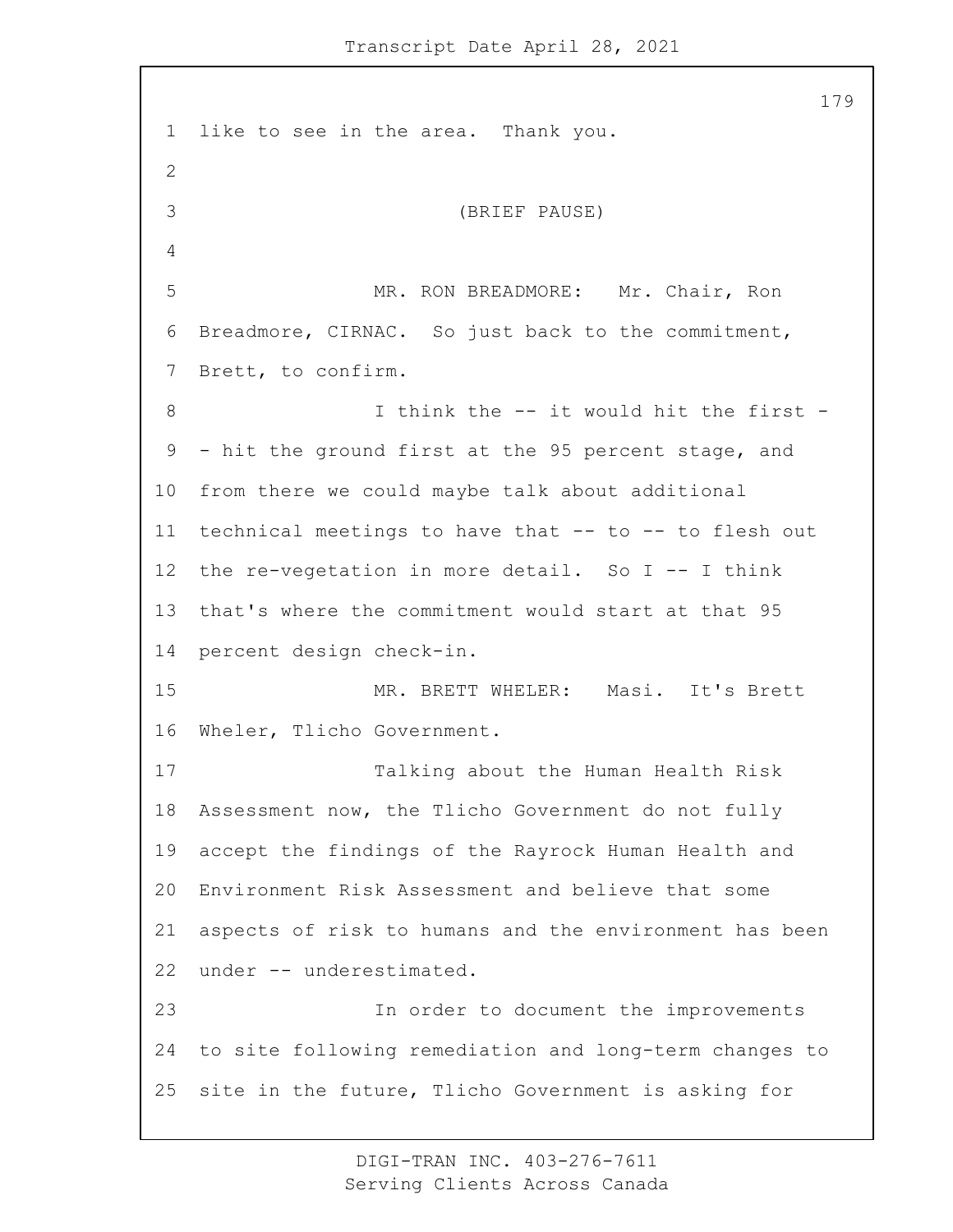CIRNAC to commit to updating the risk assessment following remediation, and after that on a -- a future schedule that can be set in -- in collaboration with radiation safety experts, Tlicho Government, and Tlicho Elders, and with full involvement of Tlicho Government and Tlicho Elders. Masi. 8 (BRIEF PAUSE) 10 MR. RON BREADMORE: Mr. Chair, Ron Breadmore, CA. 12 In our IR responses, we took the position that we -- we stand by the -- the Human 14 Health and Ecological Risk Assessments as -- as they stand. They were conducted, completed by a qualified risk assessor, many years experience in the uranium mining field. 18 The -- the drafts of the risk assessments were then -- underwent a robust peer review process, including all of the expert support departments from the federal government, as well as the IPRP. That risk assessor has experience on the Giant Mine project. 24 So we feel very confident in the risk assessments as -- as it stands. We understand and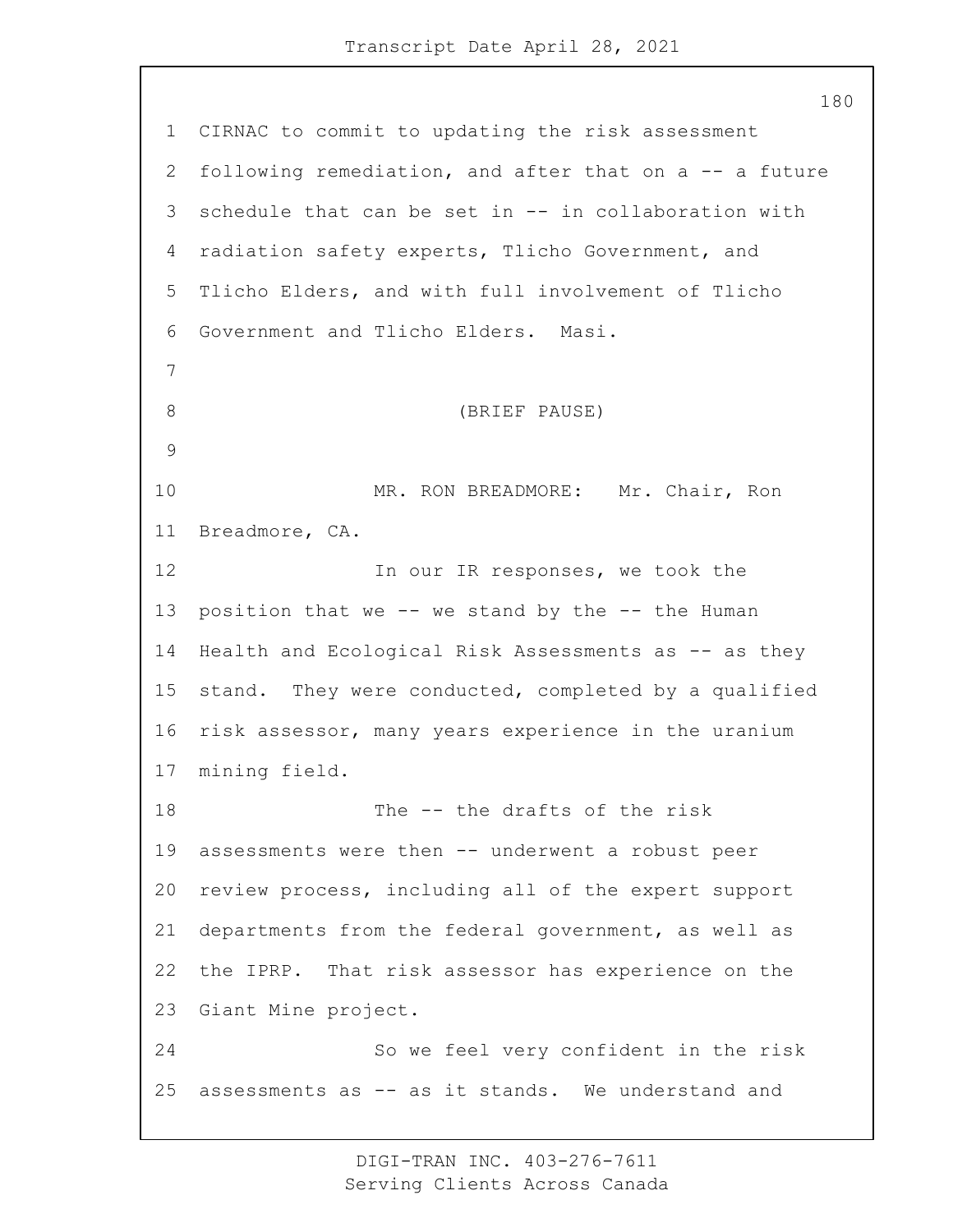we've heard the concerns from the Tlicho, but we do stand by the -- the risk assessment and the process that we -- we underwent. 4 I'm not sure, Rebecca, if Harriet is still online, if she would be available to comment further. 7 MS. REBECCA STUDER HALBACH (by Zoom): Hi, Ron. Rebecca Studer-Halbach, PSPC. 9 Harriet, would you mine fielding that question? 11 MS. HARRIET PHILLIPS (by Zoom): Yes. Thank you, Mr. Chair. Harriet Phillips, CanNorth. Yes, we stand by what we've done in the Risk Assessment. 15 The Risk Assessment looked at actually conservative estimates of risk associated with the Rayrock site. 18 As Ron mentioned, it has also been reviewed by the CNSC and Health Canada, departments that were very involved in what was done. We also have presented the information to the community on several occasions, the Risk Assessment. 23 Actually, after we did the first version of the Risk Assessment, we went to Wekweeti and presented the results, and based on feedback from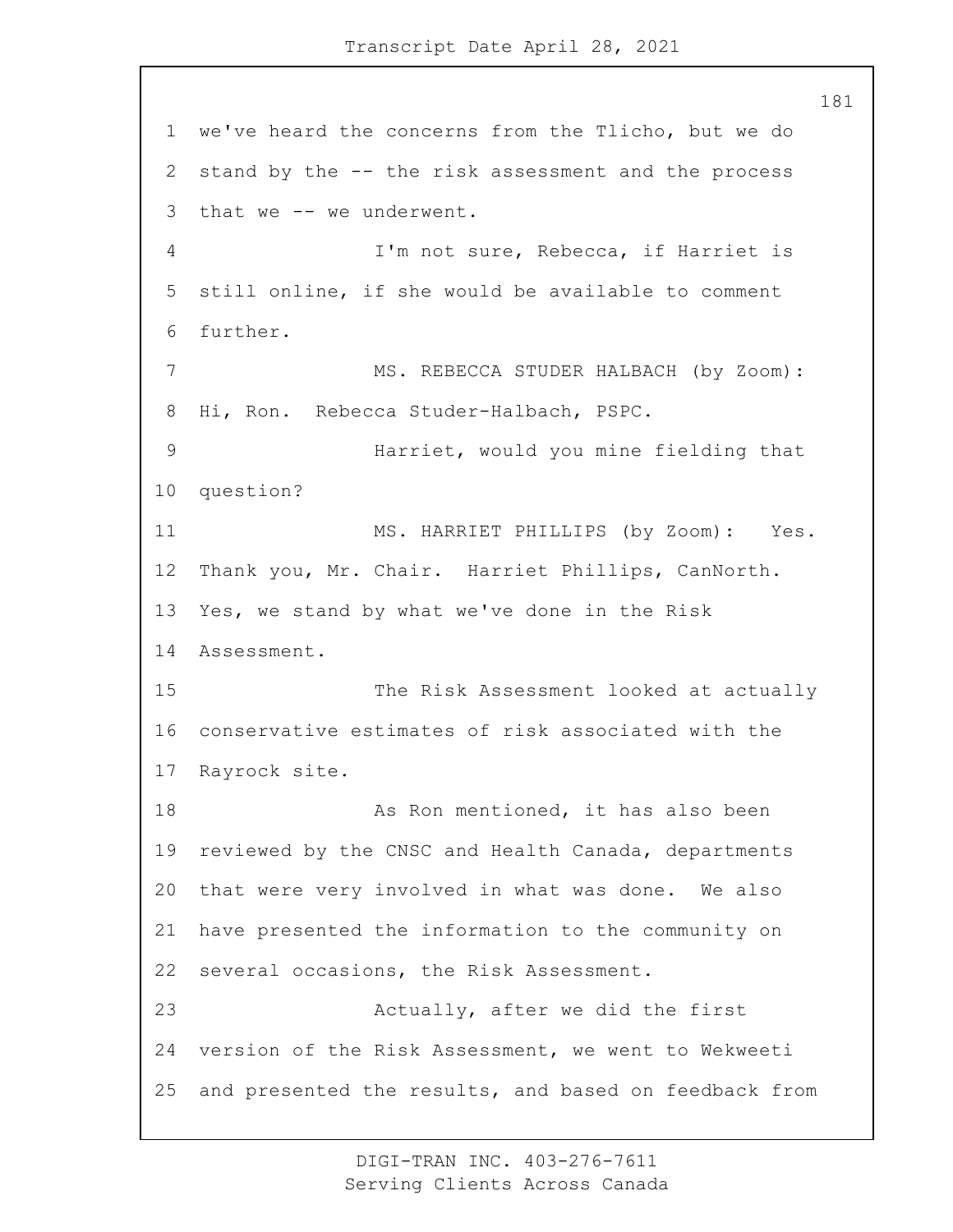what we got, we went out and we did additional sampling at the site to address some of the issues around vegetation, berries collected at the site, and small mammals. 5 And we took that into account, and we then redid the Risk Assessment and then also had additional work done in terms of gamma radiation and - - and radon at the site. 9 So we stand by what we did. We think it's a very conservative assessment, and we do not believe that there are risks to human health associated with the Rayrock site. Thank you. Masi. 13 MR. BRETT WHELER: Masi. Brett Wheler, Tlicho Government. Just to be clear, I was not asking for additional work to be done at this time on the Human Health Risk Assessment. 17 My question was: Will CIRNAC commit to updating the Risk Assessment following remediation, with hopes of showing a reduction in risk following remediation, and to looking at a future schedule for updating the Human Health Risk Assessment together with the Tlicho Government? Masi. 23 MR. RON BREADMORE: Mr. Chair, Ron Breadmore, CIRNAC. Apologies, Brett, for not understanding your initial question, but I will have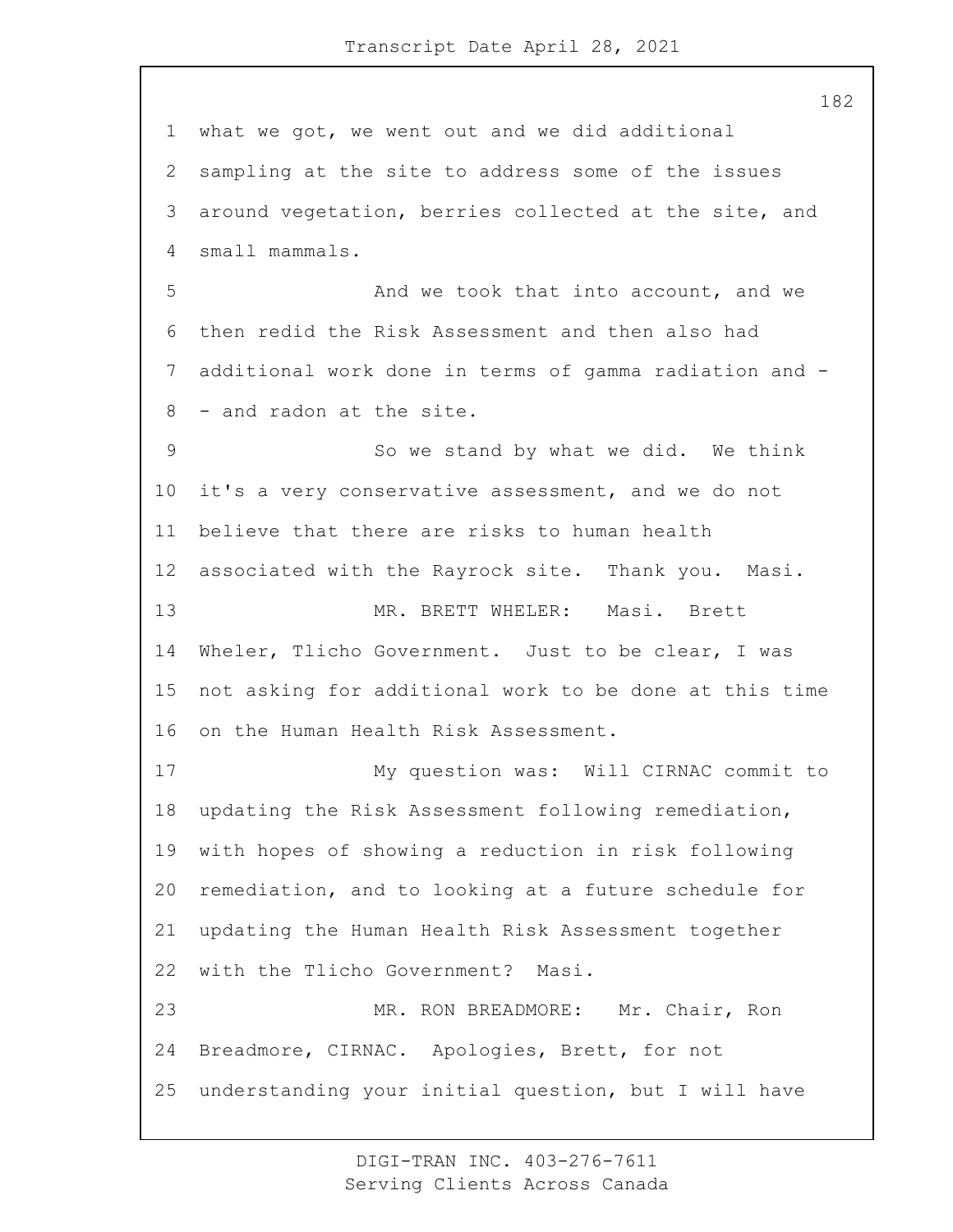to get back to you on that commitment. That process is not that familiar to me. I see merit in post- remediation risk assessment checks. 4 We could have a pre and post, but, as I say, I'm not that familiar with that -- that process. It hasn't been applied on my other projects that I've been involved with, but I'm not sure, Andrew, if you've got anything to add to that with your risk assessment experience. 10 MR. ANDREW RICHARDSON: Mr. Chair, Andrew Richardson, CIRNAC. 12 It -- it would be very -- it would be highly unusual to do a post-remediation risk assessment simply because the risk assessment identifies the problems that you have at the site and -- and the harm that might be -- that -- that those areas might represent to humans and the environment and the ecological components that use that environment. 20 Once you determine that these -- that those particular areas do represent a risk, the remediation is then planned to do something about that risk. So by going through the remedial action,in this case, taking all the sediments out of the lake, burying them, not allowing the lake to re-form, it

> DIGI-TRAN INC. 403-276-7611 Serving Clients Across Canada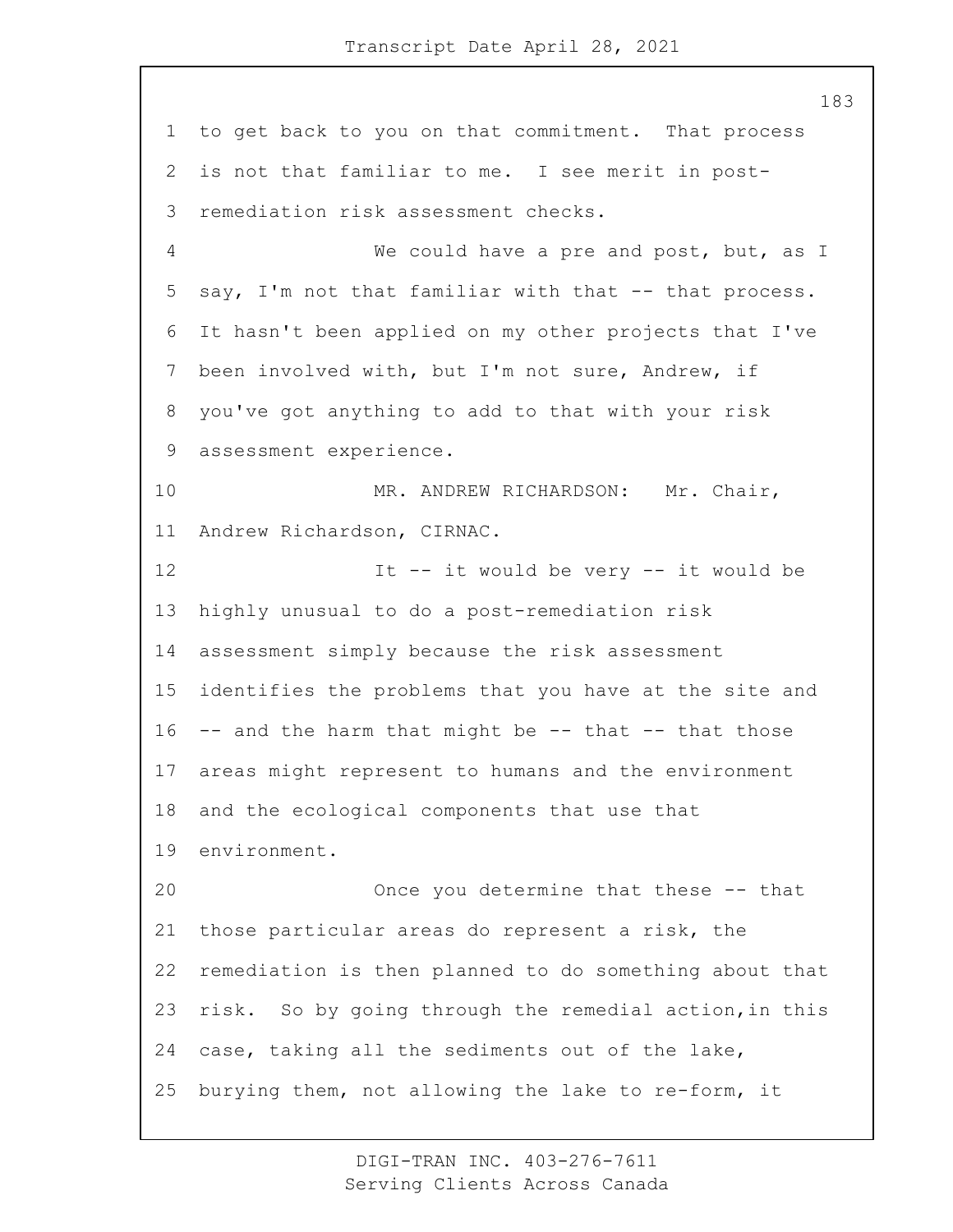means that the risk from the water from Mill Lake will be removed because we're going to treat all of the water and remove it from that area. 4 The risk from the sediments is removed because they're going to be buried. They're not going to be accessible to animals or humans ever again. 7 So to then do a risk assessment of that, the answer is -- is -- it becomes quite obvious because the risk -- you're actually taking something that you're shown in its -- in the natural environment to represent a risk, and then, you're removing it completely, which is the absolute best scenario that you could have under remedial conditions. 14 For that reason, it is not typical to go and do post-remediation risk assessments, unless you're doing -- unless natural attenuation or some other form of long-term just leave it alone type of monitoring is associated with it. In those cases, then it is common. 20 But when physical remediation is occurring, such as we are proposing for this particular project, it is not common. 23 Thank you, Mr. Chair. 24 MR. BRETT WHELER: Masi. It's Brett Wheler, Tlicho Government.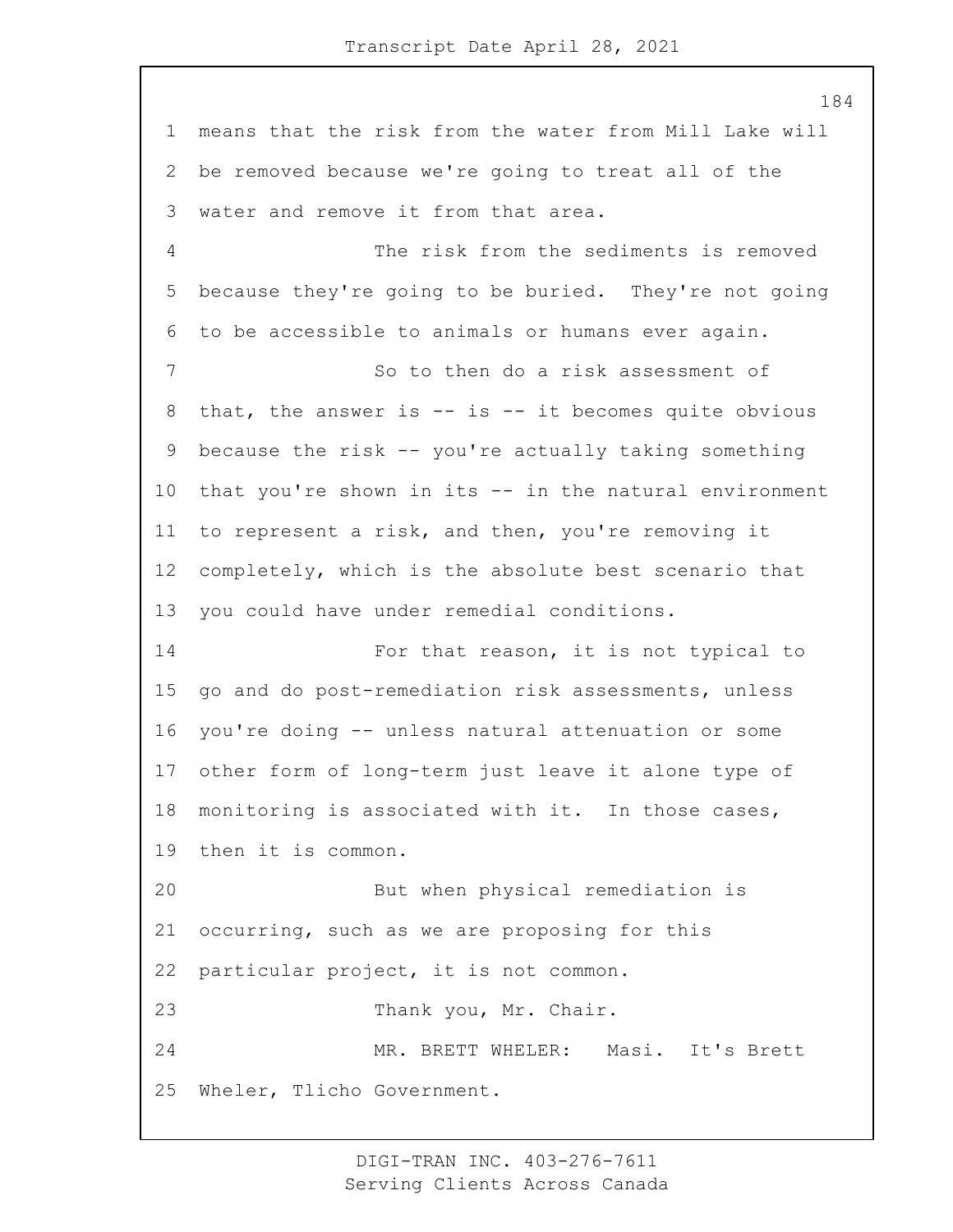1 We're -- we're asking about this because the -- the contamination is -- is not, in our view, being removed completely. 4 The contamination is -- is staying on site. It's being moved around. And we certainly hope -- and to a large, large, large part agree with the plans that -- that CIRNAC has to contain -- for 8 example, contain the sediment in -- in Mill Lake. 9 But we know that the cleanup will not be complete. That there will be -- material will still be on site. They will be contained. And that, as we just heard about the importance of monitoring and maintenance of a Confined Disposal Facility, that the site will never be a static site. The -- the environment will still be at work and the risks on site could -- could evolve in -- in the long term. 17 That's why we're asking. And the other reason we're asking is that, if it is, in fact, simple to -- to demonstrate the change in risk, then -- then 20 that should  $--$  that should, in a way, make it  $--$  make it easier and -- and more possible to do. 23 (BRIEF PAUSE) 25 MR. BRETT WHELER: I'm not -- I'm sure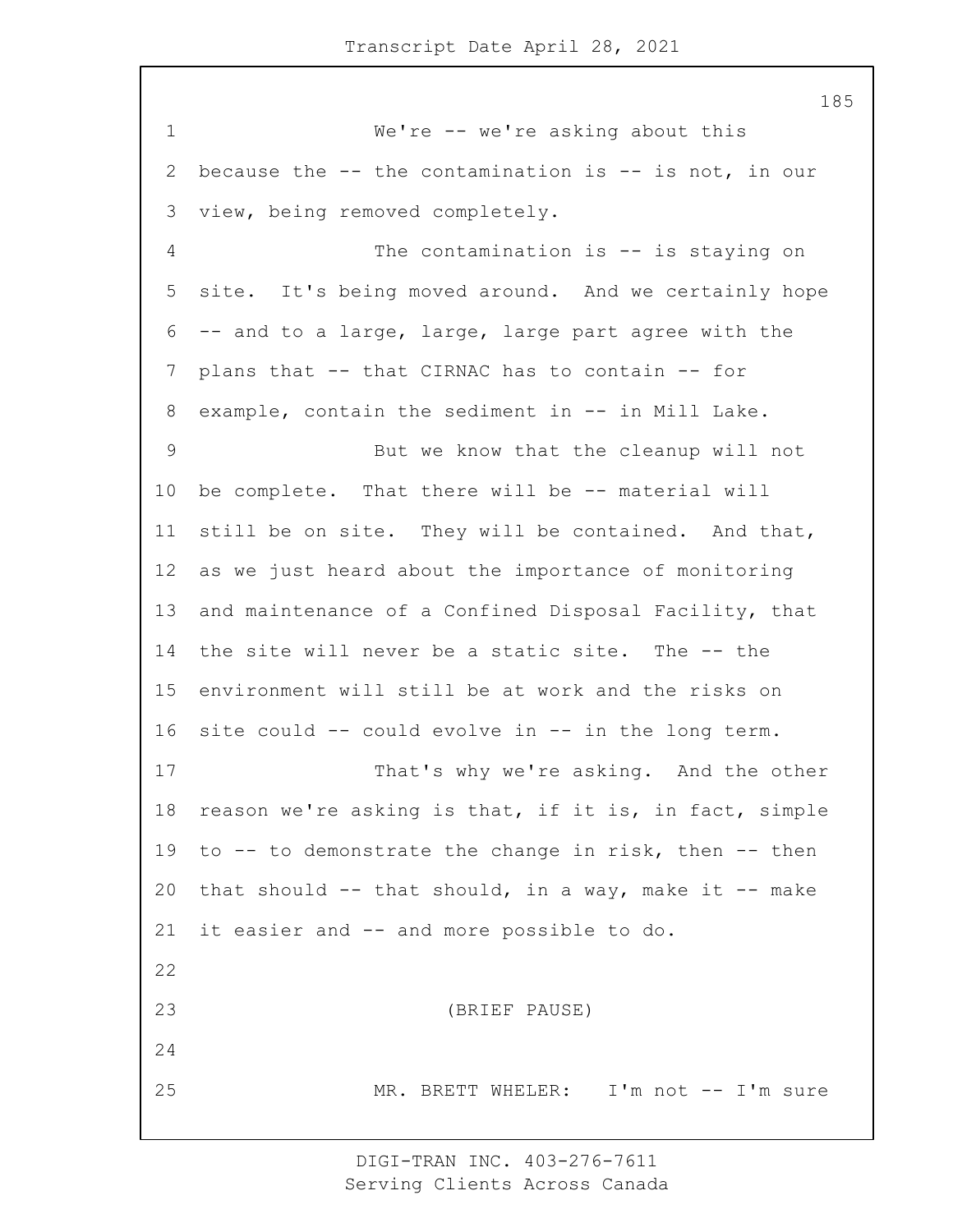we're going to get further on it today, but I'll pause for a moment in case you -- you want to respond at all to the clarification. Masi. 4 MR. RON BREADMORE: Mr. Chair, Ron Breadmore, CIRNAC. 6 I've just received a short note from our subject matter expert that these types of risk 8 assessments are not -- not generally done post- remediation. 10 We do understand the concerns. We are managing these residual risks on site. CIRNAC would like to think that our post-closure monitoring and action levels and triggers would be the -- I guess, the comfort that the Tlicho would be seeking. Of course, we understand that we'll be bound to that monitoring in perpetuity, perhaps, by our Waste 17 Nuclear Substance Licence with -- with CNSC. 18 As we develop those monitoring plans, we recognize how critical it is to have the Tlicho involved with the development of those plans and have that input. So I do believe there's -- there's that opportunity for Tlicho participation and KEC to have 23 that input in the development of  $-$  of those monitoring plans. 25 So, yeah, I think that's where we'll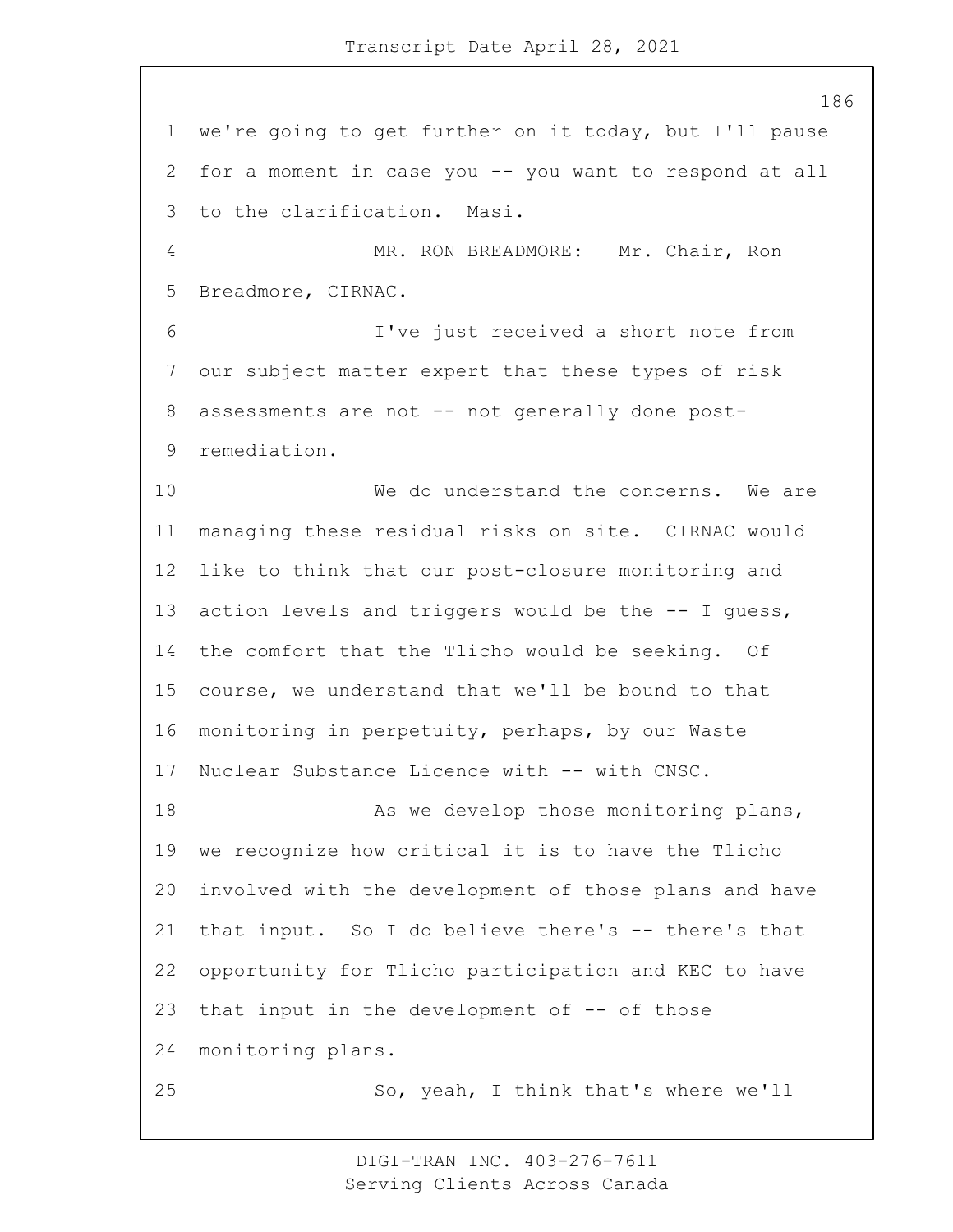leave it for today. If we do have any other information that we can draw on or come back to you with, we will follow up at a later time. Masi. 4 MR. BRETT WHELER: Masi. It's Brett Wheler, Tlicho Government. 6 There -- I think there may be a way to -- to get at the substance of that through monitoring planning and risk communication program. 9 Next question is about the tailings areas. In the response to Interventions Number TG/11, CIRNAC states that -- that cleanup of the tailings water bodies would destroy the current aquatic ecosystem. 14 We understand CIRNAC's perspective, but we feel strongly that the decision of whether it is worth it to destroy the current aquatic environment to remediate the tailings water bodies is a values-based decision that's best left to the Tlicho people and the Tlicho Government. 20 These areas are undeniably affected by the historic mining operation. They're in the heart of Tlicho traditional territory. And all this has had a major impact on Tlicho people's ability to travel, camp, harvest, practice culture, and generally use the Rayrock area.

> DIGI-TRAN INC. 403-276-7611 Serving Clients Across Canada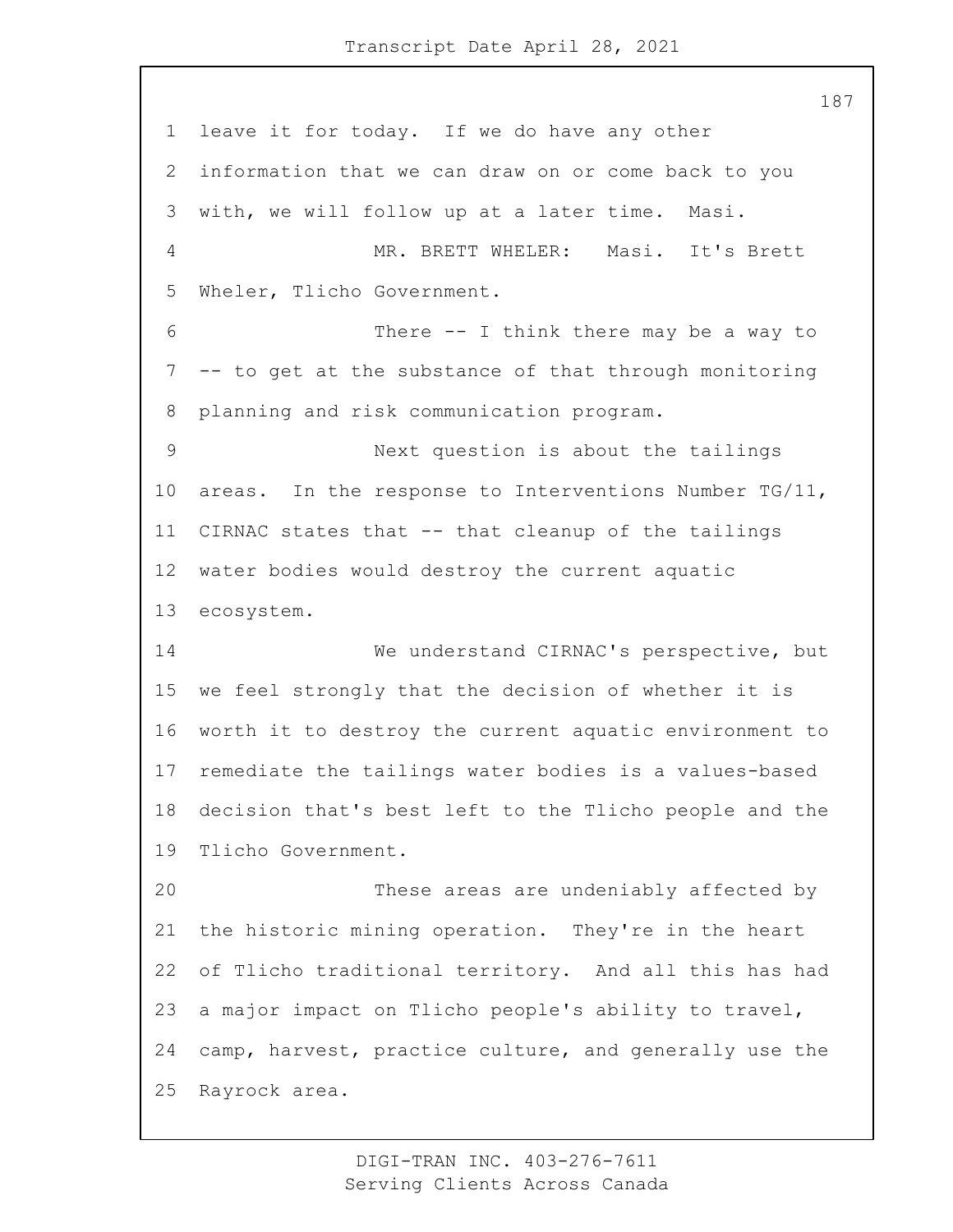1 Tlicho Government has serious concerns about CIRNAC's plan to leave Gamma Lake and Beta Lake the way they are; not remediated. 4 Leaving them this way could jeopardize the remediation goal of giving Tlicho people confidence to use the area again, and shrinking the avoidance zone. 8 We don't know exactly what approach to use to do this cleanup work because discussion and -- and information sharing about the options for these water bodies only started a couple weeks ago. 12 You have shared an options analysis with Tlicho Government. Masi for doing that. We ask now if you can submit that options analysis either in draft or -- or some other form as a public hearing undertaking for the Land and Water Board record. Masi. 18 MR. RON BREADMORE: Mr. Chair, Ron Breadmore, CIRNAC. 20 I guess, just to close off Brett's previous question about the post-closure risk assessment, we just received a note from CNSC that that will be a requirement of our post-closure plan under our Waste Nuclear Substance Licence -- is to have a risk assessment conducted so there will be an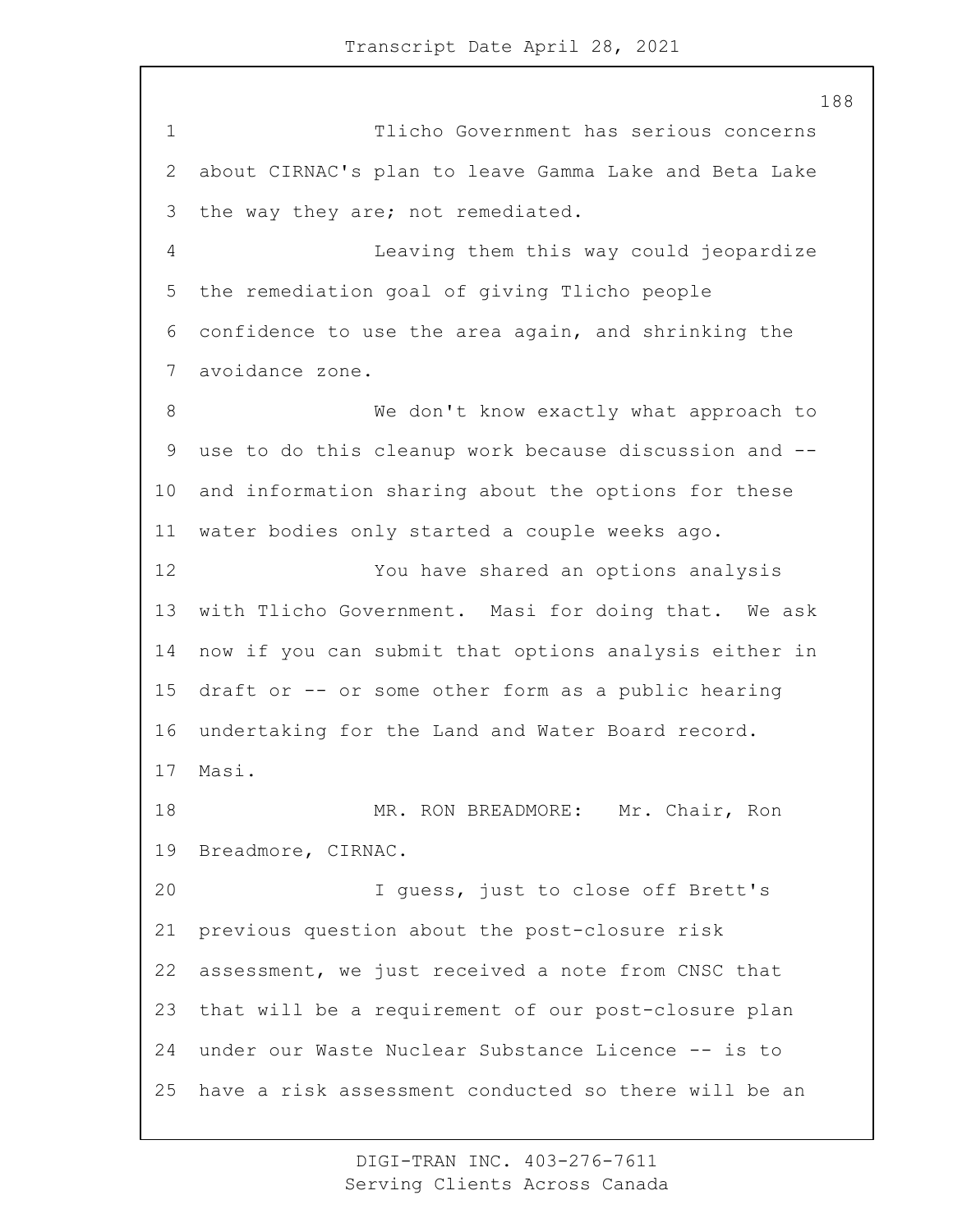opportunity to have input at that time. 2 With respect to Beta, Gamma, yes, we've had a lot of discussions over -- over these tailings lakes since February. It took a long time to, I guess, convey the Tlicho concerns in, I guess, a legible manner, a meaningful manner, to AECOM for their consideration. 8 They put a lot of effort into that remedial options memo that you've seen. But as you've noted, it -- it is in draft form. 11 And, I guess, I can say, on behalf of CIRNAC, if -- if the Tlicho and the Board are -- are 13 okay with the memo as -- as it sits now with -- you know, it's in draft form, then CIRNAC has no concern submitting that as a, you know, post-hearing undertaking. Masi. 17 MR. RYAN FEQUET: Thanks, Ron. Ryan Fequet here, from the WLWB. So Board staff will record that as Undertaking 1 from CIRNAC. --- UNDERTAKING NO. 1: CIRNAC to provide the 22 remedial options analysis for Beta 23 and Gamma lakes as a public hearing 24 undertaking for the WLWB record.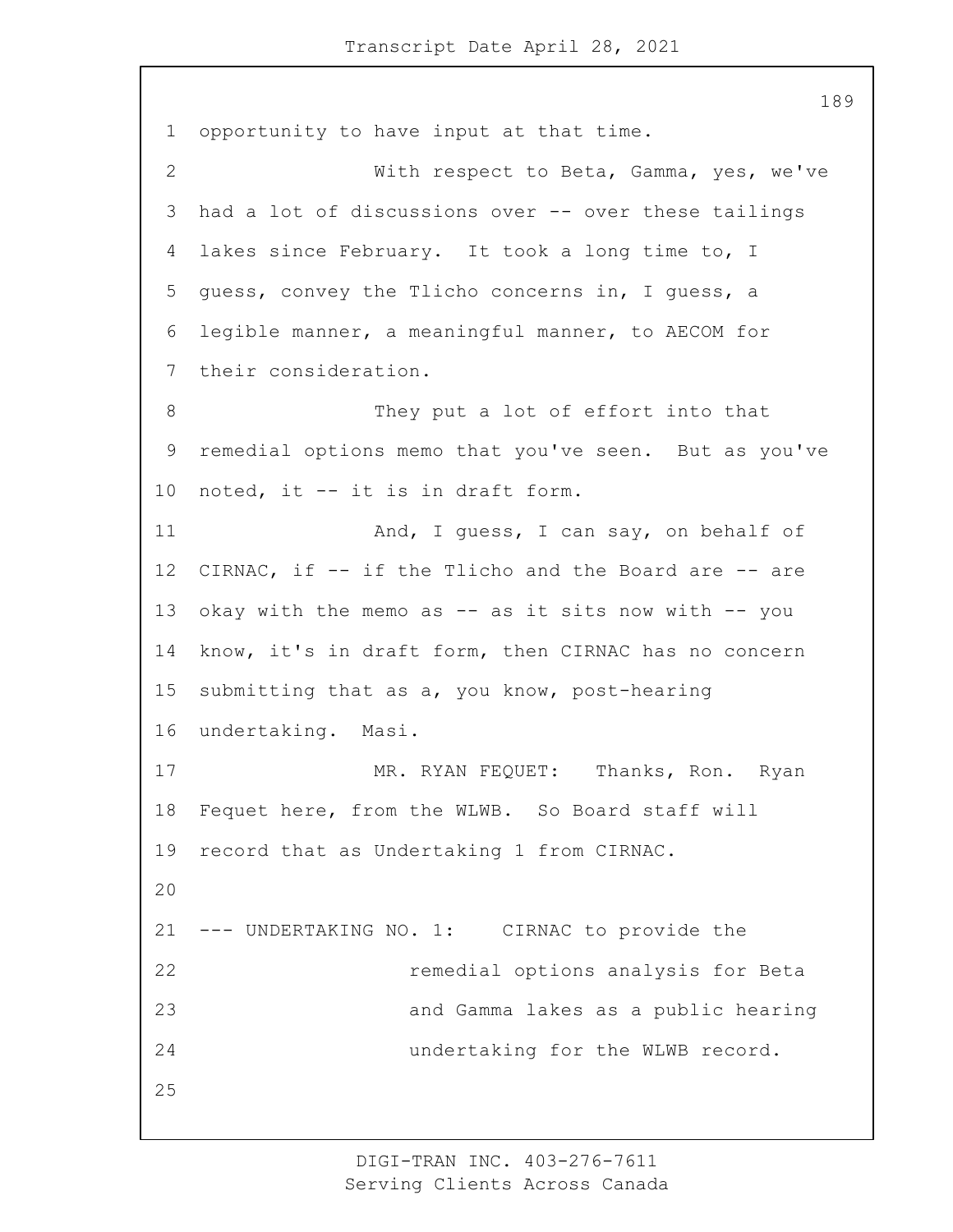1 MR. BRETT WHELER: Masi for that. It's Brett Wheler, Tlicho Government. 3 Is CIRNAC committed to working with the Tlicho government and the Kwetjjaa Elder's committee to better understand the options, the costs and benefits, and to make a serious effort to come agreement on improvements for Gamma and Beta? Masi. 8 MR. RON BREADMORE: Mr. Chair, Ron Breadmore, CA. 10 In my opening statement earlier today, we hope we had highlighted the -- I think the relationship we have with the Tlicho over the last ten (10) plus years on -- on Kwetjjaa. I -- I believe the commitment is -- is demonstrated there with the efforts that we have to date. 16 What I would like to highlight is that in -- in 2015, CIRNAC identified Mill Lake as -- as a risk to human health and the environment, and we pursued project approval and funding on that basis after consultation with -- with the Tlicho. 21 We made a finding, we identified a risk, and we reported back. We, you know at that time, we -- we had extensive discussions and workouts, and exchanged western science and engineering, and traditional knowledge and came up with a risk based

> DIGI-TRAN INC. 403-276-7611 Serving Clients Across Canada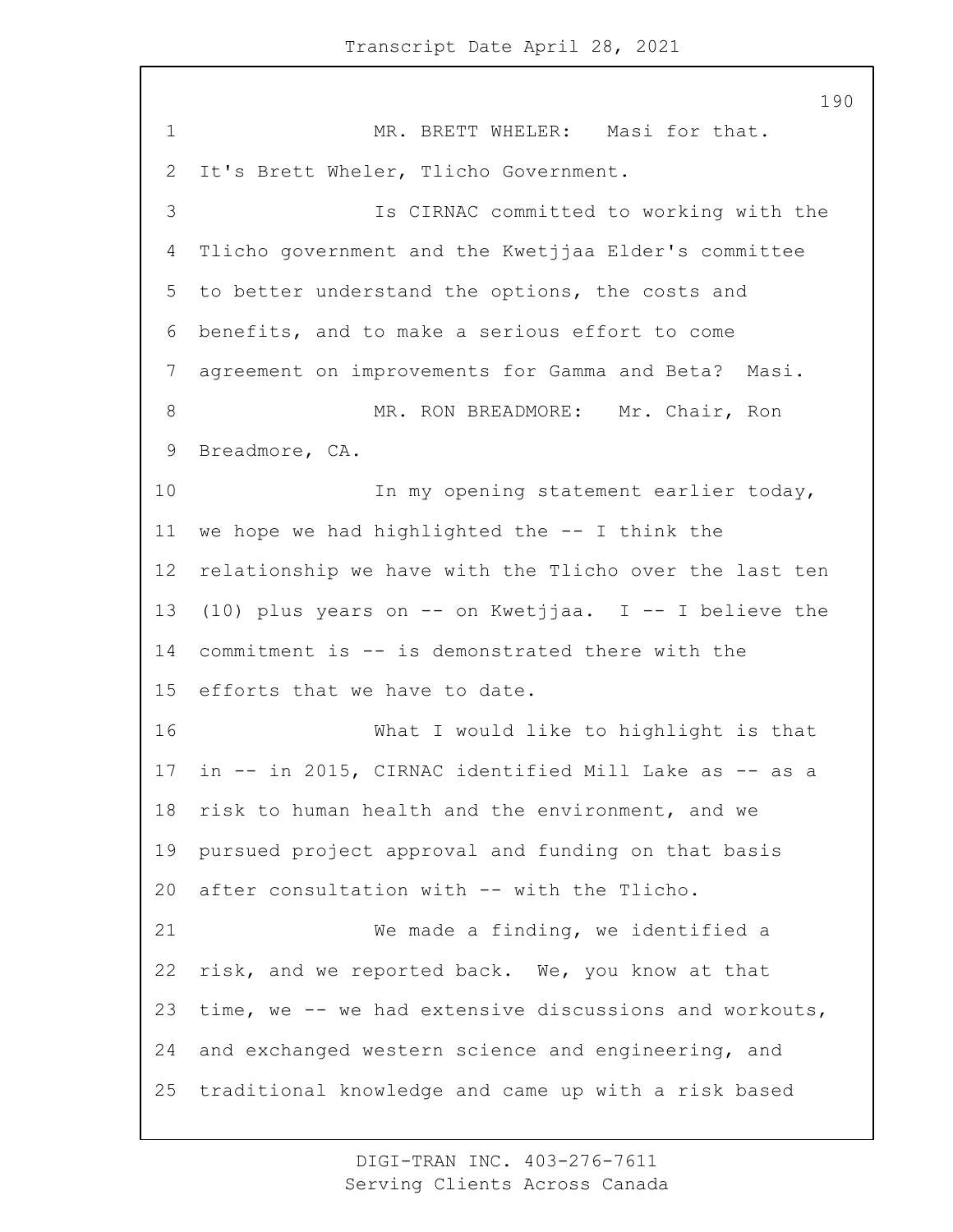common sense approach for -- for Mill Lake. An approach that met the needs and values of the Tlicho and we were able to secure project funding and approvals based on that input. 5 We feel that we're at a similar -- a -- a point right now with Beta, Gamma. We are fully committed to continuing to work in closely with the Tlicho to come up with a solution for Beta, Gamma. We first need to get a -- a better understanding of the issues at hand. We need to work through a cost benefit analysis. Look at all our potential remedial options and how the work can be done cost effectively and without doing any harm to the environment. 14 So, it's -- it's a remedial options process outside of our existing plan and -- and scope of our work right now. But we recognize this is a area of concern for the Tlicho. We are committed to working forward with -- moving forward with the Tlicho in coming up with an agreement on Beta, Gamma. 20 CIRNAC is committed to doing everything it can to implement the agreed upon improvements once we -- we reach that stage. When we have our preferred options set with the Tlicho, we can then seek approval and funding to carry out this work. 25 From there, we can then proceed with

> DIGI-TRAN INC. 403-276-7611 Serving Clients Across Canada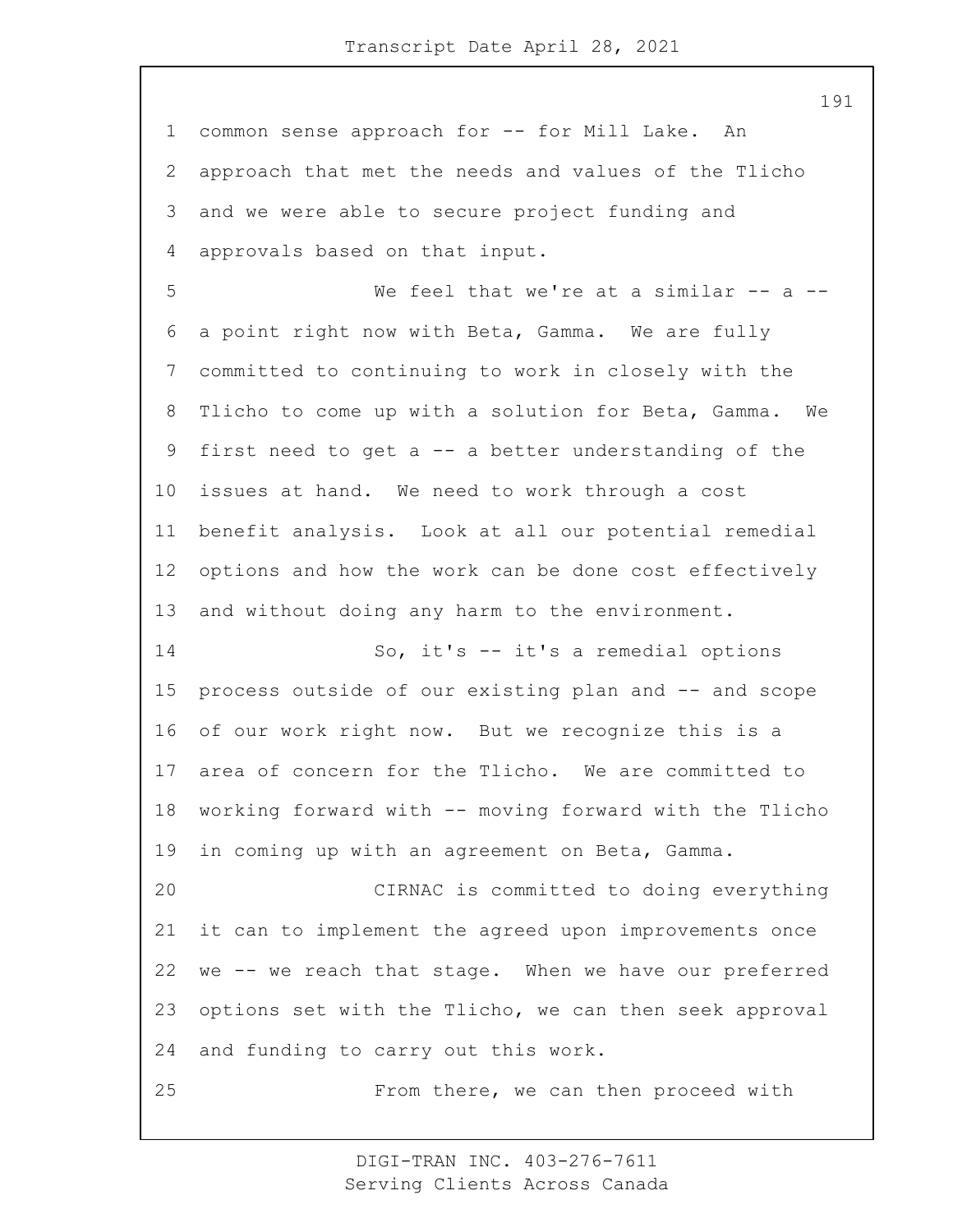obtaining the necessary regulatory approvals we will need to carry out this additional work for the improvements at Beta, Gamma. Masi, Mr. Chair. 4 MR. BRETT WHELER: Masi, for that, Ron. It's Brett Wheler, Tlicho government. 6 Thinking back for a second to the human health risk assessment, does CIRNAC recognize and agree that that risk assessment is not the only relevant perspective and should not be the only tool for deciding which areas to remediate, and the extent of remediation work that is warranted? Masi. 12 MR. RON BREADMORE: Mr. Chair, Ron Breadmore, CIRNAC. 14 Yes, we do recognize that our formal risk assessment process is not the only lens to view these concerns through. We have many examples on past projects where we have worked with both the risk 18 assessment process, as well -- as well as hearing concerns from the Tlicho Elders. Wildlife movement and the caribou movement around the Colomac site is one example where -- where that concern was heard and addressed outside of the risk assessment process. 23 So, we're in the middle of -- of working through that right now with Beta, Gamma. And -- and the discussions are still pretty fresh. As I

> DIGI-TRAN INC. 403-276-7611 Serving Clients Across Canada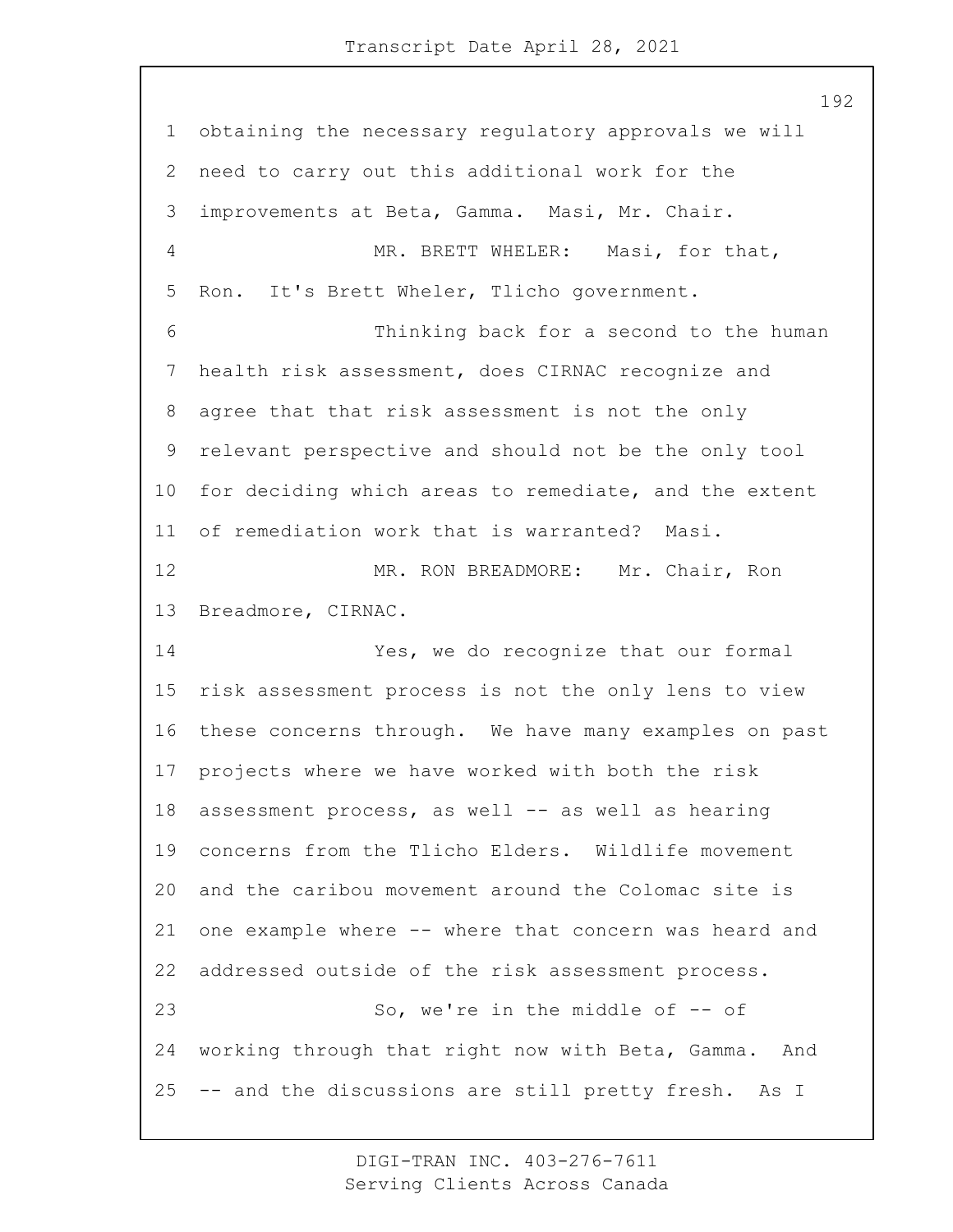say, it was raised formally by the Tlicho in February and we -- we thank them for that. 3 Aspect of those -- of those water bodies were already captured, we feel, within our application around, you know, some of the tailings management work that we had lined up. But not to the same detail. So, it is -- it is out of scope. But, 8 as I say, there's a separate process for -- for dealing with this and we will start that -- I think that process formally at our 95 percent check in. 11 We don't have a date yet. We were suggesting sometime around mid May after the hearings here. And it might be that we have that meeting first with your Tlicho technical team. Kind of come up with a rough set a -- of remedial options that might be suitable for the Tlicho and the Kwetjjaa Elder's Committee. And then maybe turn that over to the Tlicho technical team at that time to then reach out to KEC and ask, you know, for their feedback on -- on what they think of these options. 21 So, we would again like to highlight that Mill Lake is different than Beta Lake, and Beta Lake is different than Gamma Lake. They are different water bodies and the remediation or the improvements for each one is going to be different. No lake sits

> DIGI-TRAN INC. 403-276-7611 Serving Clients Across Canada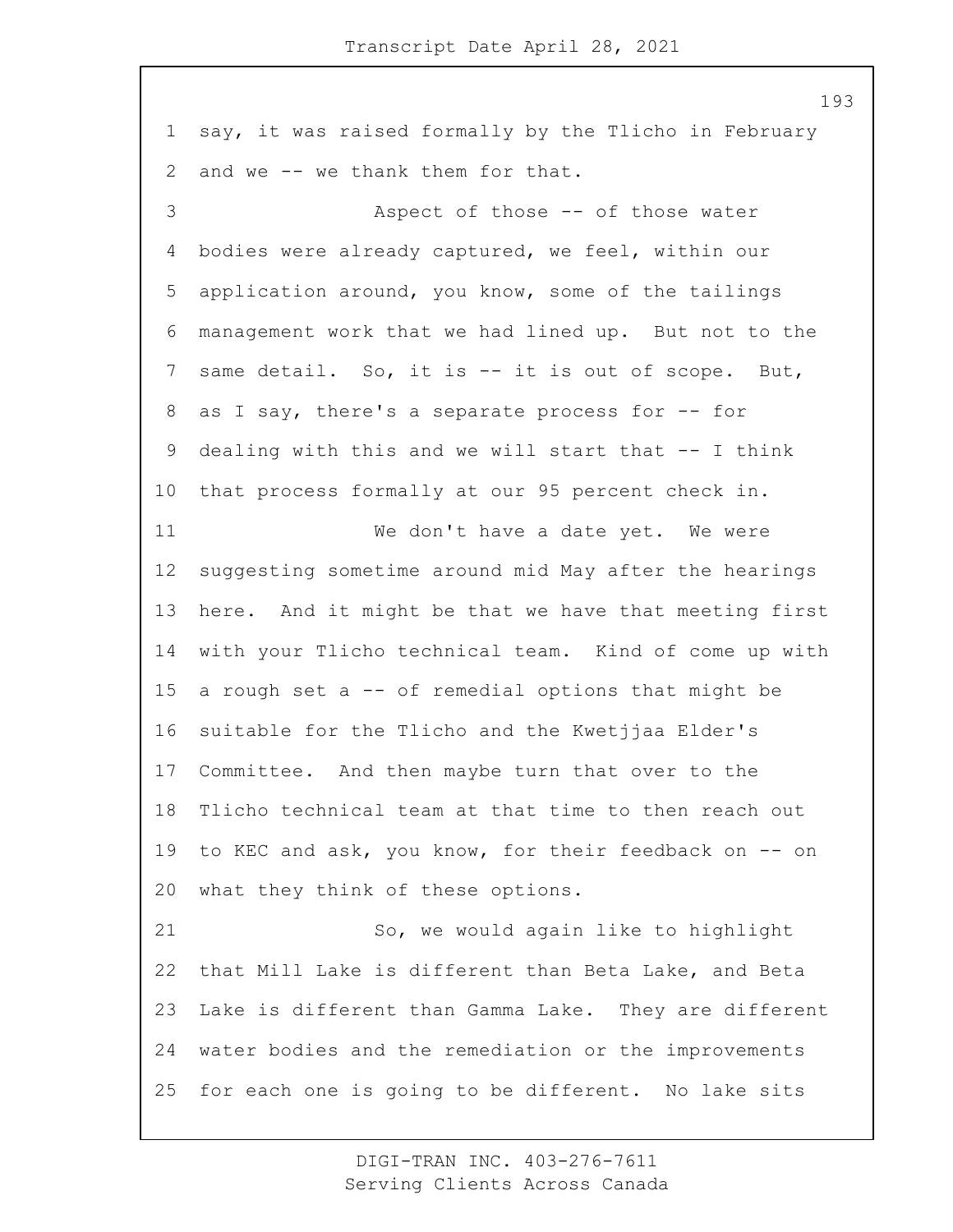in a -- in a really tight bowl of bedrock. It's very easy to drain and -- and attack the sediments. 3 Beta and Gamma sit almost at the same water level as Sherman Lake and in fairly close proximity. And we need to be very careful and cautious as we look at options for dealing with those impacts in Beta, Gamma that we don't create more harm to the environment in trying to address those concerns. 10 So, again, we're very early in the stages of those discussions with the Tlicho team and they -- they need to be advanced. So, it'll start at 95 percent and it will be a series of meetings after that to get us to 100 percent and to get as much of that work scoped into the design for the remediation contract as we can. 17 And I quess on that note, I would like maybe to hand that over to Rebecca. If you want to have any comments on that, Rebecca, and how you see that fitting into our design process. 21 MS. REBECCA STUDER-HALBACH (by Zoom): Thank you, Ron. Rebecca Studer-Halbach, PSPC. 23 Ron, I -- I think you have it captured quite nicely. As you mentioned, you know, there -- there are additional discussions that we need to have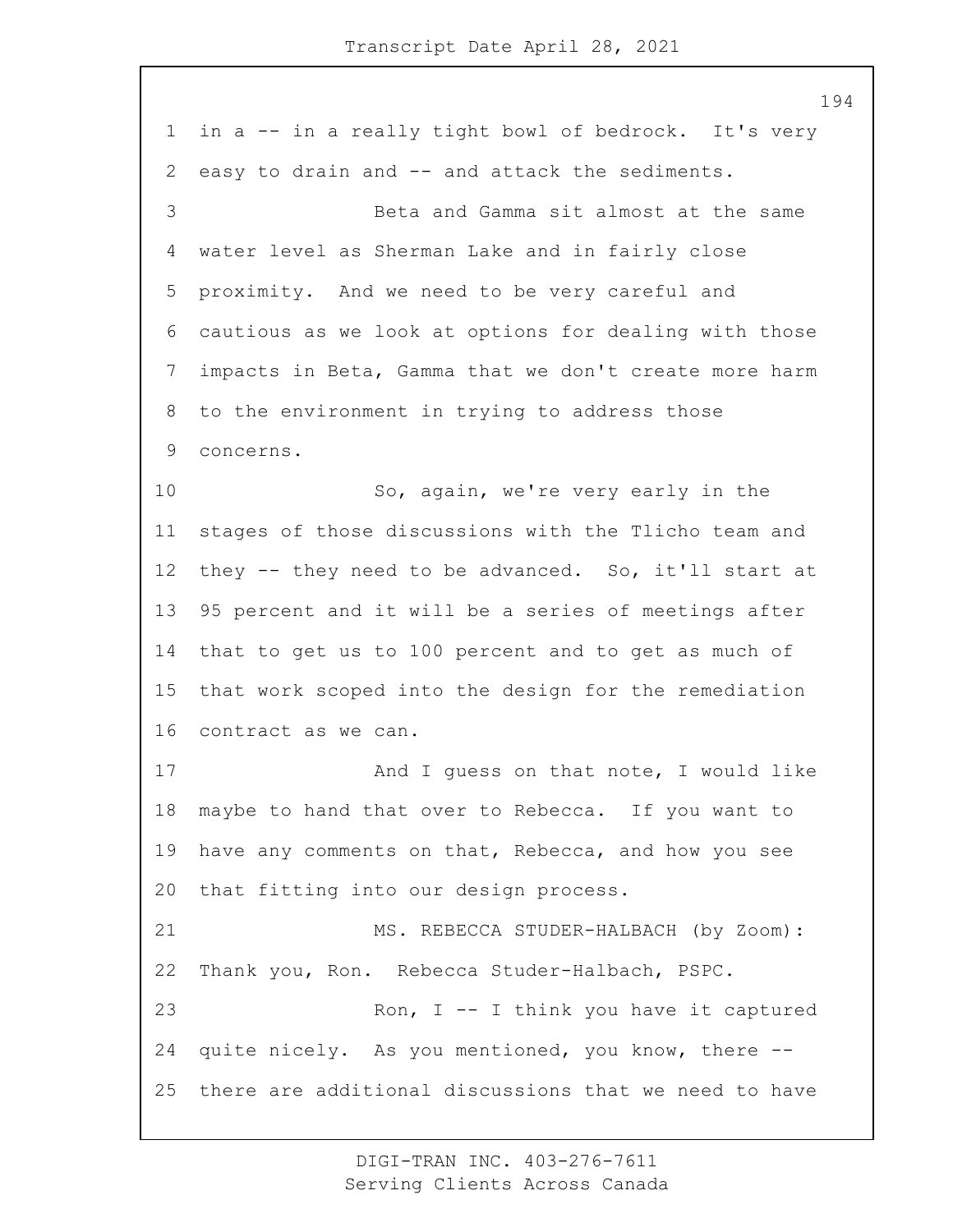so we can sort of flush out these remedial options with the Tlicho government. I don't have anything specific to add. Thank you. 4 MR. BRETT WHELER: Masi. Recognize it's been a long day and everyone's getting tired. I'll skip ahead to the last question from the Tlicho's government staff and consultant team. 8 The Tlicho government is still learning about the CNSC oversight for Rayrock mine and we need to understand this better. 11 Can CIRNAC and CNSC commit to sharing all regulatory documents with Tlicho government from that process? For example, CNSC inspection reports, CIRNAC reports to CNSC, a radiation protection plan 15 that was mentioned earlier, and -- and other CNSC instructions to CIRNAC, including, upon Tlicho government request, past documents? 18 And also, if it's okay, I'd like to ask CNSC if they can confirm a commitment that they made at the technical session, that they're willing to work with the Tlicho government on joint monitoring and -- and site visits? Masi. 23 MR. RON BREADMORE: Mr. Chair, Ron Breadmore, CIRNAC. 25 Yeah, I -- I don't have a quick answer

> DIGI-TRAN INC. 403-276-7611 Serving Clients Across Canada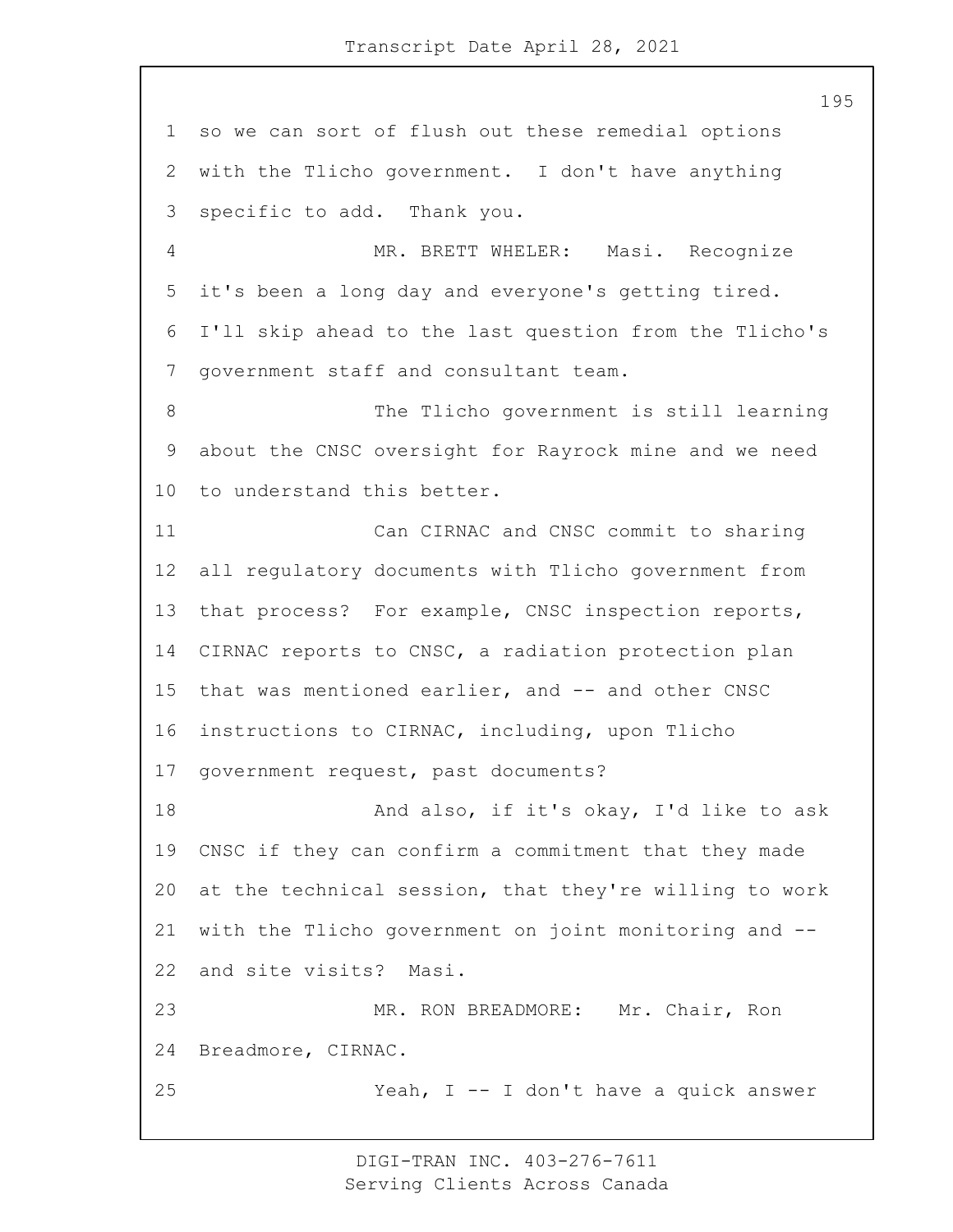to that right now, Brett. I'm not sure if CNSC is still on -- still online, but their process is slightly different than Land and Water Board. They don't have a public registry, I think you understand that. 6 I -- I don't see any -- any concerns 7 with sharing as much of our -- of that information as we can. I mean, we are the licencee and I -- I think we do have some latitude and ability to move information around. I don't have any concerns with that. 12 But if Dana is still on, she might be able to provide some clarity on how that process typically rolls under licences. Dana...? 15 MS. DANA PANDOLFI: Masi. Thank you, Mr. Chair, Dana Pandolfi from the Canadian Nuclear Safety Commission. 18 So, we can provide inspection reports upon request and other information but, as Ron indicated, it would have to be in agreement with the licencee. 22 As for the commitment to do monitoring and to come on site visits, so long as it -- it -- it isn't causing any risk to people attending the -- the site visit, then the CNSC has no -- no issue with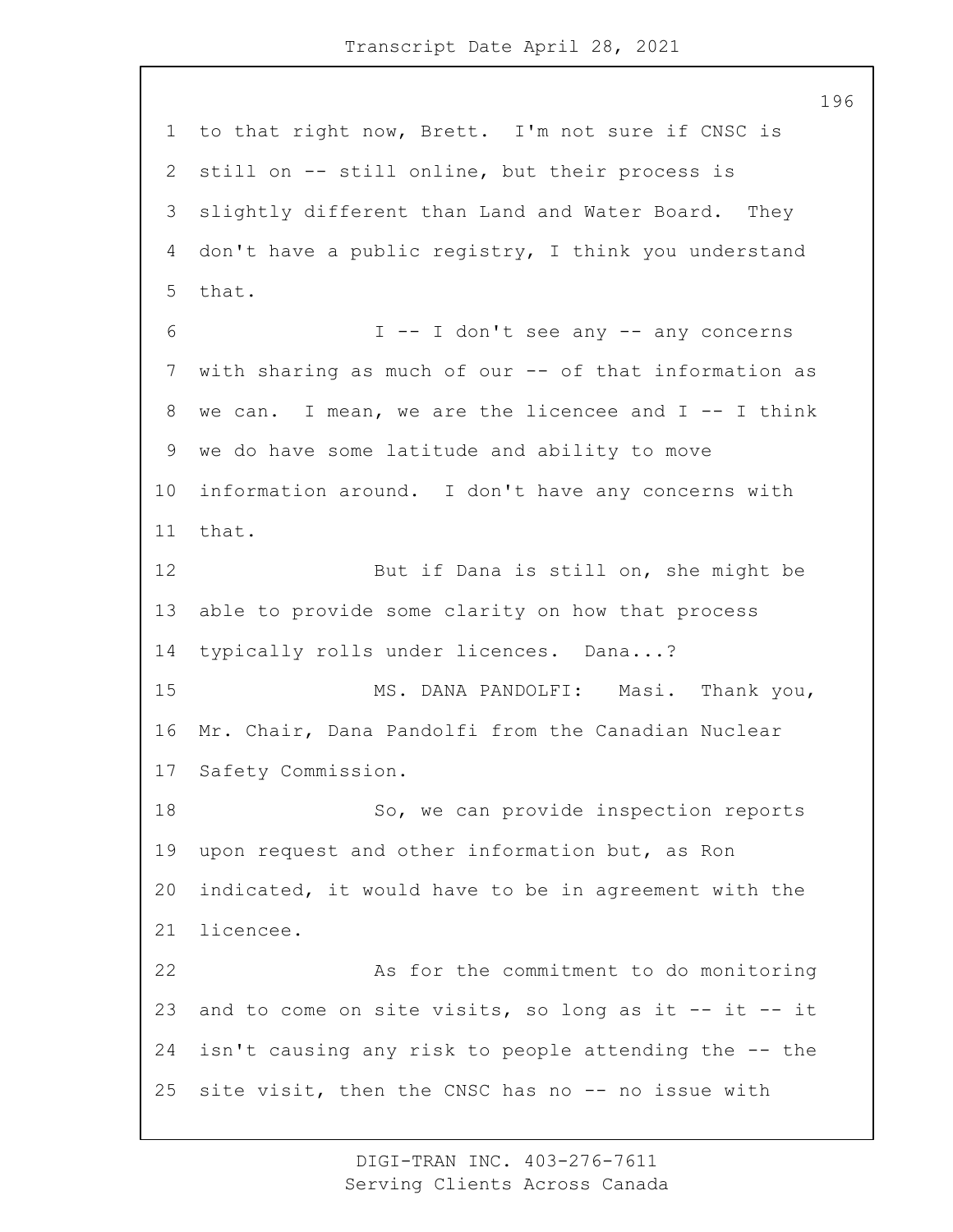that. Masi, thank you. 2 MR. BRETT WHELER: Masi, Mr. Chair, and masi for all the answers, CIRNAC team. Tlicho government has no further questions at this time. 5 THE CHAIRPERSON: Okay, I want to thank CIRNAC for their presentation and Tlicho government for their intervention. 8 MR. RYAN FEQUET: Ryan Fequet here, with the Wek'eezhii Land and Water Board. 10 So, just noting the adjustment in the agenda for tomorrow morning. So, we will continue with questioning for CIRNAC on its -- its presentation first thing in the morning before we move into the presentation from the Tlicho Government. 15 So, a reminder that the -- the public hearing will be live as early as 8:30 Mountain Standard Time. So, anyone joining virtually or needing help or screening and signing in for the hearing to please come between 8:30 and 9:00 and the hearing will commence at 9:00 a.m. 21 THE CHAIRPERSON: We'll reconvene tomorrow morning, 8:30. Thank you. --- Upon adjourning at 5:00 p.m. 

> DIGI-TRAN INC. 403-276-7611 Serving Clients Across Canada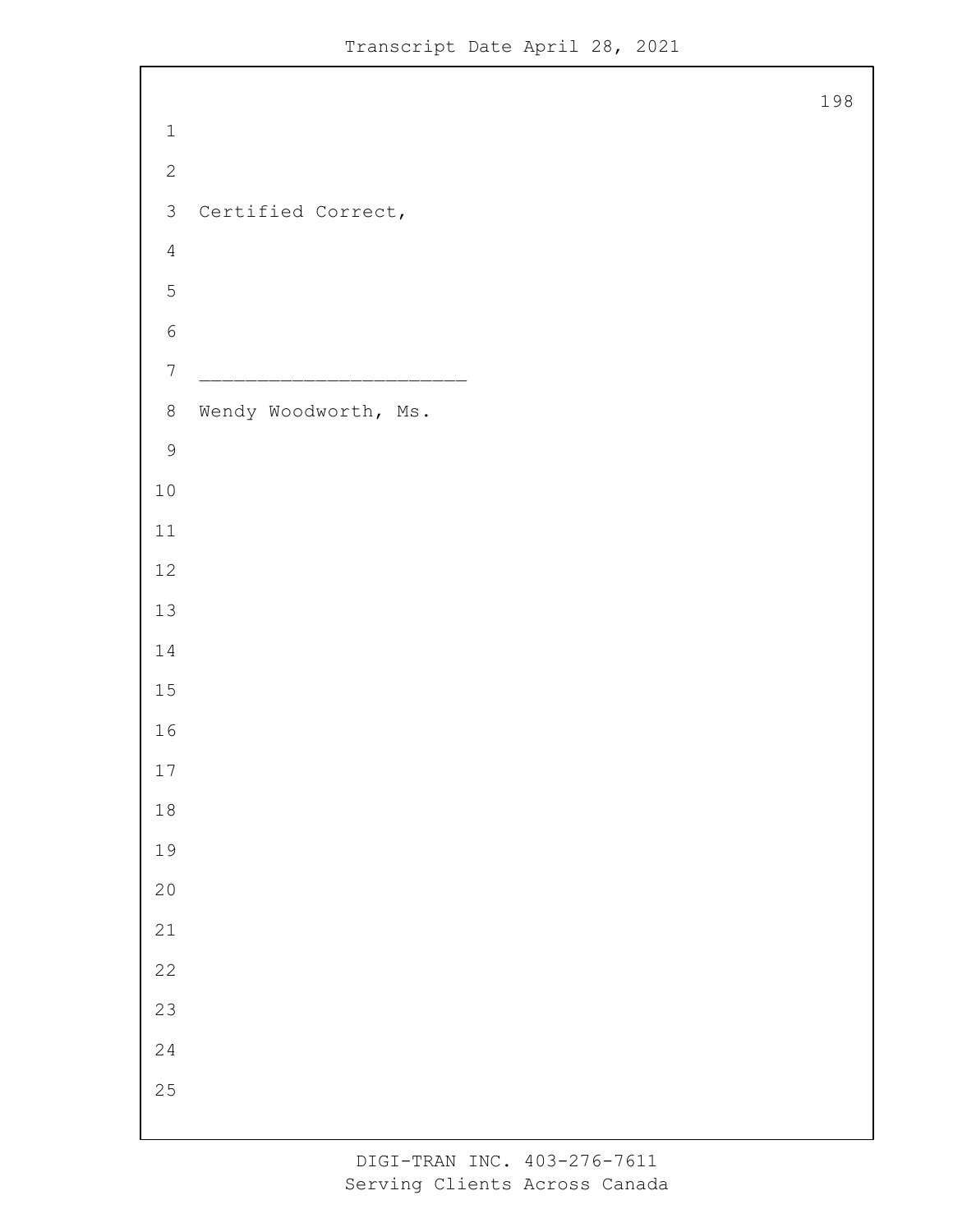WLWB re RAYROCK REMEDIATION 04-28-2021 Page 199 of 257

| $\Omega$                | 194:14       | 1997 34:21          | 99:4              | 171:21              |
|-------------------------|--------------|---------------------|-------------------|---------------------|
| 015 162:19              | 1000         | 1998 32:11          | $2017$ 33:5       | 3:23                |
|                         | 174:19       |                     | 126:15            | 146:14              |
| $\mathbf{1}$            | 11 34:21     | $\overline{2}$      | 2017/18           | 3:34                |
| $\overline{1}$ 1:24 7:3 | 128:14       | 29:815:1            | 155:1             | 146:15              |
| 49:20                   | 11:00        | 32:9                | 2018 33:10        | 31st 39:10          |
| 52:11                   | 30:20,21     | 35:13               |                   |                     |
| 61:7,14                 |              | 44:4,8              | 2020 12:24        | $\overline{4}$      |
| 63:14                   | 11:08        | 46:6                | 32:19             | 410:12              |
| 65:16                   | 66:23        | 50:11               | 33:10,13          | 21:19               |
| 67:15,25<br>68:22       | 11:23        | 55:4                | 35:12,15          | 39:9                |
| 71:21                   | 66:24        | 57:17               | $2021$ 1:23       | 48:25               |
| 81:12                   | 12 $73:3$    | 71:21<br>78:16      | 12:25             | 105:21              |
| 82:1,2                  | 99:5         | 79:14               | 13:4,7,17<br>97:4 | 108:13              |
| 91:5                    | 111:18       | 82:17               | 108:21            | 116:12              |
| 100:17,18               | 112:10       | 95:8,9              |                   | 4:30                |
| 102:1                   | 135:5        | 97:20               | 2022 39:7         | 146:12              |
| 103:15,16               | 162:21       | 99:24               | 47:22,25          | 40s 103:7           |
| 122:16                  | 12:00        | 102:1               | 2023 47:25        |                     |
| 126:5,12<br>130:19      | 86:14        | 103:2,15            | 48:1              | 4th 10:21           |
| 141:17                  | 13 99:5      | 104:13              | 2025 39:10        |                     |
| 143:14                  | 15 111:18    | 106:1, 2, 7         | 66:4              | $\overline{5}$      |
| 144:10                  | 116:13       | , 8<br>116:8,23     | 23rd 9:24         | 510:14              |
| 154:8                   | 16 116:13    | 118:3,4             | 281:23            | 146:10,11<br>151:10 |
| 161:20,21               | 143:17       | 123:16              |                   |                     |
| , 22, 23                |              | 125:21              | 28th 66:10        | 5:00                |
| 163:21                  | 189 7:6      | 127:2               | 29 6:7            | 197:24              |
| 168:13,23               | 19 13:13     | 131:10              |                   | 50 $9:4$            |
| 169:4<br>170:13,25      | 1940's       | 154:16              | $\overline{3}$    | 35:13               |
| 189:19,21               | 31:24        | 158:21              | 3 $1:24$          | 118:25              |
|                         | 1957 31:25   | 159:1               | 12:17             | 50s $54:4$          |
| 1,000                   | 1958 31:25   | 170:25              | 19:15,22          | 50's $31:24$        |
| 172:14,23               |              | 20 80:19            | 32:20<br>39:6     | 5th 30:18           |
| $1/2$ 44:8              | 1970s        | 138:17              | 49:24             |                     |
| $1:30$ 86:12            | 121:15       | $2000s$ 73:9        | 50:10             | 6                   |
| 1:38 86:15              | 1979 80:14   | 2005 10:22          | 55:18             | 69:8                |
| 10 30:11                | 198 6:16     | 2009 29:15          | 87:20             | 87:20               |
| 32:15                   | $1980s$ 73:8 |                     | 99:2              | 111:20              |
| 34:25                   | 1990s        | 2010 32:15<br>34:22 | 108:13            | 146:11              |
| 36:3                    | 34:16        |                     | 111:18            | 150:18              |
| 40:25                   | 52:19        | 2013 32:19          | 112:9             | 174:2               |
| 80:11                   | 53:17        | 2015 32:21          | 116:14<br>126:2   | 60s $103:7$         |
| 142:19                  | 54:8,16      | 57:24               | 158:18            |                     |
| 190:13                  | 1996 32:11   | 190:17              | 159:6             | $\overline{7}$      |
| 100 172:17              | 80:11        | 2016 57:25          | 168:11            | 76:3                |
| 174:24                  | 125:20       | 98:21               | 169:11,17         |                     |
|                         |              |                     |                   |                     |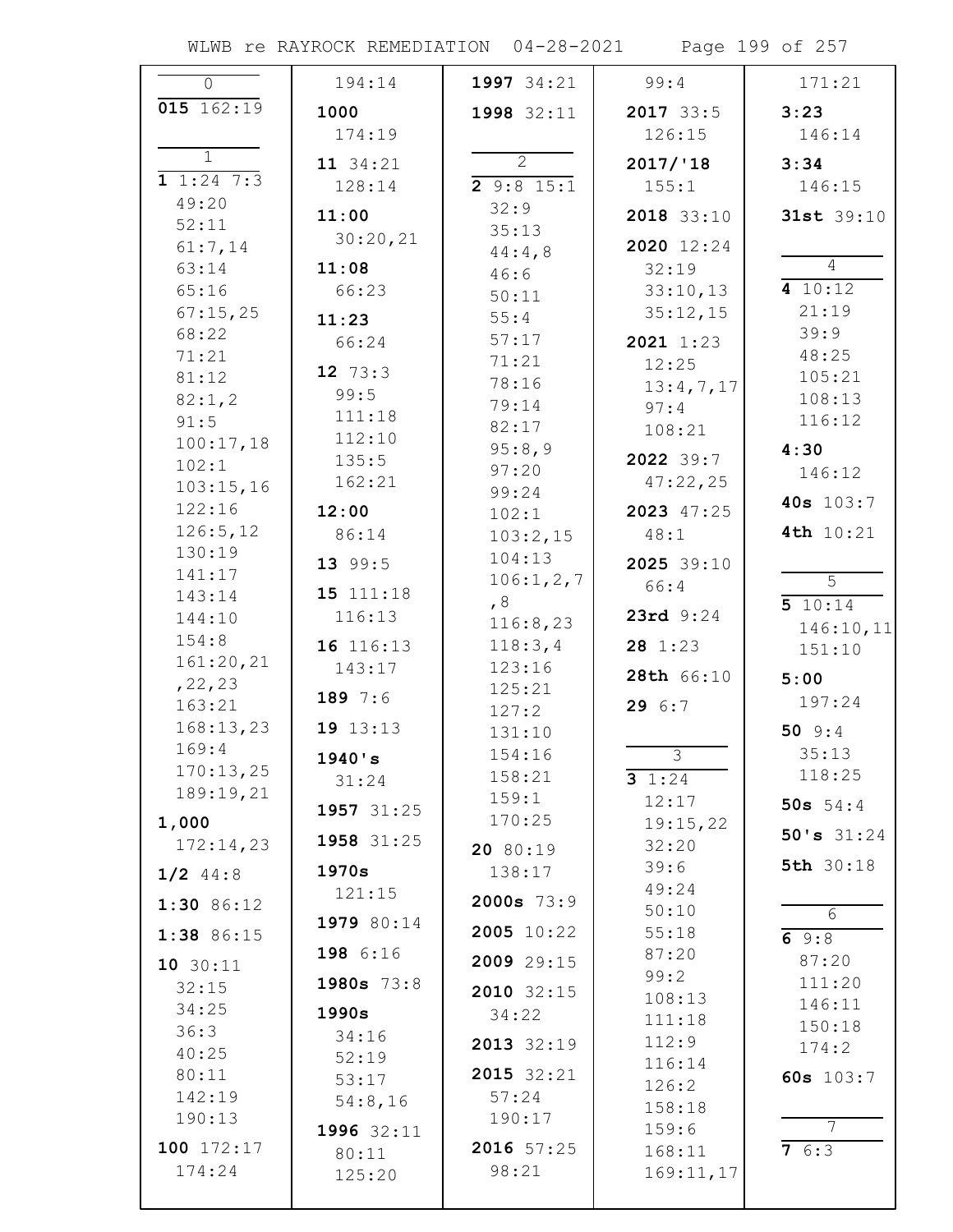WLWB re RAYROCK REMEDIATION 04-28-2021 Page 200 of 257

| 70s 116:4           | 33:2 68:1          | 39:21               | 13:4              | 123:19        |
|---------------------|--------------------|---------------------|-------------------|---------------|
| 75 35:13            | 75:3,6,22          | according           | 31:10             | 162:3         |
|                     | 85:10              | 100:21              | 36:13             | addition      |
| $\overline{8}$      | 90:9               | 101:15              | 38:18             | $9:3$ 37:18   |
| 86:5                | 95:24              | 104:6               | 42:21             | 133:16        |
| 111:22              | 98:11              | account             | 43:11             | additional    |
| 112:8               | 120:21             | 182:5               | 51:5              | 9:15,20       |
| 142:19              | 124:7              |                     | 53:20             | 13:6          |
|                     | 125:2              | accurate            | 55:6,22           | 32:18,20,     |
| 8:30                | 155:4              | 13:25               | 59:14             | 23            |
| 197:16,19           | 163:9,11<br>172:1  | achieve             | 84:12,16,<br>24   | 33:4,12       |
| , 22                | 191:3              | 162:17              | 85:20,23          | 52:25         |
| 80s 116:4           | 196:13             | 163:16              | 121:22            | 128:16,25     |
| 121:15              |                    | acid                | 128:23            | 131:23        |
| 86 6:8              | Aboriginal         | 81:15,21,           | 134:17,23         | 132:1,2,1     |
|                     | 98:23              | 24 143:18           | 135:18            | 5, 16, 17, 2  |
| 8th 13:11           | Aborignal          | 145:1, 3, 2         | 149:21            | 2 134:21      |
|                     | 114:3              | $\Omega$            | 155:22            | 148:21        |
| $\overline{9}$      | absolute           | acidic              | activity          | 150:6         |
| 9111:23             | 184:12             | 81:17               | 72:16             | 156:24        |
| 112:8               |                    |                     |                   | 177:14        |
| 9:00                | absolutely         | acknowledg          | actual            | 179:10        |
| 197:19,20           | 174:19             | $\mathbf e$         | 114:17            | 182:1, 7, 1   |
| $9:12$ 8:1          | accelerati         | 29:15,18            | actually          | 5 192:2       |
|                     | ng 160:24          | 37:9                | 52:14             | 194:25        |
| 90 35:17            |                    | 128:19              |                   |               |
|                     | accept             |                     | 53:14             | address       |
| 176:22,23           | 115:21             | acknowledg          | 67:20             | 42:25         |
| 90s $73:8$          | 179:19             | es 75:19            | 69:16             | 143:21        |
| 95 176:22           |                    | acknowledg          | 79:19             | 171:2         |
| 178:7               | acceptable         | ing $30:5$          | 116:6             | 182:2         |
| 179:9,13            | 70:24              |                     | 120:12            | 194:8         |
| 193:10              | access             | across              | 126:25            | addressed     |
| 194:13              | 59:19              | 43:654:3            | 127:6             | 33:21         |
|                     | 89:14              | 66:11               | 132:21            | 43:3,5        |
| A                   | 153:9              | 125:20              | 136:23            | 166:22        |
| a.m 8:1             | accessible         | 147:16              | 137:16,19         | 192:22        |
| 30:21               | 62:17              | action              | 171:5             | addresses     |
| 66:23,24            | 184:6              | 33:11               | 181:15,23         | 15:19         |
| 197:20              | accessing          | 38:4                | 184:9             |               |
|                     | 89:12              | 98:16               | <b>add</b> 133:14 | addressing    |
| abandoned<br>106:22 |                    | 123:13              | 134:2             | 14:7          |
|                     | accompany<br>23:12 | 140:19,24<br>186:13 | 161:4             | 36:22,25      |
| Abia                | 116:22             |                     | 163:15            | Adele $4:13$  |
| 116:18              | 147:4              | action, in          | 169:6             | 25:21         |
| ability             |                    | 183:23              | 177:14            | 87:12,18      |
| 14:18               | accomplish         | actions             | 178:12<br>183:8   | 88:4          |
| 187:23              | 97:12              | 37:1,2              | 195:3             | 93:20         |
| 196:9               | accordance         | 175:25              |                   | 96:9<br>103:3 |
| able $9:7$          | 16:15              | activities          | added             |               |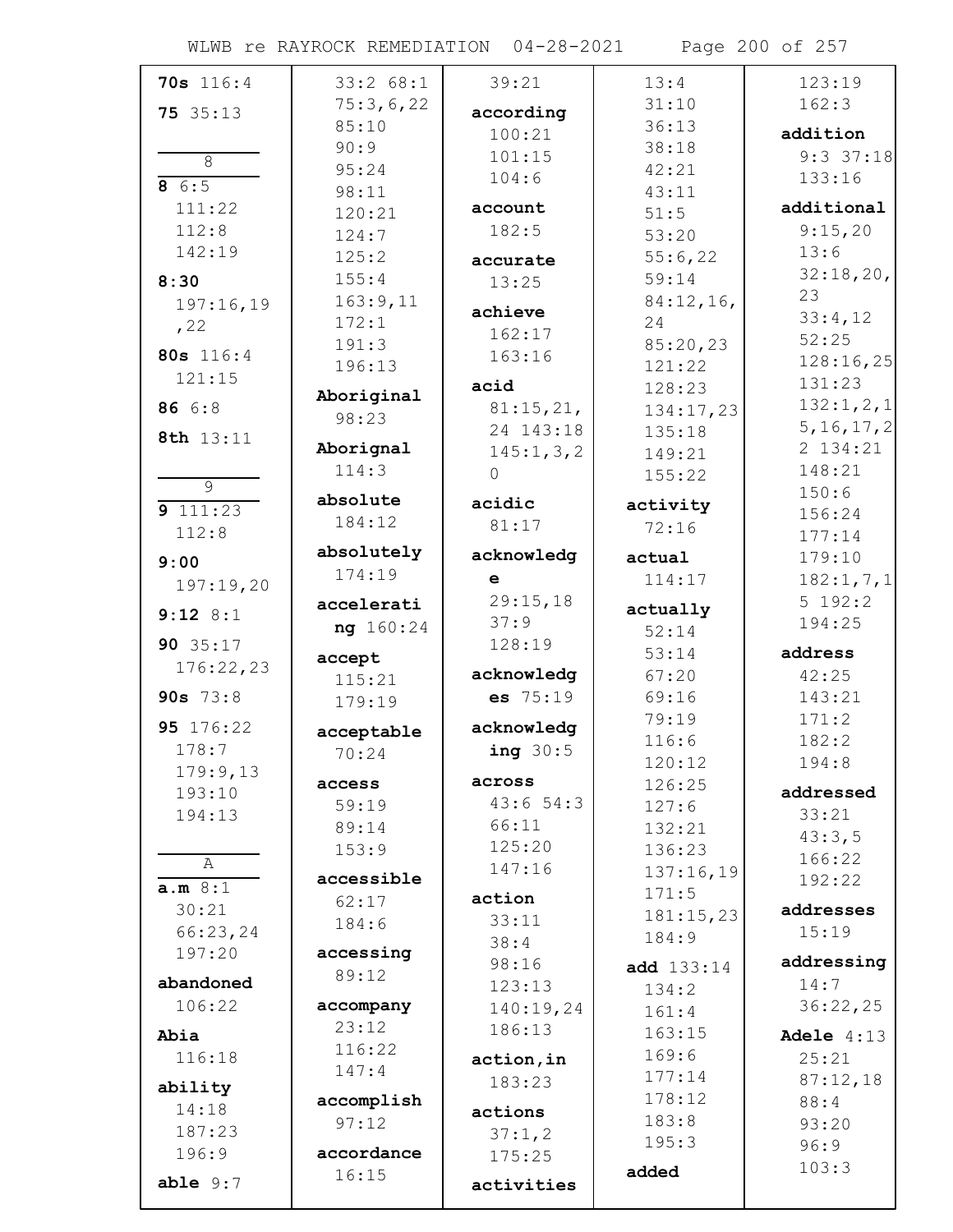WLWB re RAYROCK REMEDIATION 04-28-2021 Page 201 of 257

| adequate          | 189:6              | 100:21               | aligns            | $e$ 35:18          |
|-------------------|--------------------|----------------------|-------------------|--------------------|
| 134:16            | <b>AEMP</b> 39:2   | 101:15               | 40:19             | aluminum           |
| 155:18            | 129:14             | 197:11               | Alliance          | 164:8,9            |
| adhere            | 131:13             | ago 47:21            | 28:7,10           |                    |
| 81:23             | 134:24             | 153:7,12             | allow             | am 18:1<br>22:15   |
| 88:22             | 135:2              | 171:20               | 30:25             |                    |
| <b>ADIT 48:13</b> | aerial             | 188:11               | 41:6              | 23:1,19<br>41:25   |
| 50:22             | 47:5               | agreed               | 47:25             | 93:12              |
| 54:16,18,         |                    | 82:11                | 48:5              |                    |
| 20, 22, 24        | aesthetic          | 108:15               | 51:4,21           | ambient            |
|                   | 174:7              | 191:21               | 66:169:5          | 71:3               |
| adjourning        | Affairs            |                      | 85:3              | amendments         |
| 197:24            | 12:19              | agreement            | 147:21            | 85:24              |
| adjust            | affect             | 10:21<br>39:21       | 169:12,17         | among $40:4$       |
| 142:23            | 81:4               | 154:16               | ,19               | 87:21              |
| adjustment        |                    | 156:14               | allowed           | 114:16             |
| 197:10            | affected<br>66:17  | 190:7                | 16:3              |                    |
| admin 21:9        | 68:12              | 191:19               | 35:21,22          | amount<br>50:19    |
|                   | 85:13              | 196:20               | 65:23             | 124:25             |
| advance           | 125:7              |                      | 90:16,19          | 125:1              |
| 33:3,13           | 187:20             | ahead $41:2$<br>67:6 | 100:25            | 139:2              |
| advanced          |                    | 100:5                |                   | 162:1,23           |
| 194:12            | affecting          | 102:18               | allowing<br>162:7 |                    |
| advancemen        | 69:11              | 147:10               | 183:25            | amounts            |
| t 176:20          | affects            | 195:6                |                   | 57:20<br>125:3     |
|                   | 175:16             |                      | allows            | 161:17,18          |
| advantage         | afraid             | air                  | 131:13            |                    |
| 131:19            | 120:19             | 70:15,19,<br>22 71:3 | all-season        | analysers          |
| advisor           | 144:13             | 82:21                | 59:17             | 159:4              |
| 19:18             | 159:8              | 88:16                | alone             | analyses           |
| 20:621:8          | afternoon          |                      | 184:17            | 173:25             |
| 26:11             | 101:4              | airstrip             |                   | analysis           |
| AECOM 5:11        |                    | 50:21                | Alphonse<br>4:20  | 7:4                |
| 20:18             | afterwards<br>68:8 | 52:19                | 112:21            | 161:13,14          |
| 28:18             | 109:24             | 143:5,10             | 115:5             | 167:23             |
| 40:17             |                    | Ajucam $3:9$         |                   | 173:21             |
| 42:1              | against            | alarmed              | already           | 188:12,14          |
| 76:15             | 55:15              | 118:2,12,            | 28:19,21<br>30:6  | 189:22             |
| 111:13            | 57:15              | 18,20                | 76:14             | 191:11             |
| 142:7,9           | 118:16             | 119:22               | 131:5             | analyst            |
| 144:7,9,2         | age 116:13         | alarming             | 132:10            | 20:7               |
| 4 158:21<br>159:1 | agencies           | 121:17               | 149:5             | analytical         |
| 160:4,24          | 88:23              |                      | 151:25            | 132:12,22          |
| 163:7             | 92:22              | albeit<br>131:21     | 152:7             | 133:12             |
| 167:7,23          | agenda             |                      | 163:17            | 134:3              |
| 168:2,4           | $9:23$ 15:8        | Alex $1:15$          | 167:20            |                    |
| 170:23            | 29:2               | 11:9                 | 193:4             | analyzed<br>158:17 |
| 173:8,23          | 99:20              | align $38:5$         | alternativ        |                    |
|                   |                    |                      |                   | analyzing          |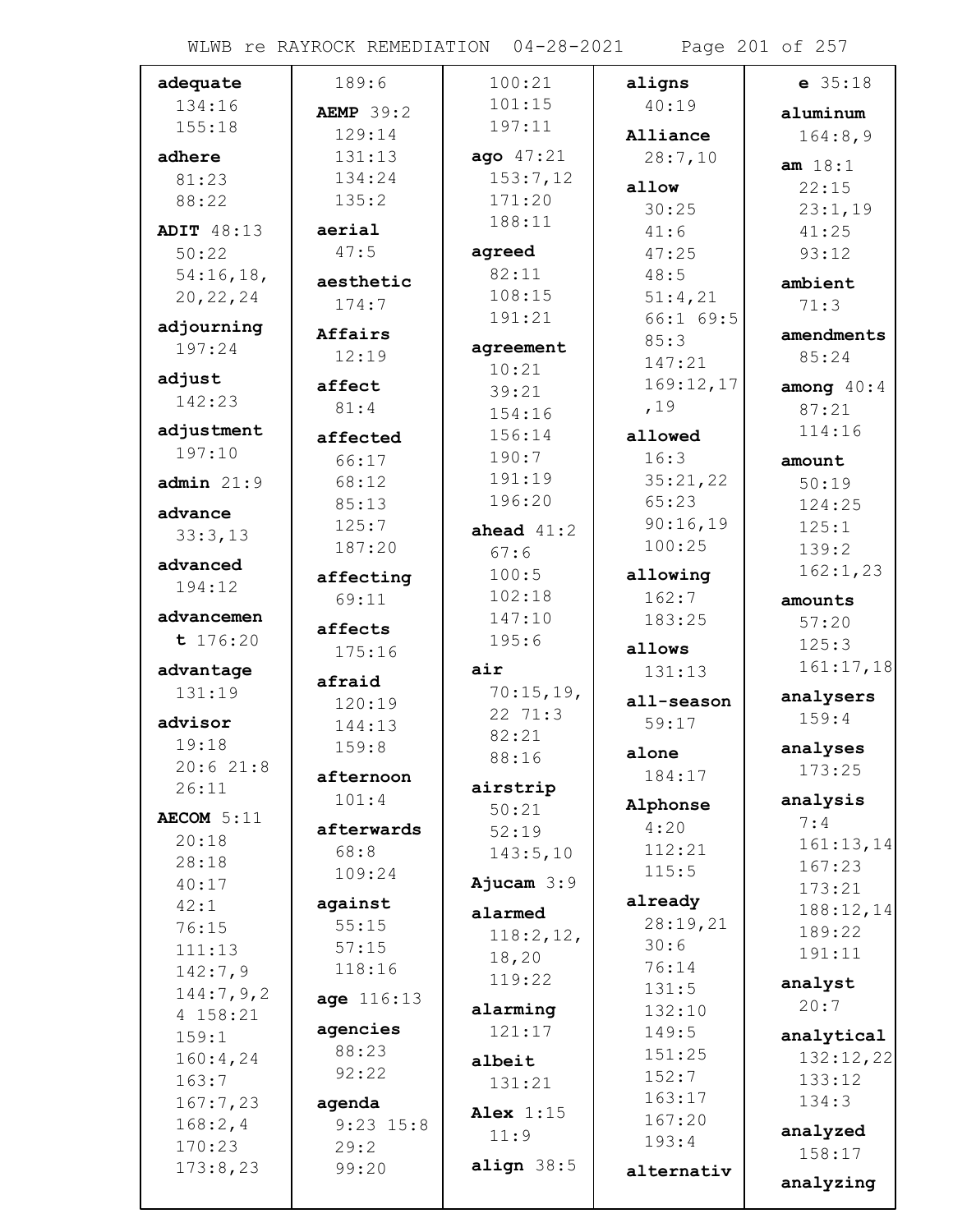WLWB re RAYROCK REMEDIATION 04-28-2021 Page 202 of 257

| 160:17             | 184:6          | anyone              | applicatio           | approachin        |
|--------------------|----------------|---------------------|----------------------|-------------------|
| Andrew 2:9         | Anna $3:7$     | 15:23               | ns                   | q 176:22          |
| 19:8               | 27:3,4,11      | 16:21               | 12:18,23             | appropriat        |
| 40:21              | Anne $27:9$    | 28:20               | 30:25                | $\mathbf{e}$      |
| 60:11,13           |                | 197:17              | 35:23                | 15:13,24          |
| 67:7,8             | Anneli         | anything            | 37:12                | 173:1             |
| 70:14              | 11:17          | 69:7,25             | 38:2,21              | 177:5,10          |
| 74:16              | another's      | 113:2               | 84:23                | 178:21            |
| 77:10              | 14:5           | 118:21              | 85:16,24             |                   |
| 78:9               | answer         | 119:6,7             | 86:6                 | approval<br>12:21 |
| 89:18,21           | 14:588:6       | 126:22              | applied              | $33:1$ 39:8       |
| 91:12              | 111:23         | 136:17,19           | 79:15                | 41:9              |
| 94:17,21           | 112:3          | 183:8               | 173:1                | 88:21             |
| 102:10             | 124:1          | 195:2               | 183:6                | 89:3,7            |
| 103:13             | 131:18,24      | anywhere            | applies              | 190:19            |
| 108:22,24          | 143:6          | 112:9               | 12:10                | 191:23            |
| 123:1,24           | 148:24         |                     |                      |                   |
| 124:6              | 150:10         | apart 9:9           | apply 56:9           | approvals         |
| 127:25             | 154:3          | 109:19              | 57:11                | 85:20             |
| 128:21             | 162:11         | Apologies           | applying             | 88:23             |
| 129:8              | 170:24         | 182:24              | 92:4                 | 191:4             |
| 130:9,12           | 184:8          | app 39:9            | appointed            | 192:1             |
| 132:4,7,1          | 195:25         |                     | 11:5,8               | approximat        |
| 9 134:2            |                | appear              |                      | $e1y$ 47:8        |
| 135:15,25          | answers        | 145:18              | appointees           | 50:7              |
| 138:23             | 76:2           | appearance          | 11:10                | 130:17            |
| 139:16             | 93:16<br>132:4 | 45:21               | appreciate           | 133:1             |
| 140:13             | 197:3          | 119:4               | 18:17                | April $1:23$      |
| 141:10,17          |                | <b>APPEARANCE</b>   | 41:2                 | 9:24              |
| 144:19,20<br>146:1 | anticipate     | $S$ 2:1 3:1         | 103:17               | 13:7,10,1         |
| 159:18             | 136:11         | $4:1 \ 5:1$         | 107:2                | 3 66:10           |
| 161:2,3            | 139:20         |                     | 112:25               |                   |
| 163:13,14          | 145:5          | Apple $4:21$        | 150:21               | aquatic           |
| 165:12,13          | 165:19         | 24:7                | 167:4                | 20:21             |
| 183:7,10,          | anticipate     | Apples              | appreciate           | 39:2              |
| 11                 | $d$ 72:1       | 3:16                | \$147:20             | 67:20<br>68:16,18 |
|                    | anticipate     | 4:10,20             |                      | 129:22            |
| Andrew's           | 96:2           | 25:23               | appreciati           | 163:16            |
| 133:14             |                | 112:21              | on 74:25             | 164:13            |
| angles             | anticipati     | applicant           | approach             | 166:3             |
| 158:21             | ng 141:1       | 18:25               | 118:3                | 187:12,16         |
| animals            | anybody        | 85:19               | 145:23               |                   |
| 52:762:2           | 100:3          |                     | 151:3                | Archaeolog        |
| 63:1               | 101:8          | applicatio<br>n 1:5 | 188:8                | ical $59:2$       |
| 64:7,12            | 102:4          | 13:20               | 191:1,2              | archeologi        |
| 67:17              | 112:16         | 33:14               | approached           | ca1               |
| 109:7              | 113:11         | 79:11               | 117:20               | 149:23            |
| 110:12             | anybody's      | 84:3                |                      | Arctic            |
| 111:7              | 100:3          | 193:5               | approaches<br>176:24 | 32:12             |
| 125:23             |                |                     |                      |                   |
|                    |                |                     |                      |                   |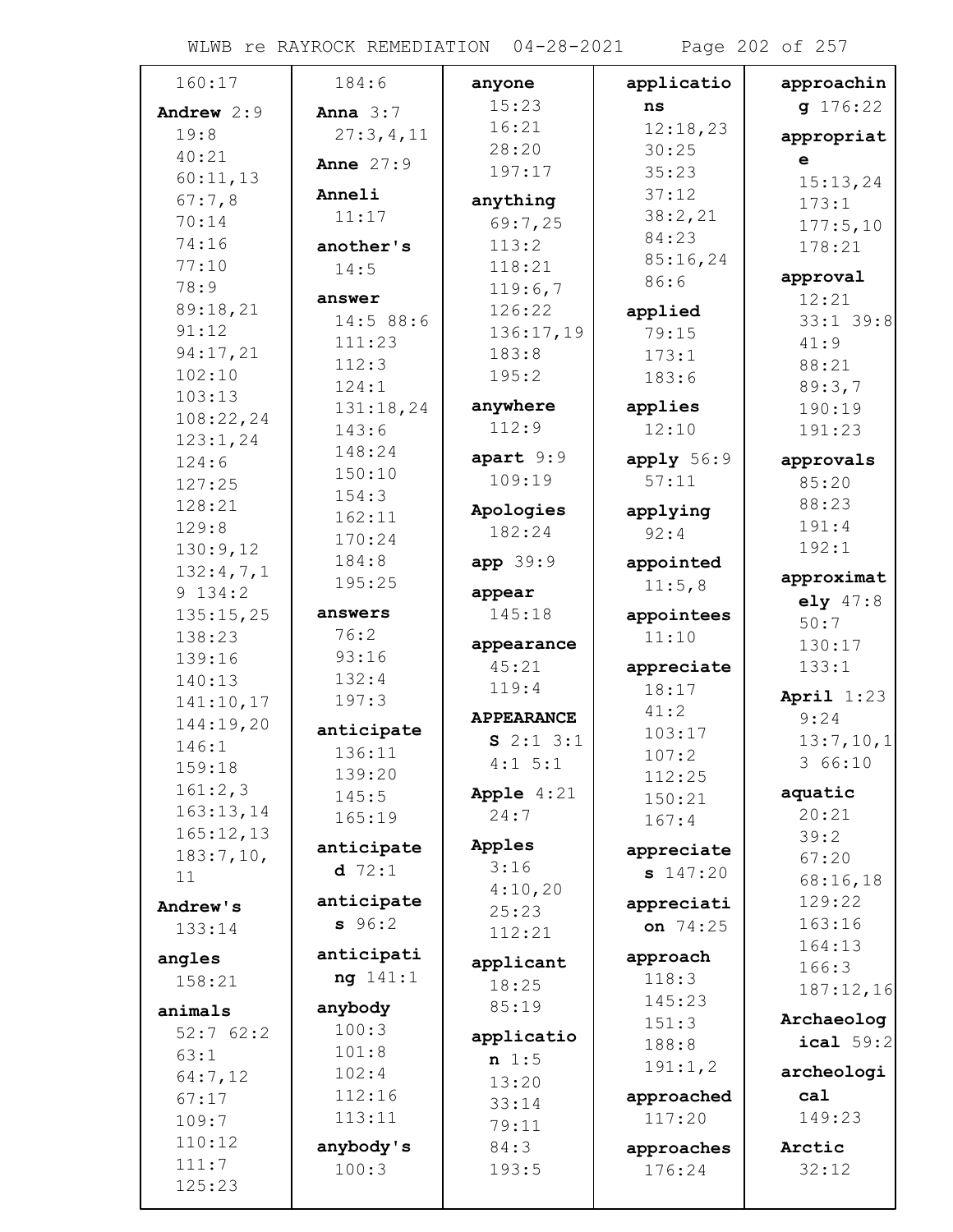WLWB re RAYROCK REMEDIATION 04-28-2021 Page 203 of 257

| area               | 138:12                | 85:22              | 180:16,22        | $s$ 38:15          |
|--------------------|-----------------------|--------------------|------------------|--------------------|
| 10:23,24,          | 142:23                | arrival            | assist           | 88:20              |
| 25 11:2            | 143:10                | 9:5                | 17:14            |                    |
| 22:21              | 144:9, 14,            |                    |                  | authority<br>10:23 |
| 29:21              | 25                    | arrow 50:8         | assistance       | 12:5,10            |
| 31:21,23           | 145:10,13             | asbestos           | 37:10            |                    |
| 36:5, 17, 1        | 147:22                | 58:3               | assistant        | available          |
| 952:5              | 163:24                | Aseesh             | 21:9,16          | 18:16              |
| 57:14              | 164:6,10              | 27:17              | assisted         | $30:3$ 74:6        |
| 58:1               | 170:13,18             |                    | 44:12            | 76:7 79:2          |
| 59:22              | 179:1                 | Aspect             |                  | 148:20             |
| 61:10,13,          | 184:3                 | 193:3              | assisting        | 149:9              |
| 23                 | 187:25                | aspects            | 113:13           | 158:10<br>164:5    |
| 62:1, 2, 5,        | 188:6                 | 40:16              | associated       | 181:5              |
| 6, 8, 18           | 191:17                | 42:1               | 29:19            |                    |
| 63:6               | areas $13:4$          | 179:21             | 36:23            | average            |
| 65:21              | 31:9                  | assemble           | 43:10            | 79:8,16            |
| 67:23              | 52:20,23,             | 98:11              | $51:6$ 57:6      | 111:21             |
| 69:8,19,2          | 24,25                 |                    | 64:3             | 162:23             |
| 274:10             | 53:18                 | assess             | 88:15            | avoid $9:12$       |
| 75:1,22<br>76:6,18 | 56:10                 | 59:3               | 92:19            | 31:9               |
| 77:19              | 62:14                 | assessment         | 121:21           | avoidance          |
| 80:17              | 63:4,9,10             | 13:1,8             | 133:17           | 36:17              |
| 84:8 85:8          | $,11$ 64:8            | 32:16,18,          | 134:4            | 61:17              |
| 90:4,5,6,          | 84:7,12,1             | 2033:8             | 148:22           | 62:584:9           |
| 7, 14, 18          | 6, 24                 | 35:2               | 181:16           | 154:6              |
| 91:1               | 85:12                 | 43:21              | 182:12<br>184:18 | 188:7              |
| 95:10,14,          | 113:8                 | 55:7               |                  | aware $61:1$       |
| 18,19              | 125:8,11,             | 130:24             | attached         |                    |
| 96:3               | 18,21<br>136:6        | 179:18,20          | 119:11           | away $58:8$        |
| 104:22             | 137:6                 | 180:1<br>181:2,14, | attack           | 109:7,13,          |
| 105:1,15           | 145:7                 | 15, 22, 24         | 114:15,25        | 18                 |
| 110:6              | 157:7                 | 182:6, 10,         | 194:2            | 110:10,12          |
| 114:6,14           | 164:2                 | 16, 18, 21         | attempted        | 111:3              |
| 115:1              | 183:17,21             | 183:3,9,1          | 38:5             | 116:15             |
| 116:4,6,1          | 187:10,20             | 4 184:7            |                  | 119:8              |
| 3, 17, 20, 2       | 192:10                | 188:22,25          | attempts         | 125:16<br>126:9    |
| 3                  | $\texttt{aren't} 9:7$ | 192:7,8,1          | 156:5            | 127:2              |
| 117:10,11          | 126:8                 | 5, 18, 22          | attending        | 133:7              |
| , 20, 24, 25       |                       | assessment         | 9:2              | 137:6              |
| 118:3,15           | argument              | 59:2               | 196:24           |                    |
| 119:11,16          | 17:18                 | 149:23             | attenuatio       | $\mathbf B$        |
| , 23               | 150:13                | 180:14,19          | n 184:16         |                    |
| 120:10,16          | arguments             | , 25               | <b>AUDIO</b>     | background<br>10:7 |
| , 24<br>121:11     | 134:25                | 184:15             | 18:11            |                    |
| 123:17             | arise                 | 186:8              |                  | 140:16             |
| 124:2,8,2          | 85:11                 |                    | August           | backup             |
| $\circ$            |                       | assessor           | 10:21            | 16:24              |
| 137:5,20           | armoring              | 20:25              | authoritie       | <b>bad</b> 59:20   |
|                    |                       |                    |                  |                    |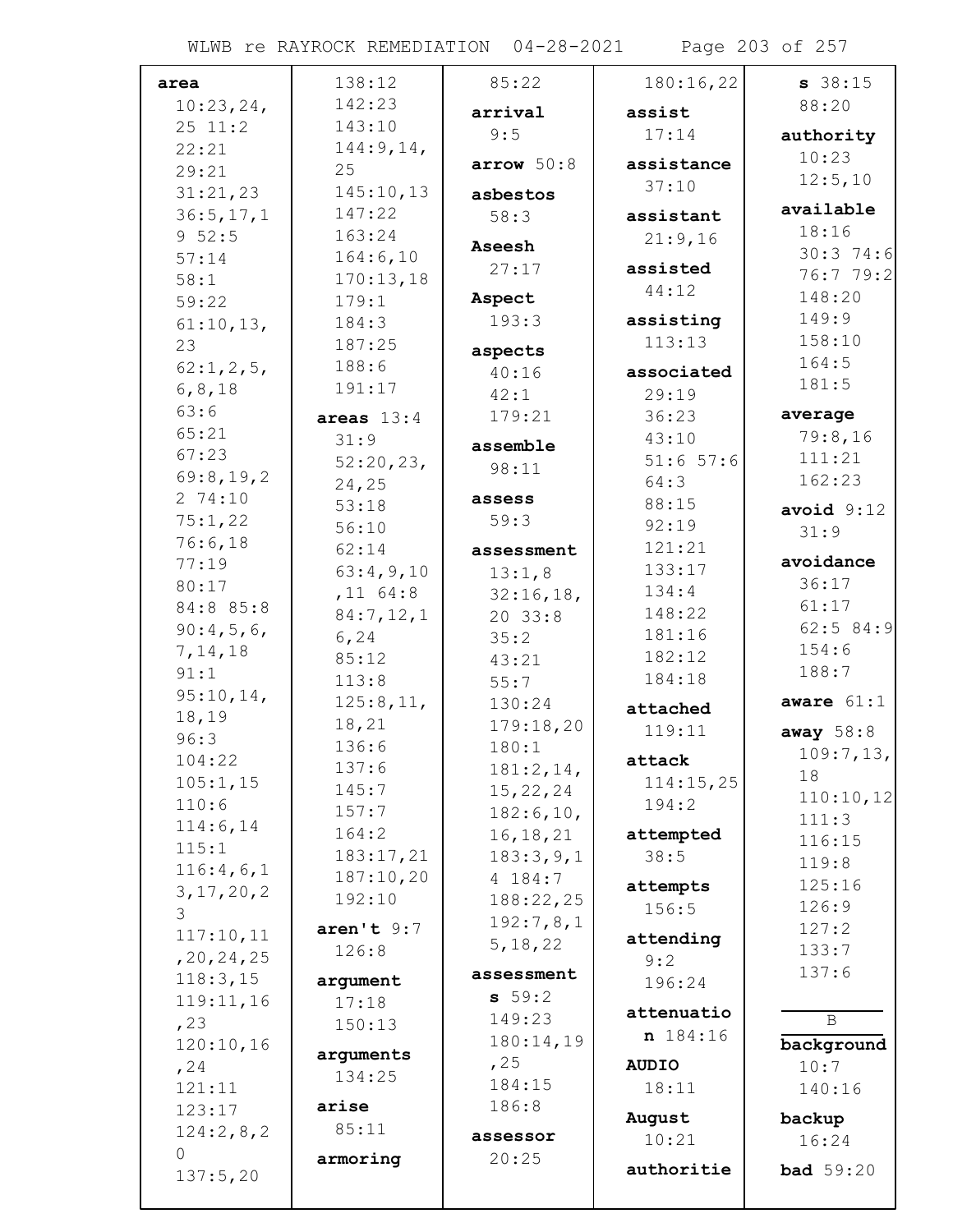| bag $45:5$        | beaver          | 12:12    | Lacaille    | 191:9                |
|-------------------|-----------------|----------|-------------|----------------------|
| bags $49:16$      | 118:11          | 18:21    | 27:22,23    | 195:10               |
| 104:13            | Beaverho        | 21:20    | berries     | Bettering            |
|                   | 3:22            | 23:12    | 182:3       | 98:23                |
| <b>Bams</b> $2:4$ | 25:7,8          | 24:17    |             |                      |
| 11:14             | 96:19,20        | 25:24    | beside      | beyond               |
| bare $53:23$      |                 | 26:1     | 19:10       | 84:23                |
| barge             | became          | 31:17    | 90:5        | 172:17               |
| 33:23             | 10:22           | 86:21    | best $14:1$ | <b>bi</b> 128:14     |
|                   | 118:20          | 87:2,3,8 | 64:18       | biggest              |
| based             | 119:22          | 99:22    | 76:21,23    | 56:23                |
| 32:25             | become          | 100:16   | 107:13      |                      |
| 33:11             | 66:12           | 106:15   | 111:23      | biologist            |
| 38:10,12          | becomes         | 107:9    | 153:4       | 20:21<br>27:24       |
| 73:11             | 163:20          | 113:2,10 | 156:7       |                      |
| 85:16             | 184:8           | 119:13   | 169:16      | bit $46:2$           |
| 115:10<br>139:7   | <b>bed</b> 83:4 | behind   | 184:12      | 49:22                |
| 168:9             | 138:5           | 8:9,10   | 187:18      | 79:17                |
| 172:14,20         | 176:9           | 74:22    | Beta $7:4$  | 101:14               |
|                   |                 | 118:16   | 55:4        | 108:23               |
| , 23<br>177:23    | bedrock         | 119:7    | 63:17       | 115:4                |
| 181:25            | 42:17           | believe  | 64:2        | 124:18               |
| 190:25            | 50:2,12,1       | 38:13    | 75:17       | 132:5                |
| 191:4             | 4 51:13         | 99:2,4   | 76:2 84:6   | 133:5                |
|                   | 55:15           | 109:25   | 85:22       | 134:25               |
| baseline          | 142:15,20       | 138:12   | 106:7       | 144:21               |
| 129:16            | 143:7,22        | 152:6    | 123:9,22    | 149:4                |
| basin $52:8$      | 164:2           | 159:7,9  | 125:6       | 151:23               |
| 137:3             | 174:14          | 160:7    | 126:14,17   | 156:3                |
| 177:10,11         | 175:19          | 179:20   | , 19, 20    | 157:15               |
| 178:14,22         | 194:1           | 182:11   | 188:2       | 164:19               |
| basis $72:8$      | bedroom         | 186:21   | 189:2,22    | 165:6,9<br>168:14,20 |
| 78:12             | 144:1           | 190:13   | 190:7       | 169:16               |
| 190:19            | begin           | benefit  | 191:6,8,1   |                      |
|                   | 39:18           | 12:1     | 9           | bi-weekly            |
| Baton             | 105:9           | 178:3    | 192:3,24    | 128:16               |
| 20:21             | beginning       | 191:11   | 193:22      | black                |
| <b>bay</b> 104:14 | 103:7           | benefits | 194:3,7     | 45:12                |
| <b>BEAHR</b>      |                 | 39:20,24 | Bethany     | <b>Blackduck</b>     |
| 98:22             | $B-E-H-A$       | 190:6    | 4:10        | 4:18                 |
|                   | 98:22           |          | 25:23       | 24:3, 4              |
| Bear $11:2$       | behalf          | Benjamin | better      |                      |
| bears             | 41:13           | 4:16     | 34:23       | blast                |
| 134:7             | 83:18           | 24:20    | 38:16       | 42:16                |
| beautiful         | 101:8           | benthic  | 79:20,23    | 56:1                 |
| 22:1              | 150:3           | 63:21    | 107:6       | 145:9,13             |
| 125:22            | 157:5           | benthics | 139:20      | blasted              |
|                   | 189:11          | 129:23   | 140:1       | 50:15                |
| beauty            | Behchoko        |          | 164:21,24   | blasting             |
| 75:1              |                 | Bernard- | 190:5       |                      |
|                   |                 |          |             |                      |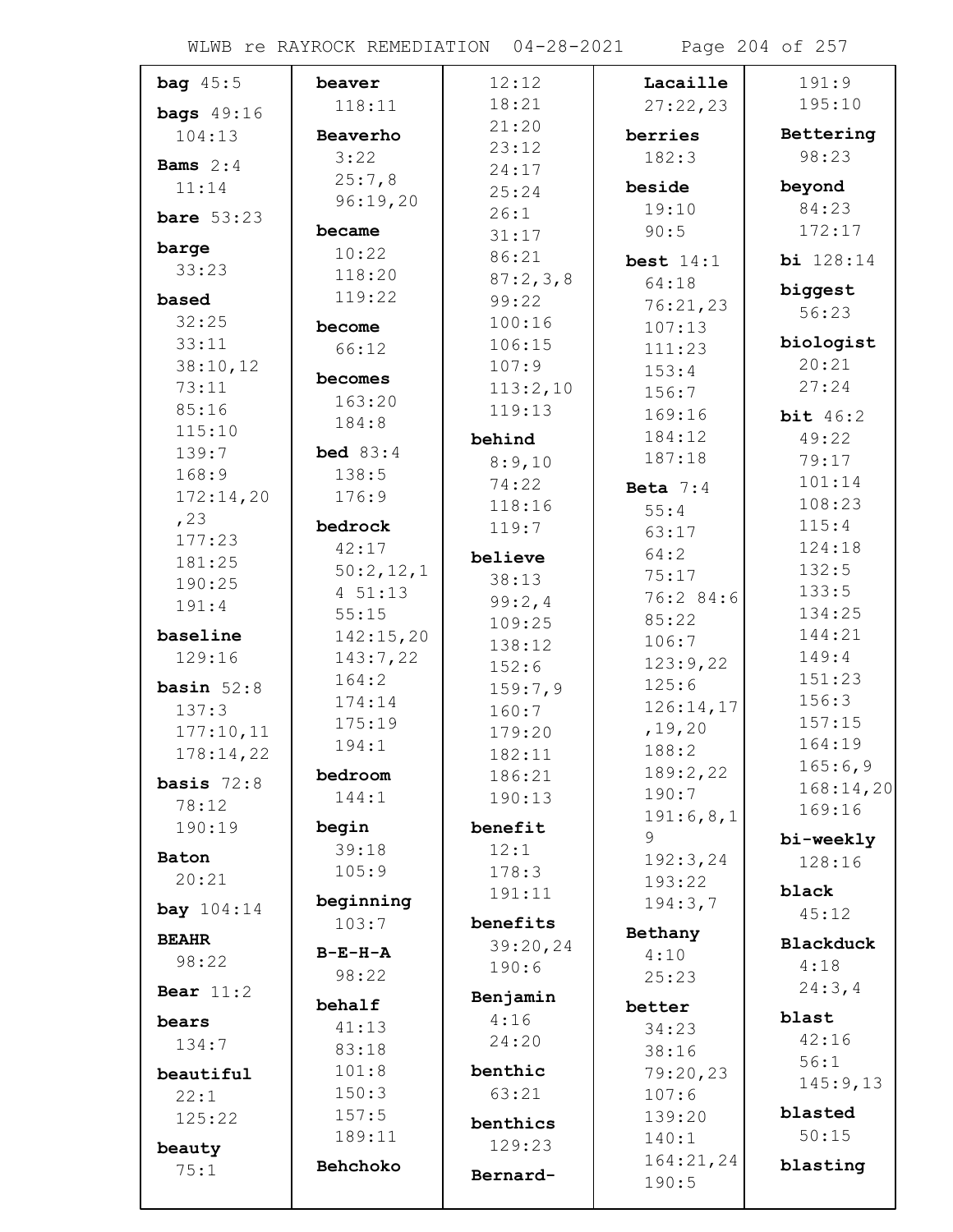WLWB re RAYROCK REMEDIATION 04-28-2021 Page 205 of 257

| 50:13               | 141:13                  | bottom           | 148:13,14             | 184:24         |
|---------------------|-------------------------|------------------|-----------------------|----------------|
| 137:15              | 158:4,5                 | 43:18            | 151:20,21             | 185:25         |
| 145:8, 11,          | 167:1                   | 46:16            | 154:1,2,2             | 187:4          |
| 16                  | 172:15,16               | 47:15            | 2,23                  | 190:1,2        |
|                     | $,19$ 173:9             | 49:3             | 156:1,2               | 192:4,5        |
| blessings           | 188:16                  | $51:12,17$ ,     | 158:19,20             | 195:4          |
| 35:7                | 189:12,18               | 21 62:19         | 167:5,6               | 196:1          |
| blocked             | 196:3                   | 95:15            | 173:3,4               | 197:2          |
| 90:8                | 197:9                   | 110:15           | 176:18,19             |                |
| blowing             |                         | 111:16           | 178:4,5               | Brett's        |
| 118:16              | boards                  | 126:25           | 179:5,6               | 188:20         |
|                     | 10:13,17<br>$11:5$ 37:7 | 136:17           | 180:10,11             | Bridget        |
| <b>blue</b> $48:17$ |                         | 141:21           | 182:23,24             | $2:20$ 19:9    |
| board               | Board's                 | 142:3,13         | 186:4,5               | 153:12         |
| 1:2,10,12           | 11:19                   | 171:23           | 188:18,19             | 177:13         |
| , 13, 14, 15        | 13:14                   | 175:18           | 190:8,9               | 178:12,18      |
| 2:68:25             | 15:16                   | bound            | 192:12,13             | brief          |
| 10:8,9,11           | 41:285:5                | 17:24            | 195:23,24             | 10:10          |
| , 13, 18, 19        | 86:3                    | 186:15           | break                 | 17:10          |
| , 25                | <b>boat</b> 88:17       |                  | 41:19                 | 24:14          |
| 11:6,22             | boats                   | boundaries       | 86:11                 | 26:3           |
| 12:4,7,14           |                         | 29:21            | 146:11                | 28:24          |
| , 25                | 113:23<br>131:19        | bowl $194:1$     |                       | 41:21          |
| 13:2,7,9            |                         | boxes $58:3$     | breaks                | 58:16          |
| 16, 19, 24,         | Bobby $5:22$            |                  | 17:18                 | 60:6,23        |
| 25 14:15            | 102:16                  | $BP-1 57:19$     | 146:10                | 67:4           |
| 15:12,19            | 115:23                  | $BP-2 57:19$     | Brett $3:13$          | 70:12          |
| 17:14,21            | 116:3                   |                  | 21:7                  | 74:14          |
| 22:10               | 121:7                   | $BP-3 57:19$     | 147:11                | $77:8$ 78:7    |
| 26:15               | bodies                  | $BP-4 57:19$     | 148:14                | 86:25          |
| 29:8,9              | 64:6                    | <b>Breadmore</b> | 150:14                | 87:588:8       |
| 30:4,20,2           | 130:23                  | 2:8              | 151:18,22             | 91:10,23       |
| 4 35:23             | 131:1                   | 19:3,4           | 153:21                | 94:19          |
| 37:10               | 164:16                  | 29:6,10          | 154:3, 12,            | 99:17          |
| 38:3,6,21           | 187:12,17               | 60:10            | 13,24                 | 102:8,13       |
| , 23                | 188:11                  | 66:8,9           | 155:11                | 112:1          |
| 41:5, 9, 15         | 193:4,24                | 88:12,13         | 156:2                 | 121:4          |
| 63:19               | body $17:24$            | 92:3,4           | 157:23                | 122:22         |
| 67:11               | 90:23                   | 93:4,5           | 158:21                | 124:4          |
| 72:14<br>83:18,23   |                         | 94:15,16         | 159:24                | 127:17         |
| 84:2,10,1           | Bolstad                 | 97:25            | 160:14                | 129:3          |
| 5, 17, 24           | 2:10                    | 98:1             | 162:15                | 144:17         |
| 85:2,9,13           | 19:17                   | 108:9,10         | 165:2                 | 146:21         |
| ,15                 | booklets                | 111:11,12        | 166:8                 | 148:11         |
| 86:2,7              | 98:12                   | 112:3,7          | 167:10                | 153:19         |
| 95:25               | borders                 | 121:6,7          | 170:9                 | 155:25         |
| 96:21               | 149:4                   | 122:24,25        | 172:8                 | 157:21         |
| 122:16              |                         | 129:5,6          | 173:6                 | 159:22         |
| 130:7               | borrow                  | 133:13,14        | 176:5                 | 160:21         |
| 133:10              | 137:5                   | 142:5,6          | 179:7,15<br>182:13,24 | 172:6<br>176:3 |
|                     |                         | 144:5,6          |                       |                |
|                     |                         |                  |                       |                |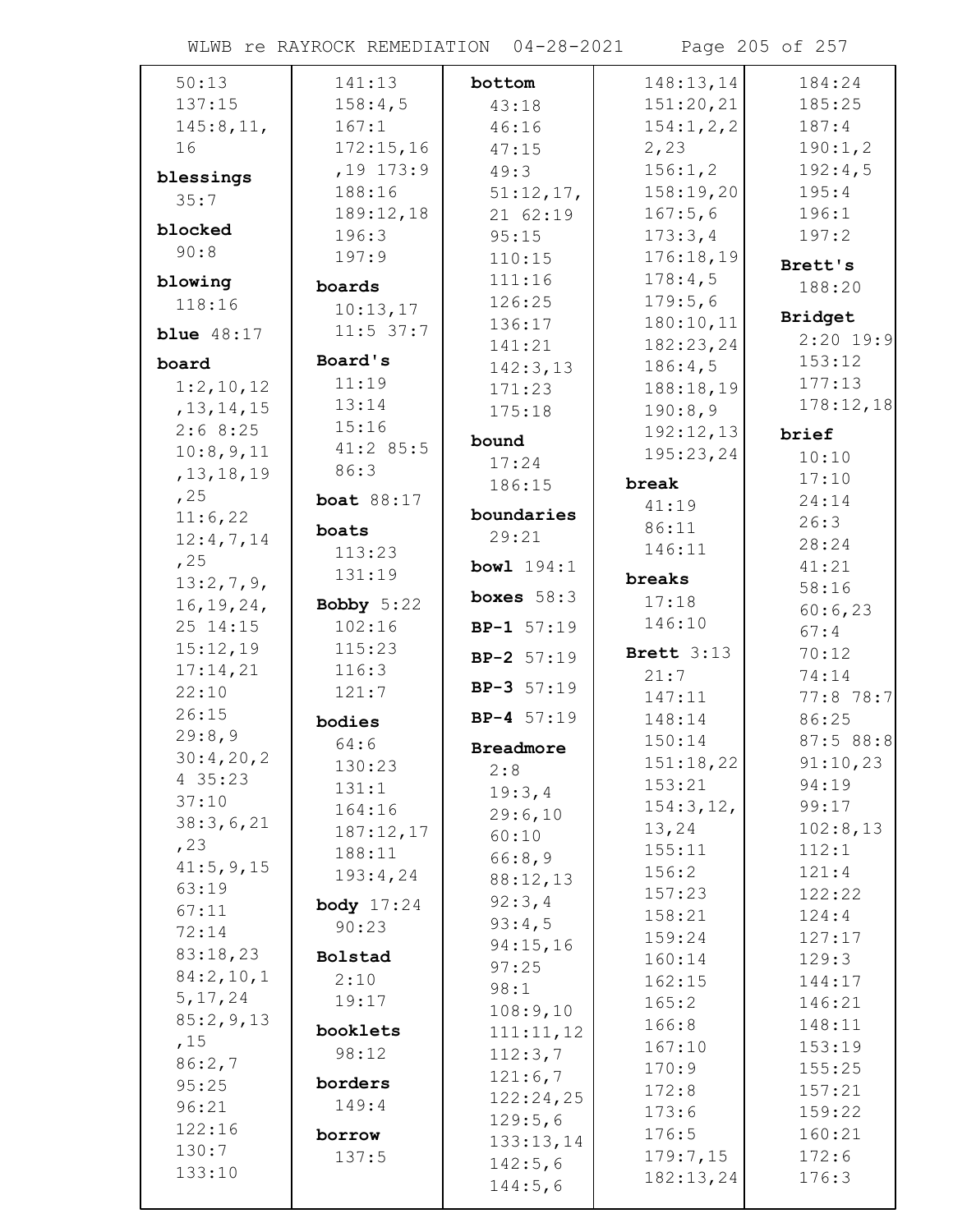WLWB re RAYROCK REMEDIATION 04-28-2021 Page 206 of 257

| 178:16       | 71:11,13          | 27:18        | 117:17            | 34:16        |
|--------------|-------------------|--------------|-------------------|--------------|
| 179:3        | 121:16            |              |                   | 117:4        |
| 180:8        |                   | camp 59:17   | canoes            | 129:11       |
| 185:23       | built $47:9$      | 94:10        | 113:7,23          | 174:11       |
|              | 133:9             | 95:3,11,1    | 117:17            |              |
| briefly      | 167:21            | 3, 17, 20    | cap 50:17         | carries      |
| 93:6         | bulldozer         | 105:9,18     | 52:20             | 31:3         |
|              |                   | 106:4,5      |                   | 33:16        |
| bring $97:3$ | 57:7              | 118:22       | capacity          | 37:19        |
| 123:15       | buried            | 155:15       | 16:5              |              |
| 124:1        | 65:11             | 187:24       | 39:23             | carry        |
| 143:4,9      | 126:1             |              |                   | 36:15        |
| broad        | 184:5             | Camsell-     | capped            | 41:7         |
| 137:20       |                   | Blondin      | 32:13             | 85:20        |
|              | <b>bury</b> 119:8 | 3:21         | 53:19             | 191:24       |
| broadcast    | burying           | 21:4,5       | 104:21,22         | 192:2        |
| 14:17,19     |                   | 100:10       |                   |              |
|              | 183:25            |              | capping           | carrying     |
| broader      | bushes            | 146:25       | 42:18             | 36:12        |
| 85:12        | 110:5             | Canada $5:4$ | caps 53:25        | case 165:8   |
| broken       |                   | 12:19        | 54:13             |              |
| 55:24        | business          | 18:8, 14, 1  | 125:13            | 183:24       |
|              | 83:13             | 8 20:13      | 126:7             | 186:2        |
| brought      | Bynski 5:9        | 27:2,5,12    |                   | cases $32:6$ |
| 9:11         | 20:17             |              | capture           | 164:20       |
| 49:13        |                   | , 14, 16, 24 | 129:13            | 184:18       |
| 58:7         | bypass            | 32:12        | 134:22            |              |
| 59:12        | 113:22            | 34:8,17      | 139:3             | Casper $4:9$ |
| 78:10        |                   | 37:16        |                   | 8:7          |
| 105:10       | $\mathsf{C}$      | 66:11        | captured          | Cassie       |
| 120:21       |                   | 152:2,9,1    | 134:24            | 2:1920:8     |
|              | C1 38:7           | 6            | 135:2             |              |
| brown $3:4$  | CA 19:4           | 164:5, 14,   | 137:21            | cause $71:8$ |
| 26:12        | 29:10             | 17 166:2     | 167:16            | 81:15        |
| 49:25        | 66:9              | 175:13       | 193:4             | 83:3         |
|              | 88:13             | 181:19       | 194:23            |              |
| brush        | $92:4$ 93:5       |              |                   | caused       |
| 62:20        | 94:16             | Canadian     | captures          | 126:3        |
| build $47:3$ |                   | 18:9,15      | 16:14             | causing      |
| 48:23        | 98:1              | 28:12,14     | <b>CARD</b> 12:23 | 64:7         |
| 153:3        | 108:10            | 34:10        | 19:25             | 196:24       |
| 175:21       | 121:7             | 37:7         |                   |              |
|              | 148:14            | 65:5,7       | careful           | cautious     |
| building     | 167:6             | 196:16       | 64:9              | 194:6        |
| 9:18         | 176:19            |              | 68:10             | <b>CCME</b>  |
| 39:23        | 180:11            | Canadians    | 79:24             |              |
| 49:11        | 190:9             | 12:2         | 194:5             | 163:16,25    |
| 71:12        |                   | CanNorth     |                   | 164:13       |
| 100:17       | Cabin             | $5:2$ 20:24  | carefully         | 165:7,8,1    |
| 117:21       | 14:17             |              | 22:20             | 0,14         |
| 144:21       | 15:11             | 28:1,4       | caribou           | 166:1,3      |
|              | 122:17            | 181:12       | 192:20            | CDF 46:10    |
| 147:2        | Calgary           | canoe        |                   | 50:18        |
| buildings    | 19:24             | 116:16,17    | carried           | 53:12        |
| 54:4         | 20:18             | , 22         | 32:19             |              |
|              |                   |              | 33:3              | 110:9        |
|              |                   |              |                   |              |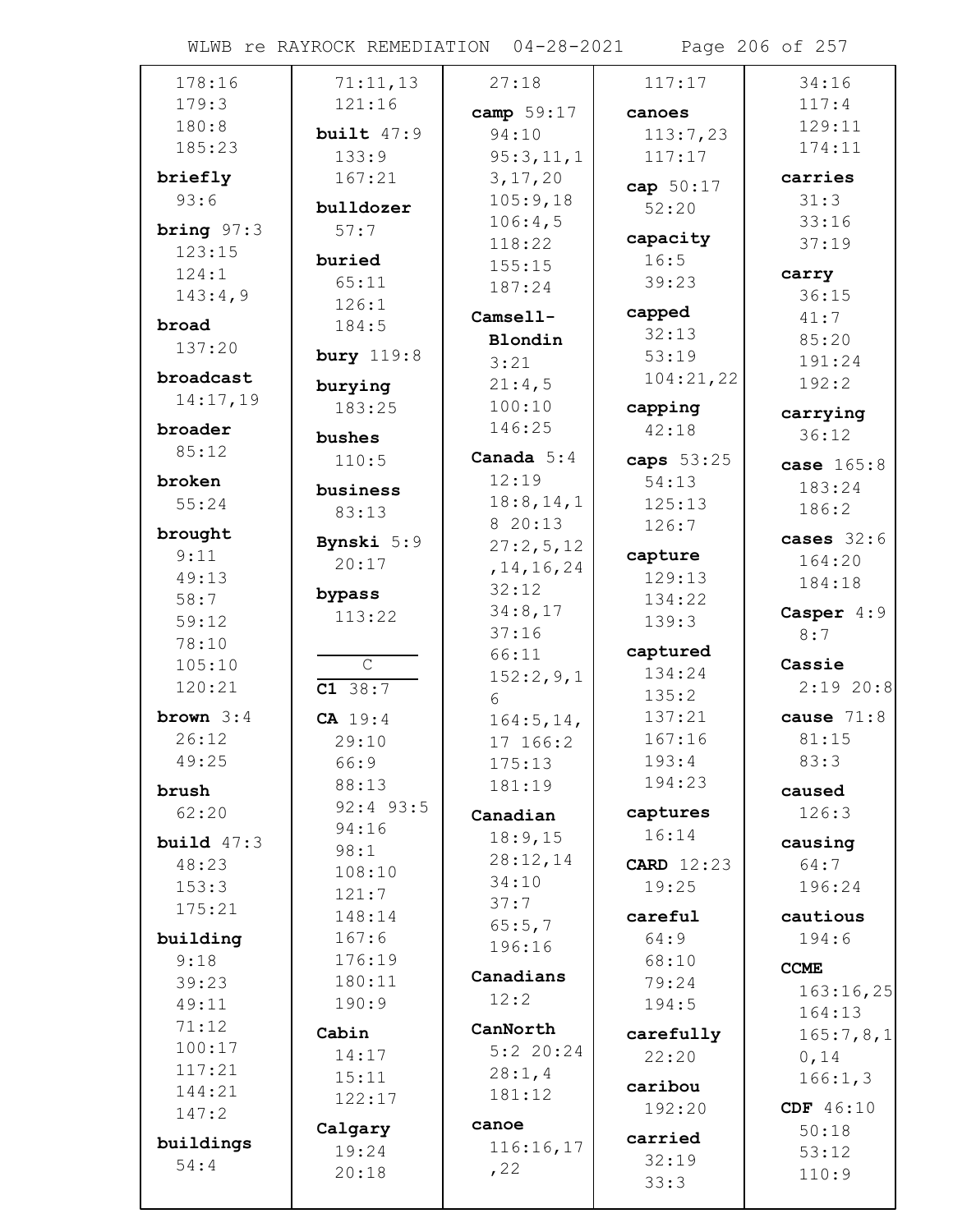WLWB re RAYROCK REMEDIATION 04-28-2021 Page 207 of 257

| 167:11       | 40:22          | 147:11      | change       | Chief $3:20$      |
|--------------|----------------|-------------|--------------|-------------------|
| 168:15       | 41:13,24       | 165:12      | 18:18        | 21:10             |
| 171:7,8      | 60:10,14       | 168:4       | 27:1,5       | Chism $2:16$      |
| 173:20       | 66:8 83:7      | 170:8,23    | 68:4,13      | 20:4              |
| 175:5        | 88:12          | 173:23      | 149:8        |                   |
| cell         | $92:3$ $93:4$  | 176:1       | 168:9        | cho 14:13         |
| 47:3,4,8,    | 94:15          | Chairperso  | 175:8, 13,   | 41:17             |
| 10,13        | 97:25          | n 1:11      | 15 185:19    | 83:8,12           |
| 48:7,9,12    | 108:9          | 8:5, 15, 23 | changed      | chosen            |
| , 15, 19, 25 | 111:11         | 17:21       | 34:19        | 15:1              |
| 49:654:6     | 121:6          | 18:13       | 55:6         | Chris $10:5$      |
| 109:15,18    | 122:25         | 21:2        | 127:14       |                   |
| ,19          | 127:23         | 26:5, 21    |              | circumstan        |
| 168:6,7,1    | 129:5          | 41:18       | changes      | ces $140:1$       |
| 2, 14, 24    | 133:13         | 60:3,8      | 111:19       | CIRNAC 2:8        |
| 169:1, 5, 7  | 142:5          | 67:1,6      | 112:11       | 6:77:3            |
| , 12, 13, 14 | 144:5, 19      | 83:10       | 134:22       | 12:20,22          |
| ,19          | 148:13         | 86:10,18    | 179:24       | 13:12             |
| 170:1,2,7    | 151:20         | 87:1,7      | changing     | 14:25             |
| 171:2,3,1    | 154:1,22       | 88:3,10     | 168:14       | 18:25             |
| 7, 19, 21, 2 | 156:1          | 91:25       | 175:25       | 19:6              |
| 2,23         | 158:19         | 92:24       | channel      | 26:18             |
| 172:2        | 161:2          | 93:15       | 66:2         | 28:5              |
| 174:5, 7, 1  | 162:14         | 96:4,14     | 109:22       | 31:15,18          |
| 0, 22        | 163:13         | 97:23       |              | 32:16,21          |
| 175:18       | 165:1          | 99:14,19    | characteri   | 34:22,25          |
| certain      | 166:7          | 101:21      | zation       | 35:22,23          |
| 91:16        | 167:5          | 102:10,15   | 33:12        | 36:3,13           |
| 124:24,25    | 172:4<br>173:3 | 108:6       | Charlie      | 37:9,12,1         |
| 139:2        | 176:18         | 111:8       | 3:16         | 4,19              |
| 140:20       | 177:19         | 112:5, 12   | chart        | 38:1, 15, 2       |
|              | 178:4          | 115:6       | 45:25        | 1,25              |
| certainly    | 179:5          | 122:10      |              | 39:8, 15, 2       |
| 144:11,14    | 180:10         | 127:19      | chat $16:22$ | 540:5,23          |
| 150:21       | 181:12         | 146:9,17    | check        | 41:10             |
| 185:5        | 182:23         | 147:9       | 28:20        | 64:22             |
| Certificat   | 183:10         | 151:18      | 193:10       | 65:767:9          |
| e 6:16       | 184:23         | 197:5,21    | check-in     | 68:16             |
| Certified    | 186:4          | challenges  | 178:8        | 75:25             |
| 198:3        | 188:18         | 41:1        | 179:14       | 77:11,15          |
|              | 190:8          | challengin  |              | 83:22             |
| chainlink    | 192:3,12       | $g$ 43:16   | checks       | 84:3,11           |
| 54:10        | 195:23         | 152:19      | 183:3        | 85:10,14          |
| Chair $15:9$ | 196:16         |             | chemical     | 87:10             |
| 16:10        | 197:2          | chance      | 45:3         | 88:10             |
| 18:1 19:3    | Chairman       | 71:20       | chemicals    | 89:4,22           |
| 26:729:8     | 59:25          | 112:22      | 158:12       | 92:10,19<br>93:11 |
| 30:1, 12, 2  | 86:8           | 115:14      | Chera $5:7$  | 94:22             |
| 334:7        | 108:2          | chances     | 20:14        | 97:24             |
| 37:5         | 112:22         | 71:6,7      |              | 98:21             |
|              |                |             |              |                   |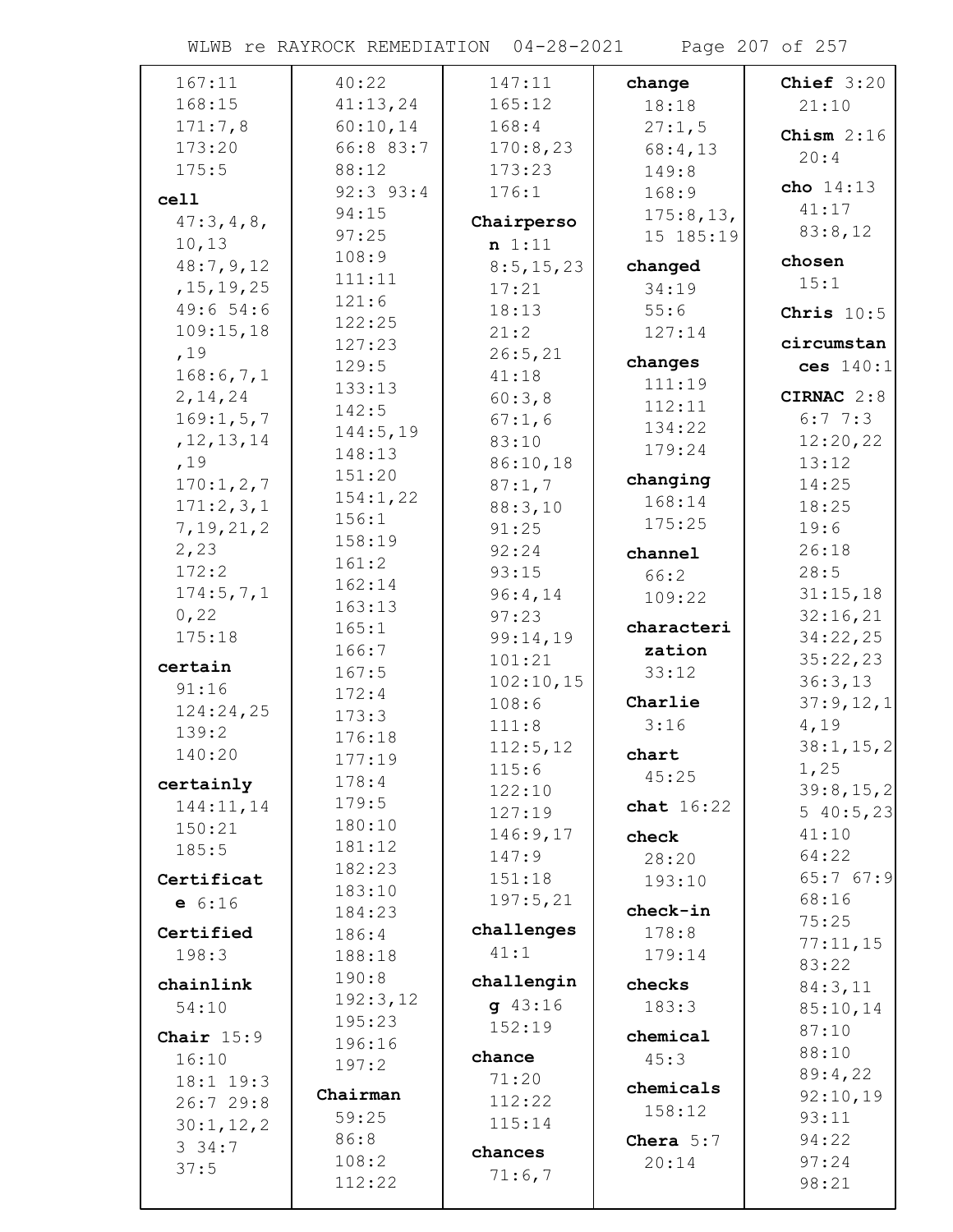WLWB re RAYROCK REMEDIATION 04-28-2021 Page 208 of 257

| 103:4     | 188:19                | clarity             | 67:24           | 191:7              |
|-----------|-----------------------|---------------------|-----------------|--------------------|
| 108:7,25  | 189:12,14             | 17:13               | 68:1, 2         | closer             |
| 111:12    | , 19, 21              | 45:13               | 106:23          | 126:21             |
| 115:18    | 190:3,17              | 196:13              | 185:9           |                    |
| 121:2     | 191:20                | clay $42:18$        | 187:11          | closing            |
| 122:19,25 | 192:7,13              |                     | 188:9           | 41:13              |
| 123:5,25  | 195:11,14             | 50:1,12,1           | clean-up        | 134:25             |
| 127:21,25 | , 16, 24              | 9, 20, 24           | 74:5,6,12       | closure            |
| 128:9,15, | 197:3,6,1             | 51:1,14             | 76:9            | 35:4               |
| 24 129:6  | $\mathbf{2}^{\prime}$ | 52:19,23<br>53:19   | 115:4           | 38:4,6,9,          |
| 130:13    | CIRNAC-               |                     | 147:21          | 12 54:14           |
| 132:20    | <b>CARD</b> 2:20      | 136:16,24<br>141:22 |                 | 56:21              |
| 135:5,10, |                       |                     | clean-ups       | 152:25             |
| 12 136:1  | 29:3,5                | 142:13,14           | 75:11           |                    |
| 139:17    | CIRNAC's              | 143:4,8,9           | clear           | clothed            |
| 140:18,22 | 103:1                 | clays               | 45:13           | 103:25             |
| 141:11    | 128:13                | 142:2               | 63:7            | clothing           |
| 142:6     | 143:21                | 168:22              | 154:18          | 90:21              |
| 143:17,25 | 147:23                | 174:12              | 182:14          | 103:5,8,2          |
| 144:3,6,2 | 166:19                | clean               |                 | 5                  |
| 0 146:19  | 187:14                | 45:16               | clearly         | Cluff              |
| 147:10,13 | 188:2                 | 48:8,9              | 94:6            | 152:4              |
| , 19, 24  | citizens              | 50:1                | 130:16          |                    |
| 148:4,5   | 31:25                 | 51:23               | cliff           | <b>CNCS</b> 37:10  |
| 150:18    |                       | 55:9                | 137:20          | <b>CNFC</b>        |
| 151:5     | claim                 | 57:11               |                 | 167:19             |
| 152:1     | 10:20                 | 61:10               | climate         |                    |
| 153:1     | 34:4                  | 94:3                | 18:18           | CNSC $3:11$        |
| 154:2,4,1 | clarificat            | 107:11              | 27:1,5<br>149:8 | 89:6               |
| 5, 20, 23 | ion 128:7             | 114:9,11,           | 172:16          | 92:14              |
| 155:14,18 | 141:18                | 14 119:1            |                 | 152:1,15           |
| 156:2     | 166:9                 | 121:20              | 175:8,13,<br>15 | 167:2              |
| 158:12,18 | 186:3                 | 126:2               |                 | 181:19             |
| , 20      |                       | 137:3,6             | clock           | 186:17             |
| 160:16    | clarificat            | 158:2               | 61:2,5          | 188:22             |
| 161:3     | ions                  |                     | close           | 195:9,11,          |
| 163:1, 14 | 38:10                 | cleaned             | 56:14           | 13, 14, 15,        |
| 165:13    | clarifies             | 43:11               | 72:17           | 19                 |
| 170:17    | 101:22                | 53:22               | 120:5           | 196:1,25           |
| 172:17,25 | clarify               | 93:1                | 126:17          | coffee             |
| 173:4,10  | 132:5                 | 105:4,8             | 188:20          | 9:11               |
| 175:1     | 135:20                | cleaner             | 194:4           | Colby $4:11$       |
| 176:8,13  | 140:21                | 163:4               |                 | 25:25              |
| 178:5,19  | 141:24                |                     | closed          |                    |
| 179:6     | 144:3                 | cleaning            | 31:7            | collaborat         |
| 180:1     | 146:1,6               | 79:1                | 54:7,16,1       | <b>ion</b> $180:3$ |
| 182:17,24 | 162:25                | 105:16              | 7               | colleague          |
| 183:11    | 173:19                | 106:5               | closely         | 58:13              |
| 185:7     |                       | 115:1               | 38:22           |                    |
| 186:5, 11 | clarifying            | cleanup             | 56:25           | collect            |
| 187:11    | 143:13                | 65:15               | 157:10          | 43:25              |
|           |                       |                     |                 | 44:1,11            |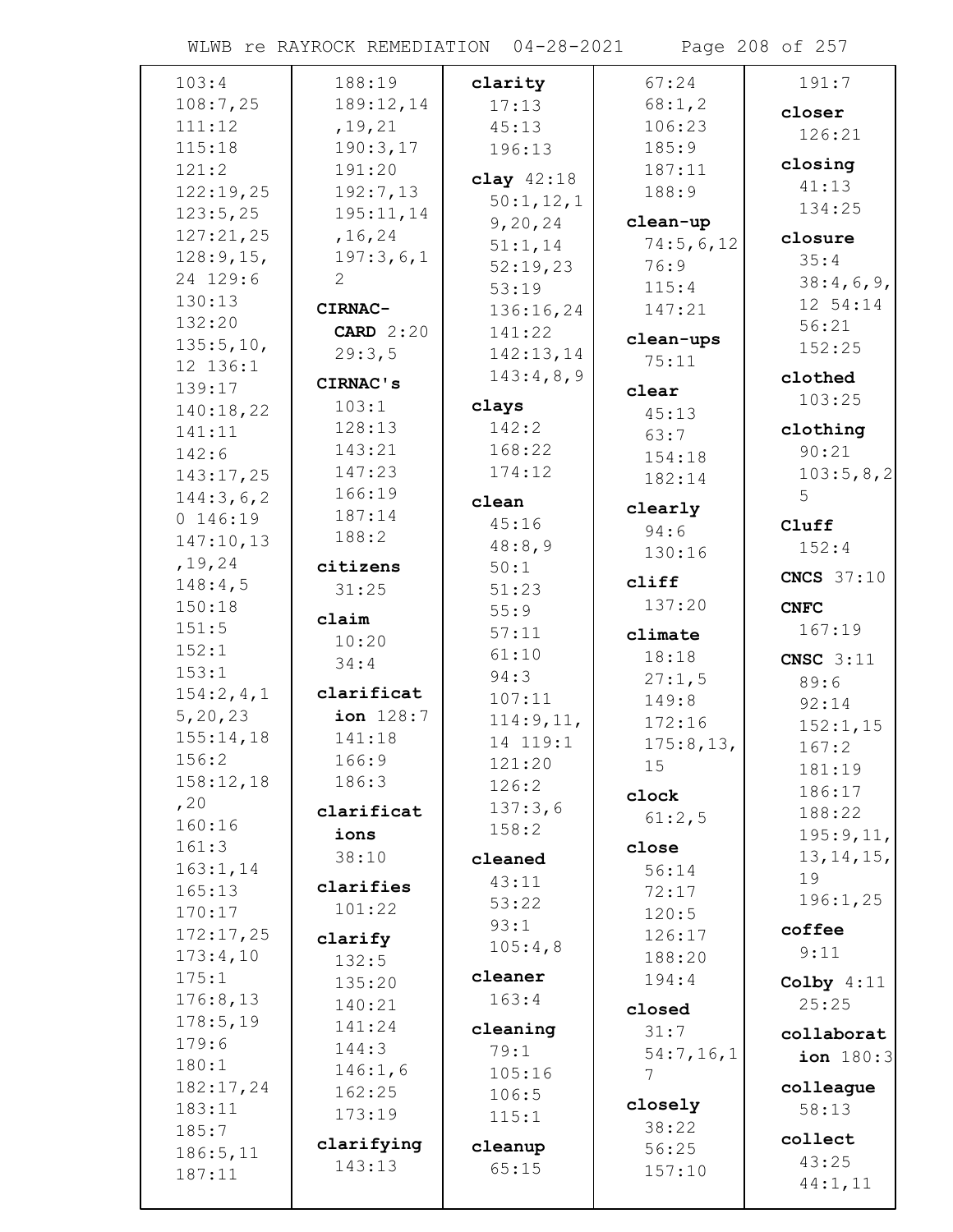WLWB re RAYROCK REMEDIATION 04-28-2021 Page 209 of 257

| $69:5$ 72:6 | 120:15     | 79:4       | $e$ 17:4            | Compensati  |
|-------------|------------|------------|---------------------|-------------|
| 114:19      | 126:7      | 152:14     | 44:16               | on 89:2     |
| 117:1       | 134:13     | 179:6,13   | 78:2                | complete    |
| 132:11,17   | 148:19     | 183:1      | 150:20              | 39:7        |
| collected   | 157:1      | 190:14     | communicat          | 42:20       |
| 43:8        | 191:19     | 195:19     | ion <sub>39:3</sub> | 61:19       |
| 44:19       | commence   | 196:22     | 77:11               | $62:4$ 66:3 |
| 57:16,25    | 197:20     | commitment | 150:25              | 71:16       |
| 58:6,7      |            | \$41:10    | 151:3,7,2           | 76:24       |
| 104:12      | commencing | 66:15      | 5 152:13            | 95:24       |
| 105:13      | 8:1        | 85:19      | 153:2               | 127:12      |
| 159:14      | comment    | 147:25     | 187:8               | 136:11      |
| 182:3       | 102:5      | 148:2,8    |                     | 138:21      |
|             | 144:10     |            | communicat          | 139:19      |
| collecting  | 150:3      | commits    | ions                | 185:10      |
| 71:6        | 181:5      | 150:18     | 19:17,18,           |             |
| 116:24      | comments   | committed  | 19 20:15            | completed   |
| collection  | 84:3       | 34:9       | communitie          | 32:22       |
| 42:22       | 86:19      | 39:25      | s 12:12             | 66:173:1    |
| Colomac     | 87:3,8,9   | 40:6       | 18:20               | 74:12       |
| 98:9        | 88:4       | 73:23      | 84:18               | 106:11      |
| 192:20      | 96:17      | 122:5      | 86:20               | 107:20      |
|             | 97:21,23   | 148:6      | 88:6                | 135:18      |
| colour      | 99:15,22,  | 149:9,17   | 96:15               | 144:24      |
| 118:5,7     | 25 100:4   | 150:11     | 99:21               | 170:16      |
| combined    | 101:25     | 151:5      | 100:1, 13,          | 180:15      |
| 80:24       | 102:17     | 153:1      | 20 101:23           | completely  |
|             | 108:7      | 154:20,24  | 102:1               | 119:1       |
| comes       | 112:23     | 155:14,18  | 105:21,22           | 184:12      |
| 45:16       | 178:6      | 163:16     | $, 23$ 107:9        | 185:3       |
| 63:8        | 194:19     | 164:12     | 114:16              | completion  |
| 113:9       |            | 190:3      |                     | 33:14       |
| 119:20      | Commission | 191:7,17,  | community           | 35:14       |
| comfort     | 18:9,15    | 20         | 11:3                |             |
| 186:14      | 28:12,15   | committee  | 21:20               | complex     |
| comfortabl  | 34:11      | 34:21,25   | 31:17               | 40:22       |
| $e$ 36:18   | 37:8,20    | 35:1       | 41:24               | 42:9        |
| 62:774:9    | 65:5,7     | 163:2      | 60:1<br>85:10       | 44:10,12    |
| 75:5        | 89:2       | 190:4      | 86:20               | 88:15       |
| 154:4       | 196:17     | 193:17     | 87:2                | complicate  |
|             | Commission |            | 97:5,19             | d 53:3      |
| coming      | ed 34:20   | common     | 100:23              |             |
| 45:13       | commit     | 72:12      | 101:9               | comply      |
| 52:22       | 72:7       | 95:10      | 181:21              | 37:22       |
| 55:3        | 77:11      | 164:3      |                     | 92:16,21    |
| 65:18       | 176:13     | 184:19,22  | company             | complying   |
| 80:3        | 180:1      | 191:1      | 95:2,3,5            | 92:11       |
| 110:16      | 182:17     | commonly   | compared            | component   |
| 113:19      | 195:11     | 164:9      | 57:20               | 44:20,21    |
| 117:15      |            | communicat | 160:6               |             |
| 118:8       | commitment |            |                     | components  |
|             |            |            |                     |             |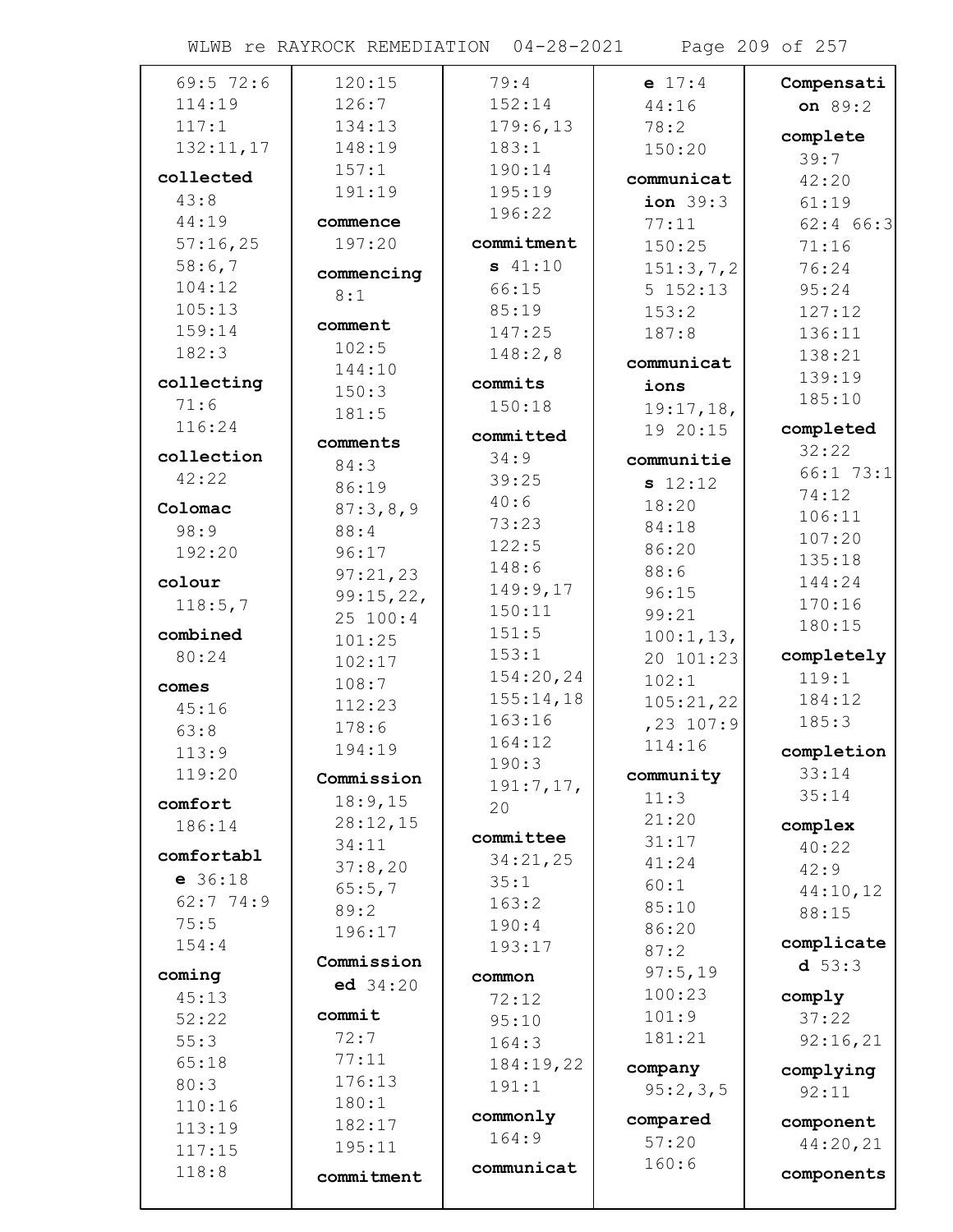WLWB re RAYROCK REMEDIATION 04-28-2021 Page 210 of 257

| 163:21              | 192:21          | conditions  | confirm    | ion $130:8$ |
|---------------------|-----------------|-------------|------------|-------------|
| 183:18              | concerned       | $40:1$ 52:6 | 52:14      | 189:7       |
| comprehens          | 31:8,12,1       | 59:20,21    | 151:15     | considerat  |
| ive 32:22           | 690:13          | 88:22       | 153:23     | ions        |
| 38:20               | 106:18          | 92:9        | 154:21     | 130:5       |
|                     | 109:17          | 130:3       | 170:18     | 167:21      |
| compress            | 128:22          | 155:2       | 177:22     | 172:24      |
| 168:25              |                 | 177:6       | 179:7      |             |
| comprised           | concerns        | 184:13      | 195:19     | considered  |
| 10:14               | 14:7            | conduct     | confirmati | 71:2        |
| compromisi          | 31:18           | 12:21       | on 152:15  | 82:3,5      |
| ng 171:13           | 60:17,22,       | 18:2 62:8   | 154:15     | 123:10,11   |
|                     | 24              |             |            | 133:25      |
| concentrat          | 67:13,14,       | conducted   | confirmed  | 164:15,16   |
| ion $71:8$          | 15 69:4         | 32:16       | 33:5,8     | considerin  |
| 162:18,24           | 79:6 82:2       | 149:25      | confirms   | $g$ 41:19   |
| 165:5               | 83:6            | 151:12      | 34:15      | 98:9        |
| concentrat          | 85:12           | 180:15      | 40:4       | considers   |
| ions $33:6$         | 89:11           | 188:25      | confusing  | 83:23       |
| 71:2 79:9           | 96:17<br>107:17 | conducting  | 140:16     | 174:23      |
| 90:14               | 108:8           | 31:999:7    |            |             |
| 131:15              | 129:18          | conference  | confusion  | consistent  |
| 136:24              | 175:6           | 10:6        | 101:14     | 1y 65:8     |
| 161:8,10            | 181:1           |             | connect    | consisting  |
| 162:7               | 186:10          | confidence  | 171:24     | 30:7        |
| 163:24              | 188:1           | 188:6       | connected  | 87:24       |
| 164:19              | 189:5           | confident   | 30:3       | constantly  |
| conceptual          | 192:16,19       | 61:25       |            | 23:12,20    |
| 32:22               | 194:9           | $62:1$ 78:2 | connection | 131:24      |
|                     | 196:6,10        | 111:5       | 58:19      |             |
| concern             |                 | 129:20      | connection | constraine  |
| 22:23               | CONCLUDED       | 157:25      | s 152:9    | d86:5       |
| 40:4                | 23:4,15,2       | 158:3,4     | connects   | construct   |
| 43:22               | 4               | 165:22      | 73:6       | 42:12,16    |
| 61:20               | 25:1, 10, 1     | 166:16      |            | 50:16       |
| 62:10               | 788:1           | 180:24      | conservati | constructe  |
| 63:14               | 94:13<br>96:12  | Confined    | on $11:24$ | d $43:9,24$ |
| 69:20               | 101:19          | 42:12,13    | conservati | 47:14       |
| 70:17               | 108:4           | 47:1        | ve 164:15  | 51:21       |
| 81:14               | 115:25          | 50:14       | 181:16     | 58:21       |
| 88:14               | 147:7           | 53:12       | 182:10     | 175:19      |
| 106:15<br>107:14,22 |                 | 58:11       | consider   |             |
| 109:9               | concrete        | 90:4,7      | 13:20      | constructi  |
| 113:11,12           | 42:24           | 109:3,4     | 68:23      | on $47:11$  |
| 115:14              | 54:2,4,9,       | 110:11,14   | 129:25     | 48:19       |
| 134:15              | 10, 13          | 134:18      | 130:20     | 58:24       |
| 160:6, 12           | 56:9,19         | 135:7       | 155:9      | 59:16       |
| 189:14              | condition       | 145:14      | 175:10     | 82:6, 8, 15 |
| 191:17              | $53:1$ $59:3$   | 166:13      |            | 110:14      |
|                     | 69:6            | 185:13      | considerat | 169:3       |
|                     |                 |             |            |             |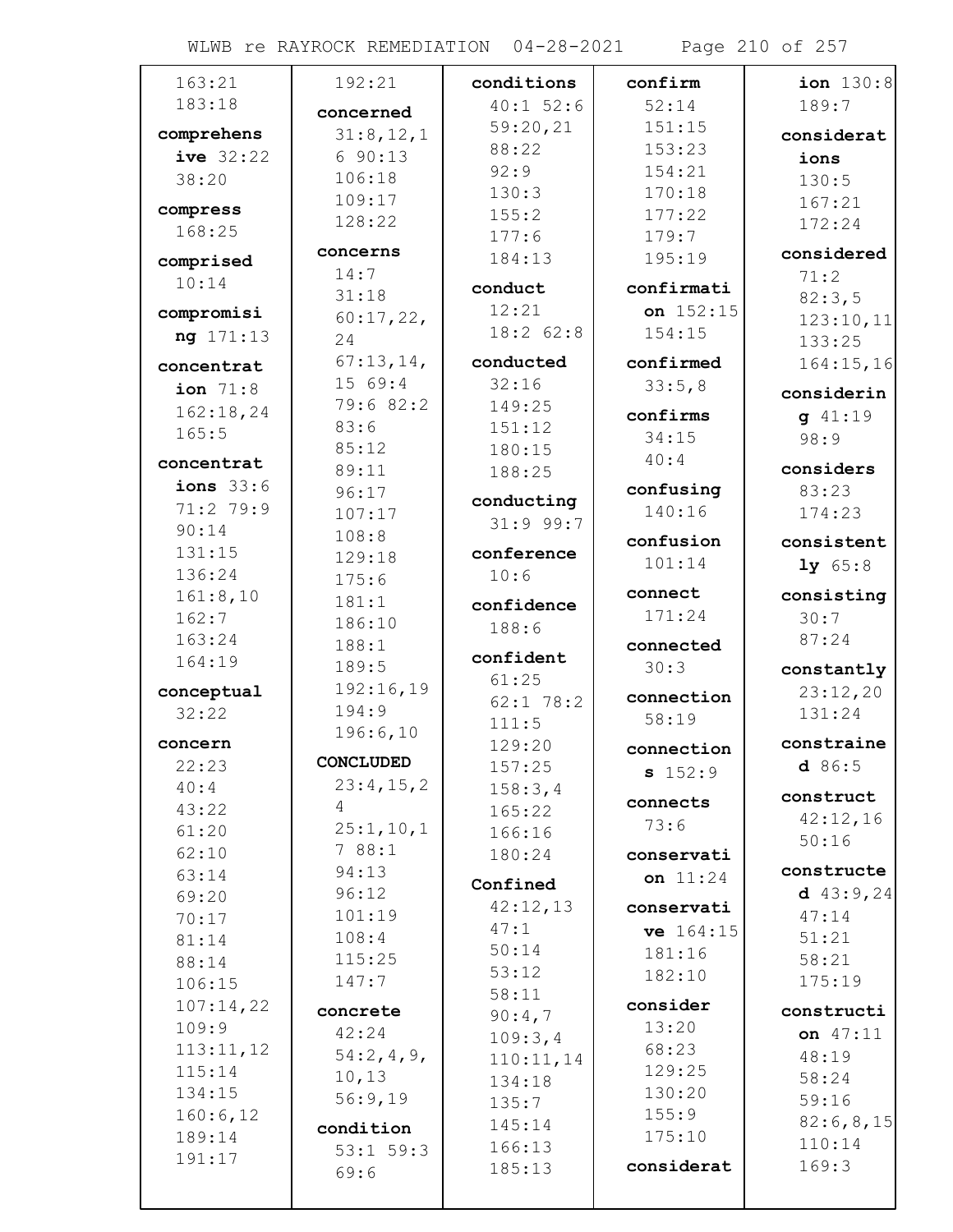WLWB re RAYROCK REMEDIATION 04-28-2021 Page 211 of 257

| 170:16     | 42:22           | 145:15      | 89:14             | 130:14        |
|------------|-----------------|-------------|-------------------|---------------|
| consult    | 46:948:3        | continues   | 129:14            | 132:5,8,1     |
| 52:12      | 53:8            | 51:18       | 137:10            | 4,22          |
| 144:12     | 70:18           |             | 139:1,6,1         | 133:11,17     |
|            | 98:25           | continuing  | 0, 15, 25         | 134:9         |
| consultant | 103:23          | 33:12       | 140:2,4           | 174:18        |
| 157:17     | 104:23          | 39:13       | controlled        | 191:10,12     |
| 195:7      | 113:16          | 67:9        | 64:21             | costs         |
| consultati | 140:19,24       | 77:11       |                   | 128:16,25     |
| on 19:11   | 141:9           | 78:4        | controls          | 130:16        |
| 34:17      | 170:21          | 191:7       | 82:7              | 132:12        |
| 190:20     | contaminat      | contract    | 133:18,23         | 133:17,25     |
| consulted  | ing             | 88:21       | 134:4             | 134:3,4       |
| 82:9       | 107:21          | 133:18      | 136:12            | 148:7         |
| 175:11     |                 | 194:16      | 138:9             | 190:5         |
|            | contaminat      | contractin  | conversati        | council       |
| Consulting | ion 61:20       | $g$ 95:1,23 | on 160:25         | 34:21         |
| 5:920:16   | 64:21           |             | conversati        |               |
| 30:8       | 69:21           | contractor  | ons               | counsel       |
| contact    | 78:25           | 59:17,22,   | 157:15            | 2:6,23        |
| 17:2       | 93:10           | 23 64:23    |                   | $3:4$ 11:19   |
| 109:8      | 115:3           | 72:18       | convey            | 20:11         |
| 125:25     | 185:2,4         | 88:24       | 189:5             | 83:14         |
| 156:19     | Cont'd $3:1$    | 94:23       | convinced         | couple        |
| 157:17     | $4:1 \ 5:1$     | 95:19       | 122:4             | 26:18         |
| contacts   | <b>CONTENTS</b> | 156:18,19   | coordinate        | 128:8         |
| 152:3,5    | 6:1             | contractor  | $d$ 156:15        | 144:23        |
|            |                 | $s$ 37:21   |                   | 153:6         |
| contain    | continue        | 88:18       | coordinati        | 156:3         |
| 185:7,8    | 17:1            | 89:10       | on 149:15         | 166:12        |
| contained  | 30:12           | 92:20       | 156:6             | 177:4         |
| 135:7      | 31:18           | 156:16      | 157:1             | 178:9         |
| 139:5,14   | 39:19<br>41:19  | contribute  | coordinato        | 188:11        |
| 185:11     | 60:4,9,11       | 84:21       | r 21:8            | course        |
| containmen | 63:5            | 85:6        |                   | 35:14         |
| t 53:18    | 64:16           | 169:25      | copper            | 61:9          |
| 54:6       | 68:7 71:4       |             | 159:7<br>160:7,13 | 70:16         |
| 62:14      | 73:14,19        | contribute  | 163:22,24         | 89:9          |
| 63:9,10    | 75:8,15         | $d$ 75:19   | 164:18            | 108:14        |
| 109:15     | 76:1,11         | contributi  |                   | 138:8         |
| 125:11,21  | 83:1            | ng 70:9     | corner            | 186:15        |
|            | 117:4,18        | contributi  | 15:23             |               |
| contam     | 152:6           | on 156:14   | Corp 30:19        | cover $48:1$  |
| 114:5      | 154:11          |             | correct           | 52:4          |
| contaminan | 157:15          | contributi  | 165:11            | 56:17<br>57:8 |
| ts 49:7    | 169:2           | ons 150:7   | 198:3             | 169:1, 14     |
| contaminat | 172:11          | control     |                   | 171:18        |
| ed 20:2    | 197:11          | 70:21       | corrective        | 176:8         |
| 27:16      |                 | 72:14,21    | 175:25            |               |
| 33:1       | continued       | 82:18       | cost              | covered       |
|            |                 |             |                   |               |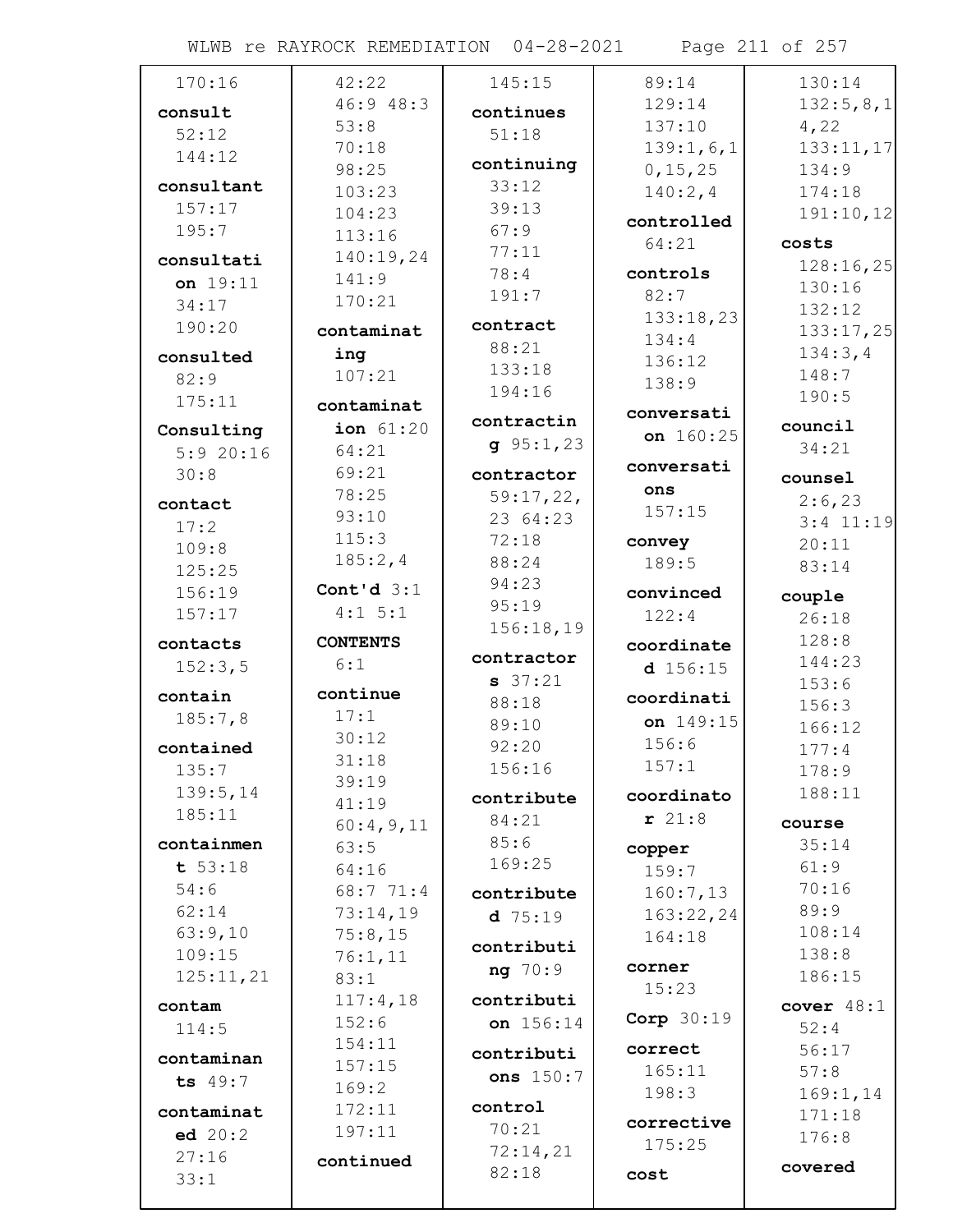WLWB re RAYROCK REMEDIATION 04-28-2021 Page 212 of 257

| 48:2,3      | 79:13,15  | 130:21            | 143:7            | deep $50:10$      |
|-------------|-----------|-------------------|------------------|-------------------|
| 53:19       | 80:2,3,21 | 137:16            | 155:4            | 55:21             |
| 54:9        | , 25      | 140:3             | 159:12           | 56:16             |
| 118:4       | 81:8,11,1 | 149:10            | 175:22           |                   |
|             |           |                   |                  | 104:5,7           |
| 157:7       | 4         | custodian         | 195:5            | 111:18            |
| covering    | 143:15,18 | 92:19             | days $12:17$     | 112:6             |
| 56:19       | 144:3     | 93:12             | 19:15,22         | deeper            |
| 148:6       | 157:25    |                   | 26:18            | 178:10            |
|             | 158:2     | <b>CUTS</b> 18:11 |                  |                   |
| covers      | 163:9,11  |                   | 103:2            | defer             |
| 86:8        | 165:15    | $\mathsf{D}$      | 133:7            | 94:16             |
|             |           |                   | <b>DCLP</b> 30:7 | 144:6             |
| COVID       | critical  | damage            |                  |                   |
| 35:15       | 167:12    | 119:21            | de $29:22$       | defining          |
| 100:14      | 186:19    | Dana $3:11$       | 105:2            | 143:18            |
| COVID-19    |           | 28:13,17          | dead             | definitely        |
| 8:24        | Croots    | 196:12,14         | 117:25           |                   |
|             | 5:18      |                   |                  | 157:7             |
| 66:18       | 21:16     | , 15, 16          | deal             | definition        |
| 100:12      | cross     | dangerous         | 131:2,4,1        | 82:14             |
| crack       |           | 91:15             | 1140:6           |                   |
| 120:14      | 47:12     |                   | 144:24           | delay             |
|             | 117:5     | dangers           |                  | 39:10,11          |
| Crapeau     | crossed   | 103:9             | dealing          | deliver           |
| $1:14$ 4:22 | 117:16    | dark 47:5         | 193:9            |                   |
| 11:7        |           |                   | 194:6            | 41:10             |
|             | crown     | 118:7             |                  | delivered         |
| crash       | 171:4     | data $69:10$      | decades          | 149:16            |
| 30:15       |           | 80:13,20,         | 173:13           |                   |
| create      | Crown     | 23 129:21         | decay            | demonstrat        |
|             | Indigenou |                   |                  | $e$ 185:19        |
| 142:1       | s 12:18   | 131:3             | 160:18           |                   |
| 194:7       | crush     | 136:23            | 169:23           | demonstrat        |
| created     |           | 145:2             | decays           | ed 190:14         |
| 36:14       | 42:16     | date $37:11$      | 169:24           | Denaze            |
|             | crushed   | 38:16             |                  | 14:13             |
| creation    | 50:16     | 71:1 73:7         | deciding         |                   |
| 34:24       | 54:5      |                   | 192:10           | <b>Dene</b> 29:16 |
| Cree        |           | 74:2              | decision         | Denise            |
|             | culture   | 81:12,18          |                  | 5:15              |
| 119:18      | 187:24    | 82:24             | 13:17            |                   |
| creek       | current   | 136:23            | 83:25            | 20:22             |
| 65:14,24    |           | 145:3,17          | 139:12           | department        |
| 66:7        | 62:15     | 156:8             | 187:15,18        | 18:18             |
| 135:4,9,1   | 63:19     | 190:15            | decisions        | 21:5              |
|             | 85:21     | 193:11            |                  |                   |
| 4, 17, 23   | 145:22,23 |                   | 14:1             | 26:13             |
| 136:9,13    | 187:12,16 | Dave $5:9$        | 17:15            | 27:20             |
| 137:12,14   |           | 20:16             | 85:15            | 82:10,11          |
| , 21, 22    | currently |                   | 86:4             | 97:9              |
| 138:2,5,1   | 39:8      | day $1:24$        | 172:15,20        | 156:20            |
| 6,18        | 54:20     | 17:15             |                  | department        |
| 145:11      | 64:6,11   | 30:17,22          | deck $42:5$      |                   |
|             | 86:7      | 66:10,11          | decrease         | 37:15             |
| criteria    | 94:22     | 91:3,7            | 128:18           | 180:21            |
| 38:6,9,12   | 96:1      | 133:1,6           |                  | 181:19            |
|             |           |                   |                  |                   |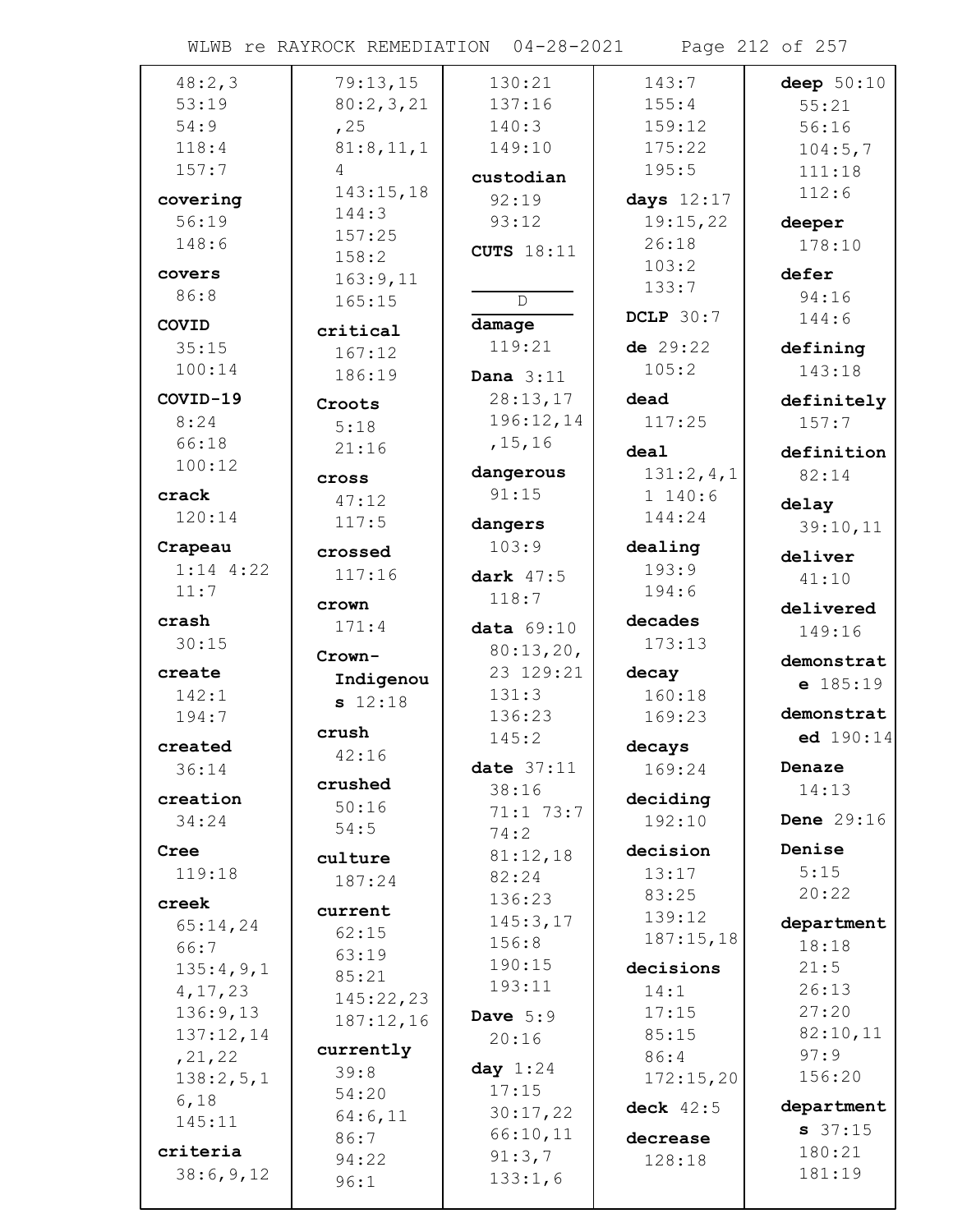WLWB re RAYROCK REMEDIATION 04-28-2021 Page 213 of 257

| depends    | 163:8       | 76:11                 | 175:9           | 12:17      |
|------------|-------------|-----------------------|-----------------|------------|
| 130:3      | 164:14      | 88:25                 | difficulti      | 30:24      |
| deposit    | 170:1       | 150:19                | es 16:22        | 63:5       |
| 10:16      | 172:21,22   | 152:17                |                 | 64:17      |
| 11:23      | designing   | 153:8                 | dig $62:21$     | 68:19,20   |
|            | 109:2       | 186:18                | digging         | discussed  |
| depth      | 124:23      | developed             | 120:10          | 60:21      |
| 111:9,10,  | 174:16      | 33:10                 | diligent        | 79:21      |
| 21 112:6   |             | 38:19                 | 9:5             | 84:11      |
| describe   | designs     | 129:12                |                 | 109:4,21   |
| 61:11      | 172:20      | 177:3                 | direct          | 124:10     |
| 89:19      | desks $8:8$ |                       | 18:2            | discussing |
| 108:22     | despite     | developing<br>90:15   | 133:16          | 67:12      |
| 121:8      | 156:7       | 130:6                 | 156:19          | 68:23      |
| 140:3      | 169:16      |                       | 157:17          | 130:18     |
| 173:1      |             | developmen            | directed        | 157:10     |
| described  | destroy     | t $11:1,24$           | 15:8            |            |
| 60:21      | 187:12,16   | $32:4$ 37:3           | 135:17          | discussion |
| 65:16      | detail      | 39:1                  | direction       | 26:18      |
| 68:15      | 46:2        | 151:7                 | 48:16           | 41:16      |
| 72:13      | 140:6       | 157:12                | 51:4            | 141:23     |
| 82:7       | 179:12      | 186:20,23             | 77:20           | 152:7      |
| 121:12     | 193:7       | dewater               |                 | 188:9      |
| 135:6      | detailed    | 168:25                | directly        | discussion |
| 146:2      | 94:16       | dewatering            | 13:24           | 38:25      |
| describes  | 130:10      | 46:5, 17, 1           | 50:4            | 75:15      |
| 63:19      | 158:7       | 8                     | 71:12           | 108:20     |
|            | 159:8       |                       | 156:19          | 109:1      |
| describing | details     | DFO 37:15             | director        | 148:17     |
| 139:20     | 32:4        | 38:22                 | 11:13           | 149:5      |
| descriptio | 89:17       | 98:22                 | 14:9 18:3       | 151:24     |
| $n \ 7:2$  | 95:22       | die $52:6$            | 19:13           | 163:1      |
| 140:5      | 158:9       | difference            | 20:1,3          | 189:3      |
| 144:1      |             | 131:12                | 150:4           | 190:23     |
| design     | determinat  |                       | Directorat      | 192:25     |
| 37:3       | ion $12:25$ | different             | e 20:4          | 194:11,25  |
| 151:4      | 13:6        | 53:4                  | dirty           | disposal   |
| 158:22     | determine   | 124:9                 | 61:12           | 42:12,14   |
| 167:22     | 139:8       | 127:3                 |                 | 47:1       |
| 168:1      | 144:25      | 129:10                | discharge       | 50:14      |
| 172:13,24  | 183:20      | 156:13                | 46:22           | 53:12      |
| 173:2,14   | determined  | 168:6,20<br>193:22,23 | 158:13,23       | 58:8,11    |
| 174:1, 11, | 64:3        |                       | discharged      | 90:4,7     |
| 22 176:21  | 174:10      | $, 25$ 196:3          | 46:8            | 109:3,4    |
| 177:5      |             | differentl            | 49:7,15,1       | 110:11,15  |
| 179:14     | determinin  | y 90:1                | $7\overline{ }$ | 134:19     |
| 194:15,20  | 9.69:10     | difficult             | 50:6,7,8        | 135:7      |
| designed   | develop     | 138:15                | 158:1           | 145:14     |
| 135:8      | 37:12       | 140:7                 | 163:3           | 166:13,21  |
| 151:13     | 50:13       | 174:17,21             | discuss         | 170:17     |
|            |             |                       |                 |            |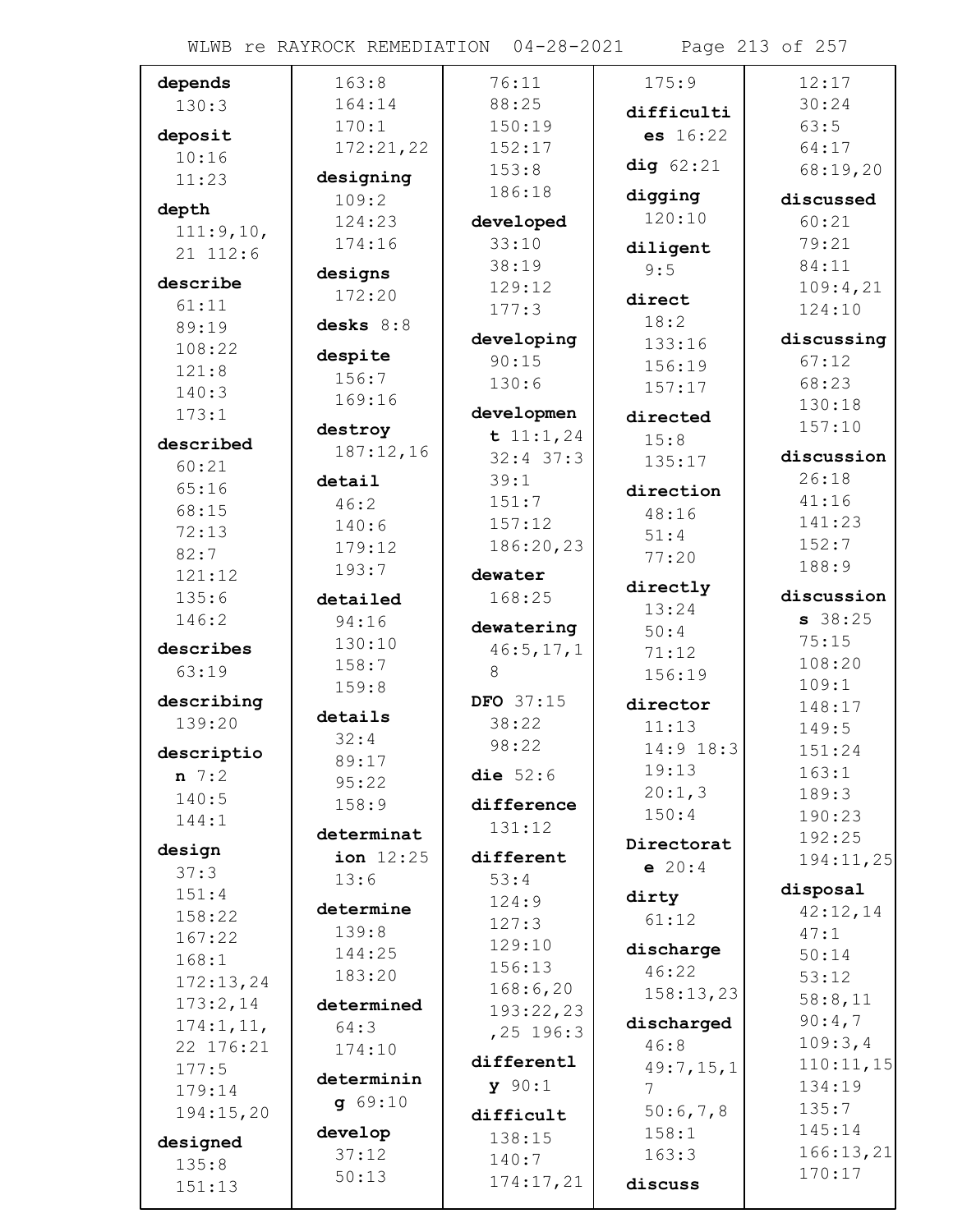WLWB re RAYROCK REMEDIATION 04-28-2021 Page 214 of 257

| 172:22      | dome $55:15$        | Doreen        | Drew $5:11$    | 38:8                   |
|-------------|---------------------|---------------|----------------|------------------------|
| 185:13      | done $35:14$        | $3:17$ $21:8$ | dried          | 39:21                  |
| disposed    | 53:20               | double        | 45:19          | 60:18                  |
| 43:8        | 62:14               | 28:19         |                | 63:15                  |
|             | 64:1 66:4           | 130:15,17     | drink          | 64:22                  |
| distance    | 68:6,12             |               | 118:9,10,      | 66:568:7               |
| $9:8$ 117:6 | 69:1, 3, 18         | doubles       | 13             | 72:16                  |
| distancing  | 70:25               | 132:8         | driven         | 78:17                  |
| 9:6         | 71:22               | doubling      | 69:4           | 84:13                  |
| disturbanc  | 72:17               | 132:12,22     | drum           | 89:12                  |
| e 82:16     | 73:8,17,2           | downstream    | 8:9,17,19      | 103:19                 |
| 83:3        | 2                   | 31:13,16      | 58:4           | 116:5                  |
| ditch       | 74:8, 11, 1         | 36:24         | drummer        | 123:5                  |
| 171:7,9     | 7                   | 84:7          | 8:13           | 128:2,17,<br>23 134:17 |
|             | 75:11,13            | draft         |                | 135:11,16              |
| ditches     | 76:9,12             | 67:20         | drummers       | 145:16                 |
| 51:21       | 78:3 79:5           | 188:15        | 8:17           | 151:9                  |
| dive        | 80:12               | 189:10,14     | drumming       | 152:24,25              |
| 178:10      | 82:22               |               | 8:7            | 154:17                 |
| divide      | 89:25               | drafted       | dry $52:23$    | 159:12                 |
| 126:16      | 98:8                | 129:15        | 65:24          | 171:10                 |
|             | 99:20               | drafts        | 110:20         | 175:7                  |
| division    | 104:3               | 180:18        | 117:23         |                        |
| 27:16       | 105:25              | drain         | 138:18         | dust<br>70:16,17,      |
| dock        | 106:11,16<br>107:22 | 47:23,24      | 169:15         | 18,23                  |
| 82:4,12,2   | 115:2,20            | 48:5          | 176:8,9        |                        |
| 1,22 83:3   | 119:4               | 69:15         | Drybones       | <b>DXB</b> 5:9         |
| 95:14       | 125:20              | 169:7         | $4:5$ 21:9     | 20:16                  |
| 96:3        | 127:13              | 171:5,22      |                |                        |
| docks       | 129:9,18            | 194:2         | dual $37:6$    | Ε                      |
| 59:16       | 130:4               | drainage      | Duca           | $E - A - H - R$        |
| 82:23       | 142:12              | 69:13         | 116:19         | 98:23                  |
| document    | 147:20              | 73:2          | Duck $3:8$     | earlier                |
| 61:15       | 156:12              | 123:8,12      | 27:7           | 30:16                  |
| 87:21       | 181:13,20           | 135:8         |                | 78:13                  |
| 141:4,7     | 182:7,15            | 142:1         | ducks          | 93:6                   |
| 179:23      | 186:8               | 143:10        | 118:8          | 121:19                 |
| documented  | 191:12              | 171:12,13     | Duco           | 156:6                  |
| 159:20      | Donihee             | 175:16        | 116:20         | 168:17                 |
|             | $2:6$ 11:19         | drained       | due 35:15      | 177:7                  |
| documents   | 83:14,16            | 108:16        | 55:6           | 190:10                 |
| 60:20       | donut               | drains        | 66:13          | 195:15                 |
| 195:12,17   | 92:25               | 45:7          | 150:24         | early                  |
| Dogrib      | 93:8                | 46:20,21      | dump $53:18$   | 83:11                  |
| 34:20,21    |                     | 90:7          |                | 155:20                 |
| DOJ 28:18   | door                | 124:12,13     | during         | 194:10                 |
| Dolodi      | 117:23              |               | $13:5$ 16:2    | 197:16                 |
| 102:10      | doors $9:15$        | draw $154:4$  | 32:21<br>33:20 | earth $77:3$           |
|             | 117:22              | 187:2         | 34:336:6       |                        |
|             |                     |               |                |                        |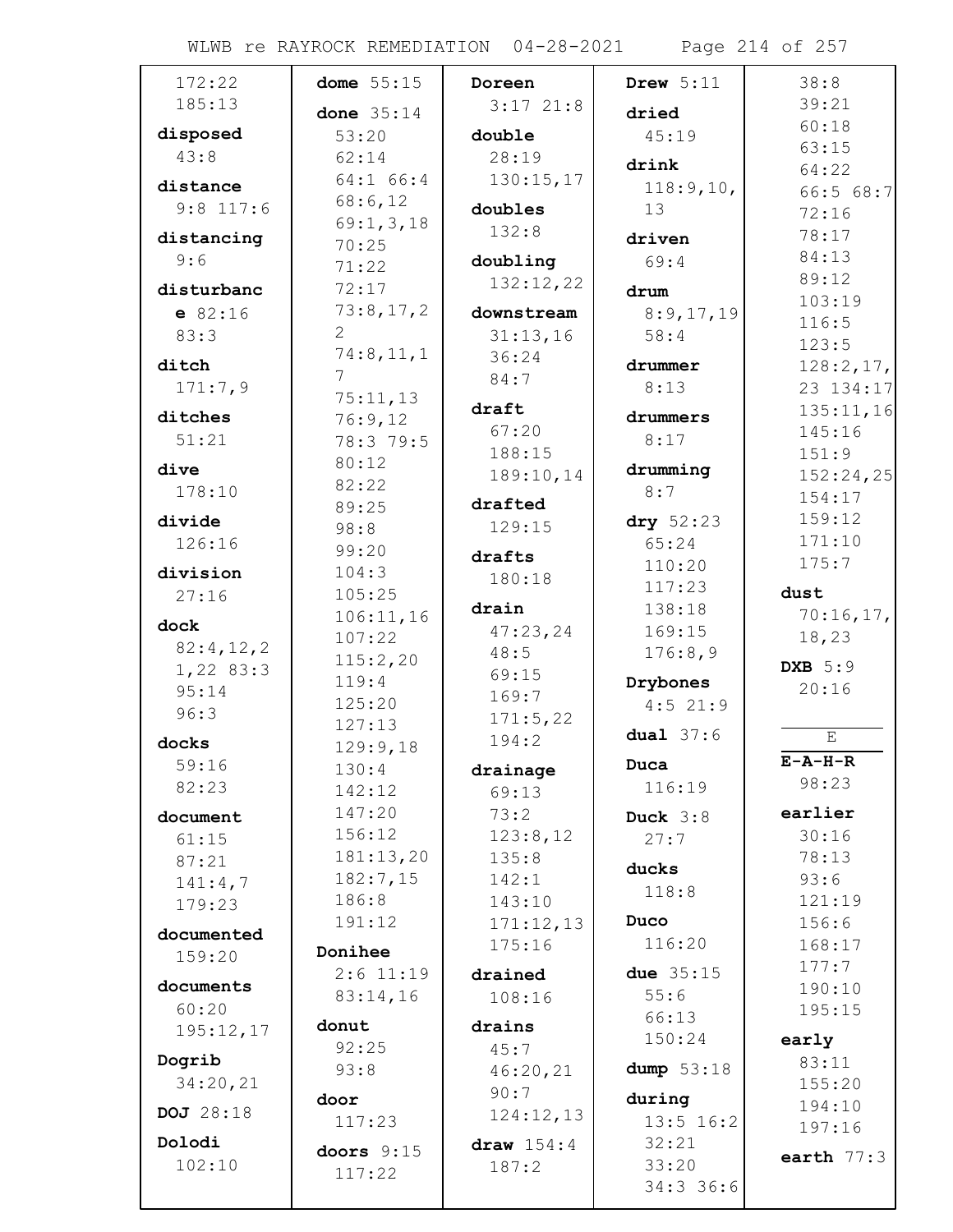| easier     | 171:12            | 96:9      | elemental             | 85:13            |
|------------|-------------------|-----------|-----------------------|------------------|
| 124:1      | effectivel        | 102:25    | 161:5, 12,            | engage           |
| 143:3      | y 36:15           | Elder-    | 13 162:3              | 35:18            |
| 185:21     | 40:7              | directed  | elements              | 177:22           |
| easily     | 191:12            | 99:8      | 42:4,9                | engaged          |
| 55:15      | effects           | Elders    | elevated              | 38:15            |
| 62:16      | 39:2              | 22:23     | 33:6                  | 158:10           |
| 70:5       | 67:21             | 26:19     | 55:19                 | 176:19           |
| 77:23      |                   | 29:9      |                       |                  |
| 126:9      | 68:16,18<br>84:22 | 31:11     | 56:4,5,10<br>57:556:9 | engagement       |
| 169:9      | 167:23            | 34:24     | 73:12                 | $35:3$ 36:2      |
| easy       |                   | 35:1      |                       | engineered       |
| 152:20     | effluent          | 36:11     | eleven                | 37:3             |
| 156:16     | 165:9             | 41:24     | 61:2                  | engineerin       |
| 171:14     | effort            | 60:1      | else 16:20            | g 19:20          |
| 194:2      | 14:17             | 61:18     | 28:20                 | 43:24            |
|            | 17:19             | 73:21,24  | 95:20                 | 108:14           |
| ECCC $3:7$ | 35:24             | 74:4,6,23 | 120:22                | 172:13,20        |
| echo       | 40:13,24          | 75:15,19  | elsewhere             | $, 23$ 173:1     |
| 178:20     | 122:3             | 76:1,5    | 139:15                | 174:8, 11,       |
| ecological | 189:8             | 77:19     | 143:3                 | 20,23            |
| 33:755:7   | 190:6             | 78:10,14, |                       | 190:24           |
| 177:23     | efforts           | 16, 20    | email                 |                  |
| 180:14     | 36:13             | 79:2,3    | 15:18,19              | engineers        |
| 183:18     | 37:10             | 84:18     | 16:23                 | 109:2            |
|            | 156:7             | 85:9      | emergency             | 124:23           |
| economic   | 169:17            | 87:24     | 9:14,17               | <b>ENGLISH</b>   |
| 39:20      | 190:15            | 95:16     | <b>Emile</b> $73:5$   | 8:3 21:23        |
| ecosystem  |                   | 97:1,18   |                       | 23:9,17          |
| 187:13     | eight             | 98:4      | Emma $2:18$           | 24:1             |
| ecosystems | 111:22            | 99:11     | 20:7                  | 25:12            |
| 64:10      | 112:8             | 100:22    | employees             | 87:16            |
| 129:23     | 142:19            | 101:16    | 100:18                | 93:18            |
|            | either            | 105:22    | 103:22                | 96:7             |
| Eddie      | 49:14             | 107:4     |                       | 100:8            |
| 116:15     | 52:6              | 108:15    | employment<br>157:11  | 102:23           |
| Eddie's    | 78:17             | 109:21    |                       | 112:19           |
| 116:15     | 88:5              | 114:15,17 | empty                 | 116:1            |
| edges      | 123:23            | 115:7     | 51:12                 | 146:23           |
| 126:3,4    | 126:20            | 120:2,3   | 105:13                | enhance          |
|            | 156:13            | 121:11    | 147:3                 | 35:3             |
| Edmonton   | 188:14            | 147:1     | enclosures            |                  |
| 20:13,20   | Ejeckam           | 155:21    | 71:13                 | enhanced         |
| effect     | 27:7              | 163:2     |                       | 149:11           |
| 39:10      |                   | 176:10    | encourage<br>31:20    | <b>ENR</b> 26:11 |
| 63:23      | Elder             | 180:5,6   | 70:8                  | 128:11           |
| effective  | 21:19             | 192:19    | 73:18                 | 132:4            |
| 151:2      | 31:20             | Elder's   | 74:4,18               | 134:10           |
| 156:18     | 69:3              | 190:4     |                       | 141:16           |
|            | 87:12,18<br>93:20 | 193:16    | encourages            | 143:12           |
|            |                   |           |                       |                  |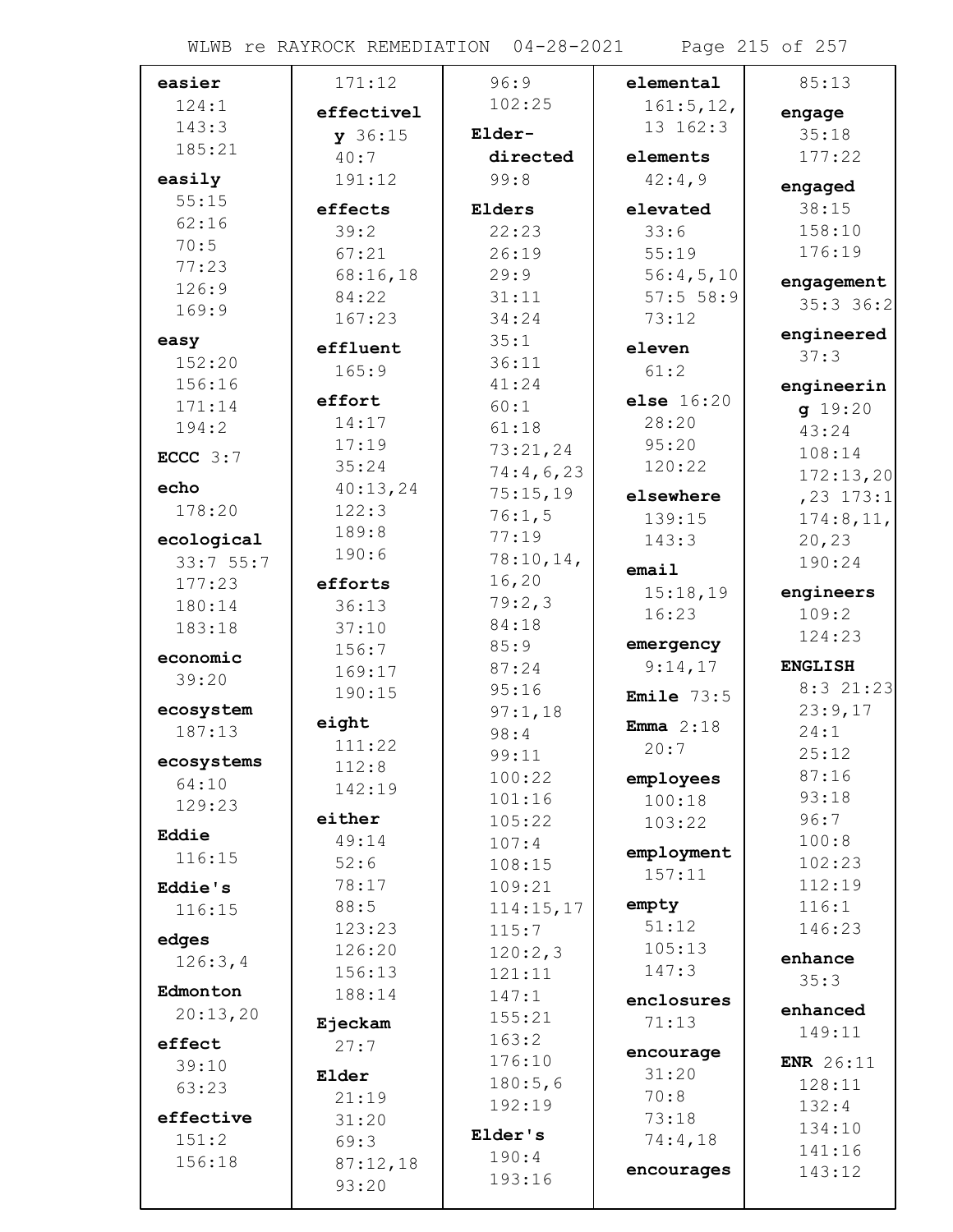| ensure                 | 30:9        | 164:2       | 115:20    | 140:4       |
|------------------------|-------------|-------------|-----------|-------------|
| $9:21$ $12:7$          | 32:12,20    | 174:2       | 126:17    | exchange    |
| 15:14                  | 36:23,24    | essence     | 191:20    | 78:4        |
| 16:5                   | 40:2        | 55:1        | evidence  |             |
| 37:21                  | 43:19,20    | 159:11      | 17:18     | exchanged   |
| 38:17                  | 74:19,20    |             |           | 190:24      |
| 135:21                 | 98:23       | establish   | 41:5      | excluded    |
| 143:10                 |             | 137:11      | 83:19,21  | $34:3$ 93:9 |
| 164:12                 | environmen  | establishe  | 84:2,5,20 |             |
|                        | ts 38:14    | d 10:20     | 85:4,17   | exclusion   |
| ensures                | envisionin  | 77:4        | 86:1      | 36:10       |
| 178:22                 | g 141:6     | 135:12      | evolve    | 154:6       |
| ensuring               |             | 166:1       | 185:16    | excuse      |
| 134:16                 | Epi 21:14   |             | evolved   | 80:22       |
| enter                  | EQC 135:21  | estimated   | 174:1     |             |
| 72:23                  | 162:21      | 39:6        |           | execution   |
|                        | <b>EQCs</b> | estimates   | exact     | $35:4$ 37:3 |
| entered                | 164:20      | 181:16      | 159:19    | 39:22       |
| 54:19                  |             |             | 163:7     | 41:17       |
| enters                 | equipment   | etiquette   | exactly   | executive   |
| 135:23                 | 48:23       | 14:11       | 68:19     | 11:13       |
|                        | 49:12       | event $9:3$ | 72:22     | $14:9$ 18:3 |
| entirely               | 50:25       | events      | 90:15     | exercise    |
| 127:3                  | 57:7        | 16:8        | 111:17    | 34:4        |
| entitled               | 58:25       | 30:13       | 140:7     |             |
| 34:19                  | 65:2        | 66:14       | 142:12    | exercises   |
| environmen             | 90:10,20    |             | 159:18    | 35:6        |
| t 5:20                 | 91:18       | eventually  | 188:8     | existing    |
|                        | 105:10      | 22:16       |           | 58:21       |
| $13:1$ $15:4$<br>18:17 | 133:24      | 105:14      | example   | 64:10       |
|                        | era 116:5   | 106:15,23   | 46:12     | 191:15      |
| 21:5,14                | erosion     | 107:7       | 48:11     |             |
| 27:1,5                 |             | everybody   | 49:2,9    | exit $9:18$ |
| 32:24                  | 53:25       | 90:24       | 54:9      | exits       |
| 33:9                   | 70:21       | 91:1,16     | 149:8     | 9:14,15     |
| 37:6,16                | 72:14,21    |             | 153:6,14  | expanding   |
| 38:19                  | 82:7,18     | everyone    | 154:5,9,2 | 82:4        |
| 39:14                  | 129:14      | 10:8        | 5 155:20  |             |
| 71:5                   | 136:12      | 14:14       | 161:20    | expansion   |
| 175:13                 | 139:1,6,9   | 16:20       | 166:21    | 59:16       |
| 176:12                 | , 15, 25    | 17:20       | 185:8     | 82:3,20     |
| 179:20,21              | 140:2,4     | 19:4        | 192:21    | expect      |
| 183:17,19              | escapes     | 40:12       | 195:13    | 52:5,15     |
| 184:10                 | 159:8       | 156:11      | examples  | 72:20       |
| 185:15                 | especially  | everyone's  | 12:13     | 94:25       |
| 187:16                 | 31:12       | 66:15       | 46:19     | 131:25      |
| 190:18                 | 66:17       | 195:5       | 192:16    | 132:25      |
| 191:13                 | 70:5,16     | everything  | excavate  | 136:5       |
| 194:8                  | 71:11       | 65:11       | 143:1     | 142:12,14   |
| environmen             | 107:9       | 109:12      |           | $,17$ 143:6 |
| tal 13:8               | 125:17      | 110:7       | except    | 158:4       |
|                        |             |             | 131:1     |             |

WLWB re RAYROCK REMEDIATION 04-28-2021 Page 216 of 257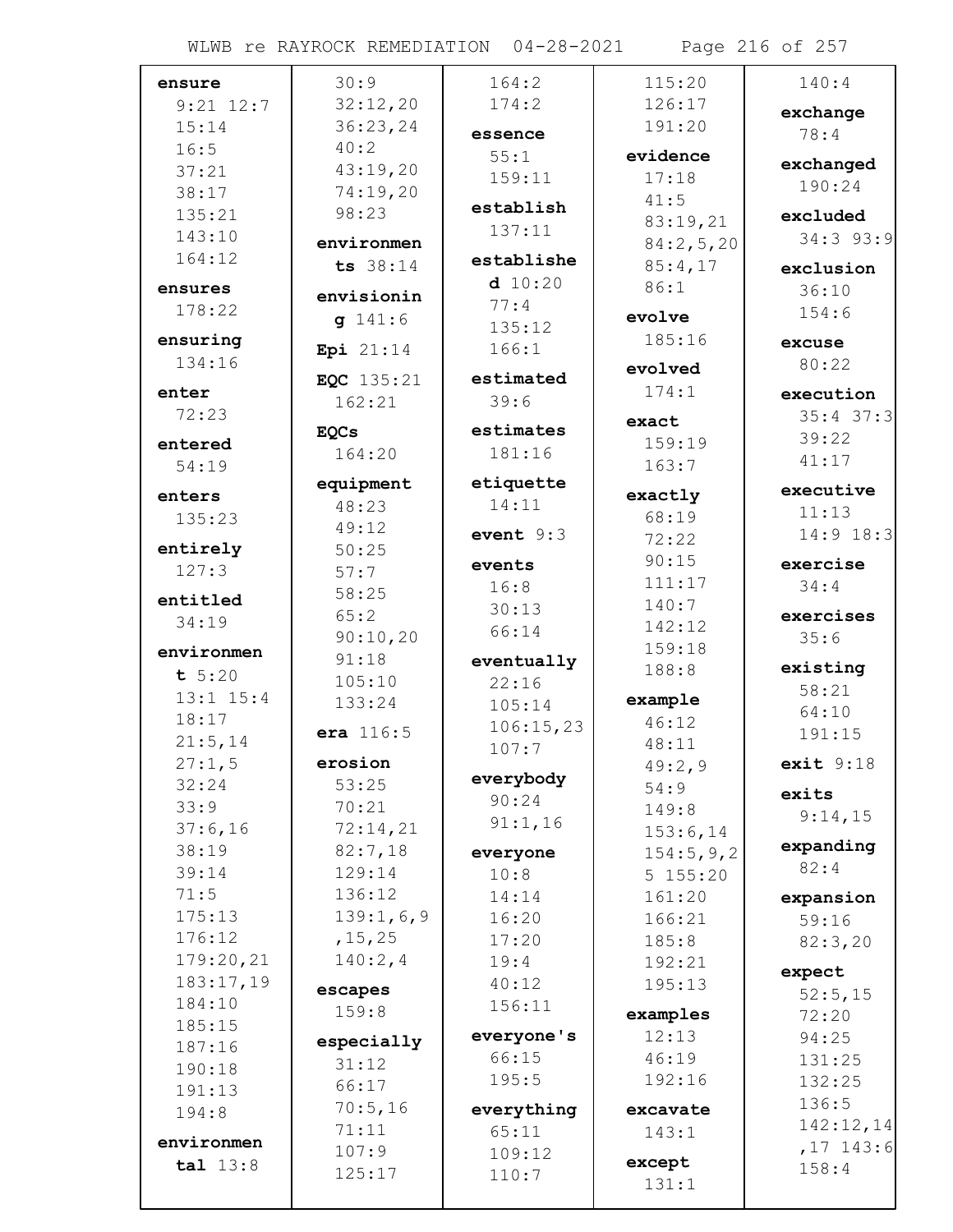WLWB re RAYROCK REMEDIATION 04-28-2021 Page 217 of 257

| expectatio       | 14:4             | 14:17             | 17:25                 | 193:19              |
|------------------|------------------|-------------------|-----------------------|---------------------|
| n 146:4          | Explorer         | 15:16             | fall 78:18            | feel                |
| expected         | 9:12             | facilitate        | 103:20                | 36:12,18            |
| 83:20            | 15:23            | 35:17             | 155:8                 | 74:9 75:4           |
| 124:24           | explorers        | facilitati        | falling               | 78:2 81:5           |
| 133:4            | 56:1             | ng 26:23          | 109:19                | 82:5                |
| 135:20           |                  |                   |                       | 104:1               |
|                  | explosives       | facilitato        | familiar              | 111:5               |
| expects<br>84:17 | 56:1             | r 14:10           | 10:9                  | 129:20              |
|                  | expose           | facility          | 121:9                 | 135:2               |
| experience       | 106:22           | 34:1              | 183:2,5               | 151:1               |
| 76:5             |                  | 42:12,13,         | families              | 165:22              |
| 124:17           | exposed<br>32:13 | 14 47:1,2         | 91:21                 | 180:24              |
| 173:13           | 52:23            | 50:14,16          | fantastic             | 187:15              |
| 180:16,22        |                  | 53:12             | 153:13                | 191:5               |
| 183:9            | 63:11,12<br>91:7 | 58:11             | 154:7                 | 193:4               |
| experienci       |                  | 90:4,7            | 178:2                 | feels               |
| ng 16:21         | exposure         | 105:16            |                       | 80:20               |
| 123:14           | 57:13            | 109:3,4           | fatality              |                     |
|                  | expressed        | 110:11,15         | 30:16                 | feet $9:8$          |
| expert           | 22:23            | 134:19            | February              | 111:18,23           |
| 37:15            | 60:19            | 135:7             | 33:13                 | 112:8,10            |
| 180:20           | 61:15            | 145:14            | 35:20                 | 118:3,4             |
| 186:7            | 62:10            | 166:13,14         | 39:16                 | 126:2               |
| expertise        |                  | , 17, 21          | 97:4,13               | 142:19              |
| 144:14           | extending        | 170:15,17         | 98:5,16               | fellow              |
| experts          | 80:13            | 171:10            | 108:20                | 11:6                |
| 27:10            | extensive        | 172:22            | 176:20                | felt                |
| 30:2             | $32:2$ 35:9      | 173:2             | 189:4                 | 119:22              |
| 152:21           | 80:15            | 175:23            | 193:1                 |                     |
| 175:12           | 145:6,21         | 185:13            |                       | fence               |
| 180:4            | 190:23           | facility's        | federal               | 54:10               |
|                  | extensivel       | 166:23            | 11:6                  | 56:16               |
| explain          | y 31:6           |                   | 22:10                 | 57:1                |
| 77:22            | 36:10            | <b>fact</b> 71:24 | 34:4                  | <b>Fequet</b> $2:2$ |
| 92:25            | 108:12           | 80:10,13,         | 93:2,8,11<br>, 14, 24 | 11:13               |
| 93:3             |                  | 17,24             | 94:2                  | 14:9, 13, 1         |
| 158:15           | extent           | 82:13,14          | 140:17,19             | 4 17:12             |
| 166:19           | 192:10           | 136:25            | $, 23$ 141:8          | 26:23,24            |
| explained        | extra            | 161:6, 16         | 148:1                 | 27:11,20            |
| 123:6            | 133:6            | 185:18            | 157:18                | 28:1,6,11           |
| exploratio       | extremely        | failure           | 180:21                | ,1729:1             |
| $n \ 31:23$      | 77:25            | 167:22            |                       | 83:12               |
| 33:18,23         |                  | 171:18            | federally             | 122:14,15           |
| 43:2             | eye $61:2,4$     | 173:24            | 11:8                  | 189:17,18           |
| $55:17,20$ ,     |                  | 175:5             | feed $10:6$           | 197:8               |
| 22, 23           | F                | fairly            | 15:16                 | field               |
| 56:11,12,        | face             | 145:6             | feedback              | 44:23               |
| 14 57:17         | 137:16,19        | 194:4             | 106:10                | 45:1                |
|                  | Facebook         |                   | 181:25                | 149:21              |
| explore          |                  | fairness          |                       |                     |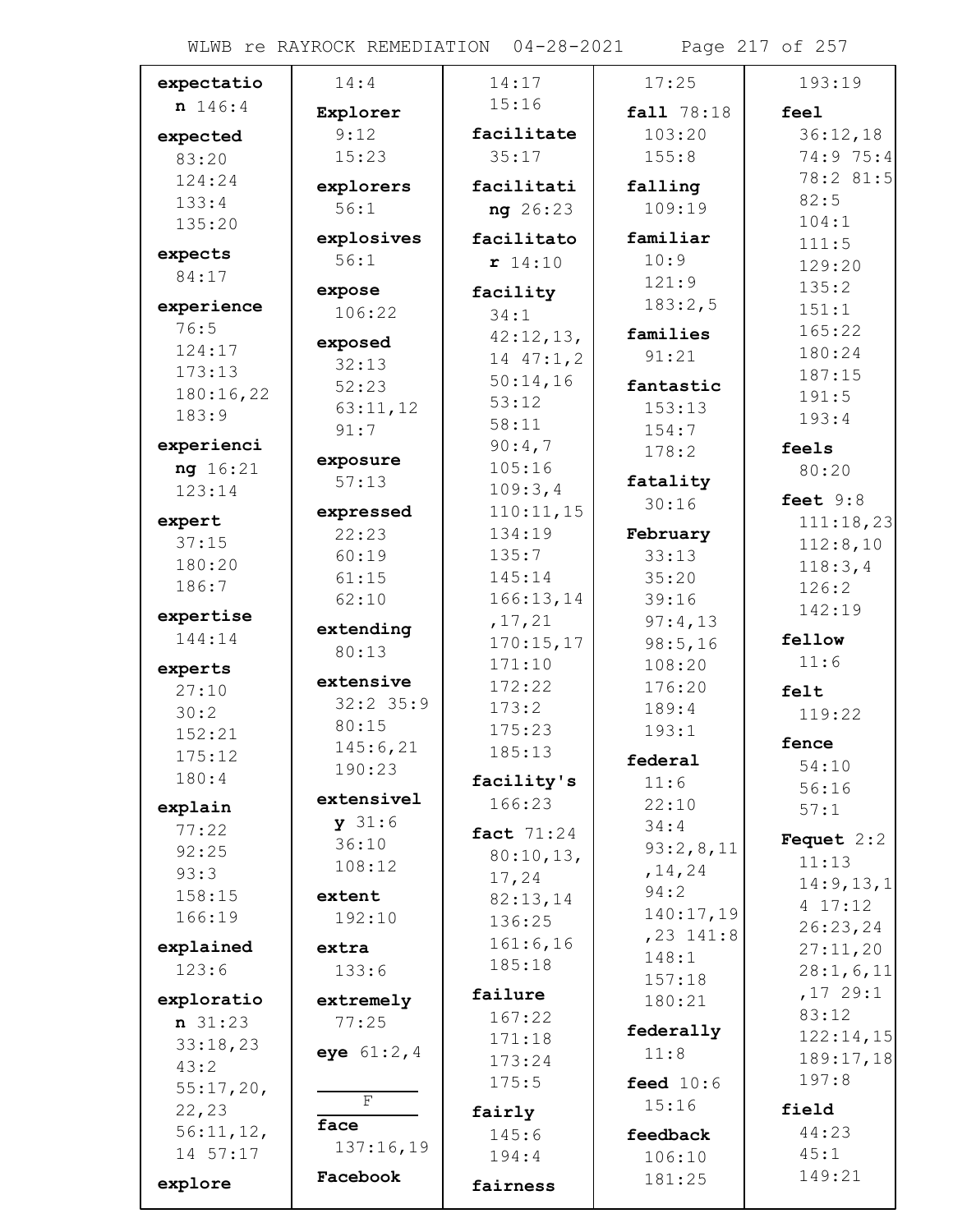WLWB re RAYROCK REMEDIATION 04-28-2021 Page 218 of 257

| 155:13,15   | 82:1             | 197:13       | flow              | forever            |
|-------------|------------------|--------------|-------------------|--------------------|
| $,19$ 156:7 | financial        | fish $31:12$ | 51:4,18           | 55:1               |
| 157:1       | 148:3            | 75:6         | 66:1              | forget             |
| 158:13      | 151:6            |              | 106:14            | 154:25             |
| 159:11,13   |                  | Fisheries    | 107:8             |                    |
| 180:17      | finding<br>94:23 | 18:18        | 109:23            | form $50:17$       |
| fielding    | 190:21           | 27:21,24     | 111:1             | 68:17              |
| 5:20        |                  | 82:10,11     | 113:3             | 87:23              |
| 21:13,14    | findings         | fishing      | 123:16            | 98:14,15<br>100:11 |
| 30:9        | 33:11            | 31:6         | 124:20            | 106:5              |
| 181:9       | 179:19           | fit 140:1    | 126:23,24         | 166:10             |
| fields      | finish           | fits         | 127:6             | 184:17             |
| 125:22      | 146:12           | 173:20       | 137:2             | 188:15             |
|             | finished         |              | 177:12            | 189:10,14          |
| fifteen     | 96:10            | fitting      | flowing           |                    |
| 111:18      |                  | 194:20       | 113:21            | formal             |
| fifty 9:4   | finishing        | five $10:14$ | 137:12,24         | 152:10             |
| 118:25      | 91:19            | 146:10,11    | 138:10            | 192:14             |
| fill 51:19  | Firelight        | 151:10       | flows             | formally           |
| 109:16      | 5:17             | fix 114:12   | 126:19,25         | 193:1,10           |
| 110:3       | 21:13,17         |              | 137:18,19         | formed             |
| 142:25      | firm $42:1$      | fixed        | , 21, 22, 23      | 33:18              |
| 178:7       | 175:12           | 37:15        | 138:18            | 130:4              |
| filled      | first $8:16$     | 39:9         | 155:6             | 136:7              |
| 46:20       |                  | 53:25        | flush             | 138:14             |
| 47:22       | 27:2<br>29:7,17  | 171:14       | 195:1             | former             |
|             | 35:7,9           | flagged      |                   | 12:22              |
| filling     | 43:13            | 176:25       | fly 95:8          | 42:25              |
| 54:17       | 47:14            | flat $50:13$ | <b>FMEA</b> 173:7 | 47:4               |
| filtering   | 49:18,20         | 55:15        | focus             | 50:21              |
| 69:24       | 65:16            | flattened    | 17:13             | 52:18              |
| filters     | 87:2             | 47:11        | 40:9              | 53:9,18            |
| 70:5        | 103:6            |              | folks             | 56:24              |
| final       | 113:17           | flesh        | 14:21             | 59:5               |
| 39:21       | 114:8,10,        | 179:11       | 26:25             | forward            |
| 65:25       | 13, 15, 25       | float        | 28:18             | 12:20              |
| 141:5       | 121:18           | 95:14        |                   | 26:17              |
| 143:14      | 128:11           | 96:3         | Football          | 37:13              |
|             | 136:10           | floating     | 4:8,13            | 40:8               |
| finalizati  | 147:23           | 59:16        | 25:19,21,         | 41:16,17           |
| on $35:12$  | 155:16           | 82:12,23     | 22                | 61:24              |
| finalized   | 158:21           | 83:3         | force             | 64:18              |
| 35:22       | 159:4            | floats       | 10:21             | 75:778:4           |
| 39:17       | 167:6            | 82:4         | foreseeabl        | 103:11             |
| 68:21       | 171:2            |              | e 38:2            | 135:1              |
| 129:16      | 177:15           | flood        | forests           | 153:16             |
| finally     | 179:8,9          | 125:9        | 62:20,22          | 191:18             |
| 73:4        | 181:23           | floor's      | 63:4              | forwarded          |
| 78:23,25    | 191:9            | 102:5        |                   | 15:12              |
|             | 193:13           |              |                   |                    |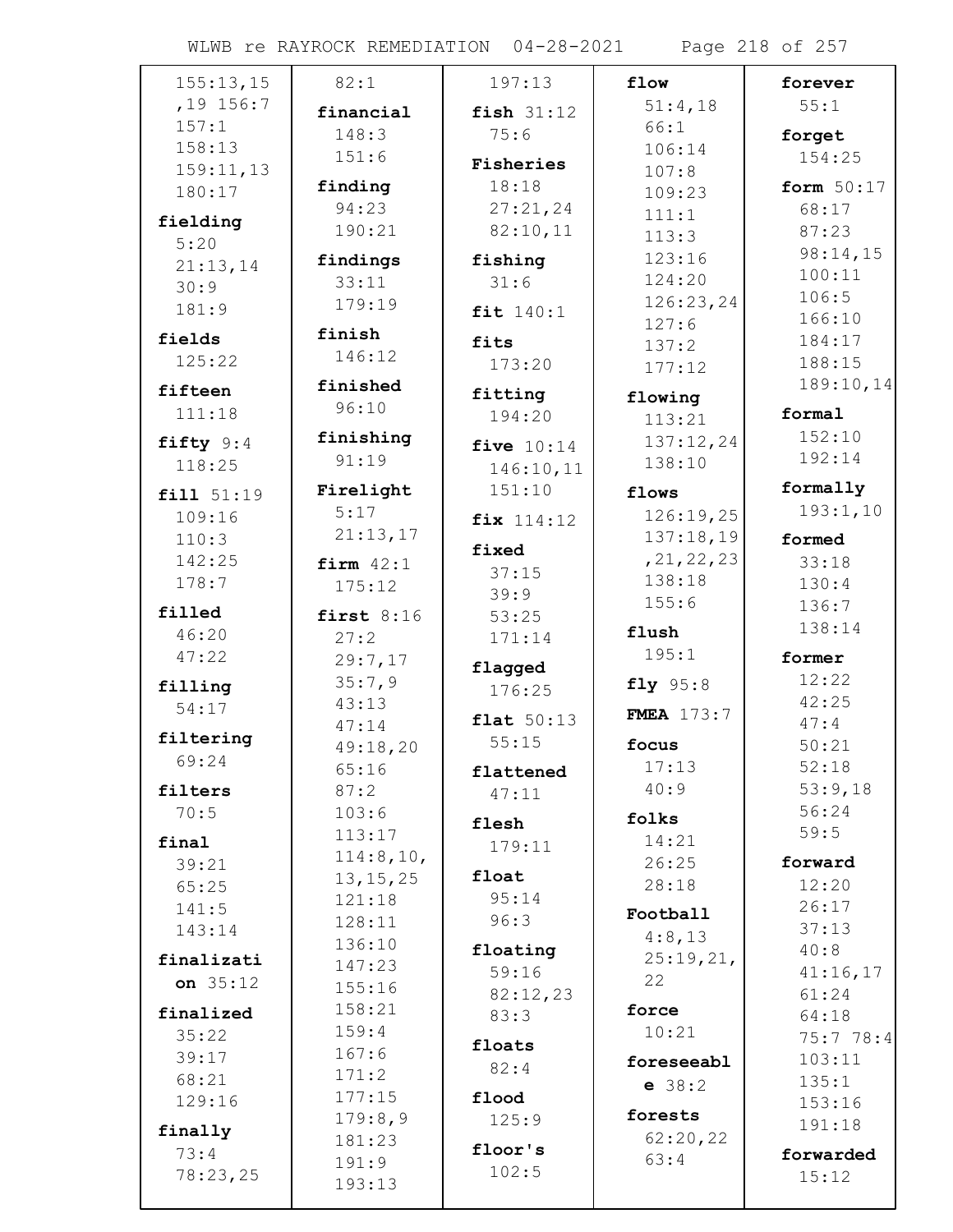WLWB re RAYROCK REMEDIATION 04-28-2021 Page 219 of 257

| 115:12,18  | 179:18        | <b>Gabe</b> $19:21$ | 53:21      | 1143:17             |
|------------|---------------|---------------------|------------|---------------------|
| foundation | 191:6         | Gabriel             | 59:9,11    | 144:2               |
| 942:24     | fulsome       | 2:22                | gas        | geochemist          |
| 54:3       | 13:25         | 27:22,23            | 169:22,24  | 144:12              |
|            |               |                     |            |                     |
| fourth     | function      | gain                | gases      | geochemist          |
| 170:5      | 16:13,22      | 114:20              | 170:2,3    | ry                  |
| fraction   | functionin    | gained              | gather     | 81:7,13             |
| 162:2,12   | g 64:11       | 36:3                | 87:19      | 143:15,22           |
| frames     | funded        | Gameti              | gathering  | 144:1               |
| 117:8      | 98:22         | 12:12               | 12:16      | George              |
| Francis    | 150:1         | 18:20               | 31:6       | $2:21$ 3:20         |
| 3:184:19   | funding       | 21:20               | gauge      | 19:11               |
| 10:2       | 39:9          | 23:19               | 138:13     | 21:10               |
|            | 70:10         | 24:4,6,8            |            | Georgina            |
| frequency  | 148:17,19     | 25:15               | gauged     | 27:9                |
| 128:12     | , 20          | 86:21               | 139:5      | geotechnic          |
| 130:8,15   | 149:2,8       | 100:1,5             | Geena      | al 173:13           |
| 131:14     | 150:7,11      | 102:4,6             | 30:18      |                     |
| 132:2      | 154:10        | 113:1,10,           | general    | gets 69:24          |
| 155:8      | 190:19        | 17                  | 19:13      | 137:18              |
| frequent   | 191:3,24      | gamma $7:4$         | 75:16      | getting             |
| 63:19      |               | 55:4                | 86:3       | 67:879:4            |
| fresh      | funds         | 63:17               | 89:20      | 88:16               |
| 17:20      | 68:24         | 64:2                | 102:16     | 91:3                |
| 192:25     | 69:3          | 69:13,14,           | 112:16     | 112:15              |
|            | Furthermor    | 16, 19, 22          | 150:3,4    | 131:18,24           |
| freshet    | $e$ 43:6      | 75:17               | 176:17     | 145:12              |
| 78:17      | future        | 76:3 84:7           |            | 148:19              |
| 103:19     | 12:8          | 85:22               | generally  | 149:10,19           |
| 155:2,5    | 29:25         | 106:7               | 12:1       | 152:3,10            |
| freshwater | 31:21         | 123:22              | 163:3      | 153:2               |
| 104:24     | 38:2          | 125:6,17            | 172:25     | 156:15              |
| 105:1      | 41:12         | 126:14,21           | 186:8      | 171:19              |
| 108:19     | 61:12         | , 23, 24            | 187:24     | 195:5               |
| 163:16     | 75:10         | 127:5               | generate   | Giant               |
| 164:13,17  | 78:5 83:1     | 182:7               | 145:1,20   | 120:4,5             |
| 166:3      | 109:18        | 188:2               | generating | 180:23              |
| Friday     | 114:21        | 189:2,23            | 81:25      | Gibson              |
| 128:3      | 118:25        | 190:7               | 143:19     |                     |
| front      | 126:11        | 191:6,8,1           | 145:4      | $2:18$ 5:17<br>20:7 |
|            | 158:11        | 9                   | generation | 21:13               |
| 171:7      | 175:22        | 192:3,24            | 97:8       |                     |
| full 71:25 | 176:12        | 193:23              |            | Gilbert             |
| 74:25      | 179:25        | 194:3,7             | generation | 116:18              |
| 133:1      | 180:2         | gap 177:25          | s 12:8     | Ginger              |
| 180:5      | 182:20        | 178:7               | 29:25      | 5:17                |
| fully      |               | gaps 32:17          | 31:22      | 21:12               |
| 158:4      | ${\mathbb G}$ |                     | 41:12      | given               |
| 165:19     |               | garbage             | geochemica |                     |
|            |               |                     |            |                     |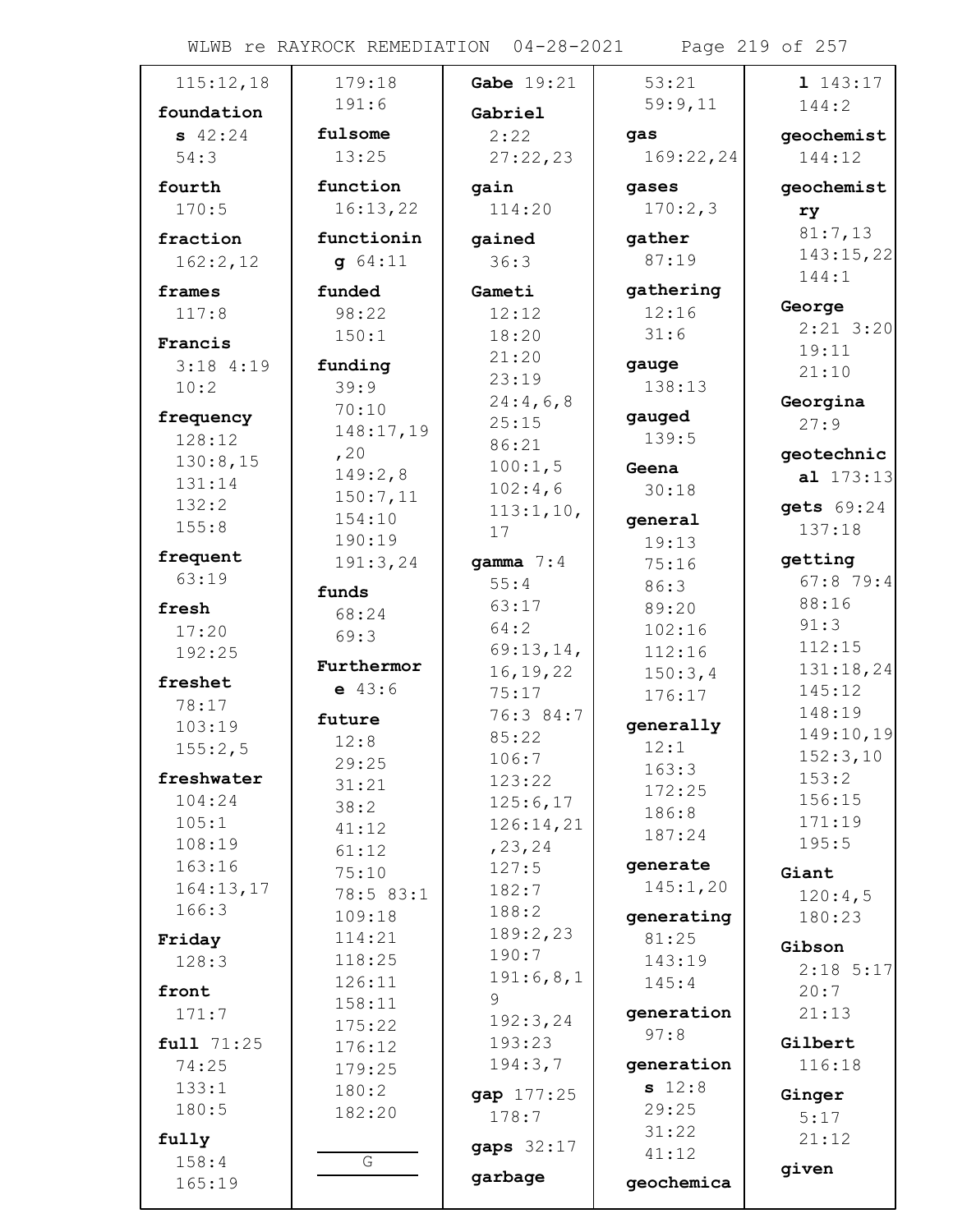WLWB re RAYROCK REMEDIATION 04-28-2021 Page 220 of 257

| 89:10           | 109:22          | 153:22,23        | 27:3,4          | 55:21,25     |
|-----------------|-----------------|------------------|-----------------|--------------|
| 90:20           | gotten          | 154:13           | gram            | 56:15        |
| 91:5            | 71:1            | 155:12,19        | 161:22          | 71:12        |
| 101:6           |                 | 157:10,18        |                 | 77:3         |
| 115:13          | government      | , 24             | Grand $3:20$    | 104:18       |
| 175:23          | $3:13$ 4:3      | 159:25           | 21:10           | 175:11       |
| giving          | 10:21           | 160:15           | grants          | 179:9        |
| 188:5           | 11:9            | 162:16           | 150:6           | group $5:17$ |
|                 | 13:11,12        | 165:3            | grass           | 21:13,17     |
| glad            | 15:2,3          | 170:10           | 52:24           | 23:13        |
| 151:21          | 19:1            | 172:9            |                 | 26:8         |
| glass           | 21:3,6          | 176:6,14         | grasses         | 33:22        |
| 59:10           | 22:10,11        | 179:16,18        | 52:3,15         | 68:18        |
| GNWT $3:3$      | 26:19           | , 25             | 176:9,16        | 87:24        |
| 19:2            | 37:17           | 180:4,6,2        | grave           | 149:2        |
| 26:5,13         | 40:11           | 1                | 116:19          | 152:7        |
| 37:17           | 58:22           | 182:14,22        | 119:16          | 155:1        |
| 40:11,20        | 61:16,25        | 184:25           |                 |              |
| 79:6,8,14       | 62:10           | 187:5,19         | gravel<br>42:17 | groups       |
| 80:5 81:7       | 63:6,16         | 188:1, 13        |                 | 38:23        |
| 82:2            | 64:20           | 190:2,4          | 48:8,9          | 39:1         |
| 122:11,18       | 65:13           | 192:5            | gravels         | 92:23        |
| 127:20,23       | 67:11           | 195:2,7,8        | 168:21          | grow $110:5$ |
| 128:13,19       | 68:17,24        | , 12, 17, 21     | great $11:2$    | growing      |
| 134:13          | 69:4,5,12       | 197:4,7,1        | 30:15           | 51:663:5     |
| 135:5           | 70:7,15         | 4                | 106:4           | 76:18        |
| 138:23          | 71:15           | government       | 117:5           |              |
| 140:13          | 72:10,24        | s 11:6           | 131:2,4,1       | growth       |
| 143:16,23       | 73:15           |                  | 1 140:6         | 51:23        |
| 146:1, 7, 1     | 74:3            | government       | 142:25          | 52:1,22      |
| 0               | 75:14           | 's 101:5         | 143:1           | GS 33:22     |
|                 | 76:4,13         | grab             | 144:24          | guess $67:7$ |
| <b>GNWT-ENR</b> | 77:15           | 79:10,12         | 145:18          | 112:13       |
| 3:526:9         | 78:10,14        | 80:1             | 155:3,4         | 118:15       |
| goal 29:23      | 79:21           | grabbing         |                 | 129:24       |
| 61:23           | 83:20,25        | 159:11           | greater         | 132:8,13     |
| 63:9            | 84:4,11,1       |                  | 125:3           | 134:11       |
| 121:23          | 4 93:25         | grade            | 174:14          | 135:19       |
| 188:5           | 96:22<br>97:5   | 51:18            | 175:20          | 150:3,10     |
| goals           | 100:24          | graded           | greatest        | 156:9        |
| 139:24          | 101:4,7,8       | 48:5             | 33:16           | 186:13       |
| 166:2           |                 |                  | greatly         | 188:20       |
|                 | 115:7<br>121:20 | grading<br>42:19 | 40:1            | 189:5, 11    |
| go-around       | 122:12          | 51:3,8           | 75:20           | 194:17       |
| 151:19          | 146:18          | 65:25            | 147:19          |              |
| Gogha           | 147:12,18       | 142:23,24        |                 | guidance     |
| 29:22           | 148:1,7         | 143:5            | green           | 76:7         |
| Gon 5:22        | 150:19          |                  | 125:22          | guided       |
| 116:3,4,5       | 151:2,6,1       | graduates        | ground          | 35:9         |
|                 | 6               | 99:5,7           | 47:4,14,1       | guideline    |
| gone 48:19      |                 | Graham $3:7$     | $7\ 52:4$       |              |
|                 |                 |                  |                 |              |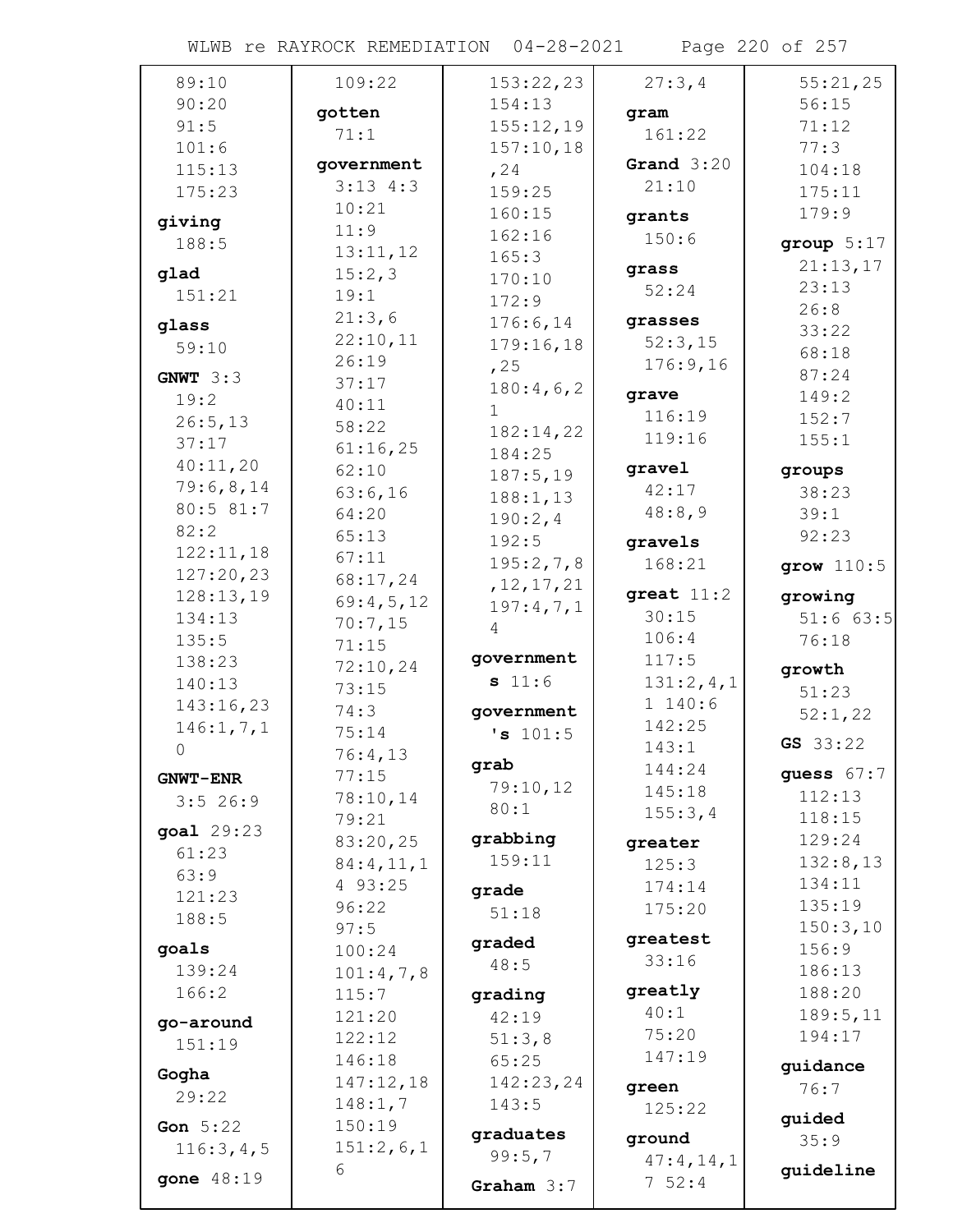WLWB re RAYROCK REMEDIATION 04-28-2021 Page 221 of 257

| 165:7              | 118:24              | 145:21             | 181:19       | hearings            |
|--------------------|---------------------|--------------------|--------------|---------------------|
| quidelines         | 126:11              | 155:6              | 182:11,16    | 16:15               |
| 38:6               | 174:25              | 176:13             | , 21         | 41:4                |
| 163:25             | happens             | hazard             | 190:18       | 193:12              |
| 164:5, 13          | 107:20              | 33:955:8           | 192:7        | heart               |
| 165:11,24          | 113:2               | 153:7              | healthy      | 29:20               |
| 166:4              | 158:5               |                    | 75:4         | 187:21              |
|                    | 164:1               | hazardous          | 113:6,14     |                     |
| Gunnar             | 170:20              | 58:2               | 119:2        | hearts              |
| 152:4              |                     | hazards            | 127:11       | 147:17              |
| guys               | happy               | 36:23              | 176:12       | heat $48:1$         |
| 122:19             | 64:19               | 134:6              |              |                     |
| 141:7              | 81:12               |                    | hear $14:25$ | heated              |
|                    | hard $35:16$        | <b>HAZWOPER</b>    | 74:22        | 49:11               |
| guy-wires<br>59:11 | 40:24               | 149:13             | 77:19        | heavily             |
|                    | <b>harm</b> $62:23$ | <b>head</b> 46:15  | 84:15,17     | 38:16               |
|                    |                     | 111:24             | 85:9 94:5    | heavy $31:3$        |
| H                  | 64:7,9,13           | headset            | 98:5,15      | 48:23               |
| Halbach            | , 14, 15            | 16:9               | 99:25        | 57:7                |
| 20:14              | 71:8<br>183:16      |                    | 104:2        | 58:25               |
| 156:23             | 191:13              | heady              | 115:16       | 70:4                |
| 181:7              | 194:7               | 44:19              | 118:14       | 124:17              |
| half               |                     | health $5:4$       | heard        |                     |
| 44:6,8             | harmful             | 18:8,14            | 31:18        | $\text{held } 1:20$ |
| 142:10,18          | 120:19              | 27:12,14,          | 39:15        | 13:3 77:5           |
| Halifax            | harming             | 16, 18             | 60:17        | 161:1               |
| 20:19              | 62:25               | 31:17              | 89:16        | helicopter          |
|                    | 63:1                | 33:7,9             | 105:17       | 30:15               |
| hall 9:19          | Harriet             | 36:22              | 121:10       | 132:16              |
| hallway            | $5:2$ 20:25         | 37:16              | 181:1        | He'11               |
| 147:1              | 28:3,4              | 38:13              | 185:12       | 26:23               |
| hand $16:12$       | 181:4,9,1           | 39:13              | 192:21       |                     |
| 29:3               | 1,12                | 40:2 55:7          | hearing      | Hello 27:3          |
| 167:7              |                     | 64:24              | 1:77:5       | 28:8                |
| 191:10             | harvest             | 66:16              | 9:2,23       | 96:19               |
| 194:18             | 187:24              | 72:5               | 13:18,20,    | 111:14              |
|                    | harvested           | 88:19              | 22           | help 14:6           |
| handle             | 76:19               | 89:1,23            | 14:11,12,    | 16:23               |
| 125:2              | hauled              | 91:13              | 16 16:25     | 35:17               |
| handled            | 58:8                | 103:12             | 17:1,6,19    | 45:1                |
| 169:9              |                     | 104:3              | , 22         | 51:22,23            |
| handouts           | having              | 114:1              | 18:2,5,16    | 53:14,15            |
| 98:12              | 8:13                | 128:15             | 19:14        | 76:23               |
|                    | 27:25               | 129:1,25           | 22:5         | 92:25               |
| hands $9:6$        | 38:16               | 131:21             | 84:19        | 97:7,9              |
| handy $16:6$       | 71:6                | 132:1,14<br>133:17 | 188:15       | 110:6               |
| hang               | 75:12               | 134:4              | 189:23       | 125:14              |
| 102:16             | 88:20               | 152:16             | 192:18       | 150:20              |
|                    | 96:21               | 179:17,19          | 197:16,19    | 169:7               |
| happen             | 98:19               | 180:14             | , 20         | 197:18              |
| 113:9              | 135:22              |                    |              |                     |
|                    |                     |                    |              |                     |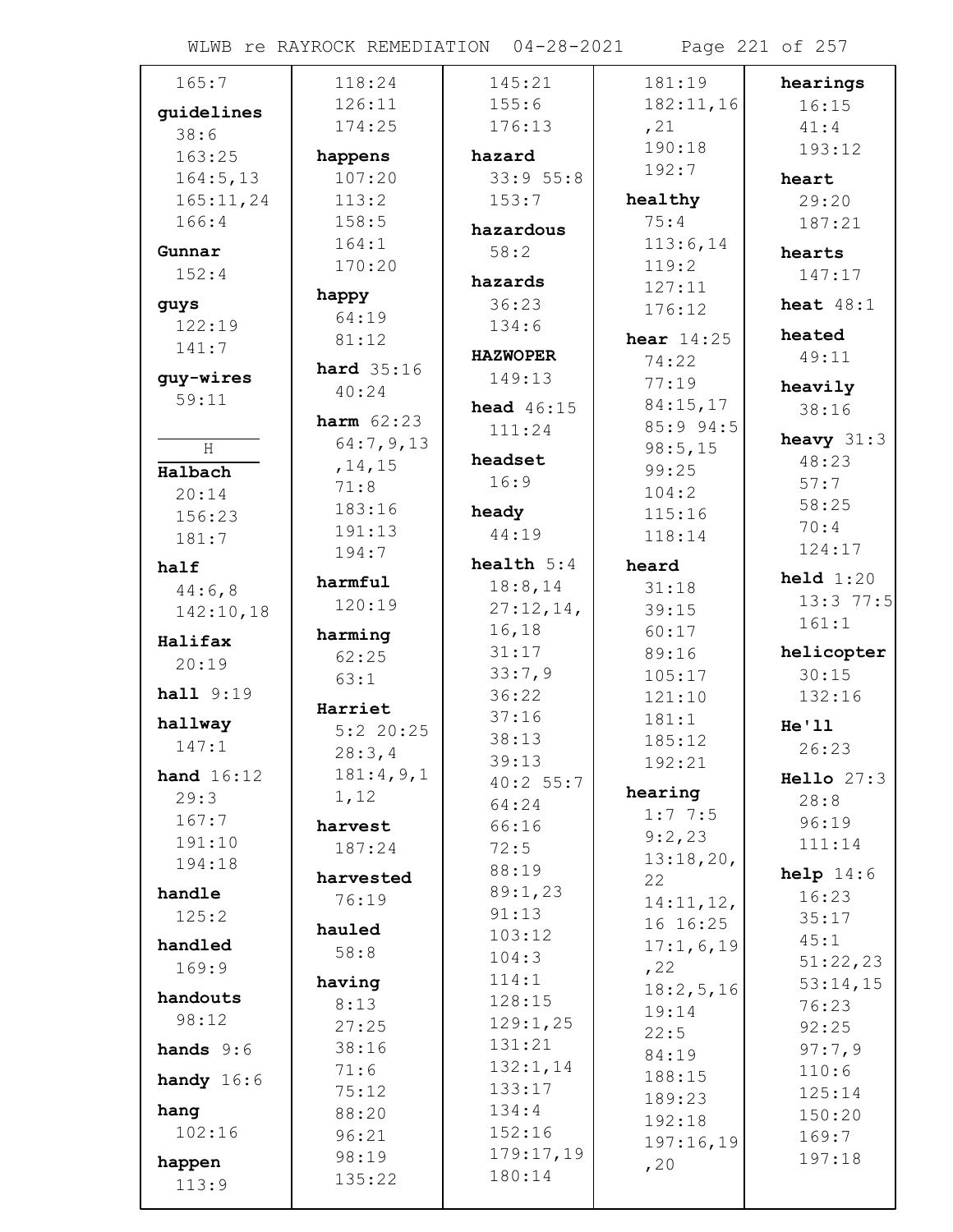| helped            | 104:8               | hope $41:4$    | hundred                 | 32:23              |
|-------------------|---------------------|----------------|-------------------------|--------------------|
| 37:12             | 105:11              | 61:12          | 154:18                  | 33:17              |
| 153:7             | 124:12              | 62:3,6         | 172:17                  | 61:18              |
| helpful           | hillside            | 101:22         | 174:24                  | 150:5              |
| 45:8              | 95:18               | 119:7,21       | 175:9                   | 175:6              |
| 128:2             | hire $95:1$         | 185:5          | hungry                  | 190:17,21          |
| 170:10            | 156:18              | 190:11         | 52:7                    | identifies         |
| helping           |                     | hopes          | Hunter                  | 32:17              |
| 44:14             | hires               | 182:19         | 4:12                    | 183:15             |
| 76:16             | 155:15              | hoping         | 25:14                   | identify           |
| 113:13            | historic            | 22:19          |                         | 18:24              |
| helps             | 187:21              | 48:22          | hunting<br>31:6         | 36:10              |
| 45:25             | historical          | 114:18         | 116:7                   | 44:14              |
| 77:2              | 85:6,11             | 119:6,18,      |                         | 55:8               |
|                   | 131:2,3             | 23,24          | Hurtubise               | 159:18             |
| he's $150:5$      | history             | 120:17,20      | 28:8,9                  | 170:7              |
| Hi 128:10         | 34:22               | Hossain        | Huskey                  | 172:3              |
| 181:8             | 75:22               | 2:13           | 24:16                   | 175:24             |
| high $43:20$      | 84:21               | 19:24          | Husky $4:4$             | 177:23             |
| 51:13             | 86:2                | host $92:21$   | 32:1                    | ignore             |
| 89:8              | 151:24              |                | hydro $34:1$            | 106:3              |
| 90:14             | hit 118:14          | hotel $9:21$   | 59:6                    | I'11 21:18         |
| 123:14            | 179:8,9             | HR 156:20      |                         | 42:3,5,10          |
| 136:19            | hold $77:2$         | 157:18         | hydrologis              | 43:12,13           |
| 137:18            | 87:23               | hub $87:2$     | t 175:10                | $46:1$ 53:4        |
| 155:5             | 92:13               | 96:15          |                         | 56:9               |
| 161:19            | 109:11              | 101:22         | $\overline{\mathbb{T}}$ | 58:12              |
| 162:9<br>163:22   | 110:6               | hubs $86:20$   | $ice$ $71:16$           | 61:4               |
| 164:9             | 126:9,10            |                | 72:4,9                  | 83:17              |
|                   | holders             | huge $88:13$   | 130:4                   | 86:9               |
| higher            | 40:7                | human          | $icon$ $14:23$          | 89:18<br>94:16     |
| 79:17             |                     | 27:18          | I'd 19:1                | 96:10              |
| 152:24<br>162:23  | holds $55:2$        | 33:7,9         | 22:9,17                 | 102:4              |
| 164:4,20          | 109:18              | 36:22          | 111:12                  | 116:10             |
|                   | hole $54:18$        | 38:13<br>39:13 | 127:24                  | 119:23             |
| highest           | 55:21               | 40:2 55:7      | 128:7                   | 144:20             |
| 137:25            | 104:15              | 98:24          | 142:6                   | 150:15             |
| highlight         | holes               | 179:17,19      | 195:18                  | 151:22             |
| 35:23             | 82:13               | 180:13         | idea 78:19              | 159:17             |
| 190:16            | home                | 182:11,16      | 94:4                    | 167:6,7            |
| 193:21            | 91:19,21            | , 21           | 109:21                  | 168:1              |
| highlighte        | 100:15              | 190:18         | 131:5                   | 170:7              |
| $d$ 35:12         | 101:24              | 192:6          | 154:19                  | 171:2              |
| 190:11            | homeland            | humans         | 178:1                   | 173:6,19<br>177:15 |
| highly            | 29:17               | 179:21         | ideas                   | 186:1              |
| 183:13            |                     | 183:17         | 77:22                   | 195:6              |
| <b>hill</b> 95:15 | homogenous<br>145:7 | 184:6          | identified              |                    |
|                   |                     |                | 13:5                    | illness            |
|                   |                     |                |                         |                    |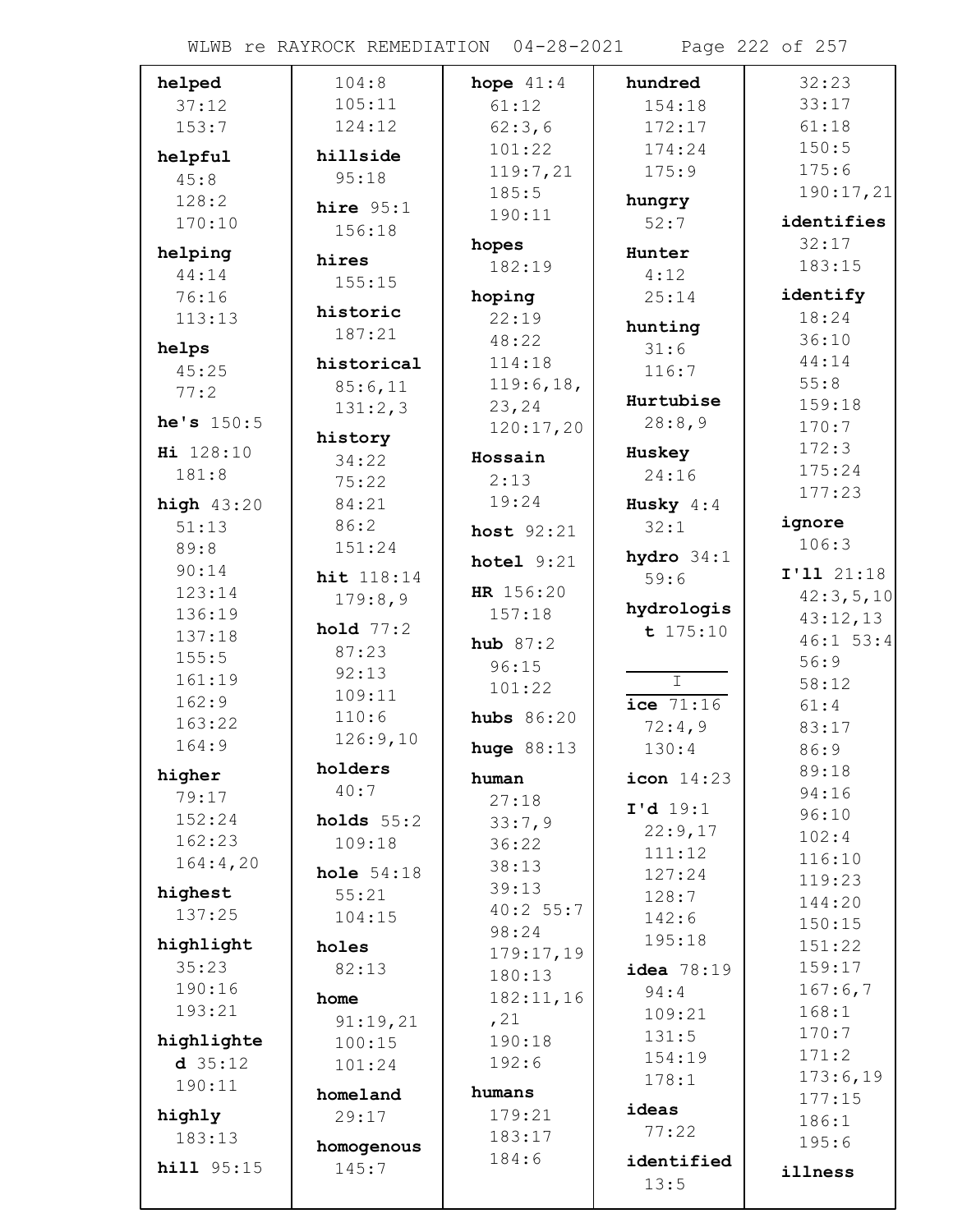WLWB re RAYROCK REMEDIATION 04-28-2021 Page 223 of 257

| 66:13              | 31:859:2            | 174:21      | 184:5      | 79:17         |
|--------------------|---------------------|-------------|------------|---------------|
| illustrate         | 174:7               | improve     | including  | individual    |
| 48:22              | 187:23              | 156:25      | 36:24      | $1y$ 9:10     |
| illustrati         | impacted            | 157:8       | 42:22      | individual    |
| on 45:15           | 73:10               | improved    | 58:2 73:8  | $s \; 9:1$    |
| 49:22              | 135:6               | 40:1        | 84:8       | 10:14         |
|                    | impacts             | 63:17       | 166:17     |               |
| I'm 19:4           | 31:12,16            |             | 173:12     | industrial    |
| 22:1, 19, 2        | 32:5,6              | improvemen  | 174:9      | 12:10         |
| 4,25               | 194:7               | t 55:11     | 180:20     | industry      |
| 23:11              |                     | improvemen  | 195:16     | 106:24        |
| 24:12,17           | implement<br>191:21 | ts 84:6     | inclusion  | 173:14        |
| 26:7               |                     | 156:10,21   | 143:22     | infiltrati    |
| 27:4,15,2<br>428:5 | implementa          | 176:24      | incorporat | on 171:1      |
| 29:6,10            | tion                | 179:23      | ed 144:11  |               |
| 42:6               | 151:7               | 190:7       |            | inform        |
| 48:22              | import              | 191:21      | increase   | 86:3          |
| $61:5$ 90:3        | 142:25              | 192:3       | 14:18      | 103:9         |
| 96:10,19           |                     | 193:24      | 123:12     | informal      |
| 97:1               | importance<br>89:16 | incidents   | 131:13     | 17:22         |
| 108:21             | 150:8               | 30:14       | 134:1      | informatio    |
| 113:11,12          | 185:12              | include     | increased  | n 13:16       |
| 119:3,18,          |                     | 33:22       | 148:21     | 14:1          |
| 23,24              | important           | 42:22       | increases  | 32:25         |
| 120:20             | 13:25               | 55:19,20    | 131:15     | 40:25         |
| 124:7              | 44:17               | 59:15       | 133:22     | $44:4$ $45:8$ |
| 132:13             | 45:1                | 63:24       |            | 69:678:4      |
| 134:11             | 51:2,9              | 64:25       | independen | 85:6          |
| 138:10             | 52:2                | 70:8        | t 173:11   | 87:22         |
| 139:11             | 67:23               | 81:11       | indicate   | $94:6$ $96:1$ |
| 141:3              | 68:22               | 132:9       | 81:18      | 103:18        |
| 144:13,21          | 75:6,13<br>76:22    | 143:25      | 85:3       | 104:6         |
| 151:21             | 77:4,14,1           | 145:4       | indicated  | 114:19,20     |
| 154:18             | 6, 25               | 149:3       | 16:11      | 127:25        |
| 159:8              | 89:24               | 175:5       | 73:20      | 128:5,25      |
| 163:18             | 91:13               | included    | 152:12     | 131:23        |
| 178:18             | 96:25               | 32:3        | 196:20     | 162:21        |
| 181:4              | 97:21               | 79:12       | indicates  | 177:1, 14,    |
| 183:5,7            | 98:1,19             | 81:8        | 84:5       | 17 178:11     |
| 185:25             | 99:9                | 115:8       | 136:23     | 181:21        |
| 196:1              | 114:7               | 143:19      | 145:3      | 187:2         |
| image              | 126:13              | 144:15      |            | 188:10        |
| 142:16             | 130:20              | 146:3       | indication | 196:7,10,     |
| imagine            | 152:23              | includes    | 60:23      | 19            |
| 121:16             | 157:14              | 11:3        | indication | infrastruc    |
|                    | 163:20              | 13:14       | \$145:19   | ture          |
| immediatel         | 173:9,25            | $45:4$ 51:5 | Indigenous | 33:19         |
| y 168:12           | 176:10,11           | 53:8        | 177:8      | 167:12        |
| impact             | impossible          | 59:9,10,1   |            | initial       |
|                    |                     |             | individual |               |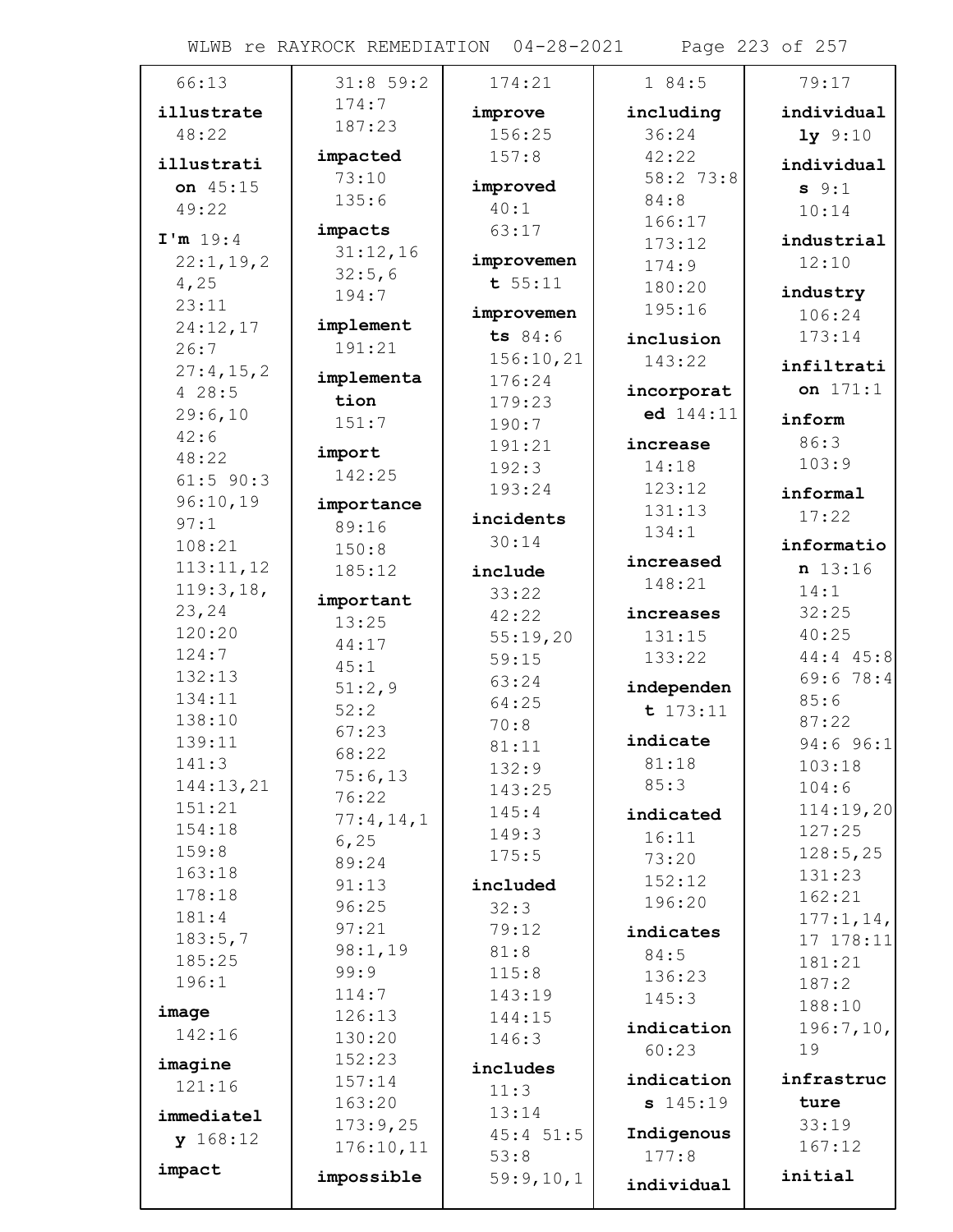WLWB re RAYROCK REMEDIATION 04-28-2021 Page 224 of 257

| 34:15      | 171:10,11  | 47:3,22           | interventi  | 167:24      |
|------------|------------|-------------------|-------------|-------------|
| 50:3       |            | 51:17             | ons         | 181:20      |
| 76:16      | install    | 169:14            | 13:10,13    | 183:7       |
| 152:7      | 82:12      |                   | 40:11,13    | 186:20      |
| 182:25     | Installati | interactin        | 67:10       |             |
|            | on 83:2    | q 170:19          | 128:1       | involvemen  |
| initially  | installed  | interchang        | 147:24      | t 36:6      |
| 167:1,9    |            | e                 | 148:9       | 73:24       |
| initiated  | 82:24      | 77:13,25          | 150:16,17   | 155:22      |
| 129:15     | instead    |                   | 172:18      | 180:5       |
| initiative | 45:12      | interest          | 187:10      | involves    |
|            | 128:17     | 70:7              |             | 91:14       |
| $s$ 39:3   | instigate  | interested        | introduce   |             |
| injection  | 123:12     | 73:16             | 11:12       | involving   |
| 45:3       |            | 170:14            | 17:17       | 30:15       |
| injured    | Institute  | interests         | 18:24       | 37:1        |
| 66:13      | 149:6      | 60:20             | 19:2,23     | 155:13      |
|            | 152:2,8    |                   | 21:21       | in-water    |
| in-kind    | instructio | internet          | introduced  | 82:7,14     |
| 151:6      | ns 9:17    | 16:7,24,2         | 28:19,21    | <b>IPRP</b> |
| inlet      | 195:16     | 5                 | 30:6        | 173:15      |
| 65:14      |            | <b>INTERPRETA</b> |             | 174:9       |
|            | instrument | <b>TION 88:1</b>  | Introducti  | 180:22      |
| inline     | 92:17      | 115:25            | on 6:5      |             |
| 158:16     | instrument | 147:7             | introducti  | IR 38:8     |
| input      | 92:10      |                   | ons 18:22   | 158:18      |
| 38:10      | insulation | <b>INTERPRETE</b> | 26:25       | 159:9       |
| 129:17     |            | D 8:3             |             | 180:12      |
| 149:22,25  | 57:14      | 87:16             | inventory   | iron        |
| 173:17     | insulators | 93:18             | 177:3       | 164:8,9     |
| 174:9      | 59:10      | 100:8             | investigat  |             |
| 177:5      | intend     | 102:23            | $e$ 44:10   | island      |
| 186:21,23  | 52:4       | 112:19            | investigat  | 142:17      |
| 189:1      | 54:21      | 116:1             |             | isn't 66:5  |
| 191:4      | 72:22      | 146:23            | ed $55:14$  | 165:25      |
| insects    | 135:13     | interpreti        | 106:9       | 166:2       |
| 63:22      | 145:4      | ng 69:10          | investigat  | 196:24      |
| 64:13      |            |                   | ions $33:3$ | issue       |
| 67:16      | intended   | intervene         | inviting    | 83:17       |
| 127:10     | 17:13,17   | 15:2              | 27:14       | 96:23       |
|            | 68:25      | Intervener        |             | 106:12      |
| inside     | 145:23     | s 15:5            | involve     | 129:24      |
| 45:7       | intending  | interventi        | 75:8        | 135:11      |
| 49:12      | 68:9       | on 26:17          | involved    | 156:2       |
| 109:14     | intensive  |                   | 35:1,5      | 173:5       |
| inspection | 106:17     | 60:18,20          | 74:19       | 196:25      |
| 170:6      |            | 61:15             | 97:15       |             |
| 195:13     | intent     | 83:6              | 98:19       | issued      |
| 196:18     | 56:7 57:7  | 84:1, 5, 14       | 99:3,10     | 34:10       |
|            | 174:6      | 128:14            | 107:17      | 85:25       |
| inspection | intention  | 143:16            | 108:1       | 92:10       |
| s          |            | 197:7             |             |             |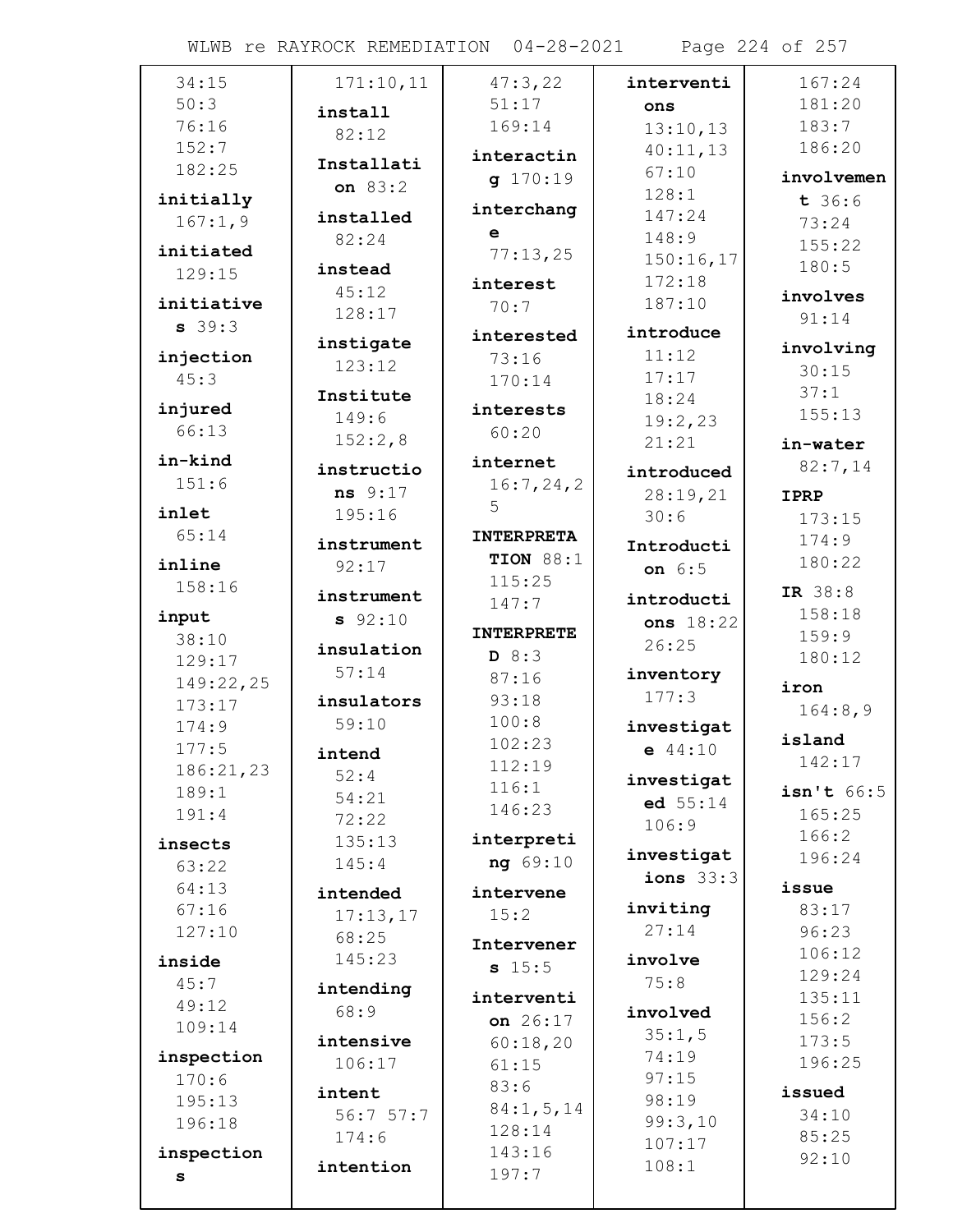| issues       | 8:6              | 11:18             | 88:21            | 177:24            |
|--------------|------------------|-------------------|------------------|-------------------|
| 17:14        | 24:24,25         | 83:14,15,         | Justice          | 190:25            |
| 40:8         | <b>JESS</b> 28:8 | 16 86:11          | 26:13            | known             |
| 55:18        |                  | join 16:2         |                  | 10:23             |
| 107:18       | Jessica          |                   | $\overline{K}$   | 42:12             |
| 135:20       | 11:17            | joined            |                  |                   |
| 182:2        | 15:20            | 19:12             | <b>KAT</b>       | koamasozee        |
| 191:10       | 28:9,11          | joining           | 19:16,22         | 29:8              |
| item 29:2    | Jimmy $4:6$      | 11:19             | Katelyn          | Kodzin            |
|              | 23:11            | 14:21             | 27:7             | 4:6,7             |
| items $53:2$ | 97:4,13          | 18:19             | Kaylee           | 23:11             |
| 150:15       | 98:4,15          | 19:21,24          | 5:24             | 24:18             |
| it'11        | 116:4,5          | 26:13             | 24:22            | Komodo            |
| 98:13        | job 107:23       | 197:17            |                  | 21:25             |
| 119:1        | 156:14           | joint             | <b>KEC</b>       |                   |
| 122:12       |                  | 195:21            | 35:1, 5, 9,      | Krupesh           |
| 194:12       | Joe $4:3$        |                   | 19 36:10         | 27:8              |
| I've 23:21   | 15:2             | Jokela            | 39:15            | Kuzma $25:3$      |
| 29:14        | 17:20            | 11:17             | 176:19<br>177:17 | Kwetjjaa          |
| 117:10       | 24:11            | <b>Jose 21:25</b> |                  | 1:4               |
| 119:22       | 26:24            | Joseph            | 186:22<br>193:19 | 29:11,19          |
| 120:2,4,2    | 100:10<br>102:18 | 1:11              |                  | 34:24             |
| 4 183:6      | 122:14           | 3:14,23           | KEC's            | 35:1,8            |
| 186:6        |                  | $8:11$ 23:6       | 177:3            | 36:14             |
|              | Joel 5:12        | 25:3              | kettle           | $39:5$ 41:7       |
| J            | 20:19            | 97:14             | 116:25           | 61:9,10,1         |
| Jackie       | 40:17            | 102:18,20         | 117:2            | 362:1,8           |
| 19:18        | 41:23,25         | $,25$ 108:6       | key 159:7        | 88:24             |
|              | 58:18            | 111:8             |                  | 91:20             |
| Jacqueline   | 63:15            | 112:12            | kilometres       | 93:8,12           |
| 2:12         | 65:16            | Joseph's          | 73:3             | 94:8 98:4         |
| James $3:15$ | 111:13,14        | 108:7,18          | 127:2            | 99:7              |
| 10:2         | 142:7,8,9        |                   | Kim $3:8$        | 105:18            |
| January      | 143:13<br>144:8  | Joshua            | 27:7             | 108:15            |
| 12:25        | 158:24,25        | 3:24              | kinds            | 121:10,20         |
| 13:3         | 159:1            | 24:24             | 153:24           | 149:1             |
| 152:15       | 160:3,4,2        | Judas $2:3$       |                  | 155:4             |
| jars $44:22$ | 3                | 3:14              | Klein            | 163:2             |
|              | 163:6,15         | 11:15             | 28:15            | 177:2             |
| Jeff $2:15$  | 168:2,3,4        | 23:6              | knowledge        | 190:4,13          |
| 10:520:2     | 170:22,23        | 97:14             | 32:2,3           | 193:16            |
| Jenelle      | 173:19,22        | judgment          | 34:19            |                   |
| 5:18         | , 23             | 173:2             | 36:21            | L                 |
| 21:16        | $177:7,15$ ,     | judicial          | 52:13            | <b>lab</b> 160:10 |
| jeopardize   | 16,18            | 17:23             | 74:23            | labelled          |
| 188:4        | 178:21           |                   | 75:21            | 57:18             |
|              | Joel's           | Julian            | 77:13            | laboratory        |
| Jeremick'a   | 178:6            | $4:23$ 8:5        | 83:24            | 160:8             |
| $a \; 3:24$  |                  | jurisdicti        | 84:2,8,22        | 161:1             |
| 4:23,24      | John $2:6$       | on 38:16          | 86:3             |                   |
|              |                  |                   |                  |                   |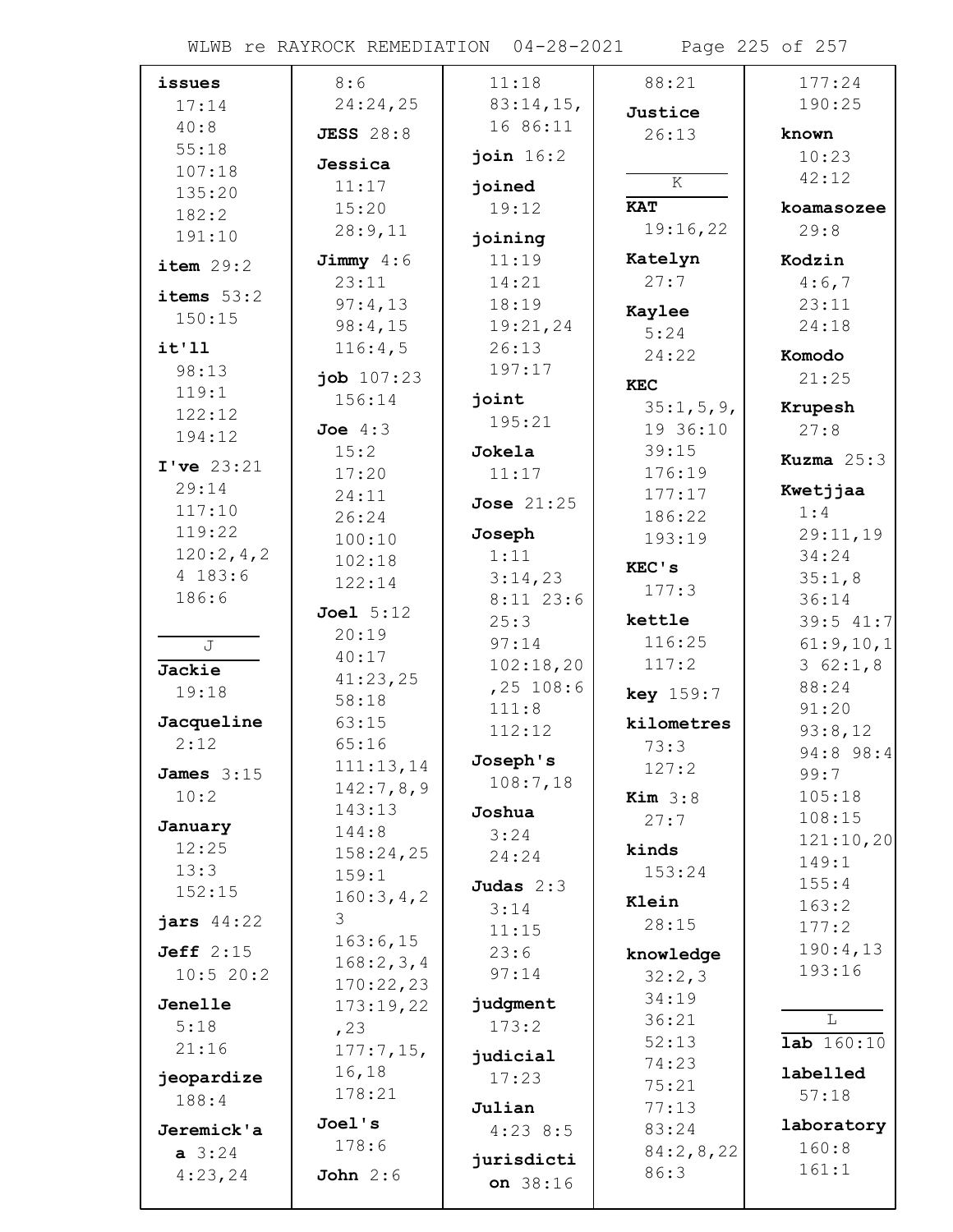WLWB re RAYROCK REMEDIATION 04-28-2021 Page 226 of 257

| laden                 | 112:11                 | 190:17                | 61:19            | 86:23             |
|-----------------------|------------------------|-----------------------|------------------|-------------------|
| 139:3                 | 113:3                  | 191:1                 | 62:8             | 87:14,16          |
| Lafferty              | 116:19,24              | 193:22,23             | 68:3,11,1        | 100:8             |
| 2:21                  | 117:18,19              | $, 25$ 194:4          | 3 74:24          | 102:21,23         |
| 19:11                 | , 21                   | lakes $7:4$           | 75:1             | 112:19            |
|                       | 118:6,7,8              | 55:4,5,8,             | 76:25            | 116:1             |
| lake $11:3$           | , 12                   | 10                    | 83:23            | 146:23            |
| 32:23                 | 119:12                 | 64:11,19              | 89:13            | 147:12            |
| 33:4,6,24             | 120:9,13               | 67:17,22              | 92:5             | large $46:5$      |
| 34:1                  | 123:7,9,2              | 69:17                 | 93:2,6,9,        | 55:14             |
| 42:10<br>$43:14,15$ , | 2                      | 72:17,23              | 14 94:1          | 123:11            |
| 18 44:1               | 124:11,12              | 75:6                  | 97:2             | 124:6             |
| 46:3,8,13             | , 13, 14, 15           | 80:20                 | 103:21           | 134:7             |
| $,22$ 48:18           | , 20                   | 81:17                 | 106:13,19        | 185:6             |
| 49:8,14,1             | 125:6,17,<br>19        | 84:7                  | 107:10           | largely           |
| 5, 17, 22, 2          | 126:14,15              | 106:7,8               | 114:11<br>118:21 | 142:14            |
| 3                     | , 18, 19, 20           | 116:24                | 119:5,21         |                   |
| 50:4,5,6              | , 22, 23, 24           | 123:17                | 122:15           | larger<br>17:1    |
| 9                     | ,25                    | 124:9                 | 147:16           | 45:9,17           |
| 51:12,18,             | 127:1,2,3              | 125:7,15              | 167:1            | 53:3 84:8         |
| 19, 21, 24            | , 5, 7                 | 127:1,4               | 172:15           | 160:6             |
| 59:7                  | 131:1                  | 130:21,22             | 188:16           |                   |
| 63:17                 | 135:23                 | 131:20                | 196:3            | Larusso           |
| 64:2                  | 136:18                 | 163:23                | 197:9            | 5:4               |
| 65:18,21,             | 137:17                 | 164:3,10<br>189:4,23  | landed           | 27:13,15          |
|                       |                        |                       |                  |                   |
| 23                    | 139:8                  |                       |                  | <b>last</b> 20:24 |
| 69:13,14,             | 141:19,21              | lakeshore             | 173:20           | 44:3              |
| 15, 16, 18,           | , 25                   | 125:18                | landfill         | 50:24             |
| 19,22,25              | 142:2,3,1              | land 1:2              | 46:11            | 51:9              |
| 70:2                  | 0 143:8                | 8:25                  | 47:3             | 71:25             |
| 75:17                 | 152:4                  | 10:7,9,12             | 57:10            | 82:1              |
| 76:3                  | 160:5, 12              | , 15, 16, 17          | landing          | 111:5             |
| 79:10                 | 162:8,24               | , 19, 20, 25          | 33:23            | 138:16            |
| 80:4                  | 163:3,4,1              | 11:21,23,             | lands            | 144:23            |
| 81:2,16               | $7\overline{ }$        | 25                    | 11:3,4           | 148:21            |
| 82:5 83:3             | 164:21,22              | 12:4,5,7,             | 29:20            | 172:11            |
| 85:22                 | 165:6, 10,             | 14 13:19              | $31:5$ 34:7      | 174:2             |
| 90:5,6,8              | 21                     | 14:15                 | 42:19            | 176:19            |
| 91:14<br>95:13        | 166:1, 14              | 22:10,21              | 92:7             | 177:4             |
| 96:3                  | 171:5,9,2              | 30:25                 | 93:1,9           | 190:12            |
| 104:5,8,9             | $\overline{2}$         | 31:8, 10, 2           | 107:11           | 195:6             |
| ,18                   | 174:6, 10,             | 0,21                  | landscape        | lasting           |
| 105:3, 10,            | 13 175:17<br>176:6,9,1 | 32:6,10               | 55:16            | 32:9              |
| 12, 13, 14            | 6, 25                  | 33:21                 |                  | late $32:1$       |
| 106:6                 | 177:10,11              | 34:3,4                | language         | 48:1              |
| 108:11,15             | 183:24,25              | 36:4,7,12<br>, 18, 21 | $8:3$ 18:7       | 78:17             |
| ,19                   | 184:1                  | 37:7,18               | 21:23<br>23:9,17 | Lately            |
| 109:10                | 185:8                  | 41:6                  | 24:1             | 157:9             |
| 111:21                | 188:2                  | 47:10                 | 25:12            | later             |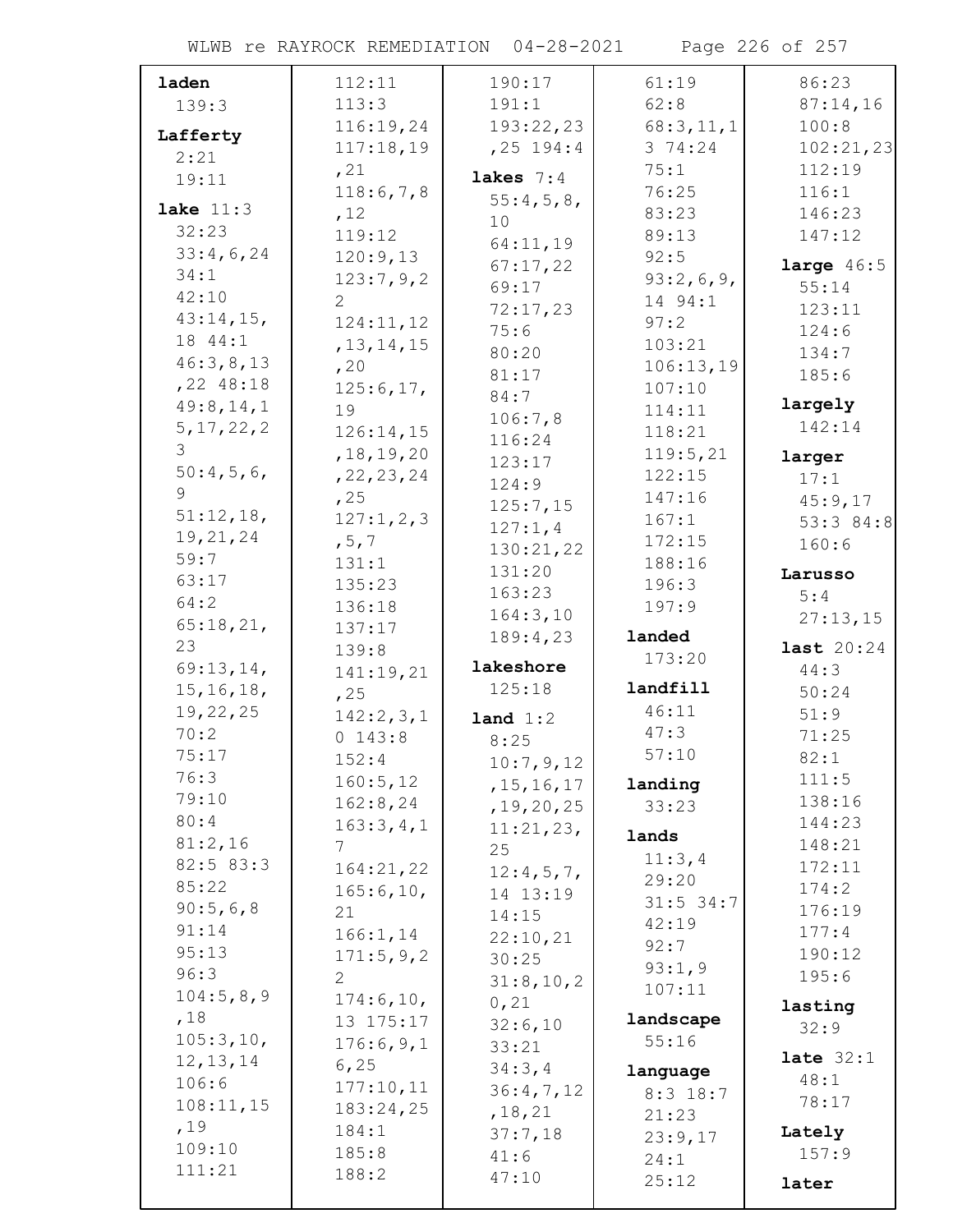| 26:17                 | leading        | 32:10                  | 70:23                   | 173:21              |
|-----------------------|----------------|------------------------|-------------------------|---------------------|
| 95:23                 | 35:19          | 147:15                 | 73:11                   | lifetime            |
| 116:11                | leads          | 150:24                 | 123:15                  | 106:24              |
| 166:11                | 119:12         | $\texttt{legal } 2:23$ | 124:18                  |                     |
| 187:3                 |                | $3:4$ 11:19            | 125:7                   | light               |
| latitude              | leakage        | 20:11                  | 155:6                   | 30:8,13             |
| 85:3                  | 55:3           | 83:13                  | 165:20                  | likely              |
| 196:9                 | 170:7          |                        | 169:13                  | 84:19               |
|                       | 171:17         | legally                | 171:25                  | 145:3               |
| Laura $3:5$           | learn          | 10:22                  | 172:2                   | 167:17              |
| 26:11                 | 52:13          | legible                | 186:13                  | 174:24              |
| 128:8,10<br>129:6     | 95:22          | 189:6                  | licence                 | limitation          |
| 132:3                 | 99:11          | legislatio             | $1:5$ 13:21             | \$172:16            |
| 134:10                | learning       | n 16:16                | 30:24                   |                     |
| 136:1                 | 77:12          |                        | 33:15                   | limited             |
| 141:16                | 195:8          | length                 | 34:10                   | 16:1                |
| 143:12                |                | 138:1                  | 37:18,20,               | limits              |
| 145:25                | least<br>20:24 | 139:8,12               | 22 41:6                 | 158:6               |
|                       | 71:21          | lens                   | 85:16                   | <b>line</b> $33:25$ |
| lawyer                | 78:15          | 192:15                 | 86:4                    | 48:17               |
| 107:15,16             | 151:9          | less                   | 92:5, 14, 1             | 59:6,8,10           |
| lawyers               | 154:16         | 103:20                 | 5 106:13                | lined               |
| 101:9                 | 163:1          | 165:6, 18              | 141:2,6                 | 193:6               |
| laydown               | 167:3          | let's                  | 158:7                   |                     |
| 59:22                 |                | 111:17                 | 167:18                  | liner               |
|                       | leave $46:7$   | 146:17                 | 175:3                   | 47:15,16,           |
| layer $48:8$          | 58:10          | 151:10                 | 186:17                  | 18 48:6             |
| layers                | 86:9           | 171:18                 | 188:24                  | 49:2,3              |
| 62:24                 | 102:2<br>119:6 |                        | licencee                | 57:9,11             |
| 104:19                | 170:8          | letting                | 92:15                   | liners              |
| leaching              | 184:17         | 109:21                 | 196:8,21                | 63:11               |
| 107:20                | 187:1          | level 40:4             | licences                | lines $85:4$        |
| $\texttt{lead} 11:14$ | 188:2          | 65:17                  | 12:6                    |                     |
| 19:9,10               |                | 70:24                  | 196:14                  | linked              |
| 20:20                 | leaves         | 109:23                 | licencing               | 148:25              |
| 58:3                  | 51:24          | 111:15,19              | 12:6                    | 150:12              |
| 151:3                 | 147:15         | 125:14                 | 141:15                  | liquids             |
| 153:24                | leaving        | 137:18                 |                         | 44:25               |
| 167:23                | 47:24          | 194:4                  | License                 | 45:23               |
| leader                | 49:6           | levelled               | 38:1                    | liquid's            |
| 29:14                 | 62:12          | 47:15                  | licenses                | 44:21               |
|                       | 168:24         | levels                 | 85:24                   | list 6:3            |
| leaders               | 188:4          | 43:20                  | licensing               | 7:1                 |
| 97:10                 | <b>led</b>     | 50:4                   | 12:16                   | 52:9,12             |
| 107:3                 | 40:17,20       | 55:19                  |                         | 176:15              |
| 173:14                | 70:8           | 56:5,11                | $life$ $97:3$<br>163:16 | 177:19              |
| leadership            | 154:9          | 57:6                   | 172:24                  |                     |
| 31:15                 | 173:8,12       | 58:10                  | 174:23                  | listen              |
| 151:16                | legacy         | 69:21                  |                         | 22:19               |
|                       |                |                        | lifespan                | 100:13              |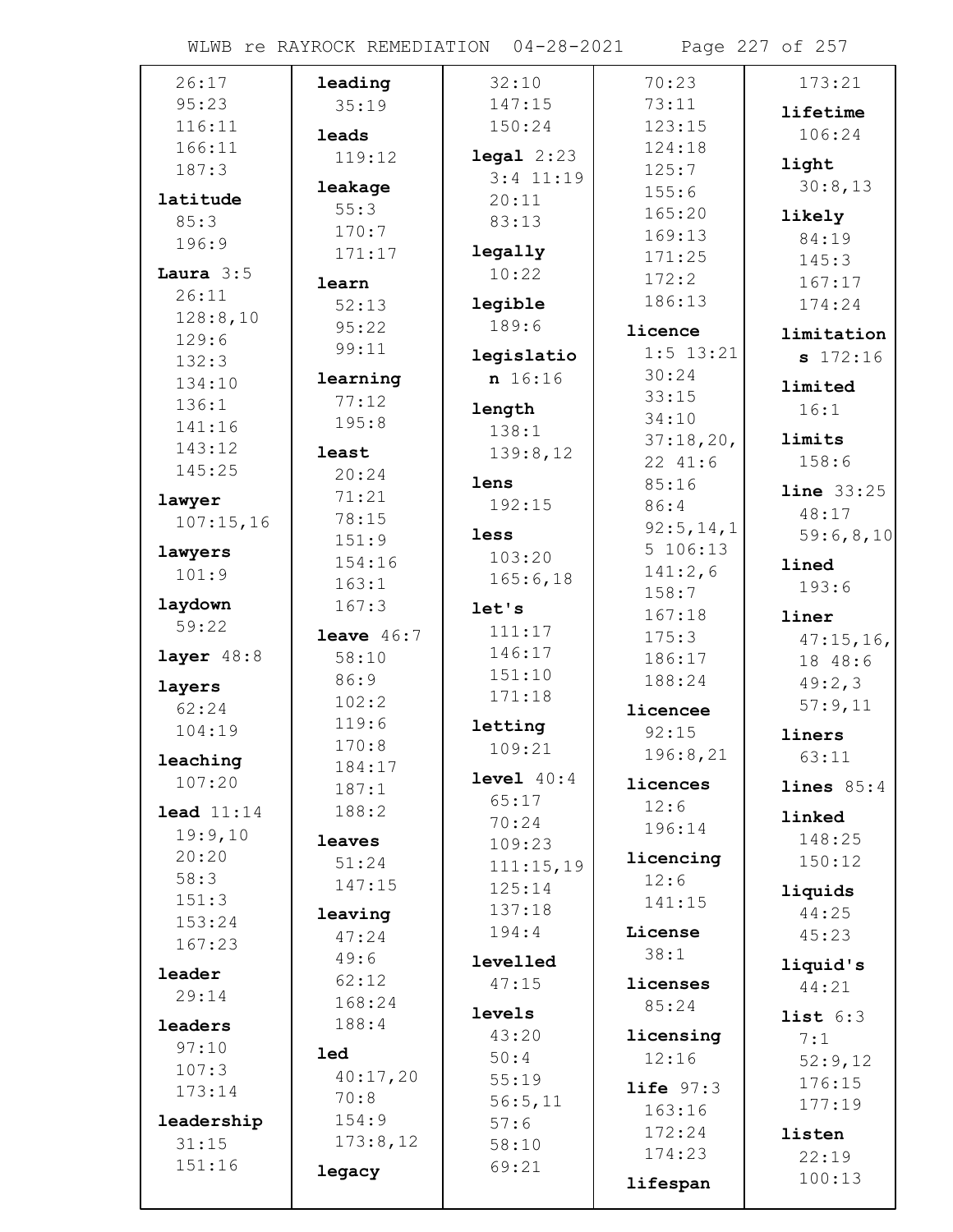WLWB re RAYROCK REMEDIATION 04-28-2021 Page 228 of 257

| 107:3             | 32:24            | 21:14          | Louis $3:19$   | 19:21       |
|-------------------|------------------|----------------|----------------|-------------|
| listened          | 136:15           | longer         | 23:20          | Mahapatra   |
| 120:4             | $1$ obby $9:20$  | 39:22          | <b>LOUISE</b>  | 27:17       |
| listening         | local            | 61:19          | 23:19          | main $14:6$ |
| 100:15,20         | 76:17,19         | 125:4          | Louisiana      | 43:1, 3, 4  |
| 107:4             | located          | long-term      | 20:22          | 55:13,14,   |
| 121:8             | 9:14,19          | 34:14          | 1ow 57:5       | 18,19       |
| litre             | 54:4             | 166:17,20      | 71:9 81:1      | 56:15,23    |
| 162:19            | 56:23            | 167:2,11       | 82:18          | 57:21       |
|                   | 57:24            | 168:8          | 136:18,21      | 58:23,24    |
| little            | 58:22            | 179:24         | $, 25$ 137:1   | 67:12,15    |
| 34:17             | 59:690:5         | 184:17         | 161:17         | 81:13       |
| 46:2              | 95:13,14         | loose          | 162:6,8,1      | 118:22      |
| 47:23             |                  | 45:21          | 4 164:16       | 147:2       |
| 49:22<br>63:1     | location         | 56:8,17,2      | 171:23         | maintain    |
|                   | 43:1,2<br>47:10  | $2\;\;57:2,16$ |                | $9:8$ 38:1  |
| 79:17<br>89:25    | 50:9             | loosen         | lower<br>49:21 | 65:8,9      |
| 91:2              | 55:13            | 109:13         | 50:3           | 80:2        |
| 101:14            | 139:20           |                | 65:17          | 136:12      |
| 105:11            |                  | lose $16:7$    | 79:15          | maintained  |
| 126:14            | locations        | lost $61:4$    | 109:23         | 70:23       |
| 132:5             | 43:750:2         | 66:12          | 162:18         |             |
| 142:17            | 51:13,14         | <b>lot</b>     |                | maintainin  |
| 144:20            | 53:6,10,2        | 40:24,25       | lowered        | $g$ 73:16   |
| 149:4             | 3,24             | 44:4           | 46:15          | maintenanc  |
| 151:23            | 55:25            | 52:4,5,8,      | lucky $98:3$   | e           |
| 156:17            | 56:459:1         | 22 57:2        | Luigi $5:4$    | 139:22,24   |
| 164:19            | 80:16            | 64:1,2         | 27:13,15       | 140:11      |
| 168:14,20         | 111:20<br>126:1  | 75:11          |                | 141:13      |
| 169:16            |                  | 76:5           | lunch          | 166:18,22   |
| <b>live</b> 14:19 | long 64:22       | 88:15          | 83:11          | 167:16,17   |
| 15:11             | 78:22            | 95:22          | 86:11          | 185:13      |
| $62:2$ 94:9       | 96:23            | 100:19         |                | major       |
| 112:25            | 104:8            | 103:20         | М              | 70:17       |
| 122:17            | 131:7            | 117:7          | machines       | 187:23      |
| 197:16            | 140:9            | 122:2,3        | 91:2           | Malone 3:5  |
|                   | 147:16           | 133:25         | MacIntyre-     | 26:11       |
| lived             | 160:17           | 134:6          | <b>Newell</b>  | 128:8,10,   |
| 117:7             | 166:21<br>167:15 | 145:12         | 2:5            | 11 132:3    |
| lives             | 172:11           | 149:15         | Mackenzie      | 134:10      |
| 11:16             | 174:15,25        | 161:24         | $1:11$ 3:20    | 141:16      |
| 61:4              | 175:1,20,        | 167:25         | 10:2,13,1      | 143:12      |
| 66:12             | 23 177:12        | 174:1          | 713:2          | 145:25      |
| living            | 185:16           | 189:3,8        | 21:10          |             |
| 113:1             | 189:4            | lots 97:12     |                | mammals     |
| 114:16            | 195:5            | 125:23         | Mackie         | 134:7       |
| 116:12            | 196:23           | Lou $2:14$     | $2:15$ 20:2    | 182:4       |
| 125:23,24         |                  | 20:1           | Mahammed       | man 117:12  |
| loading           | Longadus         |                | 2:22           | manage      |
|                   |                  |                |                |             |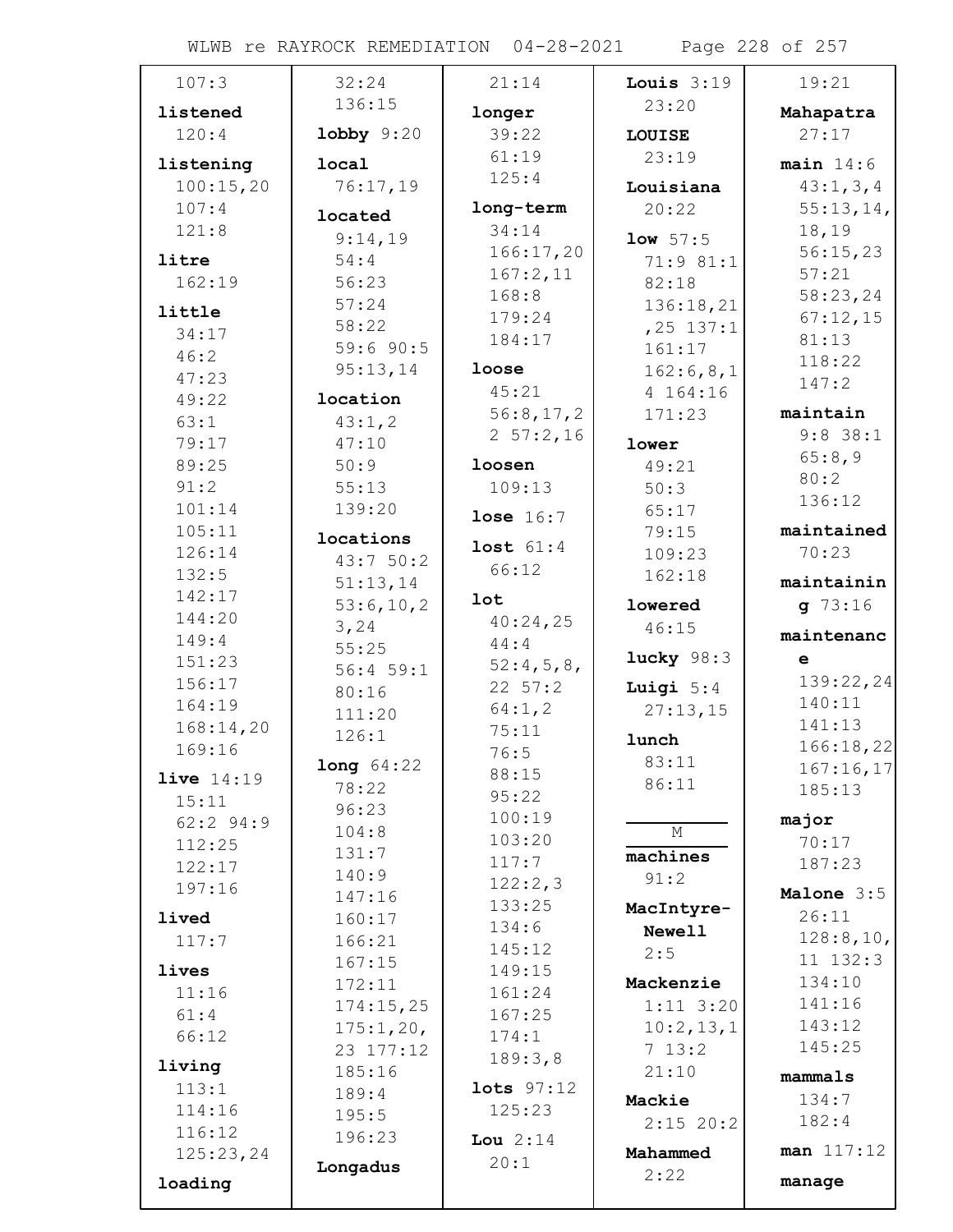WLWB re RAYROCK REMEDIATION 04-28-2021 Page 229 of 257

| 56:8         | 124:1, 2, 8 | 92:23        | 189:16       | 165:16        |
|--------------|-------------|--------------|--------------|---------------|
| 168:21       | 126:13      | 93:4,14,1    | 190:1,7      | may 15:18     |
| 175:1        | 177:2       | 594:21       | 192:3,4,1    | $16:4$ 17:2   |
| manageable   | mapping     | 96:3,21      | $\mathbf 1$  | $30:2$ $61:1$ |
| 131:21       | 35:5        | 99:13        | 195:4,22     | 83:11         |
|              |             | 108:6,9,2    | 196:15       | 84:15,23      |
| managed      | maps        | 3,24         | 197:1,2,3    | 85:12         |
| 151:13       | 150:19      | 111:7,11     | mask 15:25   | 90:2          |
| management   | 151:1       | 121:6,7      |              | 92:25         |
| 10:22,24     | March       | 122:8,24     | $masks 9:6$  | 105:19,20     |
| 11:2 20:3    | 30:17       | 127:15       | Mason 1:12   | 123:15,20     |
| 26:8,9       | 39:10       | 130:12       | 11:8         | 143:4         |
| 29:21        | Marian      | 132:2        | match        | 168:17        |
| 38:20        | 48:14       | 133:12       | 150:11       | 170:15        |
| 81:8,11      | 70:3        | 134:9        |              | 174:4         |
| 86:3 99:1    | 72:25       | 138:21       | material     | 187:6         |
| 129:12       | 73:1,5,6    | 140:11       | 44:19        | 193:12        |
| 143:15,20    | 10, 13, 17  | 141:15       | 48:2, 4      |               |
| 144:2,22     |             | 144:7        | 53:13        | maybe $27:1$  |
| 158:8        | Marie       | 145:24       | 70:5         | 52:7          |
| 166:17,18    | 4:13,14     | 147:11       | 110:10,20    | 89:18         |
| $, 23$ 193:6 | 25:21       | 148:9        | $, 24$ 111:7 | 101:7         |
| manager      | 87:12,18    | 150:13,14    | 120:20       | 104:24        |
| 11:17        | 88:4        | 151:17,20    | 136:20       | 106:18        |
| 19:5,25      | 93:20       | 153:17,21    | 141:20,25    | 113:5         |
| 20:4,14,1    | 96:9        | , 25         | 143:19       | 154:25        |
| 921:5        | 103:3       | 154:12,21    | 185:10       | 168:1         |
| 26:7         | Marion      | 155:10,11    | materials    | 173:19        |
| 29:10        | $4:21$ 24:7 | , 23         | 44:11        | 177:15        |
|              | 33:23       | 157:19,23    | 45:5         | 179:10        |
| managing     | 104:5       | 158:18       | 53:11        | 193:17        |
| 34:9         | Mark $2:17$ | 159:24       | 58:2,25      | 194:18        |
| 186:11       | 20:5        | 160:2, 14,   | 59:23        | McCullough    |
| mandate      |             | 19 162:15    | 91:15        | 5:13          |
| 77:15        | Markham     | 163:5        | matter       | 20:20         |
| Mandy $2:23$ | 20:25       | 165:1,2      | 30:286:9     | 58:13         |
| 20:11        | masi 14:13  | 166:8        | 152:10       | McPherson     |
|              | 19:321:1    | 167:4        | 169:24       | 5:14          |
| manner       | 26:24       | 170:9        | 186:7        | 20:21         |
| 11:25        | 27:11,20    | 172:8        |              |               |
| 62:18        | 28:1,6,11   | 173:2,3,2    | Matthew      | Meaghan       |
| 65:11        | ,1729:7     | $\mathbf{1}$ | 2:11         | 2:5           |
| 81:19        | 30:22       | 176:5, 17    | 19:13        | mean $65:24$  |
| 189:6        | 41:17       | 179:15       | maximize     | 81:1          |
| Mantla       | 60:10       | 180:6        | 157:11       | 110:9         |
| 1:12         | 67:8        | 182:12,13    | maximum      | 124:19        |
| 4:9,12       | 83:8,10,1   | , 22         | 9:4          | 137:1         |
| 11:8         | 2 86:12     | 184:24       | 79:8,10,1    | 156:12        |
| 25:14        | 88:3,12     | 186:3        | 280:1        | 168:13        |
| map 123:20   | 89:20       | 187:3,4      | 155:6        | 196:8         |
|              | 91:21       | 188:13,17    |              |               |
|              |             |              |              |               |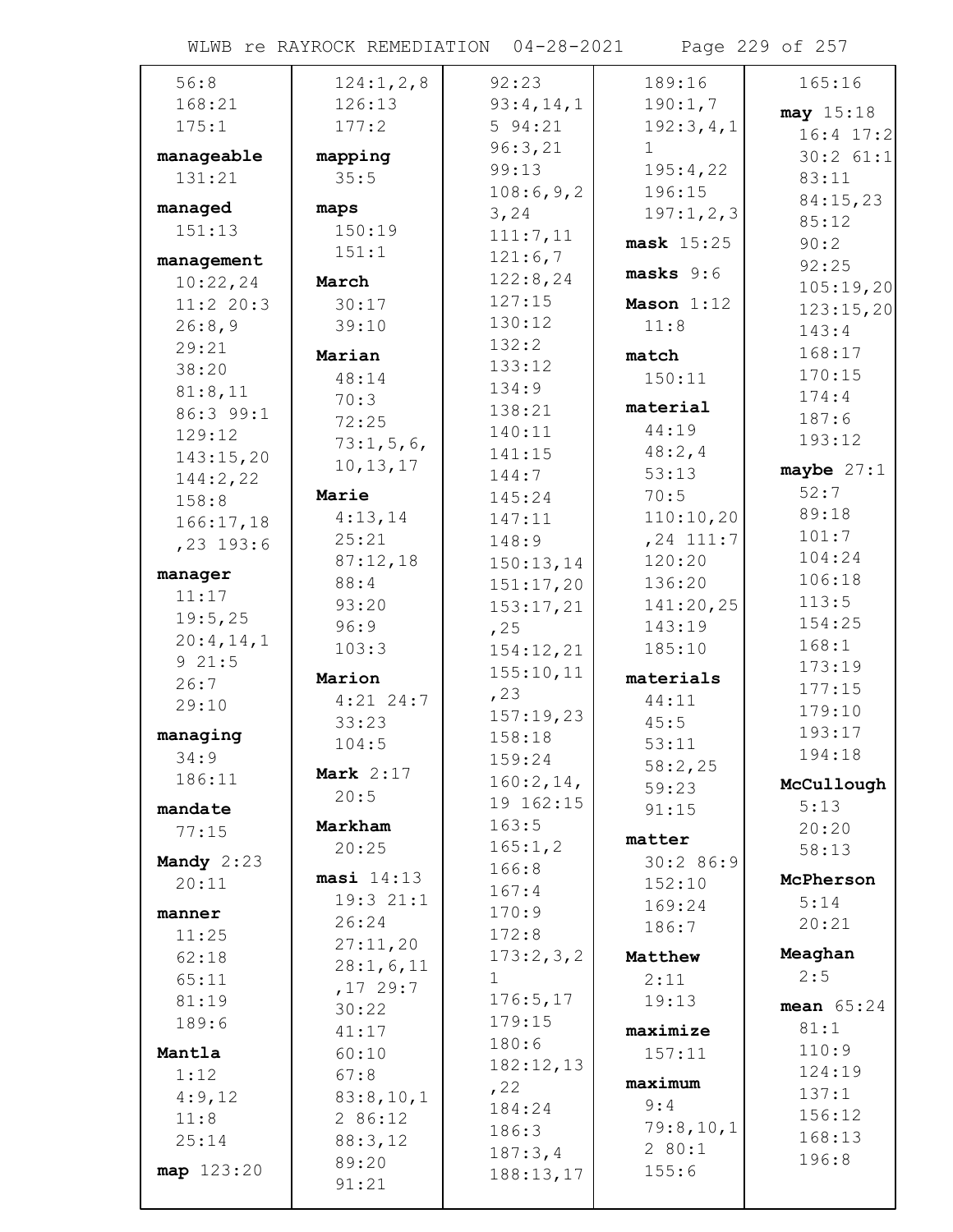WLWB re RAYROCK REMEDIATION 04-28-2021 Page 230 of 257

| meaningful              | 23:13,22            | 123:18             | <b>MFEA</b>        | 160:5, 11      |
|-------------------------|---------------------|--------------------|--------------------|----------------|
| 155:22                  | 179:11              | 140:15             | 173:18             | 162:8          |
| 189:6                   | 194:13              | 157:16             | $mic$ 15:22        | 166:14         |
| means $97:7$            | meets               | 167:10             |                    | 171:9,22       |
| 101:23                  | 105:5               | 168:7              | Michael            | 175:16         |
| 102:11                  | 178:25              | 171:20             | 30:18              | 176:6,9,1      |
| 114:14                  |                     | 172:18             | microgram          | 6, 25          |
| 131:5                   | melt 48:5           | 181:18             | 161:23             | 177:10,11      |
| 138:3                   | 125:1               | 194:24             |                    | 184:1          |
| 161:22                  | 171:19              | 195:15             | micrograms         | 185:8          |
| 184:1                   | melts               | merit              | 161:23             | 190:17         |
|                         | 126:18              | 183:2              | microphone         | 191:1          |
| meant                   | Member              |                    | 16:8               | 193:22         |
| 101:3                   | 1:12,13,1           | mess               | mid 193:12         | Millie         |
| 166:15                  | 4,15                | 119:19             |                    | 5:23           |
| measure                 |                     | message            | middle             |                |
| 56:20                   | members             | 15:20              | 104:16             | milligrams     |
| 69:7 91:2               | 1:10                | 153:15             | 192:23             | 162:19         |
| 161:8,10                | 11:7,8,12           | met 78:13          | Mike $1:13$        | million        |
| measured                | 13:23               | 135:22             | 11:7               | 161:21,23      |
| 161:7                   | 15:5, 10, 1         | 191:2              | min132:23          | minds          |
|                         | 816:1,3<br>22:11,12 | metal              | 33:4,6             | 107:2          |
| measures<br>$9:1$ 82:18 | 29:8                | 56:17              | 42:10              | 147:17         |
| 134:5                   | 39:15               | 58:4               | 43:14,15           | $mine$ $12:22$ |
| 137:10                  | 84:18               | 59:10,11           | 46:13              | 31:1, 3, 4,    |
| 139:1,10                | 85:10               | 70:4               | 47:4               | 7,23,24        |
|                         | 116:15              | 118:14             | 48:13,18           | 32:1, 4, 8,    |
| measuring               | 173:13              | 136:24             | 49:7,14            | 14 36:6        |
| 131:16                  |                     |                    | 65:14,17,          | 42:25          |
| 162:11                  | memo                | metals             | 18, 21, 24         | 50:22          |
| meet $65:6$             | 189:9,13            | 69:21              | 66:6               | 54:7,9,16      |
| 79:13                   | men 87:20           | 81:16<br>118:15,16 | 79:10              | , 24           |
| 82:14                   | mens $22:14$        | 131:15             | 80:4 81:2          | 55:3,5,16      |
| 98:3                    |                     | 136:19,20          | 90:5,6,8           | $, 20 \ 57:1$  |
| 163:9,11                | mention<br>93:5     | , 22               | 91:14              | 84:22          |
| 165:10,24               | 138:25              | 164:4,6            | 95:13              | 85:13          |
| 175:21                  |                     |                    | 106:6<br>108:11,18 | 103:6          |
| meeting                 | mentioned           | meters             | 123:7              | 106:24         |
| 8:12,13                 | $15:2$ $42:8$       | 142:11,18          | 124:11,13          | 112:24         |
| 13:22                   | 43:16,18            | method             | , 14, 15, 20       | 119:20,24      |
| 16:20                   | 49:5                | 79:19,22           | 131:1              | 120:4,5        |
| 22:3,5,7,               | 50:11               | Metis              | 135:4,9,1          | 168:11         |
| 19 23:21                | 52:1                | 28:7,9             | 3, 17, 23          | 180:23         |
| 24:12                   | 53:17               | 29:18              | 136:9,12           | 181:9          |
| 29:15                   | 57:23               |                    | 137:12,14          | 195:9          |
| 100:11,25               | 59:5<br>76:15       | metre $44:6$       | ,17                | mined          |
| 146:18                  | 93:24               | metres $9:8$       | 138:16,18          | 106:20         |
| 158:2                   | 104:25              | 44:8               | 139:8              | miners         |
| 193:13                  | 121:19              | 49:24              | 141:19,21          | 54:19          |
| meetings                |                     | 50:10              | $, 25$ 142:2       |                |
|                         |                     |                    |                    |                |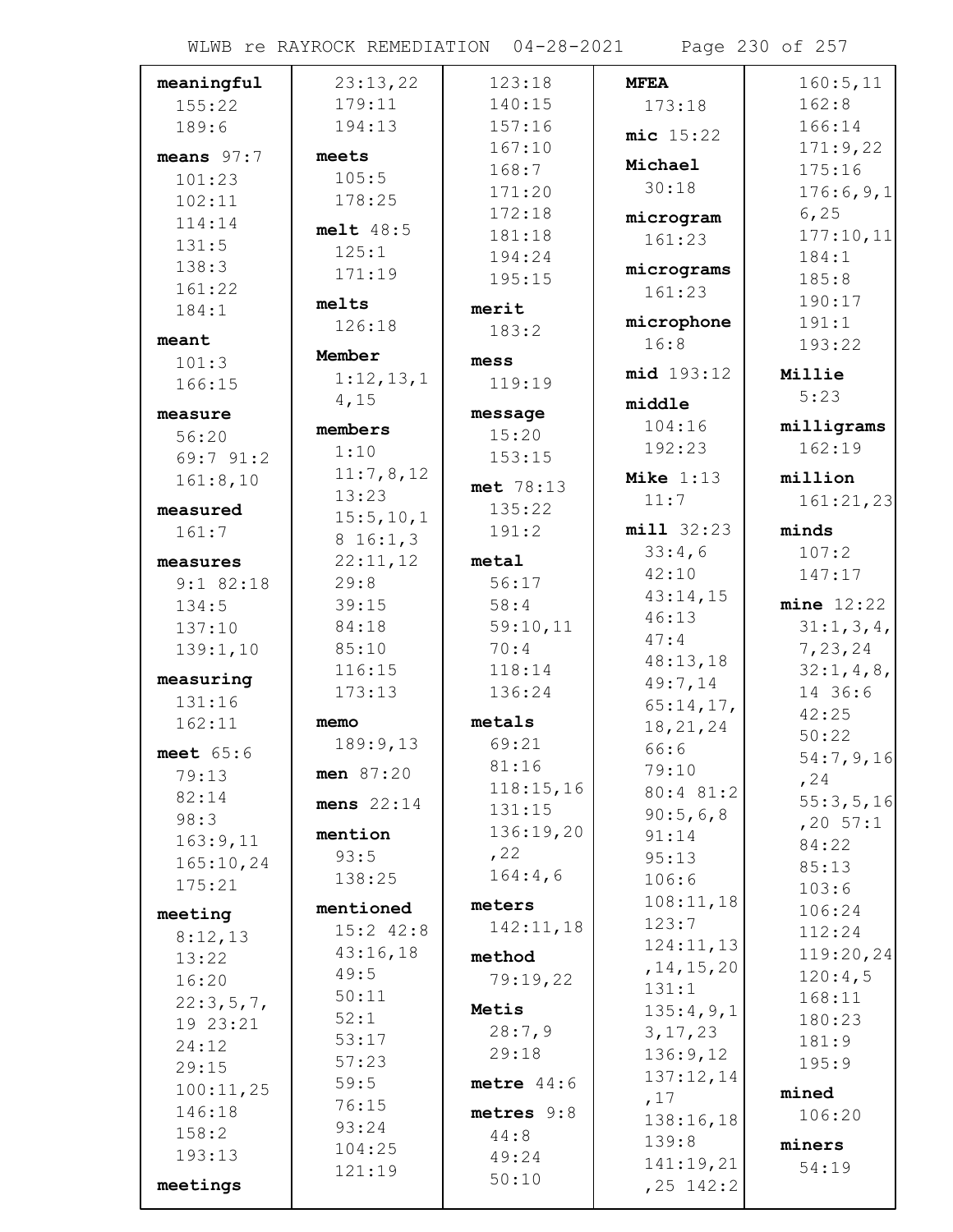WLWB re RAYROCK REMEDIATION 04-28-2021 Page 231 of 257

| 56:3                      | 175:6                 | 8, 19, 23, 2      | 174:25       | 100:14        |
|---------------------------|-----------------------|-------------------|--------------|---------------|
| mines                     | modified              | 5                 | 175:4,5,7    | mount         |
| 12:11                     | 55:6                  | 70:6,9,22         | , 24         | 104:17        |
| 33:20                     |                       | , 25              | 184:18       |               |
| 106:23                    | moment                | 71:4,16           | 185:12       | Mountain      |
|                           | 22:6                  | 72:15,25          | 186:12,16    | 197:16        |
| mine's                    | 30:20                 | 73:7,8,9,         | , 18, 24     | Mourning      |
| 31:8                      | 56:9                  | 16, 17            | 187:7        | 30:22         |
| minimize                  | 66:19,21              | 74:21             | 195:21       | 66:10         |
| 57:12                     | 79:4                  | 80:10,12          | 196:22       | move $37:13$  |
| 174:6                     | 171:20                | 81:699:8          | monitors     | 40:7          |
| minimum                   | 186:2                 | 123:7,21          | 104:2        | 109:6, 10,    |
| 72:20                     | money $94:2$          | 127:8             | 133:23       | 12 124:2      |
| 151:8                     | 122:3                 | 128:12,20         | 134:8        | 134:12        |
|                           | Monfwi                | , 22              | month $80:7$ | 196:9         |
| mining                    | 29:22                 | 129:9,13,         | 99:2         | 197:13        |
| 27:10                     |                       | 18,19             | 131:11       |               |
| 30:16                     | monitor               | 132:24,25         |              | moved         |
| $32:4$ 36:5               | 38:1                  | 133:4,8,9         | monthly      | 174:13        |
| 55:656:2                  | 69:13                 | 134:21            | 72:4 80:7    | 185:5         |
| 180:17                    | 70:15                 | 135:2,4,2         | 81:5         | movement      |
| 187:21                    | 72:11<br>135:13       | 2                 | 128:17       | 9:12          |
| minute                    |                       | 138:7,10          | 131:7        | 175:11        |
| 146:10,11                 | 138:11,16<br>,17      | 139:21,22         | 133:22       | 192:19,20     |
| miss 16:7                 | 169:12,18             | , 24              | months       | moving $9:7$  |
|                           | 170:17                | 140:9,10,         | 174:3        | 12:20         |
| missed                    |                       | 20, 22, 24,<br>25 | monumental   | 41:16         |
| 105:20                    | monitored             | 141:4,5,1         | 150:25       | 51:3          |
| missing                   | 16:13                 | 2 143:22          |              | 78:23         |
| 61:6                      | 67:18                 | 144:1,25          | Moosenoes    | 134:18        |
| Mississaug                | 71:10                 | 145:4             | 3:23         | 191:18        |
| a 21:15                   | 91:6                  | 146:2             | 102:20,25    | multi-day     |
| mitigation                | 104:3                 | 149:24            | Morag $5:14$ | 35:8          |
| \$167:25                  | 135:21<br>158:13      | 151:10            | 20:20        |               |
|                           | 160:2                 | 152:25            | morning      | muted 16:9    |
| mixture                   | 168:7                 | 155:17,22         | 8:12         | Myranda       |
| 45:6 46:4                 |                       | 158:9,24          | 21:11        | 2:10          |
| MK 33:22                  | monitoring            | 159:2,19          | $22:1$ 26:6  | 19:17         |
|                           | 26:9                  | 161:5             | 27:14,23     | myself        |
| <b>Mo</b> $2:12$<br>19:18 | 32:16,17              | 166:20,22         | 28:4         | 16:10         |
|                           | 34:14                 | 167:14,15         | 41:15        |               |
| model                     | 35:10                 | , 21              | 60:13        | N             |
| 32:22                     | 37:4                  | 168:5,9,1         | 101:12       | nation        |
| modelling                 | 38:23                 | 0,12              | 103:13       | 29:17         |
| 172:17                    | 39:2                  | 169:6,8,1         | 154:15       | 97:12         |
| 175:14,16                 | 54:24                 | 0,21              | 155:12       |               |
| modes                     | 63:20                 | 170:3,5,1         | 197:11,13    | National      |
| 167:22                    | 65:10                 | 2,13              | , 22         | 30:21         |
| 173:25                    | 67:21,22<br>68:2,16,1 | 171:1,16,         | Mostly       | 66:10         |
|                           |                       | 25 172:2          |              | <b>NATIVE</b> |
|                           |                       |                   |              |               |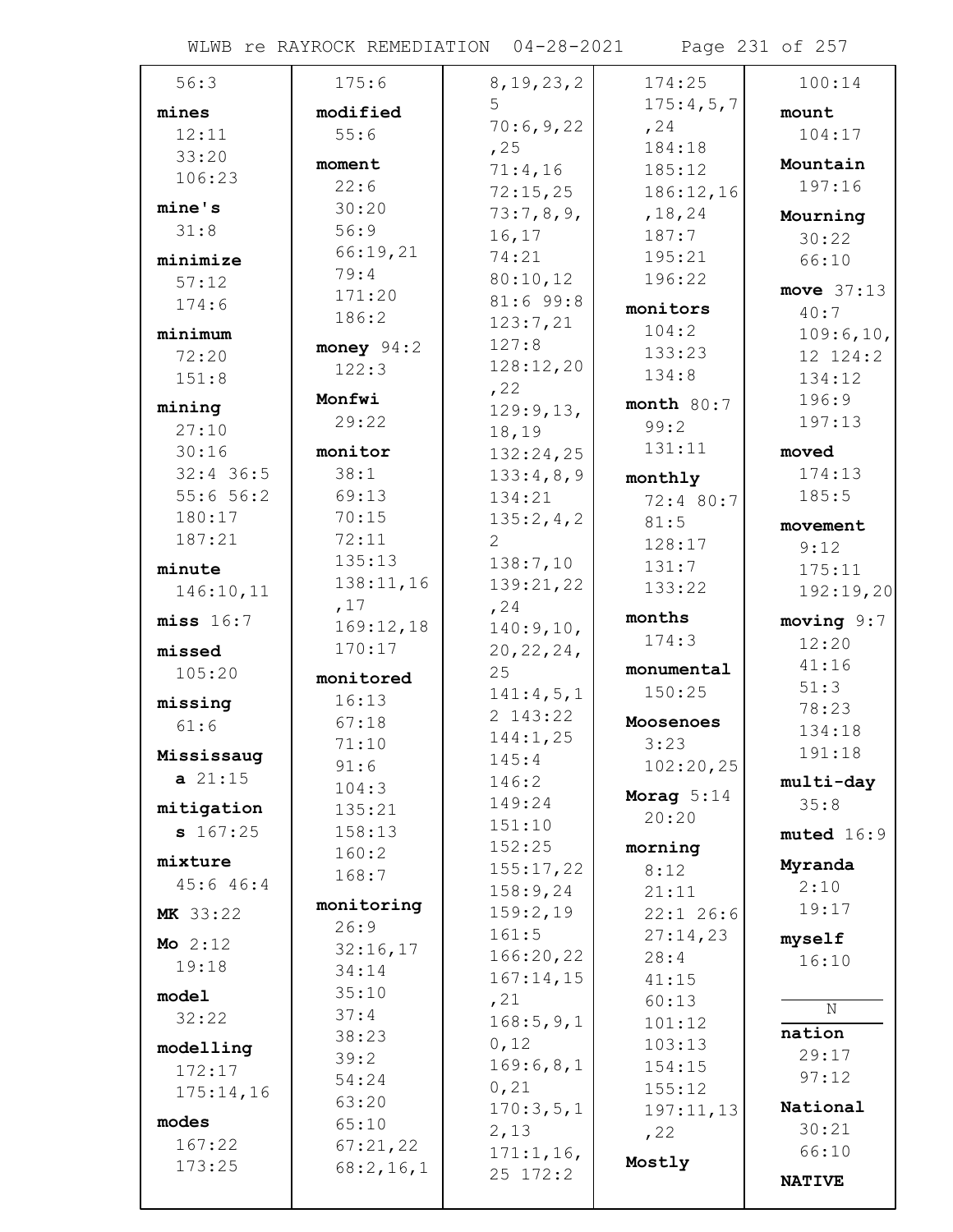WLWB re RAYROCK REMEDIATION 04-28-2021 Page 232 of 257

| 25:5        | 24:22               | nothing          | occasions           | 21:222:1        |
|-------------|---------------------|------------------|---------------------|-----------------|
| natural     | Noella $4:7$        | 69:20            | 181:22              | 58:18           |
| $15:4$ 53:1 | 24:18               | 102:11           | occur               | 60:3            |
| 143:8       |                     | 127:13           | 54:25               | 67:1,7          |
| 184:10,16   | Nolan $5:11$        | 175:23           | 65:10               | 86:10           |
| naturally   | Nolin $5:12$        | noting           | 66:280:6            | 87:1            |
| 163:22      | 20:19               | 162:22           | 123:7               | 92:24           |
| 164:7       | 40:17               | 197:10           | 136:4               | 93:15           |
|             | 41:23,25            | NT 1:22          | 159:2               | 96:14           |
| nearby      | 58:18               |                  | 168:6               | 99:19<br>102:17 |
| 117:3       | 111:14              | nuclear          | occurring           | 108:6           |
| necessary   | 142:8,9             | 18:9,15          | 128:20              | 112:12,13       |
| 9:16        | 144:8               | 28:12,14         | 138:8               | 122:10,24       |
| 59:22       | 158:25              | 34:10,11         | 139:19              | 124:7           |
| 62:13       | 159:1               | 37:8,19,2        | 170:20              | 127:19          |
| 65:2        | 160:3,4,2<br>3163:6 | 2,25             | 172:3               | 143:13          |
| 68:19       | 168:3,4             | 65:5,7           | 184:21              | 146:9,17        |
| 82:3,19     | 170:22,23           | 92:14<br>175:2   | Oceans              | 151:18          |
| 125:3       | 173:22,23           | 186:17           | 18:19               | 153:23          |
| 169:20      | 177:18              | 188:24           | 27:21,24            | 189:13          |
| 192:1       |                     | 196:16           | 82:10,11            | 195:18          |
| Nelson 5:7  | Nor 28:2            |                  |                     | 197:5           |
| 20:14       | normally            | Nunavut          | o'clock             | ones 64:10      |
| nervous     | 113:6,18,           | 30:16            | 22:361:2            |                 |
| 97:1        | 22 168:20           | 89:3             | October             | one's           |
|             | north               | <b>NWT</b> 89:2  | 130:2               | 143:14          |
| Network     | 28:6,9              |                  | office              | ongoing         |
| 80:6        | 29:18               | $\overline{O}$   | 20:6,8,9,           | 8:24            |
| newsletter  | 123:14              | objects          | 18 27:18            | 123:6           |
| 97:6        | 164:3               | 47:19            | 33:2                | 175:4           |
| 98:6,15     | Northern            | obtain           | officer             | online          |
| nicely      | 12:19               | 37:21            |                     | 26:25           |
| 194:24      | $20:2$ 33:1         | 42:17            | 19:8,11,1<br>920:15 | 30:2            |
| Nicole      |                     |                  |                     | 159:4           |
| 4:18        | Northwest           | obtained         | offices             | 181:5           |
| 24:3, 4     | 13:11               | 50:20            | 30:8                | 196:2           |
|             | 15:3                | obtaining        | offshore            | onsite          |
| Niitlee     | note 15:16          | 145:10           | 50:9                | 51:1            |
| 29:22       | $30:1$ 47:9         | 192:1            | offsite             | 71:18           |
| nine        | 89:17               | obvious          | 35:7                | 72:3,7          |
| 111:22      | 186:6               | 184:8            | 160:9               | 159:10          |
| 112:8       | 188:22              |                  |                     | 171:14          |
| Nitisiza    | 194:17              | obviously        | O'Grayha            |                 |
| 5:23        | noted $76:4$        | 167:10<br>176:20 | 27:8                | Ontario         |
|             | 135:10              |                  | Oh 102:15           | 20:25           |
| Nitsiza     | 177:7               | occasion         | 124:7               | onto 118:8      |
| 1:13,15     | 189:10              | 164:1            | okay                | 131:20,22       |
| 5:24        | notes               | occasional       | 11:17,21            | 132:17          |
| 11:7,9      | 128:19              | 1y 164:4         | 18:13               | open            |
|             |                     |                  |                     |                 |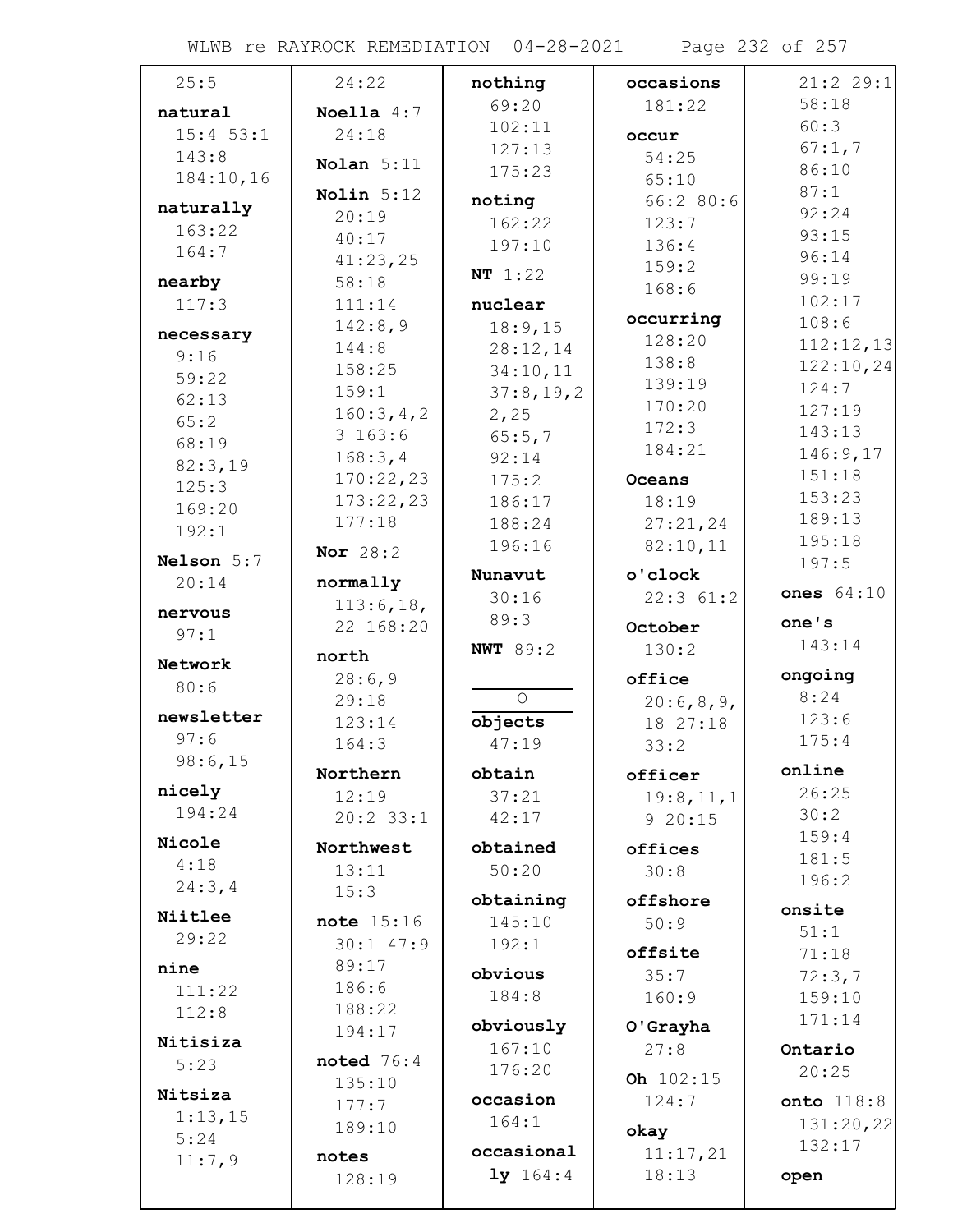WLWB re RAYROCK REMEDIATION 04-28-2021 Page 233 of 257

| 8:12,13              | 60:14                 | 49:25       | 174:20            | <b>PAG</b> 143:18 |
|----------------------|-----------------------|-------------|-------------------|-------------------|
| 43:3                 | 66:6                  | 168:19      | outlying          | page $6:2$        |
| 55:20                | 100:13,22             | 169:23,24   | 100:1             | $7:2$ 14:17       |
| 57:171:5             | 101:1, 7, 1           | organizati  | 102:1             |                   |
| 102:5                | 6 103:2               | on $17:3,7$ |                   | pale 118:5        |
| 128:17               | 106:4,6,2             | 18:23       | outside           | Pam $4:5$         |
| 168:24               | 1 138:11              | 28:21       | 56:11             | 21:9              |
| opened               | 175:24                |             | 85:21             | Pandolfi          |
| 31:4                 | 186:22                | original    | 167:18            | 3:11              |
|                      | 189:1                 | 174:4       | 174:13            | 28:13,14          |
| opening              | opposed               | originally  | 191:15            | 196:15,16         |
| 6:7                  | 38:4 80:7             | 44:5        | 192:22            |                   |
| 8:16,19,2            | 133:21                | others 9:9  | $oval-$           | panel             |
| $1\ 22:4,7$          |                       | 16:4        | shaped            | 173:11            |
| 29:7                 | optimal<br>14:23      | 121:25      | 47:19             | parameters        |
| 30:13                |                       | 147:3       | overseeing        | 158:16            |
| 54:17,24             | optimistic            | 174:9       | 10:4              | 159:5             |
| 56:15,16,<br>21 93:5 | 34:13                 |             |                   | paramount         |
| 104:15               | optimum               | otherwise   | overseen          | 160:12            |
| 190:10               | 12:1                  | 15:8        | 167:19            |                   |
|                      |                       | 164:18      | oversight         | pardon            |
| openings             | options<br>$7:3$ 14:7 | Ottawa      | 34:18             | 49:7              |
| 32:14                | 55:9                  | 19:25       | 166:25            | partially         |
| 42:25                | 188:10,12             | 33:2        | 195:9             | 32:11             |
| operated             | , 14                  | 173:12      | overtime          | participan        |
| 31:25                | 189:9,22              | ourselves   | 169:23            | ts                |
| 32:9                 | 190:5                 | 174:9       | overview          | 16:14,17          |
| operates             | 191:12,14             | outage      | 10:10             | 41:25             |
| 37:6                 | , 23                  | 17:2        | 40:16,18          | $60:1$ 85:2       |
|                      | 193:15,20             |             |                   | 98:12             |
| operating            | 194:6                 | outcomes    | owner             |                   |
| 55:16                | 195:1                 | 168:10      | 93:12             | participat        |
| operation            | order $14:1$          | outcrops    | <b>owns</b> 93:25 | e                 |
| 33:20                | 15:744:7              | 142:15,20   | Ozi 19:4          | 14:18,24          |
| 187:21               | 50:13                 | outflow     |                   | 73:21             |
| operations           | 54:14                 | 137:14,15   |                   | 74:4,5<br>76:7    |
| $32:5$ 36:6          | 58:25                 |             | $\, {\bf P}$      | 152:16            |
| 155:15               | 71:25                 | outlet      | p.m.30:20         |                   |
| 167:16               | 77:18,21              | 65:14       | 86:14,15          | participat        |
| opportunit           | 83:13                 | 136:13      | 146:14,15         | ion 74:11         |
| ies 13:15            | 92:1,6                | outline     | 197:24            | 150:1             |
| 101:10               | 93:22                 | 47:8        | package           | 186:22            |
| 157:11               | 108:16                | outlined    | 70:20             | particular        |
|                      | 125:5                 | 15:8        | packages          | 12:2              |
| opportunit           | 179:23                | 70:22       | 93:14             | 22:6,21           |
| y 13:24              | ordinary              | 72:20       |                   | 82:12             |
| 15:6                 | 103:8                 | 128:21      | Pacunayen         | 168:16            |
| 17:16                |                       | outlook     | 11:18             | 183:21            |
| 26:16                | ore 71:6              | 172:14      | pad 48:13         | 184:22            |
| 41:15                | organic               |             | 50:14             |                   |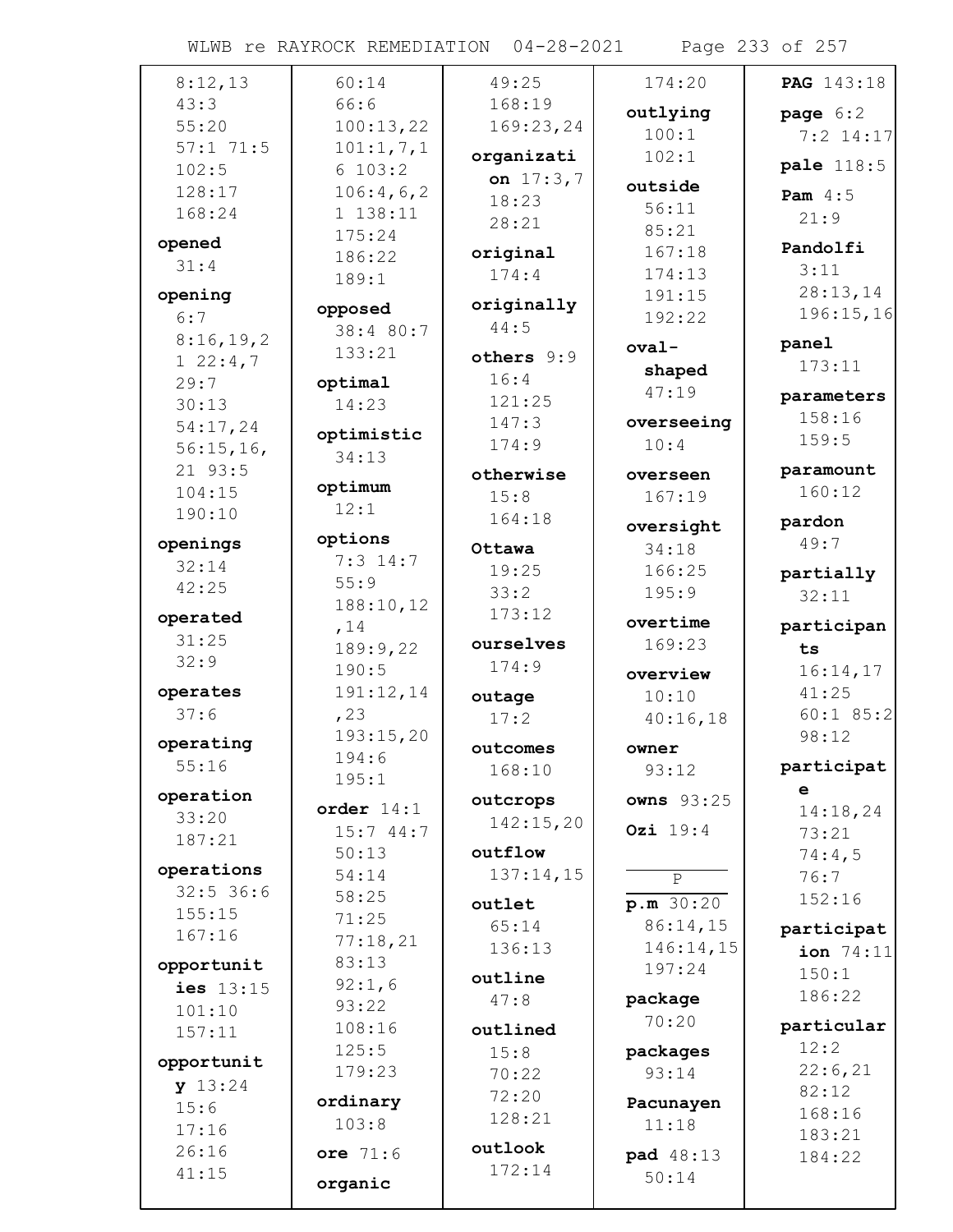WLWB re RAYROCK REMEDIATION 04-28-2021 Page 234 of 257

| parties           | path            | 168:19                | 196:24           | 37:19             |
|-------------------|-----------------|-----------------------|------------------|-------------------|
| 13:23             | 113:18,20       | peer                  | people's         | 41:686:4          |
| 14:4 15:1         | paths           | 173:11,24             | 187:23           | 92:6              |
| 17:17             | 171:12          | 180:19                |                  | permits           |
| 26:19             |                 |                       | per 78:16        | 12:6              |
| 85:14             | patience        | people $8:6$          | 154:17           | 37:24             |
| partner           | 41:2            | $9:4$ 16:19<br>19:17  | 161:21<br>162:19 | 85:24             |
| 30:11             | pause           | 22:8,14,2             |                  | permitting        |
| partners          | 17:10           | 029:25                | percent          | 12:5,15           |
| 37:11,17          | 24:14           | 38:18                 | 35:13,17         |                   |
| 152:1             | 26:3            | 41:12                 | 154:18           | perpetuity        |
|                   | 28:24           | 57:13                 | 176:22,23        | 54:25             |
| partnershi        | 41:21           | 61:25                 | 178:8            | 175:2             |
| p 35:11           | 58:16           | 62:7,25               | 179:9,14         | 186:16            |
| 74:3              | 60:6            | 64:765:1              | 193:10           | person 9:2        |
| 76:12             | 61:1,3          | 71:8 74:9             | 194:13,14        | 16:2              |
| 98:21             | 67:4            | 75:4                  | perfectly        | 35:14             |
| party             | 70:12<br>74:14  | 89:12                 | 80:1             | 91:4              |
| 160:8             | 77:8 78:7       | 90:2,16               | perform          | 93:25             |
| pass 128:8        | 86:25           | 91:6                  | 172:11           | 95:4              |
|                   | 87:5 88:8       | 95:12                 | 177:11           | 100:18,24         |
| passed            | 91:10,23        | 99:24                 | performanc       | 123:3             |
| 116:15,23         | 94:19           | 100:13,14             | $e$ 32:16        | personally        |
| passing           | 99:17           | , 15, 16, 19          | 158:22           | 178:1             |
| 30:18             | 102:8,13        | 101:2,6,9             |                  | perspectiv        |
| past 30:11        | 112:1           | , 10, 12, 24          | performing       | $-40:2$           |
| 34:25             | 121:4           | 102:1, 2              | 54:20,21,        | 187:14            |
| 36:3              | 122:22          | 103:23                | 22               | 192:9             |
| 40:25             | 124:4           | 106:10,12             | perhaps          |                   |
| 66:14,18          | 127:17          | , 21                  | 167:1,2,1        | phase             |
| 73:18             | 129:3           | 107:2,24,<br>25 111:6 | 8 186:16         | 32:20<br>39:972:1 |
| 74:16             | 144:17          | 112:23                | perimeter        | 135:11            |
| 90:298:9          | 146:21          | 113:1,12,             | 54:10            | 176:23            |
| 99:6              | 148:11          | 13                    | 56:25            |                   |
| 100:12            | 153:19          | 114:2,3               | period 6:8       | phases            |
| 103:6             | 155:25          | 117:6,7               | 32:21            | 35:2              |
| 104:25            | 157:21          | 119:16,17             | 86:17            | 73:25             |
| 106:14<br>107:10  | 159:22          | ,18                   | 130:17           | Philip            |
| 108:12            | 160:21<br>172:6 | 131:19,22             | 151:9            | 32:1              |
| 113:21            | 176:3           | 132:9,23              | peripheral       | Phillips          |
| 120:3             | 178:16          | 133:3                 | 1y 140:4         | $5:2$ 20:25       |
| 126:4             | 179:3           | 147:17,22             |                  | 28:3,4            |
| 156:3,13          | 180:8           | 151:14                | permanent        | 181:11,12         |
| 157:16            | 185:23          | 153:5                 | 95:21            | phone $9:21$      |
| 172:15,19         | 186:1           | 155:13                | 166:15           | 16:6              |
| 192:16            | Pea'a $4:16$    | 156:18                | permission       | 28:20             |
| 195:17            | 24:20           | 172:10                | 92:1             | phonetic          |
| <b>Patel 27:8</b> |                 | 187:18<br>188:5       | permit           | 14:14             |
|                   | peat            |                       | 30:25            |                   |
|                   |                 |                       |                  |                   |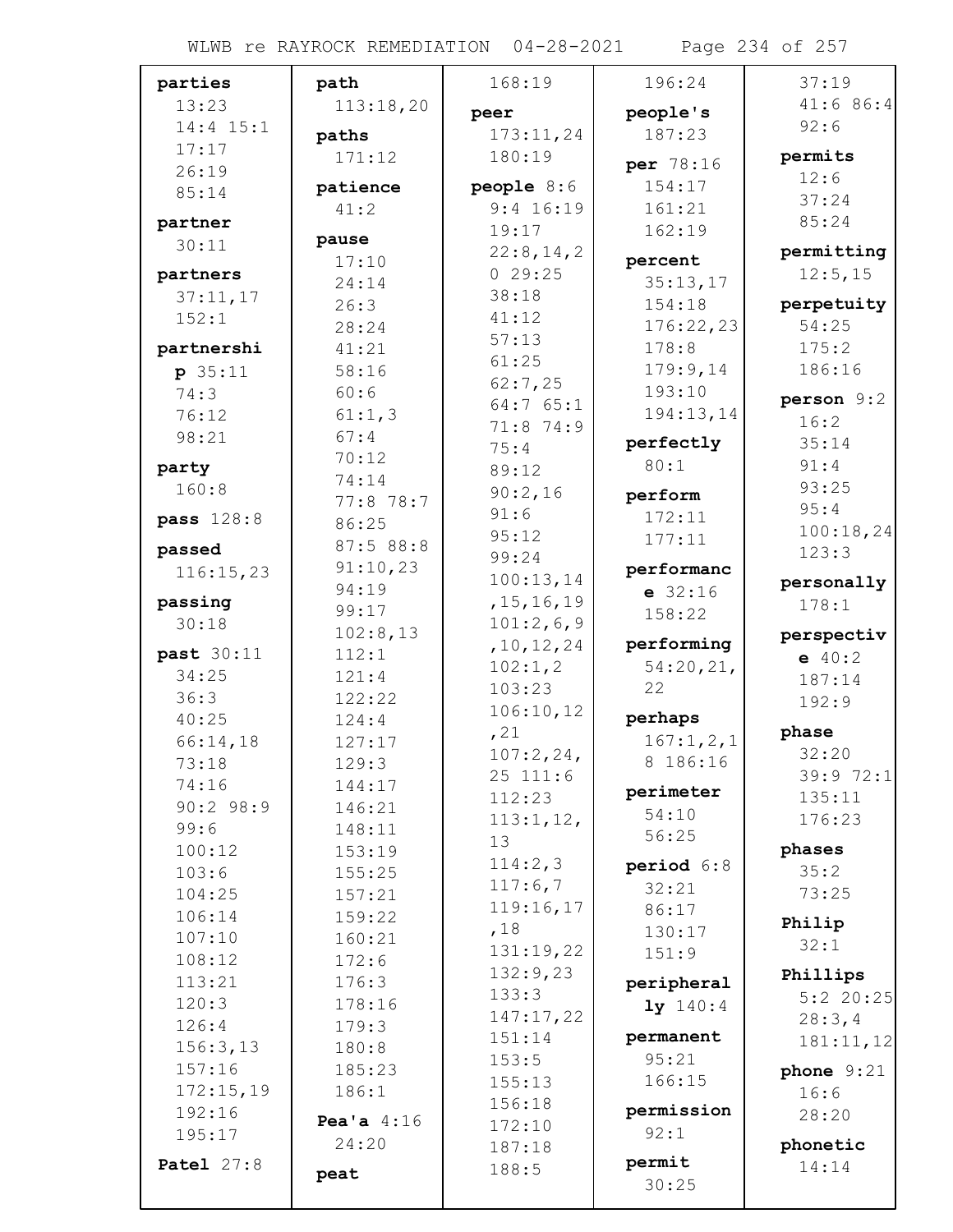| 19:4,13,1    | physical     | placed       | 140:2,9,1   | 16, 18, 21             |
|--------------|--------------|--------------|-------------|------------------------|
| 8, 21, 25    | 9:6,8        | 15:20        | 1, 19, 24   | 50:5                   |
| 20:1, 3, 4,  | 174:11       | 46:5, 13     | 141:5       | 51:23                  |
| 6, 7, 8, 11, | 184:20       | 47:15,18     | 142:23      | 52:6,10,1              |
| 15           |              | 48:6,8       | 143:15,20   | 4,24                   |
| $21:14,15$ , | pick $8:8$   | 49:2,3       | , 22, 25    | 65:20                  |
| 1625:4       | 62:16        | 50:21        | 144:2,11,   | 110:5                  |
| 27:7,8,9,    | 63:4         | 53:12,14     | 22          | 136:6                  |
| 17 28:15     | 117:12       |              | 145:4,24    | 158:14,23              |
| 29:8,11      | 118:20       | 54:6, 13, 1  | 146:3       |                        |
| 30:19        | picked       | 4            | 147:21      | 159:3, 12,<br>14 163:8 |
|              | 59:12        | 58:1, 3, 11  |             |                        |
| 34:24        | 62:11        | 104:13,18    | 149:19,20   | planted                |
| 48:14        | 137:3        | 105:17       | 150:5       | 176:16                 |
| 91:20        | 138:5        | 141:25       | 152:10      | planting               |
| 93:13        |              | 170:1        | 155:21      | 52:5,7                 |
| 102:11       | picture      | 174:5        | 158:23      |                        |
| 105:18       | 45:25        | placeholde   | 159:18      | plants                 |
| 116:18,19    | 62:19        | r 177:20     | 166:20,23   | 31:13                  |
| 119:9        | 82:24        |              | , 24        | 51:7                   |
| 121:11       | 118:1        | places       | 167:1, 17   | 52:16                  |
| 153:8        |              | 50:21        | 188:2,23    | $62:2$ $63:2$          |
| 155:5        | pictures     | 56:22        | 191:15      | 64:12                  |
| 177:2        | 16:15        | 62:18        | 195:14      | 76:17,19               |
| photo        | Pido $10:5$  | 63:12        | planned     | 109:7                  |
| 44:18        | piece        | 66:11        | 105:24      | 110:4,12               |
| 45:11,19     | 47:16        | 111:16       | 183:22      | 117:24,25              |
| 47:6,7,9     | 167:12       | 137:22,23    |             | 176:16                 |
|              |              | 168:6        | planning    |                        |
| 48:24        | pieces       | placing      | $20:5$ 35:2 | plastic                |
| 49:1         | 170:25       | 169:5        | 37:2        | 47:16                  |
| 50:24        | pile $57:8$  | 174:10       | 81:19       | 48:6                   |
| 52:18        | 169:5        |              | 107:4       | 110:23                 |
| 54:8         |              | plain $18:7$ | 155:19      | 169:11                 |
| 55:23        | piles        | plan 33:11   | 156:6,25    | play                   |
| 56:18,24     | 55:22        | 38:4,5       | 178:8       | 117:10,11              |
| 57:2,3,10    | 57:17        | 39:17        | 187:8       |                        |
| $,22$ 58:1   | pillow       | 47:24        |             | please                 |
| 109:25       | 45:6,7,12    | 48:22        | plans       | 9:17,21                |
| 126:15       | , 14, 16, 20 | 52:3         | 38:20       | $15:14,15$ ,           |
| 168:18       |              | 64:24,25     | 88:19,25    | 25                     |
| 171:6        | pillows      | 65:4         | 129:12,21   | 16:6,8,10              |
| photos       | 45:6         |              | 130:6       | , 12, 19, 22           |
| 43:23        | 46:24        | 68:20        | 133:10      | 17:6                   |
| 44:9,22      | pink $47:8$  | 70:21        | 141:13      | 18:2,6                 |
| 46:12,18     |              | 72:2,14,2    | 148:18,22   | 26:22                  |
| 47:21        | pipeline     | 0,21         | 149:24      | 48:20                  |
| 48:21        | 53:9         | 81:8,9,11    | 174:4       | 52:1, 8, 17            |
| 49:9         | pipes        | 89:5,6       | 185:7       | 56:13,21               |
| 50:23        | 169:11,17    | 107:5,7      | 186:18,20   | 57:22                  |
|              | 171:21,24    | 129:14       | , 24        | 59:13                  |
| 121:15       | 172:1        | 139:6, 15,   | plant       | 128:24                 |
| 153:10       |              | 22,24        | 49:10,12,   | 144:4                  |
|              |              |              |             |                        |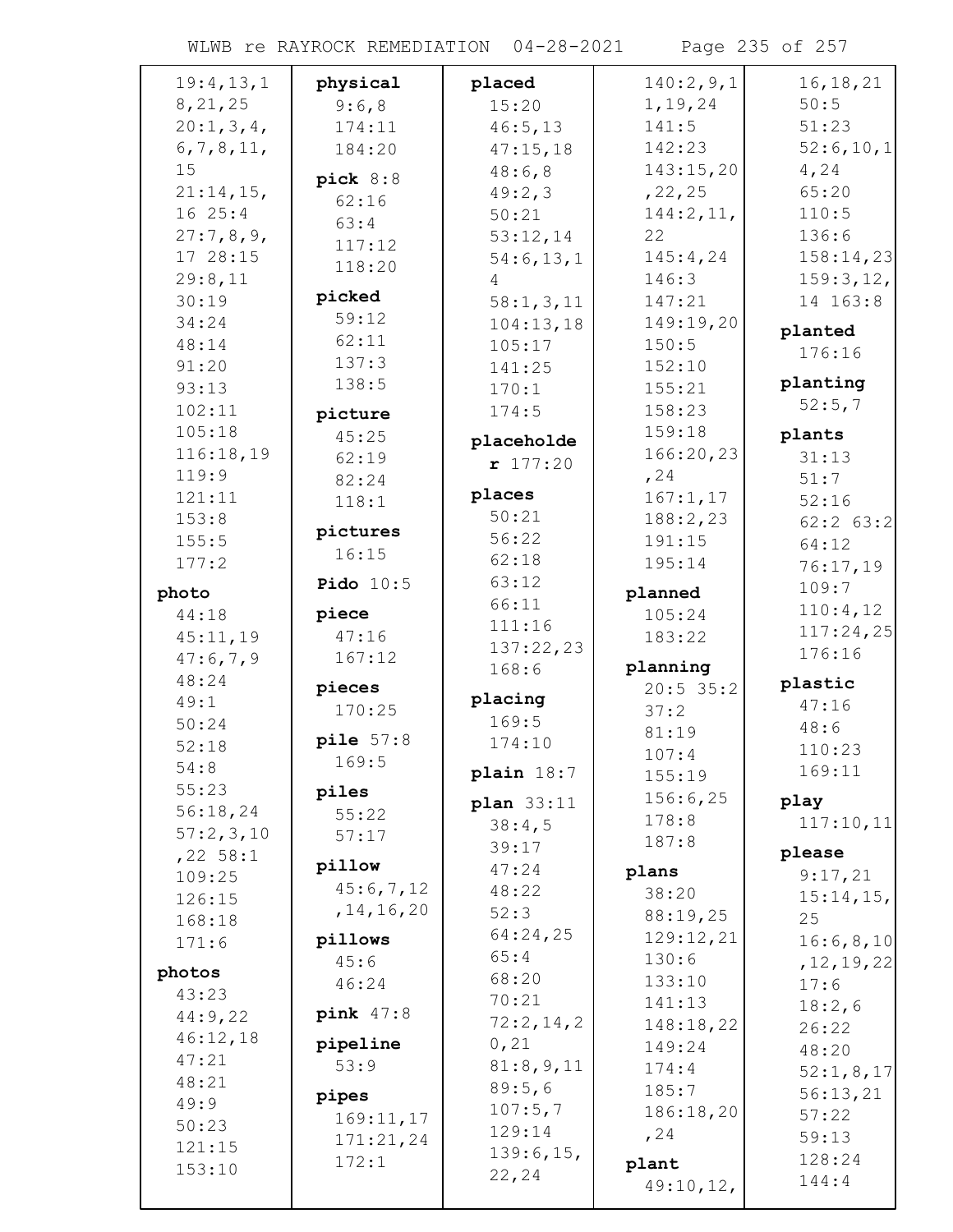## WLWB re RAYROCK REMEDIATION 04-28-2021 Page 236 of 257

| 166:19                | 143:2                  | closure           | practices       | 147:5               |
|-----------------------|------------------------|-------------------|-----------------|---------------------|
| 172:25                | poor 59:21             | 39:22             | 36:19           | presentati          |
| 197:19                |                        | 139:21,23         | 169:9           | on 6:7              |
| pleased               | pop 19:14              | 140:10,20         | prayer          | 22:17               |
| 22:15,25              | portage                | 141:4,12          | 8:11,21         | 29:2,5              |
| plots                 | 117:3,4,5              | 152:25            | prayers         | 40:9,15             |
| 76:17                 | , 16, 18               | 186:12            | 8:14            | 60:2,11             |
|                       | portion                | 188:21,23         |                 | 63:15               |
| plus<br>190:13        | 60:2,16                | posters           | pre 183:4       | 67:9                |
|                       | 70:9                   | 121:13            | precipitat      | 83:9,11             |
| <b>PM</b> 20:17       | 89:5,6                 | post-             | ion $66:1$      | 84:14               |
| pockets               | portions               | hearing           | 124:25          | 89:19               |
| 53:8                  | 161:19                 | 189:15            | 175:10,14       | 101:5,6,1<br>3103:1 |
| pods 72:17            | pose                   | post-             | predict         | 104:14              |
|                       | 130:24                 | remediati         | 140:7           | 105:17              |
| point $61:8$<br>67:14 |                        | on $140:3$        | predictabi      | 115:7,9             |
| 78:23                 | posed $33:8$<br>150:20 | 141:12            | lity            | 123:5               |
| 79:1                  |                        | 183:13            | 174:15          | 124:7               |
| 98:18                 | position               | 184:15            |                 | 127:20              |
| 108:18                | 64:9                   | potential         | prefer<br>17:22 | 128:2,21            |
| 136:4,5               | 180:13                 | 33:9              | 79:22           | 135:16              |
| 139:9,13              | positions              | 39:13             |                 | 197:6, 12,          |
| 153:9                 | 17:17                  | 57:13             | preferably      | 14                  |
| 191:6                 | positive               | 59:4              | 78:16           | presentati          |
| pointed               | 147:19,25              | 84:6, 11, 1       | preferred       | ons                 |
| 129:8                 | 150:22                 | 5 123:8           | 191:22          | 14:24,25            |
|                       | possibilit             | 136:8             | preliminar      | 26:22               |
| points<br>98:1        | y 168:15               | 139:3             | y 12:24         | 115:11              |
| 170:7                 |                        | 143:9             | 13:652:9        | presented           |
|                       | possible               | 170:7             | 84:25           | 38:3,7              |
| point-                | 17:23<br>31:12,16      | 191:11            | 85:18           | 84:20               |
| zero-one-             | 32:23                  | potentiall        | 177:19          | 181:21,25           |
| five                  | 35:15                  | $y$ 71:14         | prepare         | presenter           |
| 162:18                | 39:17                  | 81:17             | 41:6            | 15:7                |
| poles                 | 76:25                  | 125:9             | 155:18,21       |                     |
| 43:10                 | 87:24                  | 143:18            | prepared        | presenters<br>84:13 |
| 59:8,9                | 99:10                  | poured            | 40:15           |                     |
| 82:17                 | 143:4                  | 45:6              |                 | presenting          |
| Policy                | 169:1, 15              | power $17:2$      | pres 79:11      | 115:8,9             |
| 20:3,5                | 185:21                 | 30:19             | presence        | pretty              |
| ponds                 | possibly               | 33:25             | 132:10          | 134:1               |
| 51:20,22              | 22:16                  | 43:10             | present         | 192:25              |
| 69:17                 | post                   | 59:6,10           | 11:12           | prevent             |
| 73:4                  | 140:15,25              | ppm 161:20        | 26:16           | 53:25               |
| 109:24                | 183:2,4                |                   | 33:20           | 56:20               |
| 110:2,3,5             | 186:8                  | <b>PPSC</b> 28:18 | 41:15           | 110:16,17           |
| 111:2                 |                        | practice          | 71:7 97:5       | 125:15              |
| 136:7                 | post-                  | 187:24            | 101:11          | 137:12              |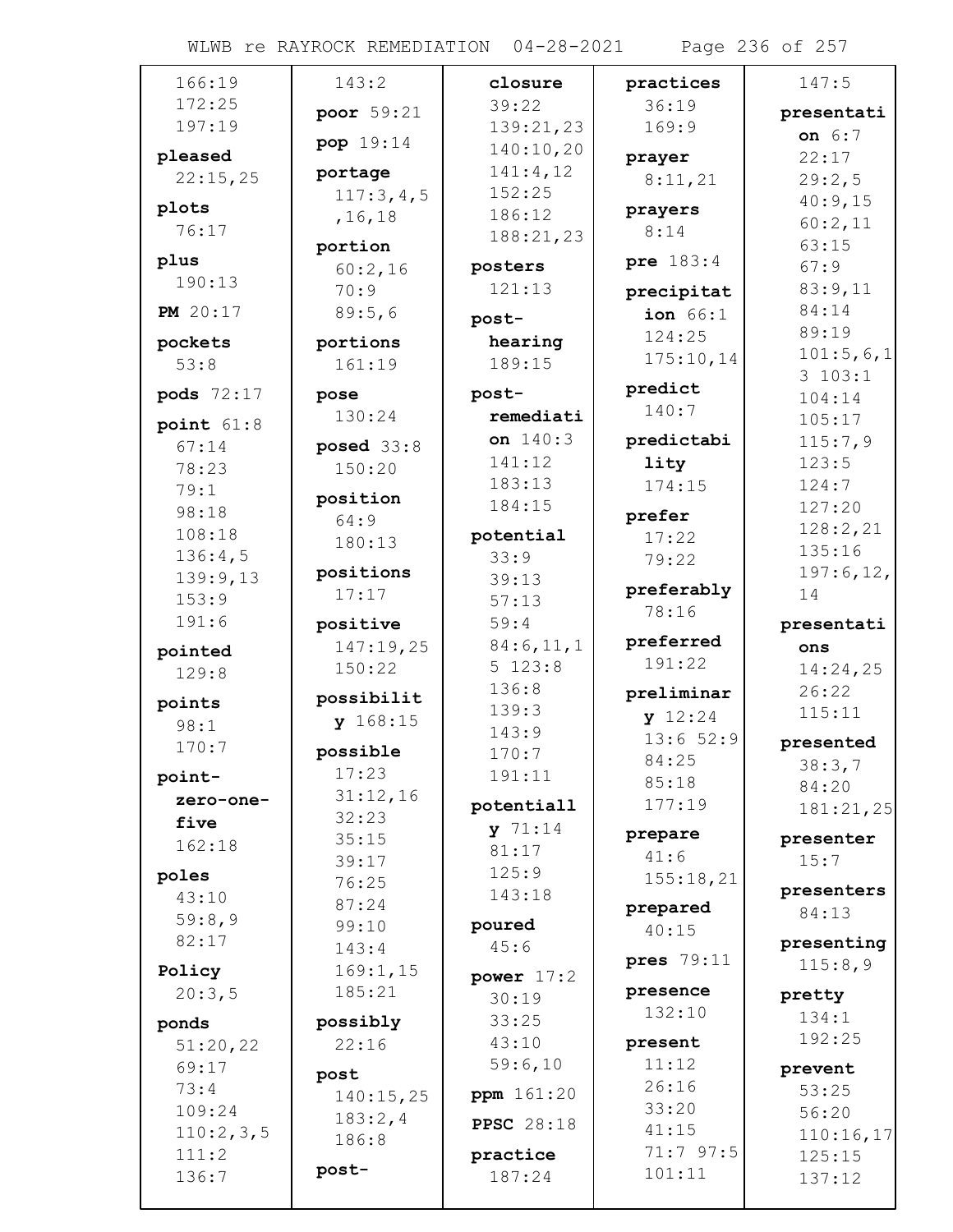WLWB re RAYROCK REMEDIATION 04-28-2021 Page 237 of 257

| prevents   | 71:14      | 191:15        | 78:12,20       | 73:23       |
|------------|------------|---------------|----------------|-------------|
| 47:16      | 72:2,13    | 192:15,18     | prohibitiv     | 74:18       |
| previous   | 113:4      | , 22          | $e$ 174:19     | 75:9,16,1   |
| 35:13      | 136:8      | 193:8,10      |                | 8           |
| 163:1      | 137:5,9    | 194:20        | project        | 76:10,23,   |
| 188:21     | 145:18     | 195:13        | $1:4$ 11:15    | 24 77:17    |
|            | problems   | 196:2,13      | 19:5,6,8,      | 80:9,10,1   |
| previously | 44:14      | processes     | 10             | 6, 20       |
| 66:9       | 75:20,23   | 174:8         | 20:6,7,8,      | 81:10       |
| 142:3      | 81:15      |               | 14,19          | 82:9        |
| primarily  | 126:3      | procure       | 29:10,12,      | 89:9,12,1   |
| 51:5       | 183:15     | 88:18         | 13, 14, 19,    | 6, 24       |
| 134:15,20  |            | Procuremen    | 23,24          | 91:8,21     |
|            | procedural | t 20:12       | 30:10          | $92:5$ 95:7 |
| principle  | 17:24      |               | $31:2$ 33:2    | 119:25      |
| 62:9       | procedures | produce       | 34:5,7         | 120:18      |
| principles | 72:19      | 42:17         | 35:3,4         | 122:4,7     |
| 40:10,19   |            | 81:15,21      | 36:14,16       | 127:11      |
| 60:19      | proceed    | produced      | 37:2,5,11      | 128:7       |
| 61:14      | 75:7       | 17:6          | $,21$ 38:3     | 130:1       |
| 67:10      | 191:25     |               | 39:6,8,11      | 136:5       |
| 174:23     | proceeding | product       | , 19, 22       | 149:1       |
|            | 15:17      | 98:6          | 40:5, 17, 2    | 150:12      |
| prior      | 83:19      | productive    | 3,24           | 157:5       |
| 46:22      | 85:18,21   | 26:18         | 41:8, 14, 1    | 174:1       |
| 59:23      | proceeds   | products      | 7 <sup>7</sup> | 177:21      |
| prioritize | 62:4       | 160:18        | 42:2,4,5,      | 178:3,24    |
| 114:9,12   |            |               | 9,15           | 180:23      |
| prioritizi | process    | program       | 43:6,9,17      | 184:22      |
| ng 155:14  | 13:14      | 20:2,3,4      | 50:20          | 190:19      |
|            | 34:3 38:8  | 33:1          | 51:2,10        | 191:3       |
| priority   | 40:3 41:3  | 35:8,9        | 52:11,23       |             |
| 89:9,10    | 44:18      | 39:2          | 53:5,15        | projectors  |
| 97:18      | 45:9       | 67:21         | 54:25          | 90:3        |
| prison     | 60:18      | 68:16         | 55:1 56:7      | projects    |
| 97:19      | 64:5       | 80:6          | 57:6,24        | 12:9, 10, 1 |
|            | 65:15      | 98:22         | 58:6,7         | 1,13        |
| pristine   | 68:15      | 99:3,4        | 59:12,15,      | 46:19       |
| 107:11     | 83:25      | 133:2         | 24             | 48:21       |
| privacy    | 84:19,20   | 141:9         | 60:15,16       | 88:14       |
| 16:16      | 90:15      | 145:21        | 61:962:3       | $90:1$ 98:9 |
| pro $68:1$ | 93:7       | 151:8         | 63:22          | 140:17      |
|            | 94:23      | 152:13        | 64:16          | 141:14      |
| probably   | 95:1       | 160:9         | 65:19,22,      | 149:2       |
| 130:9      | 141:15     | 170:4         | 25 66:5        | 152:4       |
| 138:13     | 144:21     | 187:8         | 67:18,19       | 183:6       |
| 146:5      | 167:18     | programs      | 68:14          | 192:17      |
| 152:23     | 173:7,10,  | 74:17         | 69:11          | project's   |
| 174:21     | 18 180:20  |               | 70:24          | 63:18       |
| problem    | 181:2      | progress      | 71:17,20,      | 64:8        |
| 45:2       | 183:1,5    | 74:7<br>77:16 | 24 72:1        |             |
|            |            |               |                | project-    |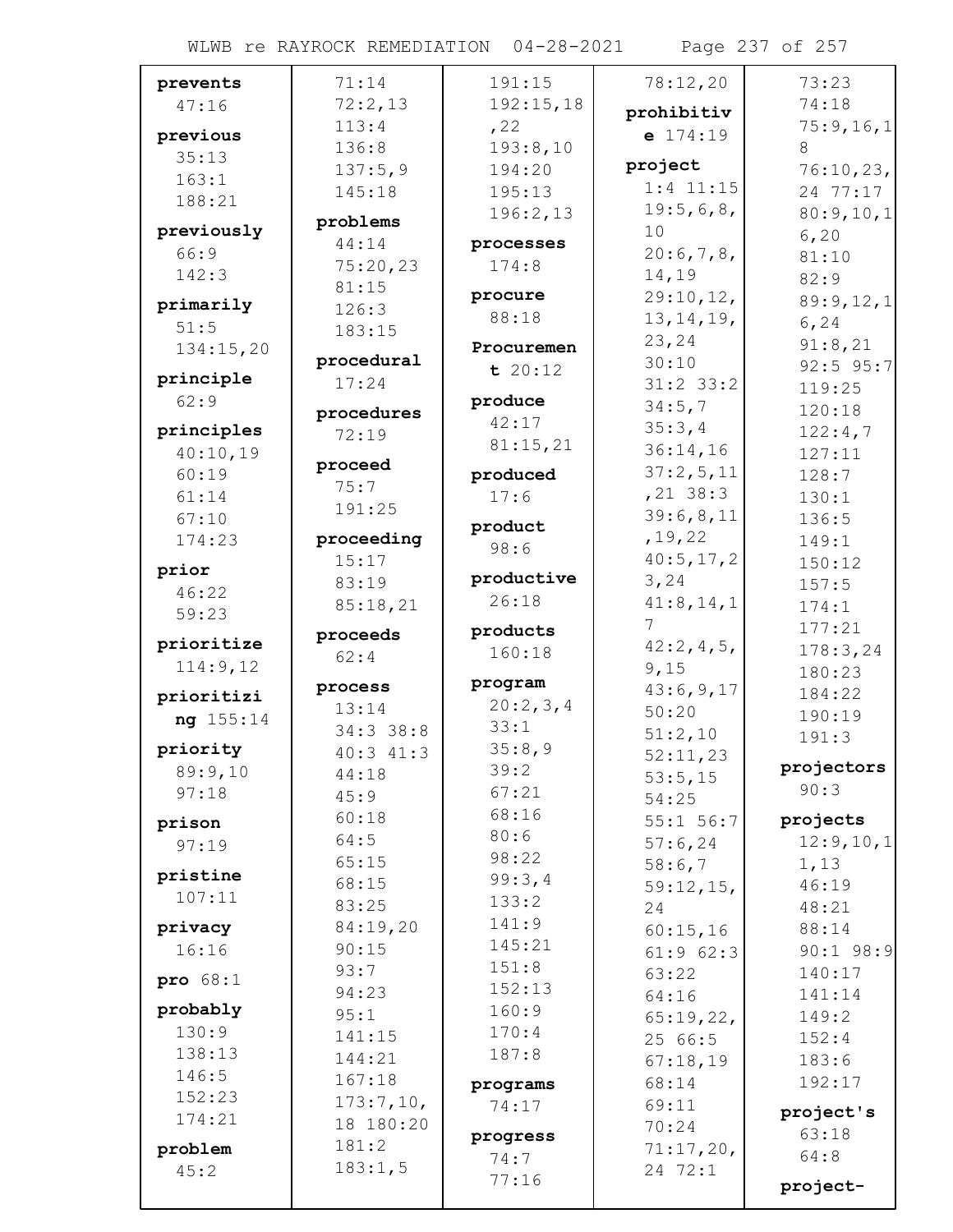## WLWB re RAYROCK REMEDIATION 04-28-2021 Page 238 of 257

| specific               | 195:14            | 194:22              | 164:25         | 115:12,17          |
|------------------------|-------------------|---------------------|----------------|--------------------|
| 149:11                 | protective        | <b>PSS</b> 138:10   | 165:1,23       | 122:16             |
| promote                | 38:13             |                     |                | 123:2,4,1          |
| 135:8                  | 103:25            | public 1:7          | Q              | 0, 23, 25          |
|                        |                   | $5:22$ 7:5          | qualified      | 124:10             |
| proper                 | proud $79:3$      | 9:24                | 180:15         | 128:11             |
| 90:10,20,<br>21 115:16 | provide           | 13:18,19,<br>22, 23 | qualify        | 129:7              |
|                        | $7:3$ 10:10       | 14:11,16,           | 132:25         | 135:3,19           |
| properly               | 11:24             | 18                  |                | 136:2              |
| 43:8                   | 12:1              | 15:5, 10, 1         | quality        | 138:24<br>143:6,14 |
| 91:17                  | 13:15             | 7,18                | 27:10          | 147:23             |
| 169:7                  | 15:14             | 16:2,3              | 31:17<br>36:24 | 148:5, 14          |
| proposal               | 39:20<br>41:5     | 18:8,14             | 68:13          | 151:14             |
| 150:12                 | 60:22             | 20:12               | 70:15,22       | 154:3              |
| proposals              | 74:24             | 89:11               | 71:16          | 155:16             |
| 148:25                 | 76:7 83:9         | 102:16              | 72:25          | 166:10             |
|                        | 84:2              | 112:16              | 74:21          | 170:24             |
| propose<br>83:1        | 122:20            | 115:23              | 79:20,23       | 171:15,16          |
| 166:5                  | 123:1             | 156:23              | 80:12,13,      | 177:9              |
|                        | 128:24            | 188:15              | 20, 21, 22,    | 181:10             |
| proposed               | 153:24            | 189:23              | 2581:2,6       | 182:17,25          |
| $13:4$ 38:9            | 166:25            | 196:4               | 128:22         | 187:9              |
| 79:19                  | 189:21            | 197:15              | 129:22         | 188:21             |
| 162:21,22              | 196:13,18         | pull                | 130:21,22      | 195:6              |
| proposes               | provided          | 152:22              | , 23           | questioned         |
| 62:16                  | $15:6$ 38:8       | pump 46:15          | 131:4,6        | 115:10             |
| proposing              | 44:4 79:6         |                     | 134:16,22      | questionin         |
| 63:3 66:7              | 83:20             | pumped<br>46:16     | 157:24         | g 15:7             |
| 80:8,25                | 86:1              |                     | 158:6          | 85:5               |
| 82:20                  | 103:10            | pumps               | 162:22         | 197:12             |
| 137:13                 | 148:4             | 46:12,14            | 163:4<br>166:2 |                    |
| 164:20                 | provides          | purpose             |                | questions          |
| 165:8, 14              | 13:23             | 48:9                | quarry         | 14:6<br>15:6,10    |
| 176:8                  | 57:14             | 172:21              | 81:8,11,2      | 16:4,18            |
| 184:21                 | 79:23             | purposes            | $\Omega$       | 17:13,16           |
| protect                | 174:14            | 42:18               | 143:15,19      | 18:3               |
| $9:1$ 48:9             | 175:19,24         | 56:2                | 144:2,22       | 26:22              |
| 90:11                  | providing         | 82:25               | quarrying      | 76:2               |
| protecting             | 26:16             | 85:2                | 81:24          | 84:13              |
| 66:16                  | 68:24             | pursued             | quasi          | 85:11              |
|                        | 83:8              | 190:19              | 17:23          | 86:19              |
| protection<br>28:16    | 149:9             |                     | question       | 87:3,8,10          |
| 64:25                  | 151:5             | putting             | $6:8$ 15:24    | 88:4               |
| 65:4 89:5              | proximity         | 40:13               | 86:17          | 93:21,22           |
| 90:21                  | 194:5             | 81:1<br>82:16       | 92:1           | 96:5, 10, 1        |
| 91:18                  |                   | 109:22              | 94:16          |                    |
| 125:12,14              | <b>PSBC</b> 157:4 | 131:19,22           | 102:5          | 99:22,25           |
| 149:12                 | <b>PSPC</b> 5:6   | 157:17              | 112:4,17       | 100:22,24          |
|                        | 181:8             |                     |                | 101:7,10           |
|                        |                   |                     |                |                    |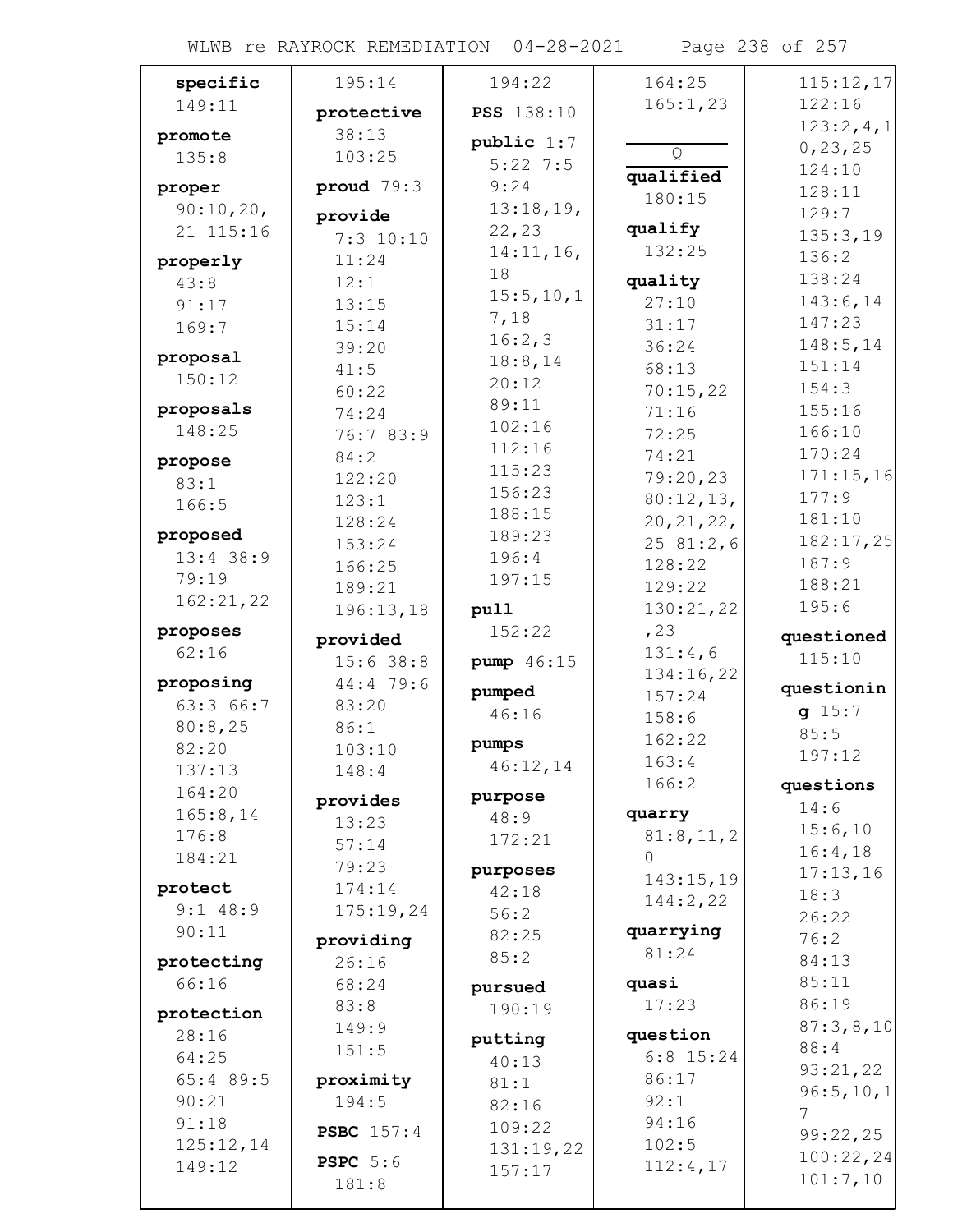## WLWB re RAYROCK REMEDIATION 04-28-2021 Page 239 of 257

| 102:17     | 194:24         | 160:1, 4, 5      | 55:11       | 76:10,18     |
|------------|----------------|------------------|-------------|--------------|
| 103:2,4    |                | $,11$ 161:9      | 63:24       | 77:19        |
| 107:6      | quoted         | 162:1, 2, 5      | 174:5       | 78:11        |
| 112:14,15  | 163:7          | , 9              |             | 80:9,17      |
| 115:11     |                |                  | rather      | 81:10        |
| 116:8,10   | $\overline{R}$ | Radio's          | 55:17       | 84:22        |
| 122:11     | Rabesca        | 14:17            | Rayrock     | 85:13        |
| 127:20     | 3:15           | 15:11            | $1:4$ 11:15 | 88:24        |
| 128:6,9    | 4:3,11,14      | 122:17           | 12:15,22    | 92:7,19      |
| 130:11     | 10:2           | radon            | 19:5        | 93:12        |
| 134:12     | 24:11,12       | 70:16,25         | 22:21       | 94:24        |
| 146:7,19   | 25:25          | 71:4,6,10        | 29:11,14,   | 95:11        |
| 147:9,13   | 87:12,18       | $,13$ 182:8      | 24 30:11    | 96:23        |
| 166:12     | 88:4,11        | raft 43:23       | 31:1, 3, 5, | 98:10        |
| 167:8      | 93:20          |                  | 13, 19, 24  | 99:3         |
| 197:4      | 96:5,9         | Ragen $4:24$     | 32:1, 8, 10 | 112:24       |
|            | 97:4,13        | rain $48:5$      | ,11         | 113:9,19,    |
| queue      | 103:3          | 110:3            | 33:16,18,   | 22,24        |
| 15:21      | Rachel         | 124:18,25        | 24,25       | 117:16,19    |
| 16:18      | $1:14$ $11:7$  | 126:18,22        | 34:2,6,9,   | 121:9,21     |
| Quiauchi   |                | 137:6            | 16          | 127:6        |
| 119:9      | Radaich        | rainfall         | 36:7,11,1   | 147:15       |
| quick 83:5 | 20:22          |                  | 638:1       | 149:1        |
| 138:23     | radiation      | 175:11           | 39:5        | 150:8,25     |
| 140:13     | 28:16          | raining          | 40:22       | 163:23       |
| 141:18     | 55:19          | 138:19           | 41:8,11     | 164:10       |
| 154:14     | 56:5, 10, 1    | rains            | 42:21       | 167:13       |
| 195:25     | $\mathbf{1}$   | 110:3            | 50:24       | 177:8        |
|            | 57:6,13,1      | 124:19           | 53:754:7    | 179:19       |
| quickly    | 5 58:10        |                  | 55:5        | 181:17       |
| 76:25      | 64:21,25       | rainwater        | 57:10,25    | 182:12       |
| 132:5      | 65:4 89:5      | 137:2            | 58:8,22,2   | 187:25       |
| 134:1      | 91:3,8         | 171:19           | 4           | 195:9        |
| quite      | 114:1,5        | raise            | 59:6,13,1   | Rayrock's    |
| 23:22      | 149:12         | 16:12            | 7,18        | 86:2         |
| 50:10      | 152:2,8,2      | raised           | 60:15       |              |
| 90:13      | 0 180:4        | 116:6            | 61:9,11,2   | $re$ 178:24  |
| 95:10      | 182:7          | 120:24           | 1,22        | reach        |
| 117:5      | 195:14         | 193:1            | 62:6,15     | 136:5        |
| 124:18     | Radich         |                  | 63:18       | 191:22       |
| 125:18     | 5:15           | raises           | 64:8,21     | 193:18       |
| 130:16     | radio          | 98:2             | 65:8,9      | reached      |
| 133:5      |                | raising          | 67:17,19,   | 152:1        |
| 136:25     | 100:12,15      | 173:6            | 23 68:25    |              |
| 137:18     | , 20           | ranges           | 69:1,8,14   | reading      |
| 157:7,9,1  | radionucli     | 111:17           | 71:5,17     | 29:6         |
| 5,19       | de             |                  | 73:2,3,10   | reads        |
| 163:22     | 161:6, 14      | <b>RAP</b> 33:14 | , 22, 23    | 123:2,4      |
| 164:3,9    | 162:11         | 35:12,13,        | 74:17       |              |
| 165:6,9    | radionucli     | 17,21            | 75:18,21,   | ready $42:6$ |
| 184:8      | des            | 38:7             | 23,25       | 67:1         |
|            |                |                  |             |              |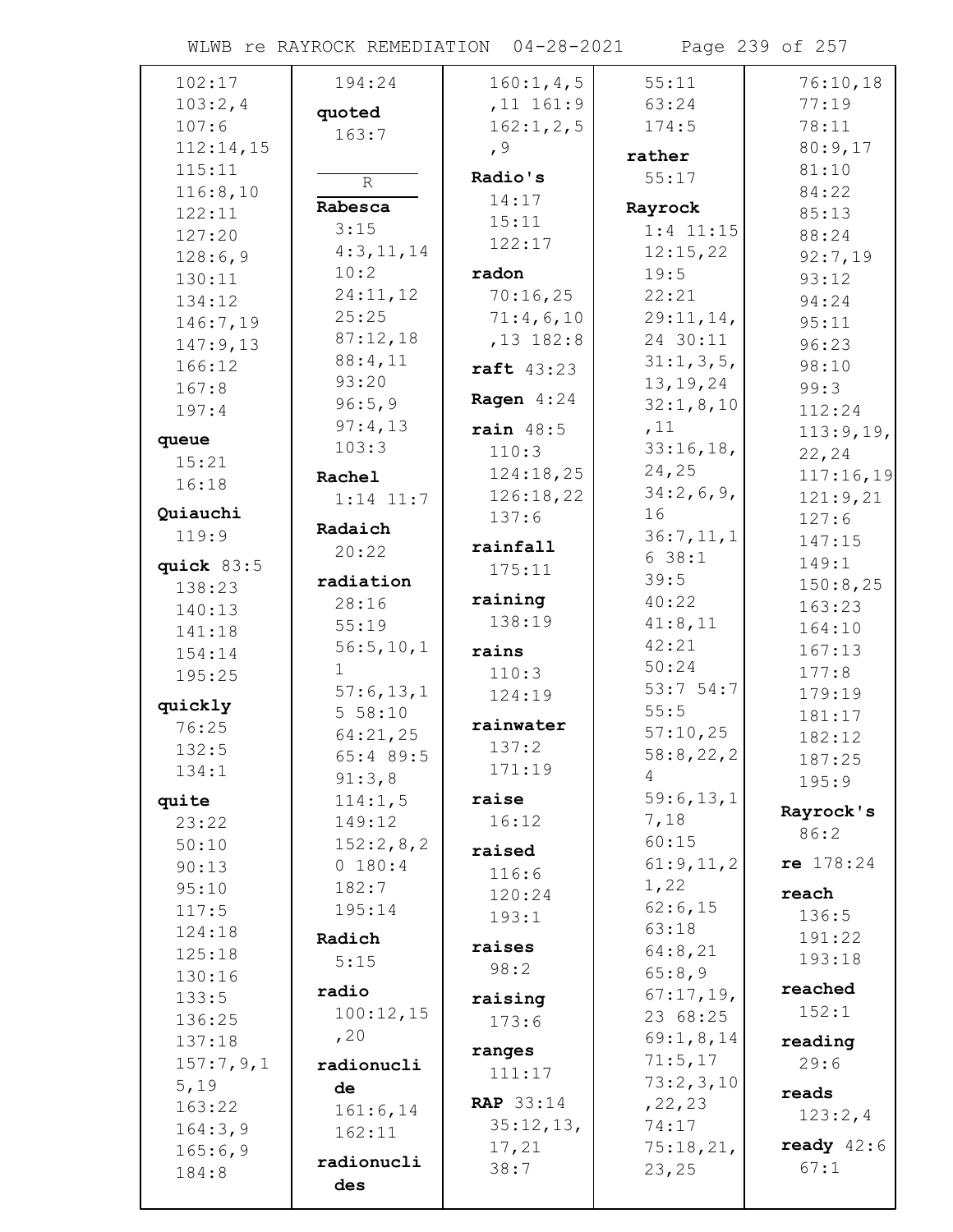| real $72:5$          | recall            | recognizes       | 12:19        | 9:24                |
|----------------------|-------------------|------------------|--------------|---------------------|
| 74:2                 | 111:16            | 130:7            | 26:22        | 196:4               |
| 131:22               | 159:5             | 156:11           | 29:12        | regrading           |
| realized             | 168:18            | recognizin       | referral     | 141:23              |
| 96:24                | receive           | q 148:21         | 13:8         | 142:1               |
|                      | 131:8,24          | 150:8            | referred     | regular             |
| really<br>37:11      | received          |                  | 13:1         | 17:18               |
| 62:25                | 13:10             | recommenda       |              | 72:8                |
| 66:6                 | 37:14             | tion             | referring    | 78:11               |
| 105:24               | 38:10             | 128:14<br>134:14 | 129:1        | 175:4               |
| 106:3,20             | 186:6             | 135:5            | refilling    |                     |
| 107:1,22             | 188:22            | 143:17,24        | 108:18       | regularly           |
| 118:6,7,1            |                   |                  | reflect      | 159:12              |
| 2,18                 | receiving         | recommenda       | 66:15        | regulated           |
| 130:3                | 32:24             | tions            | 89:18        | 72:3                |
| 155:17               | 38:14             | 32:18            | 161:7        | regulates           |
| 157:25               | recent            | 84:6             |              | 11:1                |
| 166:10               | 148:4,16          | 128:4            | reflected    | 12:14               |
| 175:16               | recently          | recommende       | 161:9        |                     |
| 178:1                | 39:16             | d $143:23$       | re-form      | regulating<br>11:22 |
| 194:1                | 153:11            | recommendi       | 183:25       |                     |
| realtime             | 156:17            | ng 134:21        | Reg $3:9$    | regulation          |
| 158:13               | recess            |                  | 27:6         | 97:17               |
|                      | 17:2              | reconvene        | Regan $5:20$ | regulation          |
| reason               |                   | 197:21           | 21:13        | s 10:15             |
| 14:3,4               | recessing         | record $7:6$     |              | regulatory          |
| $23:1$ 56:3<br>62:17 | 66:23             | 15:12,17         | regard       | 11:14,16,           |
| 67:21                | 86:14             | 83:15            | 103:3        | 17,18               |
| 106:16               | 146:14            | 85:1             | regarding    | 19:10               |
| 109:20               | reclamatio        | 122:19           | 98:18        | 21:8,9,15           |
| 125:10               | n 38:4            | 188:16           | 102:25       | 26:8,11             |
| 163:20               | 42:19             | 189:19,24        | 103:3        | 30:7                |
| 184:14               | 51:3,5,8          | records          | 128:14       | 37:6,24             |
| 185:18               | recognitio        | 54:12            | 154:14       | 38:17               |
|                      | $n \ 30:21$       | recycling        | regardless   | 40:3                |
| reasonable<br>148:6  |                   | 58:8             | 81:22        | 54:14               |
| 155:9                | recognize<br>10:8 |                  | regards      | 56:20               |
| 165:25               | 66:10             | red $47:5$       | 178:21       | 85:20               |
| 166:2                | 135:15            | 62:5             |              | 92:21               |
|                      | 186:19            | redid            | region       | 192:1               |
| reasons              | 191:16            | 182:6            | 69:1,11      | 195:12              |
| 168:23               | 192:7,14          | reduce           | regional     | rehabilita          |
| Rebecca              | 195:4             | 56:11            | 10:16        | te $52:24$          |
| 5:620:14             |                   | reduced          | 19:13        |                     |
| 156:22               | recognized        |                  | 27:18        | reiterate           |
| 157:2,3,4            | 10:22             | 160:19           | 150:4        | 134:13              |
| 181:4,7,8            | 34:22             | reduction        | regionally   | related             |
| 194:18,19            | 172:16            | 182:19           | 80:17        | 30:14               |
| , 21, 22             | 177:21            | refer            |              | 128:11              |
|                      |                   |                  | registry     |                     |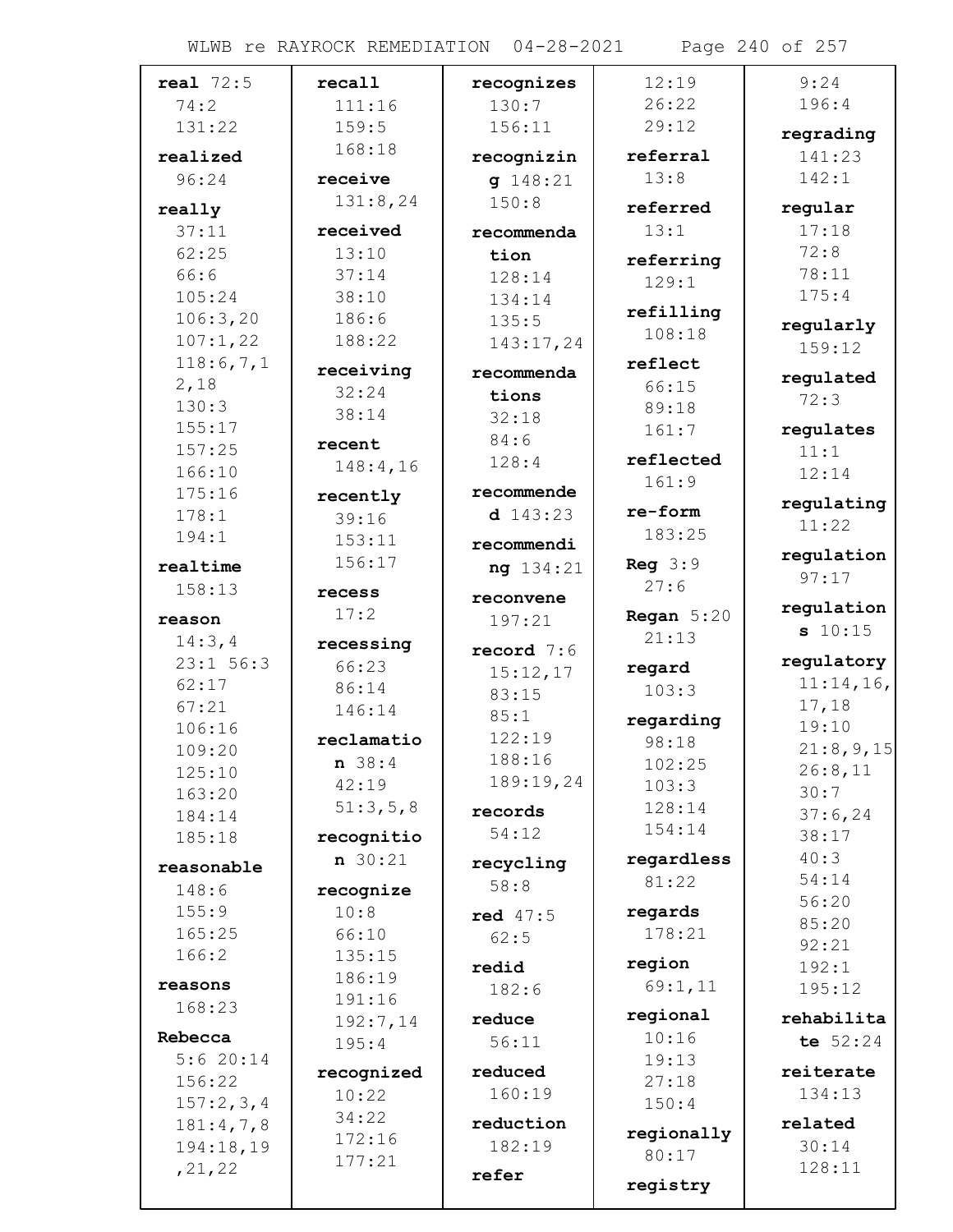WLWB re RAYROCK REMEDIATION 04-28-2021 Page 241 of 257

| 148:7       | 184:13          | 114:6,13              | removal           | Reporting  |
|-------------|-----------------|-----------------------|-------------------|------------|
| relates     | 189:9,22        | 115:21                | 42:23             | 20:5       |
| 83:18       | 191:11,14       | 119:3,25              | 54:23             | reports    |
|             | 193:15          | 120:17                | 134:17            | 195:13,14  |
| relating    | 195:1           | 121:24                | 139:25            | 196:18     |
| 32:4        | remediate       | 127:13                | remove            |            |
| relation    | 31:1            | 128:23                | 49:6 56:7         | represent  |
| 83:19       | 108:16          | 129:11                | 137:6             | 55:8       |
| 162:20      | 187:17          | 130:25                | 139:9             | 183:17,21  |
| 171:16      | 192:10          | 134:17                | 142:18            | 184:11     |
| Relations   |                 | 135:18                | 169:19            | representa |
| 12:18       | remediated      | 136:11                | 184:3             | tive       |
|             | 32:12<br>188:3  | 138:14,21             |                   | 21:19      |
| relationsh  |                 | 139:19                | removed<br>43:10  | representa |
| ip 147:19   | remediatio      | 140:17,25             |                   | tives      |
| 190:12      | $n \; 1:4$      | 141:14,19             | 51:12,16<br>53:11 | 17:329:9   |
| relatively  | 11:15           | $, 21$ 151:9          | 54:5              |            |
| 83:5        | 12:10,22,       | 152:24                | 104:17            | represents |
| 171:14      | 23 19:5         | 154:17                | 111:22            | 48:17      |
| relay       | 20:22           | 158:1                 | 136:20            | 49:25      |
| 39:11       | 29:11           | 172:10                | 139:13            | 126:16     |
|             | 34:8,12,1       | 179:24                | 142:11,22         | request    |
| released    | 635:2           | 180:2                 | 184:2,4           | 30:4,19    |
| 105:6       | 36:16           | 182:18,20<br>183:3,22 | 185:3             | 162:21     |
| releasing   | 37:3            | 184:20                |                   | 195:17     |
| 81:15       | 38:3,18         | 186:9                 | removing          | 196:19     |
| relevant    | 39:5,12         | 188:5                 | 184:11            | requested  |
| 192:9       | 40:19           | 192:11                | Renewable         | 40:14      |
| relies      | 41:7,8<br>42:10 | 193:24                | 34:20             | 65:13      |
| 84:1        | 43:14,15        | 194:15                | 38:22             | 66:9       |
|             | 45:9,18,2       | remediatio            | repaired          | 69:12      |
| remain      | 4 $53:3,7$      |                       | 59:19             | 70:15      |
| 34:4        | 60:15           | n's 66:3              | 63:11,13          | 71:15      |
| 131:8       | 61:9,22         | remember              | 175:7             | 72:24      |
| 137:11      | 62:4,15         | 15:25                 | repairs           | 78:10,15   |
| 141:20      | 63:18           | $16:8$ $61:3$         | 62:13             | 81:782:6   |
| remaining   | 64:5,8,14       | 66:11                 | 66:3              | 151:17     |
| 34:5        | 67:19           | 116:3,24              | 125:13,16         | require    |
| 142:4       | 69:2            | 119:15                | $,19$ 126:7       | 64:23      |
| remains     | 71:17           | 163:7                 | 172:3             | 85:20      |
| 93:10       | 73:23           | 174:4                 |                   | 148:3      |
| 109:6       | 74:18           | remind                | replanting        | 149:25     |
| 177:9       | 75:18,25        | 61:5                  | 76:20             | 151:1      |
| remedial    | 76:10           | reminder              | report            | 167:13     |
| $7:3$ 33:11 | 80:9,11         | 17:5,12               | 95:24             | required   |
| 37:1,2      | 81:10           | 18:5                  | 97:698:7          | 13:19      |
| 63:25       | 89:13           | 197:15                | reported          | 15:15      |
| 84:12,15    | 90:18           |                       | 100:18            | 37:21      |
| 183:23      | 91:20           | remotely              | 190:22            | 53:7       |
|             | 92:2            | 10:4                  |                   |            |
|             |                 |                       |                   |            |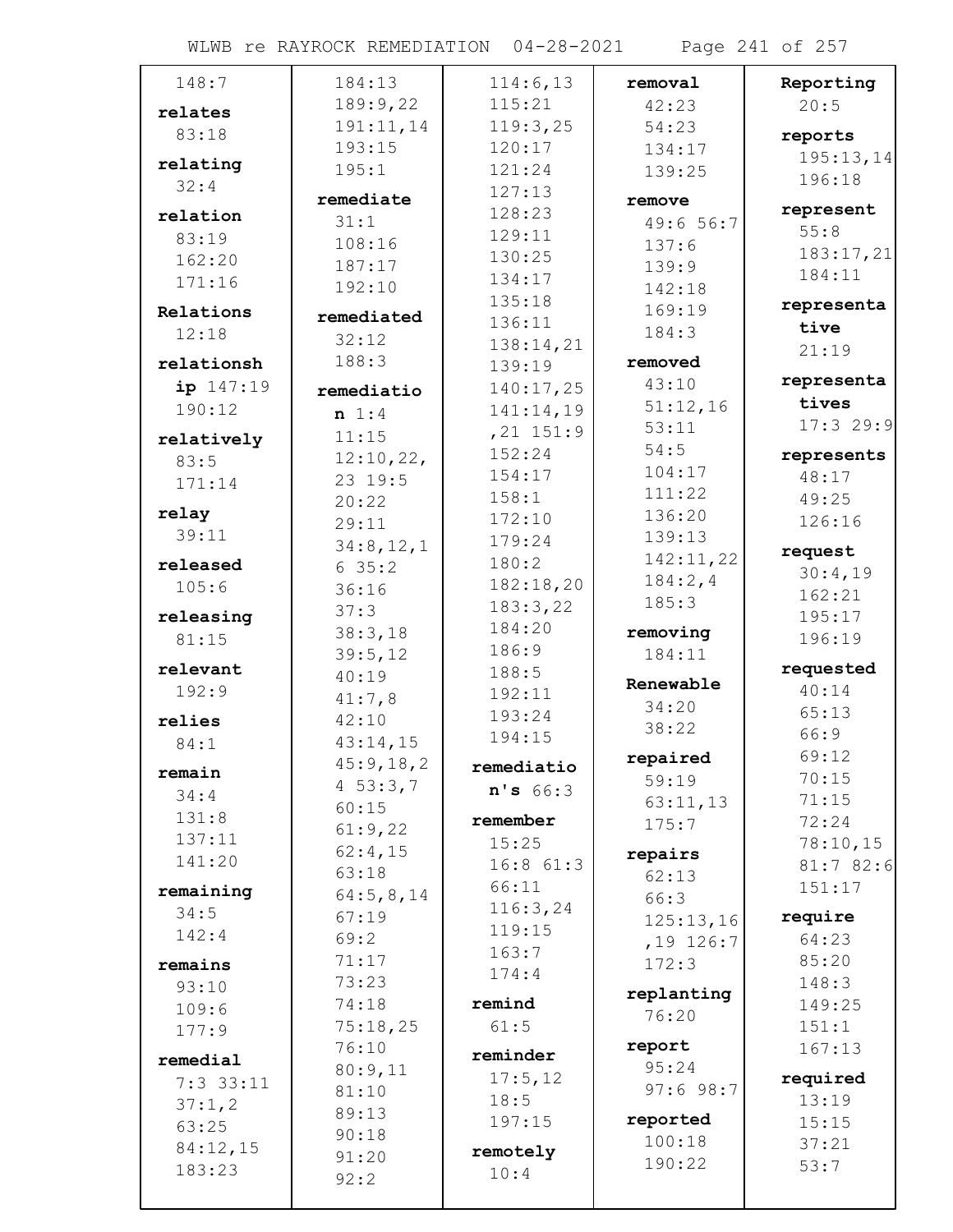WLWB re RAYROCK REMEDIATION 04-28-2021 Page 242 of 257

| 59:15             | resources | responsibi         | re-used             | 70:14                  |
|-------------------|-----------|--------------------|---------------------|------------------------|
| 88:19,25          | 11:25     | lity               | 50:16               | 74:16                  |
| 89:4              | 15:4      | 92:18              | revegetate          | 77:10                  |
| 92:8,15,2         | 34:20     | responsibl         | $d$ 53:23           | 78:9                   |
| 0 133:24          | 38:23     | e 10:14            |                     | 89:18,21,              |
| 149:16            | 98:24     | 11:22              | revegetati          | 22 91:12               |
| requiremen        | 156:15    | 18:1               | on                  | 94:21,22               |
| t 141:6           | respect   | 92:11              | 176:7,24            | 108:24,25              |
| 188:23            | 51:10     | 93:11,25           | $re-$               | 123:24,25              |
| requiremen        | 69:21     | 94:1               | vegetatio           | 124:6                  |
|                   | 81:13     |                    | n 76:8,11           | 130:12,13              |
| ts                | 85:4      | rest $18:24$       | 177:17              | 132:19,20              |
| 37:23,24<br>38:17 | 129:24    | restate            | 178:13,23           | 135:25                 |
| 72:16             | 130:14    | 17:17              | 179:12              | 136:1                  |
| 92:12,16,         | 136:3     | restore            | review              | 139:16,17              |
| 22 133:9          | 168:12    | 31:20              | 13:2,8,15           | 141:10,11<br>144:19,20 |
| 140:18,23         | 174:16    | 42:19              | 32:17               | 161:2,3                |
| 141:8             | 175:8     | restrictin         | 52:12               | 163:13,14              |
| 159:17            | 177:2     |                    | 83:5 84:4           | 165:12,13              |
| 168:5,9           | 189:2     | q 9:3              | 173:11,18           | 183:10,11              |
|                   | respond   | result             | , 24                |                        |
| requires          | 85:10     | 39:11              | 180:20              | Rick $3:3$             |
| 65:775:4<br>79:20 | 88:11     | 134:23             | reviewed            | 26:6,7                 |
| 88:21             | 186:2     | resulted           | 65:5                | 127:22,23              |
| 130:25            | response  | 34:18              | 67:13               | 138:22,23              |
|                   | 34:23     | results            | 181:19              | 140:12,13              |
| requiring         | 108:7     | 81:18              |                     | Ridge                  |
| 72:18             | 122:20    | 145:16             | reviewers           | 48:14                  |
| reroute           | 123:1     | 181:25             | 13:15               | rifle                  |
| 115:20            | 128:4,13  |                    | 38:11               | 117:4                  |
| research          | 135:4     | resume             | reviewing           | rights                 |
| 39:23             | 143:16,21 | 67:2               | 60:17               | 40:7                   |
| 149:5,6           | 146:6     | resuming           | 150:4               |                        |
| 152:7             | 147:24    | 66:24              | revised             | rise                   |
| residents         | 148:8     | 86:15              | 38:9                | 125:15                 |
| 12:2              | 150:16,17 | 146:15             | revisions           | $risk$ 20:25           |
|                   | , 22      | return             | 38:9                | 27:18                  |
| residual          | 158:18    | 31:21              |                     | 33:735:6               |
| 136:16            | 159:9     | 52:25              | revisited           | 38:12                  |
| 142:2             | 172:18    | 76:24              | 175:17              | 39:3                   |
| 186:11            | 187:10    | 91:19              | <b>REX</b> 33:23    | 43:20                  |
| residuals         | responses | 107:13             | 43:1                | 55:764:3               |
| 141:22            | 13:13     | returned           | <b>Rhiana</b> $2:4$ | 88:15                  |
| resolution        | 60:23     | 107:12             | 11:13               | 108:21                 |
| 64:17             | 83:6      |                    |                     | 128:16                 |
|                   | 128:1     | returning<br>36:18 | Richardson          | 130:24,25              |
| resource          | 130:10    | 39:25              | $2:9$ 19:8          | 132:1,14               |
| 11:1              | 134:11    | 74:9               | 40:21<br>60:12,13   | 133:22                 |
| 29:21             | 180:12    |                    | 67:7,9              | 150:20,25              |
|                   |           |                    |                     | 151:3,7,2              |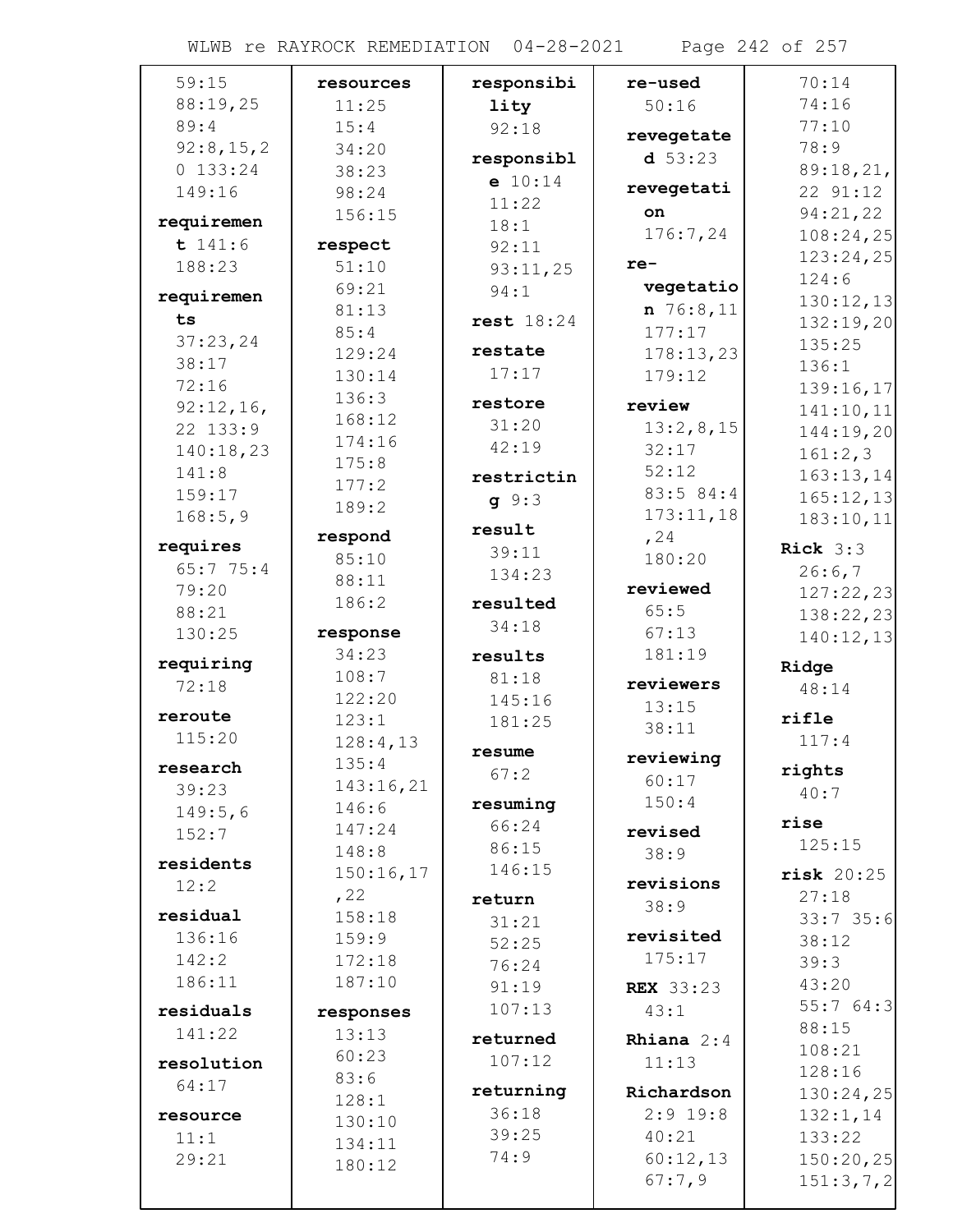WLWB re RAYROCK REMEDIATION 04-28-2021 Page 243 of 257

| 5            | road $34:6$  | 163:23      | 168:4,7           | 171:8            |
|--------------|--------------|-------------|-------------------|------------------|
| 152:12,24    | 49:13        | 164:6       | 173:3,4,2         |                  |
| 153:2        | 58:14        | 168:25      | 3 176:18          | runoff           |
| 174:11,12    | 88:17        | 169:5,6     | 177:19            | 135:4,13,        |
| 179:17,20    | 89:13        |             | 178:4,20          | 17,21            |
| , 21         | 113:19       | rocks       | 179:5             | 136:3            |
| 180:1, 14,   | 126:14,16    | 109:11      | 180:10            | 137:1            |
| 16, 18, 22,  | , 19, 21, 22 | 110:22,25   | 181:8,18          | runs             |
| 24           | 153:9,11     | 120:14      | 182:23            | 126:14           |
| 181:2,13,    |              | 126:8       | 186:4             |                  |
| 15, 16, 22,  | roads        | Rohan $3:4$ | 188:18            | <b>Rusk</b> 2:20 |
| 24           | 33:24        | 26:12       | 189:17            | 19:9             |
| 182:6, 16,   | 43:8         |             | 190:8             | 178:18           |
|              | 58:20,21,    | roles       |                   | Russell          |
| 18, 19, 21   | 22,24        | 155:15      | 192:5,12          | 2:13             |
| 183:3,8,1    | 59:4,18,2    | rolls       | 194:22,23         | 19:24            |
| 3, 14, 21, 2 | 0 149:7      | 196:14      | 195:23            |                  |
| 3            | Rob $5:13$   | Ron $2:8$   | 196:19            | Ryan $2:2$       |
| 184:1, 4, 7  | 20:19        |             | room              | 11:13            |
| , 9, 11, 15  |              | 19:3,4      | 9:7,13,16         | 14:9,12,1        |
| 185:19       | 58:13,19     | 29:6,10     | 16:5              | 3,14             |
| 186:7        | 103:13       | 43:18       | 19:16,22          | 17:12            |
| 187:8        | Roberta      | 59:5        | 22:9 88:5         | 26:22,24         |
| 188:21,25    | $2:3$ 11:15  | 60:9,10     | 176:23            | 27:11,20         |
| 190:18,22    | robust       | 66:8        |                   | 28:1,6,11        |
| , 25         | 72:15        | 88:12,13    | Rosa $4:4$        | ,17              |
| 192:7,8,1    | 173:18       | 89:23       | 24:16             | 29:1,7           |
| 5, 17, 22    | 175:23       | 92:3,25     | <b>Rose 93:13</b> | 41:24            |
| 196:24       | 180:19       | 93:4,5      | 153:8             | 59:25            |
| risks        |              | 94:15       | rotations         | 83:12,17         |
| 33:17,20     | rock 42:23   | 97:25       | 95:4              | 122:14,15        |
| 36:25        | 48:4         | 108:9,10    |                   | 189:17           |
| 39:13        | 50:16,22     | 111:11,12   | Rouge             | 197:8            |
| 72:5         | 53:10        | 112:3,7     | 20:22             |                  |
| 108:23       | 54:18        | 121:6,7     | rough             | $\overline{S}$   |
| 129:1        | 55:21,25     | 122:11,24   | 193:15            | Sadetto          |
| 131:21       | 56:1,2,8,    | , 25        |                   | 5:25             |
| 167:25       | 22, 23       | 127:25      | route             | 123:3            |
| 182:11       | 57:2,4,5,    | 129:5       | 113:18            |                  |
| 185:15       | 8, 11, 14, 1 | 132:4       | rubbish           | safe $12:8$      |
| 186:11       | 6, 17, 20, 2 | 133:13      | 119:6             | 29:24            |
|              | $\mathbf{1}$ | 142:5       | 120:22            | 31:19            |
| river $70:3$ | 81:14,20,    | 144:5       | rules             | 34:8             |
| 72:25        | 23,24        | 148:13      | 17:24             | 36:12            |
| 73:1,5,6,    | 104:16       | 150:14      |                   | 38:18            |
| 10, 13, 17   | 109:13       | 151:20,21   | run $50:5$        | 41:11            |
| 106:14       | 114:4        | 154:1, 12,  | 59:20             | 61:17,23         |
| 113:21       | 117:14       | 22 156:1    | 165:21            | 65:3 91:1        |
| 119:10,12    | 137:16,19    | 157:4,6,1   | 171:4             | 111:7            |
| , 14         | 144:25       | 6 158:19    | running           | 121:22           |
| rivers       | 145:3,5,6    | 159:1       | 48:15             | 164:16           |
| 113:7        | , 9, 12, 20  | 167:5       | 170:15            | 166:1,6          |
|              |              |             |                   |                  |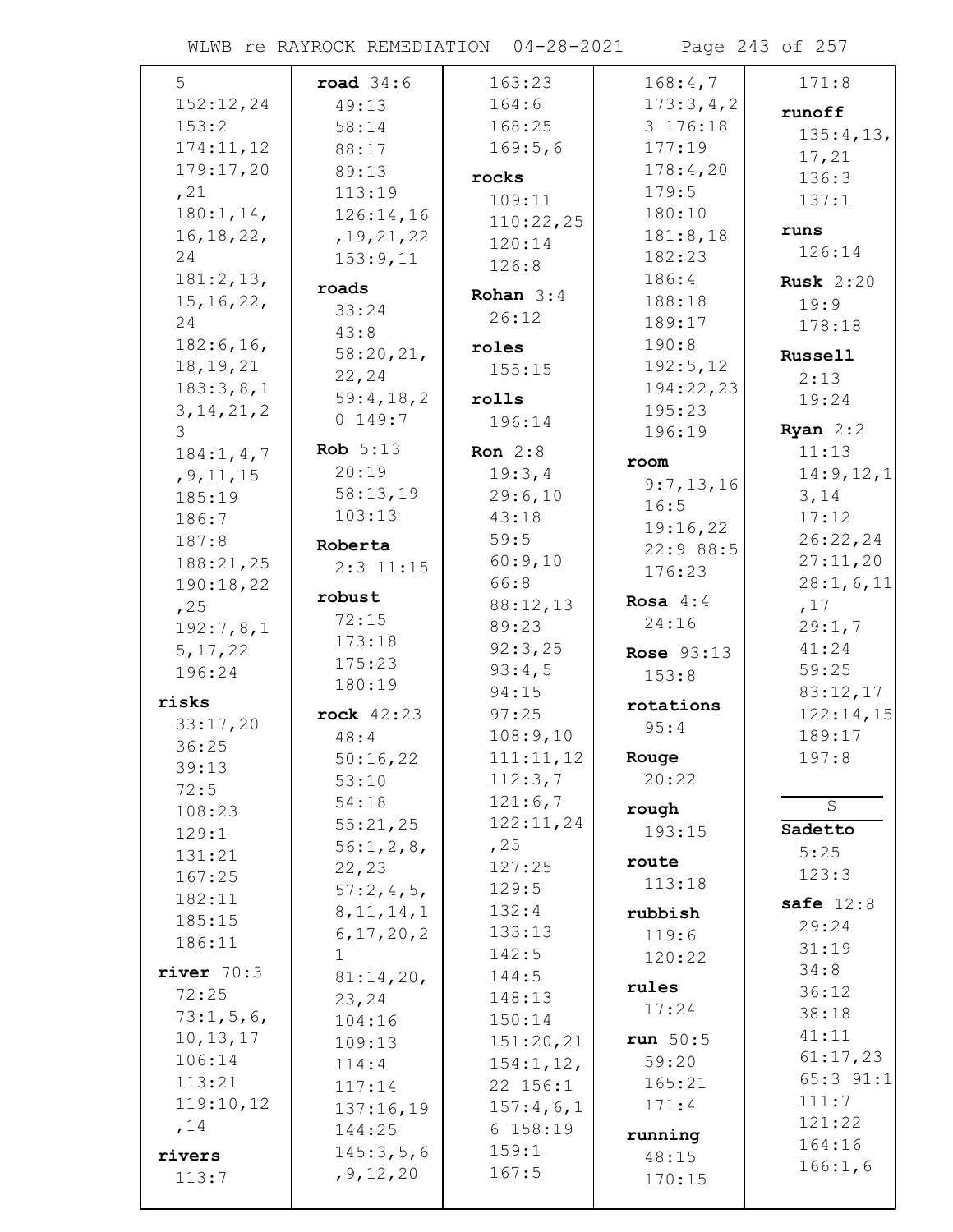| safely       | 43:25        | 180:3               | season      | 133:8            |
|--------------|--------------|---------------------|-------------|------------------|
| 9:18         | 44:1         | 182:20              | 156:7       | 136:8, 12,       |
| 91:19,21     | 50:23        | science             | 157:1       | 15               |
| 130:4        | 63:21        | 26:11               | seat $9:11$ | 137:3,4,7        |
| 165:22       | 72:4,6,8     | 74:20,21            |             | , 9, 10, 12      |
| safer        | 79:16        | 75:2                | seats       | 138:4,5,9        |
| 166:6        | 80:15        | 77:12,14,           | 147:3       | , 25             |
|              | 131:20       | 21 83:24            | second      | 139:3,6,9        |
| safety       | 132:11,18    | 84:1                | 151:14      | , 14, 25         |
| 18:9,15      | 159:11,13    | 108:14              | 155:17      | 140:2,4          |
| 28:12,14     | 160:9,18     | 190:24              | 159:7       | 142:11,20        |
| 34:11        | sampling     |                     | 169:10      | , 22             |
| 37:8         | 33:4,5       | sciences            | 171:15      | 166:13           |
| 56:20        | 35:10        | 74:19               | 192:6       | 168:16,18        |
| 62:1         | 63:21        | scientific          |             | 169:16,18        |
| 64:24        | 64:1         | 77:22               | Secondly    | , 25             |
| 65:5,7       | 65:15        |                     | 159:10      | 171:13           |
| 66:16        | 68:5         | scope               | <b>SECP</b> | 185:8            |
| 72:5         | 80:6,7       | 83:18<br>84:23      | 129:13      | sedimentat       |
| 88:13,19     | 97:17        |                     | section     | ion              |
| 89:1,2,10    | 127:10       | 85:17,21            | 47:13       | 135:10,20        |
| , 11, 15, 23 | 128:15       | 86:6<br>191:15      |             |                  |
| 91:13        | 130:15,16    | 193:7               | secure      | sediments        |
| 103:4,5,1    | 131:7,14     |                     | 191:3       | 33:7,8           |
| 2 104:3      | 132:8        | scoped              | sedges      | 42:10            |
| 105:5        | 133:2,6,2    | 194:15              | 52:16       | 43:15,17,        |
| 128:16       | 0 134:16     | Scott $5:25$        | sediment    | 19,22            |
| 129:1,25     | 137:14       | 8:11                | 20:22       | 44:3,10          |
| 131:21       | 145:22       | 123:3               | 33:4        | 46:15            |
| 132:1,14     | 159:19       |                     | 42:13       | 72:11            |
| 133:18       | 182:2        | screen              | 43:14,25    | 82:13            |
| 134:4        |              | 14:23<br>16:14      | 44:1, 5, 6, | 83:4             |
| 152:2,8,2    | sands        |                     | 17          | 104:10,12        |
| 0 180:4      | 168:21       | screening           | 45:3, 14, 2 | , 17, 23         |
| 196:17       | sanitizing   | $9:4$ 12:24         | 0, 24       | 105:8            |
| Samantha     | 9:5          | 13:6                | 46:3,9      | 108:17           |
| 28:15        | Saskatchew   | 84:25               | 49:25       | 123:8            |
| Samertuck    | an $152:4$   | 85:18               | 51:11,15    | 135:6<br>136:25  |
| 2:23         |              | 197:18              | 63:17,21    |                  |
| 20:11        | save         | screens             | 64:4        | 168:20<br>169:22 |
|              | 166:10       | 110:2               | 70:21       | 170:19           |
| sample       | saw 176:23   | seal 54:20          | 72:13,21,   | 183:24           |
| 44:18        | scale $17:1$ | 55:2                | 23          | 184:4            |
| 66:6         | 45:9         |                     | 82:6,17,1   | 194:2            |
| 79:13        |              | 109:13,14<br>110:17 | 8 104:9     |                  |
| 128:16       | scared       |                     | 109:3,14    | seed             |
| 130:2        | 118:18       | sealed              | 111:10,15   | 177:3,19         |
| sampled      | scenario     | 32:14               | , 21        | seeds            |
| 65:14        | 184:12       | 109:6               | 112:6,7     | 52:24            |
| samples      | schedule     | 110:21              | 123:16      |                  |
|              |              |                     | 129:14      | seeing           |
|              |              |                     |             |                  |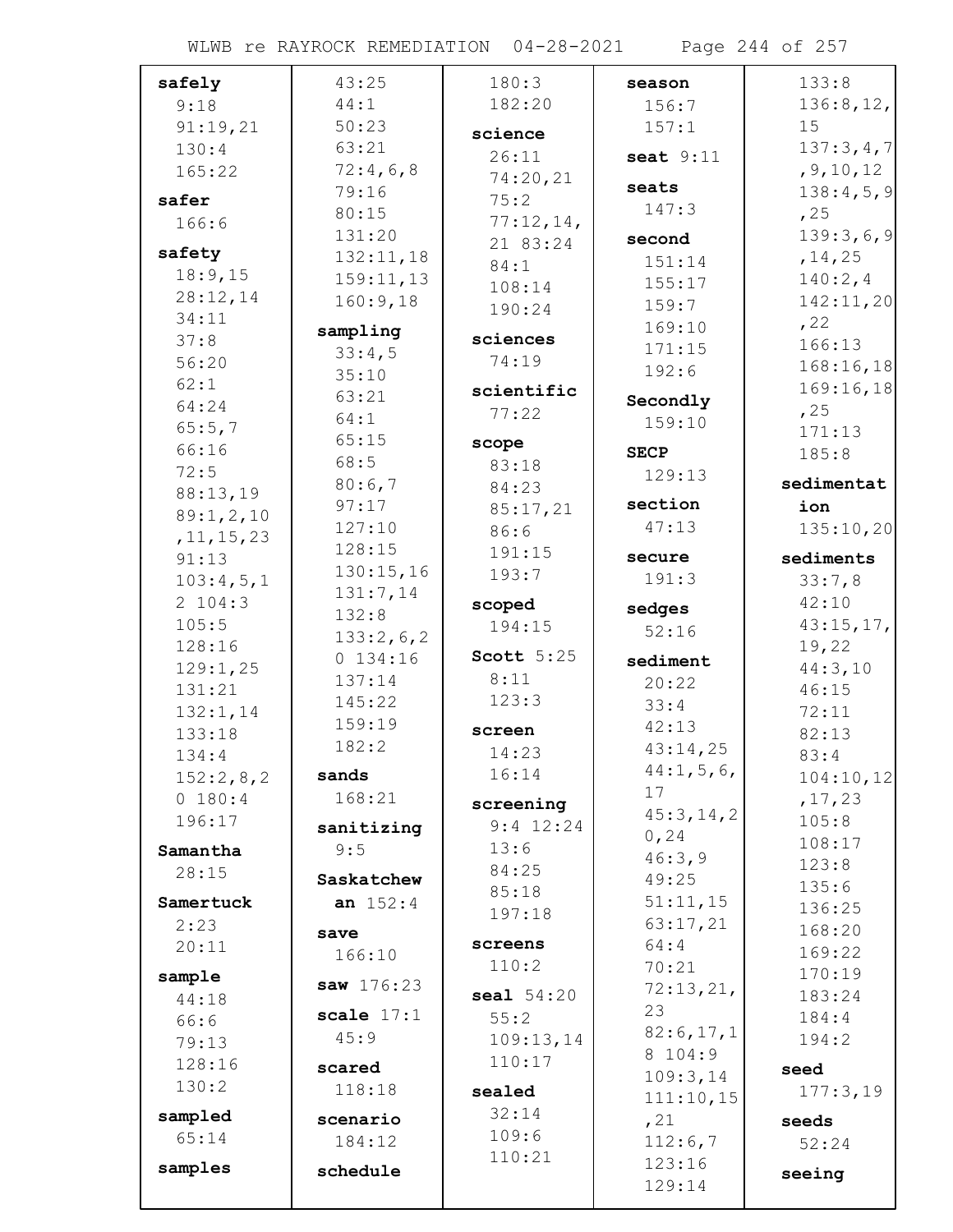WLWB re RAYROCK REMEDIATION 04-28-2021 Page 245 of 257

| 74:11             | 19:17,25           | 96:2               | 195:11                 | 168:8,10                 |
|-------------------|--------------------|--------------------|------------------------|--------------------------|
| 131:9,10,         | 20:1,6             | settle             | 196:7                  | shot 167:6               |
| 14,17             | 27:24              | 168:24             | Sherman                |                          |
| 139:7             | sense              | 169:2              | 46:8,22                | showed                   |
| 145:19            | 132:13             |                    | 49:8,17                | 47:21                    |
| 153:1             | 191:1              | settlement         | 50:6                   | 57:9                     |
| seek $149:2$      | sent $9:23$        | 168:13             | 65:23                  | 168:18                   |
| 150:6             | 67:10              | 169:6,8            | 69:15                  | showing                  |
| 191:23            | 159:15             | setup              | 81:2 82:5              | 44:23                    |
| seeking           |                    | 76:16              | 96:3                   | 47:14                    |
| 17:13             | separate           | several            | 104:8,9                | 67:23                    |
| 186:14            | 44:24              | $9:1$ 13:14        | 105:3,11,              | 90:4                     |
|                   | 45:4,23            | 53:6               | 12,14                  | 124:1                    |
| seems             | 140:18             | 56:22              | 124:12                 | 182:19                   |
| 84:19             | 141:7              | 181:22             | 126:20,25              | shown                    |
| 104:16            | 193:8              | shadow             | 127:7                  | 43:19,21                 |
| seen              | September          | 147:16             | 135:23                 | 47:5,19                  |
| 55:15,24          | 12:24              | shadows            | 162:24                 | 50:8                     |
| 90:2              | 13:17              | 156:14             | 163:3,4,1              | 56:18                    |
| 95:17             | series             |                    | 7 164:22               | 57:21                    |
| 117:6,21,         | 69:17              | shaft $43:3$       | 165:6, 10,<br>21 171:5 | 62:5,19                  |
| 23,24             | 110:2              | 55:20              | 194:4                  | 73:9                     |
| 118:6<br>119:22   | 127:4              | $56:14,15$ ,       |                        | 82:24<br>131:3           |
| 189:9             | 161:6              | 24 $57:1,3$        | she's                  | 136:18                   |
|                   | 194:13             | shape              | 21:16                  | 171:6                    |
| seepage           | serious            | 98:14              | 88:5                   | 184:10                   |
| 117:15            | 96:24              | 168:14             | shield                 |                          |
| 120:14            | 188:1              | shaped             | 57:14                  | shows                    |
| 170:19,20         | 190:6              | 171:3              | shift $95:7$           | 44:9,18<br>45:11         |
|                   |                    |                    |                        |                          |
| seeping           |                    |                    |                        |                          |
| 47:17             | seriously<br>66:12 | share              | shore                  | 47:8                     |
| selected          |                    | 22:24              | 85:22                  | 49:23                    |
| 158:16            | service            | 63:9               | shoreline              | 50:25                    |
| 159:5             | 97:17              | 116:9              | 52:16                  | 58:2                     |
|                   | Services           | 121:1,19<br>129:17 | 53:24                  | 101:15<br>169:6          |
| selecting         | 20:12              | 167:2              | shorelines             |                          |
| 14:22<br>178:21   | serving            |                    | 125:12                 | shrink                   |
|                   | 14:10              | shared             | short                  | 36:16                    |
| selection         | session            | 32:2               | 148:24                 | 61:17                    |
| 34:3              |                    | 36:14<br>115:17    | 150:10                 | 62:6                     |
| 93:7,10           | 13:3,5<br>176:14   | 159:20             | 166:19                 | shrinking                |
| <b>Self</b> 10:20 | 178:2              | 177:1              | 167:10                 | 188:6                    |
| send $83:7$       | 195:20             | 188:12             | 186:6                  | shrubs                   |
| 161:12            |                    |                    | shortly                | 51:6                     |
|                   | sessions           | shares             | 8:16                   |                          |
| sending<br>131:19 | 35:19<br>152:14    | 61:22              |                        | 5 176:9                  |
| 132:9             |                    | sharing            | short-term             | shut $71:20$             |
|                   | sets 79:15         | 122:8              | 151:10                 |                          |
| senior            | setting            | 188:10             | 167:20                 | 52:3, 16, 2<br>sic 39:11 |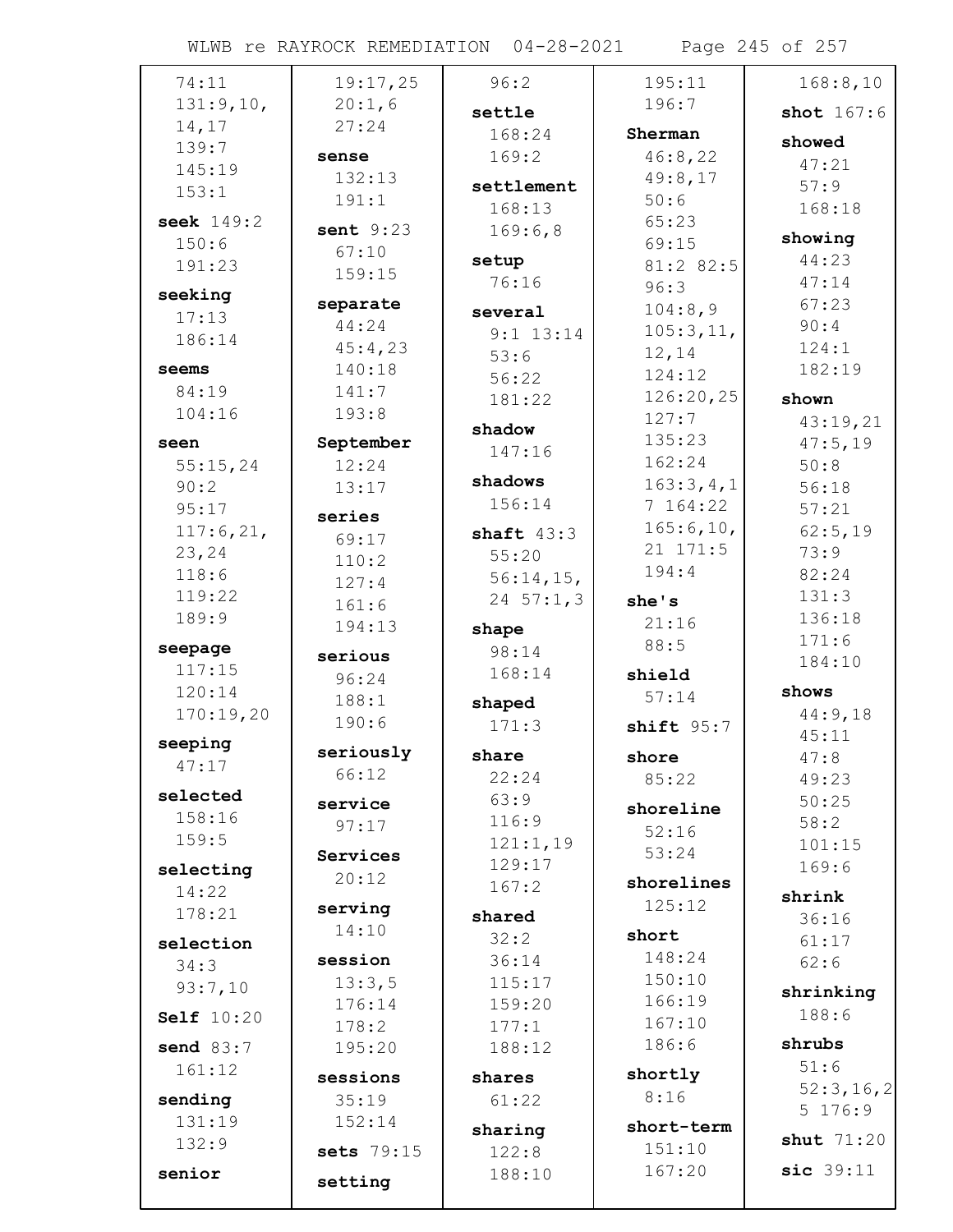WLWB re RAYROCK REMEDIATION 04-28-2021 Page 246 of 257

| side-by-   | sir 86:9           | 128:23                | 141:9            | 45:10,21,    |
|------------|--------------------|-----------------------|------------------|--------------|
| side       | sit 96:24          | 129:19                | 150:20           | 24           |
| 14:22      | 107:2              | 132:9,10,             | site-            | 46:11,17,    |
| sides      | 194:3              | 15, 23                | specific         | 23           |
| 48:6,25    |                    | 134:9                 | 177:6,24         | 47:1,6,11    |
| 156:10     | site               | 154:14,16             |                  | 48:10,20     |
| 171:5      | 31:1,14            | 155:1,5               | $sits$ 30:23     | 49:4,8,19    |
|            | 32:10,11,          | 157:13                | 189:13           | 50:6,10,1    |
| sidewalls  | 18,20,22           | 167:13                | 193:25           | 8            |
| 48:23      | 33:12              | 175:1, 5, 1           | sitting          | 51:10,25     |
| sight      | 34:9               | 4 176:17              | 22:8             | 52:8,17      |
| 118:2      | 35:2,6,10          | 177:8,24              | 149:17           | 53:16        |
| sign       | 36:6,7,11          | 179:24,25             | situated         | 54:1,15      |
| 153:10,13  | $, 25$ 38:2        | 181:17                | 29:19            | 55:3,12,2    |
|            | 42:24,25           | 182:2,3,8             | 34:6             | 2            |
| significan | 43:21<br>44:14     | ,12                   |                  | 56:12,21     |
| ce 31:4    | 46:14              | 183:15                | situation        | 57:18,22     |
| significan | 47:7               | 185:5, 11,            | 8:25             | 58:12        |
| tly 148:3  | 49:10,13           | 14,16                 | 137:17           | 59:4,13      |
| signing    | 50:12              | 186:11                | 166:4            | slides       |
| 197:18     | 52:10,13           | 192:20<br>195:22      | six 87:20        | 46:1         |
|            | 54:3,4             | 196:23,25             | 111:20           | 47:21        |
| signs      | 55:17              |                       | 146:11           | 168:17       |
| 153:7      | 57:24              | sites $20:2$          | 174:2            | slight       |
| silence    | 58:10              | 27:16                 | skills           | 128:18       |
| 30:20      | 61:17              | 29:19,24              | 157:12           | slightly     |
| 66:19,21   | 64:24              | $31:2$ 32:5           | skip 195:6       | 196:3        |
| silenced   | 65:1,8,9           | 33:1, 17, 2           |                  |              |
| 9:22       | 69:14              | 0, 22, 23, 2<br>5     | Sky $4:8$        | sloped       |
| similar    | 70:18              | 34:2,5,8,             | 25:19            | 137:20       |
| 45:11      | 71:1,11            | 13, 15                | slab 56:10       | slow         |
| 47:20      | 72:6               | 36:16,22,             | Slave $11:2$     | 151:19,22    |
| 49:3       | 73:3,10            | 23, 25                | 28:6,9           | slowly       |
| 121:10,13  | 74:7               | 39:12                 | 29:18            | 18:6         |
| 129:17     | 75:24              | 40:1                  | 30:15            | small $47:3$ |
| 152:3      | 78:11,16,<br>21,25 | 41:8,11               | 120:13           | 50:19        |
| 166:23,24  | 85:7 90:9          | $42:5$ $43:6$         | Slavey           | 53:8         |
| 191:5      | $91:6$ $92:6$      | 53:22                 | 119:18           | 57:17,20     |
| simple     | 93:11,13           | 55:14                 |                  | 58:1         |
| 185:18     | 94:24              | 58:7                  | sleep<br>94:8,10 | 69:17        |
|            | 95:12,17           | 88:16                 |                  | 73:3         |
| simply     | 98:25              | 89:12,14              | slice            | 104:15       |
| 132:11,16  | 99:3,7,11          | 92:20                 | 47:13            | 109:24       |
| 183:14     | 103:14,15          | 103:23                | slide            | 110:2        |
| Simpson    | , 19, 24           | 119:16                | 12:15            | 137:21       |
| 4:19       | 104:4              | 121:12,21             | 42:5,6,20        | 155:1        |
| single     | 116:19             | $, 22$ 129:9<br>130:1 | 43:5, 12, 1      | 182:4        |
| 18:23      | 121:9              | 134:5                 | 4                | smaller      |
| 40:14      | 127:6,15           | 140:19,24             | 44:15,25         | 55:5 57:8    |
|            |                    |                       |                  |              |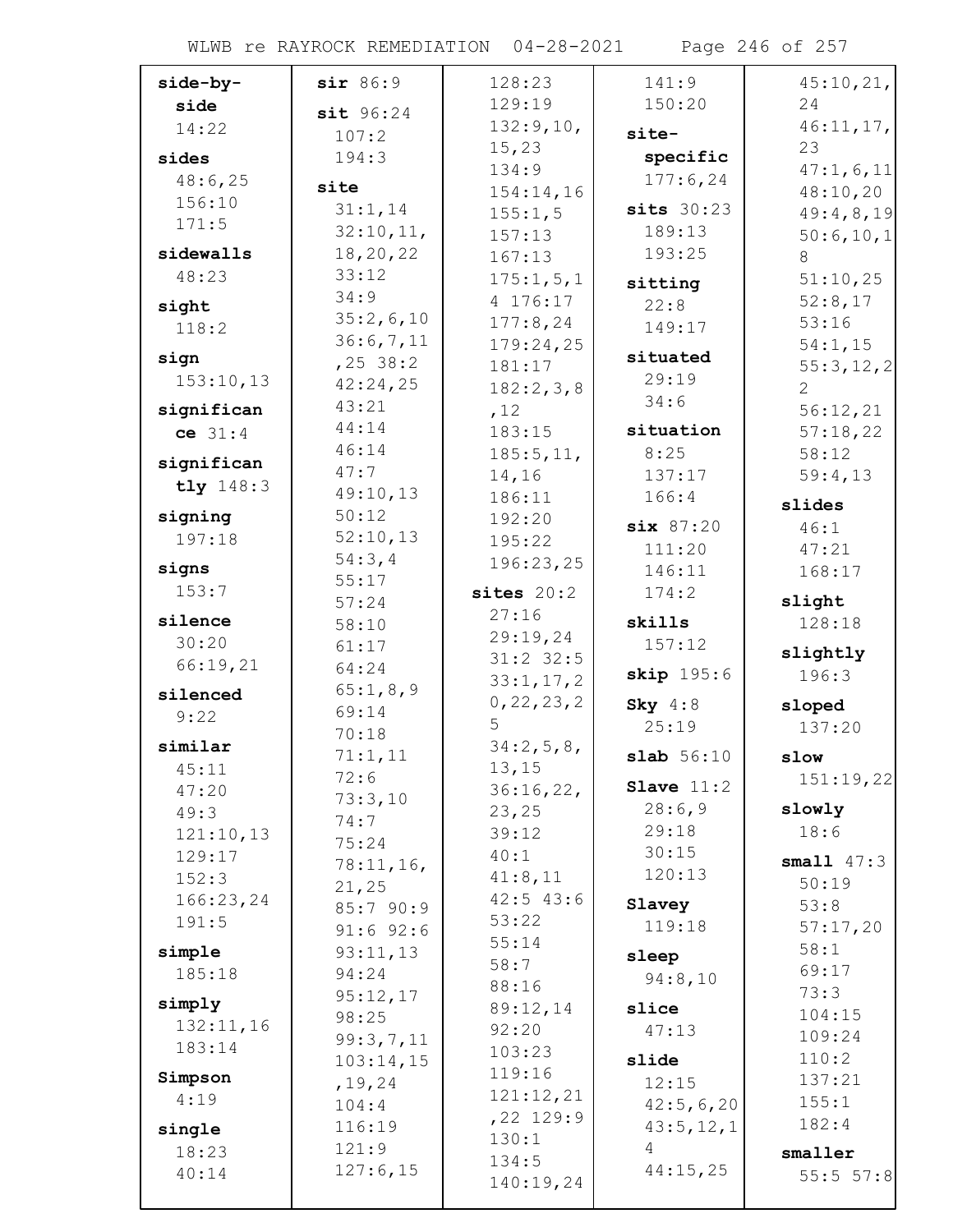WLWB re RAYROCK REMEDIATION 04-28-2021 Page 247 of 257

| 59:14              | sometime         | 58:13              | 146:5           | stable               |
|--------------------|------------------|--------------------|-----------------|----------------------|
| <b>Snacks</b>      | 87:19,20         | 60:14              | 163:9,12        | 34:15                |
| 9:10               | 93:21            | 83:17              | specifies       | staff $2:2$          |
|                    | 193:12           | 101:16             | 72:22           | 9:12,17              |
| Snare $34:1$       | somewhat         | 113:25             |                 | 11:12                |
| snow $48:5$        | 125:9            | 115:14,15          | speech<br>23:1  | 15:12,19             |
| 125:1              | 161:4            | 139:4              |                 | 16:23                |
| 126:18,23          | 169:25           | 141:5              | Spence          | 147:12               |
| 171:19             | somewhere        | 144:20             | 2:11            | 189:18               |
| <b>SNP</b>         | 8:9 46:25        | 158:22             | 19:13           | 195:7                |
| 128:12,15          | 120:22           | speaker            | spilled         | stage                |
| 130:8              |                  | 14:22              | 42:23           | 179:9                |
| 134:24             | song             | 25:5               | 48:4 53:9       | 191:22               |
| social             | 8:14,17,1<br>9   | speaking           | 62:11,20        |                      |
| 39:20              |                  | $16:9$ 36:1        | spills          | stages<br>37:2       |
| soft               | Sophie           | 45:17              | 138:20          | 194:11               |
| 174:12             | $4:15$ 24:9      | 46:24              | spirs           |                      |
|                    | sore $156:3$     | 132:11,21          | 33:24           | stakeholde           |
| soil               | sorry $97:1$     | 133:11,12          |                 | rs 40:5,7            |
| 42:15,18,          | 98:22            | 140:22             | spoke $53:2$    | 44:13                |
| 22 43:17           | 122:14,18        | 151:21             | 135:15          | stand $8:9$          |
| 46:4 48:3          | 124:7            | specialist         | 155:12          | 180:13,15            |
| 50:12              | 149:7            | 11:14,18           | spoken          | 181:2,13             |
| 51:3,14            |                  | 19:10              | 25:6            | 182:9                |
| 53:7,8,23<br>126:2 | sort             | 20:23              | 86:23           | standard             |
| 127:9              | 101:17<br>114:23 | 21:15              | 87:14           | 169:9                |
| 137:6              | 134:13           | 27:19              | 102:21          | 174:22               |
| 143:2              | 146:4            | 28:16              | 115:19          | 197:17               |
|                    | 171:7            | specialize         | 147:12          | standards            |
| solid $36:4$       | 195:1            | $d$ 149:13         | spokespers      | 65:6                 |
| 47:4               |                  | specialty          | on $18:23$      | 105:5                |
| 175:19             | sound $10:6$     | 144:10             | spot 156:3      | 175:22               |
| solids             | 118:17           |                    | 171:23          |                      |
| 44:24              | sounds           | species            |                 | standpoint<br>174:20 |
| 45:4,7,23          | 94:1             | 52:14              | spring<br>116:7 |                      |
| solid's            | 104:4            | 176:15             | 120:25          | stands               |
| 44:20              | source           | 177:7,9,2<br>0, 23 | 155:8,20        | 180:25               |
| solution           | 32:23            |                    |                 | start                |
| 114:23             | space $16:1$     | specific           | Spruce          | 18:25                |
| 191:8              |                  | 60:22              | 34:1 59:7       | $27:1$ 30:5          |
| solutions          | Spagnolo         | 64:24              | spurs $34:6$    | 39:7,10              |
| 35:25              | $2:14$ 20:1      | 150:15             | 58:23           | 40:15                |
| 114:24             | speak            | 195:3              | stability       | 46:3                 |
|                    | 13:24            | specifical         | 173:14          | 57:23                |
| somebody           | 16:11,18         | $1y$ 75:16         | 174:12,14       | 65:25                |
| 61:5               | 17:6,8           | 78:15              | 175:20          | 68:1,2,6             |
| someplace          | 18:4,6           | 128:1              | stabilize       | 105:2                |
| 95:20              | 43:12,13         | 134:23             | 77:3            | 109:19<br>127:24     |
|                    | 53:4             | specified          |                 |                      |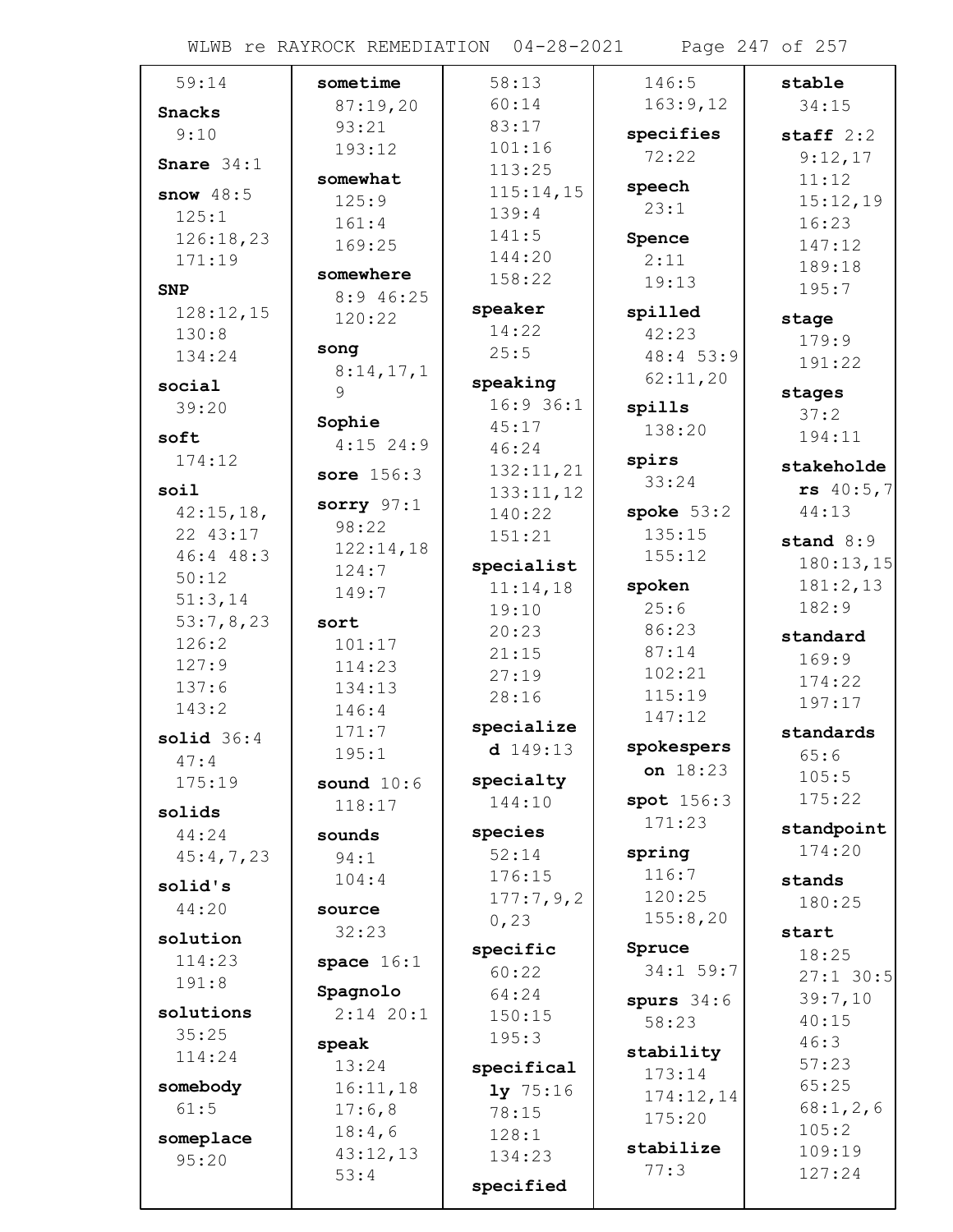WLWB re RAYROCK REMEDIATION 04-28-2021 Page 248 of 257

| 131:14       | status             | 120:5         | 172:21            | 189:15              |
|--------------|--------------------|---------------|-------------------|---------------------|
| 147:14       | 59:4               | 121:10        | 174:13            | substance           |
| 173:6        | stay $35:8$        | story         | student           | 34:10               |
| 179:13       | 45:7 46:9          | 84:21         | 19:21             | 37:20,22,           |
| 193:9        | 65:3               | 121:1,7       |                   | 25 44:20            |
| 194:12       |                    | 122:9         | Studer            | 92:14               |
| started      | staying            | 177:2         | 20:14             | 186:17              |
| 67:8         | 185:4              |               | 156:23            | 187:7               |
| 76:14        | stays              | strategies    | 181:7             | 188:24              |
| 80:10        | 65:11              | 35:18         | Studer-           |                     |
| 103:7        | 109:5              | 38:24<br>39:3 | Halbach           | substances<br>175:3 |
| 136:6        | 127:11             |               | 5:6               |                     |
| 188:11       | Stead $2:19$       | strategy      | 157:3,4           | success             |
| starting     | 20:8               | 32:13         | 181:8             | 157:16              |
| 8:15         |                    | 76:11         | 194:21,22         | successful          |
| 148:18       | step $15:24$       | 152:13,18     | studies           | 44:13               |
|              | 16:4               | , 22          | 176:11            | 99:4                |
| starts       | 45:22<br>50:3      | 153:2,3       |                   | 120:1,18            |
| 65:19        | 114:10             | stream        | studying<br>78:23 | 121:25              |
| 89:25        |                    | 15:11         | 97:16             | 122:4,7             |
| 90:19        | Stephanie          | 37:6          |                   | 157:19              |
| state $17:7$ | $3:22$ 25:7        | 105:11        | style 83:2        | 178:23,24           |
| 107:12       | 96:19,20           | 122:17        | subject           | successful          |
| stated       | 98:2               | streamed      | 30:2              | $1y$ 154:9          |
| 62:12        | 99:15              | 14:19         | 84:25             |                     |
| 64:20        | Stephanie'         | streams       | 85:23             | sucked              |
| 67:16        | 99:20              | 46:6          | 152:21            | 46:15               |
| 75:14        | steps $17:4$       | 105:12,15     | 186:7             | suffered            |
| 79:22        | 140:20             | 107:8         | submission        | 66:13               |
| 128:15       |                    |               | 63:19             | suffering           |
| 135:12       | stockpile<br>57:21 | strict        | 70:20             | 106:20              |
| 143:17       |                    | 88:25         | submit            | sufficient          |
| statement    | stockpiles         | 166:3         | 35:22             | 80:21,22            |
| 6:729:7      | 43:4               | 167:13        | 64:24             | 81:685:3            |
| 30:13        | stone              | strictly      | 72:21             |                     |
| 83:15        | 109:11             | 72:19         | 88:20             | suggest             |
| 93:6         | stones             | 133:11        | 89:1,6            | 14:21               |
| 133:15       | 126:8              | strong        | 188:14            | suggested           |
| 190:10       |                    | 37:14         |                   | 79:8,14             |
| states       | stop $48:7$        | 56:19         | submitted         | 80:2,5              |
| 187:11       | storage            | 88:19         | 12:18,23<br>13:12 | suggesting          |
|              | 58:4               | strongly      | 38:20             | 193:12              |
| static       | store              | 70:7          | 67:20             |                     |
| 185:14       | 59:23              | 73:14,18      | 68:20             | suitable            |
| station      |                    | 81:5          | 70:21             | 193:16              |
| 59:6         | stored             | 151:2         | 72:14             | summary             |
| 135:22       | 46:25              | 187:15        | 81:9              | 40:3                |
| statistica   | 166:14             | structure     | 141:13            | summer              |
| 1 128:18     | stories            | 166:15        | submitting        | 47:25               |
|              |                    |               |                   |                     |
|              |                    |               |                   |                     |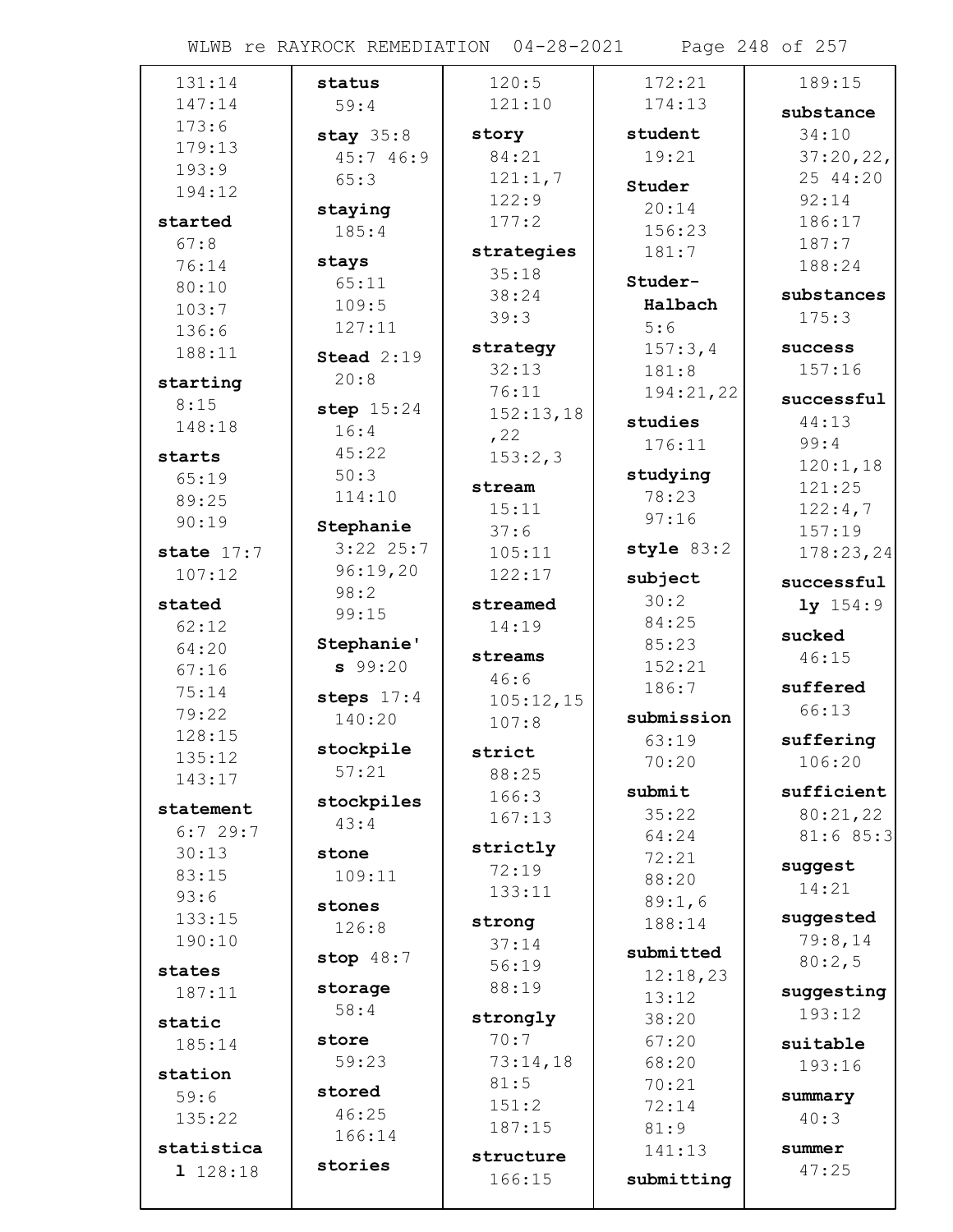WLWB re RAYROCK REMEDIATION 04-28-2021 Page 249 of 257

| 78:17            | 68:11           | 149:25          | taking              | 29:12      |
|------------------|-----------------|-----------------|---------------------|------------|
| 94:25            | 72:11,22        | swale           | 41:19               | 30:6,10,2  |
| 113:20           | 73:24           | 135:8           | 50:23               | 335:16     |
| summertime       | 76:23           | 142:1           | 63:20               | 36:9       |
| 71:23            | 79:25           |                 | 72:8                | 61:22      |
| 113:6            | 90:22           | swamp           | 98:16               | 62:15      |
|                  | 91:7            | 123:17          | 119:8               | 64:16      |
| Sun              | 104:2           | swamps          | 127:9,10            | 69:2       |
| 43:1, 3, 4       | 107:16          | 69:17,24        | 183:24              | 71:17      |
| 55:13,14,        | 109:2,5         | $70:1$ 73:4     | 184:9               | 75:25      |
| 19               | 113:12          | 125:8           | talk $42:11$        | 76:10      |
| 56:15,23         | 119:3           |                 | 45:22               | 82:9       |
| 58:24            | 126:6,10        | <b>SWITCHED</b> | 56:9                | 89:16      |
| 93:13            | 127:11          | 8:24            |                     | 111:13     |
| 153:8            | 138:11          | system          | 87:21               | 128:7      |
| Sunrose          | 142:12          | 16:24           | 113:24              | 133:20     |
| 33:22,25         | 158:5           | 124:16,22       | 115:15,20<br>152:11 | 142:7      |
| 34:2,6,13        | 165:4           | $, 24$ 125:4    |                     | 147:13     |
|                  | 181:4           | 158:9           | 179:10              | 149:18     |
| support          | 183:7           | 162:8,17        | talked              | 151:25     |
| 20:17            | 185:25          | 165:16,22       | 22:22               | 152:17     |
| 33:14,19         | 196:1           | systems         | 53:13               | 154:5      |
| 37:14,15         | surface         | 106:14          | 103:14              | 177:13,21  |
| 44:12            | 49:24           |                 | 105:7               | 193:14,18  |
| 62:20            | 55:25           |                 | 108:11              | 194:11     |
| 63:2             | 112:10          | $\overline{T}$  | 153:25              | 195:7      |
| 73:15            | 135:3           | $table$ 6:1     | 158:17              | 197:3      |
| 78:19            | 141:19          | 38:7,9          | 167:24              | teams      |
| 109:18           | 142:2,4         | 122:1           | talking             | 18:25      |
| 148:1, 2, 3      | 143:7,8         | tackle          | 78:22               | 40:23      |
| 150:21           | 171:1,2         | 158:20          | 106:2               |            |
| 151:6,17         |                 | tailings        | 114:13,24           | tear       |
| 153:25<br>154:10 | surfaced        | 32:14           | 115:3               | 62:21,22   |
| 180:20           | 142:14          | 42:23           | 116:18              | technical  |
|                  | surprise        | 48:4            | 123:21              | 13:3,5     |
| supported        | 69:23           | 52:20           | 125:11              | 16:21      |
| 110:23           | surround        | 53:9,18,2       | 132:15              | 19:9       |
| 154:8            | 125:8           | 5               | 179:17              | 20:6,7,9,  |
| supporting       |                 | 62:11,12,       | Tara $2:16$         | 13,20      |
| $27:6$ 42:1      | surroundin      | 14, 16, 20,     | 20:4                | 21:730:6   |
| 64:12            | $g$ 31:1        | 21,24           |                     | 33:2       |
| 150:19           | 32:685:8        | 63:8,10,1       | target              | 35:16      |
| supposed         | 170:18          | 2 120:15        | 163:9               | 36:9       |
| 22:3             | Surveillan      | 125:11,13       | task                | 40:16      |
| 65:12            | ce 80:6         | , 21, 25        | 150:25              | 42:1,3     |
|                  | 167:17          | 126:7,9         | taught              | 149:18     |
| sure $17:7$      |                 | 134:18          | 90:16               | 152:14     |
| 28:22            | survey          | 187:9,11,       |                     | 179:11     |
| 55:2             | 142:23<br>169:9 | 17 189:3        | team $19:23$        | 193:14,18  |
| 63:10            |                 | 193:5           | 20:13               | 195:20     |
| 65:3,10          | surveys         |                 | 28:5                | technician |
|                  |                 |                 |                     |            |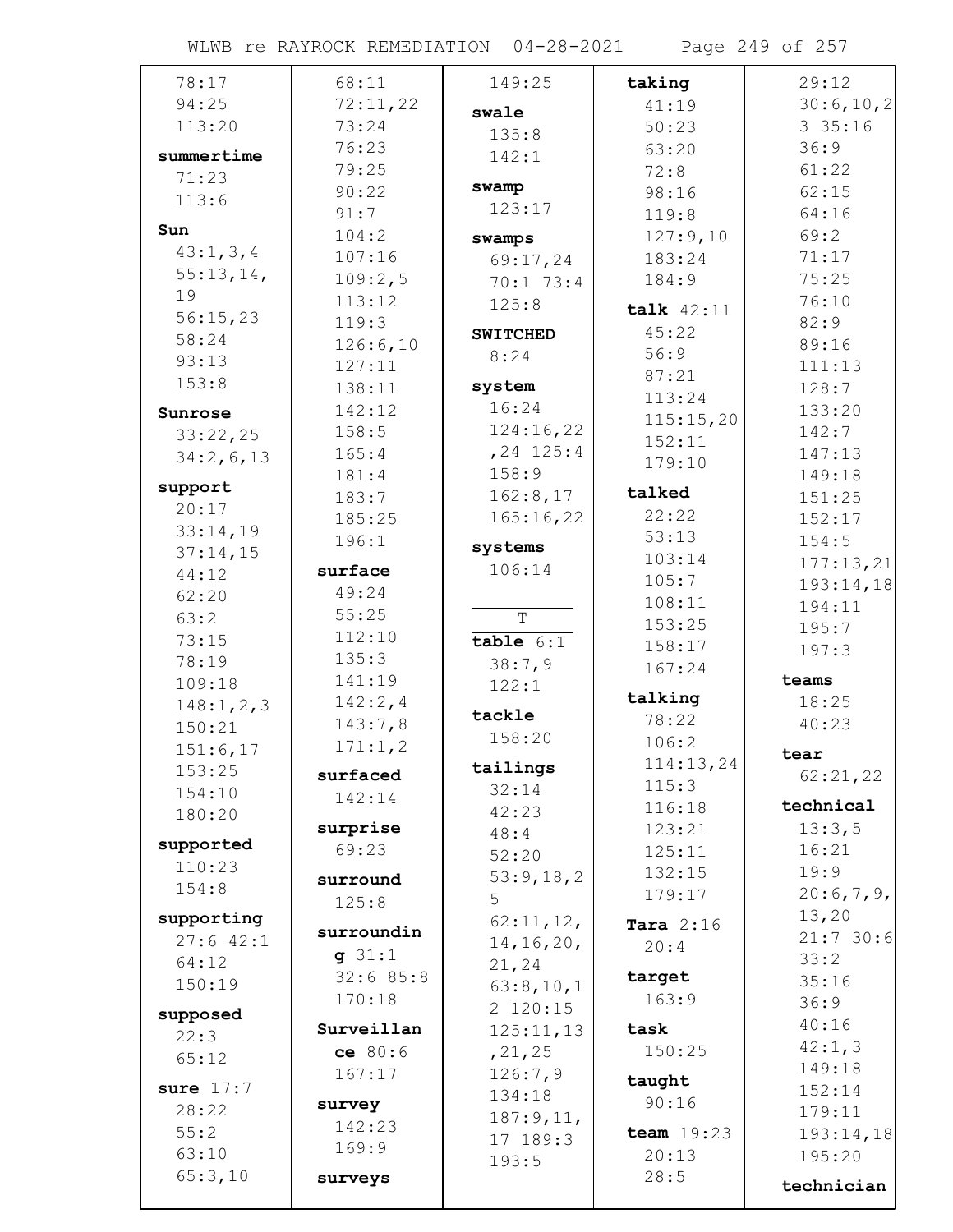WLWB re RAYROCK REMEDIATION 04-28-2021 Page 250 of 257

| 11:16              | 44:3,23          | 179:1         | 88:15            | 187:21       |
|--------------------|------------------|---------------|------------------|--------------|
| Ted 33:22          | $45:1$ 64:2      | 181:12        | 100:2,4,2        | 195:20       |
|                    | 69:18            | 182:12        | 3                | they've      |
| teepee             | 81:23            | 184:23        | 101:1, 16,       | 120:21       |
| 117:8              | 145:15           | 193:2         | 25 102:4         |              |
| ten $22:3$         | 159:11,13        | 194:22        | 103:19,20        | thick $44:8$ |
| 30:11              | , 15, 19         | 195:3         | 104:15           | thicker      |
| 32:15              | 160:8,10         | 196:15        | 105:11,19        | 44:7         |
| 34:25              | TG 150:18        | 197:1,6,2     | , 21, 22         | thickness    |
| 36:3               | TG/11            | 2             | 107:19           | 44:5         |
| 40:25              | 187:10           | thanks        | 113:16           | 112:8        |
| 80:11              |                  | 101:21        | 116:8,18,        |              |
| 142:18,19          | thank            | 127:24        | 19               | thin $62:24$ |
| 190:12             | 10:1,3           | 132:4,18      | 119:11,13        | third        |
| tent 117:8         | 18:8,14          | 134:11        | 120:7,13,        | 159:8        |
| 171:4              | $21:2$ 22:9      | 135:24        | 18 126:13        | 160:8        |
| term $39:23$       | 26:15,20,        | 136:1         | 133:17           | 169:21       |
|                    | 21               | 140:12        | 134:16           | thirdly      |
| 140:9,10<br>166:22 | 27:4,10,1        | 141:17        | 136:8            | 159:13       |
| 167:11,15          | 4, 19, 25        | 143:13        | 140:5            |              |
| 172:12             | 40:12            | 146:1         | 141:22           | third-       |
| 174:15,25          | 41:14,18,        | 158:25        | 142:17           | party        |
| 175:2,20,          | 23 42:7          | 177:18        | 149:15,21        | 159:15       |
| 24 177:12          | 59:25            | 189:17        | , 23<br>171:18   | thirteen     |
| 185:16             | 60:3,14          | that'll       | 177:1            | 99:5         |
|                    | 83:7,16          | 139:14        | 186:21           | thoroughly   |
| terms              | 86:9,10          |               | 193:8            | 106:8        |
| 77:23              | 92:24            | themes        |                  |              |
| 92:9               | 96:4,14<br>97:22 | 40:10,20      | Therese          | thoughts     |
| 133:11             | 107:23           | themself      | $4:17$ 24:5      | 156:24,25    |
| 182:7              | 115:5            | 21:21         | there's's        | 178:13       |
| territoria         | 121:2            | 106:22        | 96:17            | thousand     |
| 1 11:4             | 122:10,12        | themselves    | they'11          | 172:14,23    |
| territorie         | 127:22           | 18:16,24      | 46:13            | 174:17,19    |
| s 13:11            | 129:6            | 19:2 32:7     | 86:5             | 175:9        |
| 15:3               | 130:11           | 91:1          | 103:24           | throughout   |
| 29:16              | 138:22           | therefore     | 105:17           | 17:19        |
|                    | 139:15           | 34:4          | 106:25           | 53:6         |
| territory          | 141:9            | 145:20        |                  | 54:25        |
| 187:22             | 142:4,8          |               | they're          | 61:15        |
| test 18:13         | 146:6,9          | there'll      | 90:16            | 63:22        |
| 56:1               | 148:14           | 104:19        | 100:25<br>103:5  | 67:18        |
| 76:16              | 157:4            | 119:4         |                  | 70:24        |
| tested             | 162:14           | 120:14,15     | 105:2<br>106:2,3 | 80:16        |
| 111:20             | 166:6            | there's       | 107:24           | 111:15,19    |
| 136:18,21          | 168:3            | 15:19         | 119:8            | 112:11       |
| 158:13             | 172:4            | 30:4          | 120:9,21         | 127:10,14    |
|                    | 173:5,22         | 40:25         | 131:20           | 131:9        |
| testing            | 176:1            | $60:4$ $63:1$ | 161:9            | thus         |
| 43:19              | 178:3            | 86:19         | 184:5            |              |
|                    |                  |               |                  |              |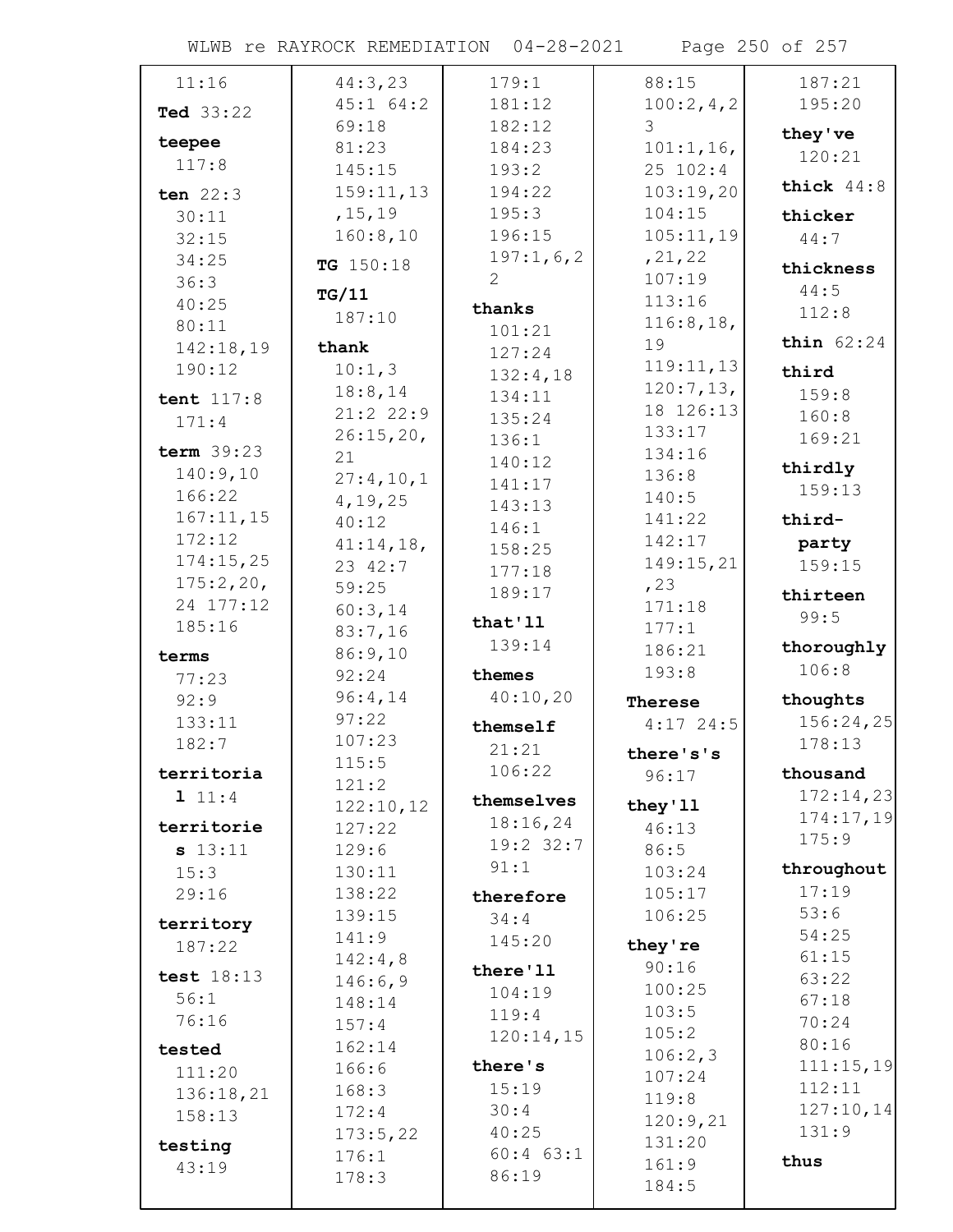WLWB re RAYROCK REMEDIATION 04-28-2021 Page 251 of 257

| 174:12         | 61:16,24,             | 3,16                  | 11:13                | 170:1         |
|----------------|-----------------------|-----------------------|----------------------|---------------|
| TI 30:8        | 25 62:10              | 153:4,8,1             | 19:7,12              | 171:8         |
|                | 63:6, 14, 1           | 7,22,23               | 26:10                | topics        |
| tied           | 6                     | 154:9,13              | 27:6,15              | 148:8         |
| 173:11         | 64:17,20              | 155:2, 12,            | 29:15                |               |
| tight          | 65:13                 | 13, 15, 19            | 30:21,24             | Toronto       |
| 194:1          | 67:11,13              | 157:10,11             | 36:1,8               | 149:7         |
| timely         | 68:17,24              | , 24                  | 40:9,15              | total         |
| 148:15         | 69:4,5,12             | 159:20,25             | 42:10                | 162:5, 13     |
| 149:17         | 70:7,8,14             | 160:15                | 83:9                 | touch         |
| tired          | 71:15                 | 162:16                | 92:23                | 54:21         |
| 195:5          | 72:10,24<br>73:15,20, | 165:3<br>167:24       | 97:15<br>98:11       | 118:21        |
|                | 21,24                 | 170:10                | 101:11               | touched       |
| TK 108:15      | 74:3,4,5,             | 172:9,10              | 103:11               | 63:15         |
| Tlicho         | 6, 9, 18, 25          | 173:8,16              | 105:23               | 108:20        |
| $3:13$ 4:3     | 75:9,14,1             | 176:6,14              | 106:19,21            |               |
| 8:3            | 5,19                  | 177:22                | 122:1                | tour $35:7$   |
| 10:1,20        | 76:2,4,5,             | 178:9,25              | 147:13               | tours $35:6$  |
| 11:3,6,9       | 12,15                 | 179:16,18             | 168:17               | towards       |
| 12:11          | 77:10,14              | , 25                  | 186:1                | 48:13         |
| 13:12          | 78:9,14               | 180:4,5,6             | 187:1                | 126:19,20     |
| $15:2$ 19:1    | 79:21                 | 181:1                 | 190:10               | 127:1         |
| 21:3,6,19      | 83:20,25              | 182:14,22             | tomorrow             | 135:9,17      |
| $, 23$ 22:12   | 84:4,11,1             | 184:25                | 22:16                | 136:9         |
| 23:9,17        | 4,18                  | 186:14,19             | 101:12               | 141:14        |
| 24:1           | 86:2,20,2             | , 22                  | 115:6, 13,           | 171:22        |
| 25:12<br>26:19 | 3                     | 187:5, 18,            | 15                   | town          |
| 29:9,17,2      | 87:14,16              | 19, 22, 23            | 197:11,22            | 112:14        |
| 0,25           | 93:1, 9, 18           | 188:1, 5, 1           | <b>TONGUE</b>        |               |
| 30:6,10        | 96:7,22               | 3                     | 25:5                 | TR 30:8       |
| 31:4,5,7,      | 98:25                 | 189:5, 12             |                      | traditiona    |
| 15, 19, 25     | 100:8                 | 190:2,4,1             | $\text{tool } 192:9$ | 129:16        |
| 32:7           | 101:8,12              | 2,20                  | tools $12:7$         | 31:10,21      |
| 34:3,7,14      | 102:20,23             | 191:2,8,1             | 150:20               | 32:2          |
| ,18            | 105:21,22<br>108:12   | 7, 18, 23<br>192:5,19 | 151:1                | 34:18         |
| 35:11,16       | 112:19                | 193:1,14,             | top $14:23$          | 36:4,12,1     |
| 36:2,9,13      | 115:6                 | 16, 18                | 44:9                 | 8,21          |
| ,17            | 116:1,20              | 194:11                | 47:17                | 52:13         |
| 37:1, 12, 1    | 121:20                | 195:2,8,1             | 48:7,8               | 61:19         |
| 738:18         | 122:6,12              | 2, 16, 21             | 49:4,24              | 62:8<br>74:23 |
| 39:1,20,2      | 129:17                | 197:3,6,1             | 53:14                | 77:12,13      |
| $\mathbf{1}$   | 146:18,23             | 4                     | 56:10                | 83:24         |
| 40:4,6,10      | 147:12,16             | Tlicho's              | 57:11,18             | 84:1,8        |
| , 19, 23       | , 17, 18, 22          | 35:24                 | 104:8                | 85:7 86:2     |
| 41:10,12,      | 148:1,7               | 36:4                  | 110:17,25            | 177:23        |
| 24 43:24       | 149:12,18             | 195:6                 | 111:23               | 187:22        |
| 44:12          | , 22, 25              |                       | 112:10               | 190:25        |
| 52:12          | 150:7,19              | today $8:13$          | 136:19               | traffic       |
| 59:25          | 151:2,6,1             | 10:3                  | 168:25               |               |
|                |                       |                       |                      |               |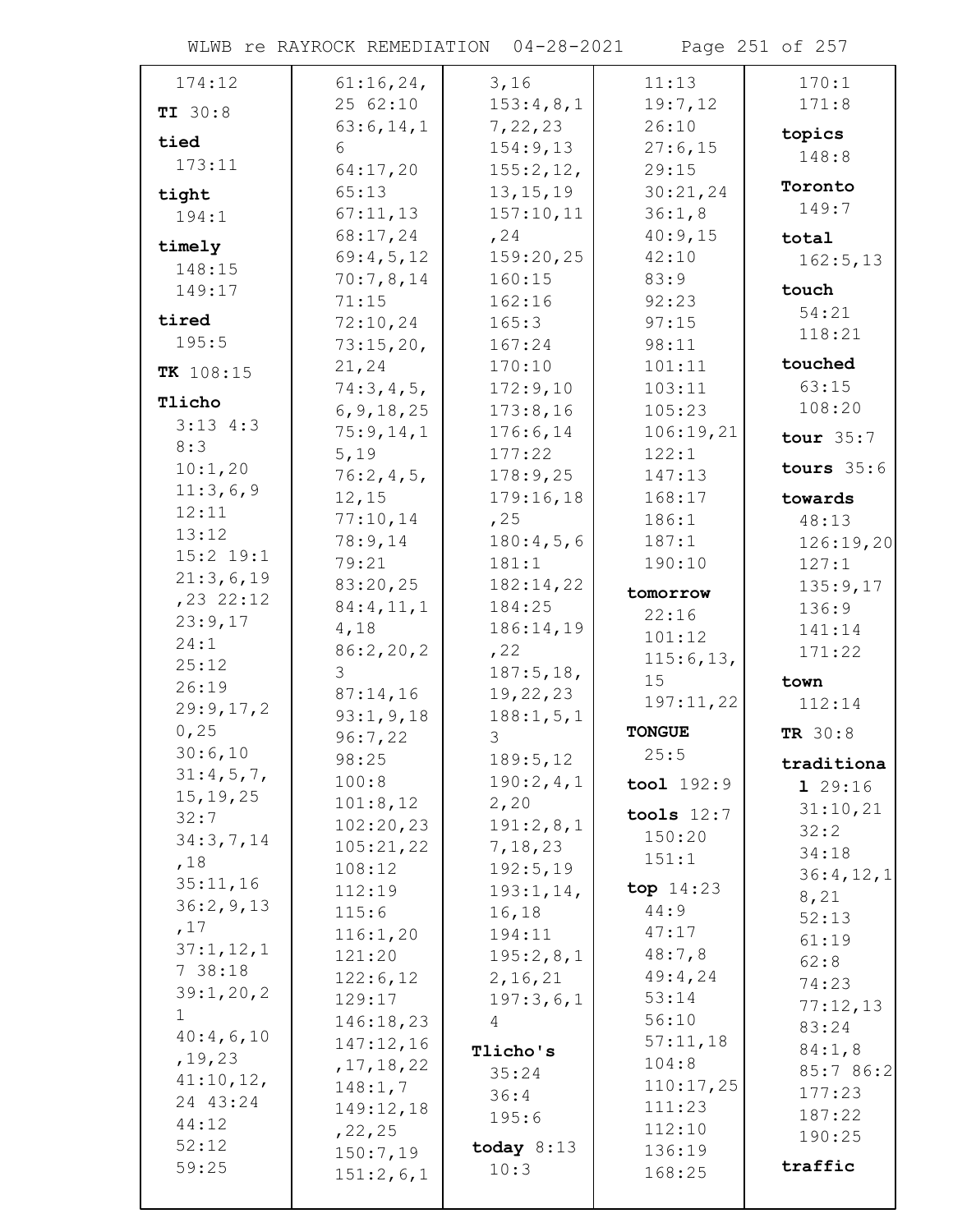WLWB re RAYROCK REMEDIATION 04-28-2021 Page 252 of 257

| 82:21             | 794:13       | 159:2,12,    | 31:20        | type $1:5$     |
|-------------------|--------------|--------------|--------------|----------------|
| tragic            | 96:12        | 14,17        | try 44:24    | 13:20          |
| 30:13             | 101:19       | 162:8,17     |              | 30:24          |
| 66:14             | 108:4        | 163:8        | trying       | 33:15          |
|                   | translator   | 164:11       | 45:4         | 50:25          |
| train             | s 10:1       | 165:16,20    | 106:3        | 57:9           |
| 155:21            |              | , 22         | 107:24       | 82:12          |
| trained           | transporta   | Treaty       | 132:13       | 92:4,5         |
| 75:12             | tion $32:5$  | 34:21        | 139:11       | 95:3,6         |
| 90:11,25          | trap/        |              | 141:3        | 137:4          |
| 91:17             | hunting      | tree         | 194:8        | 145:7,20       |
| training          | 120:25       | 117:24       | tube $46:9$  | 161:15,16      |
| 65:2              |              | trees        | tubes        | 168:16         |
| 97:15             | trapping     | 34:19        | 46:5,7,17    | 169:8, 10,     |
|                   | 120:25       | 51:6         |              | 21 170:5       |
| 98:25             | travel       | 52:4,5,8,    | , 18, 20, 21 | 178:10         |
| 105:15            | 70:2         | 16, 25       | 47:18,20,    | 184:17         |
| 149:11,13         | 113:7        | 62:20,22     | 21, 23, 24   |                |
| , 14, 19          | 132:16       | 63:4         | 48:1, 3, 15  | types<br>50:12 |
| 157:12            | 134:3        | 110:5        | 53:14,16     | 52:9           |
| transcribe        | 187:23       |              | 110:20       |                |
| d 18:6            |              | trends       | tunnel       | 121:22         |
| transcript        | travelling   | 131:14,15    | 120:7        | 133:7          |
| $6:16$ 17:5       | 121:11       | ,17          | turn 16:19   | 155:7          |
|                   | treat        | tried        | 83:15        | 159:1          |
| transcript        | 42:11        | 76:19        | 108:22       | 170:11         |
| ion $10:4$        | 79:25        | 138:17       | 111:12       | 176:15         |
| transcript        | 165:8        | triggers     | 142:6        | 186:7          |
| s 15:15           | 184:2        | 139:6        | 168:1        | typical        |
|                   | treated      | 186:13       | 177:15       | 95:6           |
| transfer          | 46:8,22      |              | 193:17       | 139:23         |
| 51:22             | 49:6         | trip         |              | 165:15         |
| transferre        | 65:22        | 116:17,22    | turnaround   | 166:4          |
| $d$ 34:13         | 124:15,21    | 121:8        | 160:17       | 184:14         |
| 42:13             | 162:19       | 147:4        | turned       | typically      |
| transferri        | 165:15       | trips        | 9:21         | 196:14         |
|                   |              | 23:13        | twelve       |                |
| ng 36:21          | treating     | 132:15,17    | 99:5         | U              |
| translated        | 79:9         | trouble      | 111:18       |                |
| 18:6              | 163:22       | 113:4        | 112:9        | ultimate       |
| 21:23             | 164:23       |              |              | 92:18          |
| 23:9,17           | treatment    | trucks       | twenty       | ultimately     |
| 24:1              | 49:5, 10, 1  | 48:23        | 80:19        | 35:19          |
| 25:12             | 2, 16, 18, 2 | 59:19        | 138:17       | unacceptab     |
| 87:14             | $1\ 50:5$    | true $30:10$ | twice $80:6$ | 1e 62:12       |
| 96:7              | 65:20        | 37:11        | 104:4        | 71:2           |
| <b>TRANSLATIO</b> | 79:25        | 132:24       |              |                |
| N 8:23            | 124:15,22    | 164:8        | two-and-a    | uncertaint     |
| 23:4,15,2         | , 24         |              | 44:7         | $y$ 128:18     |
| 4                 | 125:4,5      | truly $78:1$ | two-inch     | uncle          |
| 25:1, 10, 1       | 158:14,23    | trust        | 82:17        | 116:18         |
|                   |              |              |              |                |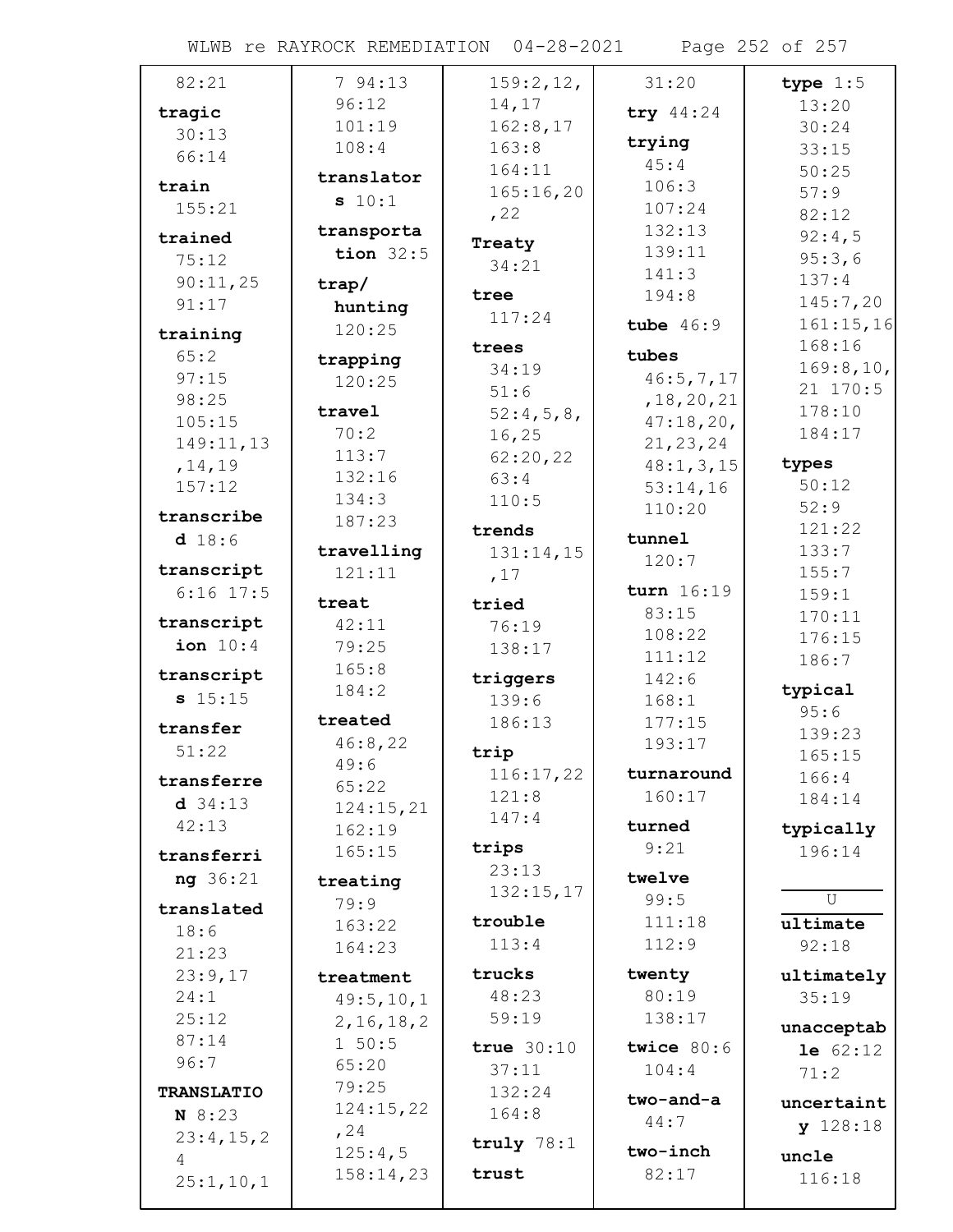WLWB re RAYROCK REMEDIATION 04-28-2021 Page 253 of 257

| 117:13     | 75:12,20   | 184:15,16   | 161:6, 10,   | 182:3         |
|------------|------------|-------------|--------------|---------------|
| 118:9, 13, | 85:7       | unmute      | 14, 15, 16,  | vent $54:9$   |
| 19         | 141:11     | 16:10       | 18, 19, 21,  |               |
| undeniably | 158:8      |             | 23           | vents $54:7$  |
| 187:20     | 182:25     | unnecessar  | 162:18,22    | 170:1         |
|            | 191:9      | y 9:12      | , 23         | verify        |
| underestim | understand | unsafe      | 165:5,7,9    | 81:23         |
| ated       | 84:10      | 119:22      | ,17          | 163:19        |
| 179:22     |            |             | 180:16       | 176:15        |
| undergo    | understood | unusual     | utilizatio   | version       |
| 64:5       | 77:22,23,  | 183:13      | n 11:25      | 67:20         |
|            | 24 163:2   | update      |              |               |
| undergroun | undertaken | 177:16      | utmost       | 126:15        |
| d 54:19    | 43:21      | updates     | 89:15        | 181:24        |
| 137:24     | 44:24      | 128:3       |              | via 11:20     |
| underneath | 54:23      |             | $\mathbf{V}$ | video 10:6    |
| 47:17      | 59:3       | updating    | vacuum       | 16:19         |
| 48:10      | 172:4      | 180:1       | 46:16        |               |
| 50:1       | 176:1      | 182:18,21   |              | $view$ 14:22  |
| 120:8,13   |            | upheld      | Valley       | 22:736:7      |
| understand | undertakin | 36:20       | 10:13,17     | 85:5          |
| 14:6       | $q \ 7:5$  |             | 13:2         | 132:1         |
| 38:17      | 140:22     | uphold      | value        | 148:2         |
| 45:2       | 188:16     | 92:8        | 155:6        | 185:3         |
|            | 189:16,19  | upon $8:1$  | values       | 192:15        |
| 74:20      | , 21, 24   | $9:4$ 63:15 | 173:16       | vigilance     |
| 75:23      | Undertakin | 66:23,24    | 191:2        | 167:13        |
| 77:18      | qs $6:3$   | 73:11       |              |               |
| 85:15      | 7:1        | 86:14,15    | values-      | Violet        |
| 96:25      |            | 146:14,15   | based        | $3:21$ $10:2$ |
| 107:3,25   | underway   | 191:21      | 187:17       | 21:4          |
| 114:2      | 39:4       | 195:16      | variabilit   | 100:5, 10     |
| 117:9      | 78:21      | 196:19      | y 131:4      | 101:21,24     |
| 135:16     | underwent  | 197:24      |              | 146:25        |
| 139:11     | 173:17     | upstream    | various      | 147:1         |
| 140:17     | 180:19     | 73:5        | 44:22        | 148:17        |
| 141:3      | 181:3      |             | 76:20        | virtual       |
| 165:4      | uneven     | uranium     | 92:22        | 21:12         |
| 166:16     | 47:10      | 32:24       | 133:8        | 84:19         |
| 170:11,25  |            | 33:6        | 167:25       | 101:3         |
| 171:17     | unfortunat | 43:20       | vegetation   | virtually     |
| 180:25     | e1y 54:12  | 70:4,18     | 51:6         | 14:21         |
| 186:10,15  | 58:555:8   | 73:11       | 52:1,10      | 19:23         |
| 187:14     | UNIDENTIFI | 75:3        | 67:16        | 197:17        |
| 190:5      | $ED$ 25:5  | 90:12,14,   | 76:6 77:2    |               |
| 195:10     |            | 23 111:7    | 125:22       | visible       |
| 196:4      | University | 137:1       | 135:11       | 117:22        |
| understand | 149:7      | 152:3       | 137:11       | vision        |
| ing $14:5$ | unless     | 159:6       | 176:10,11    | $36:14,15$ ,  |
| 36:4       | 90:10,11   | 160:2,7,1   | , 14, 15     | 20 121:20     |
| 74:24      | 138:10     | 3,18        | 178:22,25    | 167:11        |
|            |            |             |              |               |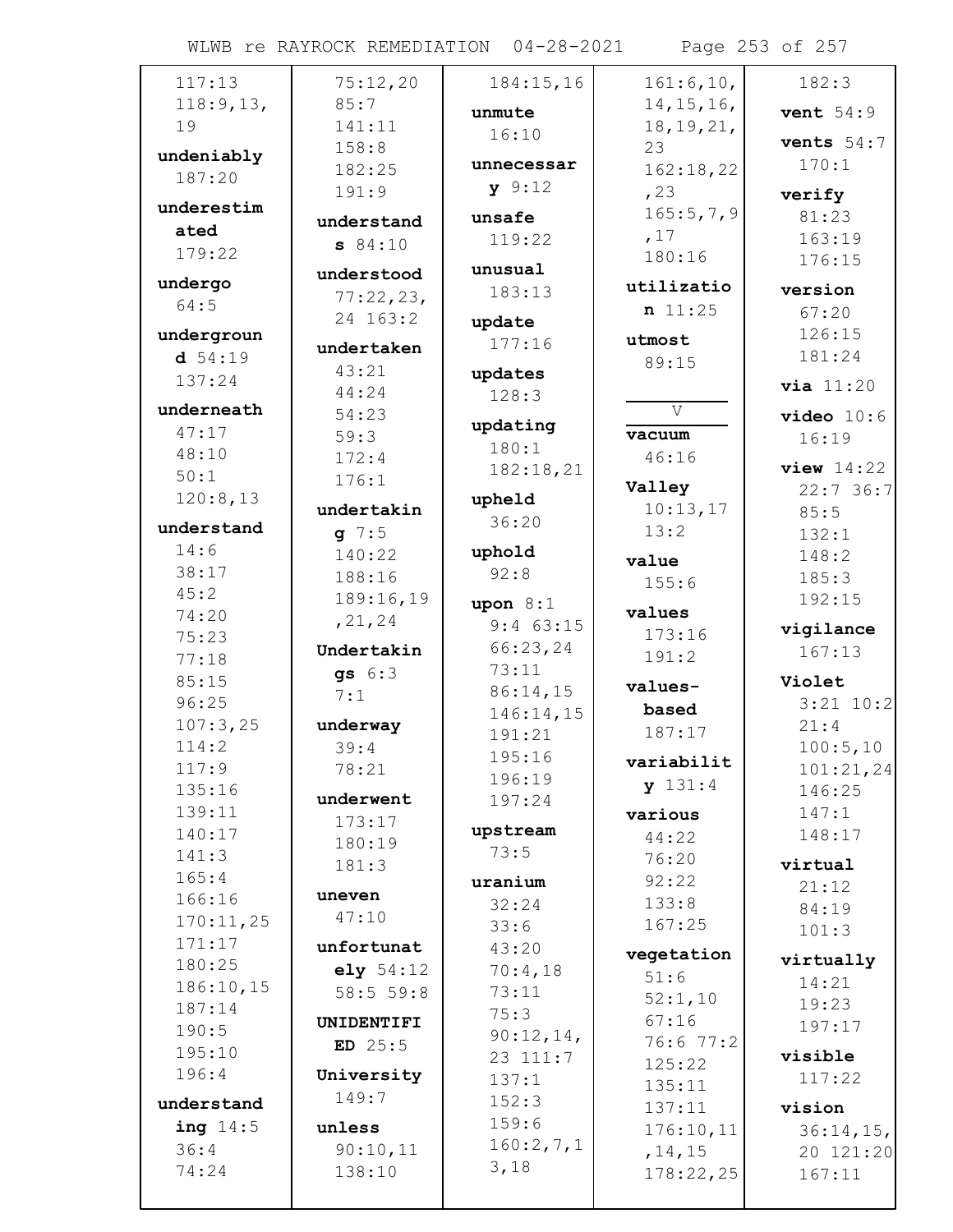WLWB re RAYROCK REMEDIATION 04-28-2021 Page 254 of 257

| visit       | 109:12,18             | 14:24          | 75:3,4,5            | 136:9,14                |
|-------------|-----------------------|----------------|---------------------|-------------------------|
| 23:20       | washed                | water          | 79:9,20,2           | 137:10,17               |
| 103:15,19   | 105:3                 | 1:2,5          | 3                   | , 24                    |
| , 23        | 125:19                | $8:25$ $9:11$  | 80:3,12,1           | 138:4,10                |
| 196:25      | 126:9                 | 10:8,9,12      | 3, 15, 20, 2        | 139:3                   |
| visited     |                       | , 15, 17, 18   | 1, 22, 25           | 141:2,6,1               |
| 95:17       | washes                | , 19, 25       | 81:2,5              | 5 155:5                 |
|             | 137:6                 | 11:22,25       | 82:6                | 157:24,25               |
| visits      | Washie                | 12:4,5,7,      | 83:23               | 158:6,8,1               |
| 78:11,16    | $3:17$ $21:8$         | 14             | $92:4$ $97:2$       | 4,22                    |
| 103:16,19   | washing               | 13:19,20       | 103:20,21           | 159:2,11,               |
| 104:4       | 110:9                 | 14:15          | 104:5,22            | 14,16                   |
| 154:14,16   | 125:15                | 22:10          | 105:3,4,1           | 160:5, 12               |
| 155:7       |                       | 26:8           | 2, 14, 15, 1        | 161:21,24               |
| 195:22      | washouts              | 27:10          | 6                   | 162:8,17,               |
| 196:23      | 126:4                 | 30:24          | 106:12,13           | 19,22                   |
| visual      | washrooms             | 31:9,17        | 107:8               | 163:3,4,8               |
| 170:6       | 9:19,20               | 32:6           | 109:16,22           | 164:11,22               |
| vital       | wasn't                | 33:15,21       | , 23                | , 24                    |
| 114:19      | 35:15                 | 36:7           | 110:4,8,9           | 165:1,8,1               |
|             | 117:5,12              | 37:7,18        | , 16, 18, 19        | 5, 16, 17, 1            |
| W           | 146:5                 | 41:6           | , 24                | 9, 20, 22, 2            |
| W2020L8-00  |                       | 42:11          | 111:1,2,9           | 3 166:2                 |
| 031:6       | waste                 | 45:4,7,13      | , 16, 19            | 167:1,18                |
|             | 10:16                 | ,16            | 112:10<br>113:2,9,1 | 169:7, 12,              |
| wait $18:3$ | 11:23                 | 46:4,7,20      | 4,17                | 16, 18, 19<br>170:14,18 |
| 102:15      | 34:9                  | $, 21$ 47:16   | 114:11              | 171:1, 2, 4             |
| waiting     | 37:19,22,<br>25 42:23 | 48:7,18        | 116:24              | , 7, 25                 |
| 8:17        | 43:7,11               | 49:5,6,10      | 117:1               | 172:1,15                |
| Walbourne   | 48:4                  | , 11, 12, 14   | 118:9, 10,          | 175:11                  |
| 3:3         | 50:22                 | , 16, 17, 18   | 13 122:15           | 184:1,3                 |
| 26:6,7      | 53:10,18,             | , 21, 22, 24   | 123:6,9,1           | 187:12,17               |
| 127:22,23   | 21                    | $50:4,7,8$ ,   | 4                   | 188:11,16               |
| 138:22,23   | 54:17,23              | 9<br>51:4,11,1 | 124:11,14           | 193:3,24                |
| 140:12,13   | 55:21                 | 8, 22, 23      | , 15, 18, 19        | 194:4                   |
| walk $42:3$ | 56:8,23               | 53:15          | , 21, 22, 23        | 196:3                   |
| 125:20      | 57:17,21,             | 63:16,20       | 125:4,5,6           | 197:9                   |
|             | 24,25                 | 64:1, 4, 6     | , 14                | watering                |
| walls       | 58:6,9                | 65:15,17,      | 126:18              | 105:3                   |
| 50:17       | 92:13                 | 18,20,21       | 127:9,11            |                         |
| 121:14      | 119:7                 | 66:6           | 128:17,22           | waters                  |
| warned      | 134:18                | 68:4,5,7,      | 129:22              | 11:23                   |
| 118:10      | 168:25                | 11,13          | 130:21,22           | 31:5<br>32:10           |
| warrant     | 175:2                 | 69:6,11,2      | , 23, 25            | 106:1, 2                |
| 128:17      | 186:16                | 4,25           | 131:4,6,7           | 107:21                  |
|             | 188:24                | 71:16          | , 16, 20, 22        |                         |
| warranted   | wastes                | 72:6,8,11      | 132:17,25           | water's                 |
| 132:2       | 58:2                  | , 12, 25       | 133:1,6             | 113:8,15                |
| 192:11      | watch                 | 73:2,12        | 134:16,22<br>135:13 | 124:14                  |
| wash        |                       | 74:21          |                     | watershed               |
|             |                       |                |                     |                         |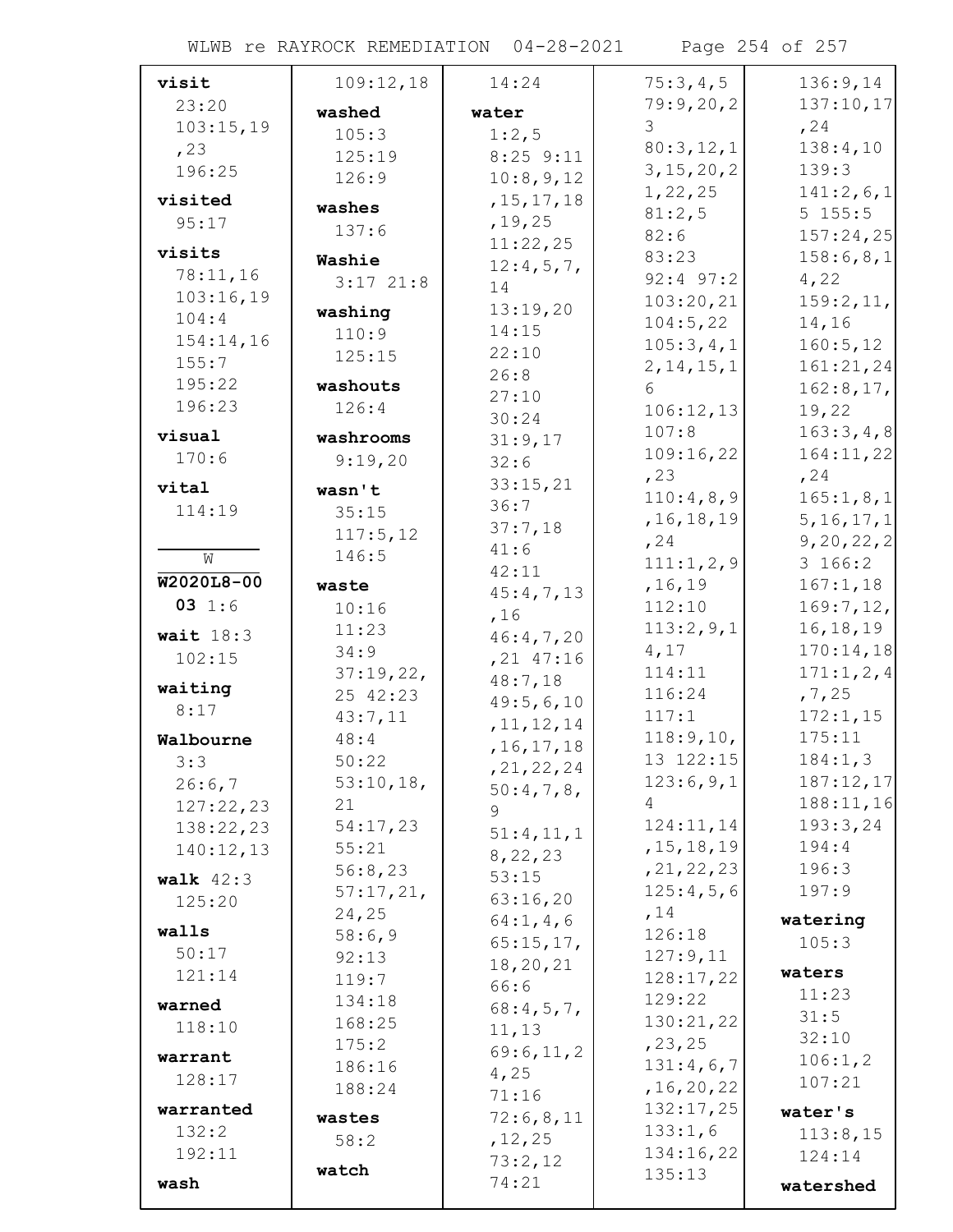WLWB re RAYROCK REMEDIATION 04-28-2021 Page 255 of 257

| 35:7             | 197:9               | 46:1                | based              | 170:9,10     |
|------------------|---------------------|---------------------|--------------------|--------------|
| waterways        | Wekweeti            | 61:1,2              | 108:14             | 172:8,9      |
| 73:4             | 11:15,16            | 67:1,8,14           | wet 110:21         | 176:5,6      |
|                  | 12:12               | 68:9,10,1           | 138:1              | 179:15,16    |
| ways<br>76:20,23 | 18:21               | 4 70:17             |                    | 182:13,14    |
| 147:25           | 21:20               | 71:18               | we've              | 184:24,25    |
| 156:13           | 23:7,11             | 72:12               | 32:19              | 185:25       |
|                  | 24:19,21            | 73:11               | 38:19              | 187:4,5      |
| wear $15:25$     | 25:20,22            | 79:1,9              | 100:11             | 190:1,2      |
| 90:22            | 86:21               | 81:1,12,1           | 104:25             | 192:4,5      |
| 91:2             | 100:2               | 9 86:18             | 108:19             | 195:4        |
| wearing          | 102:6,17            | 90:13,14            | 111:20<br>148:16   | 197:2        |
| 9:6              | 112:13,14           | 92:20               |                    | whereby      |
|                  | 181:24              | 96:16               | 149:5<br>151:24    | 139:7        |
| weather          | welcome             | 100:2               | 152:6,15           | whether      |
| 52:6             | 18:20               | 104:21              | 154:8              | 81:14        |
| 59:21            | 22:18               | 109:17              |                    | 119:4        |
| website          |                     | 110:25              | 156:12             | 131:9        |
| 14:20            | we'11               | 112:15              | 157:9<br>167:20,24 | 134:23       |
| 15:19            | 14:10               | 114:13,14           | 181:1,13           | 139:14       |
| we'd $8:7$       | 18:22,25            | , 18 119:5          | 189:2              | 141:5        |
| 66:15            | 19:12               | 120:17              |                    | 145:1        |
| 106:16           | 26:25               | 122:4,5             | whatever           | 154:19       |
| 167:3            | 27:129:3            | 125:13              | 158:6              | 160:16,18    |
|                  | 41:19               | 127:12              | Whati              | 187:15       |
| week $26:17$     | 56:19               | 128:21              | 12:12              |              |
| 30:14,16         | 60:11               | 130:6               | 18:20              | white        |
| 41:4,16          | 70:9                | 131:17,18           | 21:20              | 45:12        |
| 66:15            | 86:11               | 134:20              | 24:10,11,          | 118:5        |
| 78:13            | 87:1, 2, 8          | 142:12              | 23, 25             | whole        |
| weekly           | 100:4               | 145:7,9,1           | 25:4,8             | 92:21        |
| 128:15           | 102:6               | 1, 12, 13, 1        | 86:20              | 104:22       |
| weeks            | 112:15              | 9 148:18            | 87:9 88:5          | 138:1        |
| 95:8,9           | 114:10              | 150:9               | 96:16,18,          | 142:23       |
| 131:10           | 129:21              | 152:2               | 20 99:24           | who's        |
| 153:12           | 138:13              | 153:15,16<br>164:24 | 100:1, 3, 1        | 28:16,22     |
| 178:9            | 147:14              | 165:1               | 7101:2,3           |              |
| 188:11           | 153:3               | 170:14              | Wheler             | whose $92:1$ |
|                  | 158:20              | 176:22              | $3:13$ 21:7        | wildlife     |
| Wek'eezhii       | 166:10              | 184:2               | 147:11             | 31:13        |
| 1:28:25          | 178:9               | 185:1, 17,          | 150:14             | 33:21        |
| 10:7,9,19        | 186:15,25<br>197:21 | 18 186:1            | 153:21,22          | 69:7         |
| , 23, 24, 25     |                     | 191:5               | 154:12,13          | 133:23       |
| 11:1,21          | well-being          | 192:23              | 155:11,12          | 134:6,8      |
| 12:3,4,9,        | 66:16               | 194:10              | 157:23,24          | 149:23       |
| 14 13:18         | Wendy $10:3$        |                     | 159:24,25          | 192:19       |
| 14:15            | 198:8               | western             | 160:14,15          | Wilfred      |
| 29:21            |                     | 83:24               | 162:15,16          | 4:22         |
| 37:7             | we're $8:12$        | 190:24              | 165:2,3            |              |
| 38:22<br>122:15  | 22:3                | western-            | 166:8              | Williah      |
|                  | 34:12               |                     |                    |              |
|                  |                     |                     |                    |              |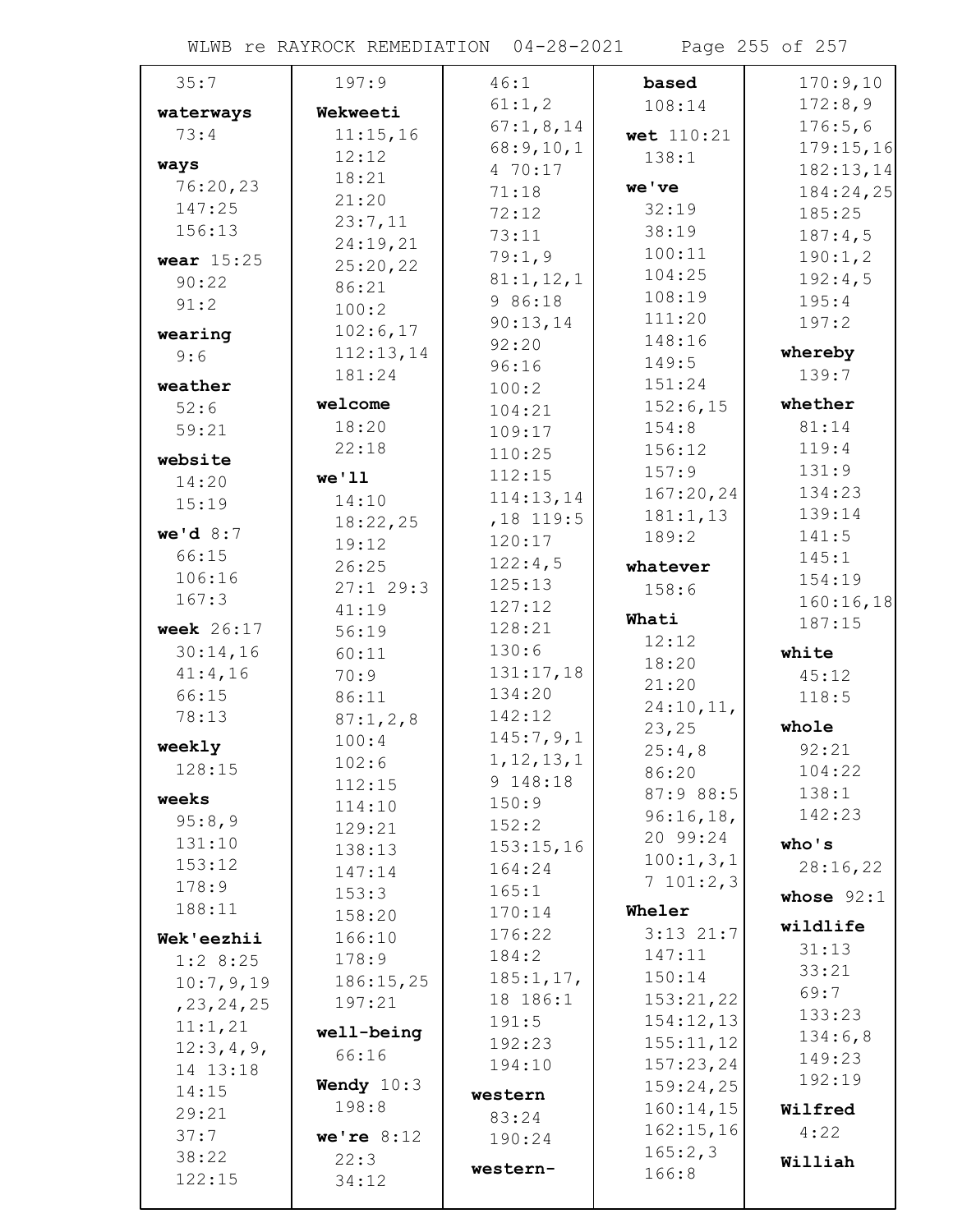| $4:15$ 24:9  | WLWB's            | 25                 | 156:8     | 176:14       |
|--------------|-------------------|--------------------|-----------|--------------|
| willing      | 14:20             | 90:10,17           | 192:17    | 178:2        |
| 71:18        | womans            | 91:13,18,          | worker    | workouts     |
| 152:16       | 22:14             | 20                 | 39:23     | 35:13        |
| 195:20       |                   | 94:9,24            | 88:13     | 190:23       |
| willingnes   | women             | 95:1,2,5           | 89:1,10,1 | workplace    |
| $s$ 35:24    | 106:18            | 7, 8, 9            | 5,23      | 30:14        |
|              | wondering         | 97:11              | 91:12     |              |
| Williston    | 103:17            | 99:8               | workers   | works        |
| 27:9         | 116:25            | 103:9              | 32:7      | 79:25        |
| Wilson       | <b>wood</b> 34:20 | 104:21             | 38:19     | 90:24        |
| 27:9         | 56:18             | 105:2,24,<br>25    | 61:3      | 91:1,4       |
| wind         | 58:3              | 106:7, 10,         | 66:17     | 139:2        |
| 118:16       | wooden            | 16, 17, 22,        | 89:2 94:7 | 153:4        |
|              | 59:7              | 24                 | 95:8      | work's       |
| windows      |                   | 107:20,25          | 103:4,12, | 107:22       |
| 117:21,23    | Woodworth         | 115:2,16           | 22, 24    | Works        |
| Winnipeg     | 198:8             | 116:3,6            | 149:12    | 156:23       |
| 20:16        | work              | 129:11,21          | working   | workshop     |
| winter       | 12:22,24          | 133:3,4            | 38:22     | 35:6         |
| 33:24        | 14:12             | 134:8              | 39:1 40:6 | 87:24        |
| 34:543:8     | 31:19             | 147:20             | 53:5      |              |
| 44:11        | 32:21             | 149:19             | 55:24     | worried      |
| 47:25        | 33:12,18          | 150:5,8            | 61:24     | 22:21        |
| 49:13        | 35:21             | 151:12,16          | 64:11     | worth        |
| 58:13,20     | 39:7,18           | ,17                | 65:1      | 187:16       |
| 59:4         | 40:24             | 152:10,17          | 67:24     | $WR-1 57:20$ |
| 71:25        | 41:1,3            | 153:14,24          | 68:17,18  |              |
| 89:13        | 55:10             | 154:5,7            | 70:17     | wrapped      |
| 113:19       | 63:25             | 157:12             | 90:12     | 9:10         |
| 149:7        | 64:22,23<br>66:13 | 158:1              | 91:14     | wrong        |
| 153:8,11     | 68:3,6,7,         | 167:22             | 95:12     | 113:16       |
| 155:20       | 11,12             | 172:10             | 103:22    | www.wlwb.c   |
| winters      | 69:9              | 173:7              | 122:6     | $a \, 9:25$  |
| 71:19,21     | 71:22,25          | 182:7,15           | 127:15    |              |
| wintertime   | 72:12,16          | 185:15             | 157:9     | Y            |
| 125:1        | 73:18,22,         | 188:9<br>191:7,10, | 178:7     | Yellowknif   |
|              | 25                | 12, 16, 24         | 190:3     | e 1:22       |
| wireless     | 74:2,8,22         | 192:2,11           | 191:18    | 20:10        |
| 15:22        | 75:10,11          | 193:6              | 192:24    | 29:16        |
| wise         | 76:1,8,14         | 194:15             | workings  | 35:20        |
| 132:14       | , 18, 22          | 195:20             | 43:2      | 120:6        |
| wish $16:17$ | 77:5              |                    | 55:20     | 159:15       |
|              | 78:2,3,12         | worked             | 56:12     |              |
| wishes       | , 21              | 32:1               | 57:18     | yesterday    |
| 100:24       | 82:3,22           | 35:16              | workload  | 104:14       |
| WLWB $2:2$   | 87:25             | 36:9<br>76:20      | 148:22    | yet 102:16   |
| $7:5$ 16:23  | 88:16             | 99:7               | workout   | 103:2        |
| 189:18,24    | 89:17,19,         | 120:2,3            | 35:17     | 177:10       |
|              |                   |                    |           |              |